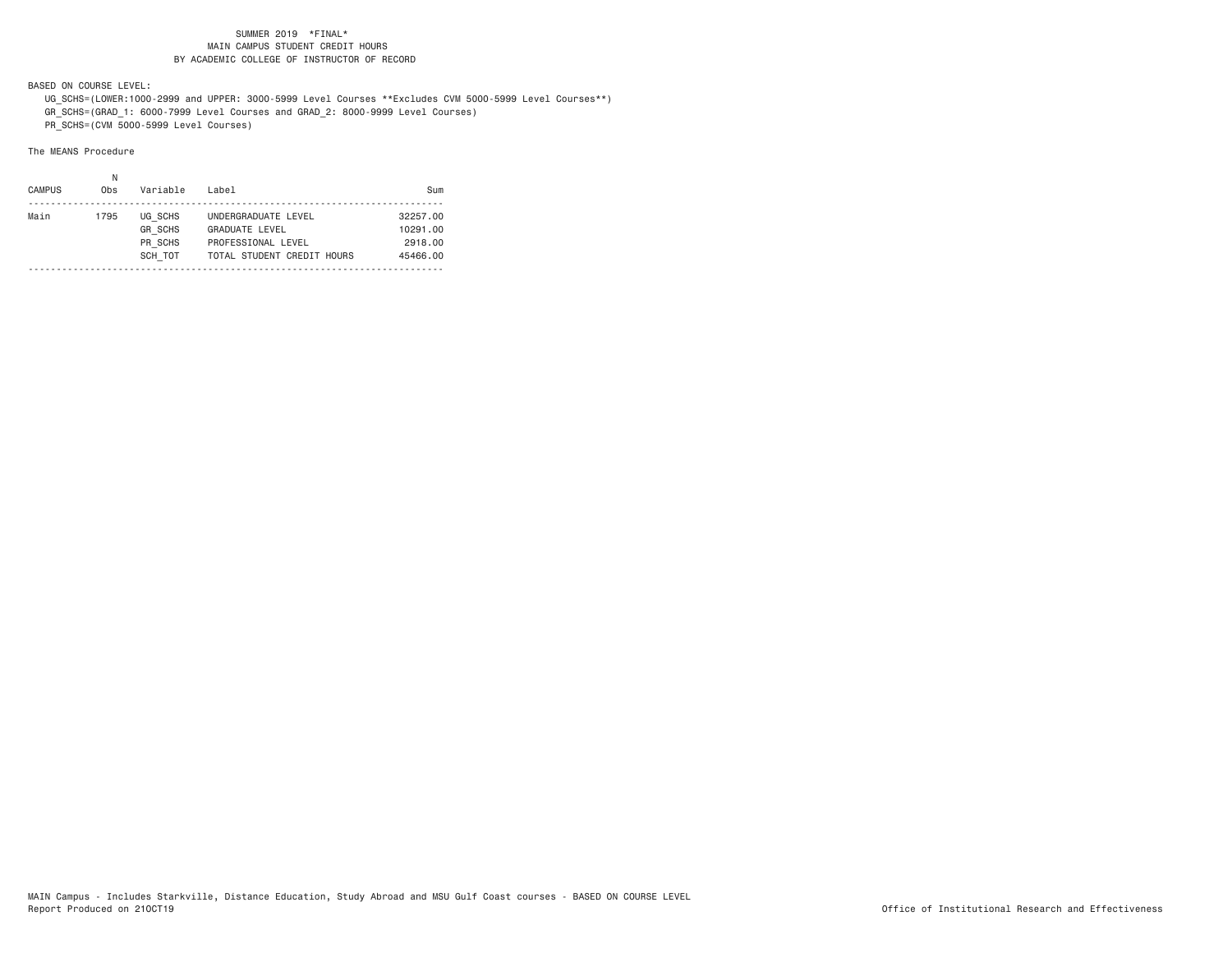BASED ON COURSE LEVEL:

 UG\_SCHS=(LOWER:1000-2999 and UPPER: 3000-5999 Level Courses \*\*Excludes CVM 5000-5999 Level Courses\*\*) GR\_SCHS=(GRAD\_1: 6000-7999 Level Courses and GRAD\_2: 8000-9999 Level Courses)

PR\_SCHS=(CVM 5000-5999 Level Courses)

| <b>COURSE CAMPUS</b> | N<br>Obs | Variable | Label                                | Sum      |
|----------------------|----------|----------|--------------------------------------|----------|
| Starkville           | 1392     |          | UG SCHS UNDERGRADUATE LEVEL          | 22092.00 |
|                      |          |          | GR SCHS GRADUATE LEVEL               | 6429.00  |
|                      |          |          | PR_SCHS PROFESSIONAL LEVEL           | 2918.00  |
|                      |          |          | SCH TOT   TOTAL STUDENT CREDIT HOURS | 31439.00 |
| Distance Education   | 352      | UG SCHS  | UNDERGRADUATE LEVEL                  | 8235.00  |
|                      |          |          | GR SCHS GRADUATE LEVEL               | 3814.00  |
|                      |          |          | PR SCHS PROFESSIONAL LEVEL           | 0.00     |
|                      |          | SCH TOT  | TOTAL STUDENT CREDIT HOURS           | 12049.00 |
| MSU Gulf Coast       | 6        | UG SCHS  | UNDERGRADUATE LEVEL                  | 105.00   |
|                      |          |          | GR_SCHS GRADUATE LEVEL               | 0.00     |
|                      |          |          | PR SCHS PROFESSIONAL LEVEL           | 0.00     |
|                      |          |          | SCH TOT   TOTAL STUDENT CREDIT HOURS | 105.00   |
| Study Abroad         | 45       | UG SCHS  | UNDERGRADUATE LEVEL                  | 1825.00  |
|                      |          | GR SCHS  | <b>GRADUATE LEVEL</b>                | 48.00    |
|                      |          |          | PR SCHS PROFESSIONAL LEVEL           | 0.00     |
|                      |          | SCH TOT  | TOTAL STUDENT CREDIT HOURS           | 1873.00  |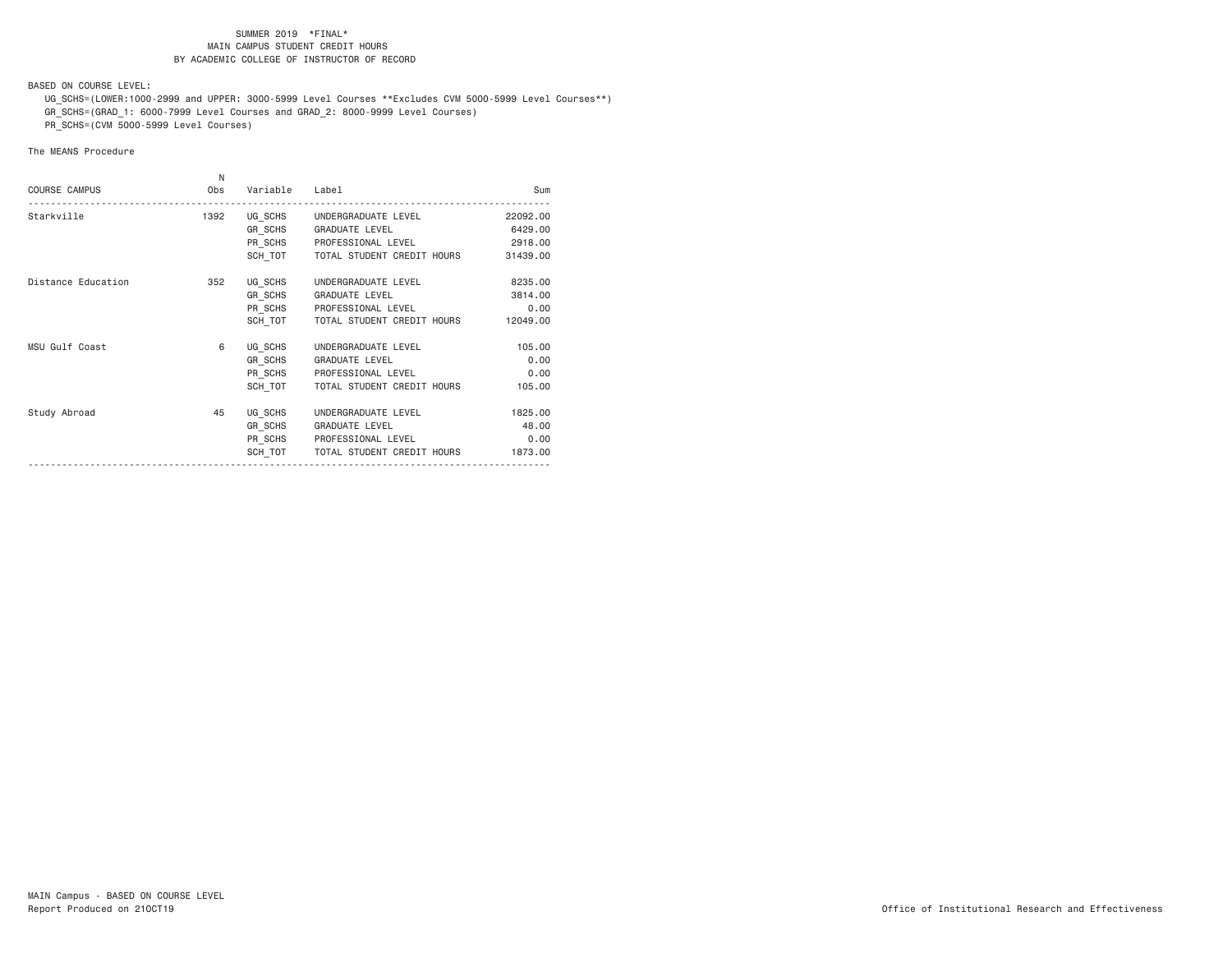BASED ON COURSE LEVEL:

 UG\_SCHS=(LOWER:1000-2999 and UPPER: 3000-5999 Level Courses \*\*Excludes CVM 5000-5999 Level Courses\*\*) GR\_SCHS=(GRAD\_1: 6000-7999 Level Courses and GRAD\_2: 8000-9999 Level Courses)

PR\_SCHS=(CVM 5000-5999 Level Courses)

| ACADEMIC COLLEGE                 | N<br>0bs | Variable | Label                      | Sum      |
|----------------------------------|----------|----------|----------------------------|----------|
| .<br>Agriculture & Life Sciences | 282      | UG_SCHS  | UNDERGRADUATE LEVEL        | 2101.00  |
|                                  |          | GR SCHS  | GRADUATE LEVEL             | 1596.00  |
|                                  |          | PR SCHS  | PROFESSIONAL LEVEL         | 0.00     |
|                                  |          | SCH TOT  | TOTAL STUDENT CREDIT HOURS | 3697.00  |
| Architecture, Art & Design       | 29       | UG SCHS  | UNDERGRADUATE LEVEL        | 1075.00  |
|                                  |          | GR_SCHS  | GRADUATE LEVEL             | 0.00     |
|                                  |          | PR SCHS  | PROFESSIONAL LEVEL         | 0.00     |
|                                  |          | SCH TOT  | TOTAL STUDENT CREDIT HOURS | 1075.00  |
| Arts & Sciences                  | 603      | UG SCHS  | UNDERGRADUATE LEVEL        | 12990.00 |
|                                  |          | GR SCHS  | GRADUATE LEVEL             | 2102.00  |
|                                  |          | PR SCHS  | PROFESSIONAL LEVEL         | 0.00     |
|                                  |          | SCH TOT  | TOTAL STUDENT CREDIT HOURS | 15092.00 |
| <b>Business</b>                  | 112      | UG SCHS  | UNDERGRADUATE LEVEL        | 4031.00  |
|                                  |          | GR SCHS  | GRADUATE LEVEL             | 1404.00  |
|                                  |          | PR SCHS  | PROFESSIONAL LEVEL         | 0.00     |
|                                  |          | SCH TOT  | TOTAL STUDENT CREDIT HOURS | 5435.00  |
| Education                        | 287      | UG SCHS  | UNDERGRADUATE LEVEL        | 5656.00  |
|                                  |          | GR SCHS  | GRADUATE LEVEL             | 2905.00  |
|                                  |          | PR SCHS  | PROFESSIONAL LEVEL         | 0.00     |
|                                  |          | SCH TOT  | TOTAL STUDENT CREDIT HOURS | 8561.00  |
| Engineering                      | 294      | UG SCHS  | UNDERGRADUATE LEVEL        | 2747.00  |
|                                  |          | GR SCHS  | GRADUATE LEVEL             | 1653.00  |
|                                  |          | PR_SCHS  | PROFESSIONAL LEVEL         | 0.00     |
|                                  |          | SCH_TOT  | TOTAL STUDENT CREDIT HOURS | 4400.00  |
| Forest Resources                 | 72       | UG SCHS  | UNDERGRADUATE LEVEL        | 498.00   |
|                                  |          | GR SCHS  | GRADUATE LEVEL             | 408.00   |
|                                  |          | PR SCHS  | PROFESSIONAL LEVEL         | 0.00     |
|                                  |          | SCH TOT  | TOTAL STUDENT CREDIT HOURS | 906.00   |
| Veterinary Medicine              | 110      | UG SCHS  | UNDERGRADUATE LEVEL        | 3159.00  |
|                                  |          | GR SCHS  | <b>GRADUATE LEVEL</b>      | 223.00   |
|                                  |          | PR SCHS  | PROFESSIONAL LEVEL         | 2918.00  |
|                                  |          | SCH TOT  | TOTAL STUDENT CREDIT HOURS | 6300.00  |
| Academic Affairs                 | 6        | UG_SCHS  | UNDERGRADUATE LEVEL        | 0.00     |
|                                  |          | GR_SCHS  | GRADUATE LEVEL             | 0.00     |
|                                  |          | PR SCHS  | PROFESSIONAL LEVEL         | 0.00     |
|                                  |          | SCH_TOT  | TOTAL STUDENT CREDIT HOURS | 0.00     |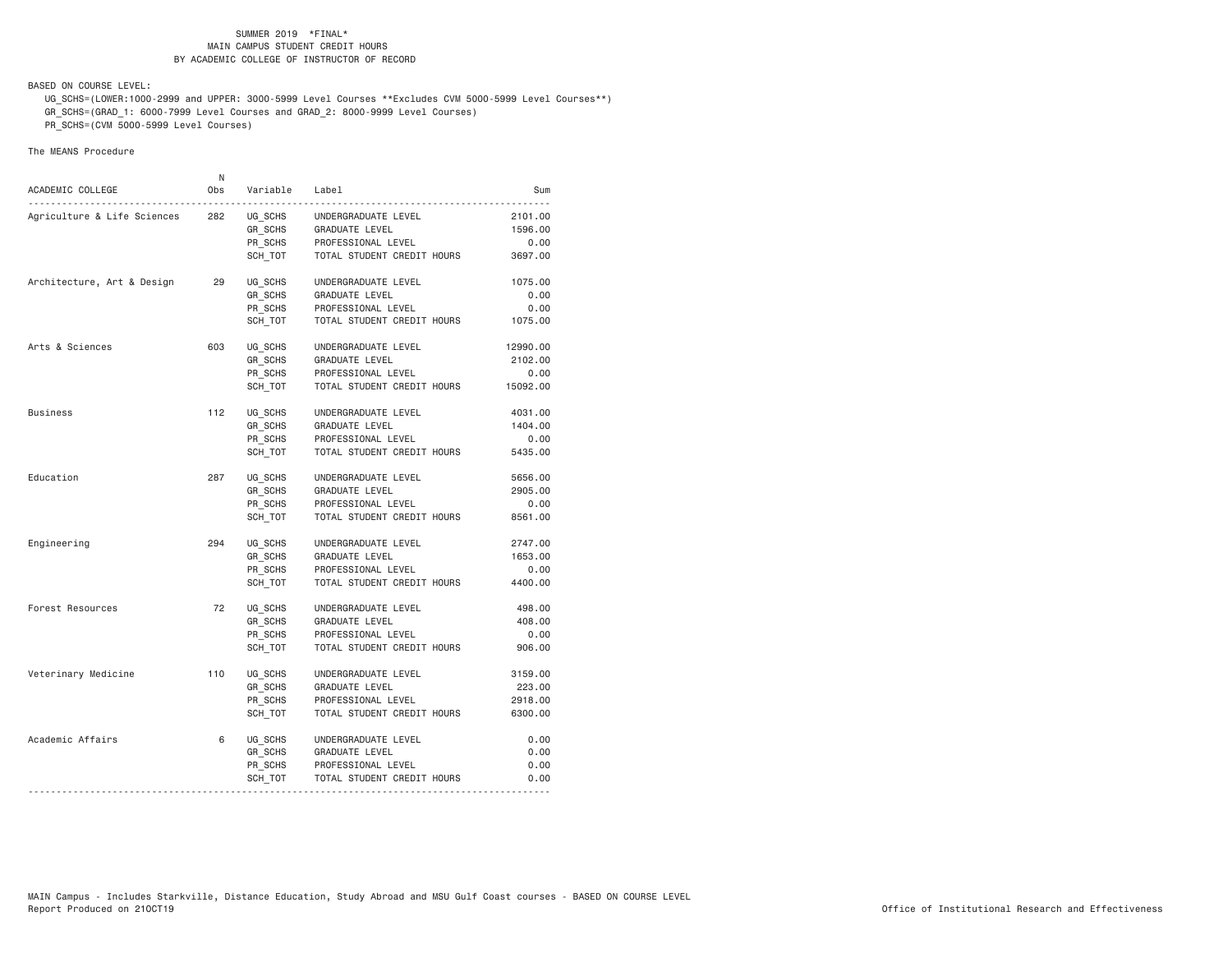BASED ON COURSE LEVEL:

 UG\_SCHS=(LOWER:1000-2999 and UPPER: 3000-5999 Level Courses \*\*Excludes CVM 5000-5999 Level Courses\*\*) GR\_SCHS=(GRAD\_1: 6000-7999 Level Courses and GRAD\_2: 8000-9999 Level Courses)

PR\_SCHS=(CVM 5000-5999 Level Courses)

|                             |                    | N              |          |                                       |         |
|-----------------------------|--------------------|----------------|----------|---------------------------------------|---------|
| ACADEMIC COLLEGE            | COURSE CAMPUS      | Obs            | Variable | Label                                 | Sum     |
|                             | Starkville         | 234            | UG SCHS  |                                       | 1124.00 |
| Agriculture & Life Sciences |                    |                | GR_SCHS  | UNDERGRADUATE LEVEL<br>GRADUATE LEVEL | 1376.00 |
|                             |                    |                | PR SCHS  | PROFESSIONAL LEVEL                    | 0.00    |
|                             |                    |                | SCH_TOT  | TOTAL STUDENT CREDIT HOURS            | 2500.00 |
|                             |                    |                |          |                                       |         |
|                             | Distance Education | 39             | UG SCHS  | UNDERGRADUATE LEVEL                   | 834.00  |
|                             |                    |                | GR_SCHS  | GRADUATE LEVEL                        | 214.00  |
|                             |                    |                | PR SCHS  | PROFESSIONAL LEVEL                    | 0.00    |
|                             |                    |                | SCH_TOT  | TOTAL STUDENT CREDIT HOURS            | 1048.00 |
|                             |                    | 9              |          |                                       |         |
|                             | Study Abroad       |                | UG_SCHS  | UNDERGRADUATE LEVEL                   | 143.00  |
|                             |                    |                | GR SCHS  | GRADUATE LEVEL                        | 6.00    |
|                             |                    |                | PR_SCHS  | PROFESSIONAL LEVEL                    | 0.00    |
|                             |                    |                | SCH_TOT  | TOTAL STUDENT CREDIT HOURS            | 149.00  |
| Architecture, Art & Design  | Starkville         | 23             | UG SCHS  | UNDERGRADUATE LEVEL                   | 772.00  |
|                             |                    |                | GR SCHS  | GRADUATE LEVEL                        | 0.00    |
|                             |                    |                | PR SCHS  | PROFESSIONAL LEVEL                    | 0.00    |
|                             |                    |                | SCH_TOT  | TOTAL STUDENT CREDIT HOURS            | 772.00  |
|                             |                    |                |          |                                       |         |
|                             | Distance Education | $\overline{2}$ | UG SCHS  | UNDERGRADUATE LEVEL                   | 99.00   |
|                             |                    |                | GR SCHS  | GRADUATE LEVEL                        | 0.00    |
|                             |                    |                | PR SCHS  | PROFESSIONAL LEVEL                    | 0.00    |
|                             |                    |                | SCH TOT  | TOTAL STUDENT CREDIT HOURS            | 99.00   |
|                             | Study Abroad       | $\overline{4}$ | UG SCHS  | UNDERGRADUATE LEVEL                   | 204.00  |
|                             |                    |                | GR_SCHS  | GRADUATE LEVEL                        | 0.00    |
|                             |                    |                | PR SCHS  | PROFESSIONAL LEVEL                    | 0.00    |
|                             |                    |                | SCH TOT  | TOTAL STUDENT CREDIT HOURS            | 204.00  |
|                             |                    |                |          |                                       |         |
| Arts & Sciences             | Starkville         | 435            | UG SCHS  | UNDERGRADUATE LEVEL                   | 7438.00 |
|                             |                    |                | GR_SCHS  | GRADUATE LEVEL                        | 1013.00 |
|                             |                    |                | PR SCHS  | PROFESSIONAL LEVEL                    | 0.00    |
|                             |                    |                | SCH TOT  | TOTAL STUDENT CREDIT HOURS            | 8451.00 |
|                             | Distance Education | 154            | UG SCHS  | UNDERGRADUATE LEVEL                   | 4811.00 |
|                             |                    |                | GR_SCHS  | <b>GRADUATE LEVEL</b>                 | 1065.00 |
|                             |                    |                | PR SCHS  | PROFESSIONAL LEVEL                    | 0.00    |
|                             |                    |                | SCH_TOT  | TOTAL STUDENT CREDIT HOURS            | 5876.00 |
|                             |                    |                |          |                                       |         |
|                             | Study Abroad       | 14             | UG_SCHS  | UNDERGRADUATE LEVEL                   | 741.00  |
|                             |                    |                | GR_SCHS  | GRADUATE LEVEL                        | 24.00   |
|                             |                    |                | PR SCHS  | PROFESSIONAL LEVEL                    | 0.00    |
|                             |                    |                | SCH_TOT  | TOTAL STUDENT CREDIT HOURS            | 765.00  |
| <b>Business</b>             | Starkville         | 84             | UG_SCHS  | UNDERGRADUATE LEVEL                   | 2944.00 |
|                             |                    |                | GR_SCHS  | GRADUATE LEVEL                        | 690.00  |
|                             |                    |                | PR SCHS  | PROFESSIONAL LEVEL                    | 0.00    |
|                             |                    |                | SCH_TOT  | TOTAL STUDENT CREDIT HOURS            | 3634.00 |
|                             |                    |                |          |                                       |         |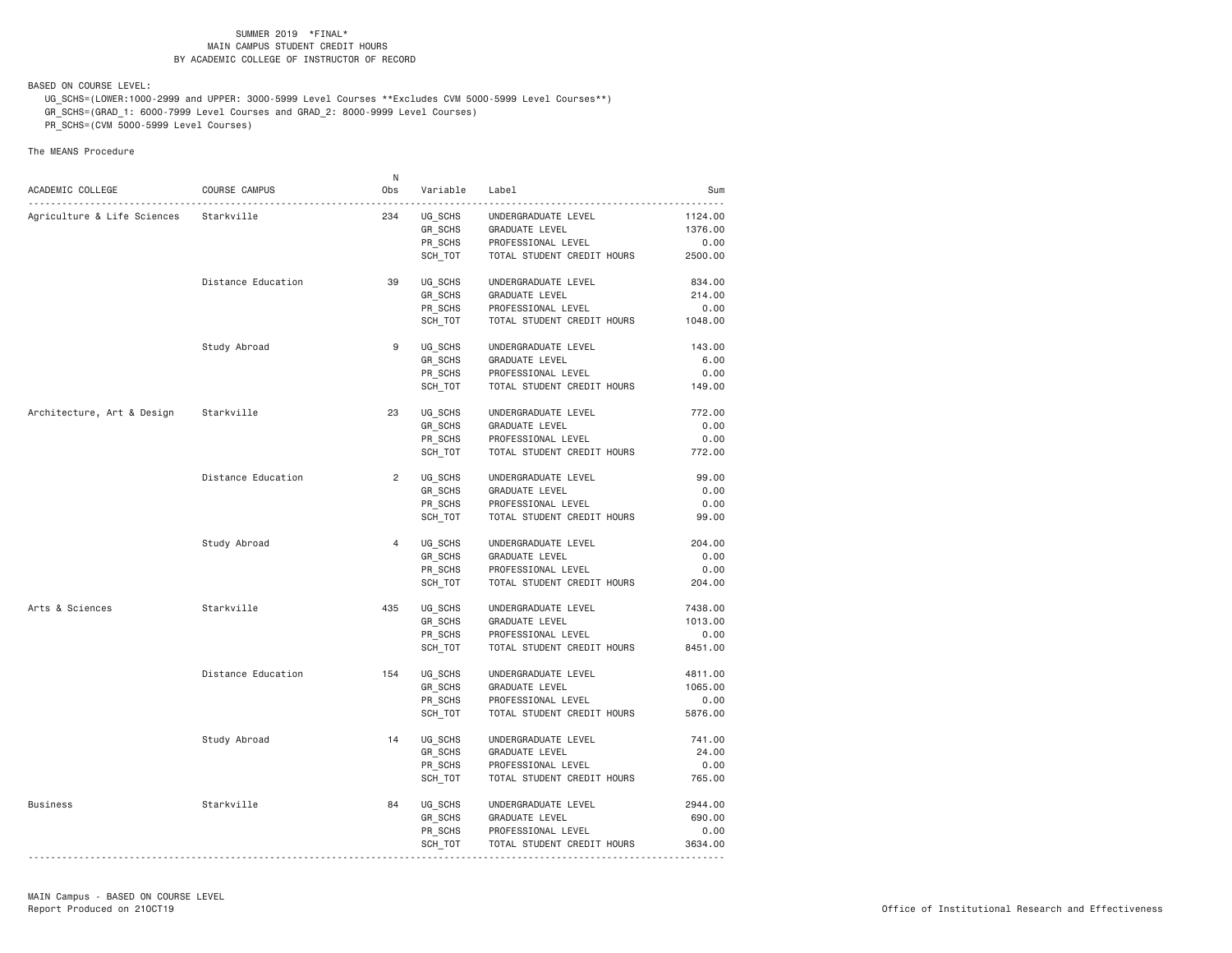BASED ON COURSE LEVEL:

 UG\_SCHS=(LOWER:1000-2999 and UPPER: 3000-5999 Level Courses \*\*Excludes CVM 5000-5999 Level Courses\*\*) GR\_SCHS=(GRAD\_1: 6000-7999 Level Courses and GRAD\_2: 8000-9999 Level Courses)

PR\_SCHS=(CVM 5000-5999 Level Courses)

|                  |                    | N              |          |                            |         |
|------------------|--------------------|----------------|----------|----------------------------|---------|
| ACADEMIC COLLEGE | COURSE CAMPUS      | Obs            | Variable | Label                      | Sum     |
| Business         | Distance Education | 24             | UG SCHS  | UNDERGRADUATE LEVEL        | 991.00  |
|                  |                    |                | GR_SCHS  | GRADUATE LEVEL             | 708.00  |
|                  |                    |                | PR SCHS  | PROFESSIONAL LEVEL         | 0.00    |
|                  |                    |                | SCH_TOT  | TOTAL STUDENT CREDIT HOURS | 1699.00 |
|                  |                    |                |          |                            |         |
|                  | Study Abroad       | 4              | UG SCHS  | UNDERGRADUATE LEVEL        | 96.00   |
|                  |                    |                | GR SCHS  | GRADUATE LEVEL             | 6.00    |
|                  |                    |                | PR_SCHS  | PROFESSIONAL LEVEL         | 0.00    |
|                  |                    |                | SCH TOT  | TOTAL STUDENT CREDIT HOURS | 102.00  |
| Education        | Starkville         | 200            | UG_SCHS  | UNDERGRADUATE LEVEL        | 3741.00 |
|                  |                    |                | GR SCHS  | GRADUATE LEVEL             | 1397.00 |
|                  |                    |                | PR_SCHS  | PROFESSIONAL LEVEL         | 0.00    |
|                  |                    |                | SCH TOT  | TOTAL STUDENT CREDIT HOURS | 5138.00 |
|                  |                    |                |          |                            |         |
|                  | Distance Education | 73             | UG SCHS  | UNDERGRADUATE LEVEL        | 1385.00 |
|                  |                    |                | GR_SCHS  | GRADUATE LEVEL             | 1496.00 |
|                  |                    |                | PR SCHS  | PROFESSIONAL LEVEL         | 0.00    |
|                  |                    |                | SCH_TOT  | TOTAL STUDENT CREDIT HOURS | 2881.00 |
|                  | MSU Gulf Coast     | 3              | UG SCHS  | UNDERGRADUATE LEVEL        | 36.00   |
|                  |                    |                | GR_SCHS  | <b>GRADUATE LEVEL</b>      | 0.00    |
|                  |                    |                | PR SCHS  | PROFESSIONAL LEVEL         | 0.00    |
|                  |                    |                | SCH_TOT  | TOTAL STUDENT CREDIT HOURS | 36.00   |
|                  |                    |                |          |                            |         |
|                  | Study Abroad       | 11             | UG_SCHS  | UNDERGRADUATE LEVEL        | 494.00  |
|                  |                    |                | GR_SCHS  | GRADUATE LEVEL             | 12.00   |
|                  |                    |                | PR_SCHS  | PROFESSIONAL LEVEL         | 0.00    |
|                  |                    |                | SCH_TOT  | TOTAL STUDENT CREDIT HOURS | 506.00  |
| Engineering      | Starkville         | 233            | UG_SCHS  | UNDERGRADUATE LEVEL        | 2440.00 |
|                  |                    |                | GR SCHS  | GRADUATE LEVEL             | 1323.00 |
|                  |                    |                | PR_SCHS  | PROFESSIONAL LEVEL         | 0.00    |
|                  |                    |                |          |                            | 3763.00 |
|                  |                    |                | SCH_TOT  | TOTAL STUDENT CREDIT HOURS |         |
|                  | Distance Education | 56             | UG SCHS  | UNDERGRADUATE LEVEL        | 115.00  |
|                  |                    |                | GR_SCHS  | GRADUATE LEVEL             | 330.00  |
|                  |                    |                | PR_SCHS  | PROFESSIONAL LEVEL         | 0.00    |
|                  |                    |                | SCH TOT  | TOTAL STUDENT CREDIT HOURS | 445.00  |
|                  | MSU Gulf Coast     | 3              | UG SCHS  | UNDERGRADUATE LEVEL        | 69.00   |
|                  |                    |                | GR_SCHS  | GRADUATE LEVEL             | 0.00    |
|                  |                    |                | PR SCHS  | PROFESSIONAL LEVEL         | 0.00    |
|                  |                    |                | SCH_TOT  | TOTAL STUDENT CREDIT HOURS | 69.00   |
|                  |                    |                |          |                            |         |
|                  | Study Abroad       | $\overline{2}$ | UG_SCHS  | UNDERGRADUATE LEVEL        | 123.00  |
|                  |                    |                | GR_SCHS  | GRADUATE LEVEL             | 0.00    |
|                  |                    |                | PR SCHS  | PROFESSIONAL LEVEL         | 0.00    |
|                  |                    |                | SCH_TOT  | TOTAL STUDENT CREDIT HOURS | 123.00  |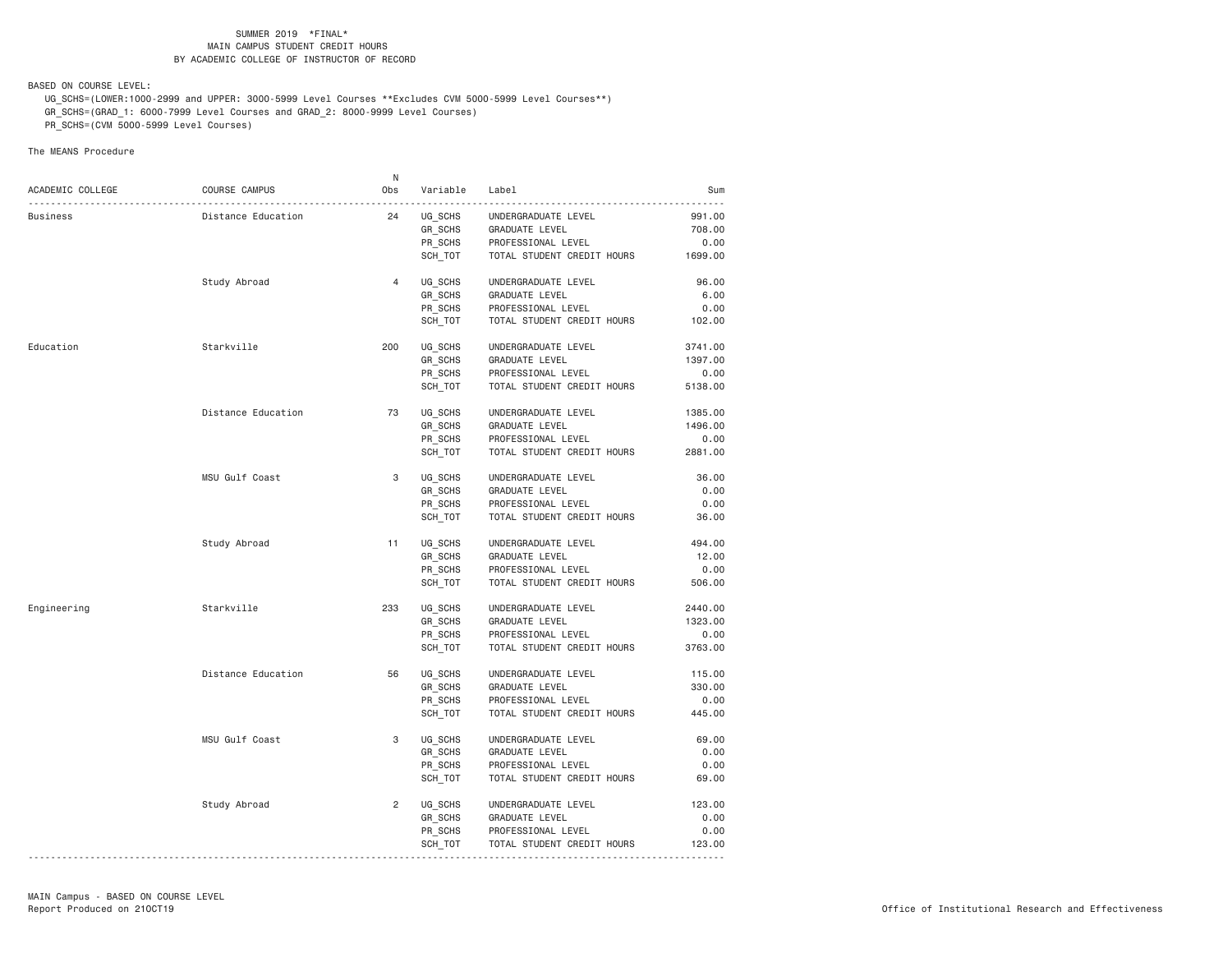BASED ON COURSE LEVEL:

 UG\_SCHS=(LOWER:1000-2999 and UPPER: 3000-5999 Level Courses \*\*Excludes CVM 5000-5999 Level Courses\*\*) GR\_SCHS=(GRAD\_1: 6000-7999 Level Courses and GRAD\_2: 8000-9999 Level Courses)

PR\_SCHS=(CVM 5000-5999 Level Courses)

| ACADEMIC COLLEGE               | <b>COURSE CAMPUS</b> | N.<br>Obs    | Variable | Label                       | Sum     |
|--------------------------------|----------------------|--------------|----------|-----------------------------|---------|
| Forest Resources<br>Starkville |                      | 71           |          | UG_SCHS UNDERGRADUATE LEVEL | 498.00  |
|                                |                      |              |          | GR_SCHS GRADUATE LEVEL      | 407.00  |
|                                |                      |              |          | PR_SCHS PROFESSIONAL LEVEL  | 0.00    |
|                                |                      |              | SCH TOT  | TOTAL STUDENT CREDIT HOURS  | 905.00  |
|                                | Distance Education   | $\mathbf{1}$ | UG_SCHS  | UNDERGRADUATE LEVEL         | 0.00    |
|                                |                      |              |          | GR_SCHS GRADUATE LEVEL      | 1.00    |
|                                |                      |              | PR_SCHS  | PROFESSIONAL LEVEL          | 0.00    |
|                                |                      |              | SCH_TOT  | TOTAL STUDENT CREDIT HOURS  | 1.00    |
| Veterinary Medicine            | Starkville           | 109          |          | UG SCHS UNDERGRADUATE LEVEL | 3135.00 |
|                                |                      |              |          | GR SCHS GRADUATE LEVEL      | 223.00  |
|                                |                      |              | PR_SCHS  | PROFESSIONAL LEVEL          | 2918.00 |
|                                |                      |              | SCH TOT  | TOTAL STUDENT CREDIT HOURS  | 6276.00 |
|                                | Study Abroad         | $\mathbf{1}$ |          | UG SCHS UNDERGRADUATE LEVEL | 24.00   |
|                                |                      |              |          | GR_SCHS GRADUATE LEVEL      | 0.00    |
|                                |                      |              | PR_SCHS  | PROFESSIONAL LEVEL          | 0.00    |
|                                |                      |              | SCH TOT  | TOTAL STUDENT CREDIT HOURS  | 24.00   |
| Academic Affairs               | Starkville           | 3            |          | UG SCHS UNDERGRADUATE LEVEL | 0.00    |
|                                |                      |              |          | GR_SCHS GRADUATE LEVEL      | 0.00    |
|                                |                      |              |          | PR SCHS PROFESSIONAL LEVEL  | 0.00    |
|                                |                      |              | SCH TOT  | TOTAL STUDENT CREDIT HOURS  | 0.00    |
|                                | Distance Education   | 3            | UG SCHS  | UNDERGRADUATE LEVEL         | 0.00    |
|                                |                      |              |          | GR_SCHS GRADUATE LEVEL      | 0.00    |
|                                |                      |              | PR SCHS  | PROFESSIONAL LEVEL          | 0.00    |
|                                |                      |              | SCH TOT  | TOTAL STUDENT CREDIT HOURS  | 0.00    |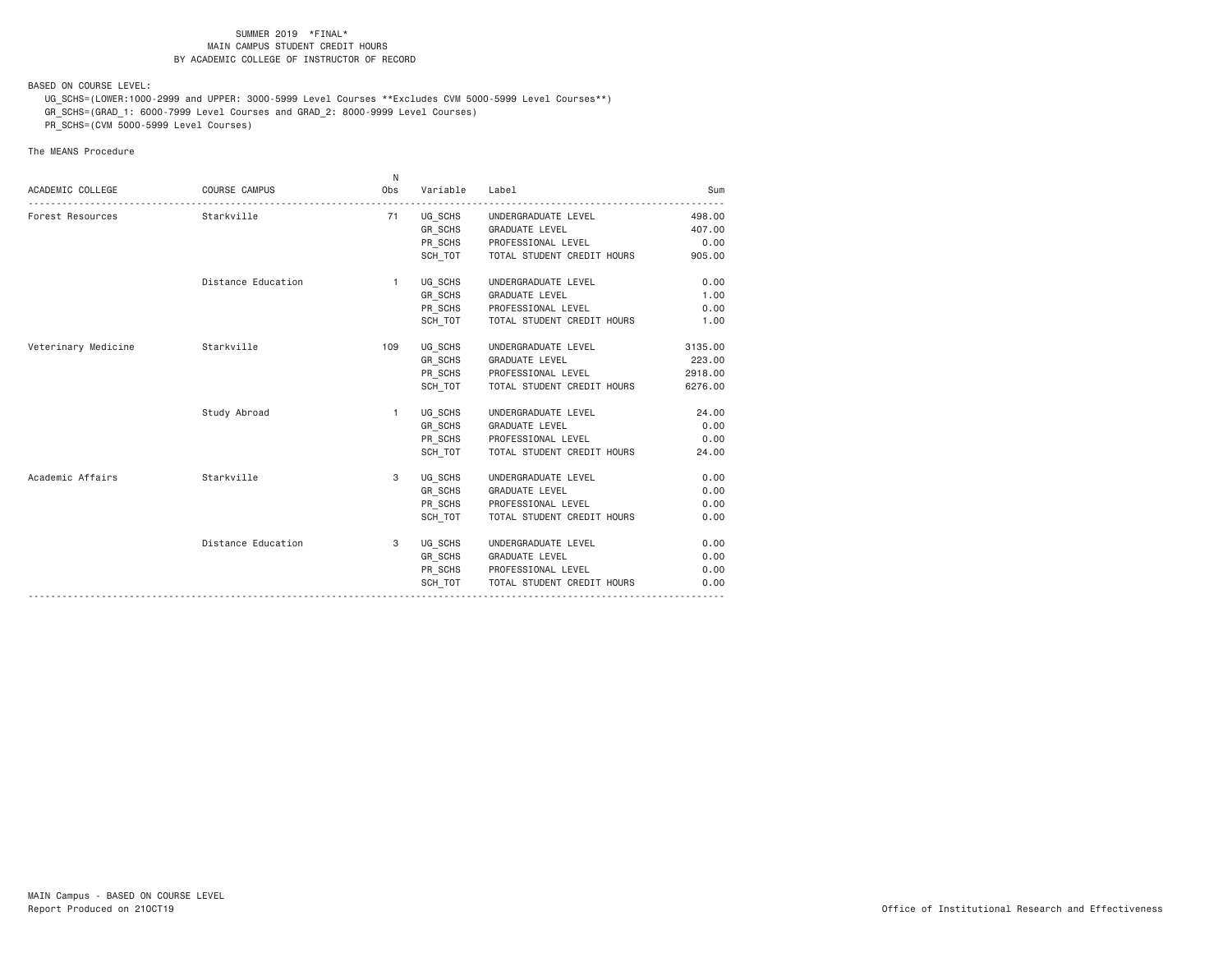BASED ON COURSE LEVEL:

UG\_SCHS=(LOWER:1000-2999 and UPPER: 3000-5999 Level Courses \*\*Excludes CVM 5000-5999 Level Courses\*\*)

GR\_SCHS=(GRAD\_1: 6000-7999 Level Courses and GRAD\_2: 8000-9999 Level Courses)

PR\_SCHS=(CVM 5000-5999 Level Courses)

|                                                               | UNDERGRADUATE | GRADUATE | PROFESSIONAL |         |
|---------------------------------------------------------------|---------------|----------|--------------|---------|
| ACADEMIC DEPARTMENT                                           | LEVEL         | LEVEL    | LEVEL        | TOTAL   |
|                                                               |               |          |              |         |
|                                                               |               |          |              |         |
| Ag & Bio Engineering                                          | 12.00         | 79.00    | 0.00         | 91.00   |
| Agricultural Economics                                        | 36,00         | 85,00    | 0.00         | 121.00  |
| Animal Dairy Science                                          | 353.00        | 122.00   | 0.00         | 475.00  |
| Biochemistry, Molecular Biology, Entomology & Plant Pathology | 279,00        | 308,00   | 0.00         | 587.00  |
| Food Science, Nutrition & Health Promotion                    | 252,00        | 301,00   | 0.00         | 553,00  |
| Landscape Architecture                                        | 124,00        | 12.00    | 0.00         | 136.00  |
| Plant & Soil Sciences                                         | 129.00        | 378.00   | 0.00         | 507.00  |
| Poultry Science                                               | 162.00        | 52.00    | 0.00         | 214,00  |
| School of Human Sciences                                      | 754.00        | 259.00   | 0.00         | 1013.00 |
|                                                               |               |          |              |         |
|                                                               | 2101.00       | 1596.00  | 0.00         | 3697.00 |
|                                                               |               |          |              |         |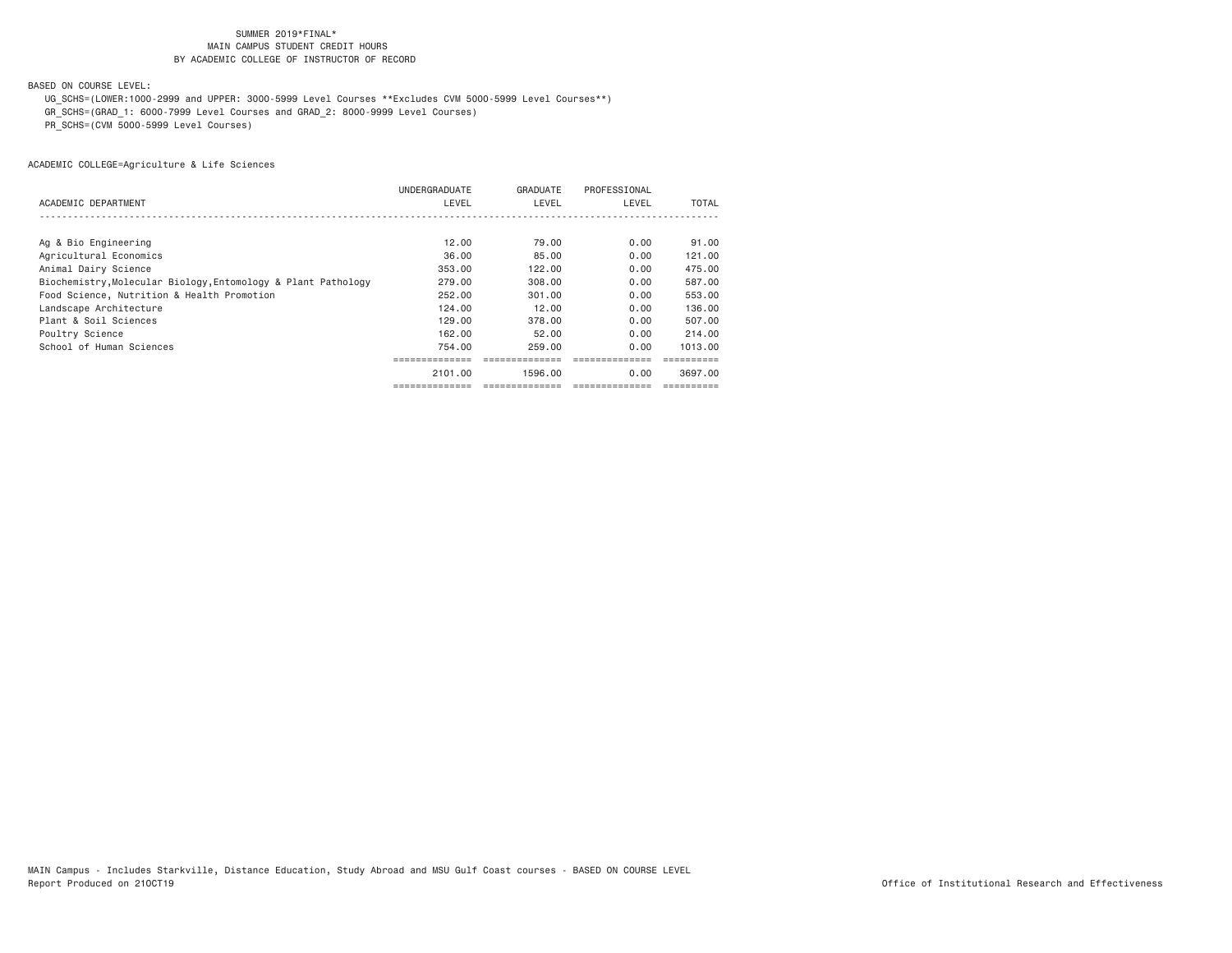BASED ON COURSE LEVEL:

 UG\_SCHS=(LOWER:1000-2999 and UPPER: 3000-5999 Level Courses \*\*Excludes CVM 5000-5999 Level Courses\*\*) GR\_SCHS=(GRAD\_1: 6000-7999 Level Courses and GRAD\_2: 8000-9999 Level Courses)

PR\_SCHS=(CVM 5000-5999 Level Courses)

|                               | UNDERGRADUATE | GRADUATE | PROFESSIONAL |              |
|-------------------------------|---------------|----------|--------------|--------------|
| ACADEMIC DEPARTMENT           | LEVEL         | LEVEL    | LEVEL        | <b>TOTAL</b> |
|                               |               |          |              |              |
| Art AAD                       | 331,00        | 0.00     | 0.00         | 331,00       |
| Building Construction Science | 156.00        | 0.00     | 0.00         | 156.00       |
| Interior Design               | 271,00        | 0.00     | 0.00         | 271,00       |
| School of Architecture        | 317.00        | 0.00     | 0.00         | 317,00       |
|                               |               |          |              |              |
|                               | 1075.00       | 0.00     | 0.00         | 1075.00      |
|                               |               |          |              |              |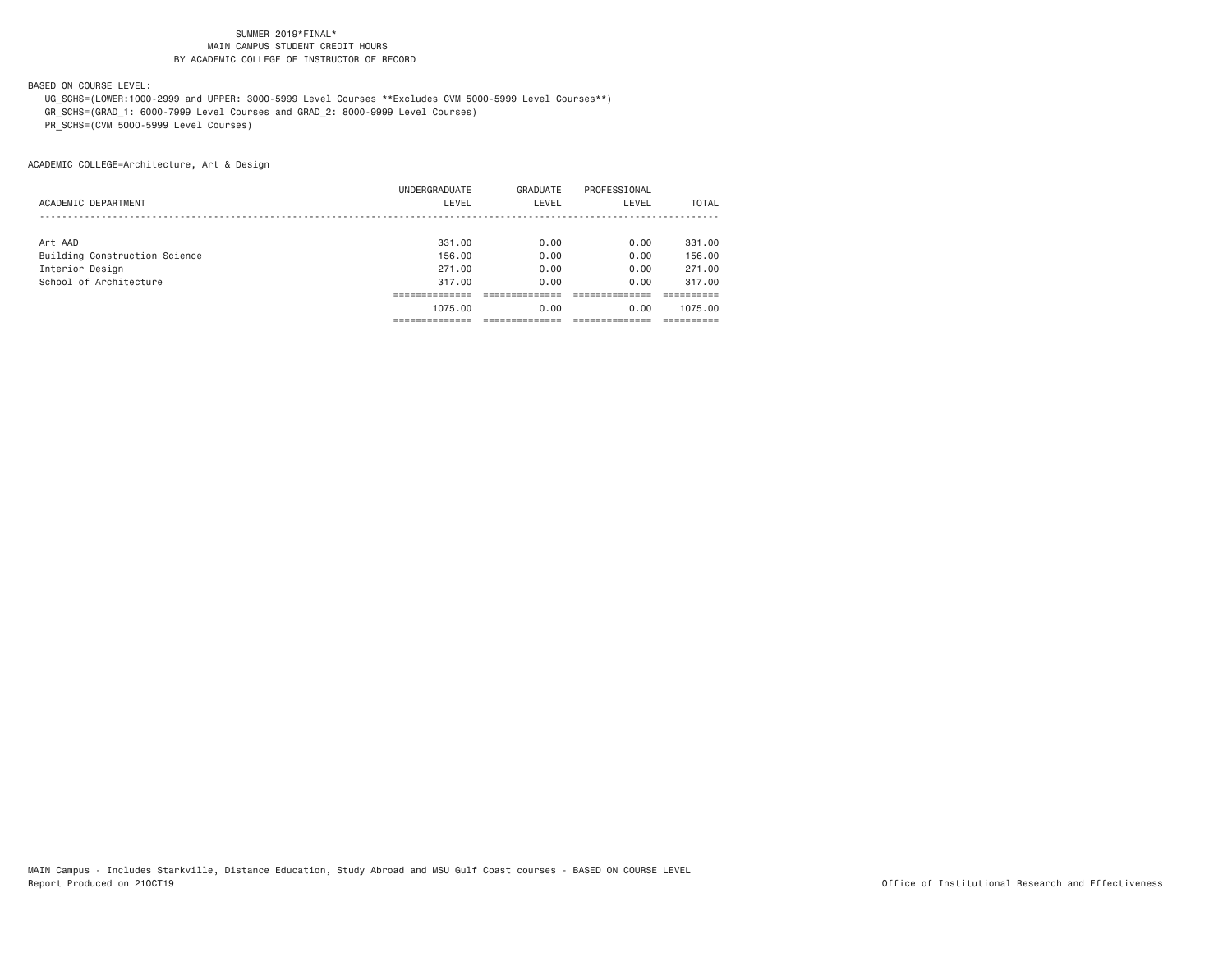BASED ON COURSE LEVEL:

UG\_SCHS=(LOWER:1000-2999 and UPPER: 3000-5999 Level Courses \*\*Excludes CVM 5000-5999 Level Courses\*\*)

GR\_SCHS=(GRAD\_1: 6000-7999 Level Courses and GRAD\_2: 8000-9999 Level Courses)

PR\_SCHS=(CVM 5000-5999 Level Courses)

ACADEMIC COLLEGE=Arts & Sciences

|                                            | UNDERGRADUATE  | GRADUATE        | PROFESSIONAL    |            |
|--------------------------------------------|----------------|-----------------|-----------------|------------|
| ACADEMIC DEPARTMENT                        | LEVEL          | LEVEL           | LEVEL           | TOTAL      |
|                                            |                |                 |                 |            |
| Aerospace Studies                          | 3.00           | 0.00            | 0.00            | 3,00       |
| Anthropology & Middle Eastern Cultures     | 147.00         | 20,00           | 0.00            | 167.00     |
| Biological Sciences                        | 1138,00        | 159,00          | 0.00            | 1297.00    |
| Chemistry                                  | 941,00         | 352,00          | 0.00            | 1293.00    |
| Classical & Modern Languages & Literatures | 1176.00        | 9.00            | 0.00            | 1185.00    |
| Communication                              | 1187,00        | 72.00           | 0.00            | 1259.00    |
| English                                    | 834,00         | 82.00           | 0.00            | 916,00     |
| Geosciences                                | 1637,00        | 932,00          | 0.00            | 2569.00    |
| History                                    | 366,00         | 34,00           | 0.00            | 400.00     |
| Mathematics & Statistics                   | 2376.00        | 100,00          | 0.00            | 2476.00    |
| Philosophy & Religion                      | 642,00         | 0.00            | 0.00            | 642.00     |
| Physics & Astronomy                        | 668,00         | 13,00           | 0.00            | 681,00     |
| Political Science & Public Administration  | 129.00         | 112,00          | 0.00            | 241.00     |
| Psychology                                 | 1128,00        | 185,00          | 0.00            | 1313.00    |
| Sociology                                  | 618,00         | 32.00           | 0.00            | 650,00     |
|                                            |                |                 |                 |            |
|                                            | 12990.00       | 2102.00         | 0.00            | 15092.00   |
|                                            | ============== | --------------- | --------------- | ========== |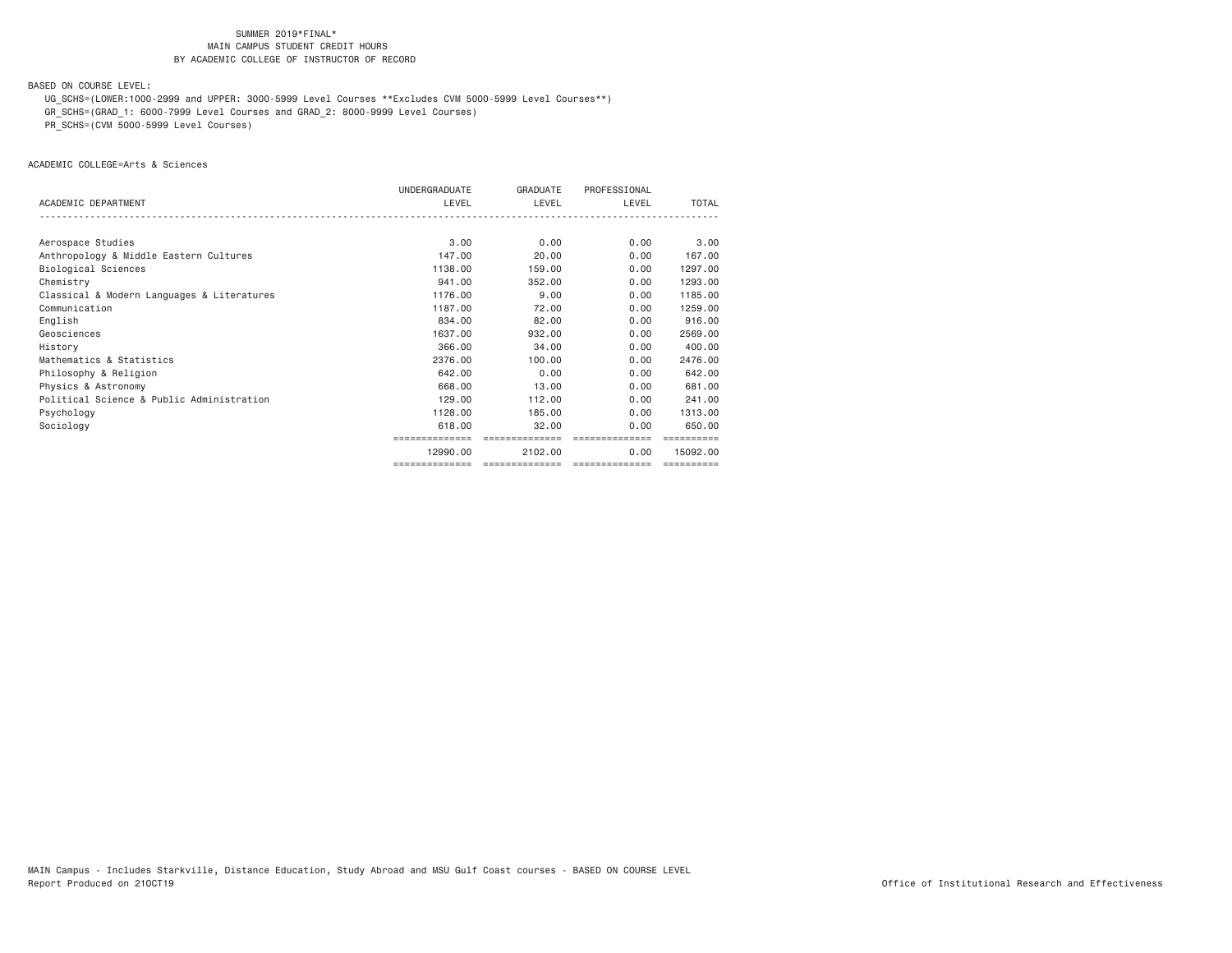BASED ON COURSE LEVEL:

UG\_SCHS=(LOWER:1000-2999 and UPPER: 3000-5999 Level Courses \*\*Excludes CVM 5000-5999 Level Courses\*\*)

GR\_SCHS=(GRAD\_1: 6000-7999 Level Courses and GRAD\_2: 8000-9999 Level Courses)

PR\_SCHS=(CVM 5000-5999 Level Courses)

ACADEMIC COLLEGE=Business

|                                                 | UNDERGRADUATE | GRADUATE | PROFESSIONAL |         |
|-------------------------------------------------|---------------|----------|--------------|---------|
| ACADEMIC DEPARTMENT                             | LEVEL         | LEVEL    | LEVEL        | TOTAL   |
|                                                 |               |          |              |         |
| Finance & Economics                             | 1213.00       | 174.00   | 0.00         | 1387.00 |
| Management & Information Systems                | 738.00        | 375.00   | 0.00         | 1113.00 |
| Marketing, Quantitative Analysis & Business Law | 1306.00       | 375.00   | 0.00         | 1681.00 |
| School of Accountancy                           | 774.00        | 480.00   | 0.00         | 1254.00 |
|                                                 |               |          |              |         |
|                                                 | 4031.00       | 1404.00  | 0.00         | 5435.00 |
|                                                 |               |          |              |         |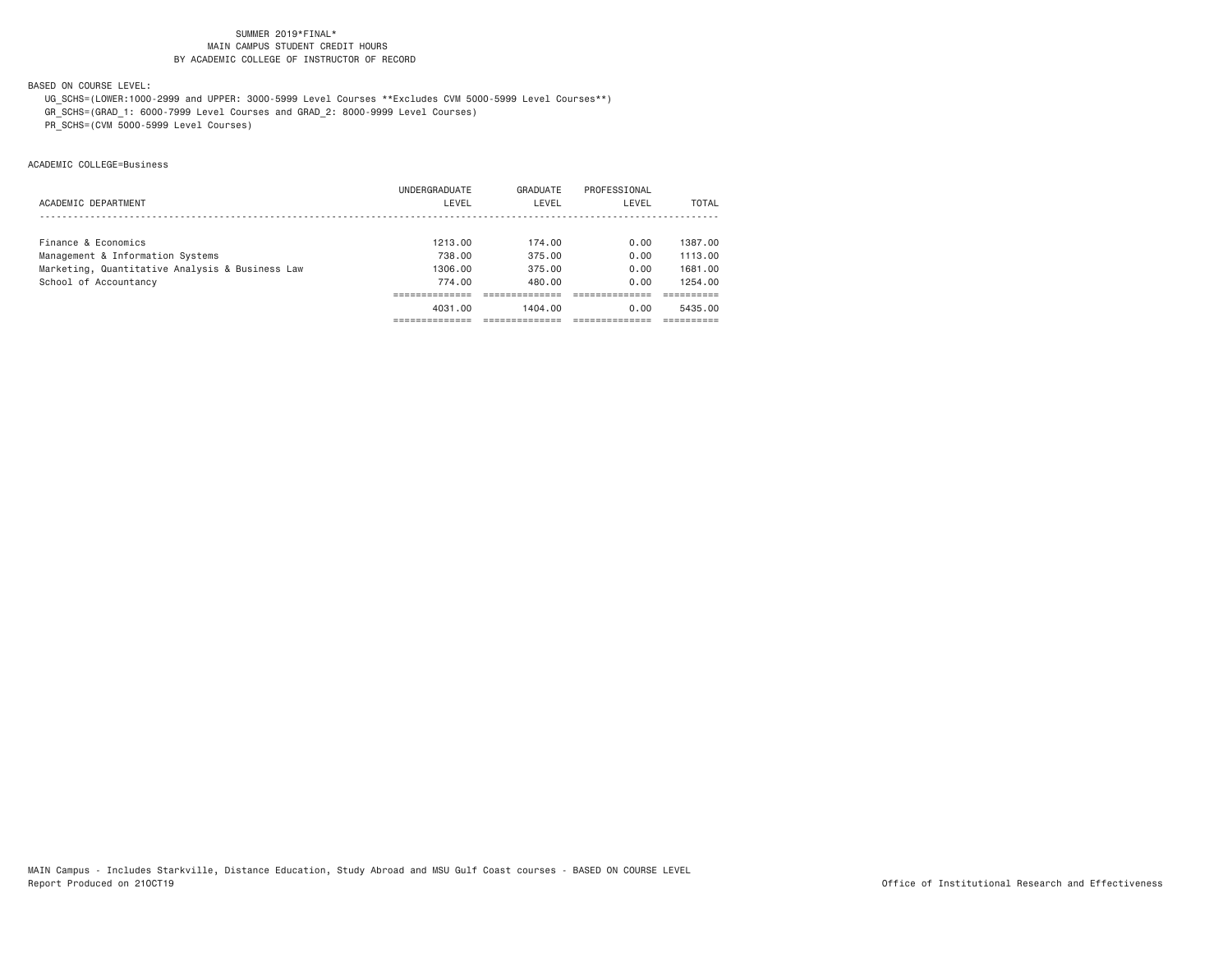BASED ON COURSE LEVEL:

UG\_SCHS=(LOWER:1000-2999 and UPPER: 3000-5999 Level Courses \*\*Excludes CVM 5000-5999 Level Courses\*\*)

GR\_SCHS=(GRAD\_1: 6000-7999 Level Courses and GRAD\_2: 8000-9999 Level Courses)

PR\_SCHS=(CVM 5000-5999 Level Courses)

ACADEMIC COLLEGE=Education

|                                                     | UNDERGRADUATE | GRADUATE | PROFESSIONAL |         |
|-----------------------------------------------------|---------------|----------|--------------|---------|
| ACADEMIC DEPARTMENT                                 | LEVEL         | LEVEL    | LEVEL        | TOTAL   |
|                                                     |               |          |              |         |
| Counseling, Educational Psychology, and Foundations | 1458.00       | 838,00   | 0.00         | 2296.00 |
| Curriculum, Instruction & Special Education         | 825.00        | 701.00   | 0.00         | 1526.00 |
| Educational Leadership                              | 650.00        | 784.00   | 0.00         | 1434.00 |
| Instructional Systems & Workforce Development       | 962.00        | 245.00   | 0.00         | 1207.00 |
| Kinesiology                                         | 1474.00       | 135.00   | 0.00         | 1609.00 |
| Music                                               | 287.00        | 202.00   | 0.00         | 489.00  |
|                                                     |               |          |              |         |
|                                                     | 5656.00       | 2905.00  | 0.00         | 8561.00 |
|                                                     |               |          |              |         |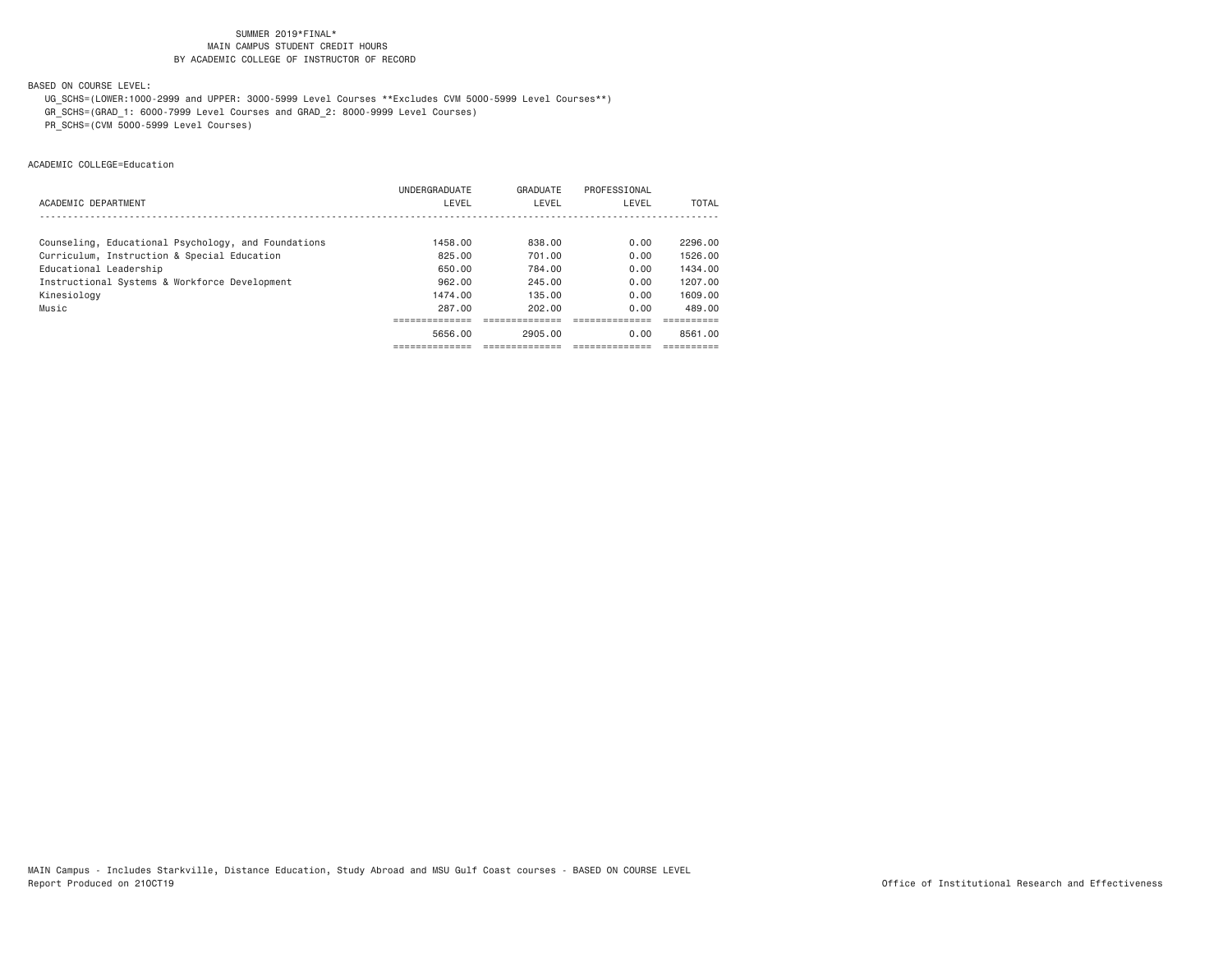BASED ON COURSE LEVEL:

UG\_SCHS=(LOWER:1000-2999 and UPPER: 3000-5999 Level Courses \*\*Excludes CVM 5000-5999 Level Courses\*\*)

GR\_SCHS=(GRAD\_1: 6000-7999 Level Courses and GRAD\_2: 8000-9999 Level Courses)

PR\_SCHS=(CVM 5000-5999 Level Courses)

ACADEMIC COLLEGE=Engineering

|                                   | UNDERGRADUATE | GRADUATE | PROFESSIONAL |         |
|-----------------------------------|---------------|----------|--------------|---------|
| ACADEMIC DEPARTMENT               | LEVEL         | LEVEL    | LEVEL        | TOTAL   |
|                                   |               |          |              |         |
| Aerospace Engineering             | 523.00        | 175.00   | 0.00         | 698,00  |
| Ag & Bio Engineering              | 0.00          | 40.00    | 0.00         | 40.00   |
| Civil & Environmental Engineering | 249.00        | 145.00   | 0.00         | 394,00  |
| Computer Science & Engineering    | 184,00        | 134.00   | 0.00         | 318,00  |
| Electrical & Computer Engineering | 469,00        | 305,00   | 0.00         | 774.00  |
| Industrial & Systems Engineering  | 407.00        | 385.00   | 0.00         | 792.00  |
| Mechanical Engineering            | 543.00        | 322.00   | 0.00         | 865,00  |
| School of Chemical Engineering    | 372.00        | 147.00   | 0.00         | 519.00  |
|                                   |               |          |              |         |
|                                   | 2747.00       | 1653.00  | 0.00         | 4400.00 |
|                                   |               |          |              |         |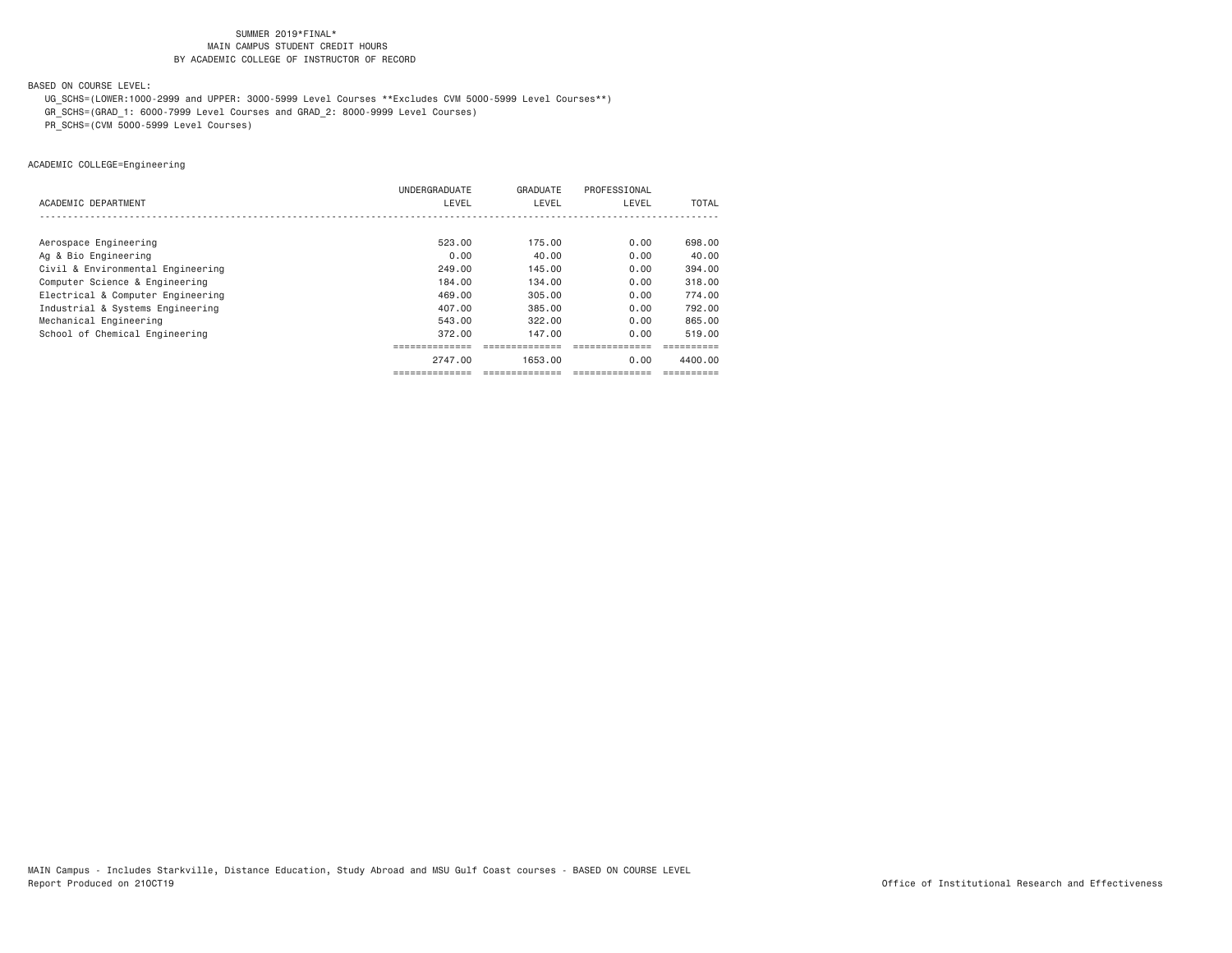BASED ON COURSE LEVEL:

 UG\_SCHS=(LOWER:1000-2999 and UPPER: 3000-5999 Level Courses \*\*Excludes CVM 5000-5999 Level Courses\*\*) GR\_SCHS=(GRAD\_1: 6000-7999 Level Courses and GRAD\_2: 8000-9999 Level Courses)

PR\_SCHS=(CVM 5000-5999 Level Courses)

ACADEMIC COLLEGE=Forest Resources

|                                   | UNDERGRADUATE | GRADUATE | PROFESSIONAL |        |
|-----------------------------------|---------------|----------|--------------|--------|
| ACADEMIC DEPARTMENT               | LEVEL         | LEVEL    | LEVEL        | TOTAL  |
|                                   |               |          |              |        |
| Forestry                          | 381.00        | 86.00    | 0.00         | 467.00 |
| Sustainable Bioproducts           | 8,00          | 99.00    | 0.00         | 107.00 |
| Wildlife, Fisheries & Aquaculture | 109,00        | 223.00   | 0.00         | 332,00 |
|                                   |               |          |              |        |
|                                   | 498.00        | 408.00   | 0.00         | 906.00 |
|                                   |               |          |              |        |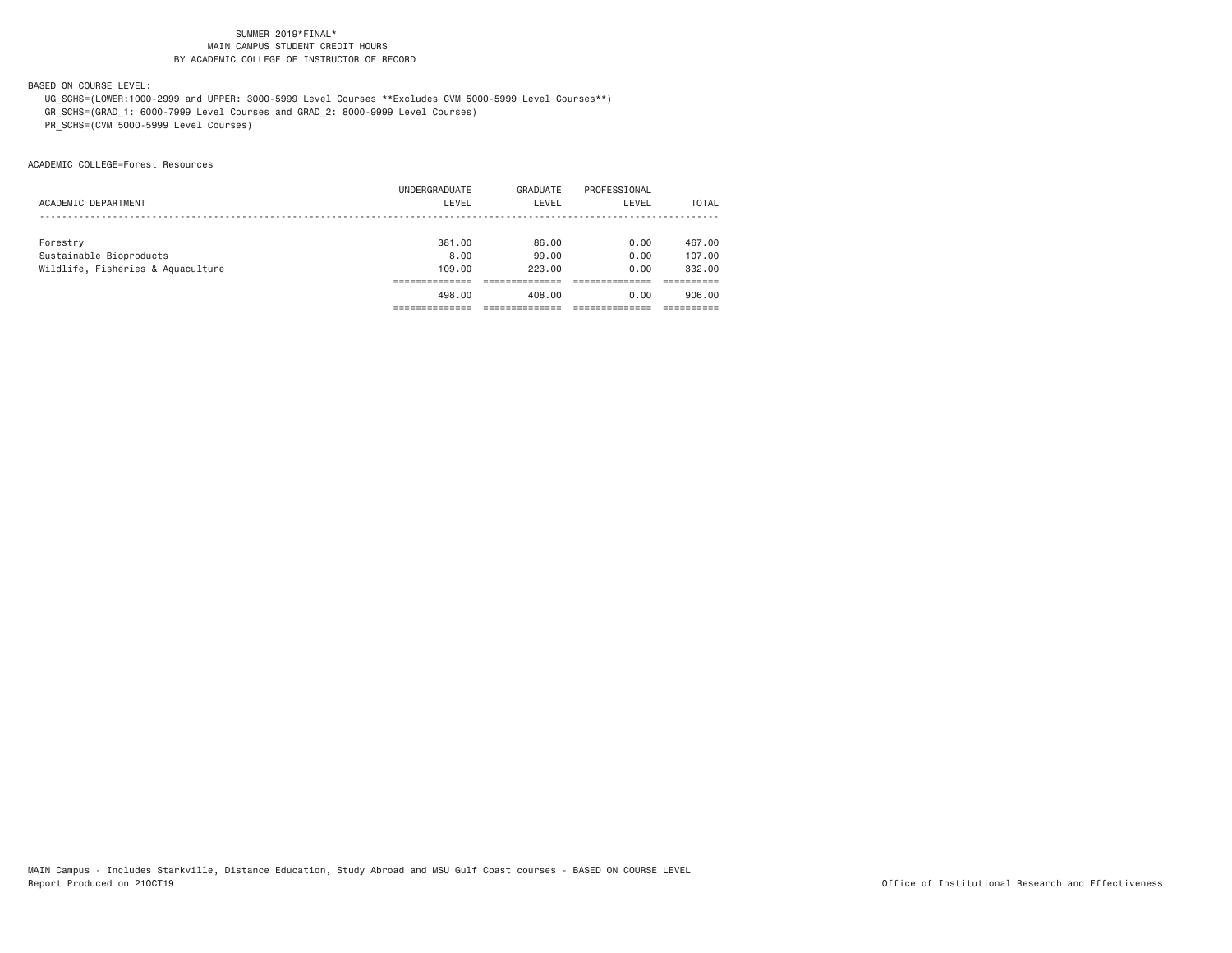BASED ON COURSE LEVEL:

 UG\_SCHS=(LOWER:1000-2999 and UPPER: 3000-5999 Level Courses \*\*Excludes CVM 5000-5999 Level Courses\*\*) GR\_SCHS=(GRAD\_1: 6000-7999 Level Courses and GRAD\_2: 8000-9999 Level Courses)

PR\_SCHS=(CVM 5000-5999 Level Courses)

ACADEMIC COLLEGE=Veterinary Medicine

|                     | 3159.00       | 223.00   | 2918,00      | 6300,00 |
|---------------------|---------------|----------|--------------|---------|
|                     |               |          |              |         |
| Veterinary Medicine | 3159.00       | 223.00   | 2918,00      | 6300.00 |
|                     |               |          |              |         |
| ACADEMIC DEPARTMENT | LEVEL         | LEVEL    | LEVEL        | TOTAL   |
|                     | UNDERGRADUATE | GRADUATE | PROFESSIONAL |         |
|                     |               |          |              |         |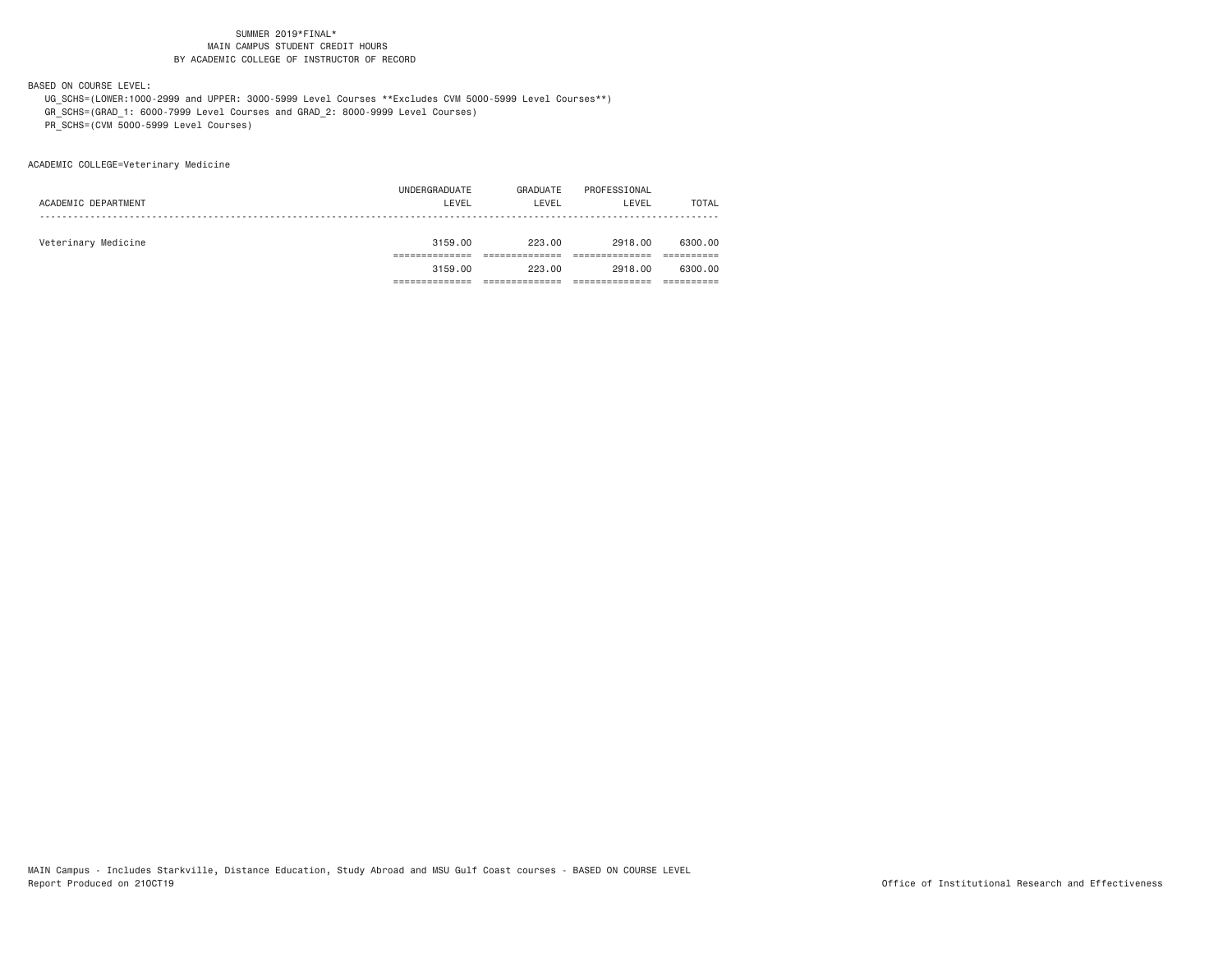BASED ON COURSE LEVEL:

UG\_SCHS=(LOWER:1000-2999 and UPPER: 3000-5999 Level Courses \*\*Excludes CVM 5000-5999 Level Courses\*\*)

GR\_SCHS=(GRAD\_1: 6000-7999 Level Courses and GRAD\_2: 8000-9999 Level Courses)

PR\_SCHS=(CVM 5000-5999 Level Courses)

ACADEMIC COLLEGE=Academic Affairs

| 0.00          | 0.00     | 0.00         | 0.00  |
|---------------|----------|--------------|-------|
|               |          |              |       |
|               |          |              |       |
| 0.00          | 0.00     | 0.00         | 0.00  |
|               |          |              |       |
|               |          |              | TOTAL |
| UNDERGRADUATE | GRADUATE | PROFESSIONAL |       |
|               | LEVEL    | LEVEL        | LEVEL |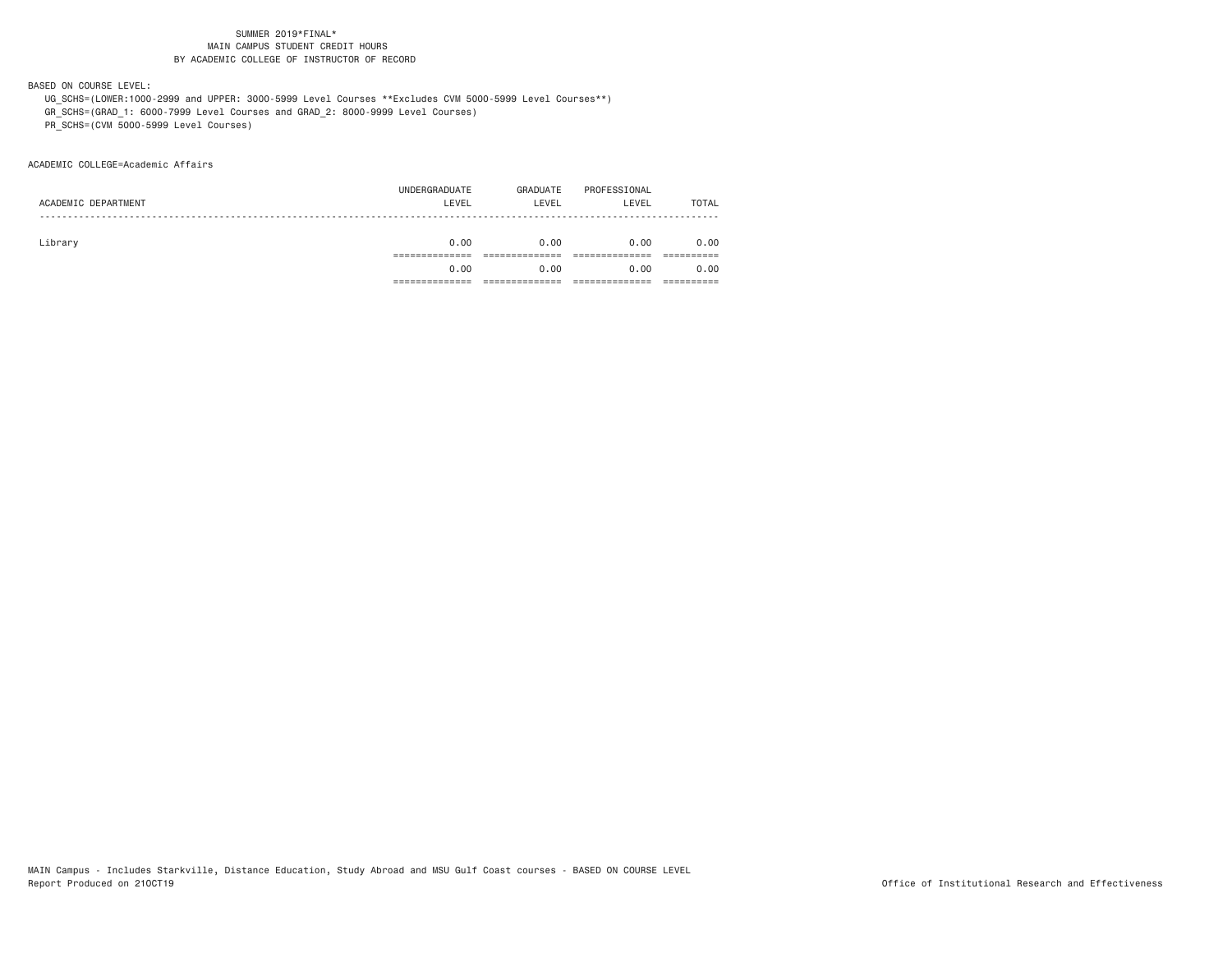| ACADEMIC DEPARTMENT                                        | Instructor Name    | Rank                              | Tenure<br>Status | Course<br>Cip # | CRN   | Course #       |         | Crs | Sec Type Title            | Inst<br>Per | UG<br><b>SCHS</b>               | GR<br><b>SCHS</b> | PR<br><b>SCHS</b> | Total<br><b>SCHS</b> |
|------------------------------------------------------------|--------------------|-----------------------------------|------------------|-----------------|-------|----------------|---------|-----|---------------------------|-------------|---------------------------------|-------------------|-------------------|----------------------|
| Ag & Bio Engineering                                       | Bora, Ganesh       | Associate Professor Ten Track     |                  | 140301          |       | 22713 ABE 4990 | 801 A   |     | Special Topic in ABE 1.00 |             | 9.00                            | 0.00              | 0.00              | 9.00                 |
|                                                            |                    |                                   |                  |                 |       | 22714 ABE 6990 | 801 A   |     | Special Topic In ABE      | 1.00        | 0.00                            | 3.00              | 0.00              | 3.00                 |
|                                                            |                    |                                   |                  |                 | 22940 | ABE 8000       | $102$ D |     | Research / Thesis         | 1.00        | 0.00                            | 6.00              | 0.00              | 6.00                 |
|                                                            |                    |                                   |                  |                 |       | 22952 ABE 9000 | $103$ D |     | Research / Diss           | 1.00        | 0.00                            | 18.00             | 0.00              | 18.00                |
|                                                            |                    |                                   |                  |                 |       |                |         |     |                           |             | <u> - - - - - - - -</u><br>9.00 | 27.00             | 0.00              | 36.00                |
|                                                            | Linhoss, Anna      | Assistant Professor Ten Track     |                  | 140301          | 22954 | ABE 9000       | $105$ D |     | Research / Diss           | 1.00        | 0.00                            | 12.00             | 0.00              | 12.00                |
|                                                            |                    |                                   |                  |                 |       |                |         |     |                           |             | --------<br>0.00                | 12.00             | 0.00              | 12.00                |
|                                                            | Priddy, Lauren     | Assistant Professor Ten Track     |                  | 140301          | 22947 | ABE 8000       | 109 D   |     | Research / Thesis         | 1.00        | 0.00                            | 3.00              | 0.00              | 3.00                 |
|                                                            |                    |                                   |                  |                 | 22957 | ABE 9000       | 108 D   |     | Research / Diss           | 1.00        | 0.00                            | 3.00              | 0.00              | 3.00                 |
|                                                            |                    |                                   |                  |                 |       |                |         |     |                           |             | .<br>0.00                       | 6.00              | 0.00              | 6.00                 |
|                                                            | Simpson, Chartrisa | Assistant Professor Ten Track     |                  | 140301          | 22948 | ABE 8000       | 110 D   |     | Research / Thesis         | 1.00        | 0.00                            | 7.00              | 0.00              | 7.00                 |
|                                                            |                    |                                   |                  |                 | 23052 | ABE 4000       | 01 I    |     | Directed Indiv Study 1.00 |             | 1.00                            | 0.00              | 0.00              | 1.00                 |
|                                                            |                    |                                   |                  |                 | 23053 | ABE 4000       | 51 I    |     | Directed Indiv Study 1.00 |             | 2.00<br>.                       | 0.00              | 0.00              | 2.00                 |
|                                                            |                    |                                   |                  |                 |       |                |         |     |                           |             | 3.00                            | 7.00              | 0.00              | 10.00                |
|                                                            | Tagert, Mary       | Extension Assist Pr Non-Ten Track |                  | 140301          | 22939 | ABE 8000       | 101 D   |     | Research / Thesis         | 1.00        | 0.00                            | 12.00             | 0.00              | 12.00                |
|                                                            |                    |                                   |                  |                 |       |                |         |     |                           |             | .<br>0.00                       | 12.00             | 0.00              | 12.00                |
|                                                            | Zhao, Yang         | Assistant Professor Ten Track     |                  | 140301          | 22907 | ABE 9000       | $102$ D |     | Research / Diss           | 1.00        | 0.00                            | 15.00             | 0.00              | 15.00                |
|                                                            |                    |                                   |                  |                 |       |                |         |     |                           |             | .<br>0.00                       | .<br>15.00        | .<br>0.00         | 15.00                |
| ----------------------------------<br>Ag & Bio Engineering |                    |                                   |                  |                 |       |                |         |     |                           |             | ========<br>12.00               | 79.00             | 0.00              | 91.00                |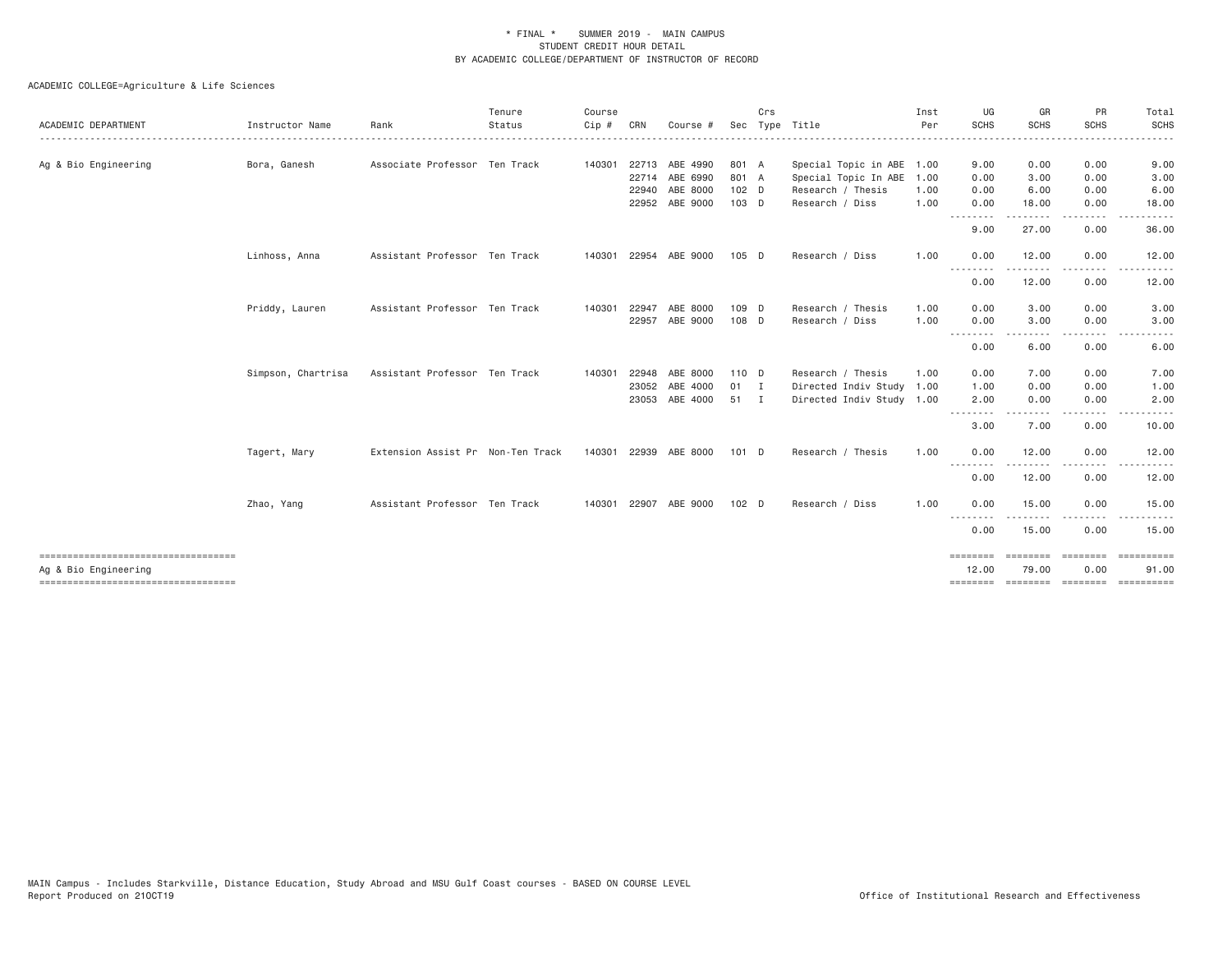| ACADEMIC DEPARTMENT    | Instructor Name  | Rank                          | Tenure<br>Status | Course<br>Cip #  | CRN          | Course #                   |                | Crs | Sec Type Title                                 | Inst<br>Per | UG<br><b>SCHS</b>                                                                                                                                                                                                                                                                                                                                                                                                                                                                              | GR<br><b>SCHS</b>        | PR<br><b>SCHS</b>            | Total<br><b>SCHS</b>                |
|------------------------|------------------|-------------------------------|------------------|------------------|--------------|----------------------------|----------------|-----|------------------------------------------------|-------------|------------------------------------------------------------------------------------------------------------------------------------------------------------------------------------------------------------------------------------------------------------------------------------------------------------------------------------------------------------------------------------------------------------------------------------------------------------------------------------------------|--------------------------|------------------------------|-------------------------------------|
| Agricultural Economics | Coatney, Kalyn   | Associate Professor Tenured   |                  |                  |              | 010103 22527 AEC 8000      | 101 D          |     | Research / Thesis                              | 1.00        | 0.00<br>.                                                                                                                                                                                                                                                                                                                                                                                                                                                                                      | 9.00<br>.                | 0.00<br>د د د د              | 9.00<br>.                           |
|                        |                  |                               |                  |                  |              |                            |                |     |                                                |             | 0.00                                                                                                                                                                                                                                                                                                                                                                                                                                                                                           | 9.00                     | 0.00                         | 9.00                                |
|                        | Coble, Keith     | Professor                     | Tenured          |                  |              | 010103 22528 AEC 8000      | 102 D          |     | Research / Thesis                              | 1.00        | 0.00                                                                                                                                                                                                                                                                                                                                                                                                                                                                                           | 6.00                     | 0.00                         | 6.00                                |
|                        |                  |                               |                  |                  |              |                            |                |     |                                                |             | 0.00                                                                                                                                                                                                                                                                                                                                                                                                                                                                                           | 6.00                     | 0.00                         | 6.00                                |
|                        | Fan, Linlin      | Assistant Professor Ten Track |                  |                  |              | 010103 22529 AEC 8000      | 103 D          |     | Research / Thesis                              | 1.00        | 0.00<br>$   -$<br>----                                                                                                                                                                                                                                                                                                                                                                                                                                                                         | 3.00<br>.                | 0.00<br>.                    | 3.00                                |
|                        |                  |                               |                  |                  |              |                            |                |     |                                                |             | 0.00                                                                                                                                                                                                                                                                                                                                                                                                                                                                                           | 3.00                     | 0.00                         | 3.00                                |
|                        | Harri, Ardian    | Associate Professor Tenured   |                  |                  |              | 450602 20040 AEC 8843      | 001 C          |     | Survey Design and Ex 0.66                      |             | 0.00                                                                                                                                                                                                                                                                                                                                                                                                                                                                                           | 13.86                    | 0.00                         | 13.86                               |
|                        |                  |                               |                  |                  |              |                            |                |     |                                                |             | <u>.</u><br>0.00                                                                                                                                                                                                                                                                                                                                                                                                                                                                               | .<br>13.86               | .<br>0.00                    | .<br>13.86                          |
|                        | Interis, Matthew | Associate Professor Tenured   |                  |                  | 010103 22530 | AEC 8000                   | 104 D          |     | Research / Thesis                              | 1.00        | 0.00                                                                                                                                                                                                                                                                                                                                                                                                                                                                                           | 12.00                    | 0.00                         | 12.00                               |
|                        |                  |                               |                  |                  |              | 450602 20040 AEC 8843      | 001 C          |     | Survey Design and Ex 0.34                      |             | 0.00<br>.                                                                                                                                                                                                                                                                                                                                                                                                                                                                                      | 7.14<br>.                | 0.00<br>.                    | 7.14<br>.                           |
|                        |                  |                               |                  |                  |              |                            |                |     |                                                |             | 0.00                                                                                                                                                                                                                                                                                                                                                                                                                                                                                           | 19.14                    | 0.00                         | 19.14                               |
|                        | Janzen, Matthew  | Instructor                    | Non-Ten Track    |                  |              | 010103 21641 AEC 1223      | 01 C           |     | Comp App for Ag and                            | 1.00        | 6.00<br>.                                                                                                                                                                                                                                                                                                                                                                                                                                                                                      | 0.00<br>.                | 0.00                         | 6.00<br>$- - - - -$                 |
|                        |                  |                               |                  |                  |              |                            |                |     |                                                |             | 6.00                                                                                                                                                                                                                                                                                                                                                                                                                                                                                           | 0.00                     | 0.00                         | 6.00                                |
|                        | Li, Xiaofei      | Assistant Professor Ten Track |                  | 010101<br>010103 | 21770        | AEC 6363<br>22531 AEC 8000 | 501 C<br>105 D |     | Economics of Precisi 1.00<br>Research / Thesis | 1.00        | 0.00<br>0.00                                                                                                                                                                                                                                                                                                                                                                                                                                                                                   | 3.00<br>9,00             | 0.00<br>0.00                 | 3.00<br>9.00                        |
|                        |                  |                               |                  |                  |              |                            |                |     |                                                |             | 0.00                                                                                                                                                                                                                                                                                                                                                                                                                                                                                           | المتمام والمناد<br>12.00 | .<br>0.00                    | د د د د د<br>12.00                  |
|                        | Little, Randall  | Professor                     | Tenured          |                  | 010101 20038 | AEC 4530                   | 101 E          |     | Internship AEC-AGBM                            | 1.00        | 21.00                                                                                                                                                                                                                                                                                                                                                                                                                                                                                          | 0.00                     | 0.00                         | 21.00                               |
|                        |                  |                               |                  |                  | 21154        | AEC 4530                   | 501 E          |     | Internship AEC-AGBM                            | 1.00        | 9.00                                                                                                                                                                                                                                                                                                                                                                                                                                                                                           | 0.00                     | 0.00                         | 9.00                                |
|                        |                  |                               |                  |                  |              | 21155 AEC 6530             | 501 E          |     | Internship AEC-AGBM                            | 1.00        | 0.00                                                                                                                                                                                                                                                                                                                                                                                                                                                                                           | 4.00<br>.                | 0.00<br>$\sim$ $\sim$ $\sim$ | 4.00<br>$\sim$ $\sim$ $\sim$ $\sim$ |
|                        |                  |                               |                  |                  |              |                            |                |     |                                                |             | 30.00                                                                                                                                                                                                                                                                                                                                                                                                                                                                                          | 4.00                     | 0.00                         | 34.00                               |
|                        | Park, Eunchun    | Assistant Professor Ten Track |                  |                  |              | 010103 22532 AEC 8000      | 106 D          |     | Research / Thesis                              | 1.00        | 0.00<br><u>.</u>                                                                                                                                                                                                                                                                                                                                                                                                                                                                               | 3.00<br>.                | 0.00<br>$- - - -$            | 3.00<br>- - - - -                   |
|                        |                  |                               |                  |                  |              |                            |                |     |                                                |             | 0.00                                                                                                                                                                                                                                                                                                                                                                                                                                                                                           | 3.00                     | 0.00                         | 3.00                                |
|                        | Petrolia, Daniel | Professor                     | Tenured          |                  |              | 010103 22533 AEC 8000      | 107 D          |     | Research / Thesis                              | 1.00        | 0.00<br>$\begin{array}{cccccccccccccc} \multicolumn{2}{c}{} & \multicolumn{2}{c}{} & \multicolumn{2}{c}{} & \multicolumn{2}{c}{} & \multicolumn{2}{c}{} & \multicolumn{2}{c}{} & \multicolumn{2}{c}{} & \multicolumn{2}{c}{} & \multicolumn{2}{c}{} & \multicolumn{2}{c}{} & \multicolumn{2}{c}{} & \multicolumn{2}{c}{} & \multicolumn{2}{c}{} & \multicolumn{2}{c}{} & \multicolumn{2}{c}{} & \multicolumn{2}{c}{} & \multicolumn{2}{c}{} & \multicolumn{2}{c}{} & \multicolumn{2}{c}{} & \$ | 9.00<br>-----            | 0.00<br>.                    | 9.00<br>.                           |
|                        |                  |                               |                  |                  |              |                            |                |     |                                                |             | 0.00                                                                                                                                                                                                                                                                                                                                                                                                                                                                                           | 9.00                     | 0.00                         | 9.00                                |
|                        | Stevens, Andrew  | Assistant Professor Ten Track |                  |                  |              | 010103 22534 AEC 8000      | 108 D          |     | Research / Thesis                              | 1.00        | 0.00                                                                                                                                                                                                                                                                                                                                                                                                                                                                                           | 3.00                     | 0.00                         | 3.00                                |
|                        |                  |                               |                  |                  |              |                            |                |     |                                                |             | 0.00                                                                                                                                                                                                                                                                                                                                                                                                                                                                                           | 3.00                     | 0.00                         | 3.00                                |
|                        | Yun, Seong Do    | Assistant Professor Ten Track |                  |                  |              | 010103 22535 AEC 8000      | 109 D          |     | Research / Thesis                              | 1.00        | 0.00<br><u>.</u>                                                                                                                                                                                                                                                                                                                                                                                                                                                                               | 3.00<br><u>.</u>         | 0.00<br>.                    | 3.00<br>.                           |
|                        |                  |                               |                  |                  |              |                            |                |     |                                                |             | 0.00                                                                                                                                                                                                                                                                                                                                                                                                                                                                                           | 3,00                     | 0.00                         | 3,00                                |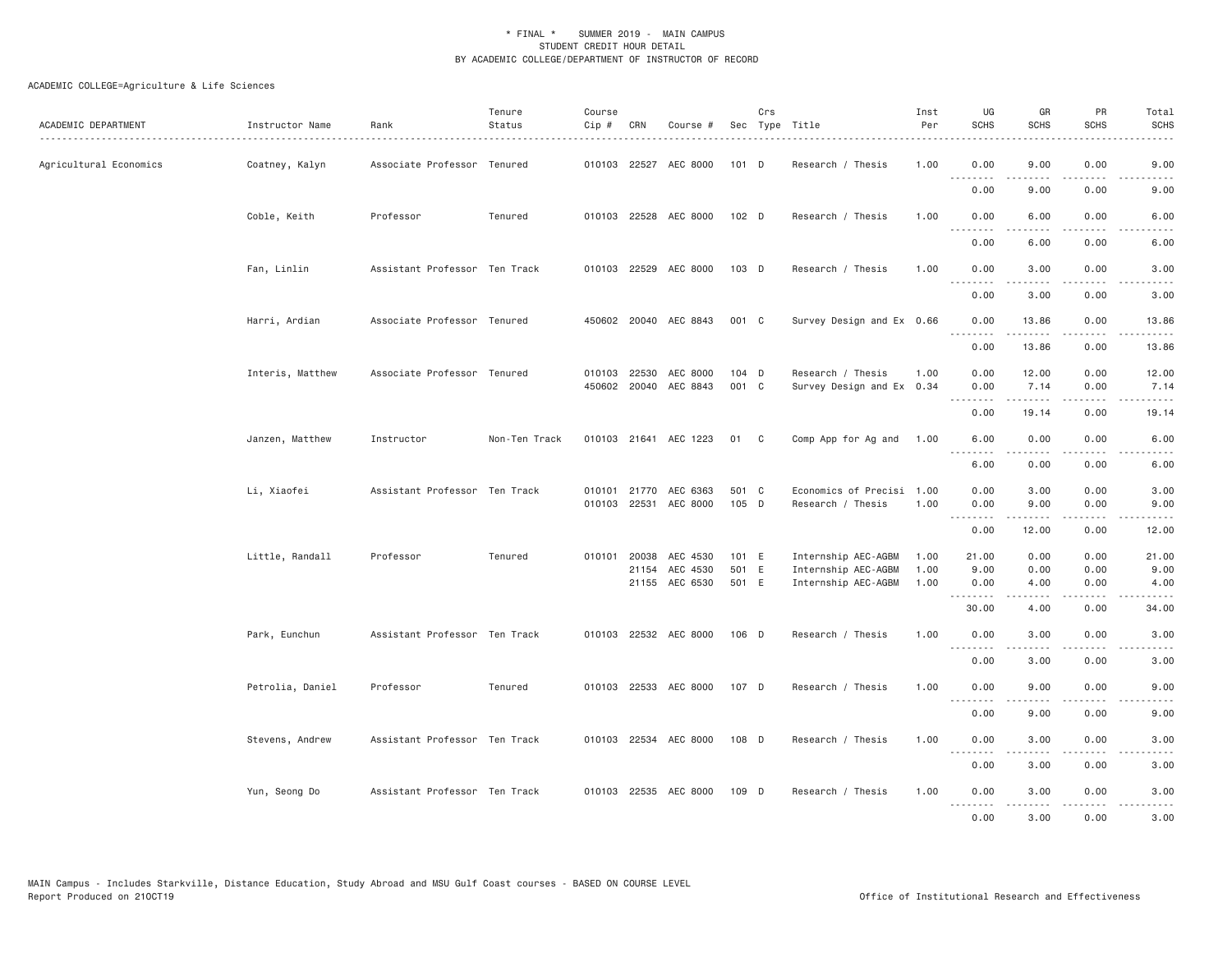# ACADEMIC COLLEGE=Agriculture & Life Sciences

| CRN<br><b>DEPARTMENT</b><br><b>ACADEMTC</b><br>Title<br>Status<br>Sec<br>Type<br>Course.<br>Rank<br>JiD.<br>$n$ ctructor | י הנ | o∪⊓c | <b>COLI</b><br>ווטט | <b>SCHL</b> | <b>SCHS</b> |
|--------------------------------------------------------------------------------------------------------------------------|------|------|---------------------|-------------|-------------|

=================================== ======== ======== ======== ==========

=================================== ======== ======== ======== ==========

Agricultural Economics 36.00 85.00 0.00 121.00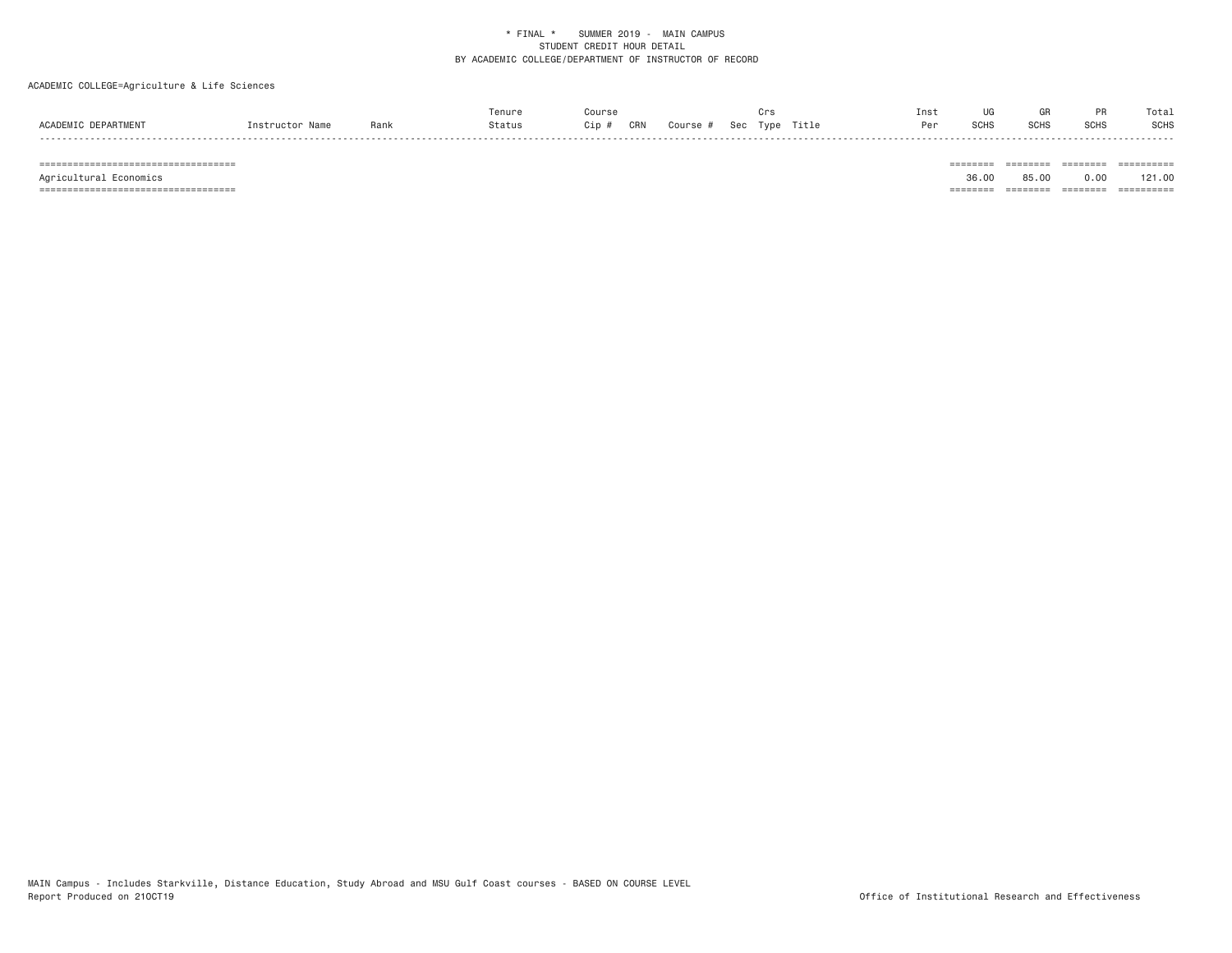| ACADEMIC DEPARTMENT  | Instructor Name  | Rank                                               | Tenure<br>Status | Course<br>Cip # | CRN          | Course #                   |                | Crs<br>Sec Type Title | .                                | Inst<br>Per<br>. | UG<br><b>SCHS</b> | GR<br><b>SCHS</b>   | PR<br><b>SCHS</b>                   | Total<br><b>SCHS</b><br>$\frac{1}{2} \left( \frac{1}{2} \right) \left( \frac{1}{2} \right) \left( \frac{1}{2} \right) \left( \frac{1}{2} \right)$ |
|----------------------|------------------|----------------------------------------------------|------------------|-----------------|--------------|----------------------------|----------------|-----------------------|----------------------------------|------------------|-------------------|---------------------|-------------------------------------|---------------------------------------------------------------------------------------------------------------------------------------------------|
| Animal Dairy Science | Cavinder, Clay   | Professor                                          | Tenured          | 010901          | 22001        | ADS 8000<br>22010 ADS 9000 | 102 D<br>102 D |                       | Research/Thesis<br>Research/Diss | 1.00<br>1.00     | 0.00<br>0.00      | 1.00<br>6.00        | 0.00<br>0.00                        | 1.00<br>6.00                                                                                                                                      |
|                      |                  |                                                    |                  |                 |              |                            |                |                       |                                  |                  | 0.00              | -----<br>7.00       | $\sim$ $\sim$ $\sim$ $\sim$<br>0.00 | -----<br>7.00                                                                                                                                     |
|                      |                  | Devost-Burnett, Derr Assistant Professor Ten Track |                  | 010901          | 22002        | ADS 8000                   | $103$ D        |                       | Research/Thesis                  | 1.00             | 0.00              | 1.00                | 0.00                                | 1.00                                                                                                                                              |
|                      |                  |                                                    |                  |                 | 22011        | ADS 9000                   | 103 D          |                       | Research/Diss                    | 1.00             | 0.00              | 3.00                | 0.00                                | 3.00                                                                                                                                              |
|                      |                  |                                                    |                  |                 |              | 010904 21922 ADS 8333      | 101 C          |                       | Nutr BCHE of Livesto             | 1.00             | 0.00              | 30.00               | 0.00                                | 30.00                                                                                                                                             |
|                      |                  |                                                    |                  |                 |              |                            |                |                       |                                  |                  | .<br>0.00         | -----<br>34.00      | .<br>0.00                           | .<br>34.00                                                                                                                                        |
|                      | Dinh, Thu        | Assistant Professor Ten Track                      |                  | 010401          | 20626        | FNH 8423                   | 51             | C                     | Meat Science                     | 1.00             | 0.00              | 6.00                | 0.00                                | 6.00                                                                                                                                              |
|                      |                  |                                                    |                  |                 | 21920        | ADS 8423                   | 51             | C                     | Meat Science                     | 1.00             | 0.00              | 9.00                | 0.00                                | 9.00                                                                                                                                              |
|                      |                  |                                                    |                  |                 |              | 010901 22003 ADS 8000      | 104 D          |                       | Research/Thesis                  | 1.00             | 0.00<br><b></b>   | 3.00<br>$- - - - -$ | 0.00<br>.                           | 3.00<br>$\frac{1}{2} \left( \frac{1}{2} \right) \left( \frac{1}{2} \right) \left( \frac{1}{2} \right) \left( \frac{1}{2} \right)$                 |
|                      |                  |                                                    |                  |                 |              |                            |                |                       |                                  |                  | 0.00              | 18.00               | 0.00                                | 18.00                                                                                                                                             |
|                      | Graves, Jessica  | Instructor                                         | Non-Ten Track    |                 |              | 010101 20027 ADS 4420      | 101 E          |                       | ADS Internship                   | 1.00             | 51.00             | 0.00                | 0.00                                | 51.00                                                                                                                                             |
|                      |                  |                                                    |                  |                 | 21153        | ADS 4420                   | 501 E          |                       | ADS Internship                   | 1.00             | 24.00<br>.        | 0.00                | 0.00<br>$- - -$                     | 24.00                                                                                                                                             |
|                      |                  |                                                    |                  |                 |              |                            |                |                       |                                  |                  | 75.00             | 0.00                | 0.00                                | 75.00                                                                                                                                             |
|                      | Karisch, Brandi  | Extension Assoc Pro Non-Ten Track                  |                  | 010901          | 22004        | ADS 8000                   | 105 D          |                       | Research/Thesis                  | 1.00             | 0.00              | 3.00                | 0.00                                | 3.00                                                                                                                                              |
|                      |                  |                                                    |                  |                 |              | 22013 ADS 9000             | 105 D          |                       | Research/Diss                    | 1.00             | 0.00              | 6.00                | 0.00                                | 6.00                                                                                                                                              |
|                      |                  |                                                    |                  |                 |              |                            |                |                       |                                  |                  | <u>.</u><br>0.00  | .<br>9.00           | .<br>0.00                           | $\frac{1}{2} \left( \frac{1}{2} \right) \left( \frac{1}{2} \right) \left( \frac{1}{2} \right) \left( \frac{1}{2} \right)$<br>9.00                 |
|                      | Larson, Jamie    | Associate Professor Tenured                        |                  | 010901          | 21152        | ADS 1113                   | 501 C          |                       | Animal Science                   | 1.00             | 36,00             | 0.00                | 0.00                                | 36.00                                                                                                                                             |
|                      |                  |                                                    |                  |                 |              | 22005 ADS 8000             | 106 D          |                       | Research/Thesis                  | 1.00             | 0.00              | 3.00                | 0.00                                | 3.00                                                                                                                                              |
|                      |                  |                                                    |                  |                 |              |                            |                |                       |                                  |                  | <b></b><br>36.00  | <u>.</u><br>3.00    | .<br>0.00                           | .<br>39.00                                                                                                                                        |
|                      | Lemley, Caleb    | Assistant Professor Ten Track                      |                  | 010901          | 22006        | ADS 8000                   | 107 D          |                       | Research/Thesis                  | 1.00             | 0.00              | 3.00                | 0.00                                | 3.00                                                                                                                                              |
|                      |                  |                                                    |                  |                 |              | 22015 ADS 9000             | 107 D          |                       | Research/Diss                    | 1.00             | 0.00              | 3.00                | 0.00                                | 3.00                                                                                                                                              |
|                      |                  |                                                    |                  |                 |              |                            |                |                       |                                  |                  | .<br>0.00         | .<br>6.00           | $- - -$<br>0.00                     | 6.00                                                                                                                                              |
|                      | Liao, Shengfa    | Associate Professor Ten Track                      |                  | 010901          | 20026        | ADS 4114                   | $101 \quad C$  |                       | Animal Nutrition                 | 1.00             | 96.00             | 0.00                | 0.00                                | 96.00                                                                                                                                             |
|                      |                  |                                                    |                  |                 | 20034        | ADS 6114                   | 101 C          |                       | Animal Nutrition                 | 1.00             | 0.00              | 4.00                | 0.00                                | 4.00                                                                                                                                              |
|                      |                  |                                                    |                  |                 |              | 22007 ADS 8000             | 108 D          |                       | Research/Thesis                  | 1.00             | 0.00<br>.         | 6.00<br>.           | 0.00<br>$\sim$ $\sim$ $\sim$        | 6.00                                                                                                                                              |
|                      |                  |                                                    |                  |                 |              |                            |                |                       |                                  |                  | 96.00             | 10.00               | 0.00                                | 106.00                                                                                                                                            |
|                      | Memili, Erdogan  | Professor                                          | Tenured          |                 |              | 010901 22008 ADS 8000      | 109 D          |                       | Research/Thesis                  | 1.00             | 0.00<br>.         | 6.00<br>-----       | 0.00<br>.                           | 6.00<br>$- - - -$                                                                                                                                 |
|                      |                  |                                                    |                  |                 |              |                            |                |                       |                                  |                  | 0.00              | 6.00                | 0.00                                | 6.00                                                                                                                                              |
|                      | Nicodemus, Molly | Associate Professor Tenured                        |                  |                 | 010302 21924 | ADS 2221                   | 51             | - L                   | Companion Animal Lab             | 1.00             | 7.00              | 0.00                | 0.00                                | 7.00                                                                                                                                              |
|                      |                  |                                                    |                  | 010901          | 20025        | ADS 2223                   | 51             | C                     | Companion Animal                 | 1.00             | 30.00             | 0.00                | 0.00                                | 30.00                                                                                                                                             |
|                      |                  |                                                    |                  |                 |              | 22412 ADS 8000             | 110 D          |                       | Research/Thesis                  | 1.00             | 0.00<br><u>.</u>  | 1.00                | 0.00                                | 1.00                                                                                                                                              |
|                      |                  |                                                    |                  |                 |              |                            |                |                       |                                  |                  | 37.00             | 1.00                | 0.00                                | 38.00                                                                                                                                             |
|                      | Parish, Jane     | Professor                                          | Ten Track        |                 |              | 010901 22019 ADS 9000      | 111 D          |                       | Research/Diss                    | 1,00             | 0.00              | 6.00                | 0.00                                | 6.00                                                                                                                                              |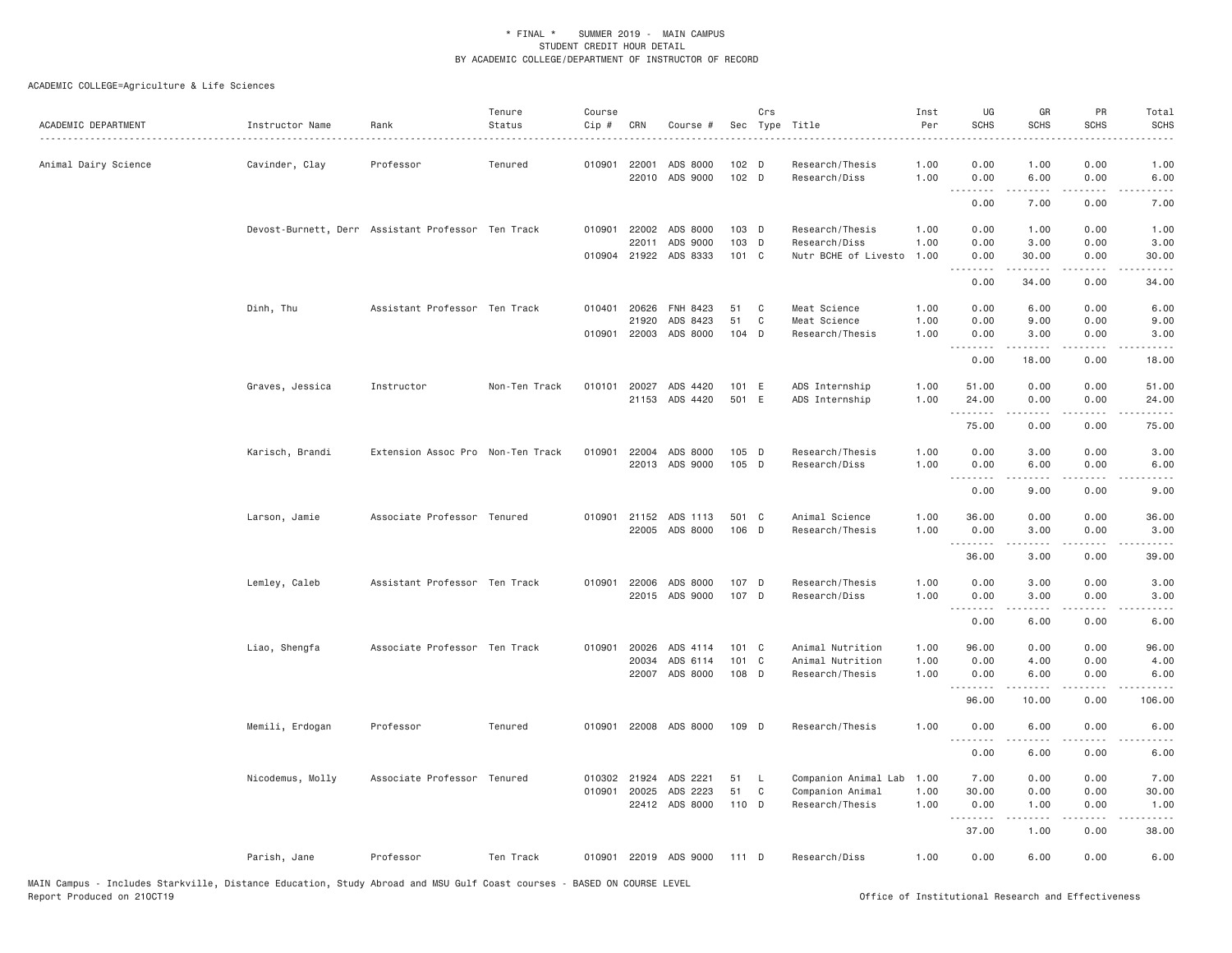| ACADEMIC DEPARTMENT                   | Instructor Name | Rank                              | Tenure<br>Status | Course<br>Cip # | CRN   | Course #       |         | Crs      | Sec Type Title            | Inst<br>Per | UG<br><b>SCHS</b> | GR<br><b>SCHS</b>     | PR<br><b>SCHS</b> | Total<br><b>SCHS</b> |
|---------------------------------------|-----------------|-----------------------------------|------------------|-----------------|-------|----------------|---------|----------|---------------------------|-------------|-------------------|-----------------------|-------------------|----------------------|
|                                       |                 |                                   |                  |                 |       |                |         |          |                           |             |                   |                       |                   |                      |
|                                       |                 |                                   |                  |                 |       |                |         |          |                           |             | 0.00              | 6.00                  | 0.00              | 6.00                 |
| Animal Dairy Science                  | Rivera, J.      | Extension Assoc Pro Non-Ten Track |                  | 010901          | 22021 | ADS 9000       | 113 D   |          | Research/Diss             | 1.00        | 0.00              | 3.00                  | 0.00              | 3.00                 |
|                                       |                 |                                   |                  |                 |       | 22415 ADS 8000 | $113$ D |          | Research/Thesis           | 1.00        | 0.00<br>- - - -   | 1.00                  | 0.00<br>- - - -   | 1.00                 |
|                                       |                 |                                   |                  |                 |       |                |         |          |                           |             | 0.00              | 4.00                  | 0.00              | 4.00                 |
|                                       | Rude, Brian     | Professor                         | Tenured          | 010101          |       | 23035 ADS 4000 | $101$ I |          | Directed Indiv Study 1.00 |             | 3.00<br>--------  | 0.00                  | 0.00<br>----      | 3.00                 |
|                                       |                 |                                   |                  |                 |       |                |         |          |                           |             | 3.00              | 0.00                  | 0.00              | 3.00                 |
|                                       | Smith, Trent    | Associate Professor Tenured       |                  | 010901          | 22417 | ADS 8000       | 115 D   |          | Research/Thesis           | 1.00        | 0.00              | 3.00                  | 0.00              | 3.00                 |
|                                       |                 |                                   |                  |                 | 22785 | ADS 9000       | 114 D   |          | Research/Diss             | 1.00        | 0.00              | 3.00                  | 0.00              | 3.00                 |
|                                       |                 |                                   |                  | 010902          | 21923 | ADS 4124       | 01      | <b>B</b> | Animal Breeding           | 1.00        | 104.00            | 0.00                  | 0.00              | 104.00               |
|                                       |                 |                                   |                  | 010999          | 23267 | ADS 4440       | 102 E   |          | Research Exp Pract        | 1.00        | 2.00<br>--------  | 0.00<br>-----         | 0.00<br>.         | 2.00                 |
|                                       |                 |                                   |                  |                 |       |                |         |          |                           |             | 106.00            | 6.00                  | 0.00              | 112.00               |
|                                       | Stone, Amanda   | Assistant Professor Ten Track     |                  | 010901          |       | 22418 ADS 8000 | 116 D   |          | Research/Thesis           | 1.00        | 0.00<br>--------  | 12.00<br>. <b>.</b> . | 0.00<br>.         | 12.00                |
|                                       |                 |                                   |                  |                 |       |                |         |          |                           |             | 0.00              | 12.00                 | 0.00              | 12.00                |
| ===================================   |                 |                                   |                  |                 |       |                |         |          |                           |             | ========          |                       | ========          | eesseesse            |
| Animal Dairy Science                  |                 |                                   |                  |                 |       |                |         |          |                           |             | 353,00            | 122,00                | 0.00              | 475.00               |
| ===================================== |                 |                                   |                  |                 |       |                |         |          |                           |             | $=$ = = = = = = = | ========              | ========          | ==========           |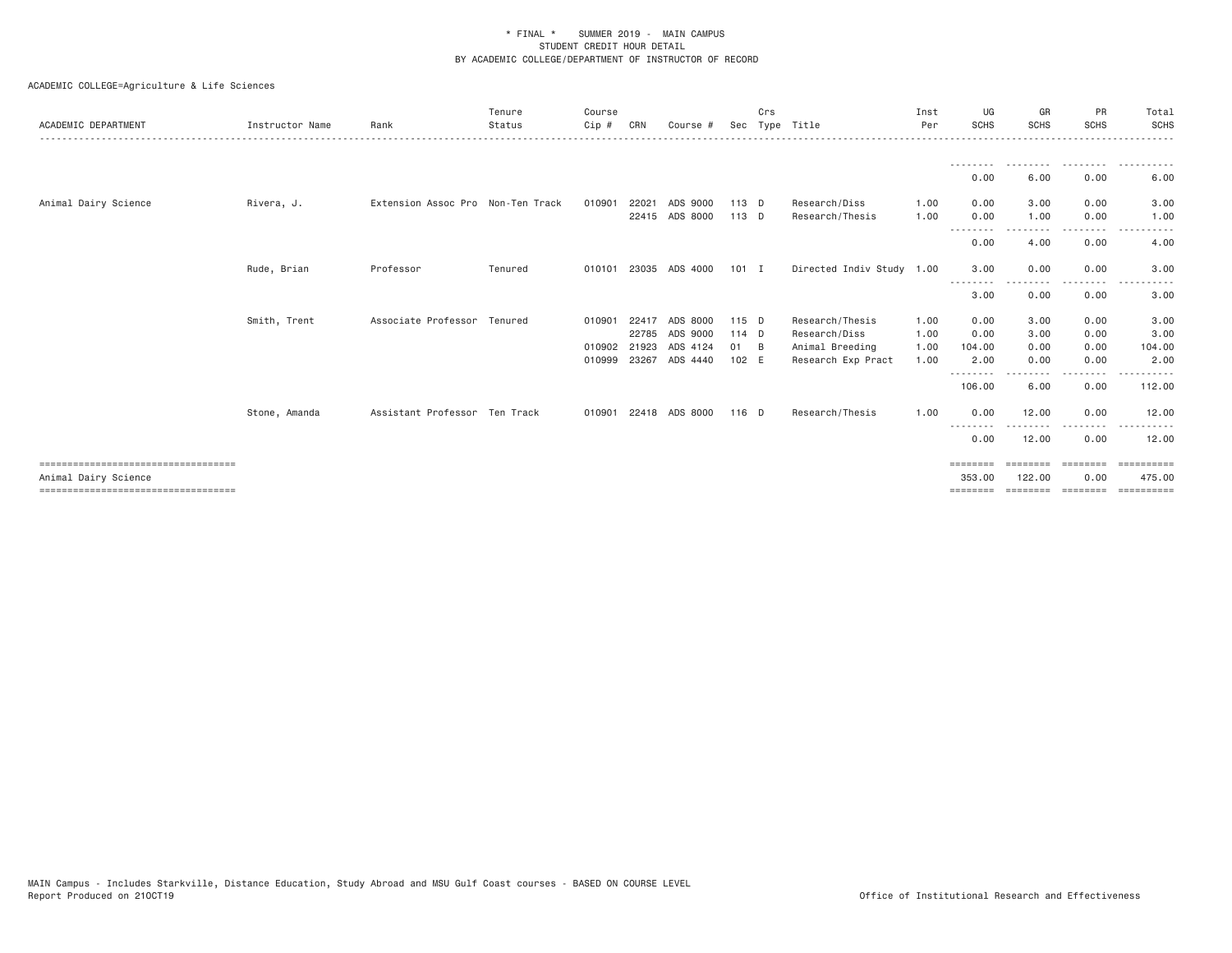| ACADEMIC DEPARTMENT                                                                           | Instructor Name    | Rank                                             | Tenure<br>Status<br>. | Course<br>Cip # | CRN | Course #                          |                  | Crs | Sec Type Title                                 | Inst<br>Per<br>. | UG<br><b>SCHS</b>    | GR<br>SCHS                                                                                                                                                    | <b>PR</b><br><b>SCHS</b>            | Total<br><b>SCHS</b><br>.          |
|-----------------------------------------------------------------------------------------------|--------------------|--------------------------------------------------|-----------------------|-----------------|-----|-----------------------------------|------------------|-----|------------------------------------------------|------------------|----------------------|---------------------------------------------------------------------------------------------------------------------------------------------------------------|-------------------------------------|------------------------------------|
| Biochemistry,Molecular Biology,Ento  Aarattuthodiyil, Bab  Research Assist Pro  Non-Ten Track |                    |                                                  |                       |                 |     | 030601 22648 WFA 8000             | 101 D            |     | Research / Thesis                              | 1.00             | 0.00<br><u>.</u>     | 12.00<br>.                                                                                                                                                    | 0.00<br>$\sim$ $\sim$ $\sim$ $\sim$ | 12.00<br>المتمامين                 |
|                                                                                               |                    |                                                  |                       |                 |     |                                   |                  |     |                                                |                  | 0.00                 | 12.00                                                                                                                                                         | 0.00                                | 12.00                              |
|                                                                                               | Allen, Thomas      | Extension Assoc Pro Non-Ten Track                |                       |                 |     | 260702 22737 EPP 9000             | 109 D            |     | Research / Diss                                | 1.00             | 0.00<br>.            | 2.00<br>-----                                                                                                                                                 | 0.00<br>.                           | 2.00<br>.                          |
|                                                                                               |                    |                                                  |                       |                 |     |                                   |                  |     |                                                |                  | 0.00                 | 2.00                                                                                                                                                          | 0.00                                | 2.00                               |
|                                                                                               | Baird, Richard     | Professor                                        | Tenured               |                 |     | 260506 21874 EPP 6264             | 101 B            |     | Advanced Mycology                              | 1.00             | 0.00<br>.            | 20.00<br>$\frac{1}{2}$                                                                                                                                        | 0.00<br>$- - - -$                   | 20.00<br>.                         |
|                                                                                               |                    |                                                  |                       |                 |     |                                   |                  |     |                                                |                  | 0.00                 | 20.00                                                                                                                                                         | 0.00                                | 20.00                              |
|                                                                                               |                    | Brown Johnson, Ashli Associate Professor Tenured |                       | 260202 23161    |     | <b>BCH 8000</b><br>23275 BCH 7000 | 51<br>$102$ I    | D   | Research / Thesis<br>Directed Indiv Study 1.00 | 1.00             | 0.00<br>0.00         | 3.00<br>3.00                                                                                                                                                  | 0.00<br>0.00                        | 3.00<br>3.00                       |
|                                                                                               |                    |                                                  |                       |                 |     |                                   |                  |     |                                                |                  | 0.00                 | .<br>6.00                                                                                                                                                     | $\sim$ $\sim$ $\sim$ $\sim$<br>0.00 | 6.00                               |
|                                                                                               | Catchot, Angus     | Extension Professor Non-Ten Track                |                       | 260702 22597    |     | EPP 8000<br>22607 EPP 9000        | 102 D<br>102 D   |     | Research / Thesis<br>Research / Diss           | 1.00<br>1.00     | 0.00<br>0.00         | 18.00<br>12.00                                                                                                                                                | 0.00<br>0.00                        | 18.00<br>12.00                     |
|                                                                                               |                    |                                                  |                       |                 |     |                                   |                  |     |                                                |                  |                      | .                                                                                                                                                             | $\sim$ $\sim$ $\sim$ $\sim$         | $\sim$ $\sim$ $\sim$ $\sim$ $\sim$ |
|                                                                                               |                    |                                                  |                       |                 |     |                                   |                  |     |                                                |                  | 0.00                 | 30.00                                                                                                                                                         | 0.00                                | 30.00                              |
|                                                                                               | Chastain, Daryl    | Research Assist Pro Non-Ten Track                |                       | 010304 22338    |     | PSS 8000<br>011101 22378 PSS 9000 | 111 D<br>111 D   |     | Research / Thesis<br>Research / Diss           | 1.00<br>1.00     | 0.00<br>0.00<br>---- | 1.00<br>6.00                                                                                                                                                  | 0.00<br>0.00<br>$  -$               | 1.00<br>6.00                       |
|                                                                                               |                    |                                                  |                       |                 |     |                                   |                  |     |                                                |                  | 0.00                 | 7.00                                                                                                                                                          | 0.00                                | 7.00                               |
|                                                                                               | Cook, Donald       | Research Assist Pro Non-Ten Track                |                       |                 |     | 260702 23222 EPP 7000             | $102$ I          |     | Directed Indiv Study 1.00                      |                  | 0.00<br>.            | 3.00<br>.                                                                                                                                                     | 0.00<br>$\sim$ $\sim$ $\sim$ $\sim$ | 3.00                               |
|                                                                                               |                    |                                                  |                       |                 |     |                                   |                  |     |                                                |                  | 0.00                 | 3.00                                                                                                                                                          | 0.00                                | 3.00                               |
|                                                                                               | Dean, Jeffrey      | Professor                                        | Tenured               |                 |     | 260202 23115 BCH 9000             | 113 D            |     | Research/Diss                                  | 1.00             | 0.00<br>.            | 6.00<br>.                                                                                                                                                     | 0.00<br>.                           | 6.00<br>$\frac{1}{2}$              |
|                                                                                               |                    |                                                  |                       |                 |     |                                   |                  |     |                                                |                  | 0.00                 | 6.00                                                                                                                                                          | 0.00                                | 6.00                               |
|                                                                                               | Goddard, Jerome    | Extension Professor Non-Ten Track                |                       |                 |     | 260702 22608 EPP 9000             | 103 D            |     | Research / Diss                                | 1.00             | 0.00<br><u>.</u>     | 8.00                                                                                                                                                          | 0.00                                | 8.00                               |
|                                                                                               |                    |                                                  |                       |                 |     |                                   |                  |     |                                                |                  | 0.00                 | 8.00                                                                                                                                                          | 0.00                                | 8.00                               |
|                                                                                               | Gore, Jeffrey      | Extension Assoc Pro Non-Ten Track                |                       | 260702 22599    |     | EPP 8000<br>22884 EPP 7000        | 104 D<br>$101$ I |     | Research / Thesis<br>Directed Indiv Study      | 1.00<br>1.00     | 0.00<br>0.00         | 12.00<br>3.00                                                                                                                                                 | 0.00<br>0.00                        | 12.00<br>3.00                      |
|                                                                                               |                    |                                                  |                       |                 |     |                                   |                  |     |                                                |                  | .<br>0.00            | .<br>15.00                                                                                                                                                    | .<br>0.00                           | .<br>15.00                         |
|                                                                                               | Harris, Jeffrey    | Extension Assoc Pro Non-Ten Track                |                       | 260702 22601    |     | EPP 8000<br>22610 EPP 9000        | 106 D<br>105 D   |     | Research / Thesis<br>Research / Diss           | 1.00<br>1.00     | 0.00<br>0.00         | 7.00<br>3.00                                                                                                                                                  | 0.00<br>0.00                        | 7.00<br>3.00                       |
|                                                                                               |                    |                                                  |                       |                 |     |                                   |                  |     |                                                |                  | 0.00                 | $\frac{1}{2} \left( \frac{1}{2} \right) \left( \frac{1}{2} \right) \left( \frac{1}{2} \right) \left( \frac{1}{2} \right) \left( \frac{1}{2} \right)$<br>10.00 | .<br>0.00                           | .<br>10.00                         |
|                                                                                               | Hoffmann, Federico | Associate Professor Tenured                      |                       |                 |     | 260202 21872 BCH 4503             | 501 C            |     | Sci Comm Skills                                | 0.50             | 39.00                | 0.00                                                                                                                                                          | 0.00                                | 39.00                              |
|                                                                                               |                    |                                                  |                       |                 |     | 22578 BCH 9000                    | $102$ D          |     | Research/Diss                                  | 1.00             | 0.00<br>.            | 6.00<br>$\frac{1}{2} \left( \frac{1}{2} \right) \left( \frac{1}{2} \right) \left( \frac{1}{2} \right) \left( \frac{1}{2} \right) \left( \frac{1}{2} \right)$  | 0.00<br>.                           | 6.00<br>.                          |
|                                                                                               |                    |                                                  |                       |                 |     |                                   |                  |     |                                                |                  | 39.00                | 6.00                                                                                                                                                          | 0.00                                | 45.00                              |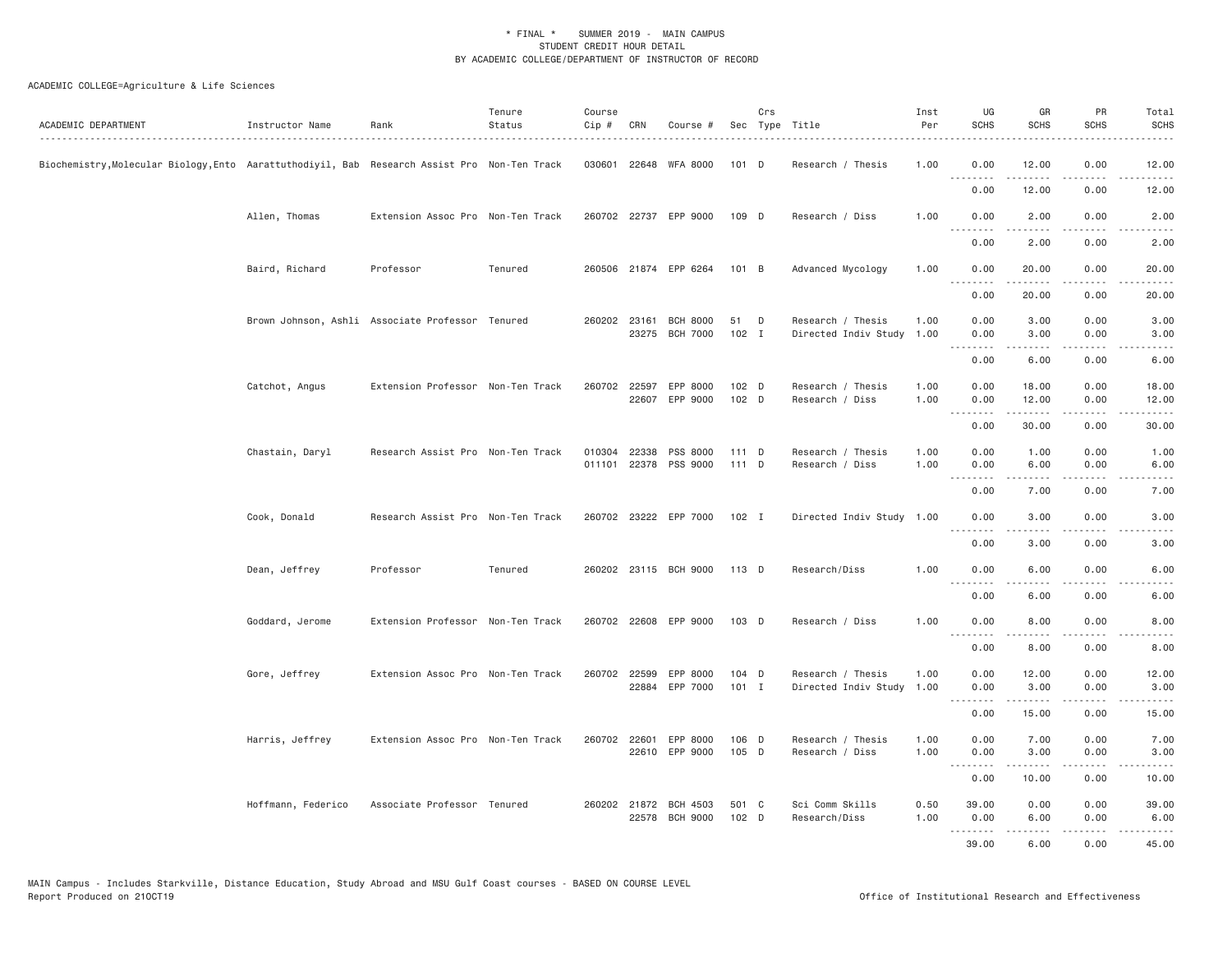| ACADEMIC DEPARTMENT                               | Instructor Name                         | Rank                              | Tenure<br>Status | Course<br>Cip # | CRN                            | Course #                                       |                         | Crs | Sec Type Title                                                    | Inst<br>Per          | UG<br><b>SCHS</b>                           | GR<br><b>SCHS</b>                                                                                                                                                      | PR<br><b>SCHS</b>                    | Total<br><b>SCHS</b>    |
|---------------------------------------------------|-----------------------------------------|-----------------------------------|------------------|-----------------|--------------------------------|------------------------------------------------|-------------------------|-----|-------------------------------------------------------------------|----------------------|---------------------------------------------|------------------------------------------------------------------------------------------------------------------------------------------------------------------------|--------------------------------------|-------------------------|
| Biochemistry, Molecular Biology, Ento King, Jonas |                                         | Assistant Professor Ten Track     |                  |                 | 260202 21172<br>21175<br>22561 | BCH 4013<br><b>BCH 6013</b><br><b>BCH 8000</b> | 501 C<br>501 C<br>102 D |     | Principles of Bioche<br>Principles of Bioche<br>Research / Thesis | 1.00<br>1.00<br>1.00 | 108.00<br>0.00<br>0.00                      | 0.00<br>6.00<br>15.00                                                                                                                                                  | 0.00<br>0.00<br>0.00                 | 108.00<br>6.00<br>15.00 |
|                                                   |                                         |                                   |                  |                 |                                |                                                |                         |     |                                                                   |                      | .<br>108.00                                 | .<br>21.00                                                                                                                                                             | .<br>0.00                            | .<br>129.00             |
|                                                   | Li, Jiaxu                               | Associate Professor Tenured       |                  |                 | 260202 22580                   | <b>BCH 9000</b>                                | $104$ D                 |     | Research/Diss                                                     | 1.00                 | 0.00<br>.                                   | 9.00<br>.                                                                                                                                                              | 0.00<br>$- - - -$                    | 9.00<br>$- - - -$       |
|                                                   |                                         |                                   |                  |                 |                                |                                                |                         |     |                                                                   |                      | 0.00                                        | 9.00                                                                                                                                                                   | 0.00                                 | 9.00                    |
|                                                   | Lu, Shien                               | Professor                         | Tenured          |                 |                                | 260702 23018 EPP 9000                          | 110 D                   |     | Research / Diss                                                   | 1.00                 | 0.00<br>$\sim$ $\sim$ $\sim$ $\sim$         | 3.00                                                                                                                                                                   | 0.00                                 | 3.00                    |
|                                                   |                                         |                                   |                  |                 |                                |                                                |                         |     |                                                                   |                      | 0.00                                        | 3.00                                                                                                                                                                   | 0.00                                 | 3.00                    |
|                                                   | Meyer, Florencia                        | Associate Professor Tenured       |                  |                 | 260202 22563                   | <b>BCH 8000</b>                                | 104 D                   |     | Research / Thesis                                                 | 1.00                 | 0.00                                        | 6.00                                                                                                                                                                   | 0.00                                 | 6.00                    |
|                                                   |                                         |                                   |                  |                 | 22581<br>23034                 | <b>BCH 9000</b><br><b>BCH 7000</b>             | 105 D<br>101 I          |     | Research/Diss<br>Directed Indiv Study                             | 1.00<br>1.00         | 0.00<br>0.00                                | 6.00<br>4.00                                                                                                                                                           | 0.00<br>0.00                         | 6.00<br>4.00            |
|                                                   |                                         |                                   |                  |                 |                                |                                                |                         |     |                                                                   |                      | .<br>0.00                                   | .<br>16.00                                                                                                                                                             | .<br>0.00                            | . د د د د<br>16.00      |
|                                                   | Musser, Fred                            | Professor                         | Tenured          |                 | 011102 20960                   | PSS 3423<br>260702 22602 EPP 8000              | 103 E<br>107 D          |     | Agronomy Internship<br>Research / Thesis                          | 1.00<br>1.00         | 9.00<br>0.00<br>.                           | 0.00<br>11.00<br>.                                                                                                                                                     | 0.00<br>0.00<br>.                    | 9.00<br>11.00<br>.      |
|                                                   |                                         |                                   |                  |                 |                                |                                                |                         |     |                                                                   |                      | 9.00                                        | 11.00                                                                                                                                                                  | 0.00                                 | 20.00                   |
|                                                   | Popescu, Sorina                         | Assistant Professor Ten Track     |                  |                 | 260202 22566<br>22584          | <b>BCH 8000</b><br><b>BCH 9000</b>             | 107 D<br>108 D          |     | Research / Thesis<br>Research/Diss                                | 1.00<br>1.00         | 0.00<br>0.00<br>$\sim$ $\sim$ $\sim$ $\sim$ | 12.00<br>21.00<br>$\frac{1}{2} \left( \frac{1}{2} \right) \left( \frac{1}{2} \right) \left( \frac{1}{2} \right) \left( \frac{1}{2} \right) \left( \frac{1}{2} \right)$ | 0.00<br>0.00<br>$\sim$ $\sim$ $\sim$ | 12.00<br>21.00          |
|                                                   |                                         |                                   |                  |                 |                                |                                                |                         |     |                                                                   |                      | 0.00                                        | 33.00                                                                                                                                                                  | 0.00                                 | 33.00                   |
|                                                   | Rai, Aswathy                            | Instructor                        | Non-Ten Track    | 260202 21173    |                                | BCH 4603                                       | 501 C                   |     | Gen Biochem I                                                     | 1.00                 | 42.00                                       | 0.00                                                                                                                                                                   | 0.00                                 | 42.00                   |
|                                                   |                                         |                                   |                  |                 | 21174                          | <b>BCH 4613</b>                                | 501 C                   |     | Gen Biochem II                                                    | 1.00                 | 39.00                                       | 0.00                                                                                                                                                                   | 0.00                                 | 39.00                   |
|                                                   |                                         |                                   |                  |                 | 21176<br>21177                 | <b>BCH 6603</b><br>BCH 6613                    | 501 C<br>501 C          |     | Gen Biochem I<br>Gen Biochem II                                   | 1.00<br>1.00         | 0.00<br>0.00                                | 9.00<br>3.00                                                                                                                                                           | 0.00<br>0.00                         | 9.00<br>3.00            |
|                                                   |                                         |                                   |                  |                 |                                | 21872 BCH 4503                                 | 501 C                   |     | Sci Comm Skills                                                   | 0.50                 | 39.00<br>.                                  | 0.00<br>$\frac{1}{2} \left( \frac{1}{2} \right) \left( \frac{1}{2} \right) \left( \frac{1}{2} \right) \left( \frac{1}{2} \right) \left( \frac{1}{2} \right)$           | 0.00<br>$\sim$ $\sim$ $\sim$ $\sim$  | 39.00<br>.              |
|                                                   |                                         |                                   |                  |                 |                                |                                                |                         |     |                                                                   |                      | 120.00                                      | 12.00                                                                                                                                                                  | 0.00                                 | 132.00                  |
|                                                   | Riggins, John                           | Associate Professor Tenured       |                  |                 |                                | 260702 22603 EPP 8000                          | 108 D                   |     | Research / Thesis                                                 | 1.00                 | 0.00<br>.                                   | 18.00<br>.                                                                                                                                                             | 0.00<br>.                            | 18.00<br>.              |
|                                                   |                                         |                                   |                  |                 |                                |                                                |                         |     |                                                                   |                      | 0.00                                        | 18.00                                                                                                                                                                  | 0.00                                 | 18.00                   |
|                                                   | Shan, Xueyan                            | Research Assist Pro Non-Ten Track |                  |                 | 260202 22567                   | <b>BCH 8000</b>                                | 108 D                   |     | Research / Thesis                                                 | 1.00                 | 0.00                                        | 3.00                                                                                                                                                                   | 0.00                                 | 3.00                    |
|                                                   |                                         |                                   |                  |                 | 22585                          | <b>BCH 9000</b>                                | 109 D                   |     | Research/Diss                                                     | 1.00                 | 0.00                                        | 6.00                                                                                                                                                                   | 0.00                                 | 6.00                    |
|                                                   |                                         |                                   |                  |                 |                                | 22630 BCH 7000                                 | 01 I                    |     | Directed Indiv Study                                              | 1.00                 | 0.00<br>.                                   | 3.00<br>$- - - - -$                                                                                                                                                    | 0.00<br>.                            | 3.00<br>.               |
|                                                   |                                         |                                   |                  |                 |                                |                                                |                         |     |                                                                   |                      | 0.00                                        | 12.00                                                                                                                                                                  | 0.00                                 | 12.00                   |
|                                                   | Tomaso-Peterson, Mar Research Professor |                                   | Non-Ten Track    |                 |                                | 260702 22604 EPP 8000                          | 109 D                   |     | Research / Thesis                                                 | 1.00                 | 0.00<br>.                                   | 19.00<br>.                                                                                                                                                             | 0.00<br>.                            | 19.00<br>.              |
|                                                   |                                         |                                   |                  |                 |                                |                                                |                         |     |                                                                   |                      | 0.00                                        | 19.00                                                                                                                                                                  | 0.00                                 | 19.00                   |
|                                                   | Vance, Carrie                           | Research Assist Pro Non-Ten Track |                  |                 | 260202 22570<br>22587          | <b>BCH 8000</b><br><b>BCH 9000</b>             | $111$ D<br>$111$ D      |     | Research / Thesis<br>Research/Diss                                | 1.00<br>1.00         | 0.00<br>0.00                                | 3.00<br>9.00                                                                                                                                                           | 0.00<br>0.00                         | 3.00<br>9.00            |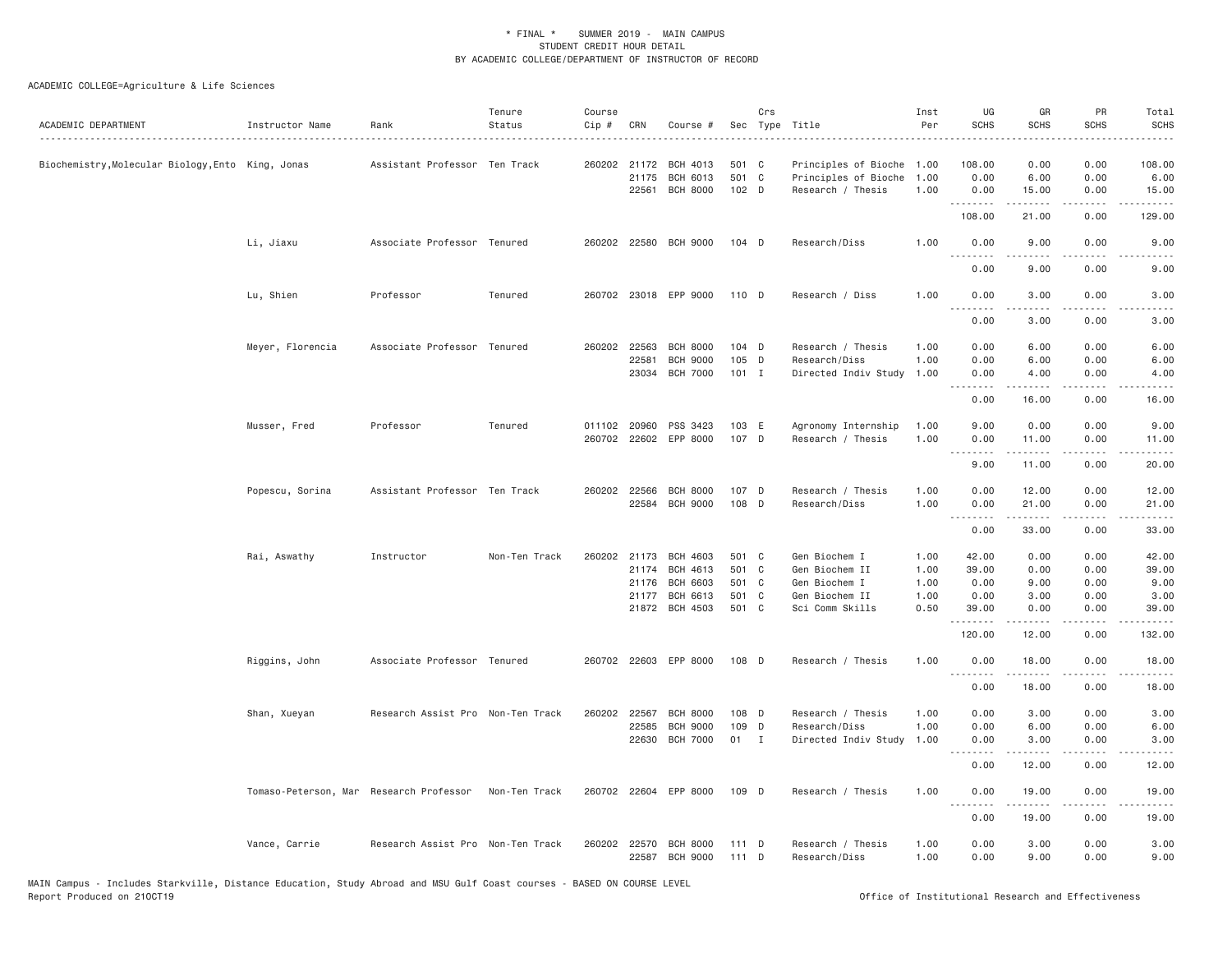| ACADEMIC DEPARTMENT                                 | Instructor Name    | Rank                              | Tenure<br>Status | Course<br>Cip # | CRN   | Course #              |         | Crs | Sec Type Title            | Inst<br>Per | UG<br><b>SCHS</b> | GR<br><b>SCHS</b> | PR<br><b>SCHS</b> | Total<br>SCHS |
|-----------------------------------------------------|--------------------|-----------------------------------|------------------|-----------------|-------|-----------------------|---------|-----|---------------------------|-------------|-------------------|-------------------|-------------------|---------------|
|                                                     |                    |                                   |                  |                 |       |                       |         |     |                           |             |                   |                   |                   |               |
| Biochemistry, Molecular Biology, Ento Vance, Carrie |                    | Research Assist Pro Non-Ten Track |                  | 260202          | 23113 | <b>BCH 7000</b>       | 02 I    |     | Directed Indiv Study 1.00 |             | 0.00              | 3.00              | 0.00              | 3.00          |
|                                                     |                    |                                   |                  |                 | 23185 | BCH 4000              | $101$ I |     | Directed Indiv Study 1.00 |             | 3.00              | 0.00              | 0.00              | 3.00          |
|                                                     |                    |                                   |                  | 260707          | 23045 | PHY 8000              | $101$ D |     | Research / Thesis         | 1.00        | 0.00              | 2.00              | 0.00              | 2.00          |
|                                                     |                    |                                   |                  |                 | 23056 | PHY 9000              | 101 D   |     | Research / Diss           | 1.00        | 0.00<br>--------  | 5.00<br>--------- | 0.00<br>.         | 5.00<br>.     |
|                                                     |                    |                                   |                  |                 |       |                       |         |     |                           |             | 3.00              | 22.00             | 0.00              | 25.00         |
|                                                     | Wilkerson, Teresa  | Research Assist Pro Non-Ten Track |                  |                 |       | 260702 22605 EPP 8000 | 110 D   |     | Research / Thesis         | 1.00        | 0.00              | 6.00              | 0.00<br>.         | 6.00<br>.     |
|                                                     |                    |                                   |                  |                 |       |                       |         |     |                           |             | 0.00              | 6.00              | 0.00              | 6.00          |
|                                                     | Willeford, Kenneth | Professor                         | Tenured          |                 |       | 260202 22614 BCH 9000 | 112 D   |     | Research/Diss             | 1.00        | 0.00              | 1,00              | 0.00<br>.         | 1.00          |
|                                                     |                    |                                   |                  |                 |       |                       |         |     |                           |             | 0.00              | 1,00              | 0.00              | 1.00          |
| =====================================               |                    |                                   |                  |                 |       |                       |         |     |                           |             | --------          |                   |                   | ---------     |
| Biochemistry, Molecular Biology, Ento               |                    |                                   |                  |                 |       |                       |         |     |                           |             | 279,00            | 308.00            | 0.00              | 587.00        |
| ====================================                |                    |                                   |                  |                 |       |                       |         |     |                           |             |                   |                   |                   |               |
|                                                     |                    |                                   |                  |                 |       |                       |         |     |                           |             |                   |                   |                   |               |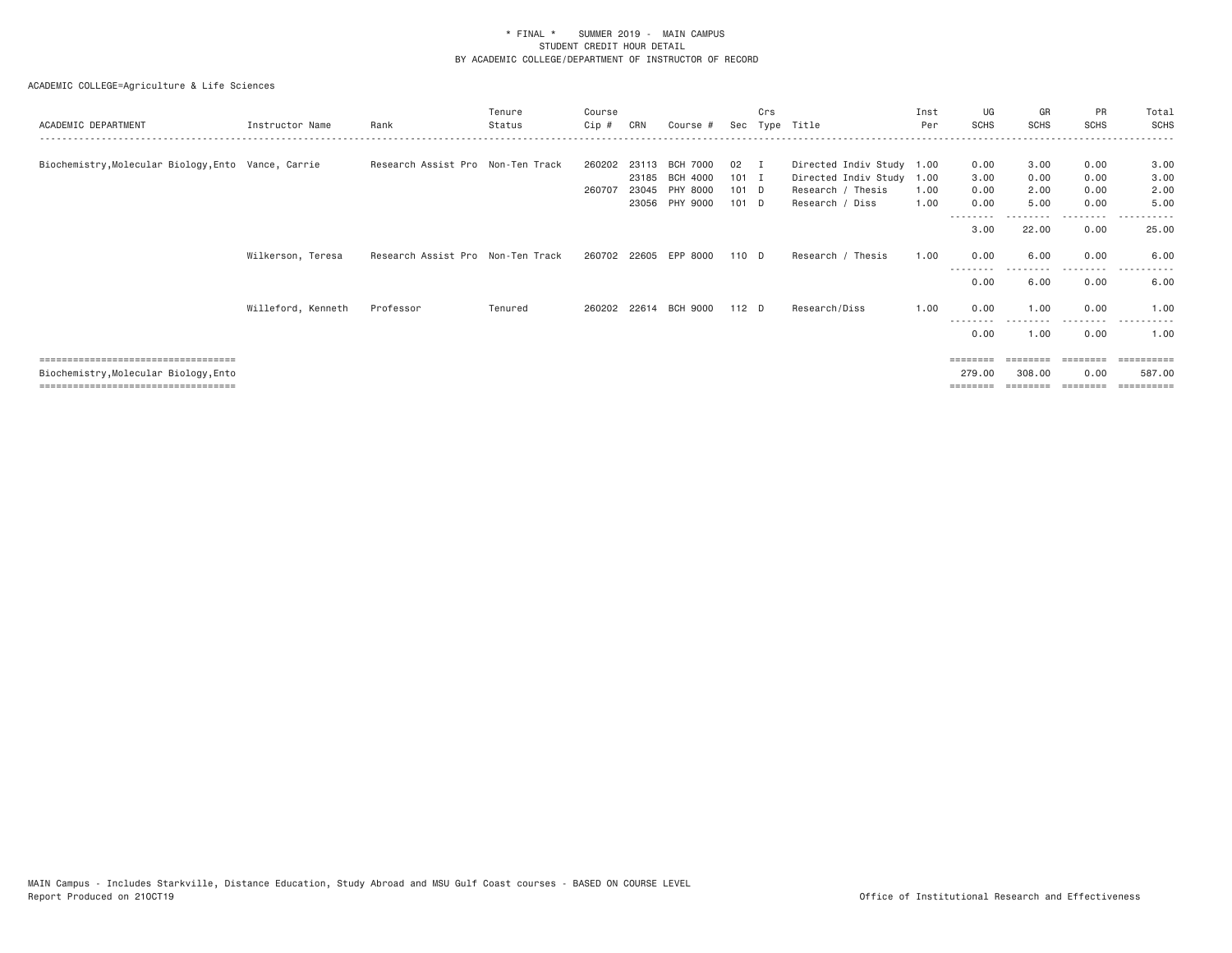| ACADEMIC DEPARTMENT                             | Instructor Name  | Rank                              | Tenure<br>Status | Course<br>Cip # | CRN          | Course #              |       | Crs          | Sec Type Title                     | Inst<br>Per  | UG<br><b>SCHS</b> | GR<br><b>SCHS</b>                                                                                                                                             | PR<br><b>SCHS</b>                   | Total<br><b>SCHS</b><br>$- - - - -$                                                                                                                           |
|-------------------------------------------------|------------------|-----------------------------------|------------------|-----------------|--------------|-----------------------|-------|--------------|------------------------------------|--------------|-------------------|---------------------------------------------------------------------------------------------------------------------------------------------------------------|-------------------------------------|---------------------------------------------------------------------------------------------------------------------------------------------------------------|
| Food Science, Nutrition & Health Pr Buys, David |                  | Assistant Professor Ten Track     |                  |                 |              | 190599 22113 FNH 4990 | 01    | C            | Special Topic in FNH 1.00          |              | 63.00             | 0.00                                                                                                                                                          | 0.00                                | 63.00                                                                                                                                                         |
|                                                 |                  |                                   |                  |                 |              |                       |       |              |                                    |              | 63.00             | 0.00                                                                                                                                                          | 0.00                                | 63.00                                                                                                                                                         |
|                                                 | Chang, Kow-Ching | Professor                         | Tenured          |                 |              | 190599 22056 FNH 8000 | 101 D |              | Research/Thesis                    | 1.00         | 0.00<br>.         | 1.00<br>.                                                                                                                                                     | 0.00                                | 1.00<br>.                                                                                                                                                     |
|                                                 |                  |                                   |                  |                 |              |                       |       |              |                                    |              | 0.00              | 1.00                                                                                                                                                          | 0.00                                | 1.00                                                                                                                                                          |
|                                                 | Cheng, Wen-Hsing | Associate Professor Ten Track     |                  | 190599          | 22092        | <b>FNH 9000</b>       | 101   | $\mathsf{D}$ | Research/Diss                      | 1.00         | 0.00              | 3.00                                                                                                                                                          | 0.00                                | 3.00                                                                                                                                                          |
|                                                 |                  |                                   |                  |                 | 22097        | <b>FNH 9000</b>       | 01    | D            | Research/Diss                      | 1.00         | 0.00              | 3.00                                                                                                                                                          | 0.00                                | 3.00                                                                                                                                                          |
|                                                 |                  |                                   |                  |                 |              | 301901 20624 FNH 8263 | 01    | C            | Nutritional Genomics               | 1.00         | 0.00              | 15.00                                                                                                                                                         | 0.00                                | 15.00                                                                                                                                                         |
|                                                 |                  |                                   |                  |                 |              |                       |       |              |                                    |              | <u>.</u><br>0.00  | 21.00                                                                                                                                                         | $- - - -$<br>0.00                   | $- - - - -$<br>21.00                                                                                                                                          |
|                                                 | Cox, Melissa     | Non-Faculty                       | Not Applicable   |                 |              | 512208 20627 FNH 8556 | 101 H |              | Wellness Coaching In 0.40          |              | 0.00              | 9.60                                                                                                                                                          | 0.00                                | 9.60                                                                                                                                                          |
|                                                 |                  |                                   |                  |                 |              |                       |       |              |                                    |              | .<br>0.00         | 9.60                                                                                                                                                          | 0.00                                | 9.60                                                                                                                                                          |
|                                                 | Crist, Courtney  | Extension Assist Pr Non-Ten Track |                  |                 |              | 190599 22058 FNH 8000 | 103 D |              | Research/Thesis                    | 1.00         | 0.00              | 3.00                                                                                                                                                          | 0.00                                | 3.00                                                                                                                                                          |
|                                                 |                  |                                   |                  |                 |              |                       |       |              |                                    |              | .                 | .                                                                                                                                                             | $\frac{1}{2}$                       | .                                                                                                                                                             |
|                                                 |                  |                                   |                  |                 |              |                       |       |              |                                    |              | 0.00              | 3.00                                                                                                                                                          | 0.00                                | 3.00                                                                                                                                                          |
|                                                 | Evans, Marion    | Professor                         | Tenured          | 340199          | 22133        | FNH 3103              | 01    | C            | Intro to Health Prof 0.50          |              | 33.00             | 0.00                                                                                                                                                          | 0.00                                | 33.00                                                                                                                                                         |
|                                                 |                  |                                   |                  | 512208          |              | 20627 FNH 8556        | 101 H |              | Wellness Coaching In 0.60          |              | 0.00              | 14.40                                                                                                                                                         | 0.00                                | 14.40                                                                                                                                                         |
|                                                 |                  |                                   |                  |                 |              |                       |       |              |                                    |              | .<br>33.00        | $\omega$ is a set of<br>14.40                                                                                                                                 | $\sim$ $\sim$ $\sim$ $\sim$<br>0.00 | $\sim$ $\sim$ $\sim$ $\sim$ $\sim$<br>47.40                                                                                                                   |
|                                                 | Gardner, Antonio | Assistant Professor Ten Track     |                  | 190501          | 21313        | FNH 6783              | 501 C |              | Sch Comm Drug Use Pr 1.00          |              | 0.00              | 24.00                                                                                                                                                         | 0.00                                | 24.00                                                                                                                                                         |
|                                                 |                  |                                   |                  | 512207          | 21316        | FNH 8673              | 551 I |              | Appl Proj for CHES                 | 1.00         | 0.00              | 15.00                                                                                                                                                         | 0.00                                | 15.00                                                                                                                                                         |
|                                                 |                  |                                   |                  |                 |              | 21767 FNH 8623        | 551 C |              | Cur Issues School He 1.00          |              | 0.00              | 21.00                                                                                                                                                         | 0.00                                | 21.00                                                                                                                                                         |
|                                                 |                  |                                   |                  |                 |              |                       |       |              |                                    |              | .<br>0.00         | $\frac{1}{2} \left( \frac{1}{2} \right) \left( \frac{1}{2} \right) \left( \frac{1}{2} \right) \left( \frac{1}{2} \right) \left( \frac{1}{2} \right)$<br>60.00 | $\sim$ $\sim$ $\sim$ $\sim$<br>0.00 | د د د د د<br>60.00                                                                                                                                            |
|                                                 | Hall, Michael    | Lecturer                          | Non-Ten Track    |                 |              | 190501 21311 FNH 4773 | 501 C |              | Intro to Env Health                | 1.00         | 45.00             | 0.00                                                                                                                                                          | 0.00                                | 45.00                                                                                                                                                         |
|                                                 |                  |                                   |                  |                 |              |                       |       |              |                                    |              | <b></b>           | -----                                                                                                                                                         | .                                   | .                                                                                                                                                             |
|                                                 |                  |                                   |                  |                 |              |                       |       |              |                                    |              | 45.00             | 0.00                                                                                                                                                          | 0.00                                | 45.00                                                                                                                                                         |
|                                                 | Murphy, Timothy  | Non-Employee                      | Not Applicable   | 190504          |              | 23000 FNH 2293        | 551 C |              | Indiv and Family Nut 1.00          |              | 21.00             | 0.00                                                                                                                                                          | 0.00                                | 21.00                                                                                                                                                         |
|                                                 |                  |                                   |                  |                 |              | 23001 HS 2293         | 551 C |              | Indiv and Family Nut 1.00          |              | 3.00<br>.         | 0.00<br>.                                                                                                                                                     | 0.00<br>.                           | 3.00<br>.                                                                                                                                                     |
|                                                 |                  |                                   |                  |                 |              |                       |       |              |                                    |              | 24.00             | 0.00                                                                                                                                                          | 0.00                                | 24.00                                                                                                                                                         |
|                                                 | Oliver, Brittney | Assistant Professor Ten Track     |                  |                 | 512207 21315 | FNH 8653              | 501 C |              | Imp Eval Hp Prog                   | 1.00         | 0.00              | 42.00                                                                                                                                                         | 0.00                                | 42.00                                                                                                                                                         |
|                                                 |                  |                                   |                  |                 |              | 22431 FNH 8653        | 01    | $\mathbf{C}$ | Imp Eval Hp Prog                   | 1.00         | 0.00              | 27.00                                                                                                                                                         | 0.00                                | 27.00                                                                                                                                                         |
|                                                 |                  |                                   |                  |                 |              |                       |       |              |                                    |              | $\cdots$<br>0.00  | -----<br>69.00                                                                                                                                                | $\sim$ $\sim$ $\sim$ $\sim$<br>0.00 | $\frac{1}{2} \left( \frac{1}{2} \right) \left( \frac{1}{2} \right) \left( \frac{1}{2} \right) \left( \frac{1}{2} \right) \left( \frac{1}{2} \right)$<br>69.00 |
|                                                 | Sansing, Annice  | Extension Instructo Non-Ten Track |                  |                 |              | 340199 22133 FNH 3103 | 01 C  |              | Intro to Health Prof 0.50          |              | 33.00             | 0.00                                                                                                                                                          | 0.00                                | 33.00                                                                                                                                                         |
|                                                 |                  |                                   |                  |                 |              |                       |       |              |                                    |              | .<br>33.00        | -----<br>0.00                                                                                                                                                 | .<br>0.00                           | .<br>33.00                                                                                                                                                    |
|                                                 |                  | Professor                         | Tenured          | 190599          | 22065        | <b>FNH 8000</b>       | 110 D |              |                                    |              | 0.00              | 15.00                                                                                                                                                         | 0.00                                |                                                                                                                                                               |
|                                                 | Schilling, Mark  |                                   |                  |                 | 22077        | <b>FNH 8000</b>       | 10    | D            | Research/Thesis<br>Research/Thesis | 1.00<br>1.00 | 0.00              | 3.00                                                                                                                                                          | 0.00                                | 15.00<br>3.00                                                                                                                                                 |
|                                                 |                  |                                   |                  |                 | 22089        | <b>FNH 8000</b>       | 60    | D            | Research/Thesis                    | 1.00         | 0.00              | 5.00                                                                                                                                                          | 0.00                                | 5.00                                                                                                                                                          |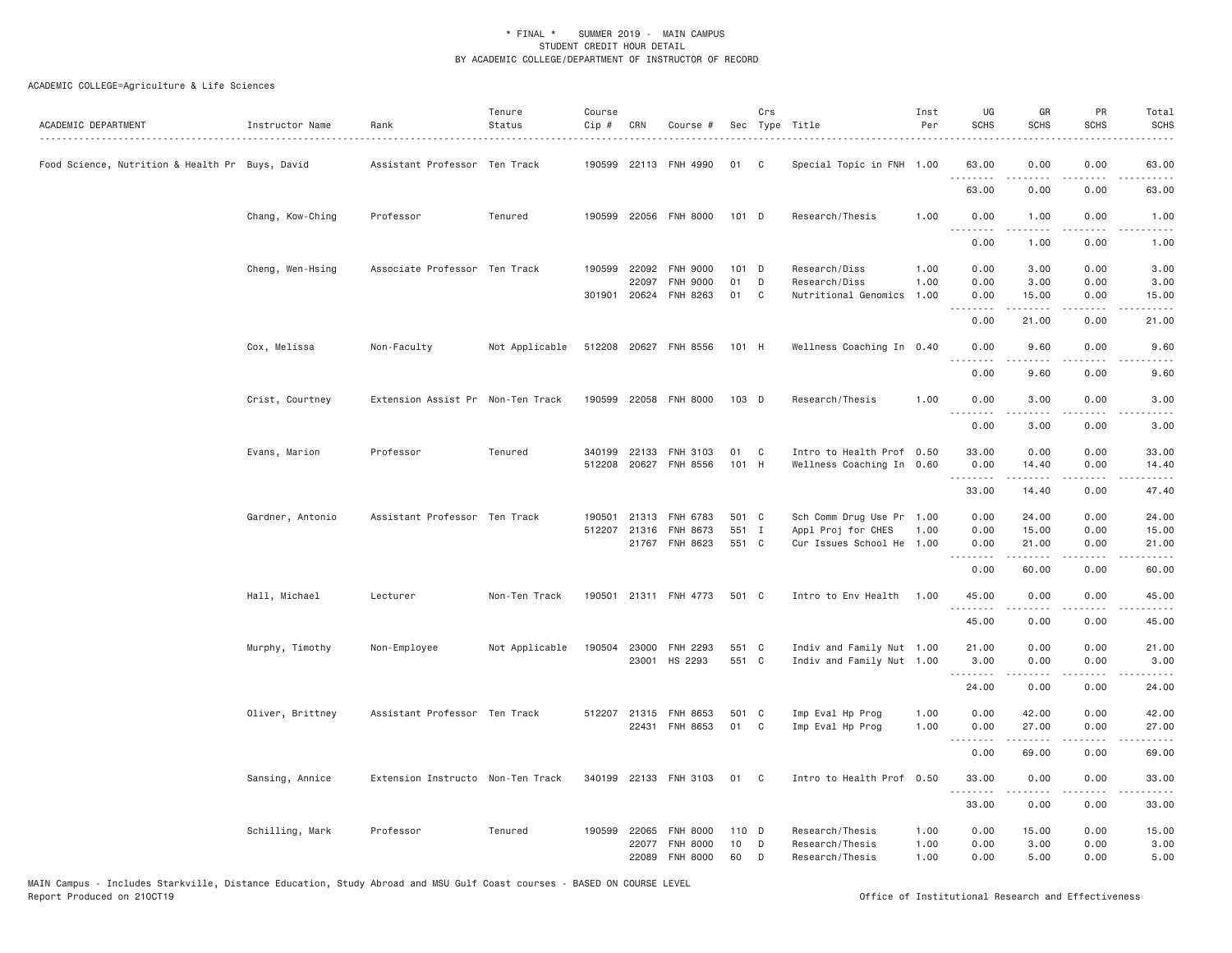| Food Science, Nutrition & Health Pr Schilling, Mark<br>Professor<br>Professor<br>Tolar-Peterson, Tere Associate Professor Ten Track | Tenured<br>Tenured | 190599<br>512207 | 22096<br>22134 | 190599 22105 FNH 9000<br><b>FNH 9000</b><br>FNH 8111 | 54<br>105 D                                                                      | D.             | Research/Diss                            | 1.00         | 0.00<br>--------<br>0.00                                       | 3.00<br>---------<br>26.00                   | 0.00<br>.<br>0.00 | 3.00<br>26.00                                                    |
|-------------------------------------------------------------------------------------------------------------------------------------|--------------------|------------------|----------------|------------------------------------------------------|----------------------------------------------------------------------------------|----------------|------------------------------------------|--------------|----------------------------------------------------------------|----------------------------------------------|-------------------|------------------------------------------------------------------|
|                                                                                                                                     |                    |                  |                |                                                      |                                                                                  |                |                                          |              |                                                                |                                              |                   |                                                                  |
|                                                                                                                                     |                    |                  |                |                                                      |                                                                                  |                |                                          |              |                                                                |                                              |                   |                                                                  |
|                                                                                                                                     |                    |                  |                |                                                      | 51 S                                                                             |                | Research/Diss<br>Food Sc Nutr and Hea    | 1.00<br>1.00 | 0.00<br>0.00                                                   | 6.00<br>2.00                                 | 0.00<br>0.00      | 6.00<br>2.00                                                     |
|                                                                                                                                     |                    |                  |                |                                                      |                                                                                  |                |                                          |              | - - - - - - - -<br>0.00                                        | 8.00                                         | ----<br>0.00      | 8.00                                                             |
|                                                                                                                                     |                    | 190599           | 22062          | <b>FNH 8000</b>                                      | 107 D                                                                            |                | Research/Thesis                          | 1.00         | 0.00                                                           | 1.00                                         | 0.00              | 1.00                                                             |
|                                                                                                                                     |                    |                  | 22093          | <b>FNH 9000</b>                                      | 102 D                                                                            |                | Research/Diss                            | 1.00         | 0.00                                                           | 7.00                                         | 0.00              | 7.00                                                             |
|                                                                                                                                     |                    |                  | 22098          | <b>FNH 9000</b>                                      | 02 D                                                                             |                | Research/Diss                            | 1.00         | 0.00                                                           | 3.00                                         | 0.00              | 3.00                                                             |
|                                                                                                                                     |                    |                  | 23231          | <b>FNH 7000</b>                                      | $101$ I                                                                          |                | Directed Indiv Study                     | 1.00         | 0.00                                                           | 3.00                                         | 0.00              | 3.00                                                             |
|                                                                                                                                     |                    |                  | 23330          | <b>FNH 7000</b>                                      | 51                                                                               | $\blacksquare$ | Directed Indiv Study 1.00                |              | 0.00                                                           | 3.00                                         | 0.00              | 3.00                                                             |
|                                                                                                                                     |                    |                  |                |                                                      |                                                                                  |                |                                          |              |                                                                |                                              |                   | 45.00                                                            |
|                                                                                                                                     |                    |                  |                |                                                      |                                                                                  |                |                                          |              |                                                                |                                              |                   | 33.00                                                            |
|                                                                                                                                     |                    |                  |                |                                                      |                                                                                  |                |                                          |              | 33.00                                                          | 62.00                                        | 0.00              | 95.00                                                            |
| Non-Faculty                                                                                                                         | Not Applicable     | 190501           |                |                                                      |                                                                                  |                | Sports Nutrition                         | 1.00         | 0.00                                                           | 15.00                                        | 0.00              | 15.00                                                            |
|                                                                                                                                     |                    |                  |                |                                                      |                                                                                  |                | Advanced Sports Nutr                     |              | 0.00                                                           | 12.00                                        | 0.00              | 12.00                                                            |
|                                                                                                                                     |                    | 190504           |                |                                                      |                                                                                  |                | Sports Nutrition                         | 1.00         | 21.00                                                          | 0.00                                         | 0.00              | 21.00                                                            |
|                                                                                                                                     |                    |                  |                |                                                      |                                                                                  |                |                                          |              | 21.00                                                          | 27.00                                        | 0.00              | 48.00                                                            |
|                                                                                                                                     |                    |                  |                |                                                      |                                                                                  |                |                                          |              | ========<br>252.00                                             | ========<br>301.00                           | 0.00              | EEEEEEEEE<br>553.00                                              |
|                                                                                                                                     |                    |                  | 513101         | 20625<br>513102                                      | FNH 8273<br>20622 FNH 3003<br>21312 FNH 6223<br>21768 FNH 8473<br>21310 FNH 4223 |                | 51 C<br>101 E<br>501 C<br>551 C<br>501 C |              | Advan Clinical Nutri 1.00<br>Nutr Field Experienc 1.00<br>1.00 | 0.00<br>33.00<br>- - - - - - - -<br>======== | 45.00<br>0.00     | 0.00<br>0.00<br>.<br>---------<br>EEEEEEEEE<br>================= |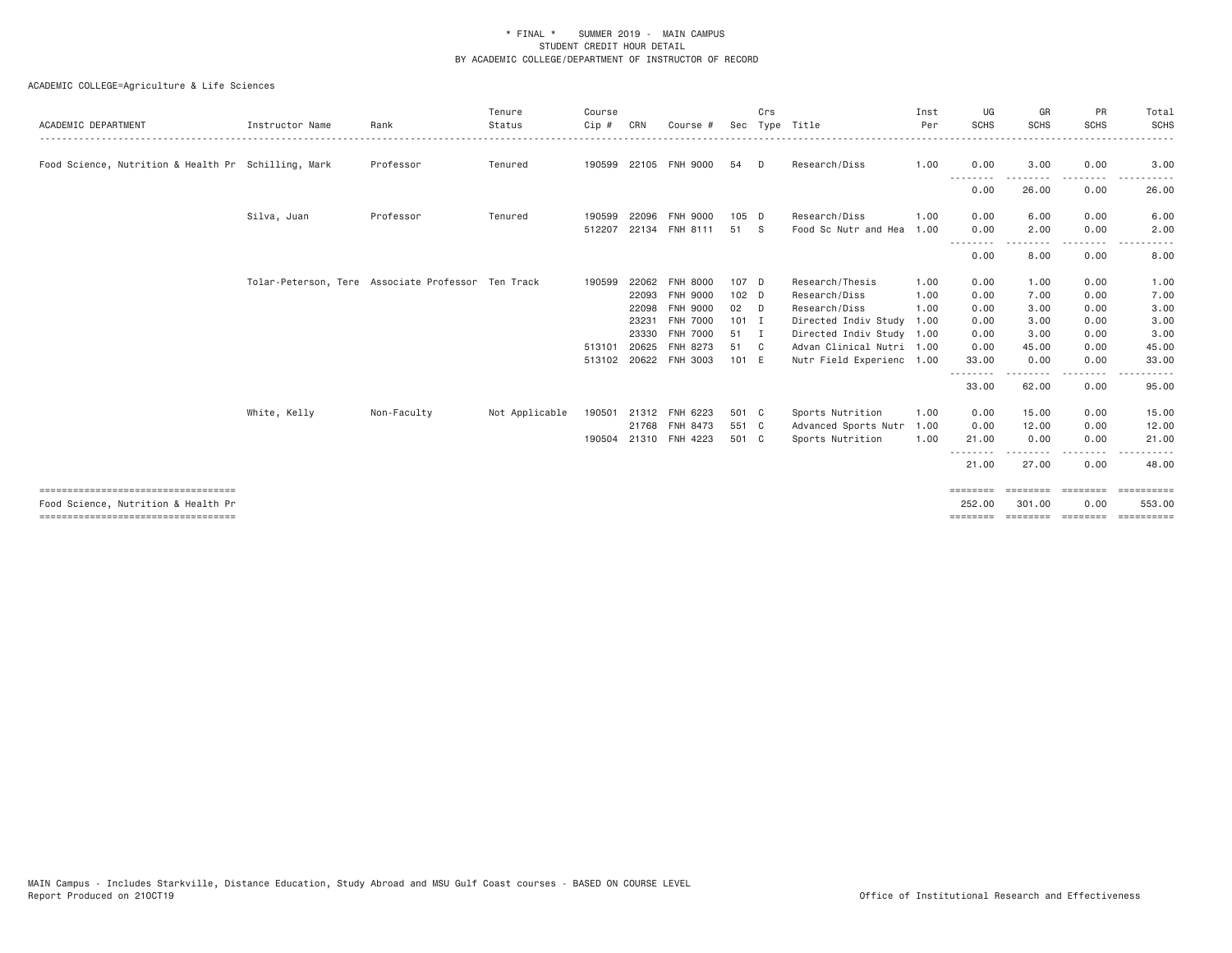| ACADEMIC DEPARTMENT                                                                                     | Instructor Name | Rank                                             | Tenure<br>Status | Course<br>Cip # | CRN   | Course #                                        | Sec                     | Crs<br>Type | Title                                                    | Inst<br>Per          | UG<br><b>SCHS</b>              | GR<br><b>SCHS</b>    | PR<br><b>SCHS</b>    | Total<br><b>SCHS</b>           |
|---------------------------------------------------------------------------------------------------------|-----------------|--------------------------------------------------|------------------|-----------------|-------|-------------------------------------------------|-------------------------|-------------|----------------------------------------------------------|----------------------|--------------------------------|----------------------|----------------------|--------------------------------|
| Landscape Architecture                                                                                  | Artunc, Sadik   | Professor                                        | Tenured          | 040601          | 22897 | 20724 LA 3742<br>LA 8000                        | 101 E<br>101 D          |             | LA Internship<br>Research / Thesis                       | 1.00<br>1.00         | 2.00<br>0.00                   | 0.00<br>12.00        | 0.00<br>0.00         | 2.00<br>12.00                  |
|                                                                                                         |                 |                                                  |                  |                 |       |                                                 |                         |             |                                                          |                      | --------<br>2.00               | 12.00                | . <u>.</u> .<br>0.00 | 14.00                          |
|                                                                                                         | Rood, Cynthia   | Lecturer                                         | Non-Ten Track    | 040601          |       | 21419 LA 1803                                   | 501 C                   |             | Land Arch Appre                                          | 1.00                 | 42.00                          | 0.00                 | 0.00                 | 42.00                          |
|                                                                                                         |                 |                                                  |                  |                 |       |                                                 |                         |             |                                                          |                      | 42.00                          | 0.00                 | ----<br>0.00         | 42.00                          |
|                                                                                                         |                 | Schauwecker, Timothy Associate Professor Tenured |                  | 010605          |       | 20721 LA 1711<br>20722 LA 2711<br>20723 LA 3711 | 101 E<br>101 E<br>101 E |             | LC Internship I<br>LC Internship II<br>LC Internship III | 1.00<br>1.00<br>1.00 | 14.00<br>13.00<br>15.00        | 0.00<br>0.00<br>0.00 | 0.00<br>0.00<br>0.00 | 14.00<br>13.00<br>15.00        |
|                                                                                                         |                 |                                                  |                  |                 |       |                                                 |                         |             |                                                          |                      | --------<br>42.00              | --------<br>0.00     | -------<br>0.00      | 42.00                          |
|                                                                                                         | Walker, Jason   | Associate Professor Tenured                      |                  | 040601          |       | 21614 LA 2652                                   | 801 Q                   |             | LA Precedent Studies 1.00                                |                      | 38.00                          | 0.00                 | 0.00                 | 38.00                          |
|                                                                                                         |                 |                                                  |                  |                 |       |                                                 |                         |             |                                                          |                      | --------<br>38,00              | 0.00                 | .<br>0.00            | 38,00                          |
| ====================================<br>Landscape Architecture<br>===================================== |                 |                                                  |                  |                 |       |                                                 |                         |             |                                                          |                      | ========<br>124,00<br>======== | 12.00                | 0.00                 | ==========<br>136,00<br>====== |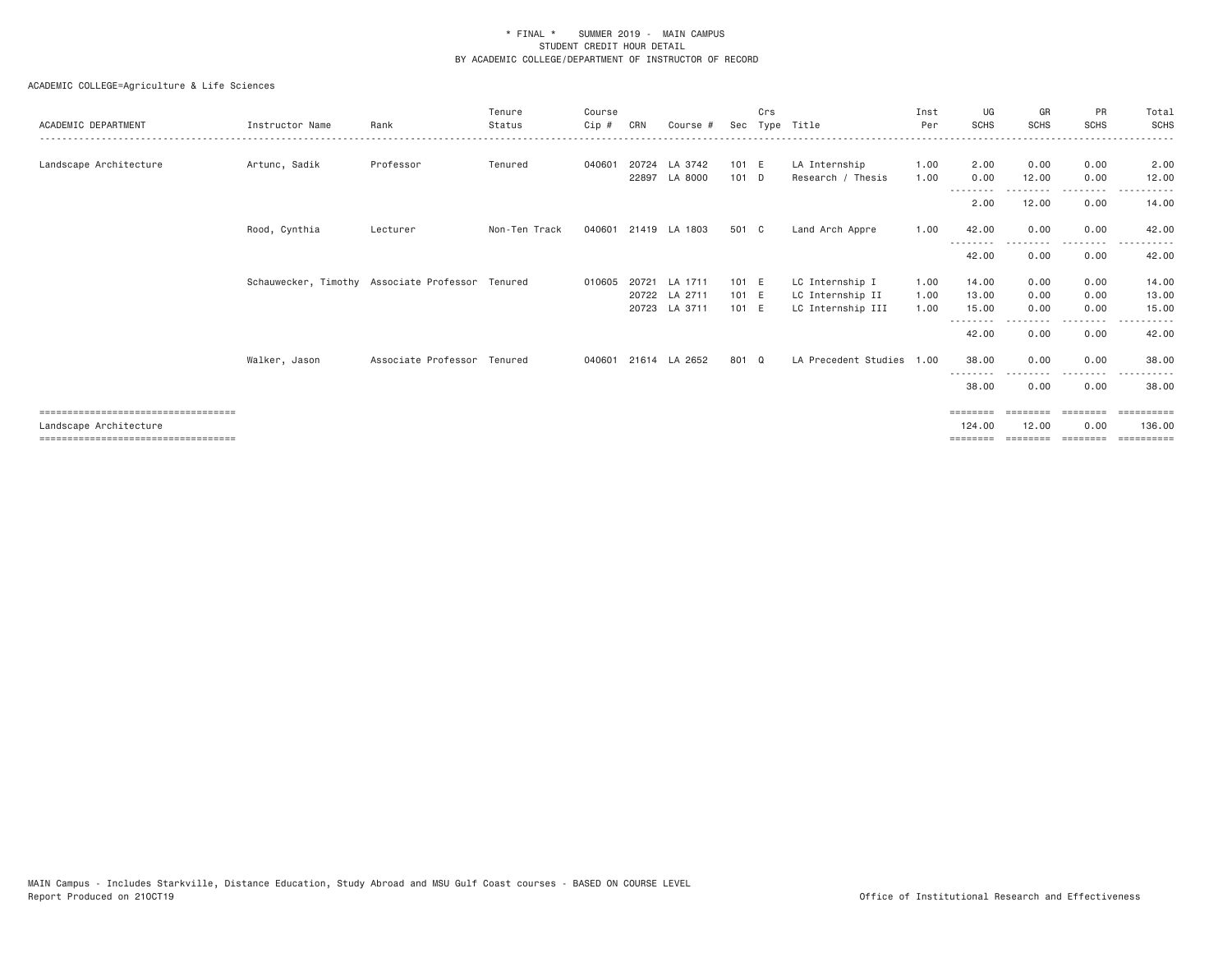| ACADEMIC DEPARTMENT   | Instructor Name    | Rank                              | Tenure<br>Status | Course<br>Cip #  | CRN                          | Course #                               |                         | Crs | Sec Type Title                                                                      | Inst<br>Per          | UG<br><b>SCHS</b>                                                                                                                 | GR<br><b>SCHS</b>                                                                                                                                                                                | PR<br><b>SCHS</b>    | Total<br><b>SCHS</b>   |
|-----------------------|--------------------|-----------------------------------|------------------|------------------|------------------------------|----------------------------------------|-------------------------|-----|-------------------------------------------------------------------------------------|----------------------|-----------------------------------------------------------------------------------------------------------------------------------|--------------------------------------------------------------------------------------------------------------------------------------------------------------------------------------------------|----------------------|------------------------|
| Plant & Soil Sciences | Baldwin, Brian     | Professor                         | Tenured          | 011101           | 22369<br>011102 20959        | PSS 9000<br>PSS 3423                   | 102 D<br>102 E          |     | Research / Diss<br>Agronomy Internship                                              | 1.00<br>1.00         | 0.00<br>6.00                                                                                                                      | 6.00<br>0.00                                                                                                                                                                                     | 0.00<br>0.00         | 6.00<br>6.00           |
|                       |                    |                                   |                  |                  |                              |                                        |                         |     |                                                                                     |                      | .<br>6.00                                                                                                                         | $\frac{1}{2} \left( \frac{1}{2} \right) \left( \frac{1}{2} \right) \left( \frac{1}{2} \right) \left( \frac{1}{2} \right) \left( \frac{1}{2} \right) \left( \frac{1}{2} \right)$<br>6.00          | .<br>0.00            | .<br>12.00             |
|                       | Bi, Guihong        | Research Professor                | Non-Ten Track    |                  |                              | 011101 22372 PSS 9000                  | 105 D                   |     | Research / Diss                                                                     | 1.00                 | 0.00                                                                                                                              | 12.00                                                                                                                                                                                            | 0.00                 | 12.00                  |
|                       |                    |                                   |                  |                  |                              |                                        |                         |     |                                                                                     |                      | <u>.</u><br>0.00                                                                                                                  | 12.00                                                                                                                                                                                            | 0.00                 | 12.00                  |
|                       | Blythe, Eugene     | Research Professor                | Non-Ten Track    |                  |                              | 010304 22333 PSS 8000                  | $106$ D                 |     | Research / Thesis                                                                   | 1.00                 | 0.00<br><u>.</u>                                                                                                                  | 6.00                                                                                                                                                                                             | 0.00                 | 6.00                   |
|                       |                    |                                   |                  |                  |                              |                                        |                         |     |                                                                                     |                      | 0.00                                                                                                                              | $- - - - -$<br>6.00                                                                                                                                                                              | $- - - -$<br>0.00    | ----<br>6.00           |
|                       | Bond, Jason        | Extension Professor Non-Ten Track |                  | 010304 22334     |                              | PSS 8000<br>011101 22374 PSS 9000      | 107 D<br>107 D          |     | Research / Thesis<br>Research / Diss                                                | 1.00<br>1.00         | 0.00<br>0.00<br>.                                                                                                                 | 7.00<br>21.00<br>$\frac{1}{2} \left( \frac{1}{2} \right) \left( \frac{1}{2} \right) \left( \frac{1}{2} \right) \left( \frac{1}{2} \right) \left( \frac{1}{2} \right) \left( \frac{1}{2} \right)$ | 0.00<br>0.00         | 7.00<br>21.00          |
|                       |                    |                                   |                  |                  |                              |                                        |                         |     |                                                                                     |                      | 0.00                                                                                                                              | 28.00                                                                                                                                                                                            | 0.00                 | 28.00                  |
|                       | Bradford, Timothy  | Instructor                        | Non-Ten Track    | 010000           | 22022<br>22023               | ABE 2543<br>PSS 2543<br>22132 PSS 2543 | 101 B<br>101 B<br>501 B |     | Precision Agricultur 1.00<br>Precision Agricultur 1.00<br>Precision Agricultur 1.00 |                      | 15.00<br>24.00<br>6.00                                                                                                            | 0.00<br>0.00<br>0.00                                                                                                                                                                             | 0.00<br>0.00<br>0.00 | 15.00<br>24.00<br>6.00 |
|                       |                    |                                   |                  |                  |                              |                                        |                         |     |                                                                                     |                      | .<br>45.00                                                                                                                        | 0.00                                                                                                                                                                                             | 0.00                 | 45.00                  |
|                       | Broderick, Shaun   | Extension Assist Pr Non-Ten Track |                  |                  |                              | 010304 22335 PSS 8000                  | 108 D                   |     | Research / Thesis                                                                   | 1.00                 | 0.00                                                                                                                              | 6.00                                                                                                                                                                                             | 0.00                 | 6.00                   |
|                       |                    |                                   |                  |                  |                              |                                        |                         |     |                                                                                     |                      | .<br>0.00                                                                                                                         | 6.00                                                                                                                                                                                             | 0.00                 | 6.00                   |
|                       | Byrd, John         | Extension Professor Non-Ten Track |                  |                  |                              | 010304 22337 PSS 8000                  | 110 D                   |     | Research / Thesis                                                                   | 1.00                 | 0.00<br>$\frac{1}{2} \left( \frac{1}{2} \right) \left( \frac{1}{2} \right) \left( \frac{1}{2} \right) \left( \frac{1}{2} \right)$ | 6.00                                                                                                                                                                                             | 0.00                 | 6.00                   |
|                       |                    |                                   |                  |                  |                              |                                        |                         |     |                                                                                     |                      | 0.00                                                                                                                              | 6.00                                                                                                                                                                                             | 0.00                 | 6.00                   |
|                       | Coker, Christine   | Extension Assoc Pro Non-Ten Track |                  | 010304 22339     |                              | PSS 8000                               | 112 D                   |     | Research / Thesis                                                                   | 1.00                 | 0.00<br>.                                                                                                                         | 3.00<br>$- - - - -$                                                                                                                                                                              | 0.00<br>.            | 3.00<br>$- - - -$      |
|                       |                    |                                   |                  |                  |                              |                                        |                         |     |                                                                                     |                      | 0.00                                                                                                                              | 3.00                                                                                                                                                                                             | 0.00                 | 3.00                   |
|                       | Cox, Michael       | Professor                         | Tenured          |                  | 010304 23208<br>011102 20958 | PSS 7000<br>PSS 3423                   | $101$ I<br>101 E        |     | Directed Indiv Study 1.00<br>Agronomy Internship                                    | 1.00                 | 0.00<br>12.00                                                                                                                     | 3.00<br>0.00                                                                                                                                                                                     | 0.00<br>0.00<br>.    | 3.00<br>12.00          |
|                       |                    |                                   |                  |                  |                              |                                        |                         |     |                                                                                     |                      | .<br>12.00                                                                                                                        | 3.00                                                                                                                                                                                             | 0.00                 | 15.00                  |
|                       | Dodds, Darrin      | Extension Professor Non-Ten Track |                  | 010304<br>011101 | 22343<br>22381               | PSS 8000<br>PSS 9000<br>23318 PSS 9000 | 116 D<br>114 D<br>52    | D   | Research / Thesis<br>Research / Diss<br>Research / Diss                             | 1.00<br>1.00<br>1.00 | 0.00<br>0.00<br>0.00                                                                                                              | 6.00<br>12.00<br>1.00                                                                                                                                                                            | 0.00<br>0.00<br>0.00 | 6.00<br>12.00<br>1.00  |
|                       |                    |                                   |                  |                  |                              |                                        |                         |     |                                                                                     |                      | .<br>0.00                                                                                                                         | .<br>19.00                                                                                                                                                                                       | $\cdots$<br>0.00     | .<br>19.00             |
|                       | Ebelhar, Maurice   | Research Professor                | Non-Ten Track    |                  |                              | 011101 22788 PSS 9000                  | 131 D                   |     | Research / Diss                                                                     | 1.00                 | 0.00                                                                                                                              | 6.00                                                                                                                                                                                             | 0.00                 | 6.00                   |
|                       |                    |                                   |                  |                  |                              |                                        |                         |     |                                                                                     |                      | .<br>0.00                                                                                                                         | $- - - - -$<br>6.00                                                                                                                                                                              | .<br>0.00            | 6.00                   |
|                       | Etheredge, Coleman | Assistant Professor Ten Track     |                  |                  |                              | 010304 22345 PSS 8000                  | 118 D                   |     | Research / Thesis                                                                   | 1.00                 | 0.00                                                                                                                              | 7.00                                                                                                                                                                                             | 0.00                 | 7.00                   |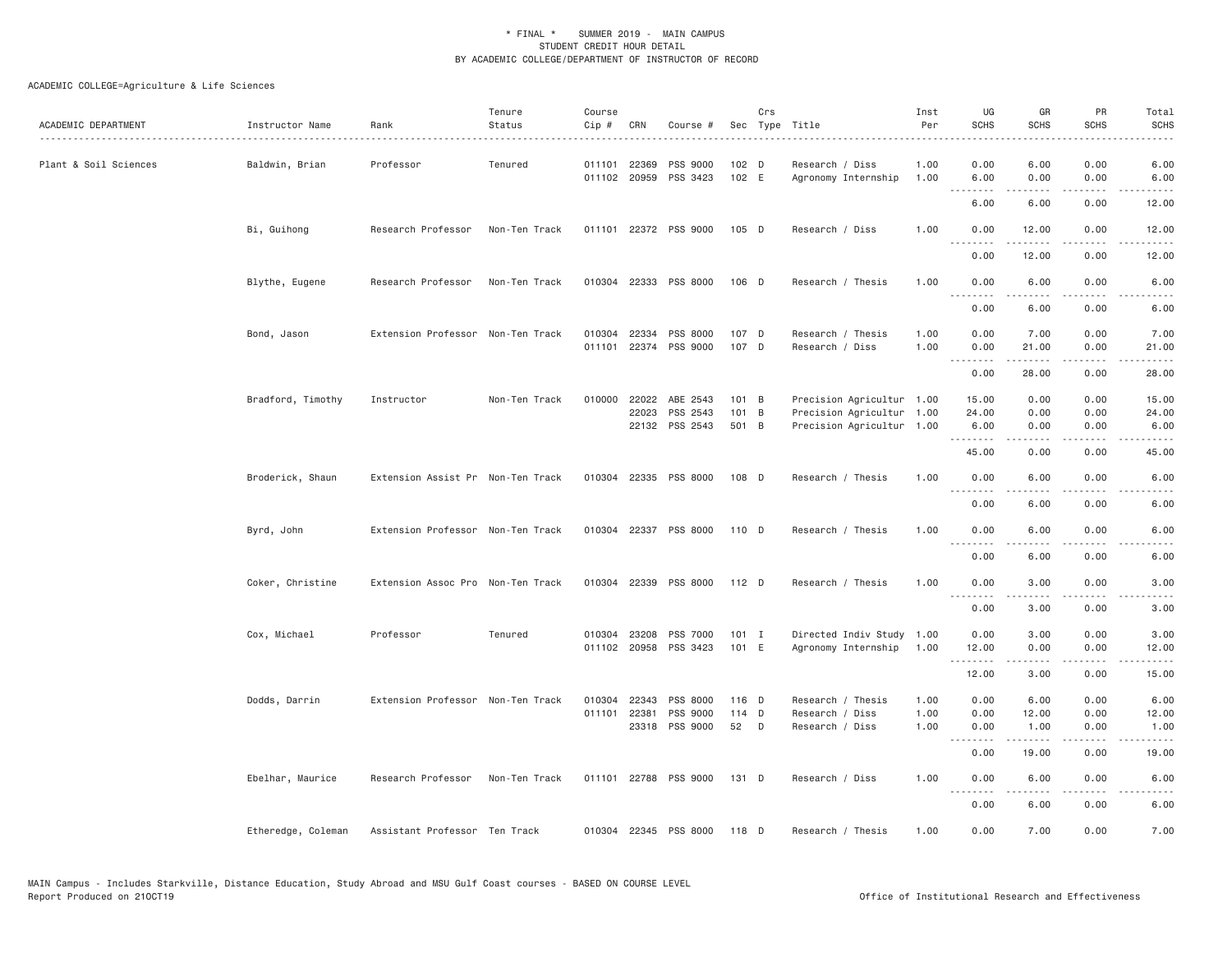| ACADEMIC DEPARTMENT   | Instructor Name   | Rank                              | Tenure<br>Status | Course<br>Cip # | CRN          | Course #                          |                | Crs | Sec Type Title                                         | Inst<br>Per  | UG<br><b>SCHS</b>            | GR<br><b>SCHS</b>                                                                                                                                             | PR<br><b>SCHS</b>     | Total<br><b>SCHS</b> |
|-----------------------|-------------------|-----------------------------------|------------------|-----------------|--------------|-----------------------------------|----------------|-----|--------------------------------------------------------|--------------|------------------------------|---------------------------------------------------------------------------------------------------------------------------------------------------------------|-----------------------|----------------------|
|                       |                   |                                   |                  |                 |              |                                   |                |     |                                                        |              | --------<br>0.00             | --------<br>7.00                                                                                                                                              | 0.00                  | 7.00                 |
|                       |                   |                                   |                  |                 |              |                                   |                |     |                                                        |              |                              |                                                                                                                                                               |                       |                      |
| Plant & Soil Sciences | Ferguson, Jason   | Assistant Professor Ten Track     |                  |                 | 010304 22346 | PSS 8000<br>011101 23130 PSS 9000 | 119 D<br>132 D |     | Research / Thesis<br>Research / Diss                   | 1.00<br>1.00 | 0.00<br>0.00<br>.            | 24.00<br>6.00<br>.                                                                                                                                            | 0.00<br>0.00<br>.     | 24.00<br>6.00<br>.   |
|                       |                   |                                   |                  |                 |              |                                   |                |     |                                                        |              | 0.00                         | 30.00                                                                                                                                                         | 0.00                  | 30.00                |
|                       | Fox, Amelia       | Clinical Assist Pro Non-Ten Track |                  |                 | 011102 22042 | PSS 4990<br>22043 PSS 6990        | 001 C<br>001 C |     | Special Topic In PSS 1.00<br>Special Topic In PSS 1.00 |              | 15.00<br>0.00                | 0.00<br>21.00                                                                                                                                                 | 0.00<br>0.00          | 15.00<br>21.00       |
|                       |                   |                                   |                  |                 |              |                                   |                |     |                                                        |              | .<br>15.00                   | 21.00                                                                                                                                                         | 0.00                  | 36.00                |
|                       | Golden, Bobby     | Extension Assoc Pro Non-Ten Track |                  |                 |              | 011101 22538 PSS 9000             | 130 D          |     | Research / Diss                                        | 1.00         | 0.00                         | 14.00                                                                                                                                                         | 0.00                  | 14.00                |
|                       |                   |                                   |                  |                 |              |                                   |                |     |                                                        |              | $  -$<br>.<br>0.00           | -----<br>14.00                                                                                                                                                | 0.00                  | 14.00                |
|                       | Harkess, Richard  | Professor                         | Tenured          |                 | 010304 22348 | PSS 8000                          | $121$ D        |     | Research / Thesis                                      | 1.00         | 0.00                         | 3.00                                                                                                                                                          | 0.00                  | 3.00                 |
|                       |                   |                                   |                  |                 | 23312        | PSS 7000                          | $102$ I        |     | Directed Indiv Study                                   | 1.00         | 0.00                         | 3.00                                                                                                                                                          | 0.00                  | 3.00                 |
|                       |                   |                                   |                  | 010601          | 20964        | PSS 3433                          | 101 E          |     | Hort Internship                                        | 1.00<br>1.00 | 6.00                         | 0.00                                                                                                                                                          | 0.00<br>0.00          | 6.00<br>1.00         |
|                       |                   |                                   |                  |                 |              | 011101 23011 PSS 9000             | 001 D          |     | Research / Diss                                        |              | 0.00<br>$ -$<br>.            | 1.00<br>$- - - - -$                                                                                                                                           | .                     |                      |
|                       |                   |                                   |                  |                 |              |                                   |                |     |                                                        |              | 6.00                         | 7.00                                                                                                                                                          | 0.00                  | 13.00                |
|                       | Henry, William    | Professor                         | Ten Track        |                 |              | 240102 22923 GRD 9011             | 101 S          |     | Graduate Degree Comp 1.00                              |              | 0.00<br>-----                | 33.00<br>$\frac{1}{2} \left( \frac{1}{2} \right) \left( \frac{1}{2} \right) \left( \frac{1}{2} \right) \left( \frac{1}{2} \right) \left( \frac{1}{2} \right)$ | 0.00<br>$\frac{1}{2}$ | 33.00<br>، د د د د . |
|                       |                   |                                   |                  |                 |              |                                   |                |     |                                                        |              | 0.00                         | 33.00                                                                                                                                                         | 0.00                  | 33.00                |
|                       | Irby, Jon         | Extension Assoc Pro Non-Ten Track |                  | 010304          | 22349        | PSS 8000                          | $122$ D        |     | Research / Thesis                                      | 1.00         | 0.00                         | 12.00                                                                                                                                                         | 0.00                  | 12.00                |
|                       |                   |                                   |                  |                 |              | 011101 22382 PSS 9000             | 115 D          |     | Research / Diss                                        | 1.00         | 0.00<br>.                    | 1.00                                                                                                                                                          | 0.00                  | 1.00                 |
|                       |                   |                                   |                  |                 |              |                                   |                |     |                                                        |              | 0.00                         | 13.00                                                                                                                                                         | 0.00                  | 13.00                |
|                       | Kingery, William  | Professor                         | Tenured          |                 | 010304 22350 | PSS 8000                          | $123$ D        |     | Research / Thesis                                      | 1.00         | 0.00                         | 6.00                                                                                                                                                          | 0.00                  | 6.00                 |
|                       |                   |                                   |                  |                 | 011102 22425 | PSS 3423                          | 105 E          |     | Agronomy Internship                                    | 1.00         | 6.00<br>.                    | 0.00<br>$\frac{1}{2} \left( \frac{1}{2} \right) \left( \frac{1}{2} \right) \left( \frac{1}{2} \right) \left( \frac{1}{2} \right) \left( \frac{1}{2} \right)$  | 0.00<br>.             | 6.00<br>.            |
|                       |                   |                                   |                  |                 |              |                                   |                |     |                                                        |              | 6.00                         | 6.00                                                                                                                                                          | 0.00                  | 12.00                |
|                       | Knight, Patricia  | Research Professor                | Non-Ten Track    |                 | 011101 22384 | PSS 9000                          | 117 D          |     | Research / Diss                                        | 1.00         | 0.00<br>$- - -$              | 6.00                                                                                                                                                          | 0.00                  | 6.00                 |
|                       |                   |                                   |                  |                 |              |                                   |                |     |                                                        |              | 0.00                         | 6.00                                                                                                                                                          | 0.00                  | 6.00                 |
|                       | Krutz, Larry      | Non-Faculty                       | Not Applicable   |                 |              | 011101 22385 PSS 9000             | 118 D          |     | Research / Diss                                        | 1.00         | 0.00<br>.                    | 10.00                                                                                                                                                         | 0.00                  | 10.00                |
|                       |                   |                                   |                  |                 |              |                                   |                |     |                                                        |              | 0.00                         | 10.00                                                                                                                                                         | 0.00                  | 10.00                |
|                       | Li, Tongyin       | Assistant Professor Ten Track     |                  |                 |              | 010304 22355 PSS 8000             | $128$ D        |     | Research / Thesis                                      | 1.00         | 0.00<br>$\sim$ $\sim$ $\sim$ | 6.00                                                                                                                                                          | 0.00                  | 6.00                 |
|                       |                   |                                   |                  |                 |              |                                   |                |     |                                                        |              | 0.00                         | 6.00                                                                                                                                                          | 0.00                  | 6.00                 |
|                       | Macoon, Bisoondat | Research Professor                | Non-Ten Track    |                 |              | 010304 22356 PSS 8000             | $129$ D        |     | Research / Thesis                                      | 1.00         | 0.00<br>.                    | 12.00<br>.                                                                                                                                                    | 0.00<br>.             | 12.00                |
|                       |                   |                                   |                  |                 |              |                                   |                |     |                                                        |              | 0.00                         | 12.00                                                                                                                                                         | 0.00                  | 12.00                |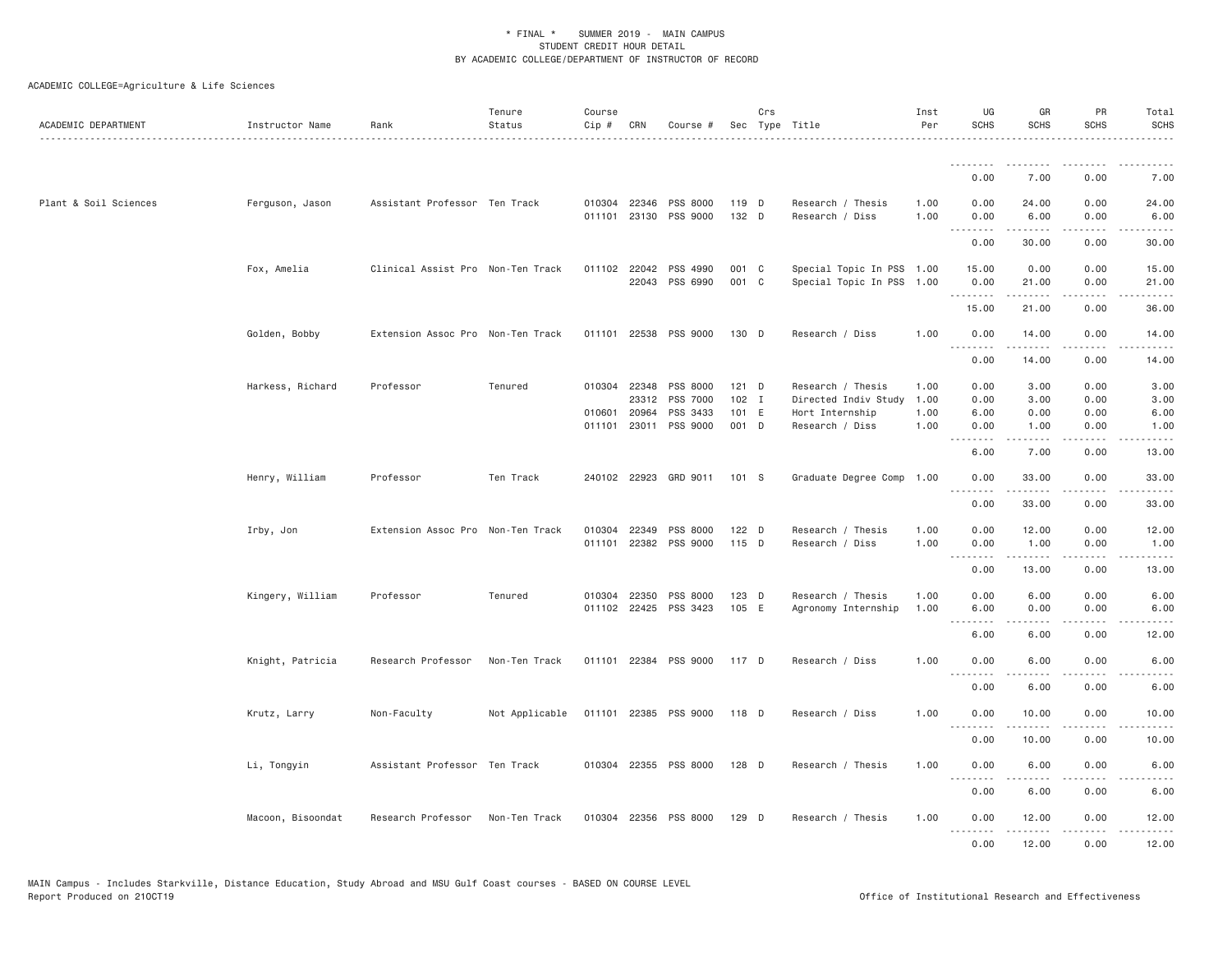| ACADEMIC DEPARTMENT                                         | Instructor Name    | Rank                              | Tenure<br>Status | Course<br>$Cip \#$ | CRN                          | Course #              |                  | Crs                          | Sec Type Title                         | Inst<br>Per  | UG<br><b>SCHS</b>                        | GR<br><b>SCHS</b>       | PR<br>SCHS                                                                                                                          | Total<br><b>SCHS</b> |
|-------------------------------------------------------------|--------------------|-----------------------------------|------------------|--------------------|------------------------------|-----------------------|------------------|------------------------------|----------------------------------------|--------------|------------------------------------------|-------------------------|-------------------------------------------------------------------------------------------------------------------------------------|----------------------|
| Plant & Soil Sciences                                       | McCurdy, James     | Assistant Professor Ten Track     |                  |                    |                              | 010304 22357 PSS 8000 | 130 D            |                              | Research / Thesis                      | 1.00         | 0.00<br>.                                | 18.00<br>. <b>.</b>     | 0.00<br>.                                                                                                                           | 18.00                |
|                                                             |                    |                                   |                  |                    |                              |                       |                  |                              |                                        |              | 0.00                                     | 18.00                   | 0.00                                                                                                                                | 18.00                |
|                                                             | McDougald, Lynette | Instructor                        | Non-Ten Track    |                    | 010608 20965<br>20966        | PSS 4023<br>PSS 6023  | 51<br>51         | $\mathbf{C}$<br>$\mathbf{C}$ | Floral Management<br>Floral Management | 1.00<br>1.00 | 24.00<br>0.00                            | 0.00<br>6.00            | 0.00<br>0.00                                                                                                                        | 24.00<br>6.00        |
|                                                             |                    |                                   |                  |                    |                              |                       |                  |                              |                                        |              | 24.00                                    | 6.00                    | 0.00                                                                                                                                | 30.00                |
|                                                             | Morrison, Jesse    | Research Assist Pro Non-Ten Track |                  |                    |                              | 010304 22358 PSS 8000 | 131 D            |                              | Research / Thesis                      | 1.00         | 0.00                                     | 6.00                    | 0.00                                                                                                                                | 6.00                 |
|                                                             |                    |                                   |                  |                    |                              |                       |                  |                              |                                        |              | $\sim$ $\sim$ $\sim$<br>.<br>0.00        | 6.00                    | 0.00                                                                                                                                | 6.00                 |
|                                                             | Peterson, Daniel   | Professor                         | Tenured          |                    |                              | 260202 22583 BCH 9000 | 107 D            |                              | Research/Diss                          | 1.00         | 0.00<br>- - - -<br>$  -$                 | 6.00<br>.               | 0.00<br>$- - - -$                                                                                                                   | 6.00                 |
|                                                             |                    |                                   |                  |                    |                              |                       |                  |                              |                                        |              | 0.00                                     | 6.00                    | 0.00                                                                                                                                | 6.00                 |
|                                                             | Reddy, Kambham     | Research Professor                | Non-Ten Track    |                    |                              | 011101 22390 PSS 9000 | 123 D            |                              | Research / Diss                        | 1.00         | 0.00<br>$\sim$ $\sim$                    | 9.00                    | 0.00                                                                                                                                | 9.00                 |
|                                                             |                    |                                   |                  |                    |                              |                       |                  |                              |                                        |              | 0.00                                     | 9.00                    | 0.00                                                                                                                                | 9.00                 |
|                                                             | Reynolds, Daniel   | Professor                         | Tenured          |                    | 010304 22363<br>011101 22391 | PSS 8000<br>PSS 9000  | 136 D<br>$124$ D |                              | Research / Thesis<br>Research / Diss   | 1.00<br>1.00 | 0.00<br>0.00                             | 19.00<br>6.00           | 0.00<br>0.00                                                                                                                        | 19.00<br>6.00        |
|                                                             |                    |                                   |                  |                    |                              |                       |                  |                              |                                        |              | .<br>$\sim$ $\sim$ $\sim$<br>0.00        | .<br>25.00              | .<br>0.00                                                                                                                           | 25.00                |
|                                                             | Rushing, Jason     | Extension Assist Pr Non-Ten Track |                  |                    |                              | 010304 22135 PSS 8000 | 101 D            |                              | Research / Thesis                      | 1,00         | 0.00<br>$ -$                             | 3,00                    | 0.00                                                                                                                                | 3.00                 |
|                                                             |                    |                                   |                  |                    |                              |                       |                  |                              |                                        |              | 0.00                                     | 3.00                    | 0.00                                                                                                                                | 3.00                 |
|                                                             | Stewart, Barry     | Associate Professor Tenured       |                  |                    |                              | 010304 22365 PSS 8000 | 138 D            |                              | Research / Thesis                      | 1.00         | 0.00                                     | 6.00                    | 0.00                                                                                                                                | 6.00                 |
|                                                             |                    |                                   |                  |                    |                              |                       |                  |                              |                                        |              | $\sim$ $\sim$ $\sim$<br>$  -$<br>0.00    | 6.00                    | 0.00                                                                                                                                | 6.00                 |
|                                                             | Tseng, Te Ming     | Assistant Professor Ten Track     |                  |                    | 010304 22366                 | PSS 8000              | 139 D            |                              | Research / Thesis                      | 1.00         | 0.00                                     | 6.00                    | 0.00                                                                                                                                | 6.00                 |
|                                                             |                    |                                   |                  |                    | 23256<br>011101 22394        | PSS 8000<br>PSS 9000  | 52<br>127 D      | $\mathsf{D}$                 | Research / Thesis<br>Research / Diss   | 1.00<br>1.00 | 0.00<br>0.00                             | 3.00<br>6.00            | 0.00<br>0.00                                                                                                                        | 3.00<br>6.00         |
|                                                             |                    |                                   |                  |                    |                              |                       |                  |                              |                                        |              | $\sim$ $\sim$ $\sim$<br>.<br>0.00        | $- - - - -$<br>15.00    | 0.00                                                                                                                                | 15.00                |
|                                                             | Varco, Jac         | Professor                         | Tenured          |                    | 010304 22367                 | PSS 8000              | 140 D            |                              | Research / Thesis                      | 1.00         | 0.00                                     | 24.00                   | 0.00                                                                                                                                | 24.00                |
|                                                             |                    |                                   |                  |                    | 011102 20961                 | PSS 3423              | 104 E            |                              | Agronomy Internship                    | 1.00         | 3.00<br>$\sim$ $\sim$ $\sim$<br>والمحامر | 0.00                    | 0.00                                                                                                                                | 3.00                 |
|                                                             |                    |                                   |                  |                    |                              |                       |                  |                              |                                        |              | 3.00                                     | 24.00                   | 0.00                                                                                                                                | 27.00                |
|                                                             | Wallace, Teddy     | Associate Professor Tenured       |                  |                    |                              | 011102 20963 PSS 3423 | 106 E            |                              | Agronomy Internship                    | 1.00         | 12.00                                    | 0.00<br>---------       | 0.00                                                                                                                                | 12.00                |
|                                                             |                    |                                   |                  |                    |                              |                       |                  |                              |                                        |              | 12.00                                    | 0.00                    | 0.00                                                                                                                                | 12.00                |
| ----------------------------------<br>Plant & Soil Sciences |                    |                                   |                  |                    |                              |                       |                  |                              |                                        |              | $= = = = = = = =$<br>129.00              | $= 222222222$<br>378.00 | $\begin{aligned} \mathcal{L} & = \mathcal{L} \mathcal{L} = \mathcal{L} \mathcal{L} = \mathcal{L} \mathcal{L} \end{aligned}$<br>0.00 | ==========<br>507.00 |
| -------------------------------------                       |                    |                                   |                  |                    |                              |                       |                  |                              |                                        |              | <b>EEEEEEE</b>                           | ========                | ========                                                                                                                            | ==========           |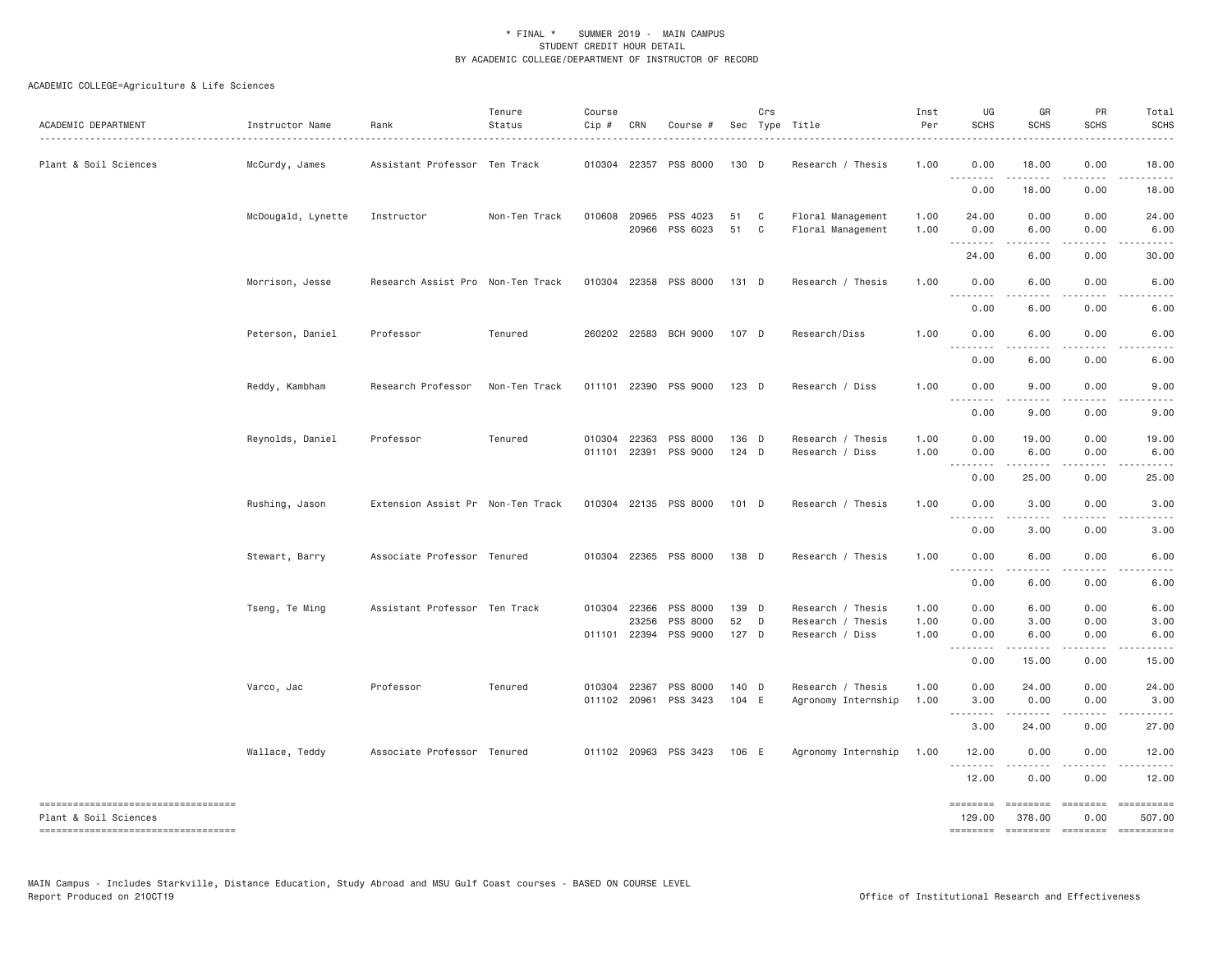| ACADEMIC DEPARTMENT                                   | Instructor Name | Rank                                               | Tenure<br>Status | Course<br>$Cip \#$ | CRN   | Course #                                     |                  | Crs | Sec Type Title                                | Inst<br>Per<br>. | UG<br><b>SCHS</b><br>.              | GR<br><b>SCHS</b>                                                                                                                                                | PR<br><b>SCHS</b>                     | Total<br><b>SCHS</b>                 |
|-------------------------------------------------------|-----------------|----------------------------------------------------|------------------|--------------------|-------|----------------------------------------------|------------------|-----|-----------------------------------------------|------------------|-------------------------------------|------------------------------------------------------------------------------------------------------------------------------------------------------------------|---------------------------------------|--------------------------------------|
| Poultry Science                                       |                 | Acharya Adhikari, Pr Assistant Professor Ten Track |                  |                    |       | 010907 23176 PO 8000                         | 101 D            |     | Research / Thesis                             | 1.00             | 0.00<br>.                           | 6.00                                                                                                                                                             | 0.00                                  | 6.00                                 |
|                                                       |                 |                                                    |                  |                    |       |                                              |                  |     |                                               |                  | 0.00                                | 6.00                                                                                                                                                             | 0.00                                  | 6.00                                 |
|                                                       | Beck, Mary      | Professor                                          | Tenured          |                    |       | 010000 21581 GA 4710                         | 801 A            |     | Study Tour                                    | 0.50             | 10.50<br>.                          | 0.00<br>$\mathcal{L}^{\mathcal{L}}\mathcal{L}^{\mathcal{L}}\mathcal{L}^{\mathcal{L}}\mathcal{L}^{\mathcal{L}}\mathcal{L}^{\mathcal{L}}\mathcal{L}^{\mathcal{L}}$ | 0.00<br>.                             | 10.50<br>.                           |
|                                                       |                 |                                                    |                  |                    |       |                                              |                  |     |                                               |                  | 10.50                               | 0.00                                                                                                                                                             | 0.00                                  | 10.50                                |
|                                                       | Kiess, Aaron    | Associate Professor Tenured                        |                  | 010000             | 21581 | GA 4710                                      | 801 A            |     | Study Tour                                    | 0.15             | 3.15                                | 0.00                                                                                                                                                             | 0.00                                  | 3.15                                 |
|                                                       |                 |                                                    |                  |                    |       | 010907 23170 PO 9000<br>23177 PO 8000        | 102 D<br>$102$ D |     | Research / Diss<br>Research / Thesis          | 1.00<br>1.00     | 0.00<br>0.00                        | 6.00<br>6.00                                                                                                                                                     | 0.00<br>0.00                          | 6.00<br>6.00                         |
|                                                       |                 |                                                    |                  |                    |       |                                              |                  |     |                                               |                  | $\sim$ $\sim$ $\sim$ $\sim$<br>3.15 | $- - - - -$<br>12.00                                                                                                                                             | 0.00                                  | 15.15                                |
|                                                       | Peebles, Edgar  | Professor                                          | Tenured          |                    |       | 010907 23172 PO 9000<br>23349 PO 7000        | $104$ D<br>52 I  |     | Research / Diss<br>Directed Indiv Study       | 1,00<br>1.00     | 0.00<br>0.00                        | 6.00<br>4.00                                                                                                                                                     | 0.00<br>0.00                          | 6.00<br>4.00                         |
|                                                       |                 |                                                    |                  |                    |       |                                              |                  |     |                                               |                  | .<br>0.00                           | $- - - - -$<br>10.00                                                                                                                                             | .<br>0.00                             | $\sim$ $\sim$ $\sim$ $\sim$<br>10.00 |
|                                                       | Tabler, George  | Extension Professor Non-Ten Track                  |                  |                    |       | 010000 21581 GA 4710                         | 801 A            |     | Study Tour                                    | 0.15             | 3.15                                | 0.00                                                                                                                                                             | 0.00                                  | 3.15                                 |
|                                                       |                 |                                                    |                  |                    |       |                                              |                  |     |                                               |                  | 3.15                                | .<br>0.00                                                                                                                                                        | 0.00                                  | 3.15                                 |
|                                                       |                 |                                                    |                  |                    |       |                                              |                  |     |                                               |                  |                                     |                                                                                                                                                                  |                                       |                                      |
|                                                       | Wamsley, Kelley | Assistant Professor Ten Track                      |                  |                    |       | 010000 21581 GA 4710<br>010907 23174 PO 9000 | 801 A<br>106 D   |     | Study Tour<br>Research / Diss                 | 0.20<br>1.00     | 4.20<br>0.00                        | 0.00<br>6.00                                                                                                                                                     | 0.00<br>0.00                          | 4.20<br>6.00                         |
|                                                       |                 |                                                    |                  |                    |       |                                              |                  |     |                                               |                  | .<br>4.20                           | $\cdots \cdots \cdots$<br>6.00                                                                                                                                   | .<br>0.00                             | .<br>10.20                           |
|                                                       | Wells, Jessica  | Extension Instructo Non-Ten Track                  |                  |                    |       | 010907 20945 PO 3353                         | 101 E            |     | Poultry Prod Interns 1.00                     |                  | 33.00                               | 0.00                                                                                                                                                             | 0.00                                  | 33.00                                |
|                                                       |                 |                                                    |                  |                    |       | 20946 PO 3363                                | 101 E            |     | Poultry Processing I 1.00                     |                  | 15.00                               | 0.00                                                                                                                                                             | 0.00                                  | 15.00                                |
|                                                       |                 |                                                    |                  |                    | 21456 | PO 3353                                      | 501 E            |     | Poultry Prod Interns 1.00                     |                  | 24.00                               | 0.00                                                                                                                                                             | 0.00                                  | 24.00                                |
|                                                       |                 |                                                    |                  |                    |       | 21457 PO 3363<br>22327 PO 3313               | 501 E<br>501 C   |     | Poultry Processing I 1.00<br>Com Poultry Prod | 1.00             | 3.00<br>66.00                       | 0.00<br>0.00                                                                                                                                                     | 0.00<br>0.00                          | 3.00<br>66.00                        |
|                                                       |                 |                                                    |                  |                    |       |                                              |                  |     |                                               |                  | .<br>141.00                         | 0.00                                                                                                                                                             | $\sim$ $\sim$ $\sim$<br>0.00          | 141.00                               |
|                                                       | Zhai, Wei       | Assistant Professor Ten Track                      |                  |                    |       | 010907 23175 PO 9000                         | 107 D            |     | Research / Diss                               | 1.00             | 0.00                                | 9.00                                                                                                                                                             | 0.00                                  | 9.00                                 |
|                                                       |                 |                                                    |                  |                    |       | 23181 PO 8000                                | 106 D            |     | Research / Thesis                             | 1.00             | 0.00<br>.                           | 6.00<br>.                                                                                                                                                        | 0.00                                  | 6.00                                 |
|                                                       |                 |                                                    |                  |                    |       |                                              |                  |     |                                               |                  | 0.00                                | 15.00                                                                                                                                                            | 0.00                                  | 15.00                                |
|                                                       | Zhang, Li       | Research Assist Pro Non-Ten Track                  |                  |                    |       | 010907 23251 P0 8000                         | 108 D            |     | Research / Thesis                             | 1.00             | 0.00<br>.                           | 3.00                                                                                                                                                             | 0.00                                  | 3.00                                 |
|                                                       |                 |                                                    |                  |                    |       |                                              |                  |     |                                               |                  | 0.00                                | 3.00                                                                                                                                                             | 0.00                                  | 3.00                                 |
| ----------------------------------<br>Poultry Science |                 |                                                    |                  |                    |       |                                              |                  |     |                                               |                  | ========<br>162.00                  | 52.00                                                                                                                                                            | ======== ======== ==========<br>0.00  | 214.00                               |
| -----------------------------------                   |                 |                                                    |                  |                    |       |                                              |                  |     |                                               |                  |                                     |                                                                                                                                                                  | ======== ======== ======== ========== |                                      |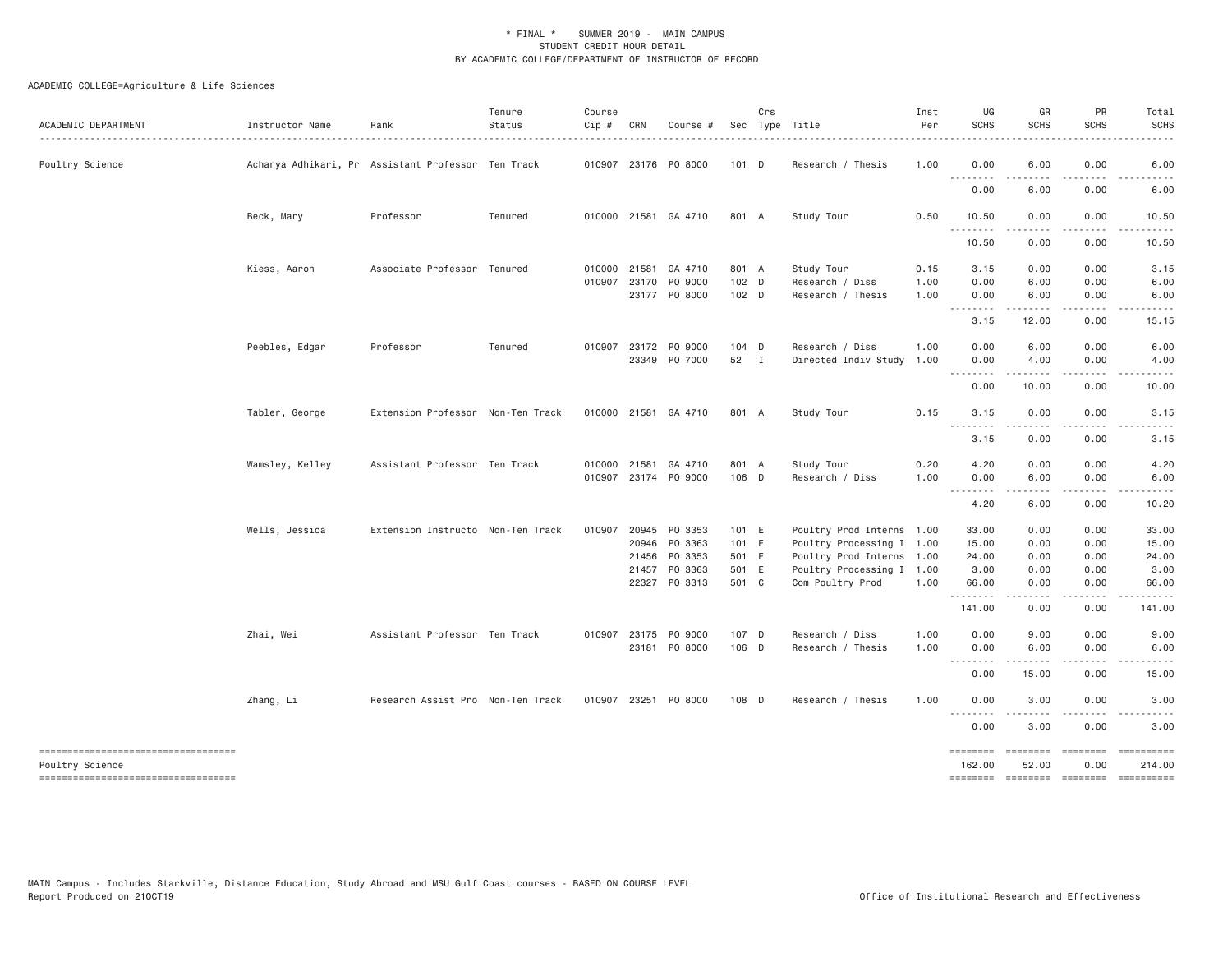| ACADEMIC DEPARTMENT      | Instructor Name  | Rank                                              | Tenure<br>Status | Course<br>Cip #  | CRN            | Course #                                         |                  | Crs | Sec Type Title                                         | Inst<br>Per  | UG<br><b>SCHS</b>                     | GR<br><b>SCHS</b>                                                                                                                                            | PR<br><b>SCHS</b> | Total<br><b>SCHS</b>   |
|--------------------------|------------------|---------------------------------------------------|------------------|------------------|----------------|--------------------------------------------------|------------------|-----|--------------------------------------------------------|--------------|---------------------------------------|--------------------------------------------------------------------------------------------------------------------------------------------------------------|-------------------|------------------------|
| School of Human Sciences | Black, Catherine | Professor                                         | Non-Ten Track    | 190901           | 20546          | FDM 4763<br>20547 FDM 4763                       | 101 E<br>102 E   |     | FDM Internship<br>FDM Internship                       | 1.00<br>1.00 | 87.00<br>27.00                        | 0.00<br>0.00                                                                                                                                                 | 0.00<br>0.00      | 87.00<br>27,00         |
|                          |                  |                                                   |                  |                  |                |                                                  |                  |     |                                                        |              | .<br>114.00                           | -----<br>0.00                                                                                                                                                | .<br>0.00         | .<br>114.00            |
|                          | Boutwell, Angela | Lecturer                                          | Non-Ten Track    |                  |                | 190708 21376 HDFS 3803 501 C                     |                  |     | Creat and Play Young 1.00                              |              | 9.00                                  | 0.00                                                                                                                                                         | 0.00              | 9.00                   |
|                          |                  |                                                   |                  |                  |                |                                                  |                  |     |                                                        |              | .<br>9.00                             | <b><i><u><u>.</u></u></i></b><br>0.00                                                                                                                        | .<br>0.00         | $\frac{1}{2}$<br>9.00  |
|                          | Denny, Marina    | Assistant Professor Ten Track                     |                  | 010801           | 20049          | AELC 8100                                        | $104$ I          |     | Creative Component A 1.00                              |              | 0.00                                  | 3,00                                                                                                                                                         | 0.00              | 3.00                   |
|                          |                  |                                                   |                  |                  | 23132          | AELC 9000<br>23363 AELC 9000 52                  | 107 D            | D   | Research/Dissertatio 1.00<br>Research/Dissertatio 1.00 |              | 0.00<br>0.00                          | 1.00<br>1.00                                                                                                                                                 | 0.00<br>0.00      | 1.00<br>1.00           |
|                          |                  |                                                   |                  |                  |                |                                                  |                  |     |                                                        |              | .<br>0.00                             | .<br>5.00                                                                                                                                                    | .<br>0.00         | المستبدا<br>5.00       |
|                          | Downey, Laura    | Extension Assoc Pro Non-Ten Track                 |                  | 010801           | 22033          | AELC 9000                                        | 106 D            |     | Research/Dissertatio 1.00                              |              | 0.00                                  | 3.00                                                                                                                                                         | 0.00              | 3.00                   |
|                          |                  |                                                   |                  | 131301<br>190701 | 22034<br>22036 | AELC 8000<br>HDFS 9000 101 D                     | 105 D            |     | Research/Thesis in A 1.00<br>Research/Dissertatio 1.00 |              | 0.00<br>0.00                          | 6.00<br>12.00                                                                                                                                                | 0.00<br>0.00      | 6.00<br>12.00          |
|                          |                  |                                                   |                  |                  |                |                                                  |                  |     |                                                        |              | .<br>0.00                             | .<br>21.00                                                                                                                                                   | .<br>0.00         | .<br>21.00             |
|                          |                  | Elmore-Staton, Lori Associate Professor Ten Track |                  | 190101           | 23234          | <b>HDFS 7000</b>                                 | 102 I            |     | Directed Indiv Study                                   | 1.00         | 0.00                                  | 3.00                                                                                                                                                         | 0.00              | 3.00                   |
|                          |                  |                                                   |                  |                  | 23257          | <b>HDFS 7000</b>                                 | $103$ I          |     | Directed Indiv Study                                   | 1.00         | 0.00                                  | 1.00                                                                                                                                                         | 0.00              | 1.00                   |
|                          |                  |                                                   |                  | 190701           | 23055          | <b>HDFS 8000</b>                                 | $105$ D          |     | Research/Thesis                                        | 1.00         | 0.00                                  | 6.00                                                                                                                                                         | 0.00              | 6.00                   |
|                          |                  |                                                   |                  |                  |                |                                                  |                  |     |                                                        |              | .<br>0.00                             | .<br>10.00                                                                                                                                                   | .<br>0.00         | $\frac{1}{2}$<br>10.00 |
|                          | Fason, Angel     | Instructor                                        | Non-Ten Track    | 190701           | 20650          | HDFS 4740 101 E                                  |                  |     | PreK-K Teacher Cand                                    | 1.00         | 36.00                                 | 0.00                                                                                                                                                         | 0.00              | 36,00                  |
|                          |                  |                                                   |                  |                  | 20651          | <b>HDFS 4760</b>                                 | 101              | E   | Child Development In 1.00                              |              | 72.00                                 | 0.00                                                                                                                                                         | 0.00              | 72.00                  |
|                          |                  |                                                   |                  |                  | 20653          | <b>HDFS 4780</b><br>190704 21378 HDFS 4803 501 C | 101 E            |     | Youth Development In<br>Parenting                      | 1.00<br>1.00 | 36.00<br>72.00                        | 0.00<br>0.00                                                                                                                                                 | 0.00<br>0.00      | 36.00<br>72.00         |
|                          |                  |                                                   |                  |                  |                |                                                  |                  |     |                                                        |              | .<br>216.00                           | -----<br>0.00                                                                                                                                                | .<br>0.00         | .<br>216.00            |
|                          |                  |                                                   |                  |                  |                |                                                  |                  |     |                                                        |              |                                       |                                                                                                                                                              |                   |                        |
|                          | Freeman, Charles | Associate Professor Ten Track                     |                  | 010101<br>190101 | 22110<br>21595 | GA 8990<br>HS 4710                               | 001 C<br>801 A   |     | Special Topic In GA<br>Study Tour                      | 1.00<br>1.00 | 0.00<br>75.00                         | 6.00<br>0.00                                                                                                                                                 | 0.00<br>0.00      | 6.00<br>75.00          |
|                          |                  |                                                   |                  | 190901           | 23189          | FDM 8100                                         | 101 E            |     | Creative Project                                       | 1.00         | 0.00                                  | 6.00                                                                                                                                                         | 0.00              | 6.00                   |
|                          |                  |                                                   |                  | 199999           | 22798          | HS 6710                                          | 801 A            |     | Study Tour                                             | 1.00         | 0.00                                  | 3.00                                                                                                                                                         | 0.00              | 3.00                   |
|                          |                  |                                                   |                  | 500407           | 22883          | <b>FDM 8000</b>                                  | $101$ D          |     | Research/Thesis                                        | 1.00         | 0.00                                  | 6.00                                                                                                                                                         | 0.00              | 6.00                   |
|                          |                  |                                                   |                  |                  |                | 23188 FDM 7000                                   | $102$ I          |     | Directed Indiv Study                                   | 1.00         | 0.00<br>.                             | 3.00<br>$\frac{1}{2} \left( \frac{1}{2} \right) \left( \frac{1}{2} \right) \left( \frac{1}{2} \right) \left( \frac{1}{2} \right) \left( \frac{1}{2} \right)$ | 0.00<br>.         | 3.00<br>$- - - - -$    |
|                          |                  |                                                   |                  |                  |                |                                                  |                  |     |                                                        |              | 75.00                                 | 24.00                                                                                                                                                        | 0.00              | 99.00                  |
|                          | Hardman, Alisha  | Assistant Professor Ten Track                     |                  | 190701           | 22037          | <b>HDFS 8000</b>                                 | 102 <sub>D</sub> |     | Research/Thesis                                        | 1.00         | 0.00                                  | 3.00                                                                                                                                                         | 0.00              | 3.00                   |
|                          |                  |                                                   |                  |                  | 22038          | <b>HDFS 9000</b>                                 | 102 <sub>D</sub> |     | Research/Dissertatio                                   | 1.00         | 0.00<br><b><i><u><u>.</u></u></i></b> | 10.00<br>.                                                                                                                                                   | 0.00<br>.         | 10.00<br>.             |
|                          |                  |                                                   |                  |                  |                |                                                  |                  |     |                                                        |              | 0.00                                  | 13.00                                                                                                                                                        | 0.00              | 13.00                  |
|                          | Jagger, Carla    | Assistant Professor Ten Track                     |                  | 010801           | 22029          | AELC 9000                                        | 102 <sub>D</sub> |     | Research/Dissertatio 1.00                              |              | 0.00                                  | 15.00                                                                                                                                                        | 0.00              | 15.00                  |
|                          |                  |                                                   |                  | 010802           | 21156          | AELC 3203                                        | 551 C            |     | Prof Writing ANR Hum 1.00                              |              | 27.00                                 | 0.00                                                                                                                                                         | 0.00              | 27.00                  |
|                          |                  |                                                   |                  | 131301           |                | 22025 AELC 8000 102 D                            |                  |     | Research/Thesis in A 1.00                              |              | 0.00<br>.                             | 6.00<br>.                                                                                                                                                    | 0.00<br>.         | 6.00<br>.              |
|                          |                  |                                                   |                  |                  |                |                                                  |                  |     |                                                        |              | 27,00                                 | 21.00                                                                                                                                                        | 0.00              | 48.00                  |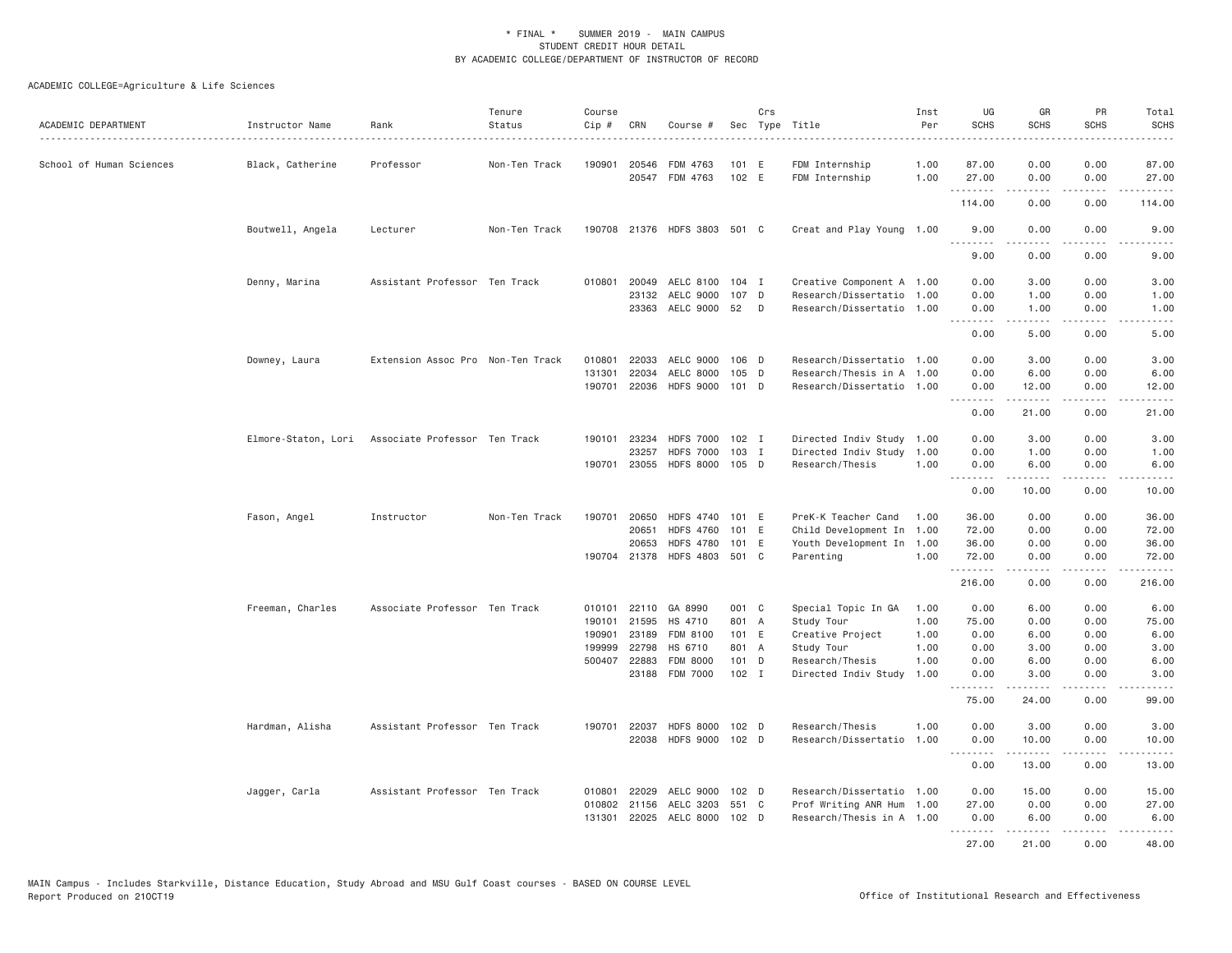| ACADEMIC DEPARTMENT      | Instructor Name     | Rank                              | Tenure<br>Status | Course<br>$Cip \#$ | CRN   | Course #                     |         | Crs | Sec Type Title            | Inst<br>Per | UG<br><b>SCHS</b>                                                                                      | GR<br><b>SCHS</b>             | PR<br><b>SCHS</b>                   | Total<br><b>SCHS</b><br>$\frac{1}{2}$                                                                                                                        |
|--------------------------|---------------------|-----------------------------------|------------------|--------------------|-------|------------------------------|---------|-----|---------------------------|-------------|--------------------------------------------------------------------------------------------------------|-------------------------------|-------------------------------------|--------------------------------------------------------------------------------------------------------------------------------------------------------------|
| School of Human Sciences | Kobia, Caroline     | Assistant Professor Ten Track     |                  |                    |       | 190901 21873 FDM 2553        | 501 C   |     | Intro to Fashion Ind 1.00 |             | 24.00                                                                                                  | 0.00                          | 0.00                                | 24.00                                                                                                                                                        |
|                          |                     |                                   |                  |                    |       |                              |         |     |                           |             | 24.00                                                                                                  | 0.00                          | 0.00                                | 24.00                                                                                                                                                        |
|                          | Lee, JuYoung        | Assistant Professor Ten Track     |                  |                    |       | 190901 21290 FDM 3553        | 501 B   |     | Merchandise Retail P 1.00 |             | 30.00<br>.                                                                                             | 0.00                          | 0.00<br>$\sim$ $\sim$ $\sim$ $\sim$ | 30.00                                                                                                                                                        |
|                          |                     |                                   |                  |                    |       |                              |         |     |                           |             | 30.00                                                                                                  | 0.00                          | 0.00                                | 30.00                                                                                                                                                        |
|                          | Morrison, Carley    | Assistant Professor Ten Track     |                  | 010801             | 20047 | AELC 8100                    | 102 I   |     | Creative Component A 1.00 |             | 0.00                                                                                                   | 3.00                          | 0.00                                | 3.00                                                                                                                                                         |
|                          |                     |                                   |                  | 010802             | 20043 | AELC 3603                    | 101 E   |     | Internship-Agricultu 1.00 |             | 9.00                                                                                                   | 0.00                          | 0.00                                | 9.00                                                                                                                                                         |
|                          |                     |                                   |                  | 131301             | 20041 | AELC 3500                    | 101 E   |     | Internship Ag Leader 1.00 |             | 27.00                                                                                                  | 0.00                          | 0.00                                | 27.00                                                                                                                                                        |
|                          |                     |                                   |                  |                    | 20042 | AELC 3500                    | 102 E   |     | Internship Ag Leader 1.00 |             | 42.00                                                                                                  | 0.00                          | 0.00                                | 42.00                                                                                                                                                        |
|                          |                     |                                   |                  |                    | 22026 | AELC 8000                    | $103$ D |     | Research/Thesis in A 1.00 |             | 0.00                                                                                                   | 5.00                          | 0.00                                | 5.00                                                                                                                                                         |
|                          |                     |                                   |                  |                    | 23366 | AELC 4000                    | $102$ I |     | Directed Indiv Study 1.00 |             | 3.00<br>.                                                                                              | 0.00<br>.                     | 0.00<br>$\frac{1}{2}$               | 3.00<br>.                                                                                                                                                    |
|                          |                     |                                   |                  |                    |       |                              |         |     |                           |             | 81.00                                                                                                  | 8.00                          | 0.00                                | 89.00                                                                                                                                                        |
|                          | Newman, Michael     | Professor                         | Tenured          |                    |       | 010801 22031 AELC 9000 104 D |         |     | Research/Dissertatio 1.00 |             | 0.00<br>.                                                                                              | 1.00                          | 0.00                                | 1.00                                                                                                                                                         |
|                          |                     |                                   |                  |                    |       |                              |         |     |                           |             | 0.00                                                                                                   | .<br>1,00                     | .<br>0.00                           | $\frac{1}{2}$<br>1.00                                                                                                                                        |
|                          | Parker, Julie       | Associate Professor Ten Track     |                  |                    |       | 190701 23160 HDFS 9000 108 D |         |     | Research/Dissertatio 1.00 |             | 0.00<br>.                                                                                              | 5.00                          | 0.00                                | 5.00                                                                                                                                                         |
|                          |                     |                                   |                  |                    |       |                              |         |     |                           |             | 0.00                                                                                                   | 5.00                          | 0.00                                | 5.00                                                                                                                                                         |
|                          | Peterson, Donna     | Extension Assoc Pro Non-Ten Track |                  |                    |       | 190701 22673 HDFS 9000 103 D |         |     | Research/Dissertatio 1.00 |             | 0.00<br><u>.</u>                                                                                       | 6.00<br>.                     | 0.00<br>.                           | 6.00<br>.                                                                                                                                                    |
|                          |                     |                                   |                  |                    |       |                              |         |     |                           |             | 0.00                                                                                                   | 6.00                          | 0.00                                | 6.00                                                                                                                                                         |
|                          | Phillips, Tommy     | Associate Professor Tenured       |                  | 190101             | 22479 | <b>HDFS 7000</b>             | 101 I   |     | Directed Indiv Study 1.00 |             | 0.00                                                                                                   | 3.00                          | 0.00                                | 3.00                                                                                                                                                         |
|                          |                     |                                   |                  | 190701             | 21377 | <b>HDFS 3813</b>             | 501 C   |     | Lifespan Theory           | 1.00        | 33.00                                                                                                  | 0.00                          | 0.00                                | 33.00                                                                                                                                                        |
|                          |                     |                                   |                  |                    | 21379 | <b>HDFS 4883</b>             | 551 C   |     | Risk, Resilience and      | 1.00        | 72.00                                                                                                  | 0.00                          | 0.00                                | 72.00                                                                                                                                                        |
|                          |                     |                                   |                  |                    | 21765 | <b>HDFS 6883</b>             | 551 C   |     | Risk, Resilience and 1.00 |             | 0.00                                                                                                   | 6.00                          | 0.00                                | 6.00                                                                                                                                                         |
|                          |                     |                                   |                  |                    | 21766 | <b>HDFS 8313</b>             | 551 C   |     | Youth Issues              | 1.00        | 0.00                                                                                                   | 33.00                         | 0.00                                | 33.00                                                                                                                                                        |
|                          |                     |                                   |                  |                    | 22145 | <b>HDFS 3833</b>             | 01      | C   | Human Dev in Leisure      | 1.00        | 15.00                                                                                                  | 0.00                          | 0.00                                | 15.00                                                                                                                                                        |
|                          |                     |                                   |                  |                    |       | 23048 HDFS 8000 104 D        |         |     | Research/Thesis           | 1.00        | 0.00<br>.                                                                                              | 3.00<br><b><i><u></u></i></b> | 0.00<br>.                           | 3.00<br>$\frac{1}{2} \left( \frac{1}{2} \right) \left( \frac{1}{2} \right) \left( \frac{1}{2} \right) \left( \frac{1}{2} \right) \left( \frac{1}{2} \right)$ |
|                          |                     |                                   |                  |                    |       |                              |         |     |                           |             | 120.00                                                                                                 | 45.00                         | 0.00                                | 165.00                                                                                                                                                       |
|                          | Sonnier-Netto, Mary | Non-Employee                      | Not Applicable   |                    |       | 190710 21764 HDFS 8533 501 C |         |     | Instr Strat and Prac 1.00 |             | 0.00                                                                                                   | 18.00<br>.                    | 0.00<br>.                           | 18.00<br>.                                                                                                                                                   |
|                          |                     |                                   |                  |                    |       |                              |         |     |                           |             | 0.00                                                                                                   | 18.00                         | 0.00                                | 18.00                                                                                                                                                        |
|                          | Swann, Tamra        | Non-Faculty                       | Not Applicable   |                    |       | 140101 21323 GE 8003         | 501 C   |     | MENG Capstone             | 0.50        | 0.00<br>$\frac{1}{2} \left( \frac{1}{2} \right) \left( \frac{1}{2} \right) \left( \frac{1}{2} \right)$ | 3.00                          | 0.00<br>$  -$                       | 3.00                                                                                                                                                         |
|                          |                     |                                   |                  |                    |       |                              |         |     |                           |             | 0.00                                                                                                   | 3,00                          | 0.00                                | 3.00                                                                                                                                                         |
|                          | Swortzel, Kirk      | Professor                         | Tenured          | 010801             |       | 20046 AELC 8100 101 I        |         |     | Creative Component A 1.00 |             | 0.00                                                                                                   | 3.00                          | 0.00                                | 3.00                                                                                                                                                         |
|                          |                     |                                   |                  |                    | 21780 | AELC 4403                    | 101 C   |     | Dev of Youth Program 1.00 |             | 18.00                                                                                                  | 0.00                          | 0.00                                | 18.00                                                                                                                                                        |
|                          |                     |                                   |                  |                    | 21781 | AELC 6403                    | 101 C   |     | Dev of Youth Program 1.00 |             | 0.00                                                                                                   | 12.00                         | 0.00                                | 12.00                                                                                                                                                        |
|                          |                     |                                   |                  |                    | 21782 | AELC 8693                    | 101 C   |     | Philos Found of AEE       | 1.00        | 0.00                                                                                                   | 9.00                          | 0.00                                | 9.00                                                                                                                                                         |
|                          |                     |                                   |                  |                    | 22032 | AELC 9000                    | 105 D   |     | Research/Dissertatio      | 1.00        | 0.00                                                                                                   | 9,00                          | 0.00                                | 9.00                                                                                                                                                         |
|                          |                     |                                   |                  |                    | 23133 | AELC 9000                    | 01      | D   | Research/Dissertatio      | 1.00        | 0.00                                                                                                   | 4.00                          | 0.00                                | 4.00                                                                                                                                                         |
|                          |                     |                                   |                  |                    |       | 23354 AELC 9000 51           |         | D   | Research/Dissertatio 1.00 |             | 0.00                                                                                                   | 3,00                          | 0.00                                | 3.00                                                                                                                                                         |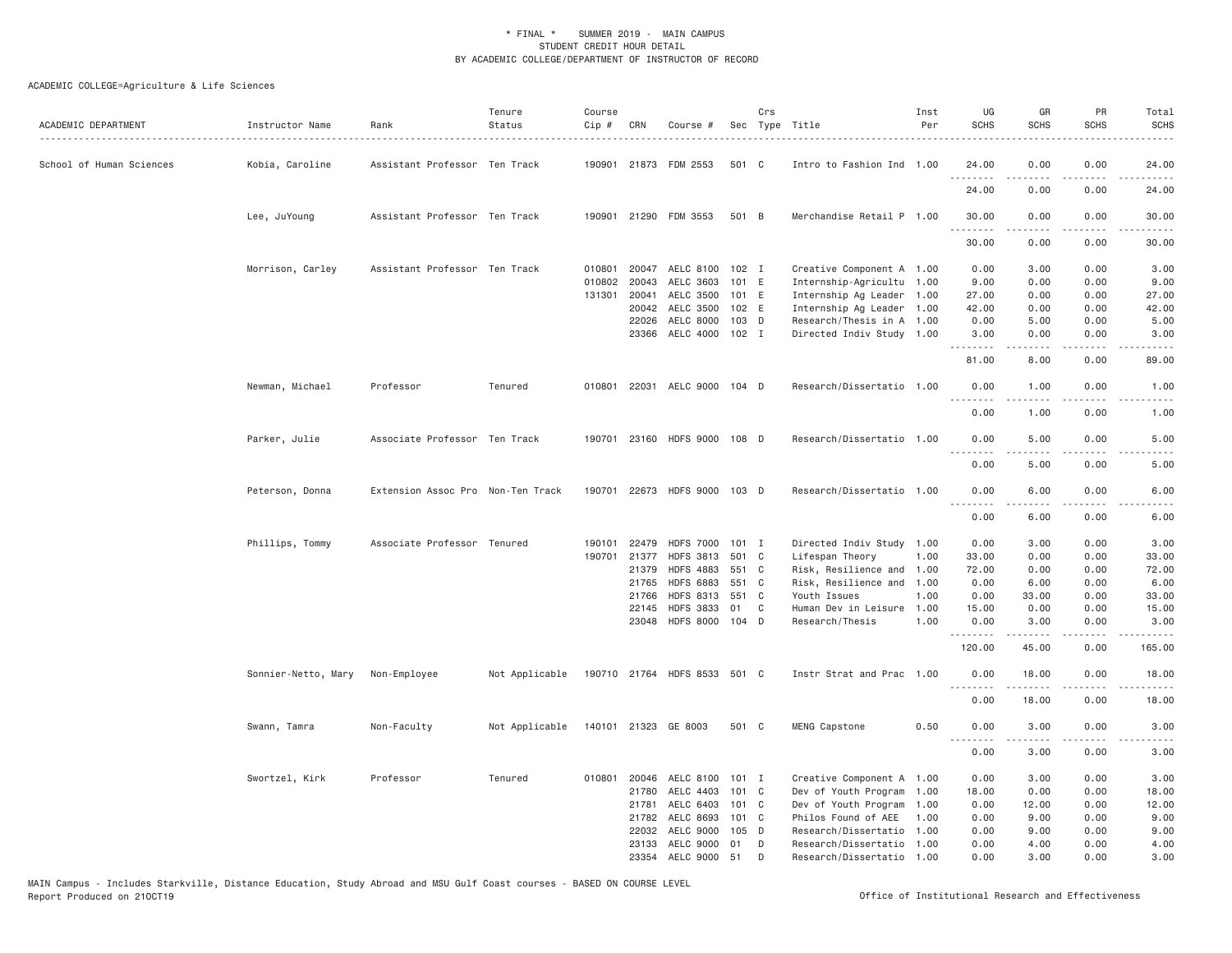| ACADEMIC DEPARTMENT                   | Instructor Name  | Rank                          | Tenure<br>Status | Course<br>Cip # | CRN   | Course #              |         | Crs          | Sec Type Title            | Inst<br>Per | UG<br><b>SCHS</b> | GR<br><b>SCHS</b> | <b>PR</b><br><b>SCHS</b> | Total<br><b>SCHS</b> |
|---------------------------------------|------------------|-------------------------------|------------------|-----------------|-------|-----------------------|---------|--------------|---------------------------|-------------|-------------------|-------------------|--------------------------|----------------------|
|                                       |                  |                               |                  |                 |       |                       |         |              |                           |             |                   |                   |                          |                      |
| School of Human Sciences              | Swortzel, Kirk   | Professor                     | Tenured          | 131301          | 21779 | AELC 8593 101 C       |         |              | Hist Found of AEE         | 1.00        | 0.00              | 12.00             | 0.00                     | 12.00                |
|                                       |                  |                               |                  |                 | 23207 | AELC 4000 101 I       |         |              | Directed Indiv Study 1.00 |             | 1.00              | 0.00              | 0.00                     | 1.00                 |
|                                       |                  |                               |                  |                 | 23361 | AELC 7000 51          |         | $\mathbf{I}$ | Directed Indiv Study 1.00 |             | 0.00              | 3.00              | 0.00                     | 3.00                 |
|                                       |                  |                               |                  |                 |       |                       |         |              |                           |             | 19.00             | 55.00             | 0.00                     | 74.00                |
|                                       | Wheeler, Brandan | Assistant Professor Ten Track |                  | 190701          |       | 22928 HDFS 9000 105 D |         |              | Research/Dissertatio 1.00 |             | 0.00              | 6.00              | 0.00                     | 6.00                 |
|                                       |                  |                               |                  |                 |       |                       |         |              |                           |             | 0.00              | 6.00              | 0.00                     | 6.00                 |
|                                       | Wilmoth, Joe     | Professor                     | Tenured          | 190101          | 22777 | HDFS 4000 101 I       |         |              | Directed Indiv Study 1.00 |             | 3.00              | 0.00              | 0.00                     | 3.00                 |
|                                       |                  |                               |                  | 190701          | 22708 | HDFS 9000             | $104$ D |              | Research/Dissertatio 1.00 |             | 0.00              | 15.00             | 0.00                     | 15.00                |
|                                       |                  |                               |                  | 190704          | 20655 | HDFS 4853 001 C       |         |              | Family: Human Ecolog 1.00 |             | 36.00             | 0.00              | 0.00                     | 36.00                |
|                                       |                  |                               |                  |                 | 20657 | HDFS 6853 001 C       |         |              | Family: Human Ecolog 1.00 |             | 0.00              | 3.00              | 0.00                     | 3.00                 |
|                                       |                  |                               |                  |                 |       |                       |         |              |                           |             | 39.00             | 18.00             | 0.00                     | 57.00                |
| ===================================   |                  |                               |                  |                 |       |                       |         |              |                           |             |                   |                   |                          | ---------            |
| School of Human Sciences              |                  |                               |                  |                 |       |                       |         |              |                           |             | 754.00            | 259,00            | 0.00                     | 1013.00              |
| ===================================== |                  |                               |                  |                 |       |                       |         |              |                           |             | ========          | ========          | ========                 | ==========           |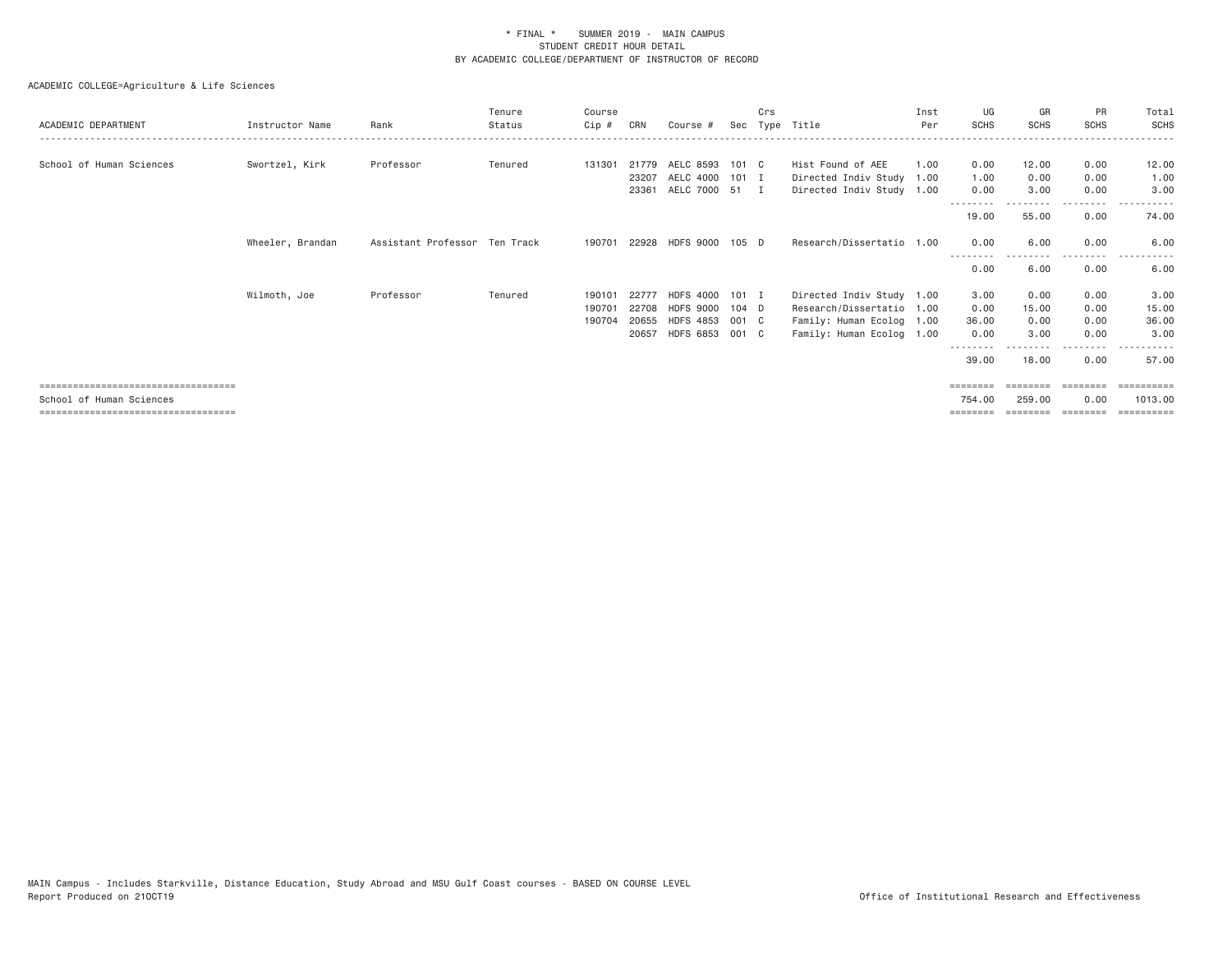| ACADEMIC DEPARTMENT                                                                     | Instructor Name   | Rank                        | Tenure<br>Status | Course<br>Cip # | CRN                   | Course #                               |                    | Crs                          | Sec Type Title                                                                      | Inst<br>Per | UG<br><b>SCHS</b>                 | GR<br><b>SCHS</b>                                                                                                                 | PR<br><b>SCHS</b>    | Total<br><b>SCHS</b> |
|-----------------------------------------------------------------------------------------|-------------------|-----------------------------|------------------|-----------------|-----------------------|----------------------------------------|--------------------|------------------------------|-------------------------------------------------------------------------------------|-------------|-----------------------------------|-----------------------------------------------------------------------------------------------------------------------------------|----------------------|----------------------|
| Art AAD                                                                                 | Campbell, Frank   | Associate Professor Tenured |                  |                 | 500701 23364          | ART 4000<br>23367 ART 4000             | 51<br>52           | $\mathbf{I}$<br>$\mathbf{I}$ | Directed Indiv Study 1.00<br>Directed Indiv Study 1.00                              |             | 3.00<br>3.00                      | 0.00<br>0.00                                                                                                                      | 0.00<br>0.00         | 3.00<br>3.00         |
|                                                                                         |                   |                             |                  |                 |                       |                                        |                    |                              |                                                                                     |             | .<br>6.00                         | 0.00                                                                                                                              | 0.00                 | 6.00                 |
|                                                                                         | Gootee, Marita    | Professor                   | Tenured          |                 | 500605 21895          | ART 2103<br>22108 ART 4660             | 01<br>01 L         | <b>B</b>                     | Photography Survey<br>Advanced Photography 1.00                                     | 1.00        | 18.00<br>21.00                    | 0.00<br>0.00                                                                                                                      | 0.00<br>0.00         | 18.00<br>21.00       |
|                                                                                         |                   |                             |                  |                 |                       |                                        |                    |                              |                                                                                     |             | .<br>39.00                        | 0.00                                                                                                                              | 0.00                 | 39.00                |
|                                                                                         | Gordon, Jeffery   | Lecturer                    | Non-Ten Track    |                 |                       | 500703 21158 ART 1113                  | 501 C              |                              | Art Appreciation                                                                    | 1.00        | 72.00                             | 0.00                                                                                                                              | 0.00                 | 72.00                |
|                                                                                         |                   |                             |                  |                 |                       |                                        |                    |                              |                                                                                     |             | <u>.</u><br>72.00                 | 0.00                                                                                                                              | 0.00                 | 72.00                |
|                                                                                         | Harvey, Benjamin  | Associate Professor Tenured |                  |                 |                       | 500605 21510 ART 3823                  | 851 A              |                              | Study Abroad Seminar 1.00                                                           |             | 42.00                             | 0.00                                                                                                                              | 0.00                 | 42.00                |
|                                                                                         |                   |                             |                  |                 |                       |                                        |                    |                              |                                                                                     |             | 42.00                             | 0.00                                                                                                                              | 0.00                 | 42.00                |
|                                                                                         | Kornreich, Jordan | Lecturer                    | Non-Ten Track    |                 |                       | 500703 23217 ART 1113 E51 C            |                    |                              | Art Appreciation                                                                    | 1.00        | 39.00                             | 0.00                                                                                                                              | 0.00                 | 39.00                |
|                                                                                         |                   |                             |                  |                 |                       |                                        |                    |                              |                                                                                     |             | $  -$<br>39.00                    | 0.00                                                                                                                              | 0.00                 | 39.00                |
|                                                                                         | Long, Robert      | Professor                   | Tenured          |                 | 500711 20076<br>20078 | ART 2503<br>ART 4650                   | 01<br>01 L         | $\mathsf{L}$                 | Ceramic Art Survey<br>Advanced Studio-Cera 1.00                                     | 1.00        | 3.00<br>19.00                     | 0.00<br>0.00                                                                                                                      | 0.00<br>0.00         | 3.00<br>19.00        |
|                                                                                         |                   |                             |                  |                 |                       |                                        |                    |                              |                                                                                     |             | .<br>22.00                        | . <u>.</u> .<br>0.00                                                                                                              | .<br>0.00            | ------<br>22.00      |
|                                                                                         | McElfish, Aaron   | Non-Faculty                 | Not Applicable   |                 | 500701 22784<br>22818 | ART 4000<br>ART 4000<br>22921 ART 4000 | 01 I<br>03<br>04 I | $\mathbf{I}$                 | Directed Indiv Study 1.00<br>Directed Indiv Study 1.00<br>Directed Indiv Study 1.00 |             | 3.00<br>3.00<br>3.00              | 0.00<br>0.00<br>0.00                                                                                                              | 0.00<br>0.00<br>0.00 | 3.00<br>3.00<br>3.00 |
|                                                                                         |                   |                             |                  |                 |                       |                                        |                    |                              |                                                                                     |             | .<br>9.00                         | $\frac{1}{2} \left( \frac{1}{2} \right) \left( \frac{1}{2} \right) \left( \frac{1}{2} \right) \left( \frac{1}{2} \right)$<br>0.00 | . <u>.</u> .<br>0.00 | 9.00                 |
|                                                                                         | Mixon, Jamie      | Professor                   | Tenured          |                 |                       | 500605 21509 ART 3813 851 A            |                    |                              | Study Abroad Seminar 1.00                                                           |             | 42.00                             | 0.00                                                                                                                              | 0.00                 | 42.00                |
|                                                                                         |                   |                             |                  |                 |                       |                                        |                    |                              |                                                                                     |             | <u>.</u><br>42.00                 | .<br>0.00                                                                                                                         | .<br>0.00            | .<br>42.00           |
|                                                                                         | Neuenfeldt, Lori  | Instructor                  | Non-Ten Track    |                 | 500407 22736          | FDM 3573                               | 801 B              |                              | Historic Costume                                                                    | 1.00        | 60.00                             | 0.00                                                                                                                              | 0.00                 | 60.00                |
|                                                                                         |                   |                             |                  |                 |                       |                                        |                    |                              |                                                                                     |             | <u> - - - - - - - -</u><br>60.00  | 0.00                                                                                                                              | 0.00                 | 60.00                |
| ----------------------------------<br>Art AAD<br>______________________________________ |                   |                             |                  |                 |                       |                                        |                    |                              |                                                                                     |             | ========<br>331.00<br>$=$ ======= | ========<br>0.00<br><b>EEEEEEE</b>                                                                                                | 0.00<br>========     | 331.00               |
|                                                                                         |                   |                             |                  |                 |                       |                                        |                    |                              |                                                                                     |             |                                   |                                                                                                                                   |                      |                      |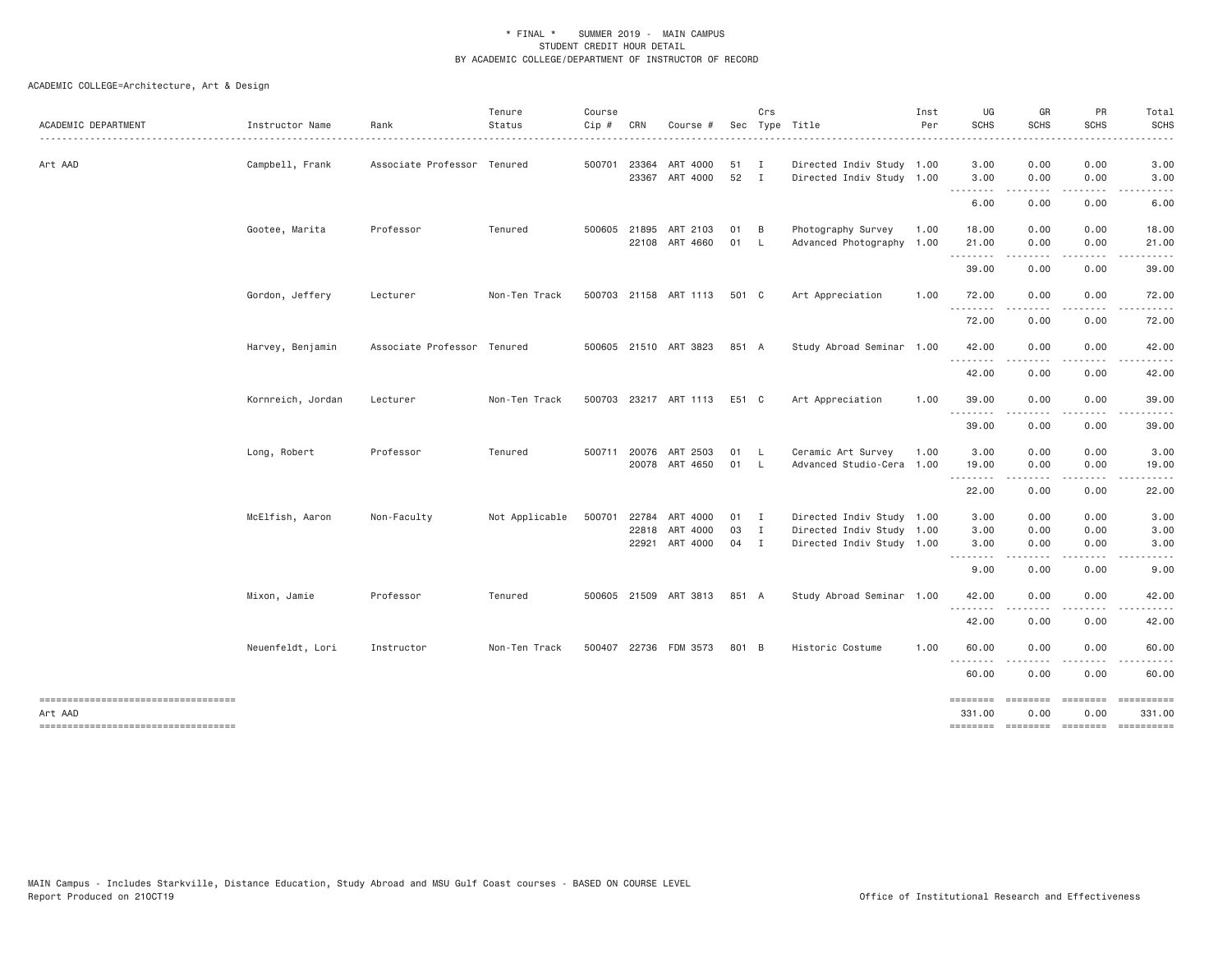| ACADEMIC DEPARTMENT                    | Instructor Name | Rank                              | Tenure<br>Status | Course<br>Cip : | CRN            | Course #             |            | Crs<br>Sec Type      | Title                                             | Inst<br>Per | UG<br>SCHS                  | GR<br><b>SCHS</b> | <b>PR</b><br>SCHS    | Total<br>SCHS                              |
|----------------------------------------|-----------------|-----------------------------------|------------------|-----------------|----------------|----------------------|------------|----------------------|---------------------------------------------------|-------------|-----------------------------|-------------------|----------------------|--------------------------------------------|
| Building Construction Science          | Carson, Foster  | Clinical Assist Pro Non-Ten Track |                  | 522001          | 20084<br>20085 | BCS 1116<br>BCS 1126 | - 01<br>51 | $\Omega$<br>$\Omega$ | Build Construct Stud<br>Build Construct Stud 1.00 | 1.00        | 78.00<br>78.00<br>--------- | 0.00<br>0.00<br>. | 0.00<br>0.00<br>.    | 78.00<br>78.00<br>- - - - - - -<br>$- - -$ |
|                                        |                 |                                   |                  |                 |                |                      |            |                      |                                                   |             | 156.00                      | 0.00              | 0.00                 | 156.00                                     |
| ====================================== |                 |                                   |                  |                 |                |                      |            |                      |                                                   |             | $=$ =======                 | ========          | ========             | $=$ = = = = = = = = =                      |
| Building Construction Science          |                 |                                   |                  |                 |                |                      |            |                      |                                                   |             | 156.00                      | 0.00              | 0.00                 | 156.00                                     |
|                                        |                 |                                   |                  |                 |                |                      |            |                      |                                                   |             | --------<br>--------        | --------          | --------<br>-------- | ==========                                 |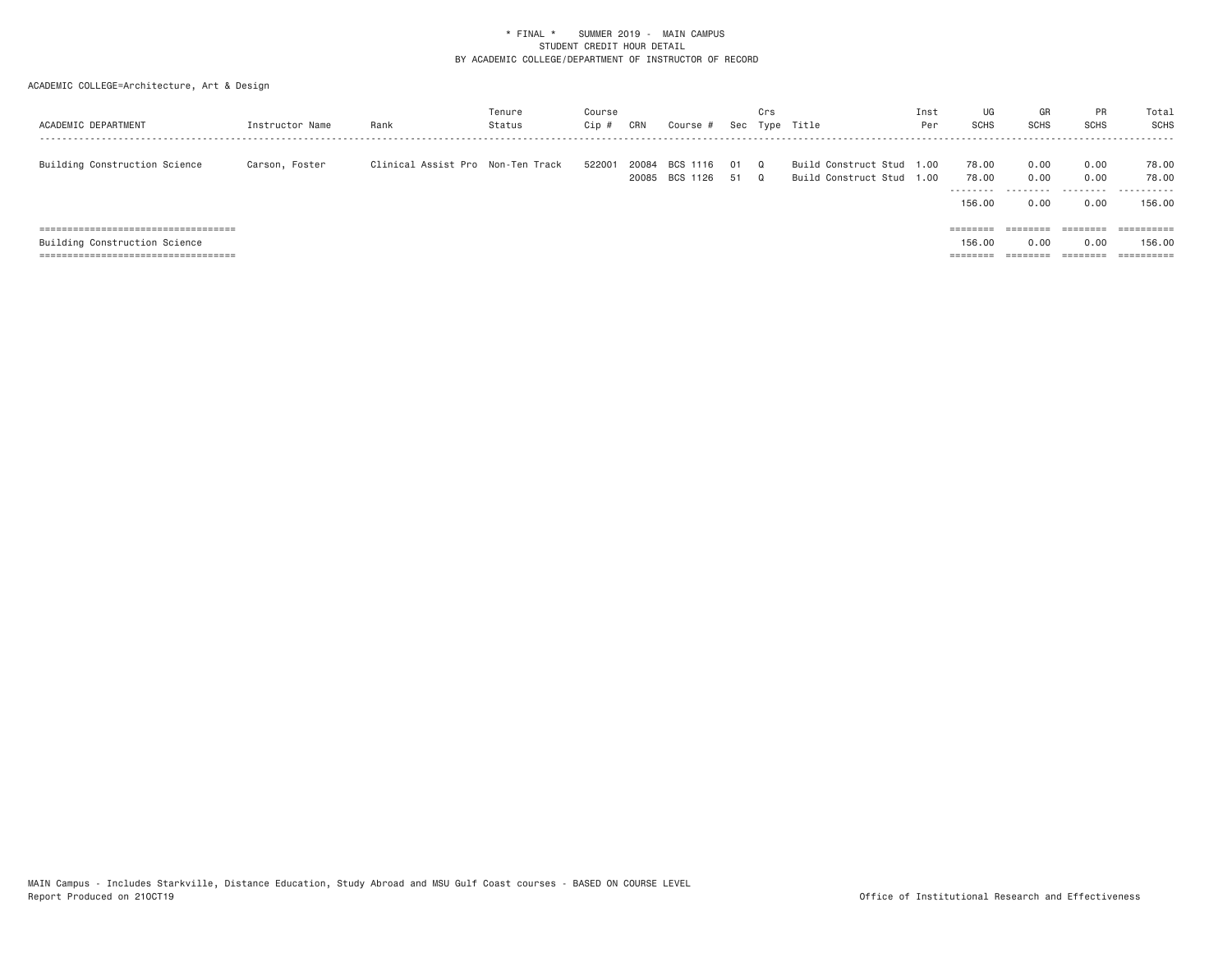| ACADEMIC DEPARTMENT                                     | Instructor Name                                        | Rank                          | Tenure<br>Status | Course<br>$C$ ip # | CRN   | Course #                 |          | Crs      | Sec Type Title                                         | Inst<br>Per | UG<br>SCHS                  | GR<br><b>SCHS</b> | PR<br><b>SCHS</b>      | Total<br><b>SCHS</b> |
|---------------------------------------------------------|--------------------------------------------------------|-------------------------------|------------------|--------------------|-------|--------------------------|----------|----------|--------------------------------------------------------|-------------|-----------------------------|-------------------|------------------------|----------------------|
| Interior Design                                         | Carroll, Robin                                         | Instructor                    | Non-Ten Track    | 500408 20691       |       | ID 3603                  | 001 C    |          | Digital Design for I 1.00                              |             | 57.00                       | 0.00              | 0.00                   | 57.00                |
|                                                         |                                                        |                               |                  |                    |       |                          |          |          |                                                        |             | ---------<br>57.00          | 0.00              | ---------<br>0.00      | 57.00                |
|                                                         | Miller, Beth                                           | Professor                     | Tenured          | 500408             | 20694 | ID 4753                  | WO3 E    |          | Interior Design Inte 1.00                              |             | 33.00                       | 0.00              | 0.00                   | 33.00                |
|                                                         |                                                        |                               |                  |                    | 20695 | ID 4753                  | WO4 E    |          | Interior Design Inte 1.00                              |             | 33.00<br>--------           | 0.00              | 0.00<br>. <b>.</b>     | 33.00                |
|                                                         |                                                        |                               |                  |                    |       |                          |          |          |                                                        |             | 66.00                       | 0.00              | 0.00                   | 66.00                |
|                                                         | Miller, Lyndsey                                        | Associate Professor Ten Track |                  | 151303             | 20690 | ID 3363<br>22790 ID 3363 | 51<br>52 | B<br>- B | 3/D and CAD Modeling 1.00<br>3/D and CAD Modeling 1.00 |             | 27.00<br>33,00              | 0.00<br>0.00      | 0.00<br>0.00           | 27.00<br>33.00       |
|                                                         |                                                        |                               |                  |                    |       |                          |          |          |                                                        |             | --------<br>60.00           | 0.00              | .<br>0.00              | 60.00                |
|                                                         | Studdard Hughes, Lau Visiting Assist Pro Non-Ten Track |                               |                  | 500408             | 20688 | ID 2614                  | 01       | B        | ID Studio II                                           | 1.00        | 48.00                       | 0.00              | 0.00                   | 48.00                |
|                                                         |                                                        |                               |                  |                    |       | 22774 ID 2614            | 02       | - B      | ID Studio II                                           | 1.00        | 40.00<br>- - - - - - - -    | 0.00              | 0.00                   | 40.00                |
|                                                         |                                                        |                               |                  |                    |       |                          |          |          |                                                        |             | 88.00                       | 0.00              | 0.00                   | 88.00                |
| ====================================<br>Interior Desian |                                                        |                               |                  |                    |       |                          |          |          |                                                        |             | $=$ = = = = = = =<br>271,00 | 0.00              | <b>EBEREES</b><br>0.00 | =========<br>271,00  |
| =====================================                   |                                                        |                               |                  |                    |       |                          |          |          |                                                        |             |                             |                   | ========               |                      |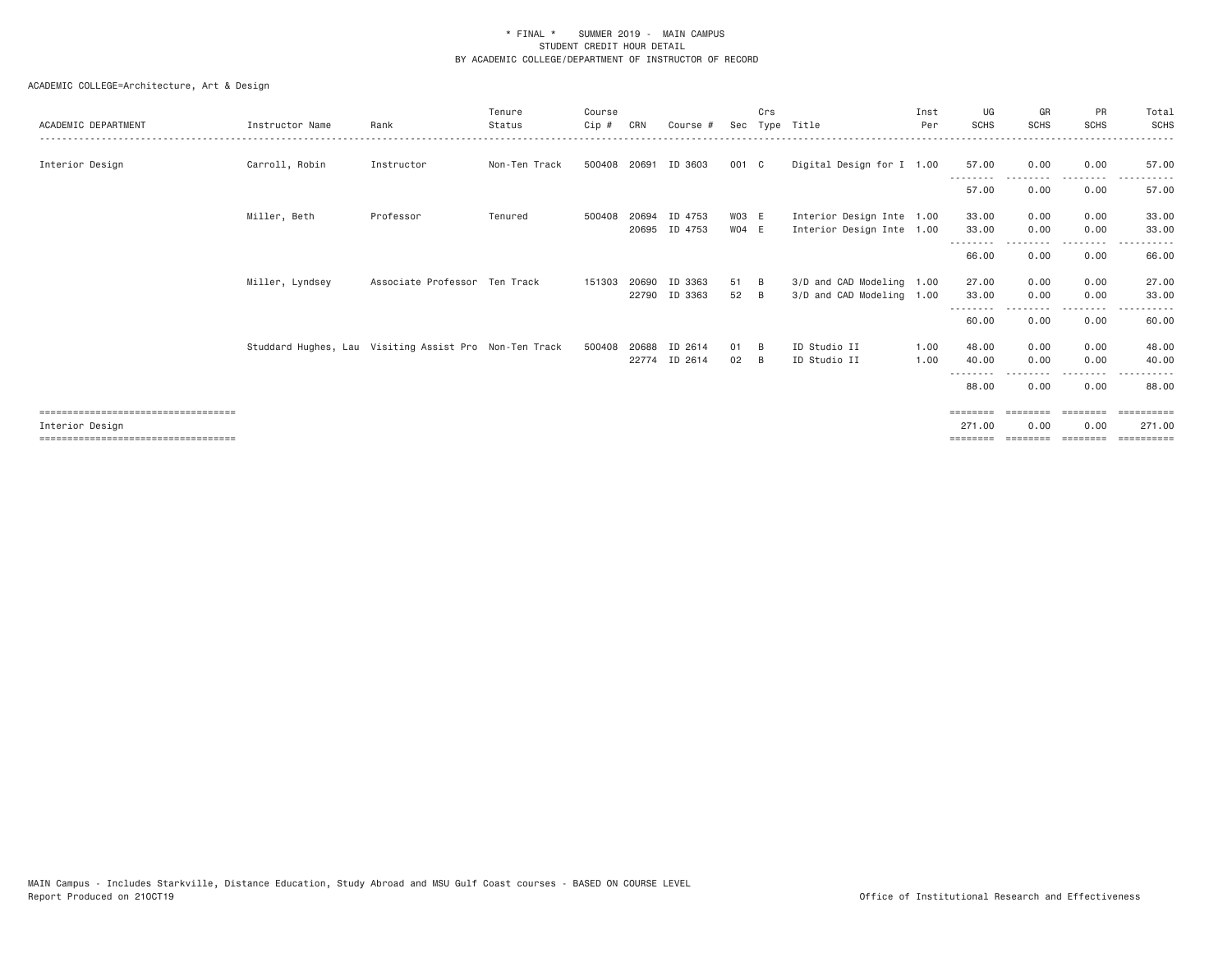ACADEMIC COLLEGE=Architecture, Art & Design

| ACADEMIC DEPARTMENT                                              | Instructor Name | Rank                          | Tenure<br>Status | Course<br>$Cip$ # | CRN   | Course #                   | Sec         | Crs        | Type Title                       | Inst<br>Per  | UG<br><b>SCHS</b>          | GR<br><b>SCHS</b> | PR<br><b>SCHS</b> | Total<br>SCHS       |
|------------------------------------------------------------------|-----------------|-------------------------------|------------------|-------------------|-------|----------------------------|-------------|------------|----------------------------------|--------------|----------------------------|-------------------|-------------------|---------------------|
| School of Architecture                                           | Gines, Jacob    | Assistant Professor Ten Track |                  |                   |       | 040201 22712 ARC 4990      | 801 A       |            | Special Topic In ARC 1.00        |              | 60.00<br>- - - - - - - - - | 0.00              | 0.00<br>--------- | 60.00               |
|                                                                  |                 |                               |                  |                   |       |                            |             |            |                                  |              | 60.00                      | 0.00              | 0.00              | 60.00               |
|                                                                  | Herrmann, Hans  | Associate Professor Tenured   |                  | 040201            | 20060 | ARC 1546<br>20064 ARC 4733 | 52<br>WO1 C | - B        | Arch Design I-B<br>Site Planning | 1.00<br>1.00 | 78.00<br>30.00             | 0.00<br>0.00      | 0.00<br>0.00      | 78.00<br>30.00      |
|                                                                  |                 |                               |                  |                   |       |                            |             |            |                                  |              | - - - - - - - -<br>108.00  | 0.00              | .<br>0.00         | 108.00              |
|                                                                  | Kemp, Leah      | Non-Faculty                   | Not Applicable   |                   |       | 040201 21157 ARC 1013      | 501 C       |            | Arch Appreciation                | 1.00         | 27.00                      | 0.00              | 0.00              | 27.00               |
|                                                                  |                 |                               |                  |                   |       |                            |             |            |                                  |              | 27.00                      | 0.00              | 0.00              | 27.00               |
|                                                                  | Poros, John     | Professor                     | Tenured          | 040201            | 20059 | ARC 1536<br>21919 ARC 3904 | 01<br>51    | - B<br>- B | Arch Design I-A<br>Structures I  | 1.00<br>1.00 | 90.00<br>32.00             | 0.00<br>0.00      | 0.00<br>0.00      | 90.00<br>32.00      |
|                                                                  |                 |                               |                  |                   |       |                            |             |            |                                  |              | 122.00                     | 0.00              | 0.00              | 122.00              |
| --------------------------------------                           |                 |                               |                  |                   |       |                            |             |            |                                  |              | ========                   |                   | ========          | =========           |
| School of Architecture<br>.===================================== |                 |                               |                  |                   |       |                            |             |            |                                  |              | 317,00                     | 0.00              | 0.00              | 317,00<br>--------- |
|                                                                  |                 |                               |                  |                   |       |                            |             |            |                                  |              |                            |                   |                   |                     |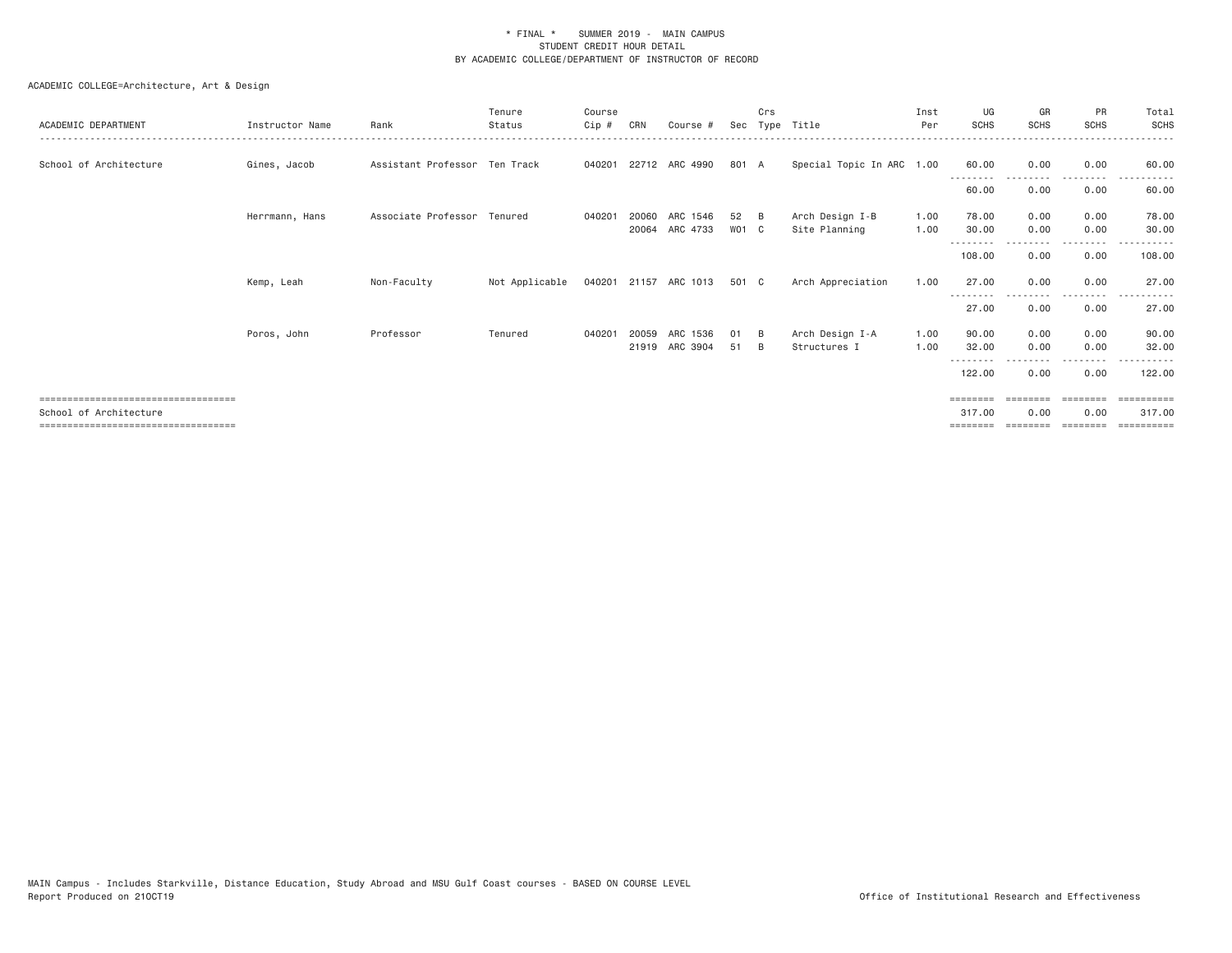| ACADEMIC DEPARTMENT                             | Instructor Name | Rank         | Tenure<br>Status | Course<br>Cip # | CRN | Course #      |              | Crs | Sec Type Title            | Inst<br>Per | UG<br>SCHS | GR<br><b>SCHS</b> | <b>PR</b><br><b>SCHS</b> | Total<br>SCHS         |
|-------------------------------------------------|-----------------|--------------|------------------|-----------------|-----|---------------|--------------|-----|---------------------------|-------------|------------|-------------------|--------------------------|-----------------------|
| Aerospace Studies                               | Cassidy, Joseph | Non-Employee | Not Applicable   | 290201          |     | 22820 AS 4000 | $01 \quad I$ |     | Directed Indiv Study 1.00 |             | 3.00<br>.  | 0.00              | 0.00<br>---------        | 3.00<br>.             |
| ======================================          |                 |              |                  |                 |     |               |              |     |                           |             | 3.00       | 0.00              | 0.00                     | 3,00<br>==========    |
|                                                 |                 |              |                  |                 |     |               |              |     |                           |             | ========   | $=$ = = = = = = = | ========                 |                       |
| Aerospace Studies                               |                 |              |                  |                 |     |               |              |     |                           |             | 3.00       | 0.00              | 0.00                     | 3,00                  |
| -------------------------------<br><b>EEEEE</b> |                 |              |                  |                 |     |               |              |     |                           |             |            | =======           | ========                 | $=$ = = = = = = = = = |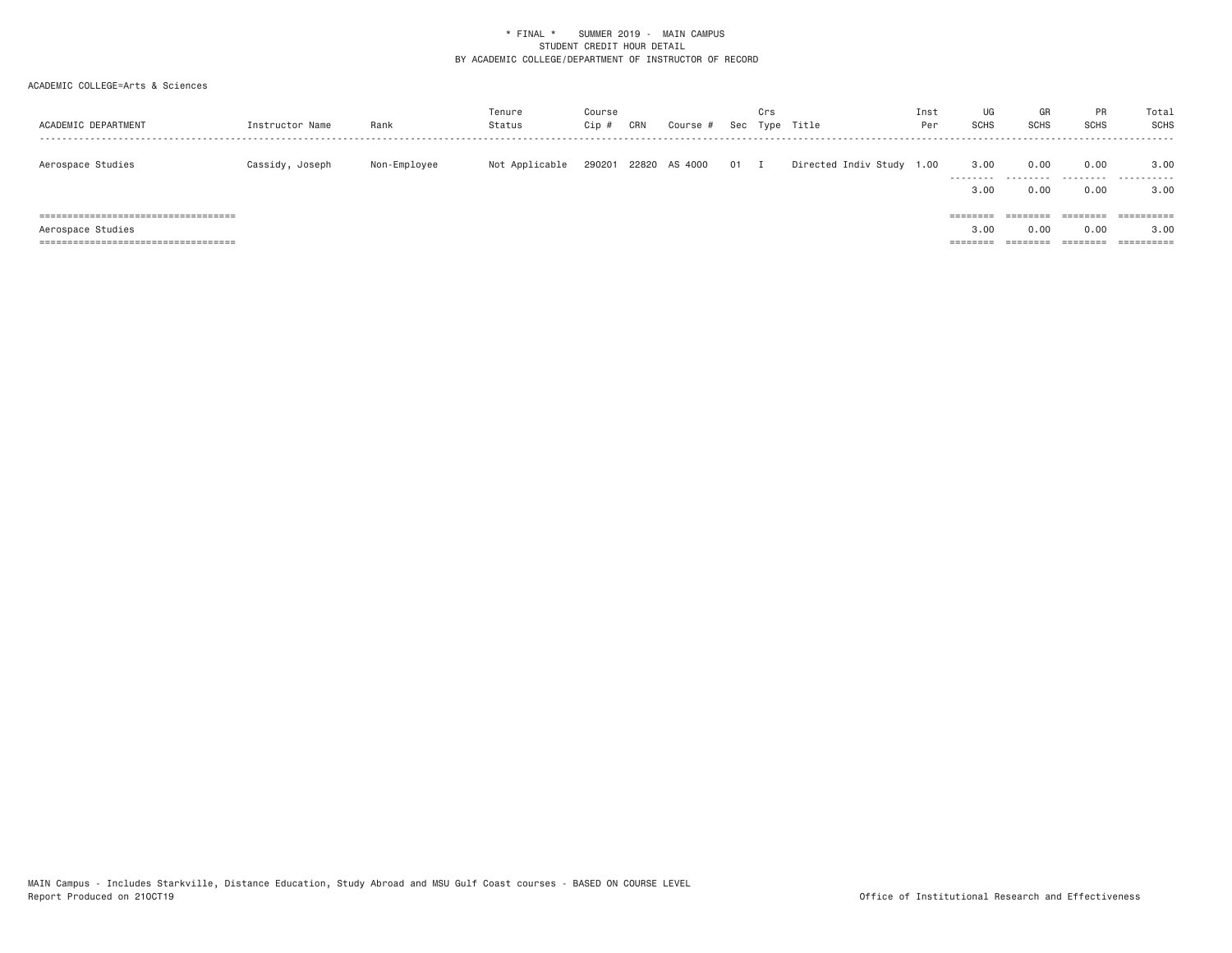| ACADEMIC DEPARTMENT                                                                                                 | Instructor Name  | Rank                          | Tenure<br>Status | Course<br>Cip #  | CRN   | Course #                                  | Sec                     | Crs | Type Title                                                 | Inst<br>Per          | UG<br><b>SCHS</b>      | GR<br><b>SCHS</b>    | PR<br><b>SCHS</b>    | Total<br>SCHS          |
|---------------------------------------------------------------------------------------------------------------------|------------------|-------------------------------|------------------|------------------|-------|-------------------------------------------|-------------------------|-----|------------------------------------------------------------|----------------------|------------------------|----------------------|----------------------|------------------------|
| Anthropology & Middle Eastern Cultu McClellan, Laura                                                                |                  | Assistant Professor Ten Track |                  |                  |       | 450201 23191 AN 8000                      | 101 D                   |     | Thesis Research                                            | 1.00                 | 0.00                   | 6.00                 | 0.00                 | 6.00                   |
|                                                                                                                     |                  |                               |                  |                  |       |                                           |                         |     |                                                            |                      | 0.00                   | 6.00                 | 0.00                 | 6.00                   |
|                                                                                                                     | Miller, Darcy    | Assistant Professor Ten Track |                  | 450201<br>450301 | 20058 | AN 8215<br>21498 AN 2510                  | 102 E<br>WO1 E          |     | Internship in Applie 1.00<br>Archy Field Meth: Su 1.00     |                      | 0.00<br>60.00          | 5.00<br>0.00         | 0.00<br>0.00         | 5.00<br>60.00          |
|                                                                                                                     |                  |                               |                  |                  |       |                                           |                         |     |                                                            |                      | 60.00                  | 5.00                 | 0.00                 | 65.00                  |
|                                                                                                                     | Osterholtz, Anna | Assistant Professor Ten Track |                  | 450201<br>450301 | 22739 | 22718 AN 4313<br>AN 6313<br>22720 AN 3510 | 801 A<br>801 A<br>851 A |     | Human Osteology<br>Human Osteology<br>Archy Field Meth: Ex | 1.00<br>1.00<br>1.00 | 21.00<br>0.00<br>66.00 | 0.00<br>9.00<br>0.00 | 0.00<br>0.00<br>0.00 | 21.00<br>9.00<br>66.00 |
|                                                                                                                     |                  |                               |                  |                  |       |                                           |                         |     |                                                            |                      | 87.00                  | 9.00                 | 0.00                 | 96.00                  |
| ====================================<br>Anthropology & Middle Eastern Cultu<br>.=================================== |                  |                               |                  |                  |       |                                           |                         |     |                                                            |                      | --------<br>147,00     | ========<br>20.00    | ========<br>0.00     | ==========<br>167.00   |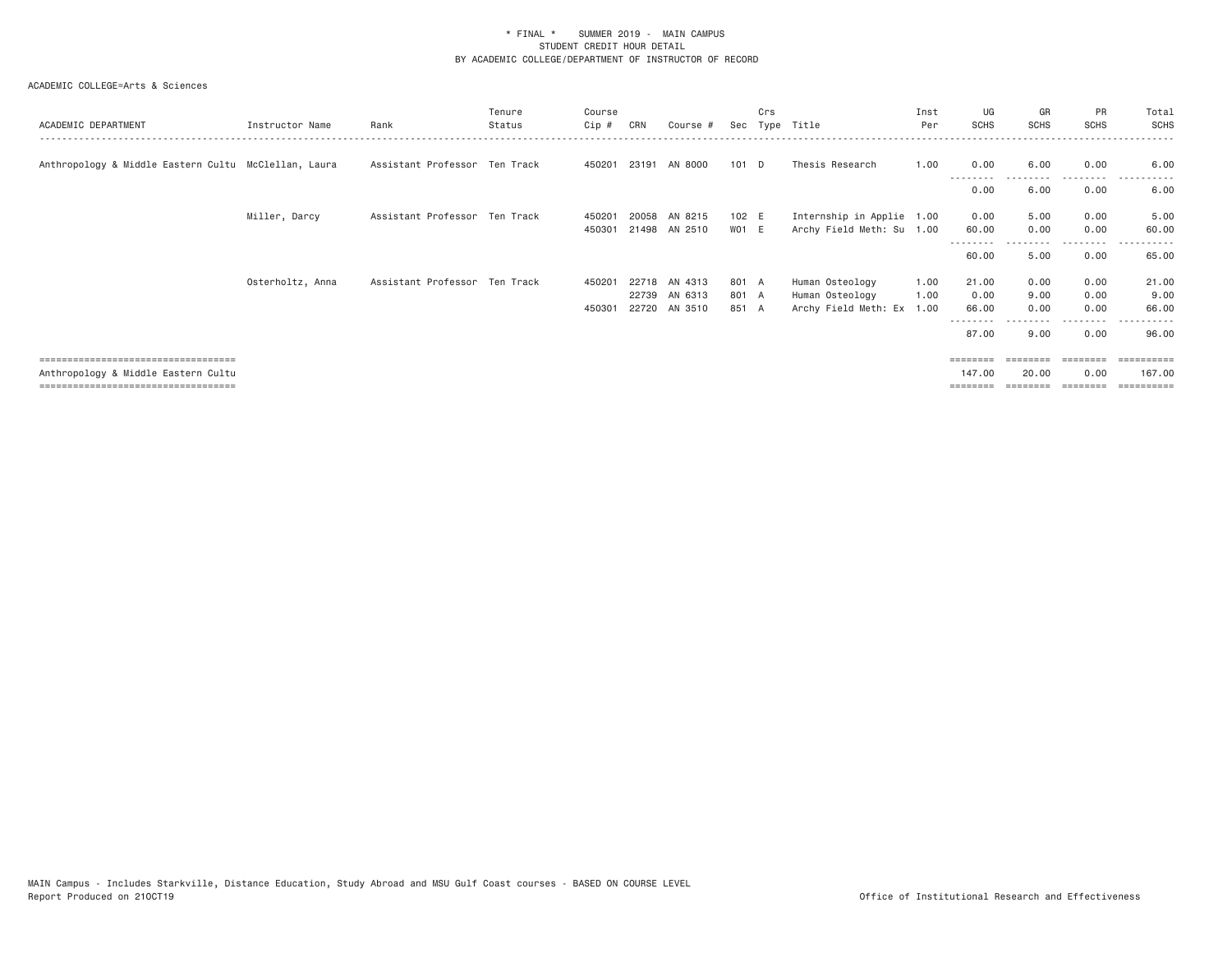| ACADEMIC DEPARTMENT | Instructor Name   | Rank                          | Tenure<br>Status | Course<br>Cip# | CRN          | Course #                          |          | Crs               | Sec Type Title<br>.              | Inst<br>Per  | UG<br><b>SCHS</b>             | GR<br><b>SCHS</b> | PR<br><b>SCHS</b>                   | Total<br><b>SCHS</b><br>.                                                                                                                                    |
|---------------------|-------------------|-------------------------------|------------------|----------------|--------------|-----------------------------------|----------|-------------------|----------------------------------|--------------|-------------------------------|-------------------|-------------------------------------|--------------------------------------------------------------------------------------------------------------------------------------------------------------|
| Biological Sciences | Barton, Brandon   | Assistant Professor Ten Track |                  | 269999         |              | 23365 BIO 4000                    | 51       | <b>I</b>          | Directed Indiv Study 1.00        |              | 3.00<br><b><i><u></u></i></b> | 0.00              | 0.00                                | 3.00                                                                                                                                                         |
|                     |                   |                               |                  |                |              |                                   |          |                   |                                  |              | 3.00                          | .<br>0.00         | $\sim$ $\sim$ $\sim$ $\sim$<br>0.00 | $\frac{1}{2} \left( \frac{1}{2} \right) \left( \frac{1}{2} \right) \left( \frac{1}{2} \right) \left( \frac{1}{2} \right) \left( \frac{1}{2} \right)$<br>3.00 |
|                     | Barton, Martha    | Instructor                    | Non-Ten Track    | 260101         | 21655        | 20090 BIO 1134<br>BIO 1134        | 01<br>02 | C<br>K            | Biology I                        | 1.00         | 64.00<br>0.00                 | 0.00<br>0.00      | 0.00<br>0.00                        | 64.00                                                                                                                                                        |
|                     |                   |                               |                  |                |              |                                   |          |                   | Biology I                        | 1.00         |                               |                   |                                     | 0.00                                                                                                                                                         |
|                     |                   |                               |                  | 260799         | 21657        | BIO 2513                          | 01<br>02 | C                 | Animal Diversity                 | 1.00         | 18.00                         | 0.00              | 0.00                                | 18.00                                                                                                                                                        |
|                     |                   |                               |                  |                | 21661        | BIO 2513                          |          | K                 | Animal Diversity                 | 1.00         | 0.00<br>.                     | 0.00<br>.         | 0.00<br>$\sim$ $\sim$ $\sim$ $\sim$ | 0.00<br>$\frac{1}{2} \left( \frac{1}{2} \right) \left( \frac{1}{2} \right) \left( \frac{1}{2} \right) \left( \frac{1}{2} \right) \left( \frac{1}{2} \right)$ |
|                     |                   |                               |                  |                |              |                                   |          |                   |                                  |              | 82.00                         | 0.00              | 0.00                                | 82.00                                                                                                                                                        |
|                     | Echols, Jeffrey   | Instructor                    | Non-Ten Track    | 260101         | 22980        | BIO 1134                          | E51 C    |                   | Biology I                        | 1.00         | 52.00                         | 0.00              | 0.00                                | 52.00                                                                                                                                                        |
|                     |                   |                               |                  |                | 22981        | BIO 1134                          | E52 K    |                   | Biology I                        | 1.00         | 0.00<br>.                     | 0.00              | 0.00                                | 0.00                                                                                                                                                         |
|                     |                   |                               |                  |                |              |                                   |          |                   |                                  |              | 52.00                         | 0.00              | 0.00                                | 52.00                                                                                                                                                        |
|                     | Gordon, Donna     | Associate Professor Tenured   |                  | 260101         |              | 21180 BIO 8183                    | 501 E    |                   | Capstone in Modern B             | 1.00         | 0.00                          | 42.00             | 0.00                                | 42.00                                                                                                                                                        |
|                     |                   |                               |                  | 261201         | 21178        | BIO 6033                          | 501 C    |                   | Fund Biotechnology               | 0.50         | 0.00                          | 16.50             | 0.00                                | 16.50                                                                                                                                                        |
|                     |                   |                               |                  | 269999         | 22305        | BIO 9000                          | 107 D    |                   | Research / Diss                  | 1.00         | 0.00<br>.                     | 1.00<br>.         | 0.00<br>$\sim$ $\sim$ $\sim$ $\sim$ | 1.00<br>$\frac{1}{2} \left( \frac{1}{2} \right) \left( \frac{1}{2} \right) \left( \frac{1}{2} \right) \left( \frac{1}{2} \right) \left( \frac{1}{2} \right)$ |
|                     |                   |                               |                  |                |              |                                   |          |                   |                                  |              | 0.00                          | 59.50             | 0.00                                | 59.50                                                                                                                                                        |
|                     | Harrison, Lindsay | Grad Teach Assist             | Not Applicable   |                |              | 261201 21178 BIO 6033             | 501 C    |                   | Fund Biotechnology               | 0.50         | 0.00                          | 16.50<br>.        | 0.00<br>.                           | 16.50<br>.                                                                                                                                                   |
|                     |                   |                               |                  |                |              |                                   |          |                   |                                  |              | 0.00                          | 16.50             | 0.00                                | 16.50                                                                                                                                                        |
|                     | Holder, Thomas    | Instructor                    | Non-Ten Track    | 260101         | 20095        | BIO 1144                          | 51       | C                 | Biology II                       | 1.00         | 128.00                        | 0.00              | 0.00                                | 128.00                                                                                                                                                       |
|                     |                   |                               |                  |                | 20096        | BIO 1144                          | 52       | К                 | Biology II                       | 1.00         | 0.00                          | 0.00              | 0.00                                | 0.00                                                                                                                                                         |
|                     |                   |                               |                  |                | 260701 20104 | BIO 3524                          | 51       | C                 | Biol Of Vertebrates              | 1.00         | 44.00                         | 0.00              | 0.00                                | 44.00                                                                                                                                                        |
|                     |                   |                               |                  |                |              | 20105 BIO 3524                    | 52       | K                 | Biol Of Vertebrates              | 1.00         | 0.00<br>. <i>.</i>            | 0.00<br>.         | 0.00<br>$\cdots$                    | 0.00<br>.                                                                                                                                                    |
|                     |                   |                               |                  |                |              |                                   |          |                   |                                  |              | 172.00                        | 0.00              | 0.00                                | 172.00                                                                                                                                                       |
|                     | Jolley, Rachel    | Non-Employee                  | Not Applicable   |                |              | 261301 21179 BIO 8043             | 501 C    |                   | Ecology and Environ              | 1.00         | 0.00<br>.                     | 48.00<br>.        | 0.00<br>.                           | 48.00<br>.                                                                                                                                                   |
|                     |                   |                               |                  |                |              |                                   |          |                   |                                  |              | 0.00                          | 48.00             | 0.00                                | 48.00                                                                                                                                                        |
|                     | Kaplan, Evan      | Instructor                    | Non-Ten Track    | 260401         |              | 20098 BIO 2103                    | 01       | $\mathbf{C}$      | Cell Biology                     | 1.00         | 81.00<br>.                    | 0.00<br>.         | 0.00<br>$\frac{1}{2}$               | 81.00<br>$\frac{1}{2}$                                                                                                                                       |
|                     |                   |                               |                  |                |              |                                   |          |                   |                                  |              | 81.00                         | 0.00              | 0.00                                | 81.00                                                                                                                                                        |
|                     | Klink, Vincent    | Associate Professor Tenured   |                  |                | 260301 21675 | BIO 2113                          | 51       | C                 | Plant Biology                    | 1.00         | 24.00                         | 0.00              | 0.00                                | 24.00                                                                                                                                                        |
|                     |                   |                               |                  |                |              | 21676 BIO 2113                    | 52       | К                 | Plant Biology                    | 1.00         | 0.00                          | 0.00              | 0.00                                | 0.00                                                                                                                                                         |
|                     |                   |                               |                  |                |              | 269999 23184 BIO 4000             | 01       | $\mathbf{I}$      | Directed Indiv Study             | 1.00         | 1.00<br>.                     | 0.00<br>.         | 0.00<br>.                           | 1.00<br>المستبدات                                                                                                                                            |
|                     |                   |                               |                  |                |              |                                   |          |                   |                                  |              | 25.00                         | 0.00              | 0.00                                | 25.00                                                                                                                                                        |
|                     | McCurdy, Victoria | Instructor                    | Non-Ten Track    | 260507         | 20109        | BIO 4413                          | 01       | C                 | Immunology                       | 1.00         | 84.00                         | 0.00              | 0.00                                | 84.00                                                                                                                                                        |
|                     |                   |                               |                  |                | 20134        | BIO 6413                          | 01       | C                 | Immunology                       | 1.00         | 0.00                          | 12.00             | 0.00                                | 12.00                                                                                                                                                        |
|                     |                   |                               |                  |                | 20133        | 260806 20108 BIO 4133<br>BIO 6133 | 01<br>01 | $\mathsf{C}$<br>C | Human Genetics<br>Human Genetics | 1.00<br>1.00 | 102.00<br>0.00                | 0.00<br>6.00      | 0.00<br>0.00                        | 102.00<br>6.00                                                                                                                                               |
|                     |                   |                               |                  |                |              |                                   |          |                   |                                  |              | .<br>186.00                   | 18,00             | .<br>0.00                           | 204,00                                                                                                                                                       |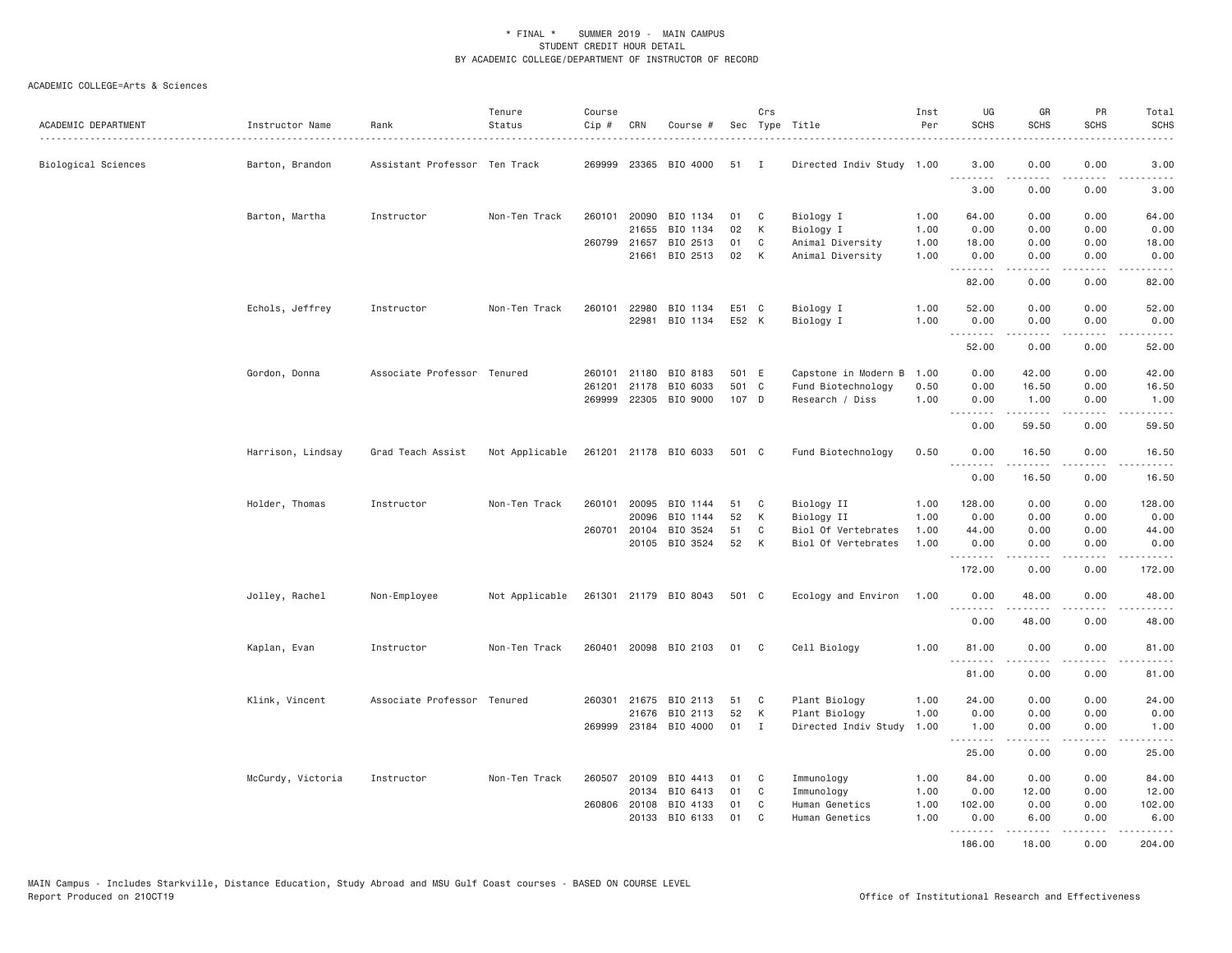| ACADEMIC DEPARTMENT                                                                              | Instructor Name   | Rank                              | Tenure<br>Status | Course<br>Cip #  | CRN                                              | Course #                                                 |                               | Crs                         | Sec Type Title                                                                       | Inst<br>Per                          | UG<br><b>SCHS</b>                             | GR<br><b>SCHS</b>                                                                                                                                                                            | PR<br><b>SCHS</b>                         | Total<br><b>SCHS</b>                                                                                                                                                                                                                                                                                                                                                                                                                                         |
|--------------------------------------------------------------------------------------------------|-------------------|-----------------------------------|------------------|------------------|--------------------------------------------------|----------------------------------------------------------|-------------------------------|-----------------------------|--------------------------------------------------------------------------------------|--------------------------------------|-----------------------------------------------|----------------------------------------------------------------------------------------------------------------------------------------------------------------------------------------------|-------------------------------------------|--------------------------------------------------------------------------------------------------------------------------------------------------------------------------------------------------------------------------------------------------------------------------------------------------------------------------------------------------------------------------------------------------------------------------------------------------------------|
| Biological Sciences                                                                              | Outlaw, Diana     | Associate Professor Tenured       |                  |                  | 260706 21671<br>21672<br>21673                   | BIO 4514<br>BIO 6514<br>BIO 4514<br>21674 BIO 6514       | 01<br>01<br>02<br>02          | $\mathbf{C}$<br>C<br>К<br>K | Animal Physiology<br>Animal Physiology<br>Animal Physiology<br>Animal Physiology     | 1.00<br>1.00<br>1.00<br>1.00         | 56.00<br>0.00<br>0.00<br>0.00                 | 0.00<br>4.00<br>0.00<br>0.00                                                                                                                                                                 | 0.00<br>0.00<br>0.00<br>0.00              | 56.00<br>4.00<br>0.00<br>0.00                                                                                                                                                                                                                                                                                                                                                                                                                                |
|                                                                                                  |                   |                                   |                  |                  |                                                  |                                                          |                               |                             |                                                                                      |                                      | .<br>56.00                                    | $\frac{1}{2} \left( \frac{1}{2} \right) \left( \frac{1}{2} \right) \left( \frac{1}{2} \right) \left( \frac{1}{2} \right) \left( \frac{1}{2} \right)$<br>4.00                                 | .<br>0.00                                 | $- - - - -$<br>60.00                                                                                                                                                                                                                                                                                                                                                                                                                                         |
|                                                                                                  | Reese, Mary       | Clinical Assist Pro Non-Ten Track |                  | 269999<br>511005 | 21981<br>20106                                   | BIO 4000<br>BIO 4100                                     | 501 I<br>01                   | H                           | Directed Indiv Study 1.00<br>Med Tech Clinicals                                      | 1.00                                 | 6.00<br>60.00                                 | 0.00<br>0.00                                                                                                                                                                                 | 0.00<br>0.00<br>.                         | 6.00<br>60.00                                                                                                                                                                                                                                                                                                                                                                                                                                                |
|                                                                                                  |                   |                                   |                  |                  |                                                  |                                                          |                               |                             |                                                                                      |                                      | .<br>66.00                                    | .<br>0.00                                                                                                                                                                                    | 0.00                                      | $- - - - -$<br>66.00                                                                                                                                                                                                                                                                                                                                                                                                                                         |
|                                                                                                  | Reichert, Nancy   | Professor                         | Tenured          |                  |                                                  | 269999 22222 BIO 8000                                    | 117 D                         |                             | Research/Thesis                                                                      | 1.00                                 | 0.00<br>$\sim$ $\sim$ $\sim$<br>$\frac{1}{2}$ | 1.00                                                                                                                                                                                         | 0.00                                      | 1.00                                                                                                                                                                                                                                                                                                                                                                                                                                                         |
|                                                                                                  |                   |                                   |                  |                  |                                                  |                                                          |                               |                             |                                                                                      |                                      | 0.00                                          | 1.00                                                                                                                                                                                         | 0.00                                      | 1.00                                                                                                                                                                                                                                                                                                                                                                                                                                                         |
|                                                                                                  | Roberts, Brandy   | Instructor                        | Non-Ten Track    | 260502           | 20102<br>20103                                   | BIO 3304<br>BIO 3304<br>269999 23372 BIO 4000            | 51<br>52<br>52 I              | $\mathbf{C}$<br>K           | General Microbiology 1.00<br>General Microbiology 1.00<br>Directed Indiv Study 1.00  |                                      | 120.00<br>0.00<br>1.00<br>.                   | 0.00<br>0.00<br>0.00<br>.                                                                                                                                                                    | 0.00<br>0.00<br>0.00<br>.                 | 120.00<br>0.00<br>1.00<br>.                                                                                                                                                                                                                                                                                                                                                                                                                                  |
|                                                                                                  |                   |                                   |                  |                  |                                                  |                                                          |                               |                             |                                                                                      |                                      | 121.00                                        | 0.00                                                                                                                                                                                         | 0.00                                      | 121.00                                                                                                                                                                                                                                                                                                                                                                                                                                                       |
|                                                                                                  | Shoemaker, Cory   | Lecturer                          | Non-Ten Track    |                  | 260701 22204<br>22205                            | BIO 1023<br>BIO 1023                                     | 02<br>01 C                    | K                           | Plants and Humans<br>Plants and Humans                                               | 1.00<br>1.00                         | 0.00<br>33.00<br><u>.</u>                     | 0.00<br>0.00<br>$- - - - -$                                                                                                                                                                  | 0.00<br>0.00<br>.                         | 0.00<br>33.00<br>. <u>.</u>                                                                                                                                                                                                                                                                                                                                                                                                                                  |
|                                                                                                  |                   |                                   |                  |                  |                                                  |                                                          |                               |                             |                                                                                      |                                      | 33.00                                         | 0.00                                                                                                                                                                                         | 0.00                                      | 33.00                                                                                                                                                                                                                                                                                                                                                                                                                                                        |
|                                                                                                  | Thornton, Justin  | Associate Professor Tenured       |                  |                  |                                                  | 260503 21682 BIO 4443                                    | 51                            | $\mathbf{C}$                | Bacterial Genetics                                                                   | 1.00                                 | 36.00<br>.                                    | 0.00                                                                                                                                                                                         | 0.00                                      | 36.00                                                                                                                                                                                                                                                                                                                                                                                                                                                        |
|                                                                                                  |                   |                                   |                  |                  |                                                  |                                                          |                               |                             |                                                                                      |                                      | 36.00                                         | 0.00                                                                                                                                                                                         | 0.00                                      | 36.00                                                                                                                                                                                                                                                                                                                                                                                                                                                        |
|                                                                                                  | Wang, Ying        | Assistant Professor Ten Track     |                  |                  |                                                  | 269999 22267 BIO 8000                                    | 20                            | D                           | Research/Thesis                                                                      | 1.00                                 | 0.00<br>.                                     | 6.00<br>$\frac{1}{2} \left( \frac{1}{2} \right) \left( \frac{1}{2} \right) \left( \frac{1}{2} \right) \left( \frac{1}{2} \right)$                                                            | 0.00                                      | 6.00                                                                                                                                                                                                                                                                                                                                                                                                                                                         |
|                                                                                                  |                   |                                   |                  |                  |                                                  |                                                          |                               |                             |                                                                                      |                                      | 0.00                                          | 6.00                                                                                                                                                                                         | 0.00                                      | 6.00                                                                                                                                                                                                                                                                                                                                                                                                                                                         |
|                                                                                                  | Williamson, Emily | Instructor                        | Non-Ten Track    |                  | 260701 20087<br>20088<br>21680<br>21681<br>22227 | BIO 1123<br>BIO 1123<br>BIO 3004<br>BIO 3004<br>BIO 1123 | 01<br>02<br>51<br>52<br>551 B | $\mathbf{C}$<br>K<br>C<br>К | Animal Biology<br>Animal Biology<br>Human Anatomy<br>Human Anatomy<br>Animal Biology | 1.00<br>1.00<br>1.00<br>1.00<br>1.00 | 21.00<br>0.00<br>144.00<br>0.00<br>60.00<br>. | 0.00<br>0.00<br>0.00<br>0.00<br>0.00<br>$\frac{1}{2} \left( \frac{1}{2} \right) \left( \frac{1}{2} \right) \left( \frac{1}{2} \right) \left( \frac{1}{2} \right) \left( \frac{1}{2} \right)$ | 0.00<br>0.00<br>0.00<br>0.00<br>0.00<br>. | 21.00<br>0.00<br>144.00<br>0.00<br>60.00<br>.                                                                                                                                                                                                                                                                                                                                                                                                                |
|                                                                                                  | Woodrey, Mark     | Research Assist Pro Non-Ten Track |                  |                  | 030601 23003                                     | WFA 8000                                                 | 128 D                         |                             | Research / Thesis                                                                    | 1.00                                 | 225.00<br>0.00                                | 0.00<br>6.00                                                                                                                                                                                 | 0.00<br>0.00                              | 225.00<br>6.00                                                                                                                                                                                                                                                                                                                                                                                                                                               |
|                                                                                                  |                   |                                   |                  |                  |                                                  |                                                          |                               |                             |                                                                                      |                                      | .<br>0.00                                     | 6.00                                                                                                                                                                                         | 0.00                                      | 6.00                                                                                                                                                                                                                                                                                                                                                                                                                                                         |
| -----------------------------------<br>Biological Sciences<br>---------------------------------- |                   |                                   |                  |                  |                                                  |                                                          |                               |                             |                                                                                      |                                      | ========<br>1138.00<br><b>EDEDEDED</b>        | ========<br>159.00<br>========                                                                                                                                                               | ========<br>0.00<br>$=$ ========          | ==========<br>1297.00<br>$\begin{minipage}{0.9\linewidth} \hspace*{-0.2cm} \textbf{1} & \textbf{2} & \textbf{3} & \textbf{5} & \textbf{6} & \textbf{7} & \textbf{8} \\ \textbf{1} & \textbf{2} & \textbf{3} & \textbf{5} & \textbf{5} & \textbf{7} & \textbf{8} & \textbf{8} \\ \textbf{2} & \textbf{3} & \textbf{4} & \textbf{5} & \textbf{6} & \textbf{7} & \textbf{8} & \textbf{8} \\ \textbf{3} & \textbf{5} & \textbf{5} & \textbf{5} & \textbf{6} & \$ |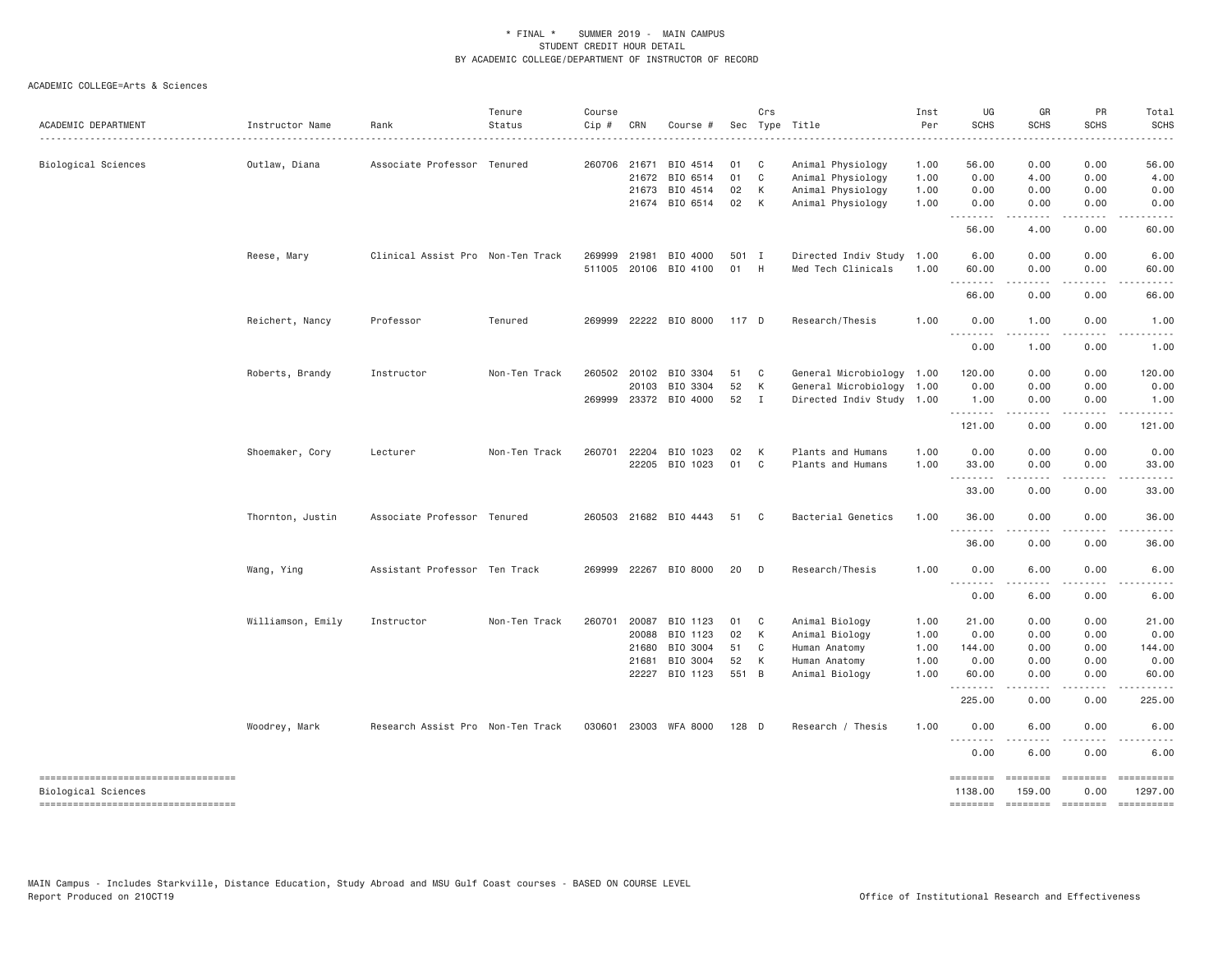| ACADEMIC DEPARTMENT | Instructor Name   | Rank                          | Tenure<br>Status | Course<br>Cip # | CRN   | Course #             |                 | Crs          | Sec Type Title            | Inst<br>Per | UG<br><b>SCHS</b> | GR<br><b>SCHS</b>                                                                                                                                            | PR<br><b>SCHS</b> | Total<br><b>SCHS</b>                                                                                                                                         |
|---------------------|-------------------|-------------------------------|------------------|-----------------|-------|----------------------|-----------------|--------------|---------------------------|-------------|-------------------|--------------------------------------------------------------------------------------------------------------------------------------------------------------|-------------------|--------------------------------------------------------------------------------------------------------------------------------------------------------------|
|                     |                   |                               |                  |                 |       |                      |                 |              |                           |             |                   |                                                                                                                                                              |                   |                                                                                                                                                              |
| Chemistry           | Cui, Xin          | Assistant Professor Ten Track |                  | 400501          | 23057 | CH 9000              | 01              | D            | Research / Diss           | 1.00        | 0.00              | 6.00                                                                                                                                                         | 0.00              | 6.00                                                                                                                                                         |
|                     |                   |                               |                  |                 | 23070 | CH 8000              | 01              | D            | Research / Thesis         | 1.00        | 0.00              | 6.00                                                                                                                                                         | 0.00              | 6.00                                                                                                                                                         |
|                     |                   |                               |                  |                 | 23098 | CH 9000              | 51              | D            | Research / Diss           | 1.00        | 0.00              | 6.00                                                                                                                                                         | 0.00              | 6.00                                                                                                                                                         |
|                     |                   |                               |                  |                 | 23277 | CH 7000              | 09              | $\mathbf{I}$ | Directed Indiv Study      | 1.00        | 0.00              | 3.00                                                                                                                                                         | 0.00              | 3.00                                                                                                                                                         |
|                     |                   |                               |                  |                 | 23278 | CH 7000              | 58              | $\mathbf{I}$ | Directed Indiv Study      | 1.00        | 0.00              | 3.00                                                                                                                                                         | 0.00              | 3.00                                                                                                                                                         |
|                     |                   |                               |                  |                 | 23279 | CH 7000              | 10 <sub>1</sub> | $\mathbf{I}$ | Directed Indiv Study      | 1.00        | 0.00              | 3.00                                                                                                                                                         | 0.00              | 3.00                                                                                                                                                         |
|                     |                   |                               |                  |                 | 23280 | CH 7000              | 59              | $\mathbf{I}$ | Directed Indiv Study      | 1.00        | 0.00<br>.         | 3.00<br>$\frac{1}{2} \left( \frac{1}{2} \right) \left( \frac{1}{2} \right) \left( \frac{1}{2} \right) \left( \frac{1}{2} \right) \left( \frac{1}{2} \right)$ | 0.00<br>.         | 3.00<br>$\frac{1}{2} \left( \frac{1}{2} \right) \left( \frac{1}{2} \right) \left( \frac{1}{2} \right) \left( \frac{1}{2} \right) \left( \frac{1}{2} \right)$ |
|                     |                   |                               |                  |                 |       |                      |                 |              |                           |             | 0.00              | 30.00                                                                                                                                                        | 0.00              | 30.00                                                                                                                                                        |
|                     | Emerson, Joseph   | Associate Professor Tenured   |                  | 400501          | 20199 | CH 1213              | 01              | C            | Chemistry I               | 1.00        | 60.00             | 0.00                                                                                                                                                         | 0.00              | 60.00                                                                                                                                                        |
|                     |                   |                               |                  |                 | 23058 | CH 9000              | 02              | D            | Research / Diss           | 1.00        | 0.00              | 3.00                                                                                                                                                         | 0.00              | 3.00                                                                                                                                                         |
|                     |                   |                               |                  |                 | 23071 | CH 8000              | 02              | D            | Research / Thesis         | 1.00        | 0.00              | 21.00                                                                                                                                                        | 0.00              | 21.00                                                                                                                                                        |
|                     |                   |                               |                  |                 | 23085 | CH 8000              | 52              | D            | Research / Thesis         | 1.00        | 0.00              | 6.00                                                                                                                                                         | 0.00              | 6.00                                                                                                                                                         |
|                     |                   |                               |                  |                 | 23099 | CH 9000              | 52              | D            | Research / Diss           | 1.00        | 0.00              | 3.00                                                                                                                                                         | 0.00              | 3.00                                                                                                                                                         |
|                     |                   |                               |                  |                 | 23274 | CH 7000              | 08              | $\mathbf{I}$ | Directed Indiv Study      | 1.00        | 0.00              | 2.00                                                                                                                                                         | 0.00              | 2.00                                                                                                                                                         |
|                     |                   |                               |                  |                 | 23346 | CH 8731              | 51              | <sub>S</sub> | Seminar                   | 1.00        | 0.00<br><u>.</u>  | 1.00<br>$\frac{1}{2}$                                                                                                                                        | 0.00<br>.         | 1.00<br>$- - - - -$                                                                                                                                          |
|                     |                   |                               |                  |                 |       |                      |                 |              |                           |             | 60.00             | 36.00                                                                                                                                                        | 0.00              | 96.00                                                                                                                                                        |
|                     | Fitzkee, Nicholas | Associate Professor Tenured   |                  | 400501          | 23059 | CH 9000              | 03              | D            | Research / Diss           | 1.00        | 0.00              | 9.00                                                                                                                                                         | 0.00              | 9.00                                                                                                                                                         |
|                     |                   |                               |                  |                 | 23100 | CH 9000              | 53              | D            | Research / Diss           | 1.00        | 0.00              | 9.00                                                                                                                                                         | 0.00              | 9.00                                                                                                                                                         |
|                     |                   |                               |                  |                 | 23261 | CH 7000              | 06              | $\mathbf{I}$ | Directed Indiv Study      | 1.00        | 0.00              | 3.00                                                                                                                                                         | 0.00              | 3.00                                                                                                                                                         |
|                     |                   |                               |                  |                 | 23262 | CH 7000              | 57              | $\mathbf{I}$ | Directed Indiv Study      | 1.00        | 0.00              | 3.00                                                                                                                                                         | 0.00              | 3.00                                                                                                                                                         |
|                     |                   |                               |                  |                 | 23316 | CH 7000              | 15              | $\mathbf{I}$ | Directed Indiv Study      | 1.00        | 0.00              | 3.00                                                                                                                                                         | 0.00              | 3.00                                                                                                                                                         |
|                     |                   |                               |                  |                 |       | 23317 CH 7000        | 64              | $\mathbf I$  | Directed Indiv Study      | 1.00        | 0.00<br>.         | 3.00<br>.                                                                                                                                                    | 0.00<br>.         | 3.00<br>$\frac{1}{2} \left( \frac{1}{2} \right) \left( \frac{1}{2} \right) \left( \frac{1}{2} \right) \left( \frac{1}{2} \right) \left( \frac{1}{2} \right)$ |
|                     |                   |                               |                  |                 |       |                      |                 |              |                           |             | 0.00              | 30.00                                                                                                                                                        | 0.00              | 30.00                                                                                                                                                        |
|                     | Gwaltney, Steven  | Professor                     | Tenured          | 400501          | 23060 | CH 9000              | 04              | D            | Research / Diss           | 1.00        | 0.00              | 3.00                                                                                                                                                         | 0.00              | 3.00                                                                                                                                                         |
|                     |                   |                               |                  |                 | 23073 | CH 8000              | 04              | D            | Research / Thesis         | 1.00        | 0.00              | 9.00                                                                                                                                                         | 0.00              | 9.00                                                                                                                                                         |
|                     |                   |                               |                  |                 | 23087 | CH 8000              | 54              | D            | Research / Thesis         | 1.00        | 0.00              | 3.00                                                                                                                                                         | 0.00              | 3.00                                                                                                                                                         |
|                     |                   |                               |                  |                 | 23101 | CH 9000              | 54              | D            | Research / Diss           | 1.00        | 0.00<br>.         | 3.00<br>$\frac{1}{2}$                                                                                                                                        | 0.00<br><u>.</u>  | 3.00<br>$- - - - -$                                                                                                                                          |
|                     |                   |                               |                  |                 |       |                      |                 |              |                           |             | 0.00              | 18.00                                                                                                                                                        | 0.00              | 18.00                                                                                                                                                        |
|                     | Hollis, Thedford  | Associate Professor Tenured   |                  | 400501          | 23240 | CH 7000              | 04              | I            | Directed Indiv Study      | 1.00        | 0.00              | 3.00                                                                                                                                                         | 0.00              | 3.00                                                                                                                                                         |
|                     |                   |                               |                  |                 | 23241 | CH 7000              | 55              | $\mathbf{I}$ | Directed Indiv Study      | 1.00        | 0.00              | 3.00                                                                                                                                                         | 0.00              | 3.00                                                                                                                                                         |
|                     |                   |                               |                  |                 | 23246 | CH 7000              | 05              | $\mathbf{I}$ | Directed Indiv Study      | 1.00        | 0.00              | 3.00                                                                                                                                                         | 0.00              | 3.00                                                                                                                                                         |
|                     |                   |                               |                  |                 |       | 23247 CH 7000        | 56              | $\mathbf{I}$ | Directed Indiv Study 1.00 |             | 0.00<br>.         | 3.00                                                                                                                                                         | 0.00<br>.         | 3.00<br>-----                                                                                                                                                |
|                     |                   |                               |                  |                 |       |                      |                 |              |                           |             | 0.00              | 12.00                                                                                                                                                        | 0.00              | 12.00                                                                                                                                                        |
|                     | Mlsna, Debra      | Assistant Professor Ten Track |                  | 400501          | 23062 | CH 9000              | 06              | D            | Research / Diss           | 1.00        | 0.00              | 9.00                                                                                                                                                         | 0.00              | 9.00                                                                                                                                                         |
|                     |                   |                               |                  |                 | 23103 | CH 9000              | 56              | D            | Research / Diss           | 1.00        | 0.00              | 9.00                                                                                                                                                         | 0.00              | 9.00                                                                                                                                                         |
|                     |                   |                               |                  |                 | 23163 | CH 7000              | 01              | $\mathbf{I}$ | Directed Indiv Study      | 1.00        | 0.00              | 3.00                                                                                                                                                         | 0.00              | 3.00                                                                                                                                                         |
|                     |                   |                               |                  |                 | 23164 | CH 7000              | 51              | $\mathbf{I}$ | Directed Indiv Study      | 1.00        | 0.00              | 3.00                                                                                                                                                         | 0.00              | 3.00                                                                                                                                                         |
|                     |                   |                               |                  |                 |       | 400599 22710 CH 4713 | 801 A           |              | Study Abroad Tour         | 0.50        | 42.00<br>.        | 0.00<br>.                                                                                                                                                    | 0.00<br>.         | 42.00<br>$    -$                                                                                                                                             |
|                     |                   |                               |                  |                 |       |                      |                 |              |                           |             | 42.00             | 24.00                                                                                                                                                        | 0.00              | 66.00                                                                                                                                                        |
|                     | Mlsna, Todd       | Associate Professor Tenured   |                  | 400501          | 20206 | CH 1223              | 52              | C            | Chemistry II              | 1.00        | 42.00             | 0.00                                                                                                                                                         | 0.00              | 42.00                                                                                                                                                        |
|                     |                   |                               |                  |                 | 23007 | CH 4000              | 01              | $\mathbf{I}$ | Directed Indiv Study      | 1.00        | 3,00              | 0.00                                                                                                                                                         | 0.00              | 3.00                                                                                                                                                         |
|                     |                   |                               |                  |                 | 23008 | CH 4000              | 52              | $\mathbf{I}$ | Directed Indiv Study 1.00 |             | 3,00              | 0.00                                                                                                                                                         | 0.00              | 3.00                                                                                                                                                         |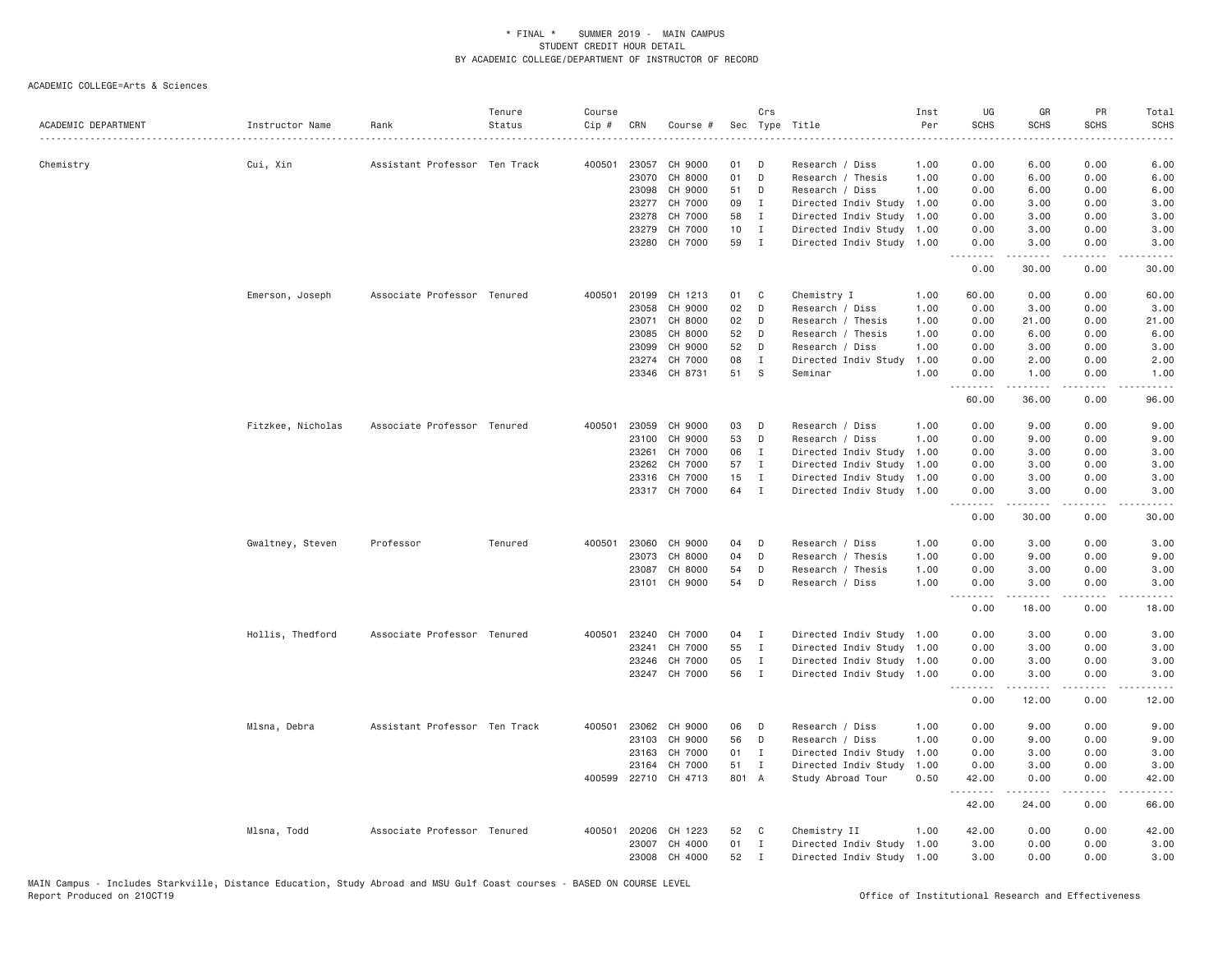| ACADEMIC DEPARTMENT | Instructor Name                                    | Rank                          | Tenure<br>Status | Course<br>Cip # | CRN   | Course #             |       | Crs          | Sec Type Title            | Inst<br>Per | UG<br><b>SCHS</b>                   | GR<br><b>SCHS</b>   | PR<br><b>SCHS</b>     | Total<br><b>SCHS</b><br>المتمام |
|---------------------|----------------------------------------------------|-------------------------------|------------------|-----------------|-------|----------------------|-------|--------------|---------------------------|-------------|-------------------------------------|---------------------|-----------------------|---------------------------------|
| Chemistry           | Mlsna, Todd                                        | Associate Professor Tenured   |                  | 400501          | 23009 | CH 4000              | 02    | $\mathbf{I}$ | Directed Indiv Study 1.00 |             | 3.00                                | 0.00                | 0.00                  | 3.00                            |
|                     |                                                    |                               |                  |                 | 23010 | CH 4000              | 53    | $\mathbf{I}$ | Directed Indiv Study      | 1.00        | 3.00                                | 0.00                | 0.00                  | 3.00                            |
|                     |                                                    |                               |                  |                 | 23063 | CH 9000              | 07    | D            | Research / Diss           | 1.00        | 0.00                                | 27.00               | 0.00                  | 27.00                           |
|                     |                                                    |                               |                  |                 | 23076 | CH 8000              | 07    | D            | Research / Thesis         | 1.00        | 0.00                                | 3.00                | 0.00                  | 3.00                            |
|                     |                                                    |                               |                  |                 | 23104 | CH 9000              | 57    | D            | Research / Diss           | 1.00        | 0.00                                | 23.00               | 0.00                  | 23.00                           |
|                     |                                                    |                               |                  |                 | 23295 | CH 7000              | 13    | Ι.           | Directed Indiv Study      | 1.00        | 0.00                                | 3.00                | 0.00                  | 3.00                            |
|                     |                                                    |                               |                  |                 | 23296 | CH 7000              | 62    | $\mathbf{I}$ | Directed Indiv Study      | 1.00        | 0.00                                | 3.00                | 0.00                  | 3.00                            |
|                     |                                                    |                               |                  |                 |       | 400599 22710 CH 4713 | 801 A |              | Study Abroad Tour         | 0.50        | 42.00<br>.                          | 0.00<br>$- - - - -$ | 0.00<br>.             | 42.00<br>د د د د                |
|                     |                                                    |                               |                  |                 |       |                      |       |              |                           |             | 96.00                               | 59.00               | 0.00                  | 155.00                          |
|                     | Montiel Palma, Virgi Assistant Professor Ten Track |                               |                  | 400501          |       | 23077 CH 8000        | 08    | D            | Research / Thesis         | 1.00        | 0.00                                | 6.00                | 0.00                  | 6.00                            |
|                     |                                                    |                               |                  |                 | 23105 | CH 9000              | 58    | D            | Research / Diss           | 1.00        | 0.00                                | 6.00                | 0.00                  | 6.00                            |
|                     |                                                    |                               |                  |                 | 23156 | CH 9000              | 14    | D            | Research / Diss           | 1.00        | 0.00                                | 6.00                | 0.00                  | 6.00                            |
|                     |                                                    |                               |                  |                 | 23301 | CH 7000              | 14    | $\mathbf{I}$ | Directed Indiv Study      | 1.00        | 0.00                                | 3.00                | 0.00                  | 3.00                            |
|                     |                                                    |                               |                  |                 |       | 23302 CH 7000        | 63    | $\mathbf{I}$ | Directed Indiv Study      | 1.00        | 0.00<br>.                           | 3.00<br>-----       | 0.00<br>.             | 3.00<br>.                       |
|                     |                                                    |                               |                  |                 |       |                      |       |              |                           |             | 0.00                                | 24.00               | 0.00                  | 24.00                           |
|                     | Nettles, Charles                                   | Lecturer                      | Non-Ten Track    | 400504          |       | 20210 CH 4511        | 01    | L            | Org Chem Lab I            | 1.00        | 6.00                                | 0.00                | 0.00                  | 6.00                            |
|                     |                                                    |                               |                  |                 | 20211 | CH 4511              | 02    | L            | Org Chem Lab I            | 1.00        | 5.00                                | 0.00                | 0.00                  | 5.00                            |
|                     |                                                    |                               |                  |                 | 20212 | CH 4511              | 04    | L.           | Org Chem Lab I            | 1.00        | 5.00                                | 0.00                | 0.00                  | 5.00                            |
|                     |                                                    |                               |                  |                 | 20214 | CH 4513              | 01    | C            | Organic Chemistry I       | 1.00        | 75.00                               | 0.00                | 0.00                  | 75.00                           |
|                     |                                                    |                               |                  |                 |       | 20217 CH 4521        | 51    | $\mathsf{L}$ | Org Chem Lab II           | 1.00        | 11.00                               | 0.00                | 0.00                  | 11.00                           |
|                     |                                                    |                               |                  |                 | 20218 | CH 4521              | 52    | $\mathsf{L}$ | Org Chem Lab II           | 1.00        | 8.00                                | 0.00                | 0.00                  | 8.00                            |
|                     |                                                    |                               |                  |                 | 20219 | CH 4521              | 54    | L            | Org Chem Lab II           | 1.00        | 4.00                                | 0.00                | 0.00                  | 4.00                            |
|                     |                                                    |                               |                  |                 | 20222 | CH 4523              | 52    | C            | Organic Chemistry II      | 1.00        | 138.00                              | 0.00                | 0.00                  | 138.00                          |
|                     |                                                    |                               |                  |                 |       | 22888 CH 6511        | 04    | L            | Org Chem Lab I            | 1.00        | 0.00<br>.                           | 1.00<br>.           | 0.00<br>$\frac{1}{2}$ | 1.00<br>.                       |
|                     |                                                    |                               |                  |                 |       |                      |       |              |                           |             | 252.00                              | 1.00                | 0.00                  | 253.00                          |
|                     | Nettles, Whitnee                                   | Instructor                    | Non-Ten Track    | 400501          |       | 20197 CH 1211        | 01    | L            | Invst In Chemistry I 1.00 |             | 11.00                               | 0.00                | 0.00                  | 11.00                           |
|                     |                                                    |                               |                  |                 | 20198 | CH 1211              | 02    | $\mathsf{L}$ | Invst In Chemistry I      | 1.00        | 7.00                                | 0.00                | 0.00                  | 7.00                            |
|                     |                                                    |                               |                  |                 | 20200 | CH 1213              | 02    | C            | Chemistry I               | 1.00        | 69.00                               | 0.00                | 0.00                  | 69.00                           |
|                     |                                                    |                               |                  |                 | 20202 | CH 1221              | 51    | L            | Invst Chemistry II        | 1.00        | 9.00                                | 0.00                | 0.00                  | 9.00                            |
|                     |                                                    |                               |                  |                 | 20203 | CH 1221              | 52    | $\mathsf{L}$ | Invst Chemistry II        | 1.00        | 5.00                                | 0.00                | 0.00                  | 5.00                            |
|                     |                                                    |                               |                  |                 | 20205 | CH 1223              | 51    | C            | Chemistry II              | 1.00        | 84.00                               | 0.00                | 0.00                  | 84.00                           |
|                     |                                                    |                               |                  |                 |       | 400504 20208 CH 2501 | 02    | $\mathsf{L}$ | Elem Org Chem-Lab         | 0.50        | 6.00<br><u>.</u>                    | 0.00<br><u>.</u>    | 0.00<br>.             | 6.00<br>.                       |
|                     |                                                    |                               |                  |                 |       |                      |       |              |                           |             | 191.00                              | 0.00                | 0.00                  | 191.00                          |
|                     | Patrick, Amanda                                    | Assistant Professor Ten Track |                  | 400501          | 23106 | CH 9000              | 59    | D            | Research / Diss           | 1.00        | 0.00                                | 6.00                | 0.00                  | 6.00                            |
|                     |                                                    |                               |                  |                 | 23228 | CH 7000              | 02    | Ι.           | Directed Indiv Study      | 1.00        | 0.00                                | 3.00                | 0.00                  | 3.00                            |
|                     |                                                    |                               |                  |                 | 23229 | CH 7000              | 52    | $\mathbf{I}$ | Directed Indiv Study      | 1.00        | 0.00                                | 3.00                | 0.00                  | 3.00                            |
|                     |                                                    |                               |                  |                 | 23230 | CH 7000              | 53    | $\mathbf{I}$ | Directed Indiv Study      | 1.00        | 0.00                                | 6.00                | 0.00                  | 6.00                            |
|                     |                                                    |                               |                  |                 |       |                      |       |              |                           |             | $\sim$ $\sim$ $\sim$ $\sim$<br>0.00 | 18.00               | .<br>0.00             | 18.00                           |
|                     | Scott, Colleen                                     | Assistant Professor Ten Track |                  | 400501          |       | 23065 CH 9000        | 09    | D            | Research / Diss           | 1.00        | 0.00                                | 18.00               | 0.00                  | 18.00                           |
|                     |                                                    |                               |                  |                 |       | 23107 CH 9000        | 60    | D            | Research / Diss           | 1.00        | 0.00                                | 18.00               | 0.00                  | 18.00                           |
|                     |                                                    |                               |                  |                 |       |                      |       |              |                           |             | .<br>0.00                           | .<br>36.00          | .<br>0.00             | .<br>36.00                      |
|                     | Smith, Dennis                                      | Professor                     | Tenured          |                 |       | 400501 22799 CH 4000 | 51    | $\mathbf{I}$ | Directed Indiv Study 1.00 |             | 3.00                                | 0.00                | 0.00                  | 3.00                            |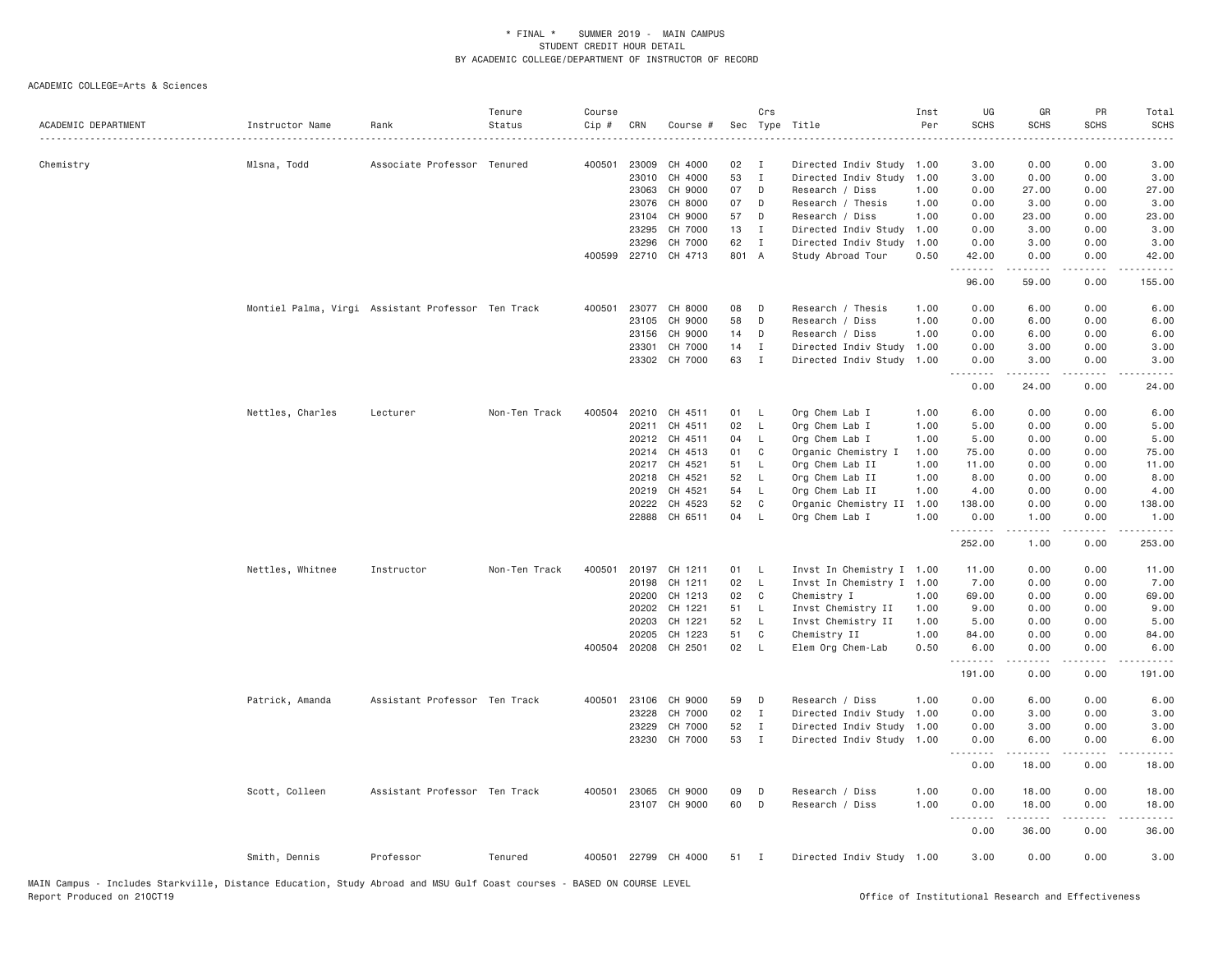| ACADEMIC DEPARTMENT                             | Instructor Name  | Rank                              | Tenure<br>Status | Course<br>Cip # | CRN   | Course #      |              | Crs          | Sec Type Title            | Inst<br>Per<br>. | UG<br><b>SCHS</b><br>. | GR<br><b>SCHS</b>        | PR<br><b>SCHS</b>     | Total<br><b>SCHS</b>  |
|-------------------------------------------------|------------------|-----------------------------------|------------------|-----------------|-------|---------------|--------------|--------------|---------------------------|------------------|------------------------|--------------------------|-----------------------|-----------------------|
| Chemistry                                       | Smith, Dennis    | Professor                         | Tenured          | 400501          | 23094 | CH 8000       | 61           | D            | Research / Thesis         | 1.00             | 0.00                   | 6.00                     | 0.00                  | 6.00                  |
|                                                 |                  |                                   |                  |                 | 23108 | CH 9000       | 61           | D            | Research / Diss           | 1.00             | 0.00                   | 3.00                     | 0.00                  | 3.00                  |
|                                                 |                  |                                   |                  |                 | 23183 | CH 9000       | 15           | D            | Research / Diss           | 1.00             | 0.00                   | 9.00                     | 0.00                  | 9.00                  |
|                                                 |                  |                                   |                  |                 | 23288 | CH 7000       | 11           | $\mathbf{I}$ | Directed Indiv Study      | 1.00             | 0.00                   | 3.00                     | 0.00                  | 3.00                  |
|                                                 |                  |                                   |                  |                 | 23289 | CH 7000       | 60           | I            | Directed Indiv Study 1.00 |                  | 0.00                   | 3.00                     | 0.00                  | 3.00                  |
|                                                 |                  |                                   |                  |                 | 23290 | CH 7000       | $12 \quad I$ |              | Directed Indiv Study 1.00 |                  | 0.00<br>.              | 3.00<br>. <u>.</u>       | 0.00<br>.             | 3.00                  |
|                                                 |                  |                                   |                  |                 |       |               |              |              |                           |                  | 3.00                   | 27.00                    | 0.00                  | 30.00                 |
|                                                 | Smith, Laura     | Instructor                        | Non-Ten Track    | 400501          | 20193 | CH 1043       | 01           | C            | Survey of Chemistry       | 1.00             | 51.00                  | 0.00                     | 0.00                  | 51.00                 |
|                                                 |                  |                                   |                  |                 | 20194 | CH 1051       | 01           | $\mathsf{L}$ | Experimental Chem         | 1.00             | 9.00                   | 0.00                     | 0.00                  | 9.00                  |
|                                                 |                  |                                   |                  |                 | 20195 | CH 1051       | 51           | L            | Experimental Chem         | 1.00             | 5.00                   | 0.00                     | 0.00                  | 5.00                  |
|                                                 |                  |                                   |                  |                 | 20196 | CH 1053       | 51           | C            | Survey of Chemistry       | 1.00             | 36.00                  | 0.00                     | 0.00                  | 36.00                 |
|                                                 |                  |                                   |                  |                 | 21223 | CH 1043       | 501 C        |              | Survey of Chemistry       | 1.00             | 21.00                  | 0.00                     | 0.00                  | 21.00                 |
|                                                 |                  |                                   |                  |                 | 21224 | CH 1051       | 501 L        |              | Experimental Chem         | 1.00             | 5.00                   | 0.00                     | 0.00                  | 5.00                  |
|                                                 |                  |                                   |                  |                 | 21225 | CH 1051       | 551 L        |              | Experimental Chem         | 1.00             | 1.00                   | 0.00                     | 0.00                  | 1.00                  |
|                                                 |                  |                                   |                  |                 |       | 21226 CH 1053 | 551 C        |              | Survey of Chemistry       | 1.00             | 12.00<br>.             | 0.00<br>-----            | 0.00<br>.             | 12.00<br>.            |
|                                                 |                  |                                   |                  |                 |       |               |              |              |                           |                  | 140.00                 | 0.00                     | 0.00                  | 140.00                |
|                                                 | Stokes, Sean     | Clinical Assist Pro Non-Ten Track |                  | 400504          | 20208 | CH 2501       | 02           | $\mathsf{L}$ | Elem Org Chem-Lab         | 0.50             | 6.00                   | 0.00                     | 0.00                  | 6.00                  |
|                                                 |                  |                                   |                  |                 | 20209 | CH 2503       | 01           | C            | Elem Organic Chem         | 1.00             | 51.00                  | 0.00                     | 0.00                  | 51.00                 |
|                                                 |                  |                                   |                  |                 | 22886 | CH 2501       | 01           | - L          | Elem Org Chem-Lab         | 1.00             | 4.00                   | 0.00                     | 0.00                  | 4.00                  |
|                                                 |                  |                                   |                  |                 |       |               |              |              |                           |                  | -----<br>61.00         | 0.00                     | .<br>0.00             | 61.00                 |
|                                                 | Webster, Charles | Professor                         | Tenured          | 400501          | 23066 | CH 9000       | 10           | D            | Research / Diss           | 1.00             | 0.00                   | 9.00                     | 0.00                  | 9.00                  |
|                                                 |                  |                                   |                  |                 | 23109 | CH 9000       | 62           | D            | Research / Diss           | 1.00             | 0.00                   | 3.00                     | 0.00                  | 3.00                  |
|                                                 |                  |                                   |                  |                 |       |               |              |              |                           |                  | $  -$                  |                          |                       |                       |
|                                                 |                  |                                   |                  |                 |       |               |              |              |                           |                  | 0.00                   | 12.00                    | 0.00                  | 12.00                 |
|                                                 | Wipf, David      | Professor                         | Tenured          | 400501          | 23067 | CH 9000       | 11           | D            | Research / Diss           | 1.00             | 0.00                   | 6.00                     | 0.00                  | 6.00                  |
|                                                 |                  |                                   |                  |                 | 23110 | CH 9000       | 63           | D            | Research / Diss           | 1.00             | 0.00                   | 4.00                     | 0.00                  | 4.00                  |
|                                                 |                  |                                   |                  |                 | 23232 | CH 7000       | 03           | $\mathbf{I}$ | Directed Indiv Study      | 1.00             | 0.00                   | 3.00                     | 0.00                  | 3.00                  |
|                                                 |                  |                                   |                  |                 |       | 23233 CH 7000 | 54 I         |              | Directed Indiv Study 1.00 |                  | 0.00<br>.              | 3.00<br>.                | 0.00<br>.             | 3.00<br>.             |
|                                                 |                  |                                   |                  |                 |       |               |              |              |                           |                  | 0.00                   | 16.00                    | 0.00                  | 16.00                 |
|                                                 | Xu, Xue          | Clinical Assist Pro Non-Ten Track |                  | 400504          | 20215 | CH 4513       | 02           | $\mathbf{C}$ | Organic Chemistry I 1.00  |                  | 39.00                  | 0.00                     | 0.00                  | 39.00                 |
|                                                 |                  |                                   |                  |                 | 20221 | CH 4523       | 51           | $\mathbf{C}$ | Organic Chemistry II 1.00 |                  | 57.00                  | 0.00                     | 0.00                  | 57.00                 |
|                                                 |                  |                                   |                  |                 |       | 22887 CH 6513 | 02           | $\mathbf{C}$ | Organic Chemistry I 1.00  |                  | 0.00<br>.              | 3.00<br><b>.</b>         | 0.00<br>د د د د       | 3.00                  |
|                                                 |                  |                                   |                  |                 |       |               |              |              |                           |                  | 96.00                  | 3.00                     | 0.00                  | 99.00                 |
|                                                 | Zhang, Dongmao   | Associate Professor Tenured       |                  | 400501          | 23069 | CH 9000       | 13           | D            | Research / Diss           | 1.00             | 0.00                   | 3.00                     | 0.00                  | 3.00                  |
|                                                 |                  |                                   |                  |                 |       | 23111 CH 9000 | 64           | D            | Research / Diss           | 1.00             | 0.00<br>.              | 3.00<br>.                | 0.00<br>.             | 3.00                  |
|                                                 |                  |                                   |                  |                 |       |               |              |              |                           |                  | 0.00                   | 6.00                     | 0.00                  | 6.00                  |
| ----------------------------------<br>Chemistry |                  |                                   |                  |                 |       |               |              |              |                           |                  | ========<br>941.00     | <b>EDEDEED</b><br>352.00 | $= 222222222$<br>0.00 | ==========<br>1293.00 |
| ====================================            |                  |                                   |                  |                 |       |               |              |              |                           |                  |                        |                          |                       |                       |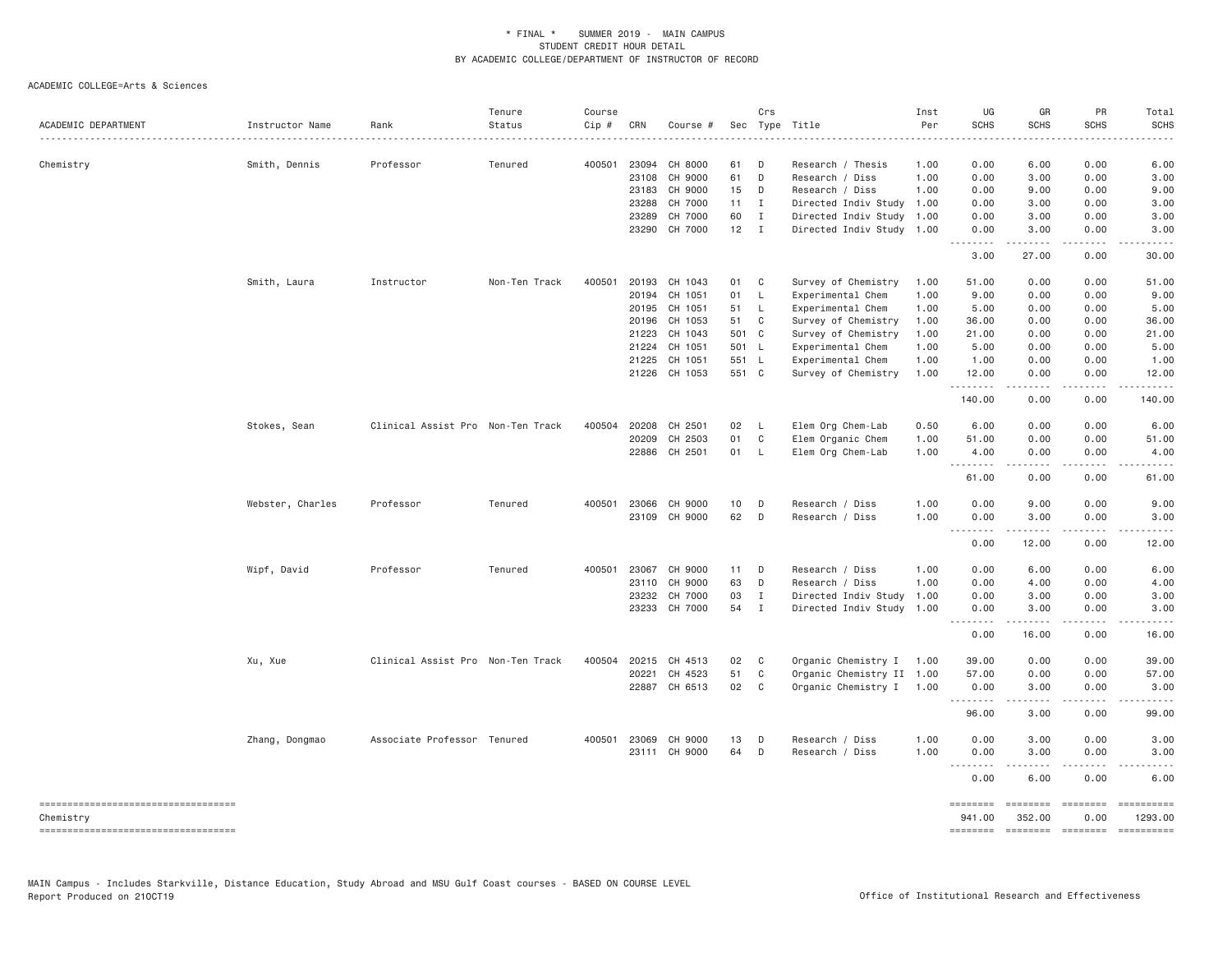| ACADEMIC DEPARTMENT                                 | Instructor Name              | Rank                          | Tenure<br>Status | Course<br>Cip # | CRN   | Course #                                |                | Crs               | Sec Type Title                                    | Inst<br>Per  | UG<br><b>SCHS</b> | GR<br><b>SCHS</b>   | PR<br><b>SCHS</b>                   | Total<br><b>SCHS</b> |
|-----------------------------------------------------|------------------------------|-------------------------------|------------------|-----------------|-------|-----------------------------------------|----------------|-------------------|---------------------------------------------------|--------------|-------------------|---------------------|-------------------------------------|----------------------|
| Classical & Modern Languages & Lite Boufous, Nadine |                              | Grad Teach Assist             | Not Applicable   |                 |       | 141101 20441 EM 3313                    | 02             | $\mathbf{C}$      | Fluid Mechanics                                   | 1.00         | 42.00             | 0.00                | 0.00                                | 42.00                |
|                                                     |                              |                               |                  |                 |       |                                         |                |                   |                                                   |              | 42.00             | 0.00                | 0.00                                | 42.00                |
|                                                     | Davisson, Brian              | Associate Professor Ten Track |                  | 309999          | 21602 | 160905 22717 FLS 4293<br>ISE 4100       | 851 A<br>851 A |                   | Cinema in Span Cultu 1.00<br>Intl Student Exchang | 1.00         | 48.00<br>6.00     | 0.00<br>0.00        | 0.00<br>0.00                        | 48.00<br>6.00        |
|                                                     |                              |                               |                  |                 | 21603 | ISE 4100<br>21604 ISE 4100              | 898 A<br>899 A |                   | Intl Student Exchang<br>Intl Student Exchang 1.00 | 1.00         | 264.00<br>60.00   | 0.00<br>0.00        | 0.00<br>0.00                        | 264.00<br>60.00      |
|                                                     |                              |                               |                  |                 |       |                                         |                |                   |                                                   |              | .<br>378.00       | $- - - - -$<br>0.00 | .<br>0.00                           | .<br>378.00          |
|                                                     | Debicka, Anna                | Instructor                    | Non-Ten Track    |                 |       | 160905 21300 FLS 1113                   | 551 C          |                   | Spanish I                                         | 1.00         | 57.00<br>.        | 0.00                | 0.00                                | 57.00                |
|                                                     |                              |                               |                  |                 |       |                                         |                |                   |                                                   |              | 57.00             | 0.00                | 0.00                                | 57.00                |
|                                                     | Harland, Robert              | Associate Professor Tenured   |                  |                 |       | 160905 20583 FLS 1113<br>20588 FLS 1123 | 51<br>51       | C<br>C            | Spanish I<br>Spanish II                           | 0.75<br>0.75 | 24.75<br>24.75    | 0.00<br>0.00        | 0.00<br>0.00                        | 24.75<br>24.75       |
|                                                     |                              |                               |                  |                 |       |                                         |                |                   |                                                   |              | .<br>49.50        | .<br>0.00           | .<br>0.00                           | .<br>49.50           |
|                                                     | Hernandez, Magda             | Lecturer                      | Non-Ten Track    |                 |       | 160905 20581 FLS 1113<br>20585 FLS 1123 | 01<br>01       | C<br>C            | Spanish I<br>Spanish II                           | 0.75<br>0.75 | 31.50<br>15.75    | 0.00<br>0.00        | 0.00<br>0.00                        | 31.50<br>15.75       |
|                                                     |                              |                               |                  |                 |       |                                         |                |                   |                                                   |              | .<br>47.25        | <u>.</u><br>0.00    | 0.00                                | .<br>47.25           |
|                                                     | Kraker, Julia                | Lecturer                      | Non-Ten Track    |                 |       | 160905 21301 FLS 1123<br>21302 FLS 1123 | 501 C<br>503 C |                   | Spanish II<br>Spanish II                          | 1.00<br>1.00 | 54.00<br>39.00    | 0.00<br>0.00        | 0.00<br>0.00                        | 54.00<br>39.00       |
|                                                     |                              |                               |                  |                 |       |                                         |                |                   |                                                   |              | .<br>93.00        | 0.00                | $\sim$ $\sim$ $\sim$ $\sim$<br>0.00 | 93.00                |
|                                                     | Little, Christopher Lecturer |                               | Non-Ten Track    |                 |       | 169999 22716 FLS 4990                   | 851 A          |                   | Special Topic In FLS 1.00                         |              | 48.00<br>.        | 0.00<br>$- - - - -$ | 0.00<br>.                           | 48.00<br>.           |
|                                                     |                              |                               |                  |                 |       |                                         |                |                   |                                                   |              | 48.00             | 0.00                | 0.00                                | 48.00                |
|                                                     | McFadden, Michael            | Lecturer                      | Non-Ten Track    |                 |       | 160905 20590 FLS 2133                   | 01             | C                 | Spanish III                                       | 1.00         | 51.00<br>.        | 0.00<br>-----       | 0.00<br>$\sim$ $\sim$ $\sim$        | 51.00<br>.           |
|                                                     |                              |                               |                  |                 |       |                                         |                |                   |                                                   |              | 51.00             | 0.00                | 0.00                                | 51.00                |
|                                                     | Moser, Keith                 | Professor                     | Tenured          |                 |       | 160901 23182 FLF 7000                   | 51 I           |                   | Directed Indiv Study 1.00                         |              | 0.00<br>.         | 3.00<br>$- - - - -$ | 0.00<br>$\frac{1}{2}$               | 3.00<br>.            |
|                                                     |                              |                               |                  |                 |       |                                         |                |                   |                                                   |              | 0.00              | 3.00                | 0.00                                | 3.00                 |
|                                                     | Moya, Arleana                | Instructor                    | Non-Ten Track    | 160905          |       | 21303 FLS 1123<br>21304 FLS 1123        | 551 C<br>552 C |                   | Spanish II<br>Spanish II                          | 1.00<br>1.00 | 51.00<br>39.00    | 0.00<br>0.00        | 0.00<br>0.00                        | 51.00<br>39.00       |
|                                                     |                              |                               |                  |                 |       |                                         |                |                   |                                                   |              | .<br>90.00        | -----<br>0.00       | $\sim$ $\sim$ $\sim$ $\sim$<br>0.00 | .<br>90.00           |
|                                                     | Pelaez, Sol                  | Associate Professor Ten Track |                  |                 |       | 160905 23116 FLS 7000<br>23117 FLS 8000 | 01<br>01       | $\mathbf{I}$<br>D | Directed Indiv Study<br>Research / Thesis         | 1.00<br>1.00 | 0.00<br>0.00      | 3.00<br>3.00        | 0.00<br>0.00                        | 3.00<br>3.00         |
|                                                     |                              |                               |                  |                 |       |                                         |                |                   |                                                   |              | .<br>0.00         | .<br>6.00           | .<br>0.00                           | 6.00                 |
|                                                     | Russell, Amie                | Instructor                    | Non-Ten Track    |                 |       | 160905 21297 FLS 1113<br>21298 FLS 1113 | 501 C<br>502 C |                   | Spanish I<br>Spanish I                            | 1.00<br>1.00 | 57.00<br>54.00    | 0.00<br>0.00        | 0.00<br>0.00                        | 57.00<br>54.00       |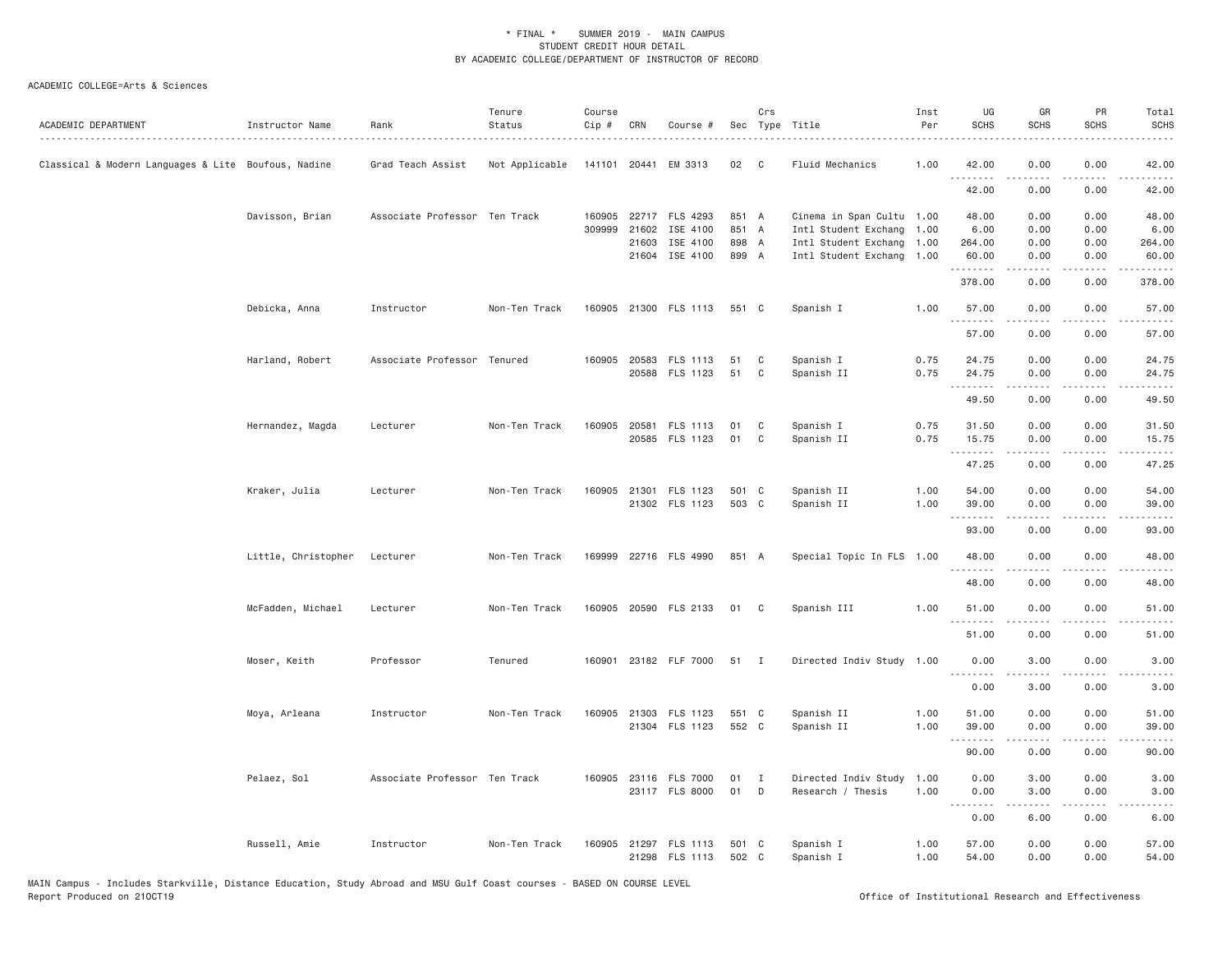| ACADEMIC DEPARTMENT                             | Instructor Name                        | Rank                          | Tenure<br>Status | Course<br>Cip# | CRN   | Course #       |       | Crs          | Sec Type Title            | Inst<br>Per | UG<br><b>SCHS</b> | GR<br><b>SCHS</b> | PR<br><b>SCHS</b> | Total<br>SCHS    |
|-------------------------------------------------|----------------------------------------|-------------------------------|------------------|----------------|-------|----------------|-------|--------------|---------------------------|-------------|-------------------|-------------------|-------------------|------------------|
|                                                 |                                        |                               |                  |                |       |                |       |              |                           |             | --------          | .                 | .                 | . <u>.</u> .     |
|                                                 |                                        |                               |                  |                |       |                |       |              |                           |             | 111.00            | 0.00              | 0.00              | 111.00           |
| Classical & Modern Languages & Lite Vozzo, Rosa |                                        | Instructor                    | Non-Ten Track    | 160905         |       | 21306 FLS 2133 | 501 C |              | Spanish III               | 1,00        | 48.00             | 0.00              | 0.00              | 48.00            |
|                                                 |                                        |                               |                  |                |       | 21308 FLS 2133 | 551 C |              | Spanish III               | 1.00        | 75.00             | 0.00              | 0.00              | 75.00            |
|                                                 |                                        |                               |                  |                |       |                |       |              |                           |             | 123.00            | 0.00              | --------<br>0.00  | ------<br>123.00 |
|                                                 | Wadlington, Francesc Grad Teach Assist |                               | Not Applicable   | 160905         |       | 20581 FLS 1113 | 01    | $\mathbf{C}$ | Spanish I                 | 0.25        | 10.50             | 0.00              | 0.00              | 10.50            |
|                                                 |                                        |                               |                  |                |       | 20583 FLS 1113 | 51 C  |              | Spanish I                 | 0.25        | 8.25              | 0.00              | 0.00              | 8.25             |
|                                                 |                                        |                               |                  |                |       | 20585 FLS 1123 | 01    | $\mathbb{C}$ | Spanish II                | 0.25        | 5.25              | 0.00              | 0.00              | 5.25             |
|                                                 |                                        |                               |                  |                |       | 20588 FLS 1123 | 51 C  |              | Spanish II                | 0.25        | 8.25              | 0.00              | 0.00              | 8.25             |
|                                                 |                                        |                               |                  |                |       |                |       |              |                           |             | --------<br>32.25 | 0.00              | ----<br>0.00      | 32.25            |
|                                                 | Zelaya, Karina                         | Assistant Professor Ten Track |                  | 160905         | 20607 | FLS 3413       | 001 C |              | Intensive Spanish         | 1.00        | 27.00             | 0.00              | 0.00              | 27.00            |
|                                                 |                                        |                               |                  | 169999         |       | 22885 FLS 4990 | 551 C |              | Special Topic In FLS 1.00 |             | 27.00             | 0.00              | 0.00              | 27.00            |
|                                                 |                                        |                               |                  |                |       |                |       |              |                           |             | 54.00             | 0.00              | 0.00              | 54.00            |
| ======================================          |                                        |                               |                  |                |       |                |       |              |                           |             | ========          |                   | ========          |                  |
| Classical & Modern Languages & Lite             |                                        |                               |                  |                |       |                |       |              |                           |             | 1176.00           | 9,00              | 0.00              | 1185,00          |
| ====================================            |                                        |                               |                  |                |       |                |       |              |                           |             | ========          |                   | ========          | eessesses        |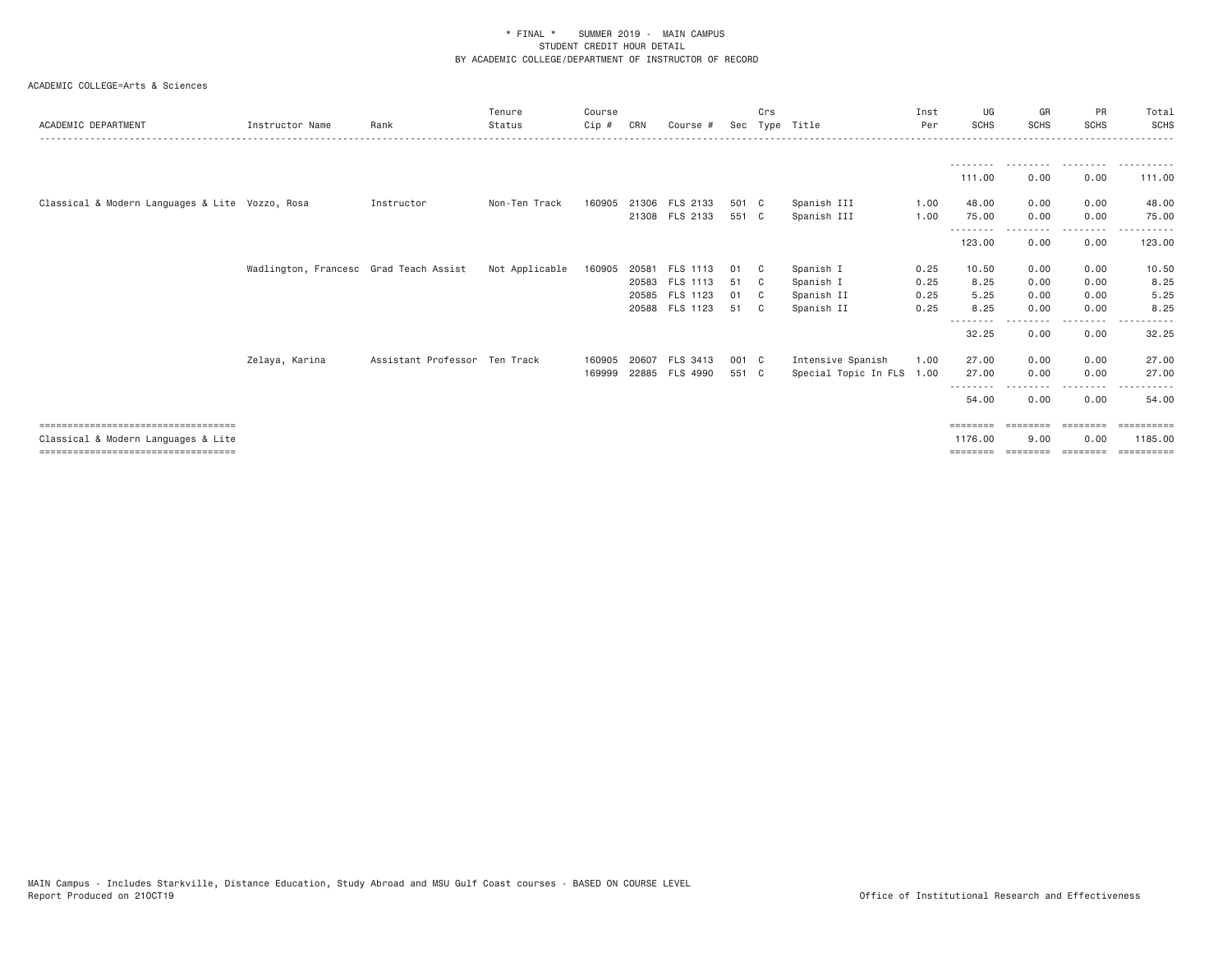| ACADEMIC DEPARTMENT | Instructor Name   | Rank                          | Tenure<br>Status | Course<br>Cip # | CRN          | Course #             |       | Crs          | Sec Type Title<br>.       | Inst<br>Per | UG<br><b>SCHS</b> | GR<br><b>SCHS</b> | PR<br><b>SCHS</b>            | Total<br><b>SCHS</b><br>$\frac{1}{2} \left( \frac{1}{2} \right) \left( \frac{1}{2} \right) \left( \frac{1}{2} \right) \left( \frac{1}{2} \right) \left( \frac{1}{2} \right) \left( \frac{1}{2} \right)$ |
|---------------------|-------------------|-------------------------------|------------------|-----------------|--------------|----------------------|-------|--------------|---------------------------|-------------|-------------------|-------------------|------------------------------|---------------------------------------------------------------------------------------------------------------------------------------------------------------------------------------------------------|
| Communication       | Blount, Anna      | Lecturer                      | Non-Ten Track    | 090101          | 20246        | CO 1013              | 51    | C            | Intro to Communicati 1.00 |             | 45.00             | 0.00              | 0.00                         | 45.00                                                                                                                                                                                                   |
|                     |                   |                               |                  |                 |              | 20247 CO 1013        | 52    | C            | Intro to Communicati 1.00 |             | 39.00<br>-------- | 0.00<br>-----     | 0.00<br>-----                | 39.00<br>.                                                                                                                                                                                              |
|                     |                   |                               |                  |                 |              |                      |       |              |                           |             | 84.00             | 0.00              | 0.00                         | 84.00                                                                                                                                                                                                   |
|                     | Chambers, Cheryl  | Instructor                    | Non-Ten Track    |                 | 231304 21883 | CO 1003              | 001 C |              | Fund Of Public Speak 0.99 |             | 26.73<br>.        | 0.00<br>.         | 0.00<br>.                    | 26.73<br>.                                                                                                                                                                                              |
|                     |                   |                               |                  |                 |              |                      |       |              |                           |             | 26.73             | 0.00              | 0.00                         | 26.73                                                                                                                                                                                                   |
|                     | Fisher, Melody    | Assistant Professor Ten Track |                  |                 |              | 090900 21232 CO 3813 | 501 C |              | PR Case Problems          | 1.00        | 21.00             | 0.00              | 0.00                         | 21.00<br>.                                                                                                                                                                                              |
|                     |                   |                               |                  |                 |              |                      |       |              |                           |             | 21.00             | 0.00              | 0.00                         | 21.00                                                                                                                                                                                                   |
|                     | Fountain, Amy     | Instructor                    | Non-Ten Track    |                 | 090101 21228 | CO 1013              | 501 C |              | Intro to Communicati 1.00 |             | 60.00             | 0.00              | 0.00                         | 60.00                                                                                                                                                                                                   |
|                     |                   |                               |                  |                 | 21230        | CO 1223              | 501 C |              | Intro Comm Theory         | 1.00        | 45.00             | 0.00              | 0.00                         | 45.00                                                                                                                                                                                                   |
|                     |                   |                               |                  | 090401          | 20263        | CO 4053              | 101 E |              | Internship Comm           | 1.00        | 39.00             | 0.00              | 0.00                         | 39.00                                                                                                                                                                                                   |
|                     |                   |                               |                  |                 | 231304 20239 | CO 1003              | 01    | C            | Fund Of Public Speak 0.01 |             | 0.42              | 0.00              | 0.00                         | 0.42                                                                                                                                                                                                    |
|                     |                   |                               |                  |                 | 20240        | CO 1003              | 02 C  |              | Fund Of Public Speak      | 0.01        | 0.30              | 0.00              | 0.00                         | 0.30                                                                                                                                                                                                    |
|                     |                   |                               |                  |                 | 20242        | CO 1003              | E51 C |              | Fund Of Public Speak      | 0.01        | 0.24              | 0.00              | 0.00                         | 0.24                                                                                                                                                                                                    |
|                     |                   |                               |                  |                 | 20243        | CO 1003              | E52 C |              | Fund Of Public Speak 0.01 |             | 0.27              | 0.00              | 0.00                         | 0.27                                                                                                                                                                                                    |
|                     |                   |                               |                  |                 |              | 21883 CO 1003        | 001 C |              | Fund Of Public Speak 0.01 |             | 0.27<br><u>.</u>  | 0.00<br>.         | 0.00<br>.                    | 0.27<br>.                                                                                                                                                                                               |
|                     |                   |                               |                  |                 |              |                      |       |              |                           |             | 145.50            | 0.00              | 0.00                         | 145.50                                                                                                                                                                                                  |
|                     | Gordon, Meaghan   | Instructor                    | Non-Ten Track    |                 |              | 090900 20261 CO 3853 | 01    | C            | Public Relations Wri 1.00 |             | 27.00<br>.        | 0.00              | 0.00<br>.                    | 27.00<br>.                                                                                                                                                                                              |
|                     |                   |                               |                  |                 |              |                      |       |              |                           |             | 27.00             | 0.00              | 0.00                         | 27.00                                                                                                                                                                                                   |
|                     | Hernandez, Terri  | Assistant Professor Ten Track |                  | 090900          | 20262        | CO 3863              | 51    | B            | PR Production             | 1.00        | 24.00             | 0.00              | 0.00                         | 24.00                                                                                                                                                                                                   |
|                     |                   |                               |                  |                 | 20265        | CO 4803              | 51    | C            | Research in PR and A 1.00 |             | 18.00             | 0.00              | 0.00                         | 18.00                                                                                                                                                                                                   |
|                     |                   |                               |                  |                 |              | 20267 CO 6803        | 51    | C            | Research in PR and A 1.00 |             | 0.00<br>.         | 3.00<br>.         | 0.00<br>.                    | 3.00<br>.                                                                                                                                                                                               |
|                     |                   |                               |                  |                 |              |                      |       |              |                           |             | 42.00             | 3.00              | 0.00                         | 45.00                                                                                                                                                                                                   |
|                     | Hibbs, Jason      | Instructor                    | Non-Ten Track    | 231304          | 20239        | CO 1003              | 01    | C            | Fund Of Public Speak 0.99 |             | 41.58             | 0.00              | 0.00                         | 41.58                                                                                                                                                                                                   |
|                     |                   |                               |                  |                 | 20240        | CO 1003              | 02    | $\mathbf{C}$ | Fund Of Public Speak 0.99 |             | 29.70             | 0.00              | 0.00                         | 29.70                                                                                                                                                                                                   |
|                     |                   |                               |                  |                 | 20242        | CO 1003              | E51 C |              | Fund Of Public Speak 0.99 |             | 23.76             | 0.00              | 0.00                         | 23.76                                                                                                                                                                                                   |
|                     |                   |                               |                  |                 | 20243        | CO 1003              | E52 C |              | Fund Of Public Speak 0.99 |             | 26.73<br>.        | 0.00<br>.         | 0.00<br>.                    | 26.73<br>.                                                                                                                                                                                              |
|                     |                   |                               |                  |                 |              |                      |       |              |                           |             | 121.77            | 0.00              | 0.00                         | 121.77                                                                                                                                                                                                  |
|                     | Knight, Amy       | Instructor                    | Non-Ten Track    | 090101          |              | 20244 CO 1013        | 001 C |              | Intro to Communicati 1.00 |             | 27.00             | 0.00              | 0.00                         | 27.00                                                                                                                                                                                                   |
|                     |                   |                               |                  |                 |              | 21229 CO 1013        | 551 C |              | Intro to Communicati 1.00 |             | 51.00<br>.        | 0.00              | 0.00<br>$\sim$ $\sim$ $\sim$ | 51.00<br>د د د د د                                                                                                                                                                                      |
|                     |                   |                               |                  |                 |              |                      |       |              |                           |             | 78.00             | 0.00              | 0.00                         | 78.00                                                                                                                                                                                                   |
|                     | Loehwing, Melanie | Assistant Professor Ten Track |                  |                 | 090101 22397 | CO 6043              | 551 C |              | Comm and Leadership       | 1.00        | 0.00              | 15.00             | 0.00                         | 15.00                                                                                                                                                                                                   |
|                     |                   |                               |                  |                 | 22398        | CO 4043              | 551 C |              | Comm and Leadership       | 1.00        | 27.00             | 0.00              | 0.00                         | 27.00                                                                                                                                                                                                   |
|                     |                   |                               |                  |                 | 23369        | CO 4000              | 51 I  |              | Directed Indiv Study      | 1.00        | 3.00              | 0.00              | 0.00                         | 3.00                                                                                                                                                                                                    |
|                     |                   |                               |                  |                 | 231304 22228 | CO 4253              | 501 C |              | Elements Of Persuasn      | 1.00        | 42.00             | 0.00              | 0.00                         | 42.00                                                                                                                                                                                                   |
|                     |                   |                               |                  |                 | 22229        | CO 6253              | 501 C |              | Elements Of Persuasn      | 1.00        | 0.00<br>.         | 12.00<br>.        | 0.00<br>.                    | 12.00<br>.                                                                                                                                                                                              |
|                     |                   |                               |                  |                 |              |                      |       |              |                           |             | 72.00             | 27.00             | 0.00                         | 99.00                                                                                                                                                                                                   |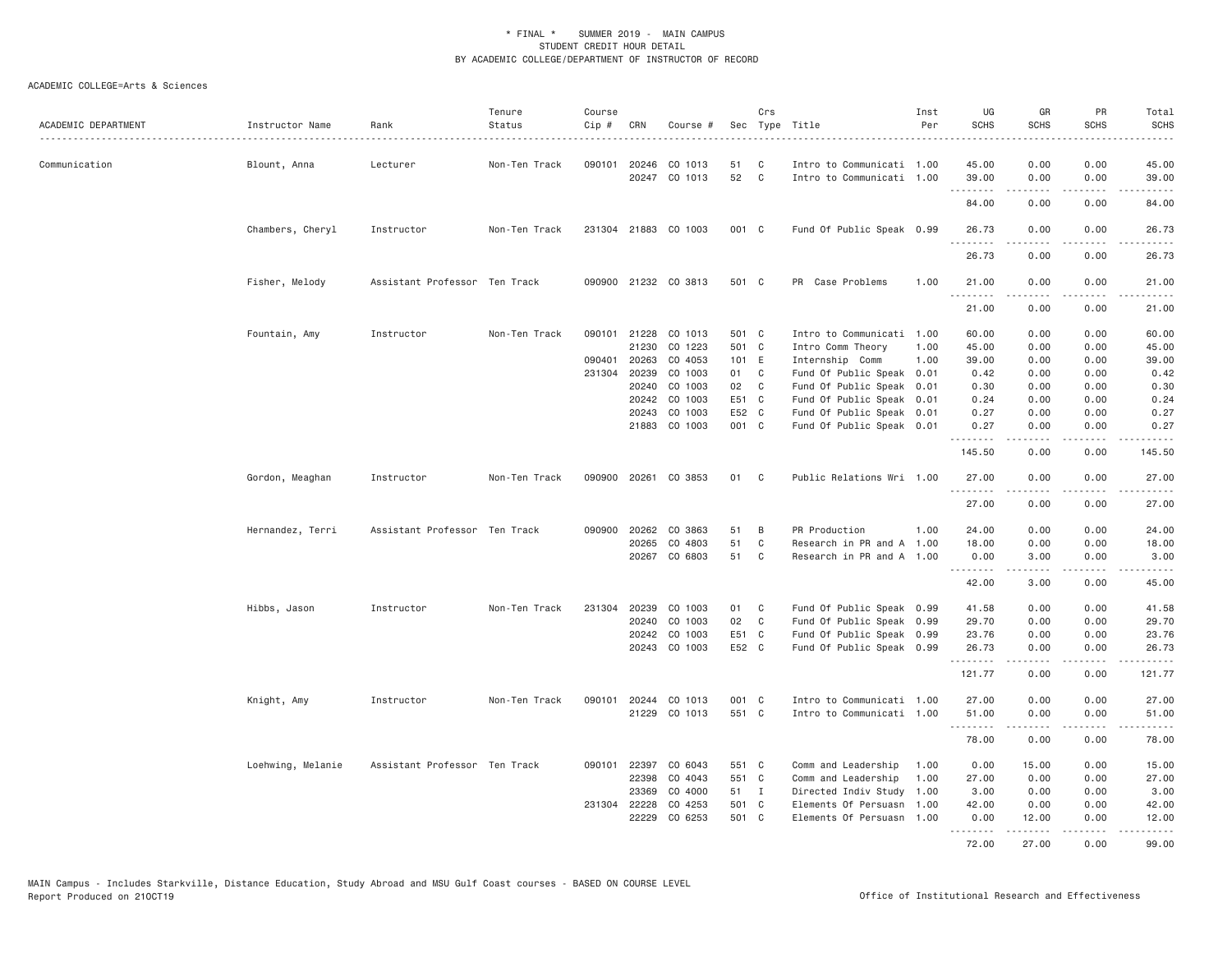| ACADEMIC DEPARTMENT                                     | Instructor Name  | Rank                                              | Tenure<br>Status<br>. | Course<br>Cip #              | CRN                   | Course #                 |                | Crs                          | Sec Type Title                                         | Inst<br>Per  | UG<br><b>SCHS</b>          | GR<br><b>SCHS</b><br>.  | PR<br><b>SCHS</b>           | Total<br><b>SCHS</b><br>. |
|---------------------------------------------------------|------------------|---------------------------------------------------|-----------------------|------------------------------|-----------------------|--------------------------|----------------|------------------------------|--------------------------------------------------------|--------------|----------------------------|-------------------------|-----------------------------|---------------------------|
| Communication                                           | Matheny, James   | Assistant Professor Ten Track                     |                       | 090101<br>500501             | 22961                 | CO 7000<br>20252 CO 1503 | 51<br>51       | $\mathbf{I}$<br>$\mathbf{C}$ | Directed Indiv Study 1.00<br>Intro To Theatre          | 1.00         | 0.00<br>33.00              | 3.00<br>0.00            | 0.00<br>0.00                | 3.00<br>33.00             |
|                                                         |                  |                                                   |                       |                              |                       |                          |                |                              |                                                        |              | .<br>33.00                 | 3.00                    | 0.00                        | 36.00                     |
|                                                         | Nicholson, John  | Associate Professor Tenured                       |                       |                              |                       | 090101 20255 CO 3213     | 01 C           |                              | Small Group Communic 1.00                              |              | 33.00                      | 0.00                    | 0.00                        | 33.00                     |
|                                                         |                  |                                                   |                       |                              |                       |                          |                |                              |                                                        |              | 33.00                      | 0.00                    | 0.00                        | 33.00                     |
|                                                         | Page, Tyler      | Assistant Professor Ten Track                     |                       |                              |                       | 090900 20260 CO 3803     | 001 C          |                              | Prin Public Relation 1.00                              |              | 36.00<br>.                 | 0.00<br>.               | 0.00<br>.                   | 36.00<br>.                |
|                                                         |                  |                                                   |                       |                              |                       |                          |                |                              |                                                        |              | 36.00                      | 0.00                    | 0.00                        | 36.00                     |
|                                                         | Poe, Philip      | Assistant Professor Ten Track                     |                       |                              | 090101 20245<br>22402 | CO 1013<br>CO 1013       | 01 C<br>552 C  |                              | Intro to Communicati 1.00<br>Intro to Communicati 1.00 |              | 39.00<br>24.00             | 0.00<br>0.00            | 0.00<br>0.00                | 39.00<br>24.00            |
|                                                         |                  |                                                   |                       | 090401                       | 20257                 | CO 3423                  | 001 C          |                              | Feature Writing                                        | 1.00         | 48.00                      | 0.00                    | 0.00                        | 48.00                     |
|                                                         |                  |                                                   |                       | 090701                       |                       | 20253 CO 2413            | 01 B           |                              | Intro News Writ-Repo 1.00                              |              | 48.00<br>.                 | 0.00<br>.               | 0.00<br>.                   | 48.00                     |
|                                                         |                  |                                                   |                       |                              |                       |                          |                |                              |                                                        |              | 159.00                     | 0.00                    | 0.00                        | 159.00                    |
|                                                         | Smith, Glenn     | Associate Professor Tenured                       |                       | 090101                       | 20248                 | CO 1013                  | 53             | $\mathbf{C}$                 | Intro to Communicati 1.00                              |              | 21.00                      | 0.00                    | 0.00                        | 21.00                     |
|                                                         |                  |                                                   |                       | 090401                       | 20250                 | CO 1403                  | 51             | $\mathbf{C}$                 | Intro Mass Media                                       | 1.00         | 18.00                      | 0.00                    | 0.00                        | 18.00                     |
|                                                         |                  |                                                   |                       |                              | 21231                 | CO 1403                  | 501 C          |                              | Intro Mass Media                                       | 1.00         | 39.00                      | 0.00                    | 0.00                        | 39.00                     |
|                                                         |                  |                                                   |                       | 090701 22051<br>090702 22050 |                       | CO 4433<br>CO 6433       | 501 C<br>501 C |                              | Television Criticism 1.00<br>Television Criticism 1.00 |              | 30.00<br>0.00              | 0.00<br>6.00            | 0.00<br>0.00                | 30.00<br>6.00             |
|                                                         |                  |                                                   |                       |                              |                       |                          |                |                              |                                                        |              | .<br>108.00                | -----<br>6.00           | .<br>0.00                   | 114.00                    |
|                                                         |                  | Stockstill, William Assistant Professor Ten Track |                       | 500501                       | 20254                 | CO 2574                  | 101 B          |                              | Sum Theatre Workshop                                   | 1.00         | 32.00                      | 0.00                    | 0.00                        | 32.00                     |
|                                                         |                  |                                                   |                       |                              |                       | 21911 CO 1503            | 01             | $\mathbf{C}$                 | Intro To Theatre                                       | 1.00         | 24.00<br>.                 | 0.00                    | 0.00<br>.                   | 24.00<br>.                |
|                                                         |                  |                                                   |                       |                              |                       |                          |                |                              |                                                        |              | 56.00                      | 0.00                    | 0.00                        | 56.00                     |
|                                                         | Strout, Lawrence | Associate Professor Tenured                       |                       |                              |                       | 090102 21234 CO 4313     | 501 C          |                              | Mass Media Law                                         | 1.00         | 39.00                      | 0.00                    | 0.00                        | 39.00                     |
|                                                         |                  |                                                   |                       |                              |                       | 090401 21237 CO 6313     | 501 C          |                              | Mass Media Law                                         | 1.00         | 0.00<br>.                  | 6.00<br>.               | 0.00<br>.                   | 6.00<br>.                 |
|                                                         |                  |                                                   |                       |                              |                       |                          |                |                              |                                                        |              | 39.00                      | 6.00                    | 0.00                        | 45.00                     |
|                                                         | Williams, Kevin  | Associate Professor Tenured                       |                       | 090101                       | 22230                 | CO 3833                  | 501 C          |                              | Interviewing                                           | 1.00         | 27.00                      | 0.00                    | 0.00                        | 27.00                     |
|                                                         |                  |                                                   |                       | 090102 21235                 |                       | CO 4323                  | 501 C          |                              | Mass Media-Society                                     | 1.00         | 27.00                      | 0.00                    | 0.00                        | 27.00                     |
|                                                         |                  |                                                   |                       |                              | 21931                 | CO 4323                  | 51 C           |                              | Mass Media-Society                                     | 1.00         | 51.00                      | 0.00                    | 0.00                        | 51.00                     |
|                                                         |                  |                                                   |                       | 090401 21238                 |                       | CO 6323<br>21932 CO 6323 | 501 C<br>51 C  |                              | Mass Media-Society<br>Mass Media-Society               | 1.00<br>1,00 | 0.00<br>0.00               | 9.00<br>18.00           | 0.00<br>0.00                | 9.00<br>18.00             |
|                                                         |                  |                                                   |                       |                              |                       |                          |                |                              |                                                        |              | .<br>105.00                | .<br>27.00              | 0.00                        | 132.00                    |
| ======================================<br>Communication |                  |                                                   |                       |                              |                       |                          |                |                              |                                                        |              | <b>SESSESSE</b><br>1187.00 | <b>ESSESSE</b><br>72.00 | <b>EEEEEEE</b><br>0.00      | ==========<br>1259.00     |
| ------------------------------------                    |                  |                                                   |                       |                              |                       |                          |                |                              |                                                        |              | ========                   |                         | ======== ======== ========= |                           |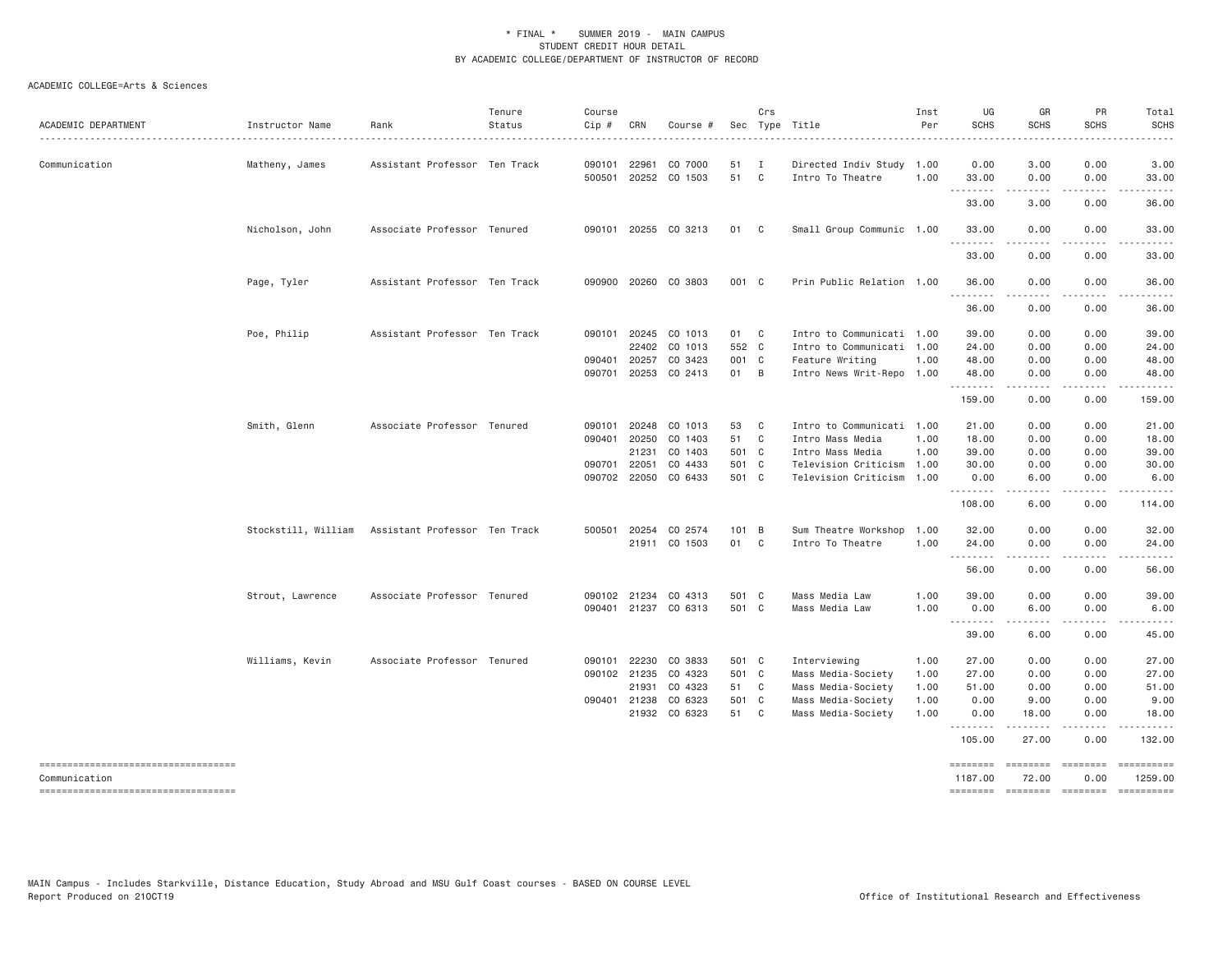| ACADEMIC DEPARTMENT | Instructor Name    | Rank                        | Tenure<br>Status | Course<br>Cip # | CRN                   | Course #             |             | Crs               | Sec Type Title                               | Inst<br>Per  | UG<br><b>SCHS</b> | GR<br><b>SCHS</b>                                                                                                                                             | PR<br><b>SCHS</b>     | Total<br><b>SCHS</b>   |
|---------------------|--------------------|-----------------------------|------------------|-----------------|-----------------------|----------------------|-------------|-------------------|----------------------------------------------|--------------|-------------------|---------------------------------------------------------------------------------------------------------------------------------------------------------------|-----------------------|------------------------|
| English             | Austin, Daniel     | Instructor                  | Non-Ten Track    |                 |                       | 231401 20457 EN 2203 | 52          | $\mathbf{C}$      | Intro To Literature                          | 1.00         | 27.00<br>.        | 0.00                                                                                                                                                          | 0.00                  | 27.00                  |
|                     |                    |                             |                  |                 |                       |                      |             |                   |                                              |              | 27.00             | 0.00                                                                                                                                                          | 0.00                  | 27.00                  |
|                     | Barton, Amy        | Instructor                  | Non-Ten Track    |                 | 231303 20631          | GE 3513              | 01          | C                 | Technical Writing                            | 1.00         | 33.00             | 0.00                                                                                                                                                          | 0.00                  | 33.00                  |
|                     |                    |                             |                  |                 | 20636                 | GE 3513              | 53          | C                 | Technical Writing                            | 1.00         | 39.00<br>.        | 0.00                                                                                                                                                          | 0.00                  | 39.00                  |
|                     |                    |                             |                  |                 |                       |                      |             |                   |                                              |              | 72.00             | 0.00                                                                                                                                                          | 0.00                  | 72.00                  |
|                     | Brocato, John      | Instructor                  | Non-Ten Track    |                 | 140101 23226          | GE 6513              | 101 C       |                   | Engr. Writ. and Pres                         | 1.00         | 0.00              | 27.00                                                                                                                                                         | 0.00                  | 27.00                  |
|                     |                    |                             |                  |                 | 23235                 | GE 6513              | 501 C<br>03 |                   | Engr. Writ. and Pres                         | 1.00         | 0.00              | 18.00                                                                                                                                                         | 0.00                  | 18.00                  |
|                     |                    |                             |                  |                 | 231303 20633<br>20634 | GE 3513<br>GE 3513   | 51          | C<br>$\mathbf{C}$ | Technical Writing<br>Technical Writing       | 1.00<br>1.00 | 33.00<br>36.00    | 0.00<br>0.00                                                                                                                                                  | 0.00<br>0.00          | 33.00<br>36.00         |
|                     |                    |                             |                  |                 |                       |                      |             |                   |                                              |              | .<br>69.00        | .<br>45.00                                                                                                                                                    | $\frac{1}{2}$<br>0.00 | .<br>114.00            |
|                     | Dechert, Francis   | Non-Faculty                 | Not Applicable   |                 |                       | 231303 21584 GE 3513 | 851 A       |                   | Technical Writing                            | 1.00         | 45.00             | 0.00                                                                                                                                                          | 0.00                  | 45.00                  |
|                     |                    |                             |                  |                 |                       |                      |             |                   |                                              |              | .<br>45.00        | .<br>0.00                                                                                                                                                     | $  -$<br>0.00         | $\frac{1}{2}$<br>45.00 |
|                     | Doughty, Catherine | Instructor                  | Non-Ten Track    |                 |                       | 231301 20455 EN 1113 | E54 C       |                   | En Composition II                            | 1.00         | 18.00             | 0.00                                                                                                                                                          | 0.00                  | 18.00                  |
|                     |                    |                             |                  |                 |                       |                      |             |                   |                                              |              | .<br>18.00        | 0.00                                                                                                                                                          | 0.00                  | 18.00                  |
|                     | Furby, Althea      | Lecturer                    | Non-Ten Track    |                 |                       | 231301 20452 EN 1113 | 03          | $\mathbf{C}$      | En Composition II                            | 1.00         | 48.00             | 0.00                                                                                                                                                          | 0.00                  | 48.00                  |
|                     |                    |                             |                  |                 |                       |                      |             |                   |                                              |              | .<br>48.00        | -----<br>0.00                                                                                                                                                 | .<br>0.00             | .<br>48.00             |
|                     | Garner, William    | Instructor                  | Non-Ten Track    |                 |                       | 231301 20450 EN 1103 | E55 C       |                   | En Composition I                             | 1.00         | 27.00             | 0.00                                                                                                                                                          | 0.00                  | 27.00                  |
|                     |                    |                             |                  |                 |                       |                      |             |                   |                                              |              | .<br>27.00        | .<br>0.00                                                                                                                                                     | $   -$<br>0.00        | .<br>27.00             |
|                     | Gentry, Craig      | Lecturer                    | Non-Ten Track    |                 |                       | 231301 20453 EN 1113 | 53          | C                 | En Composition II                            | 1.00         | 30.00<br>.        | 0.00                                                                                                                                                          | 0.00<br>$- - -$       | 30.00                  |
|                     |                    |                             |                  |                 |                       |                      |             |                   |                                              |              | 30.00             | 0.00                                                                                                                                                          | 0.00                  | 30.00                  |
|                     | Hagenston, Becky   | Professor                   | Tenured          |                 |                       | 231302 20461 EN 3303 | 01          | C                 | Creative Writing                             | 1.00         | 27.00             | 0.00                                                                                                                                                          | 0.00                  | 27.00                  |
|                     |                    |                             |                  |                 |                       |                      |             |                   |                                              |              | .<br>27.00        | .<br>0.00                                                                                                                                                     | 0.00                  | المتمامين<br>27.00     |
|                     | Hayden, Antoinette | Lecturer                    | Non-Ten Track    |                 |                       | 320108 20443 EN 0003 | 101 C       |                   | Development English                          | 1.00         | 18.00<br>.        | 0.00<br>.                                                                                                                                                     | 0.00<br>$- - - -$     | 18.00<br>.             |
|                     |                    |                             |                  |                 |                       |                      |             |                   |                                              |              | 18.00             | 0.00                                                                                                                                                          | 0.00                  | 18.00                  |
|                     | Herd, Wendy        | Associate Professor Tenured |                  |                 | 160102 20462          | EN 4403              | 01          | C                 | Intro To Linguistics                         | 1.00         | 18.00             | 0.00                                                                                                                                                          | 0.00                  | 18.00                  |
|                     |                    |                             |                  |                 | 20468                 | EN 6403              | 01          | C                 | Intro To Linguistics 1.00                    |              | 0.00              | 3.00                                                                                                                                                          | 0.00                  | 3.00                   |
|                     |                    |                             |                  |                 | 22195<br>22290        | AN 4403<br>EN 6403   | 01<br>551 C | C                 | Intro To Linguistics                         | 1.00<br>1.00 | 12.00             | 0.00                                                                                                                                                          | 0.00<br>0.00          | 12.00                  |
|                     |                    |                             |                  |                 | 22291                 | EN 4403              | 551 C       |                   | Intro To Linguistics<br>Intro To Linguistics | 1.00         | 0.00<br>33.00     | 9.00<br>0.00                                                                                                                                                  | 0.00                  | 9.00<br>33.00          |
|                     |                    |                             |                  |                 |                       | 22292 AN 6403        | 01 C        |                   | Intro To Linguistics                         | 1.00         | 0.00              | 3.00                                                                                                                                                          | 0.00                  | 3.00                   |
|                     |                    |                             |                  |                 |                       |                      |             |                   |                                              |              | .<br>63.00        | $\frac{1}{2} \left( \frac{1}{2} \right) \left( \frac{1}{2} \right) \left( \frac{1}{2} \right) \left( \frac{1}{2} \right) \left( \frac{1}{2} \right)$<br>15.00 | 0.00                  | .<br>78.00             |
|                     | Johnson, Logan     | Lecturer                    | Non-Ten Track    |                 |                       | 231301 20447 EN 1103 | 52          | C.                | En Composition I                             | 1.00         | 51.00             | 0.00                                                                                                                                                          | 0.00                  | 51.00                  |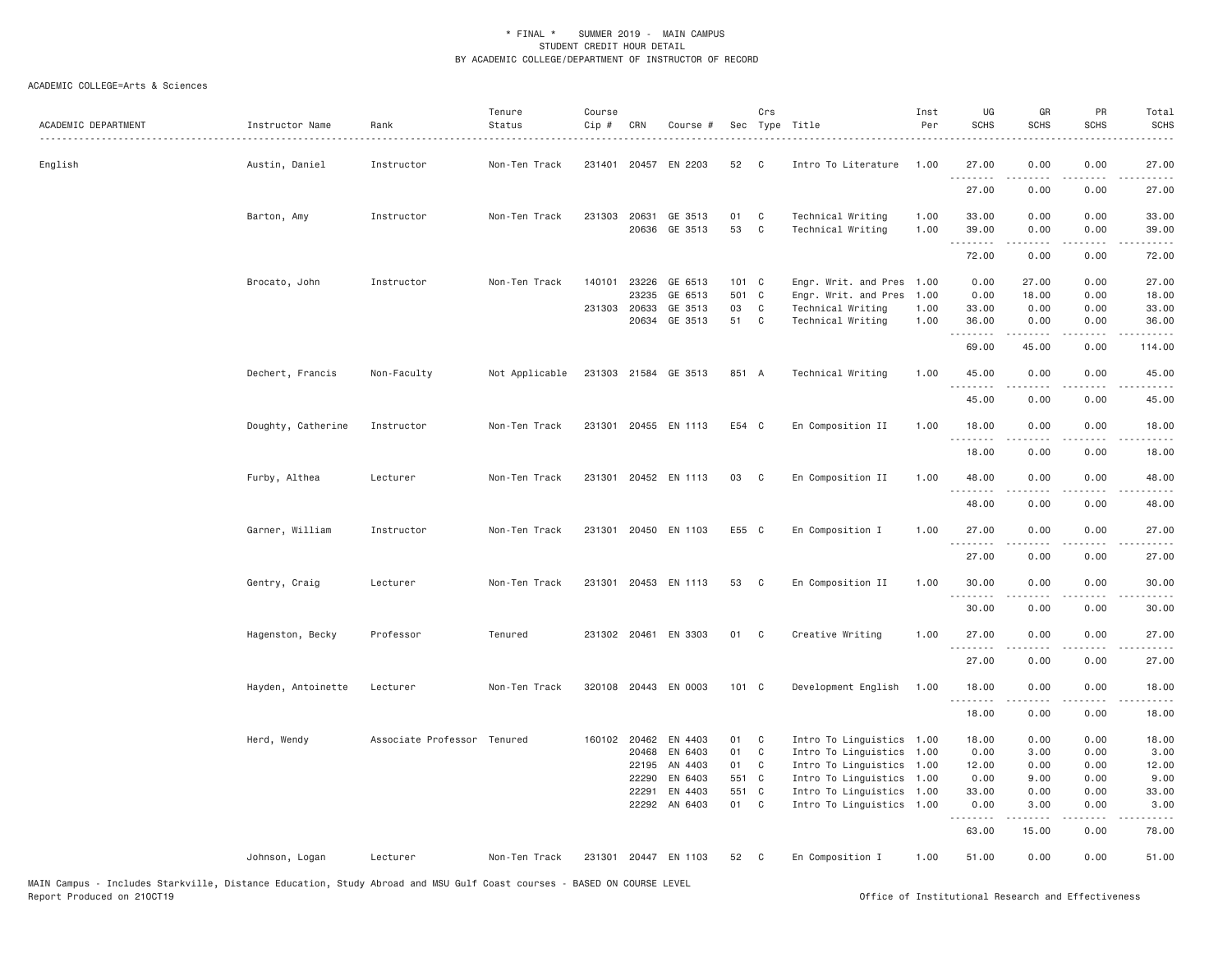| ACADEMIC DEPARTMENT | Instructor Name   | Rank                          | Tenure<br>Status | Course<br>Cip # | CRN | Course #                              |                | Crs                        | Sec Type Title                        | Inst<br>Per  | UG<br><b>SCHS</b>          | GR<br><b>SCHS</b> | PR<br>SCHS   | Total<br><b>SCHS</b> |
|---------------------|-------------------|-------------------------------|------------------|-----------------|-----|---------------------------------------|----------------|----------------------------|---------------------------------------|--------------|----------------------------|-------------------|--------------|----------------------|
|                     |                   |                               |                  |                 |     |                                       |                |                            |                                       |              | .                          |                   |              |                      |
|                     |                   |                               |                  |                 |     |                                       |                |                            |                                       |              | 51.00                      | 0.00              | 0.00         | 51.00                |
| English             | Lammert, Thomas   | Lecturer                      | Non-Ten Track    |                 |     | 231301 23167 EN 1113                  | 552 C          |                            | En Composition II                     | 1.00         | 33.00                      | 0.00              | 0.00         | 33.00                |
|                     |                   |                               |                  |                 |     |                                       |                |                            |                                       |              | 33.00                      | 0.00              | 0.00         | 33.00                |
|                     | Leonard, Ashley   | Instructor                    | Non-Ten Track    |                 |     | 231401 21775 EN 2203                  | 551 C          |                            | Intro To Literature                   | 1.00         | 18.00                      | 0.00              | 0.00         | 18.00                |
|                     |                   |                               |                  |                 |     |                                       |                |                            |                                       |              | 18.00                      | 0.00              | 0.00         | 18.00                |
|                     | Nordin, Alexis    | Instructor                    | Non-Ten Track    |                 |     | 231303 20635 GE 3513                  | 52             | $\overline{\phantom{a}}$ C | Technical Writing                     | 1.00         | 39.00<br><u>.</u>          | 0.00<br><u>.</u>  | 0.00<br>.    | 39.00<br>.           |
|                     |                   |                               |                  |                 |     |                                       |                |                            |                                       |              | 39.00                      | 0.00              | 0.00         | 39.00                |
|                     | Olson, Peter      | Lecturer                      | Non-Ten Track    |                 |     | 231301 21282 EN 1103<br>21283 EN 1113 | 501 C<br>551 C |                            | En Composition I<br>En Composition II | 1.00<br>1.00 | 27.00<br>27.00<br><u>.</u> | 0.00<br>0.00      | 0.00<br>0.00 | 27.00<br>27.00       |
|                     |                   |                               |                  |                 |     |                                       |                |                            |                                       |              | 54.00                      | 0.00              | 0.00         | 54.00                |
|                     | Parr, Susan       | Instructor                    | Non-Ten Track    |                 |     | 131401 20531 ESL 5323                 | 104 C          |                            | Academic Research an 1.00             |              | 6.00<br>.                  | 0.00              | 0.00         | 6.00                 |
|                     |                   |                               |                  |                 |     |                                       |                |                            |                                       |              | 6.00                       | 0.00              | 0.00         | 6.00                 |
|                     | Pierce, Catherine | Associate Professor Tenured   |                  |                 |     | 239999 22478 EN 8000                  | $102$ D        |                            | Research / Thesis                     | 1.00         | 0.00<br>.                  | 3.00              | 0.00         | 3.00                 |
|                     |                   |                               |                  |                 |     |                                       |                |                            |                                       |              | 0.00                       | 3.00              | 0.00         | 3.00                 |
|                     | Redd, James       | Lecturer                      | Non-Ten Track    |                 |     | 231402 20458 EN 2253                  | 51 C           |                            | American Lit After 1 1.00             |              | 21.00<br>.                 | 0.00<br>.         | 0.00<br>.    | 21.00<br>.           |
|                     |                   |                               |                  |                 |     |                                       |                |                            |                                       |              | 21.00                      | 0.00              | 0.00         | 21.00                |
|                     | Shaffer, Donald   | Associate Professor Tenured   |                  |                 |     | 050201 20002 AAS 1063                 | 01             | C.                         | Intro to African Ame                  | 1.00         | 30.00<br>$  -$             | 0.00              | 0.00         | 30.00                |
|                     |                   |                               |                  |                 |     |                                       |                |                            |                                       |              | 30.00                      | 0.00              | 0.00         | 30.00                |
|                     | Sheperis, Claire  | Instructor                    | Non-Ten Track    |                 |     | 231401 20456 EN 2203                  | 01 C           |                            | Intro To Literature                   | 1.00         | 30.00                      | 0.00              | 0.00         | 30.00                |
|                     |                   |                               |                  |                 |     |                                       |                |                            |                                       |              | 30.00                      | 0.00              | 0.00         | 30.00                |
|                     | Smith, Megan      | Assistant Professor Ten Track |                  |                 |     | 239999 23131 EN 8000                  | 103 D          |                            | Research / Thesis                     | 1.00         | 0.00<br>. <b>.</b>         | 1.00              | 0.00         | 1.00                 |
|                     |                   |                               |                  |                 |     |                                       |                |                            |                                       |              | 0.00                       | 1.00              | 0.00         | 1.00                 |
|                     | Spain, Andrea     | Associate Professor Tenured   |                  |                 |     | 239999 22476 EN 8000                  | 101 D          |                            | Research / Thesis                     | 1.00         | 0.00<br>$\sim$ $\sim$      | 6.00              | 0.00         | 6.00                 |
|                     |                   |                               |                  |                 |     |                                       |                |                            |                                       |              | 0.00                       | 6.00              | 0.00         | 6.00                 |
|                     | Stinson, Emily    | Instructor                    | Non-Ten Track    |                 |     | 231401 21774 EN 2203                  | 501 C          |                            | Intro To Literature                   | 1.00         | 51.00                      | 0.00              | 0.00         | 51.00                |
|                     |                   |                               |                  |                 |     |                                       |                |                            |                                       |              | .<br>51.00                 | -----<br>0.00     | .<br>0.00    | 51.00                |
|                     | Trimm, James      | Lecturer                      | Non-Ten Track    |                 |     | 231301 20451 EN 1113                  | 01             | C                          | En Composition II                     | 1.00         | 18.00                      | 0.00              | 0.00         | 18.00                |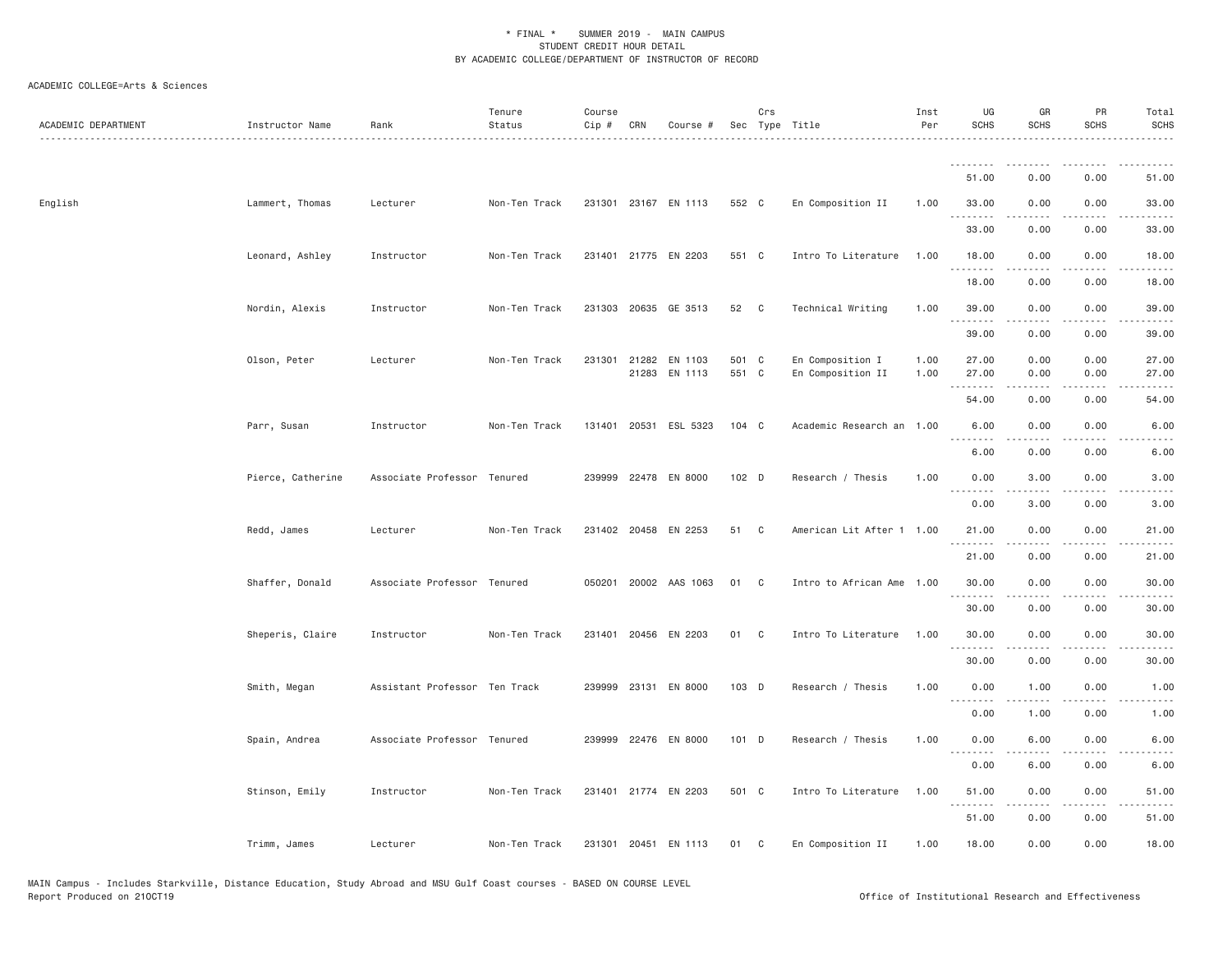| ACADEMIC DEPARTMENT                   | Instructor Name | Rank                          | Tenure<br>Status | Course<br>Cip # | CRN | Course #      |    | Crs | Sec Type Title | Inst<br>Per | UG<br><b>SCHS</b>  | GR<br>SCHS         | PR<br><b>SCHS</b> | Total<br><b>SCHS</b> |
|---------------------------------------|-----------------|-------------------------------|------------------|-----------------|-----|---------------|----|-----|----------------|-------------|--------------------|--------------------|-------------------|----------------------|
|                                       |                 |                               |                  |                 |     |               |    |     |                |             |                    |                    |                   |                      |
|                                       |                 |                               |                  |                 |     |               |    |     |                |             | 18.00              | 0.00               | 0.00              | 18.00                |
| English                               | Vivier, Eric    | Assistant Professor Ten Track |                  | 231404          |     | 20464 EN 4503 | 01 | C.  | Shakespeare    | 1.00        | 12.00              | 0.00               | 0.00              | 12.00                |
|                                       |                 |                               |                  |                 |     | 20470 EN 6503 | 01 | C.  | Shakespeare    | 1.00        | 0.00               | 12.00              | 0.00              | 12.00                |
|                                       |                 |                               |                  |                 |     |               |    |     |                |             | ---------<br>12.00 | ---------<br>12.00 | .<br>0.00         | .<br>24.00           |
|                                       | Voller, Leslie  | Instructor                    | Non-Ten Track    | 230101          |     | 20445 EN 0103 | 51 | C.  | Basic English  | 1.00        | 27.00              | 0.00               | 0.00              | 27.00                |
|                                       |                 |                               |                  |                 |     |               |    |     |                |             | ---------<br>27.00 | .<br>0.00          | .<br>0.00         | .<br>27.00           |
| ===================================== |                 |                               |                  |                 |     |               |    |     |                |             |                    |                    |                   |                      |
| English                               |                 |                               |                  |                 |     |               |    |     |                |             | 834,00             | 82.00              | 0.00              | 916,00               |
| =============================         |                 |                               |                  |                 |     |               |    |     |                |             |                    |                    | ========          | ==========           |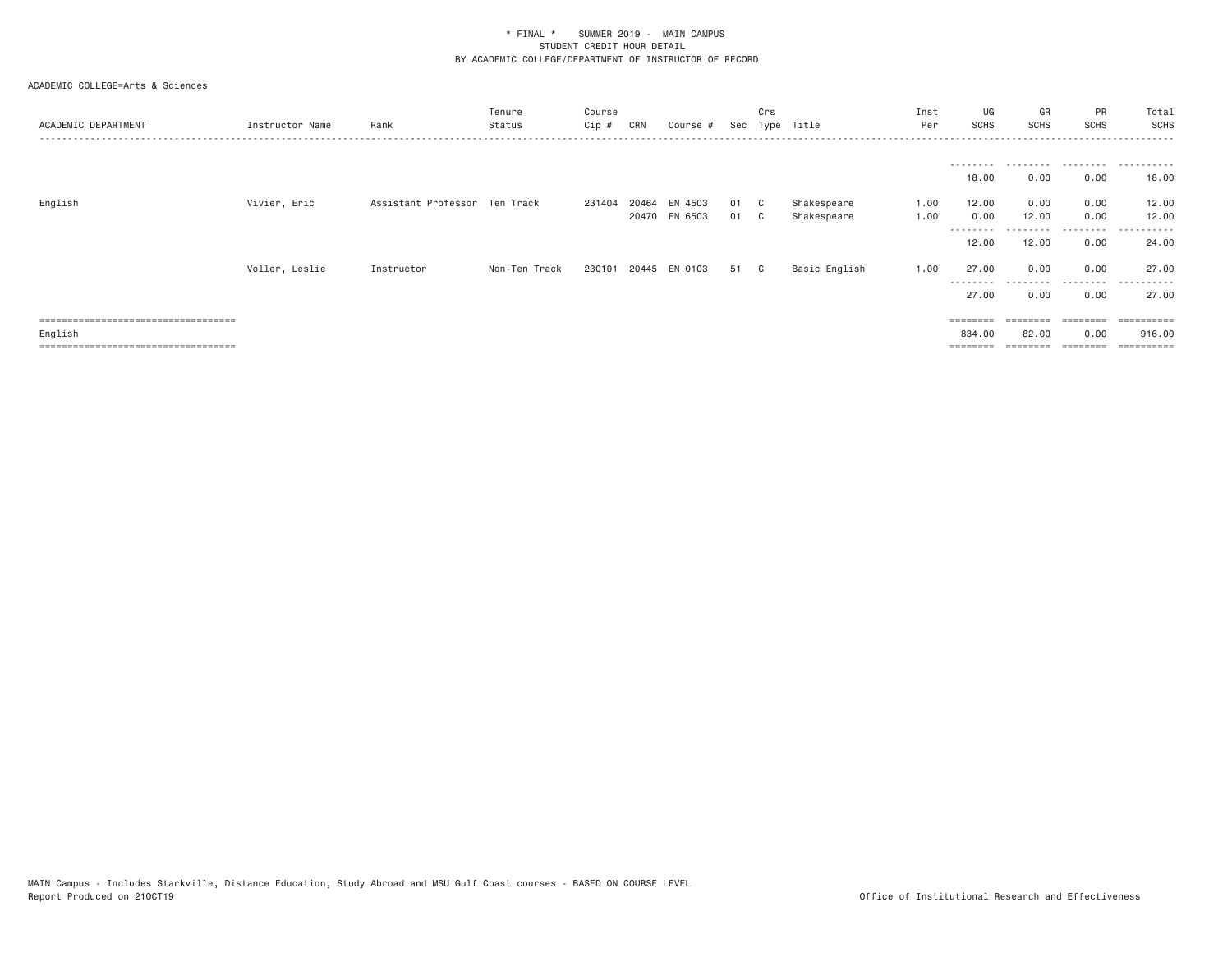| ACADEMIC DEPARTMENT | Instructor Name                | Rank                                               | Tenure<br>Status | Course<br>Cip#   | CRN          | Course #                 |                           | Crs | Sec Type Title                                    | Inst<br>Per  | UG<br><b>SCHS</b>                   | GR<br><b>SCHS</b>   | PR<br><b>SCHS</b>                   | Total<br>SCHS<br>$\frac{1}{2}$                                                                                                                                |
|---------------------|--------------------------------|----------------------------------------------------|------------------|------------------|--------------|--------------------------|---------------------------|-----|---------------------------------------------------|--------------|-------------------------------------|---------------------|-------------------------------------|---------------------------------------------------------------------------------------------------------------------------------------------------------------|
| Geosciences         | Ambinakudige, Shrini Professor |                                                    | Tenured          | 450701           | 22893        | GR 9000                  | 102 D                     |     | Research/Dissertatio 1.00                         |              | 0.00<br>.                           | 12.00<br>د د د د د  | 0.00                                | 12.00<br>. د د د د                                                                                                                                            |
|                     |                                |                                                    |                  |                  |              |                          |                           |     |                                                   |              | 0.00                                | 12.00               | 0.00                                | 12.00                                                                                                                                                         |
|                     | Babineaux, Claire              | Lecturer                                           | Non-Ten Track    | 400601           |              | 20642 GG 4446            | 01                        | B   | Summer Geology Field 0.90                         |              | 37.80                               | 0.00                | 0.00<br>.                           | 37.80                                                                                                                                                         |
|                     |                                |                                                    |                  |                  |              |                          |                           |     |                                                   |              | 37.80                               | 0.00                | 0.00                                | 37.80                                                                                                                                                         |
|                     | Brown, Michael E.              | Professor                                          | Tenured          | 400401<br>400404 | 21372        | GR 8573<br>21360 GR 6843 | 502 S<br>501 C            |     | Research Applied Met 1.00<br>Severe Storm Methods | 1.00         | 0.00<br>0.00                        | 36.00<br>21.00      | 0.00<br>0.00                        | 36.00<br>21.00                                                                                                                                                |
|                     |                                |                                                    |                  |                  |              |                          |                           |     |                                                   |              | .                                   |                     | $\sim$ $\sim$ $\sim$                | المتماما                                                                                                                                                      |
|                     |                                |                                                    |                  |                  |              |                          |                           |     |                                                   |              | 0.00                                | 57.00               | 0.00                                | 57.00                                                                                                                                                         |
|                     | Clary, Renee                   | Professor                                          | Tenured          |                  | 400601 21785 | GG 8313<br>22621 GG 9000 | 501 C<br>102 <sub>D</sub> |     | History of Life<br>Research/Dissertatio           | 1.00<br>1,00 | 0.00<br>0.00                        | 12.00<br>2.00       | 0.00<br>0.00                        | 12.00<br>2.00                                                                                                                                                 |
|                     |                                |                                                    |                  |                  |              |                          |                           |     |                                                   |              | .<br>0.00                           | 14.00               | .<br>0.00                           | $\frac{1}{2} \left( \frac{1}{2} \right) \left( \frac{1}{2} \right) \left( \frac{1}{2} \right) \left( \frac{1}{2} \right) \left( \frac{1}{2} \right)$<br>14.00 |
|                     | Dash, Padmanava                | Assistant Professor Ten Track                      |                  | 400601           |              | 22829 GG 8000            | 102 D                     |     | Research / Thesis                                 | 1,00         | 0.00<br>$\sim$ $\sim$ $\sim$ $\sim$ | 1.00<br>$- - - - -$ | 0.00<br>$\frac{1}{2}$               | 1.00<br>$\frac{1}{2}$                                                                                                                                         |
|                     |                                |                                                    |                  |                  |              |                          |                           |     |                                                   |              | 0.00                                | 1.00                | 0.00                                | 1.00                                                                                                                                                          |
|                     | Dyer, Jamie                    | Professor                                          | Tenured          | 400401           | 21371        | GR 8573                  | 501 S                     |     | Research Applied Met 1.00                         |              | 0.00                                | 33.00               | 0.00                                | 33.00                                                                                                                                                         |
|                     |                                |                                                    |                  | 450701           |              | 22707 GR 9000            | 101 D                     |     | Research/Dissertatio 1.00                         |              | 0.00<br><u>.</u>                    | 12.00<br>.          | 0.00<br>$\sim$ $\sim$ $\sim$ $\sim$ | 12.00<br>$\sim$ $\sim$ $\sim$ $\sim$                                                                                                                          |
|                     |                                |                                                    |                  |                  |              |                          |                           |     |                                                   |              | 0.00                                | 45.00               | 0.00                                | 45.00                                                                                                                                                         |
|                     | Fraza, Erik                    | Clinical Assist Pro Non-Ten Track                  |                  |                  |              | 400404 21344 GR 4473     | 501 C                     |     | Numerical Wx Predict 1.00                         |              | 99.00                               | 0.00                | 0.00                                | 99.00                                                                                                                                                         |
|                     |                                |                                                    |                  |                  | 21345        | GR 4473                  | 502 C                     |     | Numerical Wx Predict 1.00                         |              | 75.00                               | 0.00                | 0.00                                | 75.00                                                                                                                                                         |
|                     |                                |                                                    |                  |                  | 21352        | GR 4933                  | 501 C                     |     | Dynamic Meteorology                               | 1.00         | 6.00                                | 0.00                | 0.00                                | 6.00                                                                                                                                                          |
|                     |                                |                                                    |                  |                  | 21356        | GR 6473                  | 501 C                     |     | Numerical Wx Predict 1.00                         |              | 0.00                                | 15.00               | 0.00                                | 15.00                                                                                                                                                         |
|                     |                                |                                                    |                  | 450701           | 21361        | GR 6933                  | 501 C                     |     | Dynamic Meteorology                               | 1.00         | 0.00                                | 15.00               | 0.00                                | 15.00                                                                                                                                                         |
|                     |                                |                                                    |                  |                  | 21363        | GR 8000                  | 502 D                     |     | Research / Thesis                                 | 1.00         | 0.00<br>.                           | 1.00<br>المتمالين   | 0.00<br>.                           | 1.00<br><u>.</u>                                                                                                                                              |
|                     |                                |                                                    |                  |                  |              |                          |                           |     |                                                   |              | 180.00                              | 31.00               | 0.00                                | 211.00                                                                                                                                                        |
|                     |                                | Fuhrmann, Christophe Assistant Professor Ten Track |                  | 400401           | 21357        | GR 6643                  | 501 C                     |     | Physical Climatology 1.00                         |              | 0.00                                | 84.00               | 0.00                                | 84.00                                                                                                                                                         |
|                     |                                |                                                    |                  |                  | 21374        | GR 8633                  | 501 C                     |     | Climate Change                                    | 1.00         | 0.00                                | 75.00               | 0.00                                | 75.00                                                                                                                                                         |
|                     |                                |                                                    |                  |                  | 21783        | GR 4643                  | 501 C                     |     | Physical Climatology 1.00                         |              | 120.00                              | 0.00                | 0.00                                | 120.00                                                                                                                                                        |
|                     |                                |                                                    |                  |                  |              | 21784 GR 4643            | 502 C                     |     | Physical Climatology 1.00                         |              | 117.00<br>.                         | 0.00<br>.           | 0.00<br>.                           | 117.00<br>.                                                                                                                                                   |
|                     |                                |                                                    |                  |                  |              |                          |                           |     |                                                   |              | 237.00                              | 159.00              | 0.00                                | 396.00                                                                                                                                                        |
|                     | Gabitov, Rinat                 | Assistant Professor Ten Track                      |                  |                  |              | 400601 23199 GG 9000     | 103 D                     |     | Research/Dissertatio 1.00                         |              | 0.00<br>.                           | 6.00<br>.           | 0.00<br>.                           | 6.00<br>$\frac{1}{2}$                                                                                                                                         |
|                     |                                |                                                    |                  |                  |              |                          |                           |     |                                                   |              | 0.00                                | 6.00                | 0.00                                | 6.00                                                                                                                                                          |
|                     | Grala, Katarzyna               | Non-Faculty                                        | Not Applicable   | 450701           |              | 21354 GR 6303            | 501 B                     |     | Principles of GIS                                 | 0.90         | 0.00                                | 13.50               | 0.00                                | 13.50                                                                                                                                                         |
|                     |                                |                                                    |                  |                  | 21355        | GR 6303                  | 502 B                     |     | Principles of GIS                                 | 0.90         | 0.00                                | 8.10                | 0.00                                | 8.10                                                                                                                                                          |
|                     |                                |                                                    |                  |                  | 450702 21340 | GR 4303                  | 501 B                     |     | Principles of GIS                                 | 0.90         | 27.00                               | 0.00                | 0.00                                | 27.00                                                                                                                                                         |
|                     |                                |                                                    |                  |                  | 21341        | GR 4303                  | 502 B                     |     | Principles of GIS                                 | 0.90         | 2.70<br>.                           | 0.00<br>.           | 0.00<br>.                           | 2.70<br>.                                                                                                                                                     |
|                     |                                |                                                    |                  |                  |              |                          |                           |     |                                                   |              | 29.70                               | 21.60               | 0.00                                | 51.30                                                                                                                                                         |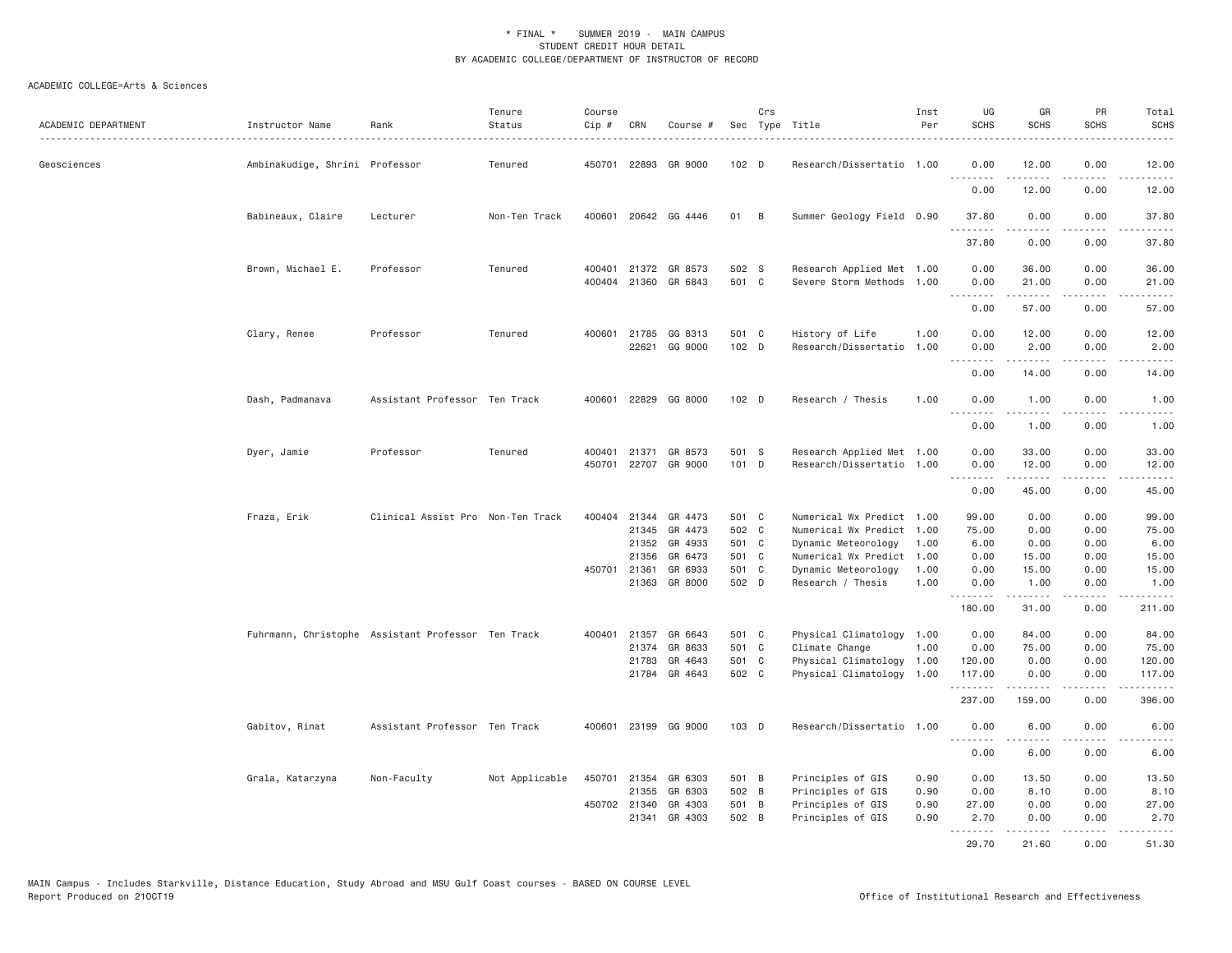| ACADEMIC DEPARTMENT | Instructor Name    | Rank                              | Tenure<br>Status | Course<br>Cip # | CRN          | Course #             |       | Crs | Sec Type Title            | Inst<br>Per | UG<br><b>SCHS</b>     | GR<br><b>SCHS</b>    | PR<br><b>SCHS</b>                   | Total<br><b>SCHS</b><br>$\sim$ $\sim$ $\sim$ $\sim$ |
|---------------------|--------------------|-----------------------------------|------------------|-----------------|--------------|----------------------|-------|-----|---------------------------|-------------|-----------------------|----------------------|-------------------------------------|-----------------------------------------------------|
| Geosciences         | Gutter, Barrett    | Clinical Assist Pro Non-Ten Track |                  |                 | 400404 21349 | GR 4713              | 501 B |     | Synoptic Met I            | 1.00        | 30.00                 | 0.00                 | 0.00                                | 30.00                                               |
|                     |                    |                                   |                  |                 | 21353        | GR 4963              | 501   | C   | Mesoscale Meteorolog      | 1.00        | 27.00                 | 0.00                 | 0.00                                | 27.00                                               |
|                     |                    |                                   |                  | 400601          | 21368        | GR 8410              | 504 S |     | Field Methods Semina      | 1.00        | 0.00                  | 42.00                | 0.00                                | 42.00                                               |
|                     |                    |                                   |                  |                 | 450701 21362 | GR 6963              | 501 C |     | Mesoscale Meteorolo       | 1.00        | 0.00                  | 15.00                | 0.00                                | 15.00                                               |
|                     |                    |                                   |                  |                 | 23211        | GR 7000              | 505 I |     | Directed Indiv Study 1.00 |             | 0.00<br>.             | 3.00<br>.            | 0.00<br>.                           | 3.00<br>.                                           |
|                     |                    |                                   |                  |                 |              |                      |       |     |                           |             | 57.00                 | 60.00                | 0.00                                | 117.00                                              |
|                     | Haney, Christa     | Instructor                        | Non-Ten Track    | 231303          | 21329        | GG 4333              | 501 C |     | Geowriting                | 1.00        | 60.00                 | 0.00                 | 0.00                                | 60.00                                               |
|                     |                    |                                   |                  |                 | 21330        | GG 4333              | 502 C |     | Geowriting                | 1.00        | 36.00                 | 0.00                 | 0.00                                | 36.00                                               |
|                     |                    |                                   |                  | 400607          | 21327        | GG 3603              | 501 C |     | Intro To Oceanograph      | 1.00        | 117.00                | 0.00                 | 0.00                                | 117.00                                              |
|                     |                    |                                   |                  |                 | 21328        | GG 3603              | 502 C |     | Intro To Oceanograph      | 1.00        | 60.00                 | 0.00                 | 0.00                                | 60.00                                               |
|                     |                    |                                   |                  |                 |              | 450701 22475 GR 8000 | 501 D |     | Research / Thesis         | 1.00        | 0.00<br><u>.</u>      | 3.00<br>-----        | 0.00<br>.                           | 3.00<br>.                                           |
|                     |                    |                                   |                  |                 |              |                      |       |     |                           |             | 273.00                | 3.00                 | 0.00                                | 276.00                                              |
|                     | Kirkland, Brenda   | Professor                         | Tenured          | 400601          | 20640        | GG 1113              | 51    | C   | Survey Earth Sci I        | 1.00        | 15.00                 | 0.00                 | 0.00                                | 15.00                                               |
|                     |                    |                                   |                  |                 | 21875        | GR 8410              | 503 S |     | Field Methods Semina      | 1.00        | 0.00                  | 21.00                | 0.00                                | 21.00                                               |
|                     |                    |                                   |                  |                 |              |                      |       |     |                           |             | .                     |                      | $\sim$ $\sim$ $\sim$                | المتمامين                                           |
|                     |                    |                                   |                  |                 |              |                      |       |     |                           |             | 15.00                 | 21.00                | 0.00                                | 36.00                                               |
|                     | Lalk, Sarah        | Instructor                        | Non-Ten Track    | 400401          | 21373        | GR 8573              | 503 S |     | Research Applied Met 1.00 |             | 0.00                  | 27.00                | 0.00                                | 27.00                                               |
|                     |                    |                                   |                  | 400601          | 21332        | GG 8203              | 501 C |     | Ocean Science             | 1.00        | 0.00                  | 84.00                | 0.00                                | 84.00                                               |
|                     |                    |                                   |                  |                 | 21333        | GG 8203              | 502 C |     | Ocean Science             | 1.00        | 0.00                  | 75.00                | 0.00                                | 75.00                                               |
|                     |                    |                                   |                  |                 | 21777        | GG 4523              | 501 C |     | Coastal Environments      | 1.00        | 12.00                 | 0.00                 | 0.00                                | 12.00                                               |
|                     |                    |                                   |                  |                 | 21778        | GG 6523              | 501 C |     | Coastal Environments      | 1.00        | 0.00<br>.             | 57.00<br>.           | 0.00<br>$\sim$ $\sim$ $\sim$ $\sim$ | 57.00<br>.                                          |
|                     |                    |                                   |                  |                 |              |                      |       |     |                           |             | 12.00                 | 243.00               | 0.00                                | 255.00                                              |
|                     | Maguigan, Michael  | Non-Employee                      | Not Applicable   | 450701          |              | 20644 GR 1123        | 51    | C   | Intro World Geog          | 1.00        | 78.00<br>.            | 0.00<br>-----        | 0.00<br>.                           | 78.00<br>.                                          |
|                     |                    |                                   |                  |                 |              |                      |       |     |                           |             | 78.00                 | 0.00                 | 0.00                                | 78.00                                               |
|                     | Mercer, Andrew     | Associate Professor Tenured       |                  |                 | 400401 21369 | GR 8453              | 501 C |     | Quant Analysis Climo      | 1.00        | 0.00                  | 69.00                | 0.00                                | 69.00                                               |
|                     |                    |                                   |                  |                 | 21370        | GR 8453              | 502 C |     | Quant Analysis Climo      | 1.00        | 0.00                  | 72.00                | 0.00                                | 72.00                                               |
|                     |                    |                                   |                  | 400404          | 21350        | GR 4733              | 501 C |     | Synoptic Meteorology      | 0.10        | 2.10                  | 0.00                 | 0.00                                | 2.10                                                |
|                     |                    |                                   |                  | 450701          | 21359        | GR 6733              | 501 C |     | Synoptic Meteorology 0.10 |             | 0.00                  | 0.90                 | 0.00                                | 0.90                                                |
|                     |                    |                                   |                  |                 | 23121        | GR 9000              | 103 D |     | Research/Dissertatio 1.00 |             | 0.00<br>$\frac{1}{2}$ | 6.00<br>$- - - - -$  | 0.00<br>.                           | 6.00<br>.                                           |
|                     |                    |                                   |                  |                 |              |                      |       |     |                           |             | 2.10                  | 147.90               | 0.00                                | 150.00                                              |
|                     | Mylroie, John      | Non-Employee                      | Not Applicable   |                 |              | 400601 21367 GR 8410 | 502 S |     | Field Methods Semina 1.00 |             | 0.00                  | 33,00<br>.           | 0.00<br>$\sim$ $\sim$ $\sim$ $\sim$ | 33.00<br>الداعات الدار                              |
|                     |                    |                                   |                  |                 |              |                      |       |     |                           |             | 0.00                  | 33.00                | 0.00                                | 33.00                                               |
|                     | Nagel, Athena      | Clinical Assist Pro Non-Ten Track |                  | 400601          | 21326        | GG 1113              | 501 C |     | Survey Earth Sci I        | 1.00        | 45.00                 | 0.00                 | 0.00                                | 45.00                                               |
|                     |                    |                                   |                  |                 |              | 450702 21364 GR 8400 | 501 E |     | Field Meth In Geosci 1.00 |             | 0.00                  | 33.00                | 0.00                                | 33.00                                               |
|                     |                    |                                   |                  |                 |              |                      |       |     |                           |             | .<br>45.00            | $- - - - -$<br>33.00 | .<br>0.00                           | .<br>78.00                                          |
|                     | Nordstrom, Gregory | Instructor                        | Non-Ten Track    |                 | 400404 21342 | GR 4453              | 501 C |     | Weather Prediction I      | 1.00        | 120.00                | 0.00                 | 0.00                                | 120.00                                              |
|                     |                    |                                   |                  |                 | 21343        | GR 4453              | 502 C |     | Weather Prediction I      | 1.00        | 48.00                 | 0.00                 | 0.00                                | 48.00                                               |
|                     |                    |                                   |                  |                 | 21776        | GR 1604              | 501 B |     | Weather and Climate       | 1.00        | 80.00                 | 0.00                 | 0.00                                | 80.00                                               |
|                     |                    |                                   |                  | 450701          | 21336        | GR 1114              | 501 B |     | Physical Geography        | 1.00        | 36.00                 | 0.00                 | 0.00                                | 36.00                                               |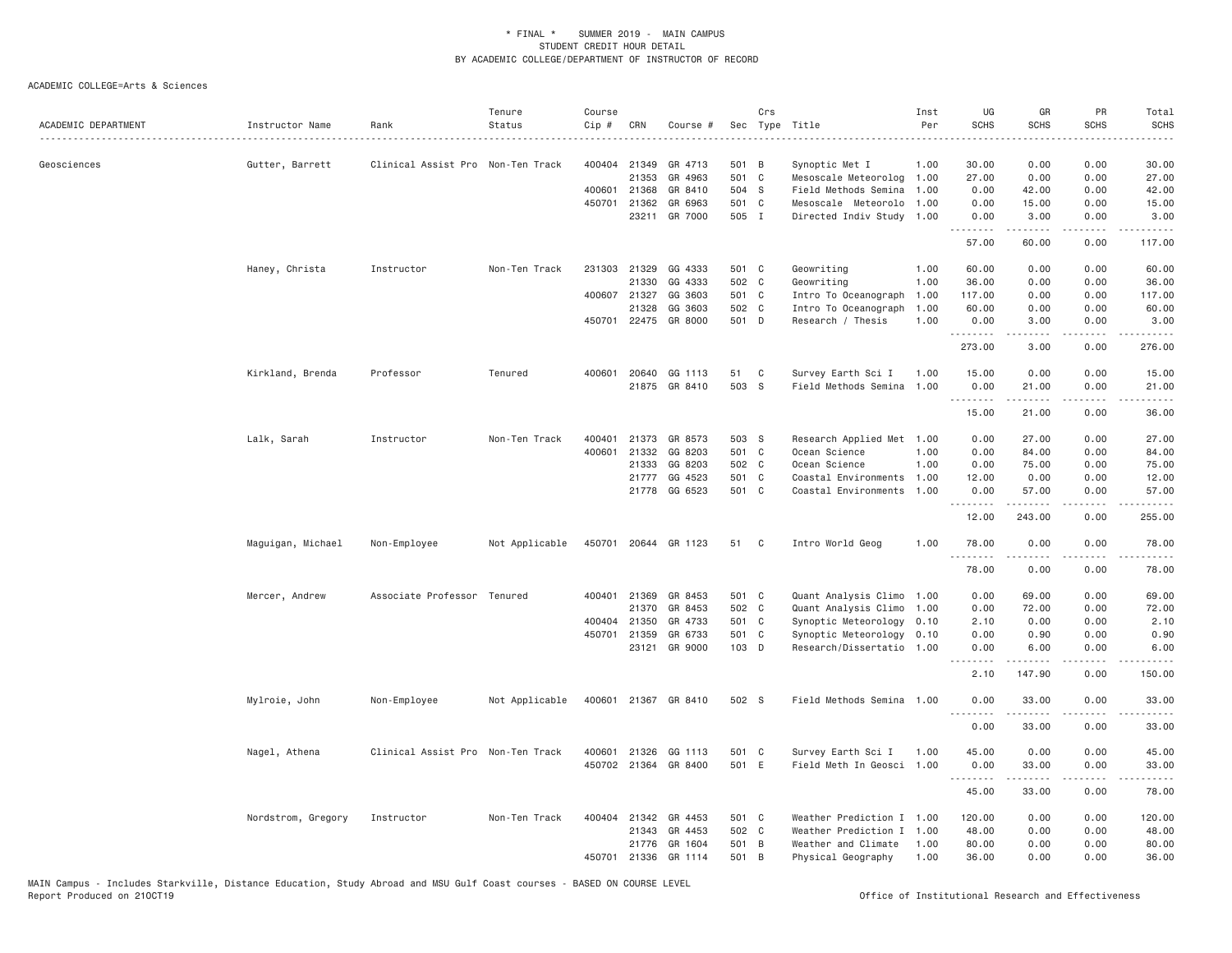| ACADEMIC DEPARTMENT                               | Instructor Name | Rank                                             | Tenure<br>Status | Course<br>Cip # | CRN          | Course #             |                | Crs | Sec Type Title                         | Inst<br>Per  | UG<br><b>SCHS</b>   | GR<br><b>SCHS</b>  | PR<br><b>SCHS</b>      | Total<br><b>SCHS</b> |
|---------------------------------------------------|-----------------|--------------------------------------------------|------------------|-----------------|--------------|----------------------|----------------|-----|----------------------------------------|--------------|---------------------|--------------------|------------------------|----------------------|
|                                                   |                 |                                                  |                  |                 |              |                      |                |     |                                        |              |                     |                    |                        |                      |
|                                                   |                 |                                                  |                  |                 |              |                      |                |     |                                        |              | 284.00              | 0.00               | 0.00                   | 284.00               |
| Geosciences                                       | Paul, Varun     | Assistant Professor Ten Track                    |                  |                 |              | 400601 23244 GG 8000 | 502 D          |     | Research / Thesis                      | 0.50         | 0.00                | 1.50               | 0.00                   | 1.50                 |
|                                                   |                 |                                                  |                  |                 |              |                      |                |     |                                        |              | 0.00                | 1.50               | 0.00                   | 1.50                 |
|                                                   | Poe, Lindsey    | Instructor                                       | Non-Ten Track    |                 |              | 450701 21338 GR 1123 | 551 C          |     | Intro World Geog                       | 1,00         | 75.00<br>.          | 0.00               | 0.00                   | 75.00                |
|                                                   |                 |                                                  |                  |                 |              |                      |                |     |                                        |              | 75.00               | 0.00               | 0.00                   | 75.00                |
|                                                   | Rodgers, John   | Professor                                        | Tenured          |                 | 400601 21324 | GG 1111              | 501 L          |     | Earth Science I Lab                    | 1.00         | 15.00               | 0.00               | 0.00                   | 15.00                |
|                                                   |                 |                                                  |                  |                 | 23244        | GG 8000              | 502 D          |     | Research / Thesis                      | 0.50         | 0.00                | 1.50               | 0.00                   | 1.50                 |
|                                                   |                 |                                                  |                  |                 | 400699 21585 | GG 4533              | 801 A          |     | Geosciences Study Ab                   | 1.00         | 9.00                | 0.00               | 0.00                   | 9.00                 |
|                                                   |                 |                                                  |                  |                 | 21586        | GG 6533              | 801 A          |     | Geosciences Study Ab                   | 1.00         | 0.00                | 15.00              | 0.00                   | 15.00                |
|                                                   |                 |                                                  |                  |                 | 450701 21354 | GR 6303              | 501 B          |     | Principles of GIS                      | 0.10         | 0.00                | 1.50               | 0.00                   | 1.50                 |
|                                                   |                 |                                                  |                  |                 | 21355        | GR 6303              | 502 B          |     | Principles of GIS                      | 0.10         | 0.00                | 0.90               | 0.00                   | 0.90                 |
|                                                   |                 |                                                  |                  |                 |              | 23144 GR 7000        | 504 I          |     | Directed Indiv Study                   | 1.00         | 0.00                | 1.00               | 0.00                   | 1.00                 |
|                                                   |                 |                                                  |                  |                 | 23352        | GR 7000<br>GR 4303   | 551 I<br>501 B |     | Directed Indiv Study                   | 1.00         | 0.00                | 1.00               | 0.00                   | 1.00                 |
|                                                   |                 |                                                  |                  |                 | 450702 21340 | 21341 GR 4303        | 502 B          |     | Principles of GIS<br>Principles of GIS | 0.10<br>0.10 | 3.00<br>0.30        | 0.00<br>0.00       | 0.00<br>0.00           | 3.00<br>0.30         |
|                                                   |                 |                                                  |                  |                 |              |                      |                |     |                                        |              | .<br>27.30          | 20.90              | 0.00                   | 48.20                |
|                                                   | Schmitz, Darrel | Non-Employee                                     | Not Applicable   | 400601          | 20642        | GG 4446              | 01 B           |     | Summer Geology Field 0.10              |              | 4.20                | 0.00               | 0.00                   | 4.20                 |
|                                                   |                 |                                                  |                  |                 | 22409        | GG 8000              | 101 D          |     | Research / Thesis                      | 1.00         | 0.00                | 5.00               | 0.00                   | 5.00                 |
|                                                   |                 |                                                  |                  |                 |              | 22410 GG 9000        | $101$ D        |     | Research/Dissertatio 1.00              |              | 0.00<br>.           | 9.00               | 0.00                   | 9.00                 |
|                                                   |                 |                                                  |                  |                 |              |                      |                |     |                                        |              | 4.20                | 14.00              | 0.00                   | 18.20                |
|                                                   |                 | Sherman-Morris, Kath Associate Professor Tenured |                  |                 | 400401 21346 | GR 4613              | 501 B          |     | Applied Climatology                    | 1.00         | 105.00              | 0.00               | 0.00                   | 105.00               |
|                                                   |                 |                                                  |                  |                 | 21347        | GR 4613              | 502 B          |     | Applied Climatology                    | 1.00         | 63.00               | 0.00               | 0.00                   | 63.00                |
|                                                   |                 |                                                  |                  |                 |              | 400404 21348 GR 4640 | 501 E          |     | Met Internship                         | 1.00         | 6.00<br><u>.</u>    | 0.00<br>.          | 0.00                   | 6.00                 |
|                                                   |                 |                                                  |                  |                 |              |                      |                |     |                                        |              | 174.00              | 0.00               | 0.00                   | 174.00               |
|                                                   | Wiley, Jacob    | Grad Teach Assist                                | Not Applicable   | 400404          | 21350        | GR 4733              | 501 C          |     | Synoptic Meteorology 0.90              |              | 18.90               | 0.00               | 0.00                   | 18.90                |
|                                                   |                 |                                                  |                  |                 | 450701 21337 | GR 1123              | 501 C          |     | Intro World Geog                       | 1.00         | 87.00               | 0.00               | 0.00                   | 87.00                |
|                                                   |                 |                                                  |                  |                 |              | 21359 GR 6733        | 501 C          |     | Synoptic Meteorology 0.90              |              | 0.00<br>.           | 8.10               | 0.00                   | 8.10                 |
|                                                   |                 |                                                  |                  |                 |              |                      |                |     |                                        |              | 105.90              | 8.10               | 0.00                   | 114.00               |
| ----------------------------------<br>Geosciences |                 |                                                  |                  |                 |              |                      |                |     |                                        |              | ========<br>1637.00 | ========<br>932.00 | <b>EDEDEED</b><br>0.00 | 2569.00              |
| ----------------------------------                |                 |                                                  |                  |                 |              |                      |                |     |                                        |              | ========            | $=$ ========       | <b>ESSESSES</b>        | $=$ ==========       |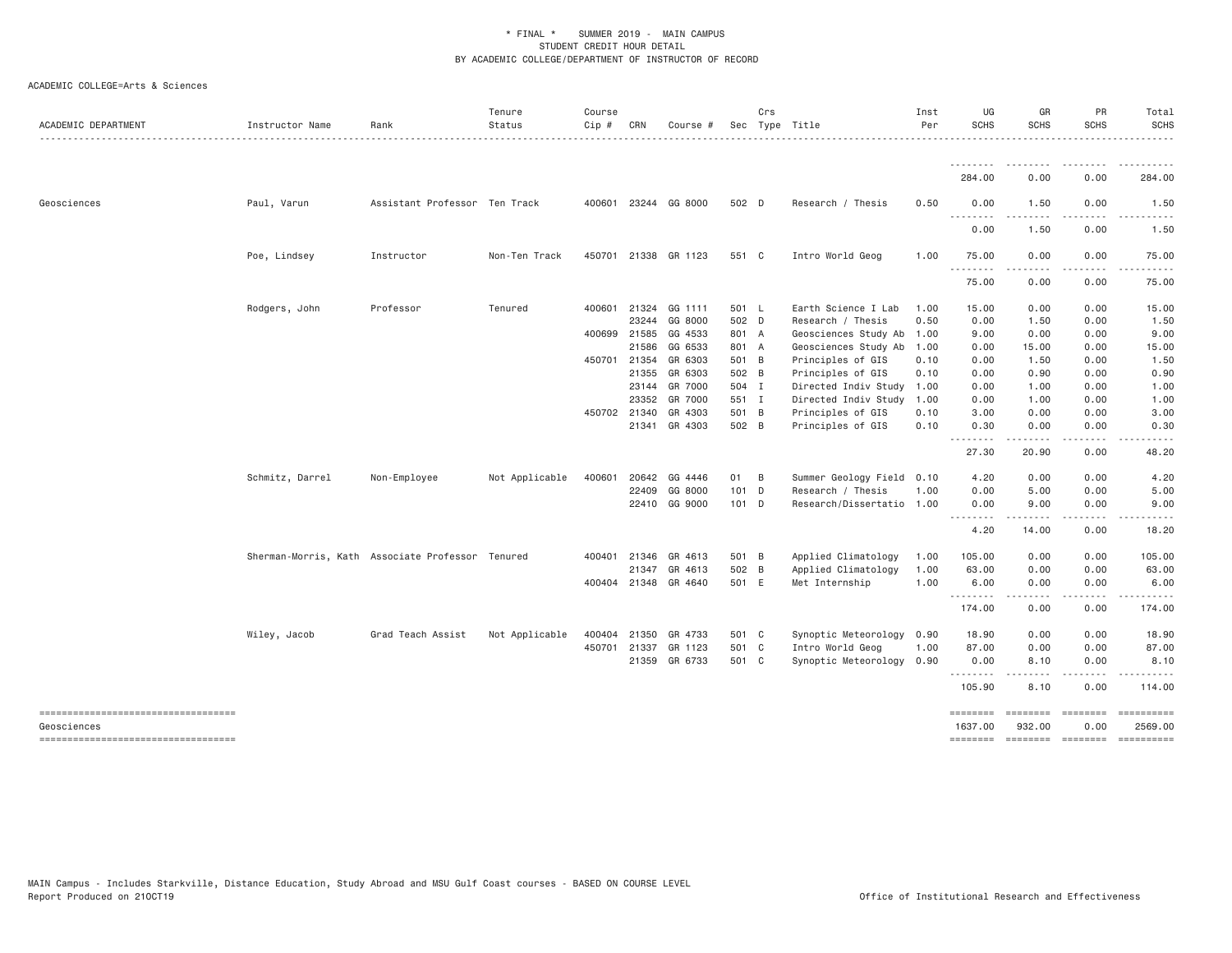| ACADEMIC DEPARTMENT                             | Instructor Name     | Rank<br>.                   | Tenure<br>Status | Course<br>Cip # | CRN          | Course #                 |                  | Crs          | Sec Type Title<br>.                        | Inst<br>Per  | UG<br><b>SCHS</b>                | GR<br><b>SCHS</b>                        | PR<br><b>SCHS</b>    | Total<br><b>SCHS</b> |
|-------------------------------------------------|---------------------|-----------------------------|------------------|-----------------|--------------|--------------------------|------------------|--------------|--------------------------------------------|--------------|----------------------------------|------------------------------------------|----------------------|----------------------|
| History                                         | Bader, Joshua       | Grad Teach Assist           | Not Applicable   |                 | 540102 21803 | HI 4133<br>21916 HI 4133 | 501 C<br>01 C    |              | Civil War 1850-1877<br>Civil War 1850-1877 | 1.00<br>1.00 | 21.00<br>12.00                   | 0.00<br>0.00                             | 0.00<br>0.00         | 21.00<br>12.00       |
|                                                 |                     |                             |                  |                 |              |                          |                  |              |                                            |              | $\sim$ $\sim$ .<br>33.00         | 0.00                                     | 0.00                 | 33.00                |
|                                                 | Baxter, Christina   | Grad Teach Assist           | Not Applicable   |                 |              | 540102 21885 HI 1063     | 001 C            |              | Early U S History                          | 1.00         | 24.00                            | 0.00                                     | 0.00                 | 24.00                |
|                                                 |                     |                             |                  |                 |              |                          |                  |              |                                            |              | <u> - - - - - - - -</u><br>24.00 | .<br>0.00                                | .<br>0.00            | 24.00                |
|                                                 | Burford, David      | Grad Teach Assist           | Not Applicable   |                 |              | 540102 20666 HI 1073     | 01 C             |              | Modern U S History                         | 1.00         | 33.00                            | 0.00                                     | 0.00                 | 33.00                |
|                                                 |                     |                             |                  |                 |              |                          |                  |              |                                            |              | .<br>33.00                       | 0.00                                     | .<br>0.00            | 33.00                |
|                                                 | Campbell, Colin     | Grad Teach Assist           | Not Applicable   |                 |              | 540102 20662 HI 1063     | 01 C             |              | Early U S History                          | 1.00         | 24.00                            | 0.00                                     | 0.00                 | 24.00                |
|                                                 |                     |                             |                  |                 |              |                          |                  |              |                                            |              | .<br>24.00                       | .<br>0.00                                | .<br>0.00            | $   -$<br>24.00      |
|                                                 | Davenport, Christy  | Grad Teach Assist           | Not Applicable   |                 |              | 540102 20667 HI 1073     | 51               | $\mathbf{C}$ | Modern U S History                         | 1.00         | 45.00                            | 0.00                                     | 0.00                 | 45.00                |
|                                                 |                     |                             |                  |                 |              |                          |                  |              |                                            |              | .<br>45.00                       | .<br>0.00                                | .<br>0.00            | $- - - - -$<br>45.00 |
|                                                 | Hay, William        | Associate Professor Tenured |                  |                 | 050299 21887 | HI 4713                  | 001 C            |              | TudorandStuart Engla 1.00                  |              | 21.00                            | 0.00                                     | 0.00                 | 21.00                |
|                                                 |                     |                             |                  |                 | 540101 21888 | HI 6713                  | 001 C            |              | TudorandStuart Engla 1.00                  |              | 0.00<br>.                        | 3.00                                     | 0.00                 | 3.00                 |
|                                                 |                     |                             |                  |                 |              |                          |                  |              |                                            |              | 21.00                            | 3.00                                     | 0.00                 | 24.00                |
|                                                 | Marcus, Alan        | Professor                   | Tenured          |                 |              | 540101 23215 HI 9000     | 102 <sub>D</sub> |              | Research / Diss                            | 1.00         | 0.00                             | 24.00                                    | 0.00                 | 24.00                |
|                                                 |                     |                             |                  |                 |              |                          |                  |              |                                            |              | 0.00                             | 24.00                                    | 0.00                 | 24.00                |
|                                                 | Marshall, Anne      | Associate Professor Tenured |                  |                 |              | 540101 21769 HI 3333     | 501 C            |              | Mississippi History                        | 0.50         | 22.50<br>.                       | 0.00<br><u>.</u>                         | 0.00<br>.            | 22.50<br>$- - - - -$ |
|                                                 |                     |                             |                  |                 |              |                          |                  |              |                                            |              | 22.50                            | 0.00                                     | 0.00                 | 22.50                |
|                                                 | Montgomery, Jeremy  | Grad Teach Assist           | Not Applicable   |                 |              | 540101 21769 HI 3333     | 501 C            |              | Mississippi History                        | 0.50         | 22.50                            | 0.00                                     | 0.00                 | 22.50                |
|                                                 |                     |                             |                  |                 |              |                          |                  |              |                                            |              | .<br>22.50                       | 0.00                                     | 0.00                 | 22.50                |
|                                                 | Ridner, Judith      | Associate Professor Tenured |                  |                 |              | 540101 22420 HI 9000     | $101$ D          |              | Research / Diss                            | 1.00         | 0.00                             | 7.00                                     | 0.00                 | 7.00                 |
|                                                 |                     |                             |                  |                 |              |                          |                  |              |                                            |              | 0.00                             | 7.00                                     | 0.00                 | 7.00                 |
|                                                 | Snyder, Christopher | Professor                   | Tenured          |                 |              | 309999 21607 ISE 4200    | 805 A            |              | Intl Student Exchang 1.00                  |              | 90.00                            | 0.00                                     | 0.00                 | 90.00                |
|                                                 |                     |                             |                  |                 |              |                          |                  |              |                                            |              | .<br>90.00                       | $- - - - -$<br>0.00                      | .<br>0.00            | 90.00                |
|                                                 | Verhayden, John     | Grad Teach Assist           | Not Applicable   |                 | 540102 21804 | HI 4133                  | 551 C            |              | Civil War 1850-1877                        | 1.00         | 21.00                            | 0.00                                     | 0.00                 | 21.00                |
|                                                 |                     |                             |                  |                 | 21927        | HI 4133                  | 51               | C            | Civil War 1850-1877                        | 1.00         | 30.00<br>.                       | 0.00                                     | 0.00                 | 30.00                |
|                                                 |                     |                             |                  |                 |              |                          |                  |              |                                            |              | 51.00                            | 0.00                                     | 0.00                 | 51.00                |
| ====================================<br>History |                     |                             |                  |                 |              |                          |                  |              |                                            |              | ========<br>366.00               | $=$ $=$ $=$ $=$ $=$ $=$ $=$ $=$<br>34.00 | $=$ ========<br>0.00 | ==========<br>400.00 |
|                                                 |                     |                             |                  |                 |              |                          |                  |              |                                            |              |                                  |                                          |                      | ==========           |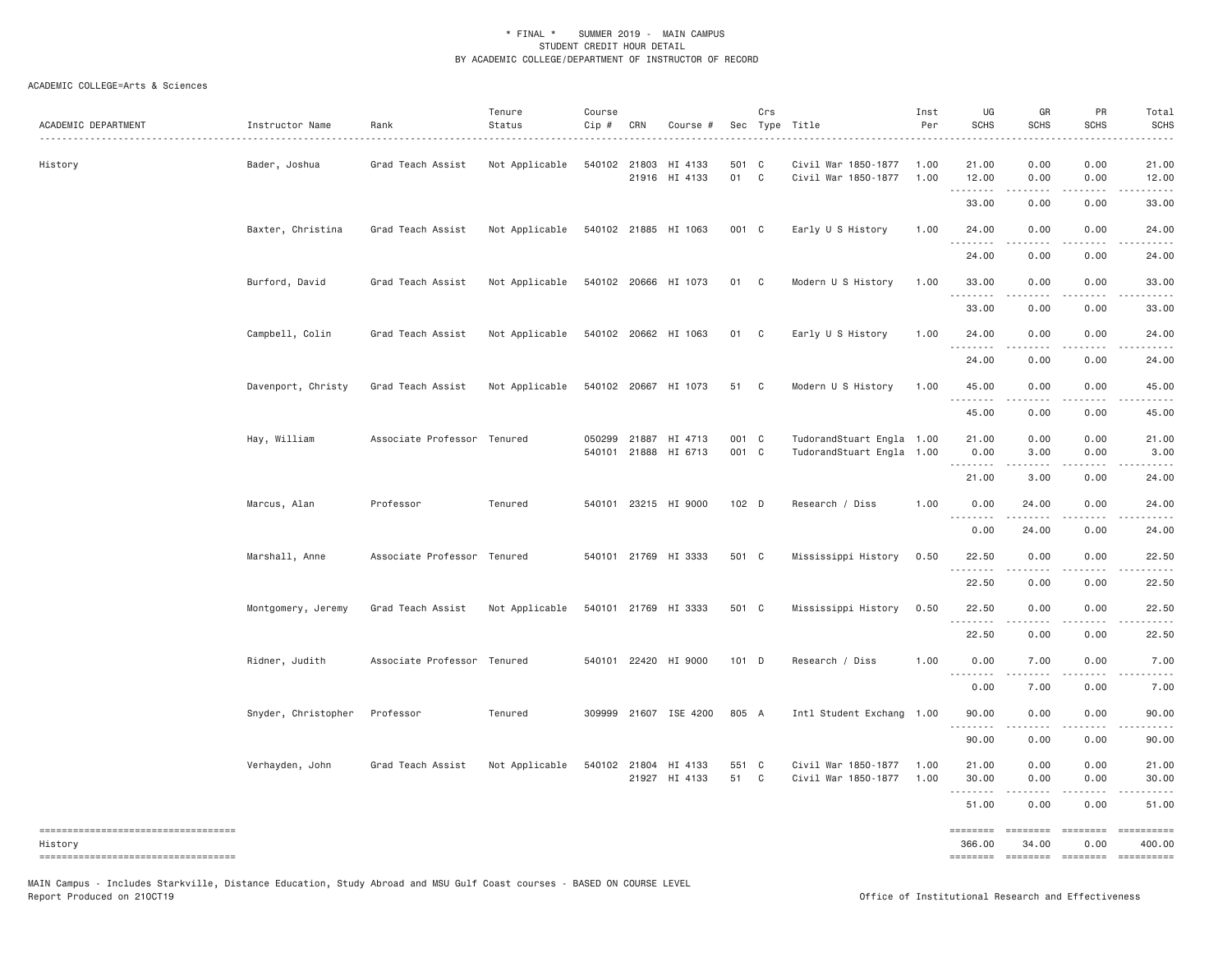| ACADEMIC DEPARTMENT      | Instructor Name                                        | Rank         | Tenure<br>Status | Course<br>Cip # | CRN          | Course #             |                  | Crs          | Sec Type Title            | Inst<br>Per | UG<br><b>SCHS</b> | GR<br>SCHS       | PR<br><b>SCHS</b> | Total<br><b>SCHS</b>  |
|--------------------------|--------------------------------------------------------|--------------|------------------|-----------------|--------------|----------------------|------------------|--------------|---------------------------|-------------|-------------------|------------------|-------------------|-----------------------|
| Mathematics & Statistics | Alexander, Alison                                      | Non-Employee | Not Applicable   |                 |              | 270101 20737 MA 0003 | 102 <sub>c</sub> |              | Developmental Math        | 1.00        | 9.00              | 0.00             | 0.00              | 9.00                  |
|                          |                                                        |              |                  |                 |              |                      |                  |              |                           |             | .<br>9.00         | .<br>0.00        | 0.00              | 9.00                  |
|                          | Ballamoole, Snehalat Clinical Assist Pro Non-Ten Track |              |                  |                 | 270101 20744 | MA 0103              | 52               | C            | Intermediate Algebra 1.00 |             | 30.00             | 0.00             | 0.00              | 30.00                 |
|                          |                                                        |              |                  |                 | 20747        | MA 0103              | 55               | К            | Intermediate Algebra      | 1.00        | 0.00              | 0.00             | 0.00              | 0.00                  |
|                          |                                                        |              |                  |                 |              | 270102 20818 MA 3113 | 51               | C            | Intro Linear Algebra 1.00 |             | 39.00<br>.        | 0.00<br>.        | 0.00<br>.         | 39.00<br>المتمامين    |
|                          |                                                        |              |                  |                 |              |                      |                  |              |                           |             | 69.00             | 0.00             | 0.00              | 69.00                 |
|                          | Banik, Robert                                          | Instructor   | Non-Ten Track    | 270101          | 20773        | MA 1323              | E51 C            |              | Trigonometry              | 1.00        | 21.00             | 0.00             | 0.00              | 21.00                 |
|                          |                                                        |              |                  |                 | 20782        | MA 1713              | 02               | C            | Calculus I                | 1.00        | 48.00             | 0.00             | 0.00              | 48.00                 |
|                          |                                                        |              |                  |                 |              | 20790 MA 1723        | 52               | C            | Calculus II               | 1.00        | 45.00             | 0.00<br>-----    | 0.00<br>.         | 45.00<br>.            |
|                          |                                                        |              |                  |                 |              |                      |                  |              |                           |             | 114.00            | 0.00             | 0.00              | 114.00                |
|                          | Beckman, Jennifer                                      | Instructor   | Non-Ten Track    | 270501          | 20801        | MA 2113              | 51               | B            | Intro to Stats            | 1.00        | 6.00              | 0.00             | 0.00              | 6.00                  |
|                          |                                                        |              |                  |                 | 20802        | MA 2113              | 52               | B            | Intro to Stats            | 1.00        | 15.00             | 0.00             | 0.00              | 15.00                 |
|                          |                                                        |              |                  |                 | 20803        | MA 2113              | 53               | К            | Intro to Stats            | 1.00        | 0.00              | 0.00             | 0.00              | 0.00                  |
|                          |                                                        |              |                  |                 | 20804        | MA 2113              | 54               | К            | Intro to Stats            | 1.00        | 0.00              | 0.00             | 0.00              | 0.00                  |
|                          |                                                        |              |                  |                 | 20805        | MA 2113              | 55               | К            | Intro to Stats            | 1.00        | 0.00              | 0.00             | 0.00              | 0.00                  |
|                          |                                                        |              |                  |                 | 20806        | MA 2113              | 56               | К            | Intro to Stats            | 1.00        | 0.00              | 0.00             | 0.00              | 0.00                  |
|                          |                                                        |              |                  |                 |              | 21014 ST 2113        | 51               | B            | Intro to Stats            | 1.00        | 12.00             | 0.00             | 0.00              | 12.00                 |
|                          |                                                        |              |                  |                 | 21015        | ST 2113              | 52               | B            | Intro to Stats            | 1.00        | 45.00             | 0.00             | 0.00              | 45.00                 |
|                          |                                                        |              |                  |                 | 21016        | ST 2113              | 53               | К            | Intro to Stats            | 1.00        | 0.00              | 0.00             | 0.00              | 0.00                  |
|                          |                                                        |              |                  |                 |              | 21017 ST 2113        | 54               | К            | Intro to Stats            | 1.00        | 0.00              | 0.00             | 0.00              | 0.00                  |
|                          |                                                        |              |                  |                 | 21018        | ST 2113              | 55               | К            | Intro to Stats            | 1.00        | 0.00              | 0.00             | 0.00              | 0.00                  |
|                          |                                                        |              |                  |                 | 21019        | ST 2113              | 56               | К            | Intro to Stats            | 1.00        | 0.00              | 0.00             | 0.00              | 0.00                  |
|                          |                                                        |              |                  |                 | 21795        | ST 3123              | 501 B            |              | Intro to Stat. Inf.       | 1.00        | 21.00             | 0.00             | 0.00              | 21.00                 |
|                          |                                                        |              |                  |                 |              | 21796 MA 3123        | 501 B            |              | Intro to Stat. Inf        | 1.00        | 18.00<br>-------- | 0.00<br>-----    | 0.00<br>.         | 18.00<br>.            |
|                          |                                                        |              |                  |                 |              |                      |                  |              |                           |             | 117.00            | 0.00             | 0.00              | 117.00                |
|                          | Dang, Hai                                              | Professor    | Tenured          | 270101          | 20808        | MA 2733              | 02               | C            | Calculus III              | 1.00        | 51.00             | 0.00             | 0.00              | 51.00                 |
|                          |                                                        |              |                  |                 | 20821        | MA 3253              | 03               | C            | Diff Equations            | 1.00        | 39.00             | 0.00             | 0.00              | 39.00                 |
|                          |                                                        |              |                  |                 | 22929        | MA 9000              | 51               | D            | Research / Diss           | 1.00        | 0.00              | 3.00             | 0.00              | 3.00                  |
|                          |                                                        |              |                  |                 |              | 23017 MA 7000        | 02               | $\mathbf{I}$ | Directed Indiv Study      | 1.00        | 0.00<br>.         | 3.00<br><u>.</u> | 0.00<br>.         | 3.00<br>$\frac{1}{2}$ |
|                          |                                                        |              |                  |                 |              |                      |                  |              |                           |             | 90.00             | 6.00             | 0.00              | 96.00                 |
|                          | Eaton, Jonathan                                        | Instructor   | Non-Ten Track    | 270501          |              | 20793 MA 2113        | 001 C            |              | Intro to Stats            | 1.00        | 33.00             | 0.00             | 0.00              | 33.00                 |
|                          |                                                        |              |                  |                 | 20794        | MA 2113              | 002 K            |              | Intro to Stats            | 1.00        | 0.00              | 0.00             | 0.00              | 0.00                  |
|                          |                                                        |              |                  |                 | 20795        | MA 2113              | 01               | B            | Intro to Stats            | 1.00        | 21.00             | 0.00             | 0.00              | 21.00                 |
|                          |                                                        |              |                  |                 | 20796        | MA 2113              | 02               | B            | Intro to Stats            | 1.00        | 30.00             | 0.00             | 0.00              | 30.00                 |
|                          |                                                        |              |                  |                 | 20797        | MA 2113              | 03               | К            | Intro to Stats            | 1.00        | 0.00              | 0.00             | 0.00              | 0.00                  |
|                          |                                                        |              |                  |                 | 20798        | MA 2113              | 04               | К            | Intro to Stats            | 1.00        | 0.00              | 0.00             | 0.00              | 0.00                  |
|                          |                                                        |              |                  |                 | 20799        | MA 2113              | 05               | K            | Intro to Stats            | 1.00        | 0.00              | 0.00             | 0.00              | 0.00                  |
|                          |                                                        |              |                  |                 | 20800        | MA 2113              | 06               | К            | Intro to Stats            | 1.00        | 0.00              | 0.00             | 0.00              | 0.00                  |
|                          |                                                        |              |                  |                 | 21006        | ST 2113              | 001 C            |              | Intro to Stats            | 1.00        | 24.00             | 0.00             | 0.00              | 24.00                 |
|                          |                                                        |              |                  |                 | 21007        | ST 2113              | 002 K            |              | Intro to Stats            | 1.00        | 0.00              | 0.00             | 0.00              | 0.00                  |
|                          |                                                        |              |                  |                 | 21008        | ST 2113              | 01               | B            | Intro to Stats            | 1.00        | 51.00             | 0.00             | 0.00              | 51.00                 |
|                          |                                                        |              |                  |                 | 21009        | ST 2113              | 02               | B            | Intro to Stats            | 1.00        | 54.00             | 0.00             | 0.00              | 54.00                 |
|                          |                                                        |              |                  |                 |              | 21010 ST 2113        | 03               | К            | Intro to Stats            | 1.00        | 0.00              | 0.00             | 0.00              | 0.00                  |
|                          |                                                        |              |                  |                 |              | 21011 ST 2113        | 04               | K            | Intro to Stats            | 1.00        | 0.00              | 0.00             | 0.00              | 0.00                  |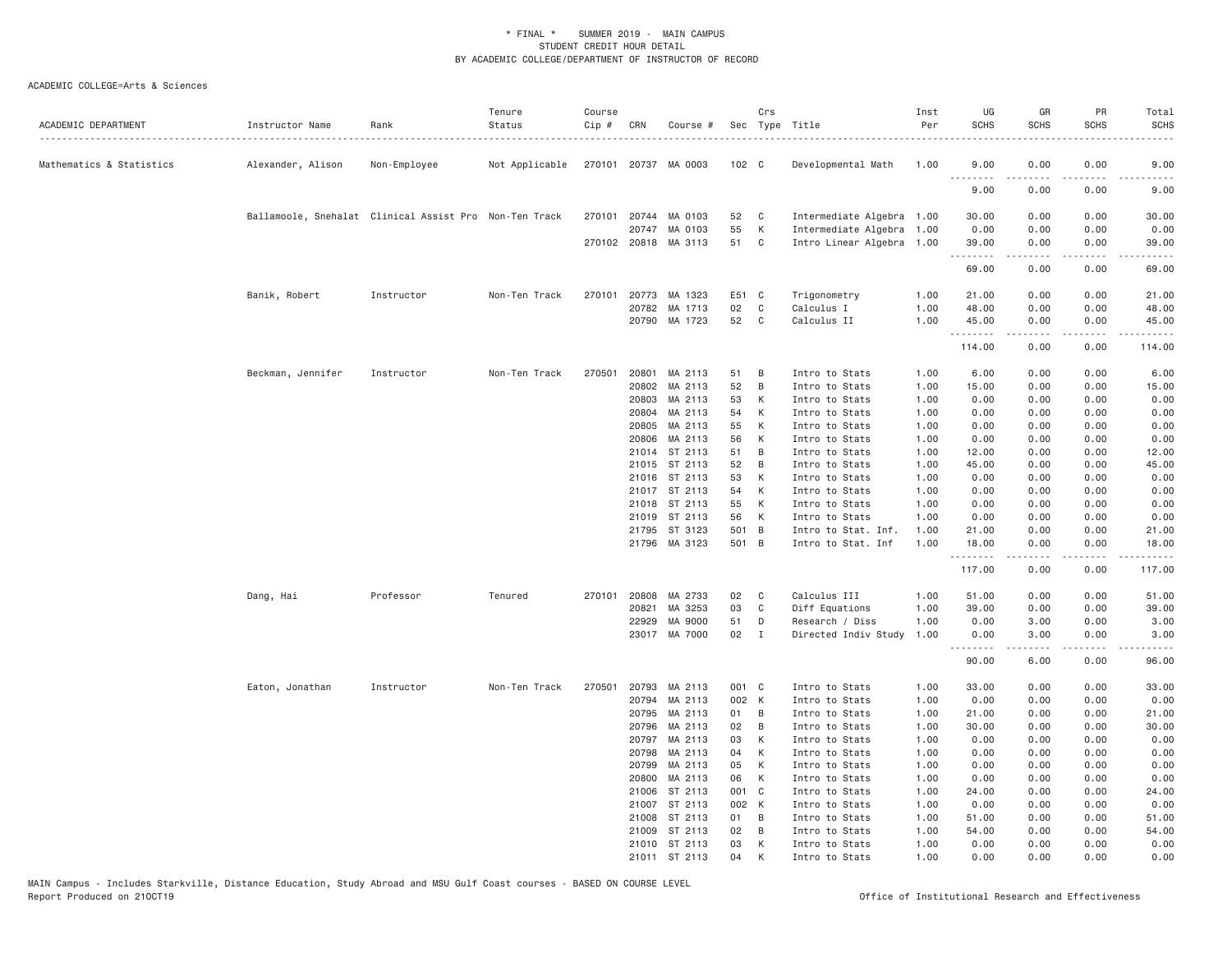| ACADEMIC DEPARTMENT      | Instructor Name     | Rank<br>.                     | Tenure<br>Status | Course<br>Cip # | CRN          | Course #                              |          | Crs          | Sec Type Title                               | Inst<br>Per<br>$\sim$ $\sim$ $\sim$ $\sim$ | UG<br><b>SCHS</b> | GR<br><b>SCHS</b> | PR<br><b>SCHS</b>                   | Total<br><b>SCHS</b> |
|--------------------------|---------------------|-------------------------------|------------------|-----------------|--------------|---------------------------------------|----------|--------------|----------------------------------------------|--------------------------------------------|-------------------|-------------------|-------------------------------------|----------------------|
| Mathematics & Statistics | Eaton, Jonathan     | Instructor                    | Non-Ten Track    | 270501          |              | 21012 ST 2113                         | 05       | К            | Intro to Stats                               | 1.00                                       | 0.00              | 0.00              | 0.00                                | 0.00                 |
|                          |                     |                               |                  |                 | 21013        | ST 2113                               | 06       | K            | Intro to Stats                               | 1.00                                       | 0.00              | 0.00              | 0.00                                | 0.00                 |
|                          |                     |                               |                  |                 | 21428        | MA 2113                               | 501 C    |              | Intro to Stats                               | 1.00                                       | 45.00             | 0.00              | 0.00                                | 45.00                |
|                          |                     |                               |                  |                 |              | 21477 ST 2113                         | 501 C    |              | Intro to Stats                               | 1.00                                       | 21.00<br>.        | 0.00              | 0.00                                | 21.00<br>.           |
|                          |                     |                               |                  |                 |              |                                       |          |              |                                              |                                            | 279.00            | 0.00              | 0.00                                | 279.00               |
|                          | Good, Abigail       | Lecturer                      | Non-Ten Track    | 270101          | 20781        | MA 1713                               | 01       | $\mathbf{C}$ | Calculus I                                   | 1.00                                       | 27.00             | 0.00              | 0.00                                | 27.00                |
|                          |                     |                               |                  | 270102          | 20750        | MA 1313                               | 001 B    |              | College Algebra                              | 1.00                                       | 51.00             | 0.00              | 0.00                                | 51.00                |
|                          |                     |                               |                  |                 | 20752        | MA 1313                               | 02       | C            | College Algebra                              | 1.00                                       | 30.00             | 0.00              | 0.00                                | 30.00                |
|                          |                     |                               |                  |                 | 20754        | MA 1313                               | 04       | K            | College Algebra                              | 1.00                                       | 0.00              | 0.00              | 0.00                                | 0.00                 |
|                          |                     |                               |                  |                 | 20755        | MA 1313                               | 05       | К            | College Algebra                              | 1.00                                       | 0.00              | 0.00              | 0.00                                | 0.00                 |
|                          |                     |                               |                  |                 |              | 20757 MA 1313                         | 07       | K            | College Algebra                              | 1.00                                       | 0.00<br>.         | 0.00<br>-----     | 0.00<br>.                           | 0.00<br><u>.</u>     |
|                          |                     |                               |                  |                 |              |                                       |          |              |                                              |                                            | 108.00            | 0.00              | 0.00                                | 108.00               |
|                          | Kilpatrick, Matthew | Lecturer                      | Non-Ten Track    | 270102          | 20759        | MA 1313                               | 52       | C            | College Algebra                              | 1.00                                       | 33.00             | 0.00              | 0.00                                | 33.00                |
|                          |                     |                               |                  |                 | 20760        | MA 1313                               | 53       | К            | College Algebra                              | 1.00                                       | 0.00              | 0.00              | 0.00                                | 0.00                 |
|                          |                     |                               |                  |                 | 20761        | MA 1313                               | 54       | K            | College Algebra                              | 1.00                                       | 0.00              | 0.00              | 0.00                                | 0.00                 |
|                          |                     |                               |                  |                 | 20762        | MA 1313                               | 55       | К            | College Algebra                              | 1.00                                       | 0.00              | 0.00              | 0.00                                | 0.00                 |
|                          |                     |                               |                  |                 | 20765        | MA 1313                               | E51 C    |              | College Algebra                              | 1.00                                       | 33.00             | 0.00              | 0.00                                | 33.00                |
|                          |                     |                               |                  |                 | 270501 22796 | MA 2113                               | 502 B    |              | Intro to Stats                               | 1.00                                       | 36.00             | 0.00              | 0.00                                | 36.00                |
|                          |                     |                               |                  |                 |              | 22797 ST 2113                         | 502 B    |              | Intro to Stats                               | 1.00                                       | 36.00             | 0.00              | 0.00                                | 36.00                |
|                          |                     |                               |                  |                 |              |                                       |          |              |                                              |                                            | .<br>138.00       | .<br>0.00         | $\sim$ $\sim$ $\sim$ $\sim$<br>0.00 | .<br>138.00          |
|                          | Kim, Seongjai       | Professor                     | Tenured          | 270101          | 20824        | MA 4313                               | 01       | C            | Numerical Anal I                             | 1.00                                       | 6.00              | 0.00              | 0.00                                | 6.00                 |
|                          |                     |                               |                  |                 | 20827        | MA 6313                               | 01       | C            | Numerical Anal I                             | 1.00                                       | 0.00              | 15.00             | 0.00                                | 15.00                |
|                          |                     |                               |                  |                 | 23128        | MA 4323                               | 51       | C            | Numerical Anal II                            | 1.00                                       | 9.00              | 0.00              | 0.00                                | 9.00                 |
|                          |                     |                               |                  |                 | 23129        | MA 6323                               | 51       | C            | Numerical Anal II                            | 1.00                                       | 0.00              | 3.00              | 0.00                                | 3.00                 |
|                          |                     |                               |                  |                 | 23153        | MA 9000                               | 04       | D            | Research / Diss                              | 1.00                                       | 0.00              | 3.00              | 0.00                                | 3.00                 |
|                          |                     |                               |                  |                 | 23155        | MA 9000                               | 54       | D            | Research / Diss                              | 1.00                                       | 0.00              | 3.00              | 0.00                                | 3.00                 |
|                          |                     |                               |                  |                 |              | 309999 22725 CME 7000                 | 501 I    |              | Directed Indiv Study                         | 1.00                                       | 0.00              | 3.00              | 0.00                                | 3.00                 |
|                          |                     |                               |                  |                 |              |                                       |          |              |                                              |                                            | .<br>15.00        | -----<br>27.00    | د د د د<br>0.00                     | 42.00                |
|                          | McBride, Matthew    | Assistant Professor Ten Track |                  |                 | 270101 20779 | MA 1613                               | 51       | C            | Cal Bus and Life Sc                          | 1.00                                       | 18.00             | 0.00              | 0.00                                | 18.00                |
|                          |                     |                               |                  |                 |              | 20809 MA 2733                         | 52       | C            | Calculus III                                 | 1.00                                       | 45.00             | 0.00              | 0.00                                | 45.00                |
|                          |                     |                               |                  |                 |              |                                       |          |              |                                              |                                            | <u>.</u><br>63.00 | .<br>0.00         | .<br>0.00                           | .<br>63.00           |
|                          | Nation, Julie       | Instructor                    | Non-Ten Track    |                 | 270101 21423 | MA 1323                               | 501 C    |              | Trigonometry                                 | 1.00                                       | 63.00             | 0.00              | 0.00                                | 63.00                |
|                          |                     |                               |                  |                 | 21425        | MA 1423                               | 501 C    |              | Problem Solving Real                         | 1.00                                       | 42.00             | 0.00              | 0.00                                | 42.00                |
|                          |                     |                               |                  |                 |              | 270102 21422 MA 1313                  | 501 C    |              | College Algebra                              | 1,00                                       | 96.00             | 0.00              | 0.00                                | 96.00                |
|                          |                     |                               |                  |                 |              |                                       |          |              |                                              |                                            | .<br>201.00       | .<br>0.00         | .<br>0.00                           | .<br>201.00          |
|                          | Neumann, Michael    | Professor                     | Tenured          | 270101          | 20784        | MA 1713                               | 51       | C            | Calculus I                                   | 1.00                                       | 36.00             | 0.00              | 0.00                                | 36.00                |
|                          |                     |                               |                  |                 |              | 20813 MA 2743                         | 51       | $\mathbb C$  | Calculus IV                                  | 1.00                                       | 39.00             | 0.00              | 0.00                                | 39.00                |
|                          |                     |                               |                  |                 |              |                                       |          |              |                                              |                                            | .<br>75.00        | .<br>0.00         | .<br>0.00                           | د د د د د<br>75.00   |
|                          | Oppenheimer, Seth   | Professor                     | Tenured          | 270101          |              | 20815 MA 3053<br>270102 20817 MA 3113 | 01<br>02 | C<br>C       | Found Of Math I<br>Intro Linear Algebra 1.00 | 1.00                                       | 36.00<br>15.00    | 0.00<br>0.00      | 0.00<br>0.00                        | 36.00<br>15.00       |
|                          |                     |                               |                  |                 |              |                                       |          |              |                                              |                                            |                   |                   |                                     |                      |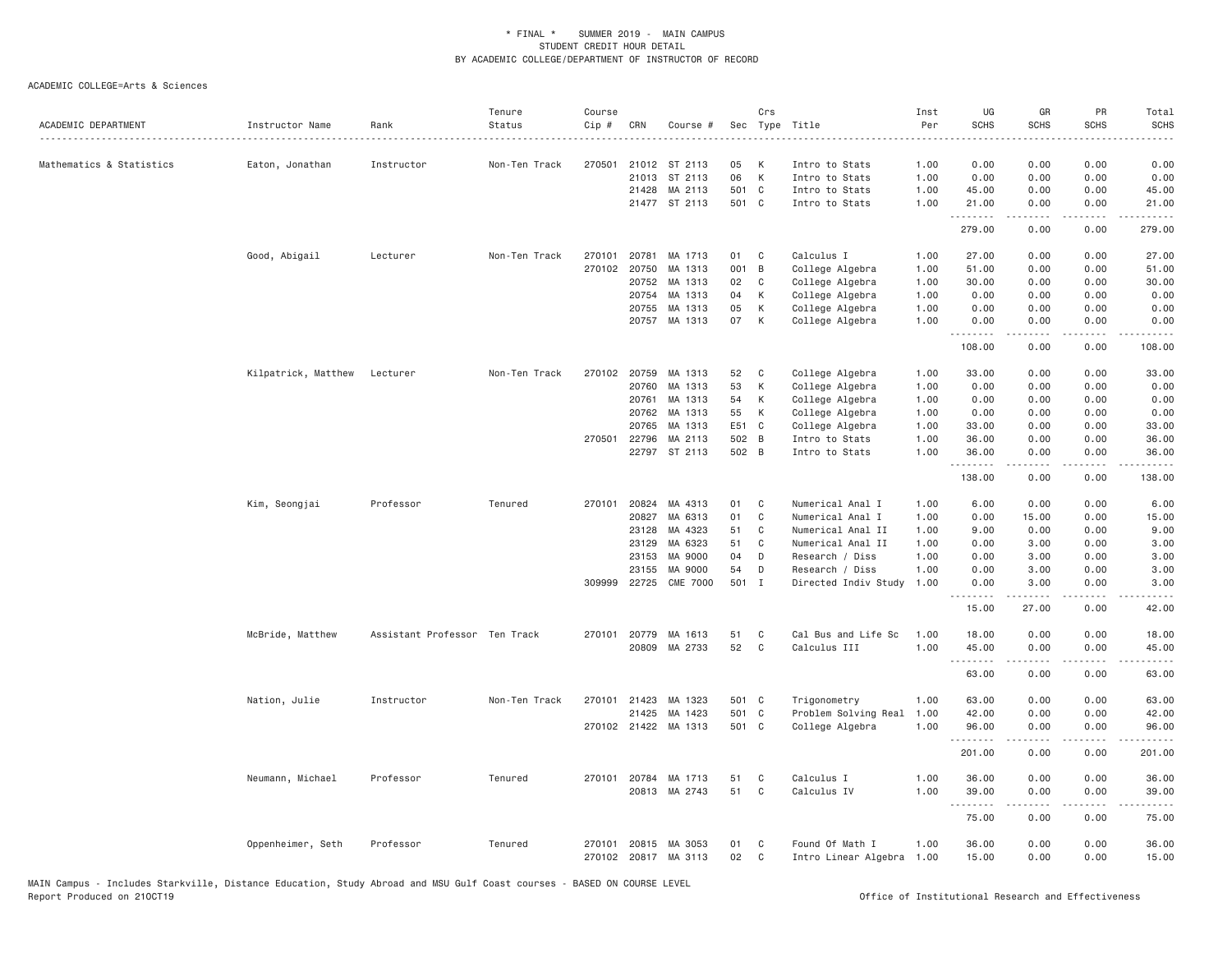| ACADEMIC DEPARTMENT      | Instructor Name                                  | Rank                          | Tenure<br>Status | Course<br>Cip # | CRN          | Course #      |                  | Crs          | Sec Type Title            | Inst<br>Per | UG<br><b>SCHS</b> | GR<br><b>SCHS</b>   | <b>PR</b><br><b>SCHS</b>            | Total<br><b>SCHS</b>                        |
|--------------------------|--------------------------------------------------|-------------------------------|------------------|-----------------|--------------|---------------|------------------|--------------|---------------------------|-------------|-------------------|---------------------|-------------------------------------|---------------------------------------------|
|                          |                                                  |                               |                  |                 |              |               |                  |              |                           |             | .                 | .                   | .                                   |                                             |
|                          |                                                  |                               |                  |                 |              |               |                  |              |                           |             | 51.00             | 0.00                | 0.00                                | 51.00                                       |
| Mathematics & Statistics | Patil, Prakash                                   | Associate Professor Ten Track |                  | 270501          | 20825        | MA 4523       | 01               | C            | Intro To Probability 1.00 |             | 36.00             | 0.00                | 0.00                                | 36.00                                       |
|                          |                                                  |                               |                  |                 | 20828        | MA 6523       | 01               | C            | Intro To Probability 1.00 |             | 0.00              | 6.00                | 0.00                                | 6.00                                        |
|                          |                                                  |                               |                  |                 | 21022        | ST 4523       | 01 C             |              | Intro To Probability 1.00 |             | 3.00              | 0.00                | 0.00                                | 3.00                                        |
|                          |                                                  |                               |                  |                 | 21024        | ST 6523       | 01               | $\mathbb{C}$ | Intro To Probability 1.00 |             | 0.00              | 6.00                | 0.00                                | 6.00                                        |
|                          |                                                  |                               |                  |                 | 22869        | ST 9000       | 101 D            |              | Research / Diss           | 1.00        | 0.00              | 3.00                | 0.00                                | 3.00                                        |
|                          |                                                  |                               |                  |                 | 22969        | ST 8000       | 01               | D            | Research / Thesis         | 1.00        | 0.00              | 1.00                | 0.00                                | 1.00                                        |
|                          |                                                  |                               |                  |                 | 23194        | ST 7000       | 03               | I            | Directed Indiv Study 1.00 |             | 0.00              | 3.00                | 0.00                                | 3.00                                        |
|                          |                                                  |                               |                  |                 | 23196        | ST 7000       | 53               | $\mathbf{I}$ | Directed Indiv Study      | 1.00        | 0.00<br>.         | 3.00                | 0.00                                | 3.00                                        |
|                          |                                                  |                               |                  |                 |              |               |                  |              |                           |             | 39.00             | 22.00               | 0.00                                | 61.00                                       |
|                          | Qian, Chuanxi                                    | Professor                     | Tenured          | 270101          | 20822        | MA 3253       | 52               | $\mathbf{C}$ | Diff Equations            | 1.00        | 39.00             | 0.00                | 0.00                                | 39.00                                       |
|                          |                                                  |                               |                  |                 | 20830        | MA 8273       | 51               | C            | Special Functions         | 1.00        | 0.00              | 12.00               | 0.00                                | 12.00                                       |
|                          |                                                  |                               |                  |                 |              | 22927 MA 9000 | 02               | D            | Research / Diss           | 1.00        | 0.00<br>.         | 3.00<br>.           | 0.00<br>.                           | 3.00<br>.                                   |
|                          |                                                  |                               |                  |                 |              |               |                  |              |                           |             | 39.00             | 15.00               | 0.00                                | 54.00                                       |
|                          | Robinson, Amber                                  | Lecturer                      | Non-Ten Track    | 270101          | 20766        | MA 1323       | 001 C            |              | Trigonometry              | 1.00        | 30.00             | 0.00                | 0.00                                | 30.00                                       |
|                          |                                                  |                               |                  |                 |              | 21427 MA 1723 | 501 C            |              | Calculus II               | 1.00        | 87.00<br>.        | 0.00<br>$- - - - -$ | 0.00<br>.                           | 87.00                                       |
|                          |                                                  |                               |                  |                 |              |               |                  |              |                           |             | 117.00            | 0.00                | 0.00                                | 117.00                                      |
|                          | Sepehrifar, Mohammad Associate Professor Tenured |                               |                  | 270501          |              | 22870 ST 9000 | 102 <sub>D</sub> |              | Research / Diss           | 1.00        | 0.00              | 3.00                | 0.00                                | 3.00                                        |
|                          |                                                  |                               |                  |                 |              | 23118 ST 9000 | 02 D             |              | Research / Diss           | 1.00        | 0.00<br>.         | 3.00                | 0.00                                | 3,00                                        |
|                          |                                                  |                               |                  |                 |              |               |                  |              |                           |             | 0.00              | 6.00                | 0.00                                | 6.00                                        |
|                          | Smith, Jaclyn                                    | Lecturer                      | Non-Ten Track    | 270101          |              | 20745 MA 0103 | 53               | K            | Intermediate Algebra 1.00 |             | 0.00              | 0.00                | 0.00                                | 0.00                                        |
|                          |                                                  |                               |                  |                 | 20746        | MA 0103       | 54               | K            | Intermediate Algebra 1.00 |             | 0.00              | 0.00                | 0.00                                | 0.00                                        |
|                          |                                                  |                               |                  |                 | 20770        | MA 1323       | 52               | C            | Trigonometry              | 1.00        | 15.00             | 0.00                | 0.00                                | 15.00                                       |
|                          |                                                  |                               |                  |                 | 20776        | MA 1613       | 001 C            |              | Cal Bus and Life Sc       | 1.00        | 15.00             | 0.00                | 0.00                                | 15.00                                       |
|                          |                                                  |                               |                  |                 | 23331        | MA 0103       | E51 C            |              | Intermediate Algebra 1.00 |             | 36.00<br>.        | 0.00<br>.           | 0.00<br>$\sim$ $\sim$ $\sim$ $\sim$ | 36.00<br>$\sim$ $\sim$ $\sim$ $\sim$ $\sim$ |
|                          |                                                  |                               |                  |                 |              |               |                  |              |                           |             | 66.00             | 0.00                | 0.00                                | 66.00                                       |
|                          | Smith, Robert                                    | Associate Professor Tenured   |                  | 270101          | 20791        | MA 1723       | 53               | C            | Calculus II               | 1.00        | 36.00             | 0.00                | 0.00                                | 36.00                                       |
|                          |                                                  |                               |                  |                 | 20810        | MA 2743       | 01               | C            | Calculus IV               | 1.00        | 39.00             | 0.00                | 0.00                                | 39.00                                       |
|                          |                                                  |                               |                  |                 |              | 20811 MA 2743 | 02               | C            | Calculus IV               | 1.00        | 33.00<br>.        | 0.00<br>.           | 0.00<br>$\sim$ $\sim$ $\sim$ $\sim$ | 33.00                                       |
|                          |                                                  |                               |                  |                 |              |               |                  |              |                           |             | 108.00            | 0.00                | 0.00                                | 108.00                                      |
|                          | Tschume, William                                 | Instructor                    | Non-Ten Track    | 270101          | 20769        | MA 1323       | 51 C             |              | Trigonometry              | 1.00        | 30.00             | 0.00                | 0.00                                | 30.00                                       |
|                          |                                                  |                               |                  |                 | 20786        | MA 1713       | E51 C            |              | Calculus I                | 1.00        | 18.00             | 0.00                | 0.00                                | 18.00                                       |
|                          |                                                  |                               |                  |                 | 20788        | MA 1723       | 02               | C            | Calculus II               | 1.00        | 48.00             | 0.00                | 0.00                                | 48.00                                       |
|                          |                                                  |                               |                  |                 |              | 21797 MA 1713 | 501 C            |              | Calculus I                | 1.00        | 33.00<br>.        | 0.00                | 0.00                                | 33.00                                       |
|                          |                                                  |                               |                  |                 |              |               |                  |              |                           |             | 129.00            | 0.00                | 0.00                                | 129.00                                      |
|                          | Walters, Kimberly                                | Instructor                    | Non-Ten Track    |                 | 270101 20738 | MA 0103       | 02               | $\mathbf{C}$ | Intermediate Algebra 1.00 |             | 45.00             | 0.00                | 0.00                                | 45.00                                       |
|                          |                                                  |                               |                  |                 | 20739        | MA 0103       | 03               | K            | Intermediate Algebra 1.00 |             | 0.00              | 0.00                | 0.00                                | 0.00                                        |
|                          |                                                  |                               |                  |                 |              | 20742 MA 0103 | 06               | K            | Intermediate Algebra 1.00 |             | 0.00              | 0.00                | 0.00                                | 0.00                                        |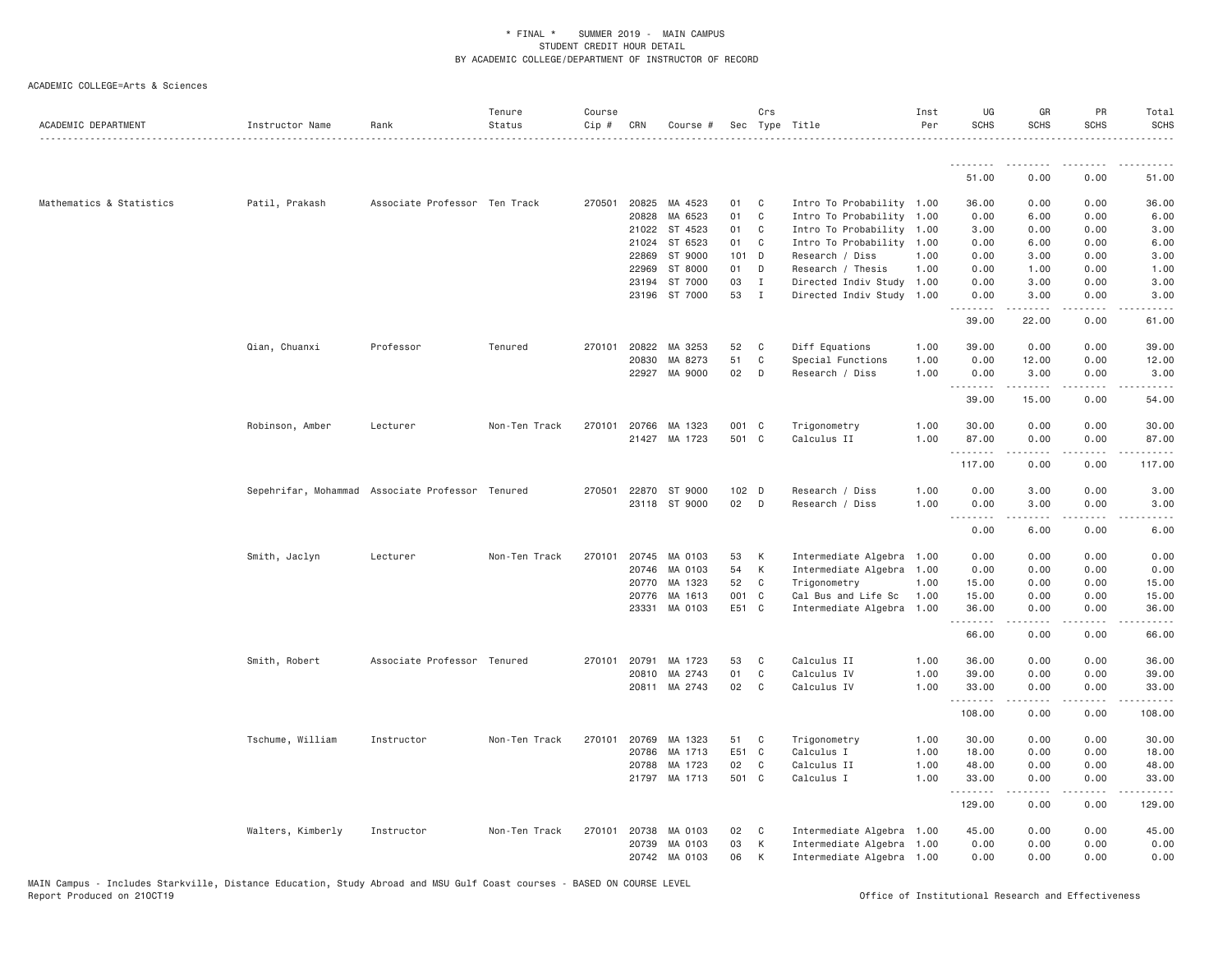| ACADEMIC DEPARTMENT                                            | Instructor Name   | Rank                                             | Tenure<br>Status | Course<br>Cip# | CRN          | Course #             |       | Crs          | Sec Type Title            | Inst<br>Per | UG<br><b>SCHS</b>   | GR<br><b>SCHS</b>                                                                                                                                            | PR<br><b>SCHS</b>                                                                                                                 | Total<br><b>SCHS</b>  |
|----------------------------------------------------------------|-------------------|--------------------------------------------------|------------------|----------------|--------------|----------------------|-------|--------------|---------------------------|-------------|---------------------|--------------------------------------------------------------------------------------------------------------------------------------------------------------|-----------------------------------------------------------------------------------------------------------------------------------|-----------------------|
| Mathematics & Statistics                                       | Walters, Kimberly | Instructor                                       | Non-Ten Track    |                |              | 270101 20767 MA 1323 | 01    | $\mathbf{C}$ | Trigonometry              | 1.00        | 36.00               | 0.00                                                                                                                                                         | 0.00                                                                                                                              | 36.00                 |
|                                                                |                   |                                                  |                  |                |              |                      |       |              |                           |             | .<br>81.00          | 0.00                                                                                                                                                         | 0.00                                                                                                                              | 81.00                 |
|                                                                | Woodard, Kelly    | Lecturer                                         | Non-Ten Track    |                | 270101 21421 | MA 0103              | 501 C |              | Intermediate Algebra 1.00 |             | 39.00               | 0.00                                                                                                                                                         | 0.00                                                                                                                              | 39.00                 |
|                                                                |                   |                                                  |                  |                | 21424        | MA 1413              | 501 C |              | Structure Real Numbe 1.00 |             | 33.00               | 0.00                                                                                                                                                         | 0.00                                                                                                                              | 33.00                 |
|                                                                |                   |                                                  |                  |                | 21426        | MA 1433              | 501 C |              | Informal Geom and Me      | 1.00        | 54.00               | 0.00                                                                                                                                                         | 0.00                                                                                                                              | 54.00                 |
|                                                                |                   |                                                  |                  |                |              | 21798 MA 1613        | 501 C |              | Cal Bus and Life Sc       | 1.00        | 72.00<br>.          | 0.00                                                                                                                                                         | 0.00                                                                                                                              | 72.00<br>.            |
|                                                                |                   |                                                  |                  |                |              |                      |       |              |                           |             | 198.00              | 0.00                                                                                                                                                         | 0.00                                                                                                                              | 198.00                |
|                                                                | Xu, Xiangsheng    | Professor                                        | Tenured          |                | 270101 20814 | MA 2743              | 52 C  |              | Calculus IV               | 1.00        | 27.00               | 0.00                                                                                                                                                         | 0.00                                                                                                                              | 27.00                 |
|                                                                |                   |                                                  |                  |                |              | 20823 MA 3253        | 53    | $\mathbf{C}$ | Diff Equations            | 1.00        | 30.00<br>.          | 0.00<br>.                                                                                                                                                    | 0.00<br>$\frac{1}{2} \left( \frac{1}{2} \right) \left( \frac{1}{2} \right) \left( \frac{1}{2} \right) \left( \frac{1}{2} \right)$ | 30.00                 |
|                                                                |                   |                                                  |                  |                |              |                      |       |              |                           |             | 57.00               | 0.00                                                                                                                                                         | 0.00                                                                                                                              | 57.00                 |
|                                                                |                   | Yarahmadian, Shantia Associate Professor Tenured |                  |                | 270101 20789 | MA 1723              | 03    | $\mathbf{C}$ | Calculus II               | 1.00        | 42.00               | 0.00                                                                                                                                                         | 0.00                                                                                                                              | 42.00                 |
|                                                                |                   |                                                  |                  |                | 20820        | MA 3253              | 02 C  |              | Diff Equations            | 1.00        | 42.00               | 0.00                                                                                                                                                         | 0.00                                                                                                                              | 42.00                 |
|                                                                |                   |                                                  |                  |                | 22902        | MA 7000              | 01    | $\mathbf{I}$ | Directed Indiv Study      | 1.00        | 0.00                | 3.00                                                                                                                                                         | 0.00                                                                                                                              | 3.00                  |
|                                                                |                   |                                                  |                  |                |              | 22903 MA 7000        | 51 I  |              | Directed Indiv Study 1.00 |             | 0.00                | 3.00                                                                                                                                                         | 0.00                                                                                                                              | 3.00                  |
|                                                                |                   |                                                  |                  |                |              |                      |       |              |                           |             | ---------<br>84.00  | <u>.</u><br>6.00                                                                                                                                             | .<br>0.00                                                                                                                         | .<br>90.00            |
|                                                                | Young, Danielle   | Lecturer                                         | Non-Ten Track    |                | 270101 20778 | MA 1613              | 02 C  |              | Cal Bus and Life Sc       | 1.00        | 42.00               | 0.00                                                                                                                                                         | 0.00                                                                                                                              | 42.00                 |
|                                                                |                   |                                                  |                  |                | 20780        | MA 1613              | 52    | $\mathbf{C}$ | Cal Bus and Life Sc       | 1.00        | 33.00               | 0.00                                                                                                                                                         | 0.00                                                                                                                              | 33.00                 |
|                                                                |                   |                                                  |                  |                | 270102 20751 | MA 1313              | 01 C  |              | College Algebra           | 1.00        | 27.00               | 0.00                                                                                                                                                         | 0.00                                                                                                                              | 27.00                 |
|                                                                |                   |                                                  |                  |                | 20758        | MA 1313              | 51    | C            | College Algebra           | 1.00        | 27.00               | 0.00                                                                                                                                                         | 0.00                                                                                                                              | 27.00                 |
|                                                                |                   |                                                  |                  |                |              | 20763 MA 1313        | 56    | K            | College Algebra           | 1.00        | 0.00<br>.           | 0.00<br>.                                                                                                                                                    | 0.00<br>$\cdots$                                                                                                                  | 0.00<br>.             |
|                                                                |                   |                                                  |                  |                |              |                      |       |              |                           |             | 129.00              | 0.00                                                                                                                                                         | 0.00                                                                                                                              | 129.00                |
|                                                                | Zhang, Xu         | Assistant Professor Ten Track                    |                  |                | 270101 22967 | MA 9000              | 03    | D            | Research / Diss           | 1.00        | 0.00                | 3.00                                                                                                                                                         | 0.00                                                                                                                              | 3.00                  |
|                                                                |                   |                                                  |                  |                |              | 22968 MA 9000        | 53 D  |              | Research / Diss           | 1.00        | 0.00                | 3.00<br>$\frac{1}{2} \left( \frac{1}{2} \right) \left( \frac{1}{2} \right) \left( \frac{1}{2} \right) \left( \frac{1}{2} \right) \left( \frac{1}{2} \right)$ | 0.00<br>.                                                                                                                         | 3.00<br>. <b>.</b>    |
|                                                                |                   |                                                  |                  |                |              |                      |       |              |                           |             | .<br>0.00           | 6.00                                                                                                                                                         | 0.00                                                                                                                              | 6.00                  |
|                                                                | Zhou, Qian        | Assistant Professor Ten Track                    |                  |                | 270501 23040 | ST 7000              | 01 I  |              | Directed Indiv Study 1.00 |             | 0.00                | 3.00                                                                                                                                                         | 0.00                                                                                                                              | 3.00                  |
|                                                                |                   |                                                  |                  |                | 23041        | ST 7000              | 51 I  |              | Directed Indiv Study 1.00 |             | 0.00                | 3.00                                                                                                                                                         | 0.00                                                                                                                              | 3.00                  |
|                                                                |                   |                                                  |                  |                | 23042        | ST 7000              | 02 I  |              | Directed Indiv Study 1.00 |             | 0.00                | 3.00                                                                                                                                                         | 0.00                                                                                                                              | 3.00                  |
|                                                                |                   |                                                  |                  |                |              | 23043 ST 7000        | 52 I  |              | Directed Indiv Study 1.00 |             | 0.00<br>.           | 3.00<br>$\frac{1}{2} \left( \frac{1}{2} \right) \left( \frac{1}{2} \right) \left( \frac{1}{2} \right) \left( \frac{1}{2} \right) \left( \frac{1}{2} \right)$ | 0.00<br>.                                                                                                                         | 3.00<br>$- - - - -$   |
|                                                                |                   |                                                  |                  |                |              |                      |       |              |                           |             | 0.00                | 12.00                                                                                                                                                        | 0.00                                                                                                                              | 12.00                 |
| ----------------------------------<br>Mathematics & Statistics |                   |                                                  |                  |                |              |                      |       |              |                           |             | ========<br>2376.00 | ========<br>100.00                                                                                                                                           | $= 222222222$<br>0.00                                                                                                             | ==========<br>2476.00 |
| ----------------------------------                             |                   |                                                  |                  |                |              |                      |       |              |                           |             | ========            | <b>EDESSER</b>                                                                                                                                               | $=$ ========                                                                                                                      |                       |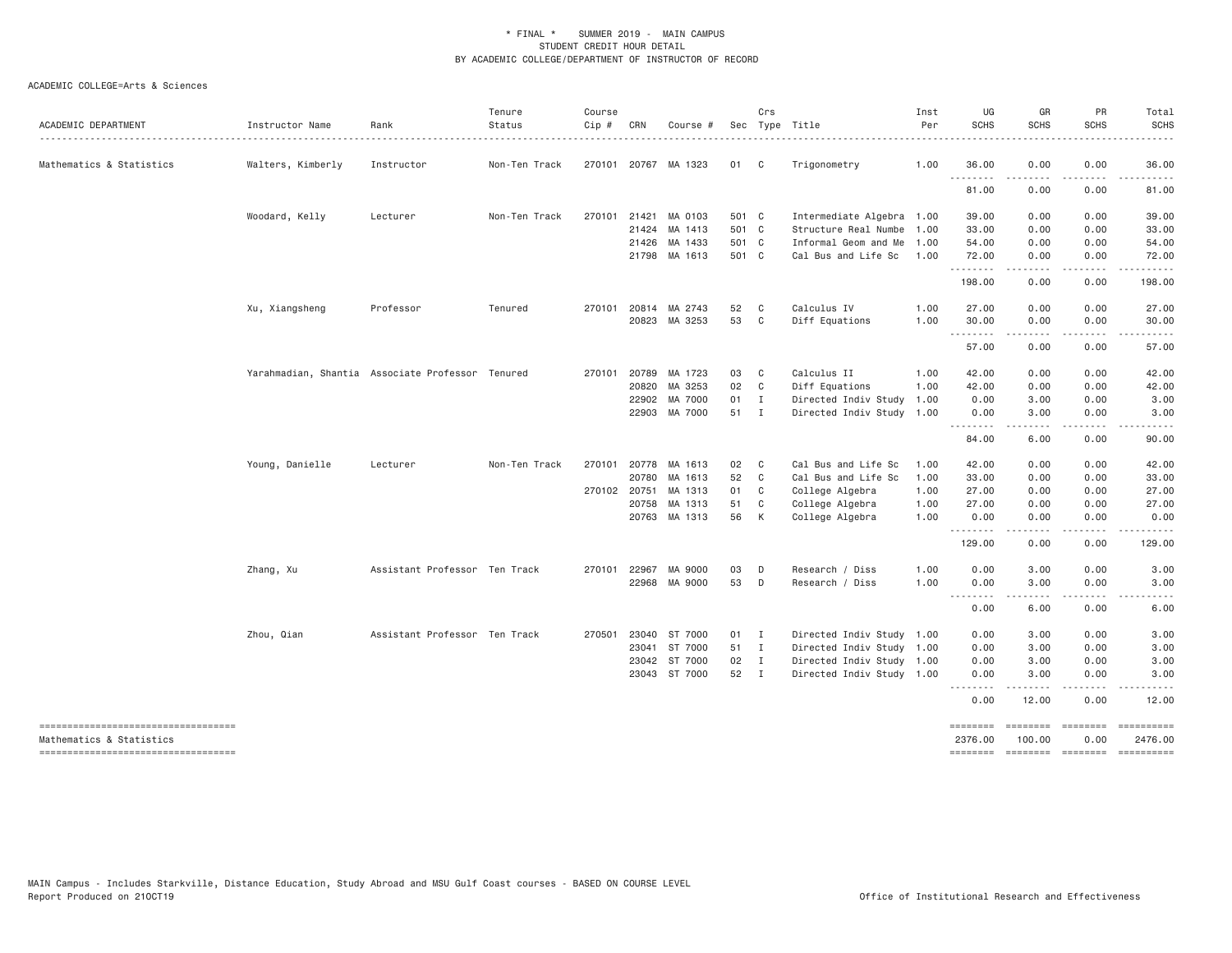| ACADEMIC DEPARTMENT                                                                                | Instructor Name               | Rank<br>.                     | Tenure<br>Status | Course<br>Cip # | CRN          | Course #                                     |                        | Crs | Sec Type Title                                              | Inst<br>Per          | UG<br><b>SCHS</b>              | GR<br>SCHS                    | PR<br><b>SCHS</b>                                        | Total<br><b>SCHS</b><br>. |
|----------------------------------------------------------------------------------------------------|-------------------------------|-------------------------------|------------------|-----------------|--------------|----------------------------------------------|------------------------|-----|-------------------------------------------------------------|----------------------|--------------------------------|-------------------------------|----------------------------------------------------------|---------------------------|
| Philosophy & Religion                                                                              | Bisson, Albert                | Instructor                    | Non-Ten Track    | 380201          | 20986        | REL 1103<br>21471 REL 1103<br>21472 REL 1103 | 01 C<br>501 C<br>551 C |     | Intro To Religion<br>Intro To Religion<br>Intro To Religion | 1.00<br>1.00<br>1.00 | 51.00<br>48.00<br>69.00        | 0.00<br>0.00<br>0.00          | 0.00<br>0.00<br>0.00                                     | 51.00<br>48.00<br>69.00   |
|                                                                                                    |                               |                               |                  |                 |              |                                              |                        |     |                                                             |                      | <u>.</u><br>168.00             | 0.00                          | 0.00                                                     | 168.00                    |
|                                                                                                    | Bruno, Michael                | Assistant Professor Ten Track |                  |                 |              | 380102 21454 PHI 1113 551 C                  |                        |     | Intro To Logic                                              | 0.50                 | 15.00<br>.                     | 0.00<br>.                     | 0.00<br>.                                                | 15.00                     |
|                                                                                                    |                               |                               |                  |                 |              |                                              |                        |     |                                                             |                      | 15.00                          | 0.00                          | 0.00                                                     | 15.00                     |
|                                                                                                    | Clifford, Michael             | Professor                     | Tenured          | 380103 20943    |              | PHI 3013<br>20944 PHI 3013                   | 101 C<br>102 C         |     | <b>Business Ethics</b><br><b>Business Ethics</b>            | 1.00<br>1.00         | 57.00<br>48.00                 | 0.00<br>0.00<br>.             | 0.00<br>0.00<br>.                                        | 57.00<br>48.00<br>.       |
|                                                                                                    |                               |                               |                  |                 |              |                                              |                        |     |                                                             |                      | 105.00                         | 0.00                          | 0.00                                                     | 105.00                    |
|                                                                                                    | Hall, Alicia                  | Assistant Professor Ten Track |                  |                 |              | 380102 20939 PHI 1113                        | 001 C                  |     | Intro To Logic                                              | 1.00                 | 57.00<br><u>.</u>              | 0.00                          | 0.00                                                     | 57.00                     |
|                                                                                                    |                               |                               |                  |                 |              |                                              |                        |     |                                                             |                      | 57.00                          | 0.00                          | 0.00                                                     | 57.00                     |
|                                                                                                    | Hammons, Christopher Lecturer |                               | Non-Ten Track    |                 |              | 380101 21452 PHI 1103                        | 501 C                  |     | Intro To Philosophy                                         | 1.00                 | 27.00<br>.                     | 0.00                          | 0.00                                                     | 27.00                     |
|                                                                                                    |                               |                               |                  |                 |              |                                              |                        |     |                                                             |                      | 27.00                          | 0.00                          | 0.00                                                     | 27.00                     |
|                                                                                                    | Holt, Dale                    | Professor                     | Tenured          |                 | 380103 21455 | PHI 1123<br>21898 PHI 1123                   | 501 C<br>01 C          |     | Intro To Ethics<br>Intro To Ethics                          | 1.00<br>1.00         | 117.00<br>54.00<br>.           | 0.00<br>0.00<br>$\frac{1}{2}$ | 0.00<br>0.00                                             | 117.00<br>54.00           |
|                                                                                                    |                               |                               |                  |                 |              |                                              |                        |     |                                                             |                      | 171.00                         | 0.00                          | 0.00                                                     | 171.00                    |
|                                                                                                    | Kallfelz, William             | Instructor                    | Non-Ten Track    |                 |              | 380201 20987 REL 1103                        | 51 C                   |     | Intro To Religion                                           | 0.50                 | 24.00<br>.                     | 0.00                          | 0.00                                                     | 24.00                     |
|                                                                                                    |                               |                               |                  |                 |              |                                              |                        |     |                                                             |                      | 24.00                          | 0.00                          | 0.00                                                     | 24.00                     |
|                                                                                                    | Moffatt, Barton               | Associate Professor Tenured   |                  |                 |              | 380103 20942 PHI 1123                        | 002 C                  |     | Intro To Ethics                                             | 1.00                 | 36.00<br>.                     | 0.00                          | 0.00                                                     | 36.00                     |
|                                                                                                    |                               |                               |                  |                 |              |                                              |                        |     |                                                             |                      | 36.00                          | 0.00                          | 0.00                                                     | 36.00                     |
|                                                                                                    | Montgomery, Robert            | Lecturer                      | Non-Ten Track    |                 |              | 380201 20987 REL 1103                        | 51 C                   |     | Intro To Religion                                           | 0.50                 | 24.00                          | 0.00                          | 0.00                                                     | 24.00                     |
|                                                                                                    |                               |                               |                  |                 |              |                                              |                        |     |                                                             |                      | 24.00                          | 0.00                          | 0.00                                                     | 24.00                     |
|                                                                                                    | Thompson, James               | Associate Professor Tenured   |                  |                 |              | 380102 21454 PHI 1113                        | 551 C                  |     | Intro To Logic                                              | 0.50                 | 15.00<br><u>.</u>              | 0.00                          | 0.00                                                     | 15.00                     |
|                                                                                                    |                               |                               |                  |                 |              |                                              |                        |     |                                                             |                      | 15.00                          | 0.00                          | 0.00                                                     | 15.00                     |
| -----------------------------------<br>Philosophy & Religion<br>---------------------------------- |                               |                               |                  |                 |              |                                              |                        |     |                                                             |                      | ========<br>642.00<br>======== | ========<br>0.00              | -------- ---------<br>0.00<br>-------- ------- --------- | 642.00                    |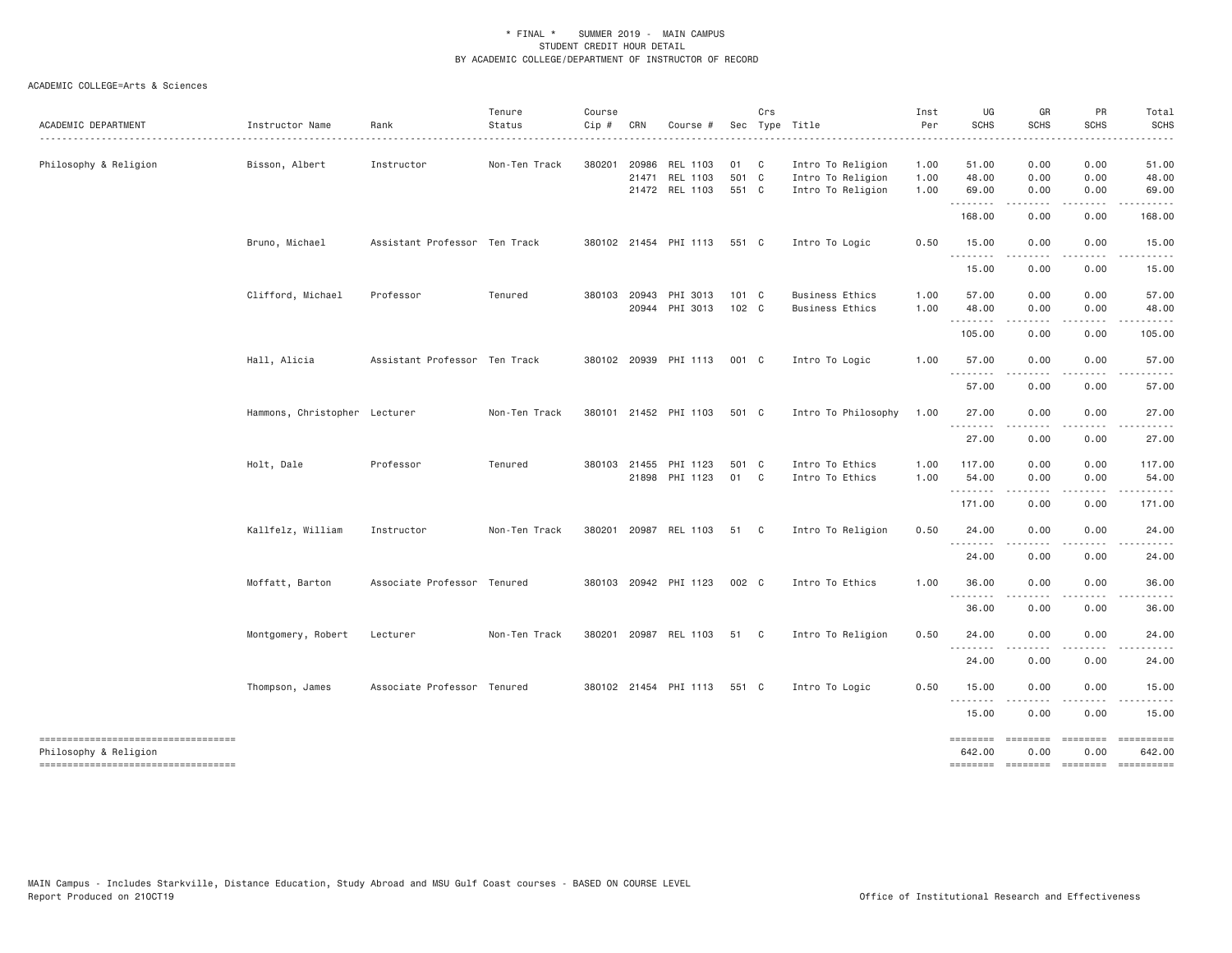| ACADEMIC DEPARTMENT | Instructor Name  | Rank                              | Tenure<br>Status | Course<br>$Cip \#$ | CRN   | Course #             |       | Crs          | Sec Type Title            | Inst<br>Per | UG<br><b>SCHS</b>  | GR<br><b>SCHS</b> | PR<br><b>SCHS</b>                   | Total<br>SCHS<br>.                                                                                                                                           |
|---------------------|------------------|-----------------------------------|------------------|--------------------|-------|----------------------|-------|--------------|---------------------------|-------------|--------------------|-------------------|-------------------------------------|--------------------------------------------------------------------------------------------------------------------------------------------------------------|
| Physics & Astronomy | Arnoldus, Henk   | Professor                         | Tenured          |                    |       | 400801 20923 PH 2213 | 001 C |              | Physics I                 | 1.00        | 69.00              | 0.00              | 0.00                                | 69.00                                                                                                                                                        |
|                     |                  |                                   |                  |                    | 20931 | PH 2223              | 51    | $\mathbb C$  | Physics II                | 1.00        | 99.00              | 0.00              | 0.00                                | 99.00                                                                                                                                                        |
|                     |                  |                                   |                  |                    | 20932 | PH 2223              | 52    | K            | Physics II                | 1.00        | 0.00               | 0.00              | 0.00                                | 0.00                                                                                                                                                         |
|                     |                  |                                   |                  |                    |       | 20933 PH 2223        | 53    | K            | Physics II                | 1.00        | 0.00<br>.          | 0.00<br>.         | 0.00<br>.                           | 0.00<br>.                                                                                                                                                    |
|                     |                  |                                   |                  |                    |       |                      |       |              |                           |             | 168.00             | 0.00              | 0.00                                | 168.00                                                                                                                                                       |
|                     | Cuicchi, Paul    | Lecturer                          | Non-Ten Track    | 400801             |       | 20913 PH 1113        | 51    | C            | Gen Physics I             | 1.00        | 18.00              | 0.00              | 0.00                                | 18.00                                                                                                                                                        |
|                     |                  |                                   |                  |                    |       | 20914 PH 1113        | 52    | К            | Gen Physics I             | 1.00        | 0.00               | 0.00<br>.         | 0.00<br>.                           | 0.00<br>وبالمستريث                                                                                                                                           |
|                     |                  |                                   |                  |                    |       |                      |       |              |                           |             | 18.00              | 0.00              | 0.00                                | 18.00                                                                                                                                                        |
|                     | Dickel, Doyl     | Research Assist Pro Non-Ten Track |                  | 141901             |       | 22906 ME 9000        | 118 D |              | Research / Diss           | 1.00        | 0.00               | 3.00              | 0.00                                | 3.00                                                                                                                                                         |
|                     |                  |                                   |                  |                    |       | 23032 ME 7000        | 102 I |              | Directed Indiv Study      | 1.00        | 0.00               | 3.00              | 0.00                                | 3.00                                                                                                                                                         |
|                     |                  |                                   |                  |                    |       |                      |       |              |                           |             | 0.00               | -----<br>6.00     | .<br>0.00                           | وبالمستريث<br>6.00                                                                                                                                           |
|                     | Fox, Daniel      | Lecturer                          | Non-Ten Track    | 400801             |       | 20936 PH 2233        | 51    | C            | Physics III               | 1.00        | 63.00              | 0.00              | 0.00                                | 63.00                                                                                                                                                        |
|                     |                  |                                   |                  |                    |       | 20937 PH 2233        | 52    | К            | Physics III               | 1.00        | 0.00               | 0.00              | 0.00                                | 0.00                                                                                                                                                         |
|                     |                  |                                   |                  |                    |       | 20938 PH 2233        | 53    | K            | Physics III               | 1.00        | 0.00<br>.          | 0.00              | 0.00<br>$- - - -$                   | 0.00<br>$\frac{1}{2}$                                                                                                                                        |
|                     |                  |                                   |                  |                    |       |                      |       |              |                           |             | 63.00              | 0.00              | 0.00                                | 63.00                                                                                                                                                        |
|                     | Inkoom, Godfred  | Visiting Assist Pro Non-Ten Track |                  | 400801             | 20909 | PH 1113              | 01    | C            | Gen Physics I             | 1.00        | 39.00              | 0.00              | 0.00                                | 39.00                                                                                                                                                        |
|                     |                  |                                   |                  |                    |       | 20910 PH 1113        | 02    | K            | Gen Physics I             | 1.00        | 0.00               | 0.00              | 0.00                                | 0.00                                                                                                                                                         |
|                     |                  |                                   |                  |                    |       | 20911 PH 1113        | 03    | K            | Gen Physics I             | 1.00        | 0.00<br>.          | 0.00<br>.         | 0.00<br>$\frac{1}{2}$               | 0.00<br>$\frac{1}{2}$                                                                                                                                        |
|                     |                  |                                   |                  |                    |       |                      |       |              |                           |             | 39.00              | 0.00              | 0.00                                | 39.00                                                                                                                                                        |
|                     | Moody, Judith    | Lecturer                          | Non-Ten Track    |                    |       | 400801 20908 PH 1023 | 101 C |              | Physical Sci Survey       | 1.00        | 27.00              | 0.00              | 0.00                                | 27.00                                                                                                                                                        |
|                     |                  |                                   |                  |                    |       | 21451 PH 1023        | 501 C |              | Physical Sci Survey       | 1.00        | 27.00              | 0.00              | 0.00                                | 27.00                                                                                                                                                        |
|                     |                  |                                   |                  |                    |       |                      |       |              |                           |             | <u>.</u><br>54.00  | 0.00              | $\sim$ $\sim$ $\sim$ $\sim$<br>0.00 | 54.00                                                                                                                                                        |
|                     | Novotny, Mark    | Professor                         | Tenured          |                    |       | 400801 22780 PH 9000 | 101 D |              | Research / Diss           | 1.00        | 0.00<br>.          | 6.00<br>.         | 0.00<br>.                           | 6.00<br>$\frac{1}{2} \left( \frac{1}{2} \right) \left( \frac{1}{2} \right) \left( \frac{1}{2} \right) \left( \frac{1}{2} \right) \left( \frac{1}{2} \right)$ |
|                     |                  |                                   |                  |                    |       |                      |       |              |                           |             | 0.00               | 6.00              | 0.00                                | 6.00                                                                                                                                                         |
|                     | Silwal, Umesh    | Grad Teach Assist                 | Not Applicable   | 400801             | 20907 | PH 1021              | 101 L |              | Physical Science Lab 1.00 |             | 4.00               | 0.00              | 0.00                                | 4.00                                                                                                                                                         |
|                     |                  |                                   |                  |                    | 20925 | PH 2213              | 51    | $\mathbf{C}$ | Physics I                 | 1.00        | 69.00              | 0.00              | 0.00                                | 69.00                                                                                                                                                        |
|                     |                  |                                   |                  |                    |       | 21450 PH 1021        | 501 L |              | Physical Science Lab 1.00 |             | 7.00<br><u>.</u>   | 0.00<br>.         | 0.00<br>.                           | 7.00<br>.                                                                                                                                                    |
|                     |                  |                                   |                  |                    |       |                      |       |              |                           |             | 80.00              | 0.00              | 0.00                                | 80.00                                                                                                                                                        |
|                     | Solomon, Lazarus | Instructor                        | Non-Ten Track    | 400801             |       | 20927 PH 2223        | 01    | C            | Physics II                | 1.00        | 87.00              | 0.00              | 0.00                                | 87.00                                                                                                                                                        |
|                     |                  |                                   |                  |                    | 20928 | PH 2223              | 02    | K            | Physics II                | 1.00        | 0.00               | 0.00              | 0.00                                | 0.00                                                                                                                                                         |
|                     |                  |                                   |                  |                    |       | 20929 PH 2223        | 03    | K            | Physics II                | 1.00        | 0.00<br>. <i>.</i> | 0.00<br>.         | 0.00<br>$- - - -$                   | 0.00<br>-----                                                                                                                                                |
|                     |                  |                                   |                  |                    |       |                      |       |              |                           |             | 87.00              | 0.00              | 0.00                                | 87.00                                                                                                                                                        |
|                     | Tanner, Angelle  | Associate Professor Tenured       |                  |                    |       | 400801 20924 PH 2213 | 01 C  |              | Physics I                 | 1.00        | 81.00<br>.         | 0.00<br><b>.</b>  | 0.00<br>.                           | 81.00<br><u>.</u>                                                                                                                                            |
|                     |                  |                                   |                  |                    |       |                      |       |              |                           |             | 81.00              | 0.00              | 0.00                                | 81.00                                                                                                                                                        |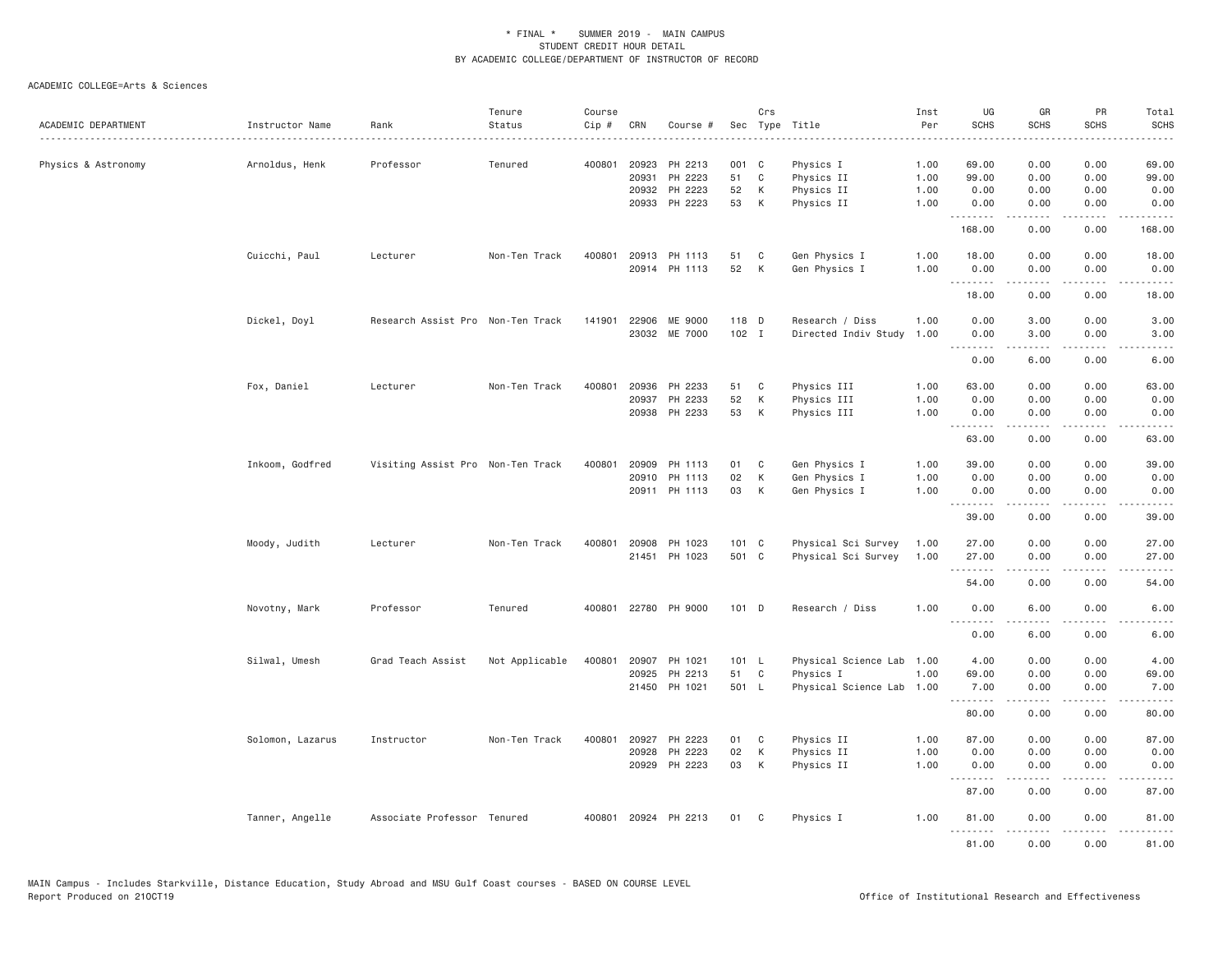| ACADEMIC DEPARTMENT                   | Instructor Name | Rank       | Tenure<br>Status | Course<br>$Cip$ # | CRN | Course #                       |          | Crs    | Sec Type Title                   | Inst<br>Per  | UG<br>SCHS         | GR<br>SCHS   | PR<br><b>SCHS</b> | Total<br>SCHS                    |
|---------------------------------------|-----------------|------------|------------------|-------------------|-----|--------------------------------|----------|--------|----------------------------------|--------------|--------------------|--------------|-------------------|----------------------------------|
| Physics & Astronomy                   | Winger, Jeffry  | Professor  | Tenured          | 400801            |     | 23002 PH 9000                  | 102 D    |        | Research / Diss                  | 1.00         | 0.00<br>---------  | 1.00         | 0.00              | 1.00<br>.                        |
|                                       |                 |            |                  |                   |     |                                |          |        |                                  |              | 0.00               | 1,00         | 0.00              | 1.00                             |
|                                       | Worthy, Mark    | Instructor | Non-Ten Track    | 400801            |     | 20918 PH 1123                  | 51       |        | Gen Physics II                   | 1.00         | 45.00              | 0.00         | 0.00              | 45.00                            |
|                                       |                 |            |                  |                   |     | 20919 PH 1123<br>20920 PH 1123 | 52<br>53 | K<br>K | Gen Physics II<br>Gen Physics II | 1.00<br>1.00 | 0.00<br>0.00       | 0.00<br>0.00 | 0.00<br>0.00      | 0.00<br>0.00                     |
|                                       |                 |            |                  |                   |     | 21901 PH 1123                  | 01 C     |        | Gen Physics II                   | 1.00         | 33.00              | 0.00         | 0.00              | 33.00                            |
|                                       |                 |            |                  |                   |     | 21902 PH 1123                  | 02 K     |        | Gen Physics II                   | 1.00         | 0.00               | 0.00         | 0.00              | 0.00                             |
|                                       |                 |            |                  |                   |     |                                |          |        |                                  |              | ---------<br>78.00 | 0.00         | 0.00              | . <u>.</u> .<br>$- - -$<br>78.00 |
| ===================================== |                 |            |                  |                   |     |                                |          |        |                                  |              | ========           | ========     |                   | ==========                       |
| Physics & Astronomy                   |                 |            |                  |                   |     |                                |          |        |                                  |              | 668,00             | 13,00        | 0.00              | 681,00                           |
| ====================================  |                 |            |                  |                   |     |                                |          |        |                                  |              |                    | ========     | ========          | ==========                       |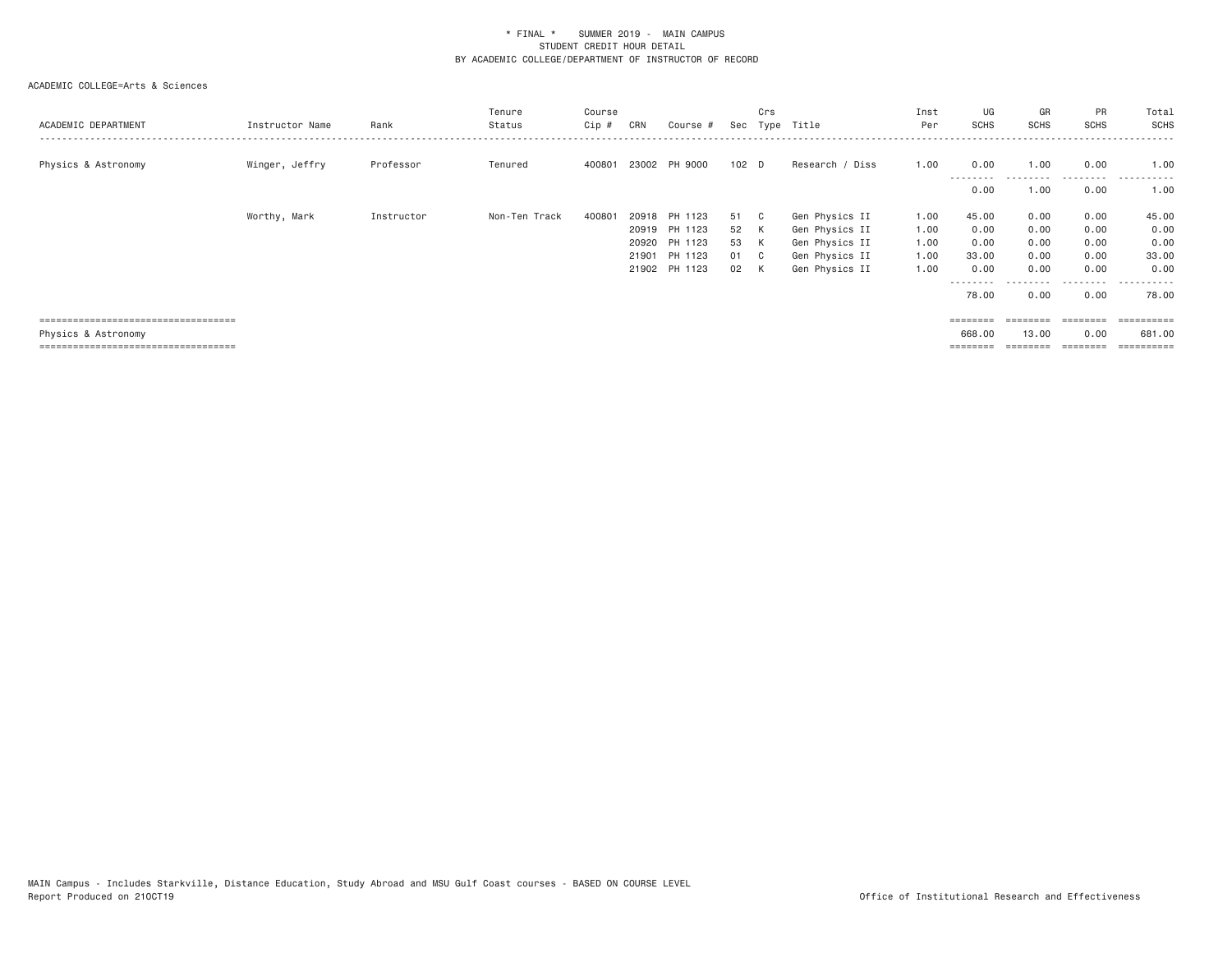| ACADEMIC DEPARTMENT                                                       | Instructor Name     | Rank                              | Tenure<br>Status | Course<br>Cip # | CRN            | Course #                               |                         | Crs            | Sec Type Title                                                                      | Inst<br>Per | UG<br><b>SCHS</b>                                                                                                                                 | GR<br>SCHS                      | PR<br><b>SCHS</b>    | Total<br><b>SCHS</b> |
|---------------------------------------------------------------------------|---------------------|-----------------------------------|------------------|-----------------|----------------|----------------------------------------|-------------------------|----------------|-------------------------------------------------------------------------------------|-------------|---------------------------------------------------------------------------------------------------------------------------------------------------|---------------------------------|----------------------|----------------------|
| Political Science & Public Administ Baker, Leslie                         |                     | Instructor                        | Non-Ten Track    |                 |                | 451002 20951 PS 1113                   | 51                      | C.             | American Government                                                                 | 1.00        | 36.00                                                                                                                                             | 0.00                            | 0.00                 | 36.00                |
|                                                                           |                     |                                   |                  |                 |                |                                        |                         |                |                                                                                     |             | .<br>36.00                                                                                                                                        | 0.00                            | 0.00                 | 36.00                |
|                                                                           | Breen, Joseph       | Research Assist Pro Non-Ten Track |                  |                 |                | 440401 23122 PPA 7000                  | 52 I                    |                | Directed Indiv Study 1.00                                                           |             | 0.00                                                                                                                                              | 3,00                            | 0.00                 | 3.00                 |
|                                                                           |                     |                                   |                  |                 |                |                                        |                         |                |                                                                                     |             | .<br>0.00                                                                                                                                         | $\cdots$<br>3.00                | .<br>0.00            | 3.00                 |
|                                                                           | Nukpezah, Julius    | Assistant Professor Ten Track     |                  |                 |                | 440401 20947 PPA 8183                  | 001 C                   |                | Local Government Fin 1.00                                                           |             | 0.00<br>.                                                                                                                                         | 39.00                           | 0.00<br>$\cdots$     | 39.00                |
|                                                                           |                     |                                   |                  |                 |                |                                        |                         |                |                                                                                     |             | 0.00                                                                                                                                              | 39.00                           | 0.00                 | 39.00                |
|                                                                           | Potter, Michael     | Assistant Professor Ten Track     |                  | 440401          | 22964<br>23029 | PPA 7000<br>PPA 7000<br>23309 PPA 7000 | 51 I<br>$101$ I<br>53 I |                | Directed Indiv Study 1.00<br>Directed Indiv Study 1.00<br>Directed Indiv Study 1.00 |             | 0.00<br>0.00<br>0.00<br>$\frac{1}{2} \left( \frac{1}{2} \right) \left( \frac{1}{2} \right) \left( \frac{1}{2} \right) \left( \frac{1}{2} \right)$ | 3.00<br>3.00<br>3.00<br>- - - - | 0.00<br>0.00<br>0.00 | 3.00<br>3.00<br>3.00 |
|                                                                           |                     |                                   |                  |                 |                |                                        |                         |                |                                                                                     |             | 0.00                                                                                                                                              | 9.00                            | 0.00                 | 9.00                 |
|                                                                           | Rush, Christine     | Associate Professor Tenured       |                  |                 |                | 440401 21995 PPA 9000                  | 105 D                   |                | Research / Diss                                                                     | 1.00        | 0.00<br><u> - - - - - - - -</u>                                                                                                                   | 1.00                            | 0.00                 | 1.00                 |
|                                                                           |                     |                                   |                  |                 |                |                                        |                         |                |                                                                                     |             | 0.00                                                                                                                                              | 1.00                            | 0.00                 | 1.00                 |
|                                                                           | Shoup, Brian        | Associate Professor Tenured       |                  | 450901          | 22198          | PS 4633                                | 01                      | $\overline{c}$ | Democracy and Democr 1.00                                                           |             | 27.00                                                                                                                                             | 0.00                            | 0.00                 | 27.00                |
|                                                                           |                     |                                   |                  |                 |                | 22199 PS 6633                          | 01                      | C              | Democracy and Democr 1.00                                                           |             | 0.00                                                                                                                                              | 3.00                            | 0.00                 | 3.00                 |
|                                                                           |                     |                                   |                  |                 |                | 451001 21928 PS 1513                   | 51                      | $\mathbf{C}$   | Comparative Govt                                                                    | 1.00        | 39.00<br>.                                                                                                                                        | 0.00                            | 0.00                 | 39.00                |
|                                                                           |                     |                                   |                  |                 |                |                                        |                         |                |                                                                                     |             | 66.00                                                                                                                                             | 3.00                            | 0.00                 | 69.00                |
|                                                                           | Stanisevski, Dragan | Associate Professor Tenured       |                  |                 |                | 440401 21914 PPA 8143                  | 01 C                    |                | Civ Rgts/Aff Action                                                                 | 1.00        | 0.00<br><u>.</u>                                                                                                                                  | 24.00<br>.                      | 0.00<br>.            | 24.00                |
|                                                                           |                     |                                   |                  |                 |                |                                        |                         |                |                                                                                     |             | 0.00                                                                                                                                              | 24.00                           | 0.00                 | 24.00                |
|                                                                           | Waide, David        | Clinical Assist Pro Non-Ten Track |                  | 451001 20949    |                | PPA 8743                               | 01                      | <b>S</b>       | Administrative Law                                                                  | 1.00        | 0.00                                                                                                                                              | 33.00                           | 0.00                 | 33.00                |
|                                                                           |                     |                                   |                  |                 |                | 451002 20950 PS 1113                   | 01                      | C              | American Government                                                                 | 1.00        | 27.00<br>.                                                                                                                                        | 0.00                            | 0.00                 | 27.00                |
|                                                                           |                     |                                   |                  |                 |                |                                        |                         |                |                                                                                     |             | 27.00                                                                                                                                             | 33.00                           | 0.00                 | 60.00                |
| ----------------------------------<br>Political Science & Public Administ |                     |                                   |                  |                 |                |                                        |                         |                |                                                                                     |             | ========<br>129.00                                                                                                                                | ========<br>112.00              | ========<br>0.00     | ----------<br>241.00 |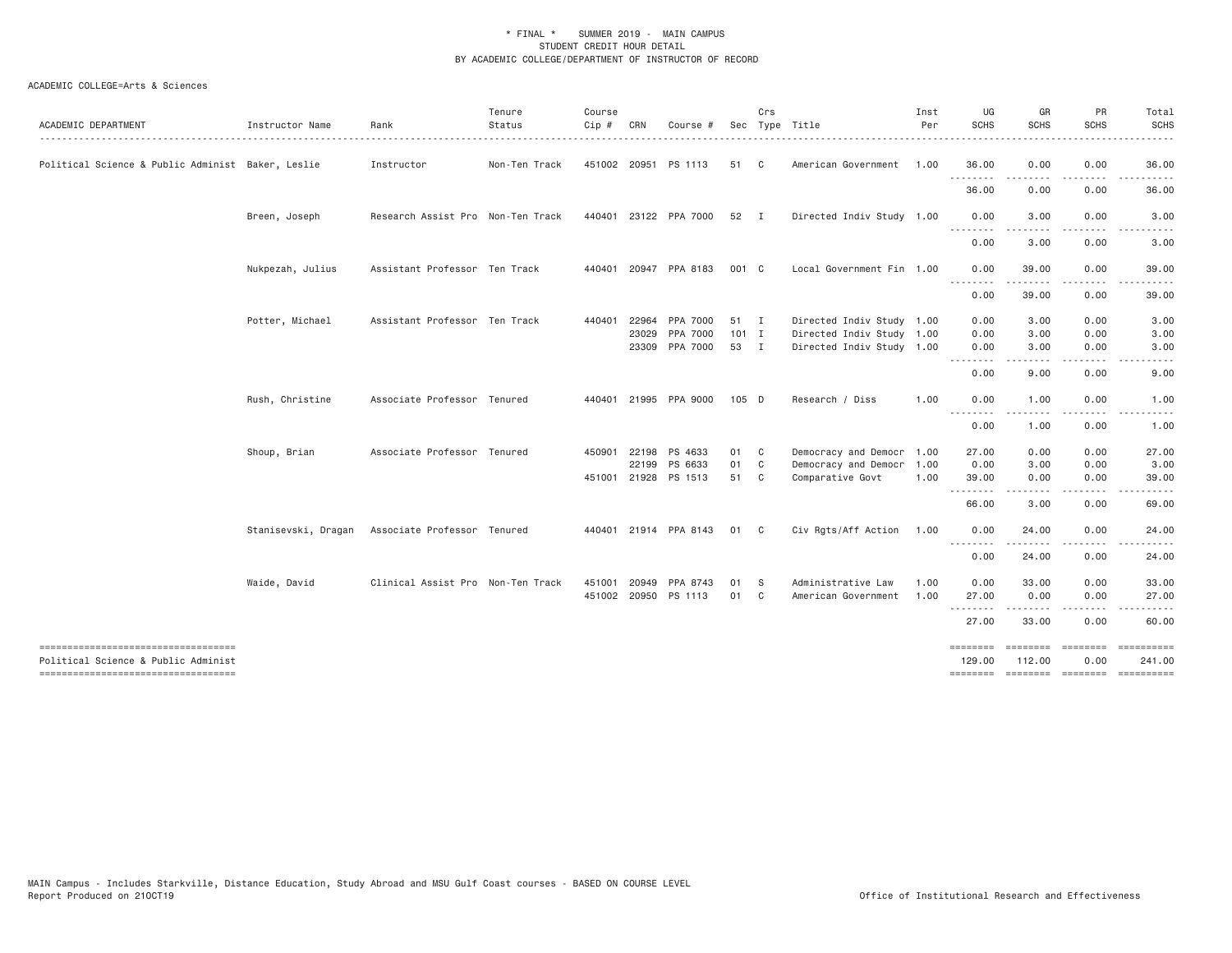| ACADEMIC DEPARTMENT | Instructor Name    | Rank                                             | Tenure<br>Status | Course<br>Cip # | CRN                                   | Course #                                           |                            | Crs                          | Sec Type Title                                                                           | Inst<br>Per          | UG<br><b>SCHS</b>                                                                                                                                                      | GR<br><b>SCHS</b>                                                                                                                                          | PR<br><b>SCHS</b>                 | Total<br><b>SCHS</b>                             |
|---------------------|--------------------|--------------------------------------------------|------------------|-----------------|---------------------------------------|----------------------------------------------------|----------------------------|------------------------------|------------------------------------------------------------------------------------------|----------------------|------------------------------------------------------------------------------------------------------------------------------------------------------------------------|------------------------------------------------------------------------------------------------------------------------------------------------------------|-----------------------------------|--------------------------------------------------|
| Psychology          |                    | Adams-Price, Carolyn Associate Professor Tenured |                  |                 | 420101 22805<br>23285<br>422813 22821 | PSY 8000<br>PSY 4000<br>PSY 9000                   | $101$ D<br>01<br>$101$ D   | $\mathbf I$                  | Research / Thesis<br>Directed Indiv Study<br>Research/Diss                               | 1.00<br>1.00<br>1.00 | 0.00<br>3.00<br>0.00                                                                                                                                                   | 2.00<br>0.00<br>3.00                                                                                                                                       | 0.00<br>0.00<br>0.00              | 2.00<br>3.00<br>3.00                             |
|                     |                    |                                                  |                  |                 |                                       |                                                    |                            |                              |                                                                                          |                      | .<br>3.00                                                                                                                                                              | $- - - - -$<br>5.00                                                                                                                                        | .<br>0.00                         | ----<br>8.00                                     |
|                     | Armstrong, Kevin   | Associate Professor Tenured                      |                  | 422707          | 420101 21905<br>21906<br>422813 21880 | PSY 3213<br>PSY 3363<br>PSY 8233<br>22822 PSY 9000 | 01<br>01<br>001 C<br>102 D | $\mathbb{C}$<br>$\mathbf{C}$ | Psych Of Ab Behavior 1.00<br>Behav Modification<br>Eth and Prof Issue C<br>Research/Diss | 1.00<br>1.00<br>1.00 | 54.00<br>60.00<br>0.00<br>0.00<br>.                                                                                                                                    | 0.00<br>0.00<br>15.00<br>3.00<br>$\begin{array}{cccccccccccccc} \bullet & \bullet & \bullet & \bullet & \bullet & \bullet & \bullet & \bullet \end{array}$ | 0.00<br>0.00<br>0.00<br>0.00<br>. | 54.00<br>60.00<br>15.00<br>3.00<br>$- - - - - -$ |
|                     |                    |                                                  |                  |                 |                                       |                                                    |                            |                              |                                                                                          |                      | 114.00                                                                                                                                                                 | 18.00                                                                                                                                                      | 0.00                              | 132.00                                           |
|                     | Berman, Mitchell   | Professor                                        | Ten Track        |                 |                                       | 422813 22823 PSY 9000                              | $103$ D                    |                              | Research/Diss                                                                            | 1.00                 | 0.00<br>.                                                                                                                                                              | 7.00<br>$- - - - -$                                                                                                                                        | 0.00<br>$\frac{1}{2}$             | 7.00<br>.                                        |
|                     | Brandon, Russell   | Lecturer                                         | Non-Ten Track    |                 |                                       | 422708 20970 PSY 3104<br>22202 PSY 3104            | 01<br>501 B                | B                            | Introductory Psychol 1.00<br>Introductory Psychol 1.00                                   |                      | 0.00<br>84.00<br>56.00                                                                                                                                                 | 7.00<br>0.00<br>0.00                                                                                                                                       | 0.00<br>0.00<br>0.00              | 7.00<br>84.00<br>56.00                           |
|                     |                    |                                                  |                  |                 |                                       |                                                    |                            |                              |                                                                                          |                      | .<br>140.00                                                                                                                                                            | $- - - - -$<br>0.00                                                                                                                                        | .<br>0.00                         | .<br>140.00                                      |
|                     | Campbell, Kristen  | Lecturer                                         | Non-Ten Track    |                 |                                       | 420101 21458 PSY 3213<br>422803 20977 PSY 4223     | 501 C<br>001 C             |                              | Psych Of Ab Behavior<br>Drug Use And Abuse                                               | 1.00<br>1.00         | 63.00<br>30.00<br>$\frac{1}{2} \left( \frac{1}{2} \right) \left( \frac{1}{2} \right) \left( \frac{1}{2} \right) \left( \frac{1}{2} \right) \left( \frac{1}{2} \right)$ | 0.00<br>0.00                                                                                                                                               | 0.00<br>0.00                      | 63.00<br>30.00                                   |
|                     |                    |                                                  |                  |                 |                                       |                                                    |                            |                              |                                                                                          |                      | 93.00                                                                                                                                                                  | 0.00                                                                                                                                                       | 0.00                              | 93.00                                            |
|                     | Carskadon, Thomas  | Professor                                        | Tenured          |                 | 420101 20967<br>20969                 | PSY 1013<br>PSY 1013                               | 01<br>E51 C                | C                            | Gen Psychology<br>Gen Psychology                                                         | 1.00<br>1.00         | 27.00<br>39.00<br>.                                                                                                                                                    | 0.00<br>0.00<br>-----                                                                                                                                      | 0.00<br>0.00                      | 27.00<br>39.00<br>.                              |
|                     |                    |                                                  |                  |                 |                                       |                                                    |                            |                              |                                                                                          |                      | 66.00                                                                                                                                                                  | 0.00                                                                                                                                                       | 0.00                              | 66.00                                            |
|                     | DeShong, Hilary    | Assistant Professor Ten Track                    |                  |                 | 420101 21909                          | PSY 8450<br>22809 PSY 8000                         | 02<br>105 D                | E                            | Applied Clin Practic 1.00<br>Research / Thesis                                           | 1.00                 | 0.00<br>0.00<br>.                                                                                                                                                      | 24.00<br>4.00<br>.                                                                                                                                         | 0.00<br>0.00<br>.                 | 24.00<br>4.00<br>.                               |
|                     |                    |                                                  |                  |                 |                                       |                                                    |                            |                              |                                                                                          |                      | 0.00                                                                                                                                                                   | 28.00                                                                                                                                                      | 0.00                              | 28.00                                            |
|                     | Eakin, Deborah     | Associate Professor Tenured                      |                  |                 |                                       | 422701 20976 PSY 3713                              | 001 C                      |                              | Cognitive Psychology 1.00                                                                |                      | 33.00<br>.                                                                                                                                                             | 0.00<br>$\frac{1}{2}$                                                                                                                                      | 0.00<br>.                         | 33.00<br>.                                       |
|                     |                    |                                                  |                  |                 |                                       |                                                    |                            |                              |                                                                                          |                      | 33.00                                                                                                                                                                  | 0.00                                                                                                                                                       | 0.00                              | 33.00                                            |
|                     | Finch, Dustin      | Grad Teach Assist                                | Not Applicable   |                 |                                       | 240102 20696 IDS 4111                              | 01                         | $\mathbf{C}$                 | Professional Seminar 1.00                                                                |                      | 4.00<br>.                                                                                                                                                              | 0.00<br><u>.</u>                                                                                                                                           | 0.00<br>$- - - -$                 | 4.00<br>$\cdots$                                 |
|                     |                    |                                                  |                  |                 |                                       |                                                    |                            |                              |                                                                                          |                      | 4.00                                                                                                                                                                   | 0.00                                                                                                                                                       | 0.00                              | 4.00                                             |
|                     | Hubbard, Marlena   | Lecturer                                         | Non-Ten Track    |                 |                                       | 422813 21459 PSY 3343                              | 501 C                      |                              | Psych Of Learning                                                                        | 1.00                 | 87.00<br>.                                                                                                                                                             | 0.00<br>$- - - - -$                                                                                                                                        | 0.00<br>.                         | 87.00<br>.                                       |
|                     |                    |                                                  |                  |                 |                                       |                                                    |                            |                              |                                                                                          |                      | 87.00                                                                                                                                                                  | 0.00                                                                                                                                                       | 0.00                              | 87.00                                            |
|                     | Johnson, Mallory   | Lecturer                                         | Non-Ten Track    |                 |                                       | 420101 22201 PSY 1013                              | 501 C                      |                              | Gen Psychology                                                                           | 1.00                 | 33.00<br>.                                                                                                                                                             | 0.00<br>.                                                                                                                                                  | 0.00<br>$\frac{1}{2}$             | 33.00<br>.                                       |
|                     |                    |                                                  |                  |                 |                                       |                                                    |                            |                              |                                                                                          |                      | 33.00                                                                                                                                                                  | 0.00                                                                                                                                                       | 0.00                              | 33.00                                            |
|                     | McKinney, Clifford | Associate Professor Tenured                      |                  |                 |                                       | 420101 21908 PSY 8450                              | 01                         | E                            | Applied Clin Practic 1.00                                                                |                      | 0.00                                                                                                                                                                   | 17.00                                                                                                                                                      | 0.00                              | 17.00                                            |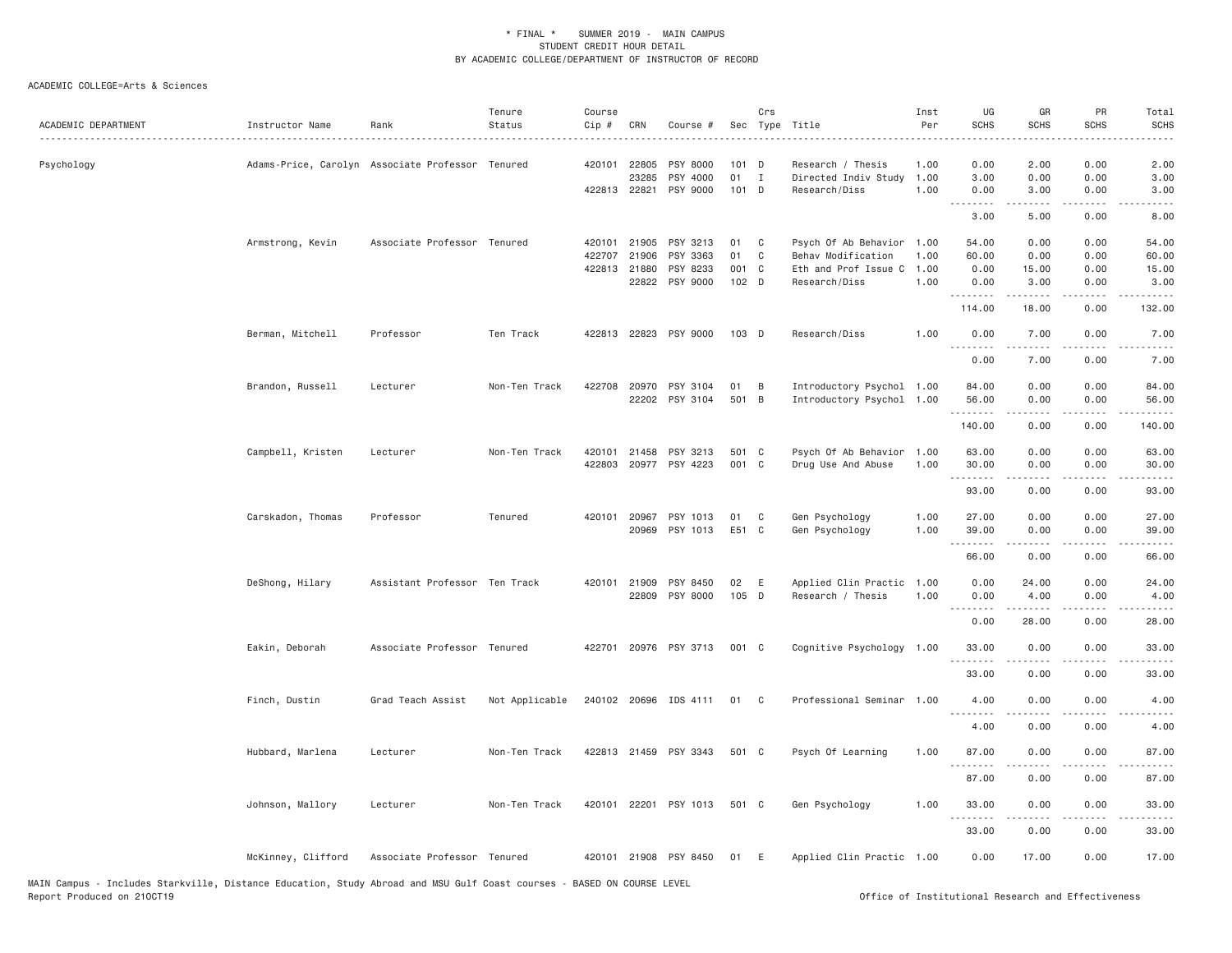| ACADEMIC DEPARTMENT                                 | Instructor Name    | Rank                              | Tenure<br>Status | Course<br>Cip # | CRN          | Course #                   |       | Crs            | Sec Type Title            | Inst<br>Per | UG<br><b>SCHS</b>   | GR<br><b>SCHS</b>  | PR<br><b>SCHS</b>  | Total<br><b>SCHS</b><br>.   |
|-----------------------------------------------------|--------------------|-----------------------------------|------------------|-----------------|--------------|----------------------------|-------|----------------|---------------------------|-------------|---------------------|--------------------|--------------------|-----------------------------|
| Psychology                                          | McKinney, Clifford | Associate Professor Tenured       |                  |                 | 422704 20973 | PSY 3314                   | 01    | $\overline{B}$ | Experimental Psych        | 1.00        | 60.00               | 0.00               | 0.00               | 60.00                       |
|                                                     |                    |                                   |                  |                 | 20974        | PSY 3314                   | 51    | B              | Experimental Psych        | 1.00        | 72.00               | 0.00               | 0.00               | 72.00                       |
|                                                     |                    |                                   |                  |                 | 422813 22824 | PSY 9000                   | 104 D |                | Research/Diss             | 1.00        | 0.00<br>.           | 3.00<br>.          | 0.00<br>.          | 3.00<br>.                   |
|                                                     |                    |                                   |                  |                 |              |                            |       |                |                           |             | 132.00              | 20.00              | 0.00               | 152.00                      |
|                                                     | Nadorff, Danielle  | Assistant Professor Ten Track     |                  |                 | 422703 21464 | PSY 3803                   | 551 C |                | Int Dev Psychology        | 1.00        | 66.00               | 0.00               | 0.00               | 66.00                       |
|                                                     |                    |                                   |                  |                 | 422813 22825 | PSY 9000                   | 105 D |                | Research/Diss             | 1.00        | 0.00<br>--------    | 3.00               | 0.00               | 3.00                        |
|                                                     |                    |                                   |                  |                 |              |                            |       |                |                           |             | 66.00               | 3.00               | 0.00               | 69.00                       |
|                                                     | Nadorff, Michael   | Associate Professor Ten Track     |                  |                 | 420101 21894 | PSY 8460                   | 101 E |                | App Ext Clinical Pra      | 1.00        | 0.00                | 38.00              | 0.00               | 38.00                       |
|                                                     |                    |                                   |                  |                 | 22831        | PSY 8000                   | 109 D |                | Research / Thesis         | 1.00        | 0.00                | 4.00               | 0.00               | 4.00                        |
|                                                     |                    |                                   |                  |                 | 422813 20983 | PSY 9730                   | WO1 E |                | Doc Internship Clin       | 1.00        | 0.00                | 1.00               | 0.00               | 1.00                        |
|                                                     |                    |                                   |                  |                 | 22826        | PSY 9000                   | 106 D |                | Research/Diss             | 1.00        | 0.00<br>--------    | 3.00               | 0.00               | 3.00                        |
|                                                     |                    |                                   |                  |                 |              |                            |       |                |                           |             | 0.00                | 46.00              | 0.00               | 46.00                       |
|                                                     | Oliveros, Arazais  | Assistant Professor Ten Track     |                  |                 |              | 422813 22827 PSY 9000      | 107 D |                | Research/Diss             | 1.00        | 0.00                | 7.00               | 0.00               | 7.00                        |
|                                                     |                    |                                   |                  |                 |              |                            |       |                |                           |             | <u>.</u><br>0.00    | .<br>7.00          | .<br>0.00          | -----<br>7.00               |
|                                                     | Spencer, Jordan    | Non-Faculty                       | Not Applicable   |                 |              | 422803 20517 EPY 8263 01 C |       |                | Psy Test Ed Rel Set 1.00  |             | 0.00                | 42.00              | 0.00               | 42.00                       |
|                                                     |                    |                                   |                  |                 |              |                            |       |                |                           |             | .<br>0.00           | .<br>42.00         | .<br>0.00          | . <u>.</u><br>42.00         |
|                                                     | Stafford, Emily    | Clinical Assist Pro Non-Ten Track |                  |                 |              | 422707 20971 PSY 3203      | 51 C  |                | Psy Of Gender Differ 1.00 |             | 54.00<br>.          | 0.00<br>- - - - -  | 0.00               | 54.00<br>-----              |
|                                                     |                    |                                   |                  |                 |              |                            |       |                |                           |             | 54.00               | 0.00               | 0.00               | 54.00                       |
|                                                     | Tan, Elaine        | Lecturer                          | Non-Ten Track    |                 |              | 422701 22203 PSY 3713      | 502 C |                | Cognitive Psychology 1.00 |             | 93.00<br><u>.</u>   | 0.00               | 0.00               | 93.00                       |
|                                                     |                    |                                   |                  |                 |              |                            |       |                |                           |             | 93.00               | 0.00               | 0.00               | 93.00                       |
|                                                     | Valentine, Michael | Instructor                        | Non-Ten Track    |                 | 420101 21462 | PSY 3413                   | 501 C |                | Human Sexual Behavio 1.00 |             | 87.00               | 0.00               | 0.00               | 87.00                       |
|                                                     |                    |                                   |                  |                 | 21893        | PSY 3413                   | 101 C |                | Human Sexual Behavio      | 1.00        | 39.00               | 0.00               | 0.00               | 39.00                       |
|                                                     |                    |                                   |                  |                 |              | 422803 21465 PSY 4223      | 501 C |                | Drug Use And Abuse        | 1.00        | 84.00<br>.          | 0.00<br>.          | 0.00<br>.          | 84.00<br>.                  |
|                                                     |                    |                                   |                  |                 |              |                            |       |                |                           |             | 210.00              | 0.00               | 0.00               | 210.00                      |
|                                                     | Winer, Eric        | Associate Professor Ten Track     |                  |                 | 420101 23209 | PSY 8000                   | 110 D |                | Research / Thesis         | 1.00        | 0.00                | 2.00               | 0.00               | 2.00                        |
|                                                     |                    |                                   |                  |                 | 422813 22828 | PSY 9000                   | 108 D |                | Research/Diss             | 1.00        | 0.00<br>.           | 7.00<br>.          | 0.00<br>.          | 7.00<br>-----               |
|                                                     |                    |                                   |                  |                 |              |                            |       |                |                           |             | 0.00                | 9.00               | 0.00               | 9.00                        |
| =====================================<br>Psychology |                    |                                   |                  |                 |              |                            |       |                |                           |             | ========<br>1128.00 | ========<br>185.00 | ========<br>0.00   | $= 222222222222$<br>1313.00 |
| -----------------------------------                 |                    |                                   |                  |                 |              |                            |       |                |                           |             | ========            |                    | ================== | ==========                  |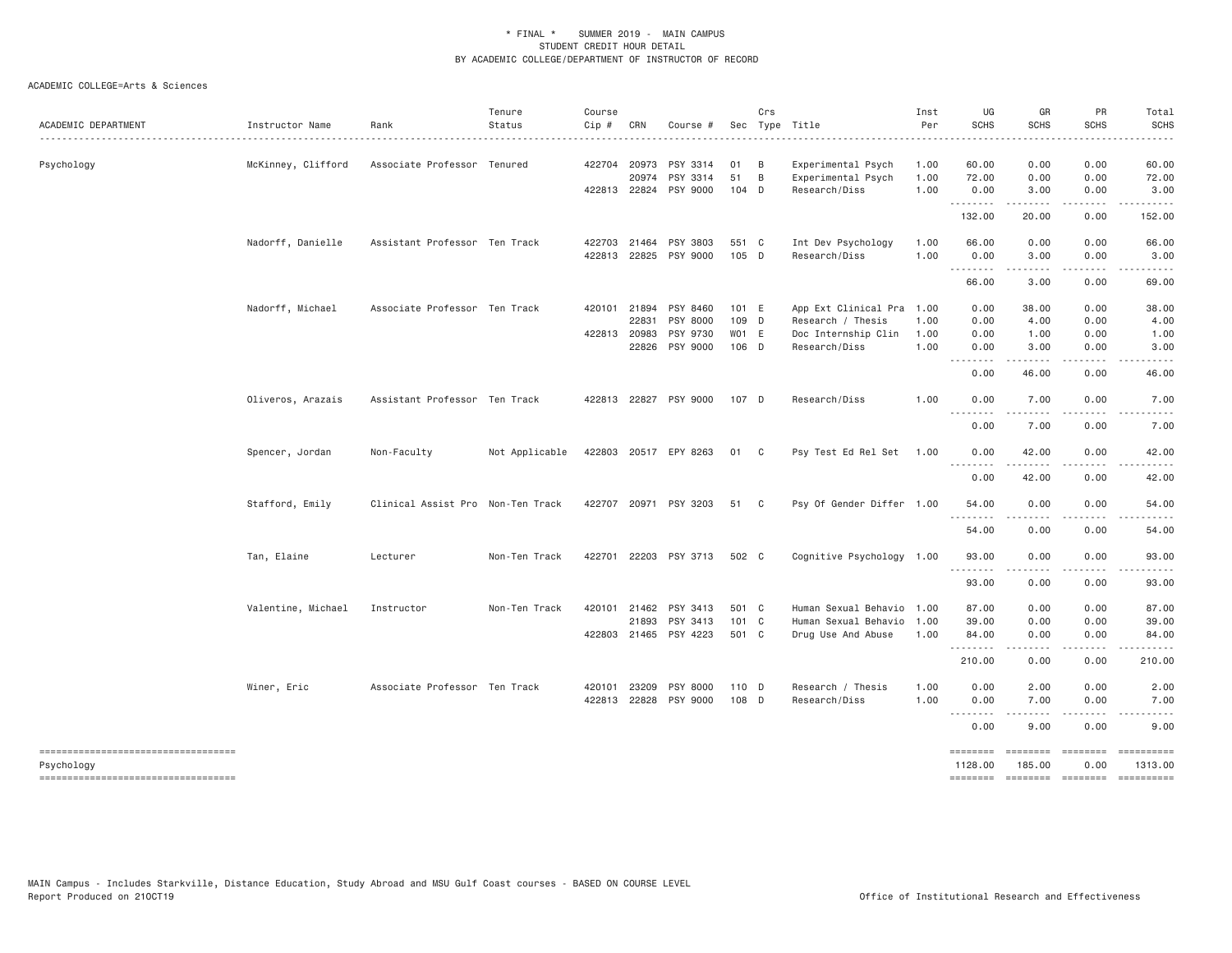| ACADEMIC DEPARTMENT | Instructor Name   | Rank                          | Tenure<br>Status | Course<br>Cip #  | CRN                                   | Course #                        |                         | Crs          | Sec Type Title                                                    | Inst<br>Per          | UG<br><b>SCHS</b>      | GR<br><b>SCHS</b>    | PR<br><b>SCHS</b>                   | Total<br><b>SCHS</b><br>$\frac{1}{2} \left( \frac{1}{2} \right) \left( \frac{1}{2} \right) \left( \frac{1}{2} \right) \left( \frac{1}{2} \right)$ |
|---------------------|-------------------|-------------------------------|------------------|------------------|---------------------------------------|---------------------------------|-------------------------|--------------|-------------------------------------------------------------------|----------------------|------------------------|----------------------|-------------------------------------|---------------------------------------------------------------------------------------------------------------------------------------------------|
| Sociology           | Barranco, Raymond | Associate Professor Ten Track |                  |                  | 451101 22722<br>23033                 | SO 8000<br>SO 9000              | $101$ D<br>103 D        |              | Research / Thesis<br>Research / Diss                              | 1.00<br>1.00         | 0.00<br>0.00           | 6.00<br>1.00         | 0.00<br>0.00                        | 6.00<br>1.00                                                                                                                                      |
|                     |                   |                               |                  |                  |                                       |                                 |                         |              |                                                                   |                      | .<br>0.00              | .<br>7.00            | $- - - -$<br>0.00                   | $\frac{1}{2} \left( \frac{1}{2} \right) \left( \frac{1}{2} \right) \left( \frac{1}{2} \right) \left( \frac{1}{2} \right)$<br>7.00                 |
|                     | Crabtree, Arialle | Lecturer                      | Non-Ten Track    |                  |                                       | 451101 21473 SO 1003            | 501 C                   |              | Intro To Sociology                                                | 1.00                 | 51.00<br>.             | 0.00                 | 0.00                                | 51.00                                                                                                                                             |
|                     |                   |                               |                  |                  |                                       |                                 |                         |              |                                                                   |                      | 51.00                  | $- - - - -$<br>0.00  | .<br>0.00                           | .<br>51.00                                                                                                                                        |
|                     | Haynes, Stacy     | Associate Professor Tenured   |                  |                  | 450401 20299<br>451101 21882          | CRM 3316<br>SO 8900             | 01<br>001 S             | -F           | Criminology Internsh 1.00<br>Fields Of Sociology                  | 1.00                 | 30.00<br>0.00          | 0.00<br>15.00        | 0.00<br>0.00                        | 30.00<br>15.00                                                                                                                                    |
|                     |                   |                               |                  |                  |                                       |                                 |                         |              |                                                                   |                      | .<br>30.00             | 15.00                | .<br>0.00                           | 45.00                                                                                                                                             |
|                     | Holt, Debora      | Lecturer                      | Non-Ten Track    |                  | 440701 21481                          | SW 4653<br>22618 SW 3023        | 501 C<br>551 C          |              | Social Work Family V 1.00<br>Hum Beh Soc Envir II 1.00            |                      | 48.00<br>24.00         | 0.00<br>0.00         | 0.00<br>0.00                        | 48.00<br>24.00                                                                                                                                    |
|                     |                   |                               |                  |                  |                                       |                                 |                         |              |                                                                   |                      | .<br>72.00             | $- - - - -$<br>0.00  | $\frac{1}{2}$<br>0.00               | .<br>72.00                                                                                                                                        |
|                     | Johnson, Kecia    | Assistant Professor Ten Track |                  | 450401<br>451101 | 22908<br>22909                        | CRM 3603<br>SO 3603             | 01<br>01                | C<br>C       | Criminological Theor 1.00<br>Criminological Theor                 | 1.00                 | 36.00<br>3.00          | 0.00<br>0.00         | 0.00<br>0.00                        | 36.00<br>3.00                                                                                                                                     |
|                     |                   |                               |                  |                  |                                       |                                 |                         |              |                                                                   |                      | .<br>39.00             | .<br>0.00            | $\sim$ $\sim$ $\sim$ $\sim$<br>0.00 | المستبدا<br>39.00                                                                                                                                 |
|                     | Kelly, Kimberly   | Associate Professor Tenured   |                  |                  |                                       | 451101 22721 SO 9000            | $101$ D                 |              | Research / Diss                                                   | 1.00                 | 0.00                   | 3.00                 | 0.00                                | 3.00                                                                                                                                              |
|                     |                   |                               |                  |                  |                                       |                                 |                         |              |                                                                   |                      | .<br>0.00              | .<br>3.00            | $  -$<br>0.00                       | .<br>3.00                                                                                                                                         |
|                     | Knowles, Veronica | Instructor                    | Non-Ten Track    |                  | 440701 21478                          | SW 3013<br>22473 SW 4533        | 501 C<br>501 C          |              | Hum Beh Soc Envir I<br>Sub Abuse in SW Svcs 1.00                  | 1.00                 | 24.00<br>33.00         | 0.00<br>0.00         | 0.00<br>0.00                        | 24.00<br>33.00                                                                                                                                    |
|                     |                   |                               |                  |                  |                                       |                                 |                         |              |                                                                   |                      | .<br>57.00             | $- - - - -$<br>0.00  | $\cdots$<br>0.00                    | .<br>57.00                                                                                                                                        |
|                     | Leap, Braden      | Assistant Professor Ten Track |                  |                  |                                       | 451101 20990 SO 1003            | 51 C                    |              | Intro To Sociology                                                | 1,00                 | 42.00                  | 0.00                 | 0.00                                | 42.00                                                                                                                                             |
|                     |                   |                               |                  |                  |                                       |                                 |                         |              |                                                                   |                      | .<br>42.00             | -----<br>0.00        | $\sim$ $\sim$ $\sim$<br>0.00        | د د د د<br>42.00                                                                                                                                  |
|                     | May, David        | Professor                     | Tenured          |                  | 450401 21942<br>22792<br>451101 22966 | CRM 4803<br>CRM 4000<br>SO 8000 | 51<br>$101$ I<br>102 D  | $\mathbf{C}$ | Senior Sem in Crimin<br>Directed Indiv Study<br>Research / Thesis | 1.00<br>1.00<br>1.00 | 24.00<br>3.00<br>0.00  | 0.00<br>0.00<br>6.00 | 0.00<br>0.00<br>0.00                | 24.00<br>3.00<br>6.00                                                                                                                             |
|                     |                   |                               |                  |                  |                                       |                                 |                         |              |                                                                   |                      | 27.00                  | 6.00                 | 0.00                                | 33.00                                                                                                                                             |
|                     | Moyen, Melissa    | Lecturer                      | Non-Ten Track    |                  |                                       | 131315 21420 LSK 1023           | 501 C                   |              | Col Read/Study Skill 1.00                                         |                      | 42.00<br>.             | 0.00                 | 0.00                                | 42.00                                                                                                                                             |
|                     |                   |                               |                  |                  |                                       |                                 |                         |              |                                                                   |                      | 42.00                  | 0.00                 | 0.00                                | 42.00                                                                                                                                             |
|                     | Netadj, Mehrzad   | Instructor                    | Non-Ten Track    |                  |                                       | 451101 21475 SO 1203            | 501 C                   |              | Sociology of Familie 1.00                                         |                      | 69.00                  | 0.00                 | 0.00                                | 69.00                                                                                                                                             |
|                     |                   |                               |                  |                  |                                       |                                 |                         |              |                                                                   |                      | .<br>69.00             | -----<br>0.00        | .<br>0.00                           | 69.00                                                                                                                                             |
|                     | Perry, Ashley     | Instructor                    | Non-Ten Track    |                  | 450201 21805<br>23283<br>450401 21809 | SO 2203<br>AN 2203<br>CRM 3103  | 551 C<br>551 C<br>501 C |              | Racial Minorities<br>Racial Minorities<br>Contemp Issues in CJ    | 1.00<br>1.00<br>1.00 | 21.00<br>6.00<br>33.00 | 0.00<br>0.00<br>0.00 | 0.00<br>0.00<br>0.00                | 21.00<br>6.00<br>33.00                                                                                                                            |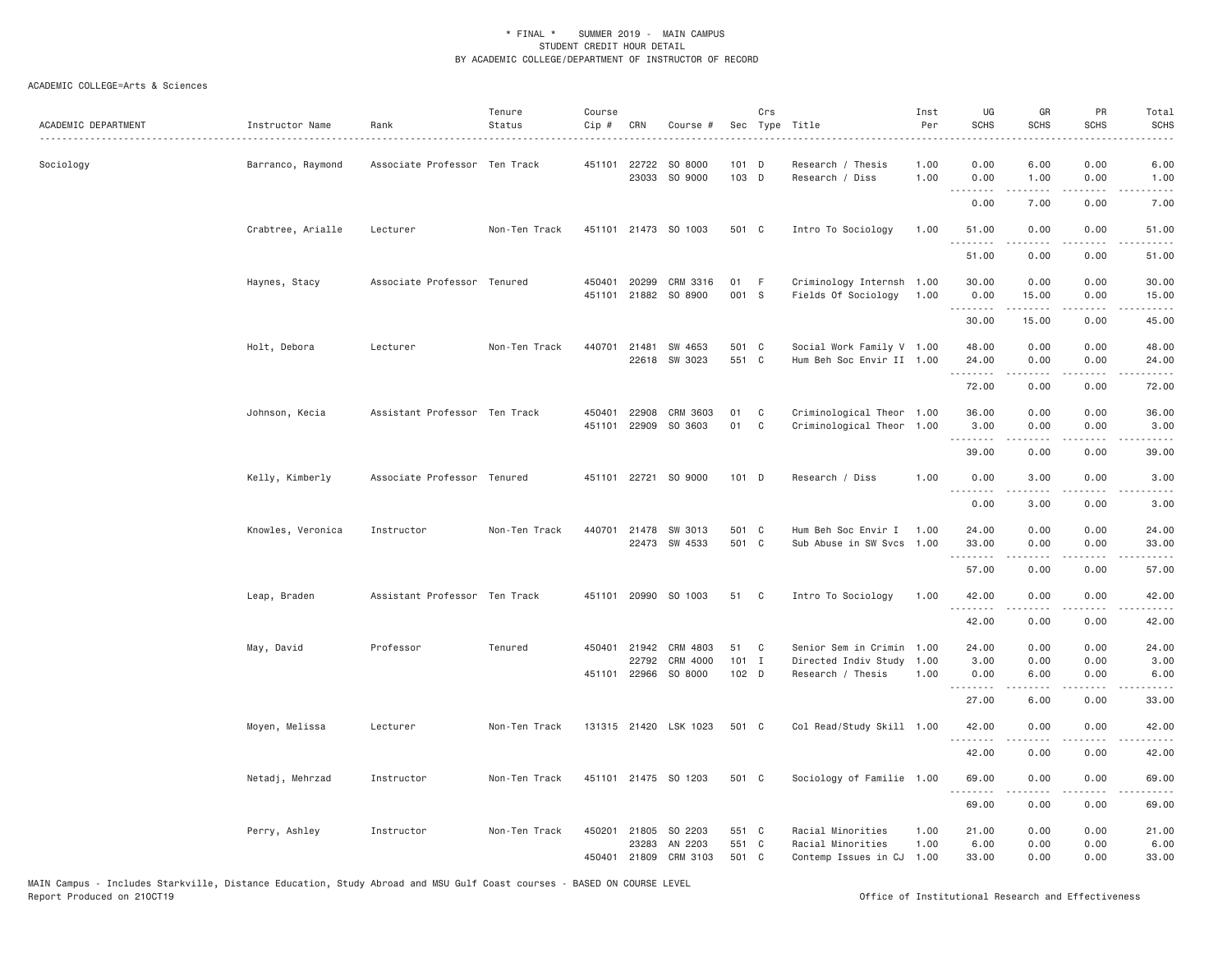| ACADEMIC DEPARTMENT                                | Instructor Name     | Rank                          | Tenure<br>Status | Course<br>Cip# | CRN | Course #              |         | Crs | Sec Type Title            | Inst<br>Per | UG<br><b>SCHS</b>  | GR<br><b>SCHS</b> | PR<br><b>SCHS</b> | Total<br>SCHS         |
|----------------------------------------------------|---------------------|-------------------------------|------------------|----------------|-----|-----------------------|---------|-----|---------------------------|-------------|--------------------|-------------------|-------------------|-----------------------|
|                                                    |                     |                               |                  |                |     |                       |         |     |                           |             | ---------          | .                 | .                 | .                     |
|                                                    |                     |                               |                  |                |     |                       |         |     |                           |             | 60.00              | 0.00              | 0.00              | 60.00                 |
| Sociology                                          | Peterson, Lindsey   | Assistant Professor Ten Track |                  |                |     | 451101 21910 SO 4804  | 01 B    |     | Social Research Prac      | 1.00        | 36.00              | 0.00              | 0.00              | 36.00                 |
|                                                    |                     |                               |                  |                |     | 23019 SO 9000         | $102$ D |     | Research / Diss           | 1.00        | 0.00<br>--------   | 1.00              | 0.00<br>--------  | 1.00                  |
|                                                    |                     |                               |                  |                |     |                       |         |     |                           |             | 36.00              | 1.00              | 0.00              | 37.00                 |
|                                                    | Ralston, Margaret   | Assistant Professor Ten Track |                  | 451101 20994   |     | SO 3213               | 01      | C.  | Intr To Social Res        | 1.00        | 30.00              | 0.00              | 0.00              | 30.00                 |
|                                                    |                     |                               |                  |                |     |                       |         |     |                           |             | 30.00              | 0.00              | 0.00              | 30.00                 |
|                                                    | Tesch, Brian        | Grad Teach Assist             | Not Applicable   |                |     | 450401 21808 CRM 1003 | 501 C   |     | Crime and Justice in 1.00 |             | 45.00              | 0.00              | 0.00              | 45.00                 |
|                                                    |                     |                               |                  |                |     |                       |         |     |                           |             | 45.00              | 0.00              | 0.00              | 45.00                 |
|                                                    | Vancil-Leap, Ashley | Instructor                    | Non-Ten Track    | 050207         |     | 21786 GS 1173         | 502 C   |     | Introduction to Gend 1.00 |             | 18,00<br>--------  | 0.00              | 0.00              | 18.00                 |
|                                                    |                     |                               |                  |                |     |                       |         |     |                           |             | 18.00              | 0.00              | 0.00              | 18,00                 |
| ------------------------------------               |                     |                               |                  |                |     |                       |         |     |                           |             | $=$ = = = = = = =  | ========          | <b>CONCOCO</b>    | <b>CONSIDERED</b>     |
| Sociology<br>===================================== |                     |                               |                  |                |     |                       |         |     |                           |             | 618,00<br>======== | 32.00<br>======== | 0.00<br>--------- | 650,00<br>----------- |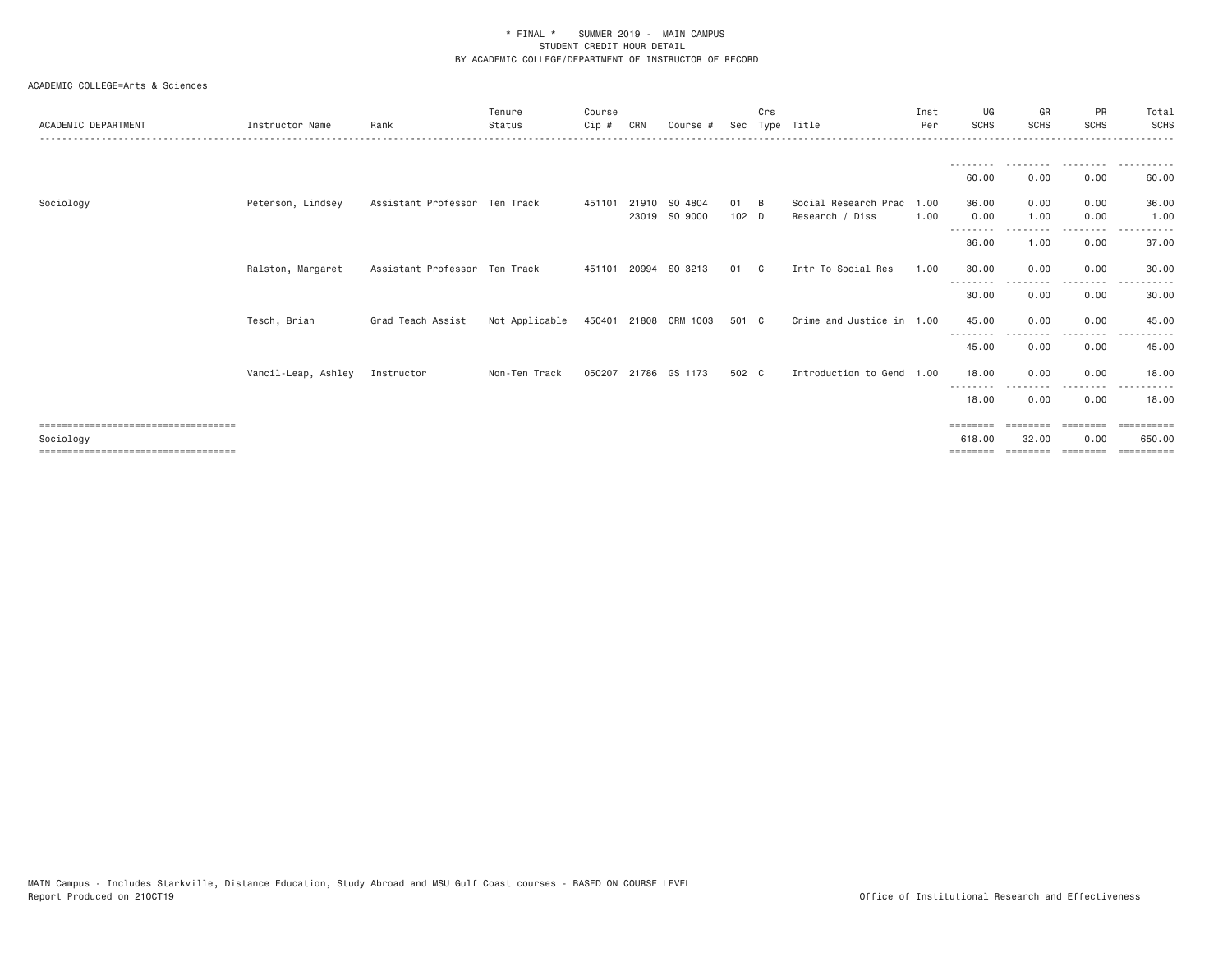| ACADEMIC DEPARTMENT | Instructor Name    | Rank                                                   | Tenure<br>Status | Course<br>Cip #              | CRN   | Course #                                                   |                         | Crs                 | Sec Type Title<br>_______________________________                         | Inst<br>Per          | UG<br><b>SCHS</b>       | GR<br><b>SCHS</b>                                                                                                                                                    | PR<br>SCHS            | Total<br><b>SCHS</b><br>.                                  |
|---------------------|--------------------|--------------------------------------------------------|------------------|------------------------------|-------|------------------------------------------------------------|-------------------------|---------------------|---------------------------------------------------------------------------|----------------------|-------------------------|----------------------------------------------------------------------------------------------------------------------------------------------------------------------|-----------------------|------------------------------------------------------------|
| Finance & Economics | Campbell, Randall  | Professor                                              | Tenured          | 450601 20386                 | 20387 | EC 2113<br>EC 2113<br>20391 EC 2123                        | 001 C<br>01<br>01       | C<br>C              | Prin Of Macroecon<br>Prin Of Macroecon<br>Prin Of Microecon               | 1.00<br>1.00<br>1.00 | 39.00<br>63.00<br>24.00 | 0.00<br>0.00<br>0.00                                                                                                                                                 | 0.00<br>0.00<br>0.00  | 39.00<br>63.00<br>24.00                                    |
|                     |                    |                                                        |                  |                              |       |                                                            |                         |                     |                                                                           |                      | .<br>126.00             | .<br>0.00                                                                                                                                                            | .<br>0.00             | .<br>126.00                                                |
|                     | Cline, Brandon     | Associate Professor Tenured                            |                  | 520801                       | 20551 | 520201 22776 FIN 9000<br>FIN 3123<br>520806 20553 FIN 4223 | 102 D<br>01<br>01       | C <sub>1</sub><br>C | Research / Diss<br>Financial Management 1.00<br>Intermediate Financi 1.00 | 1.00                 | 0.00<br>69.00<br>39.00  | 24.00<br>0.00<br>0.00                                                                                                                                                | 0.00<br>0.00<br>0.00  | 24.00<br>69.00<br>39.00                                    |
|                     |                    |                                                        |                  |                              |       |                                                            |                         |                     |                                                                           |                      | .<br>108.00             | .<br>24.00                                                                                                                                                           | $\frac{1}{2}$<br>0.00 | <u>.</u><br>132.00                                         |
|                     |                    | Gonzalez Lozano, Her Clinical Assist Pro Non-Ten Track |                  | 450601 20388                 |       | EC 2113<br>20392 EC 2123                                   | 51<br>51                | C<br>C              | Prin Of Macroecon<br>Prin Of Microecon                                    | 1.00<br>1.00         | 45.00<br>63.00          | 0.00<br>0.00                                                                                                                                                         | 0.00<br>0.00          | 45.00<br>63.00                                             |
|                     |                    |                                                        |                  |                              |       |                                                            |                         |                     |                                                                           |                      | .<br>108.00             | -----<br>0.00                                                                                                                                                        | .<br>0.00             | .<br>108.00                                                |
|                     | Liano, Kartono     | Professor                                              | Tenured          | 520801 20548<br>520807 20554 | 20549 | FIN 3113<br>FIN 3113<br>FIN 4423                           | 001 C<br>01<br>01       | C<br>C              | Financial Systems<br>Financial Systems<br>Investments                     | 1.00<br>1.00<br>1.00 | 45.00<br>75.00<br>48.00 | 0.00<br>0.00<br>0.00                                                                                                                                                 | 0.00<br>0.00<br>0.00  | 45.00<br>75.00<br>48.00                                    |
|                     |                    |                                                        |                  |                              |       |                                                            |                         |                     |                                                                           |                      | .<br>168.00             | .<br>0.00                                                                                                                                                            | $\frac{1}{2}$<br>0.00 | .<br>168.00                                                |
|                     | Metz, Tammi        | Instructor                                             | Non-Ten Track    |                              |       | 520804 21418 INS 3503<br>521701 21417 INS 3303             | 506 C<br>506 C          |                     | Employee Benefits<br>Life Insurance                                       | 1.00<br>1.00         | 72.00<br>90.00<br>.     | 0.00<br>0.00<br>$\frac{1}{2} \left( \frac{1}{2} \right) \left( \frac{1}{2} \right) \left( \frac{1}{2} \right) \left( \frac{1}{2} \right) \left( \frac{1}{2} \right)$ | 0.00<br>0.00<br>.     | 72.00<br>90.00<br>$\omega = \omega \omega + \omega \omega$ |
|                     |                    |                                                        |                  |                              |       |                                                            |                         |                     |                                                                           |                      | 162.00                  | 0.00                                                                                                                                                                 | 0.00                  | 162.00                                                     |
|                     | Miller, Thomas W.  | Professor                                              | Tenured          | 520201                       |       | 22539 FIN 9000                                             | $101$ D                 |                     | Research / Diss                                                           | 1.00                 | 0.00<br>.               | 6.00<br>د د د د                                                                                                                                                      | 0.00<br>$  -$         | 6.00<br>$- - - -$                                          |
|                     |                    |                                                        |                  |                              |       |                                                            |                         |                     |                                                                           |                      | 0.00                    | 6.00                                                                                                                                                                 | 0.00                  | 6.00                                                       |
|                     |                    | Orozco Aleman, Sandr Associate Professor Ten Track     |                  | 450601 20395                 |       | EC 3123<br>22559 EC 9000                                   | 51<br>101 D             | C                   | Interm Micro<br>Research / Diss                                           | 1.00<br>1.00         | 66.00<br>0.00<br>.      | 0.00<br>6.00<br><u>.</u>                                                                                                                                             | 0.00<br>0.00          | 66.00<br>6.00<br>.                                         |
|                     |                    |                                                        |                  |                              |       |                                                            |                         |                     |                                                                           |                      | 66.00                   | 6.00                                                                                                                                                                 | 0.00                  | 72.00                                                      |
|                     | Rogers, Kevin      | Professor                                              | Tenured          |                              |       | 520101 20165 BUS 4203                                      | 101 E                   |                     | Business Internship                                                       | 1.00                 | 3.00<br>.               | 0.00                                                                                                                                                                 | 0.00<br>$- - - -$     | 3.00                                                       |
|                     |                    |                                                        |                  |                              |       |                                                            |                         |                     |                                                                           |                      | 3.00                    | 0.00                                                                                                                                                                 | 0.00                  | 3.00                                                       |
|                     | Roskelley, Kenneth | Associate Professor Tenured                            |                  | 520801 20550                 | 21292 | FIN 3123<br>FIN 3123<br>21293 FIN 8113                     | 001 C<br>506 C<br>501 C |                     | Financial Management 1.00<br>Financial Management<br>Corporate Finance    | 1.00<br>1.00         | 57.00<br>183.00<br>0.00 | 0.00<br>0.00<br>72.00                                                                                                                                                | 0.00<br>0.00<br>0.00  | 57.00<br>183.00<br>72.00                                   |
|                     |                    |                                                        |                  |                              |       |                                                            |                         |                     |                                                                           |                      | .<br>240.00             | $- - - - -$<br>72.00                                                                                                                                                 | .<br>0.00             | .<br>312.00                                                |
|                     | Spurlin, William   | Associate Professor Tenured                            |                  | 520601                       |       | 21242 EC 8103<br>520801 21291 FIN 3113                     | 501 C<br>506 C          |                     | Econ for Managers<br>Financial Systems                                    | 1.00<br>1.00         | 0.00<br>48.00<br>.      | 60.00<br>0.00                                                                                                                                                        | 0.00<br>0.00          | 60.00<br>48.00                                             |
|                     |                    |                                                        |                  |                              |       |                                                            |                         |                     |                                                                           |                      | 48.00                   | 60.00                                                                                                                                                                | 0.00                  | 108.00                                                     |
|                     | Whitledge, Matthew | Clinical Assist Pro Non-Ten Track                      |                  |                              | 21628 | 520801 20552 FIN 3123<br>FIN 3113                          | 51<br>51                | C<br>C              | Financial Management 1.00<br>Financial Systems                            | 1.00                 | 90.00<br>57.00          | 0.00<br>0.00                                                                                                                                                         | 0.00<br>0.00          | 90.00<br>57.00                                             |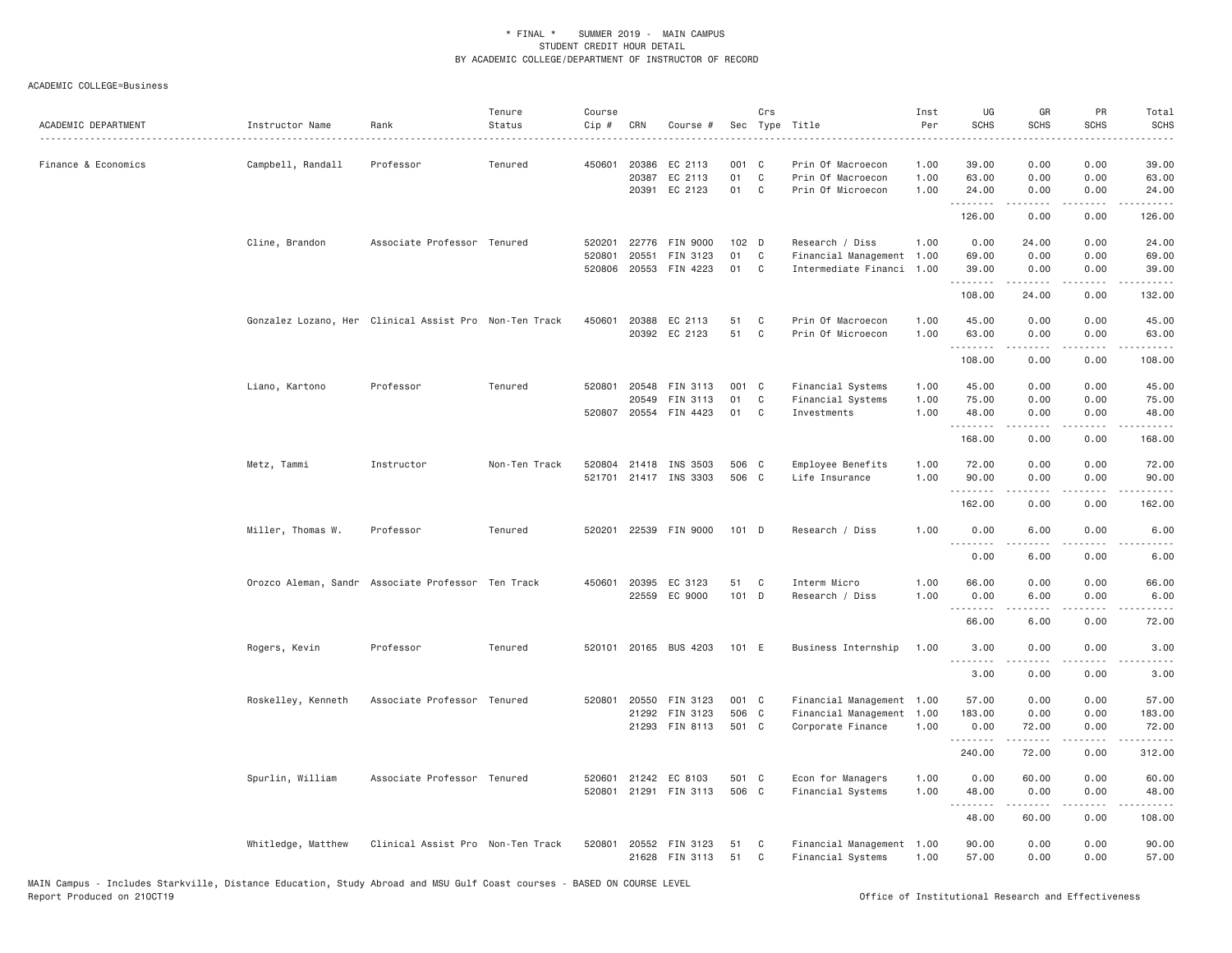| ACADEMIC DEPARTMENT                                    | Instructor Name | Rank                                            | Tenure<br>Status | Course<br>Cip # | CRN   | Course #             | Sec   | Crs | Type Title        | Inst<br>Per | UG<br><b>SCHS</b>  | GR<br>SCHS        | PR<br><b>SCHS</b> | Total<br><b>SCHS</b>  |
|--------------------------------------------------------|-----------------|-------------------------------------------------|------------------|-----------------|-------|----------------------|-------|-----|-------------------|-------------|--------------------|-------------------|-------------------|-----------------------|
|                                                        |                 |                                                 |                  |                 |       |                      |       |     |                   |             |                    |                   |                   |                       |
|                                                        |                 |                                                 |                  |                 |       |                      |       |     |                   |             | 147.00             | 0.00              | 0.00              | 147.00                |
| Finance & Economics                                    |                 | Williamson, Claudia Associate Professor Tenured |                  | 450601          |       | 22642 EC 9000        | 102 D |     | Research / Diss   | 1.00        | 0.00               | 6.00<br>--------- | 0.00<br>--------  | 6.00<br>-----         |
|                                                        |                 |                                                 |                  |                 |       |                      |       |     |                   |             | --------<br>0.00   | 6.00              | 0.00              | 6.00                  |
|                                                        | Wiseman, Travis | Clinical Assist Pro Non-Ten Track               |                  | 521101          | 20682 | IB 3900              | 101 E |     | IB Intern Work    | 1.00        | 19.00              | 0.00              | 0.00              | 19.00                 |
|                                                        |                 |                                                 |                  |                 |       |                      |       |     |                   |             | 19.00              | 0.00              | --------<br>0.00  | 19.00                 |
|                                                        | Yao, Lili       | Grad Teach Assist                               | Not Applicable   |                 |       | 450601 20390 EC 2123 | 001 C |     | Prin Of Microecon | 1.00        | 18.00              | 0.00              | 0.00              | 18.00                 |
|                                                        |                 |                                                 |                  |                 |       |                      |       |     |                   |             | 18.00              | 0.00              | 0.00              | 18.00                 |
| ====================================                   |                 |                                                 |                  |                 |       |                      |       |     |                   |             | ========           |                   |                   | $=$ = = = = = = = = = |
| Finance & Economics<br>=============================== |                 |                                                 |                  |                 |       |                      |       |     |                   |             | 1213,00<br>======= | 174.00            | 0.00              | 1387,00<br>=========  |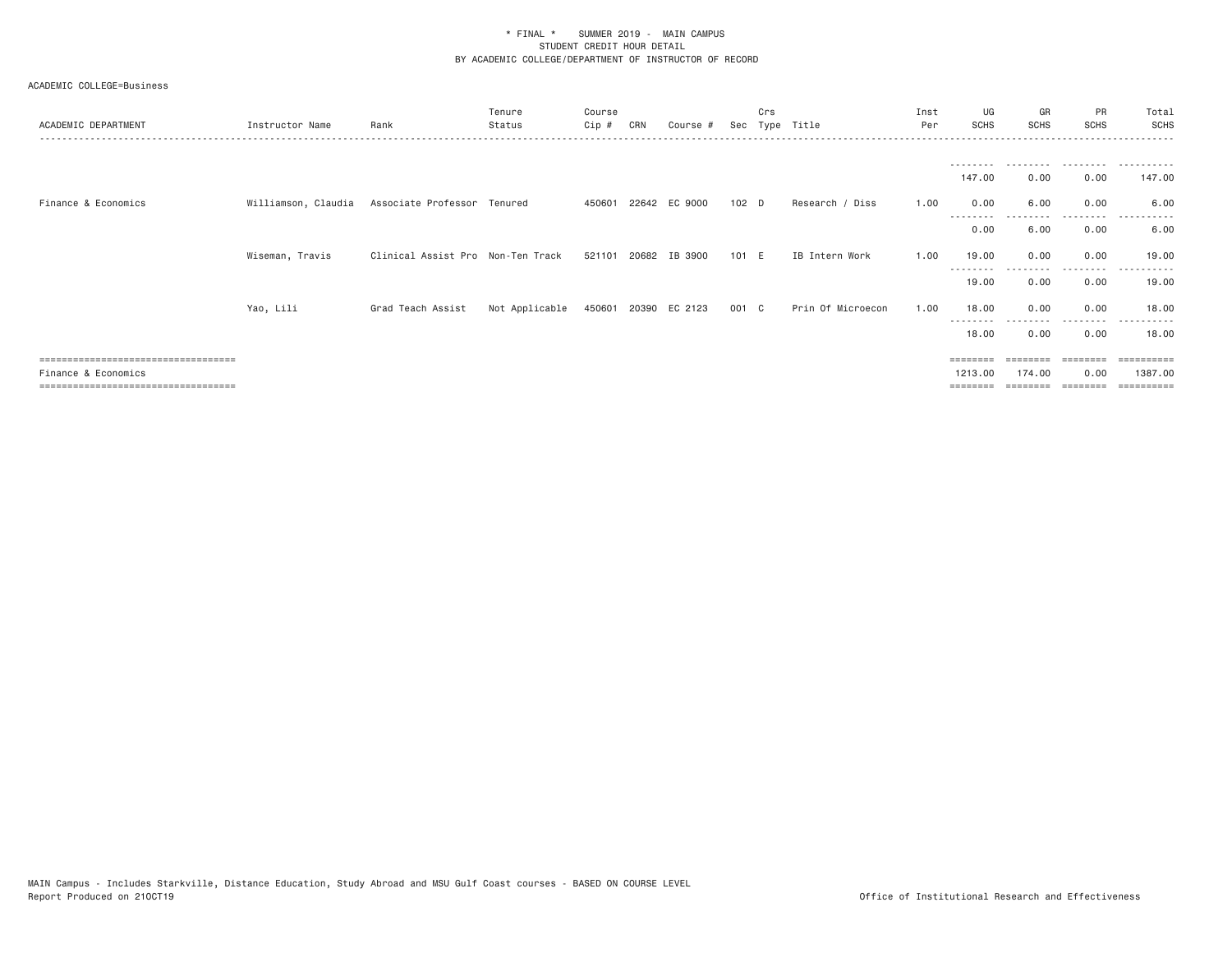| ACADEMIC DEPARTMENT              | Instructor Name<br>. | Rank                              | Tenure<br>Status | Course<br>Cip # | CRN            | Course #                          |                | Crs    | Sec Type Title                                  | Inst<br>Per  | UG<br><b>SCHS</b>                                                                                                                 | GR<br><b>SCHS</b>    | PR<br><b>SCHS</b>                   | Total<br><b>SCHS</b>                        |
|----------------------------------|----------------------|-----------------------------------|------------------|-----------------|----------------|-----------------------------------|----------------|--------|-------------------------------------------------|--------------|-----------------------------------------------------------------------------------------------------------------------------------|----------------------|-------------------------------------|---------------------------------------------|
| Management & Information Systems | Abbasi, Fahimeh      | Lecturer                          | Non-Ten Track    | 520701          | 21629          | MGT 3323                          | 001 C          |        | Entrepreneurship                                | 1.00         | 30.00<br>.                                                                                                                        | 0.00                 | 0.00                                | 30.00                                       |
|                                  |                      |                                   |                  |                 |                |                                   |                |        |                                                 |              | 30.00                                                                                                                             | 0.00                 | 0.00                                | 30.00                                       |
|                                  | Bogue, Patty         | Instructor                        | Non-Ten Track    | 520201          | 20845<br>22041 | MGT 3213<br>MGT 3213              | 001 C<br>506 C |        | Org Communications<br>Org Communications        | 1.00<br>1.00 | 36.00<br>84.00                                                                                                                    | 0.00<br>0.00         | 0.00<br>0.00                        | 36.00<br>84.00                              |
|                                  |                      |                                   |                  |                 |                |                                   |                |        |                                                 |              | .<br>120.00                                                                                                                       | .<br>0.00            | .<br>0.00                           | .<br>120.00                                 |
|                                  | Chrisman, James      | Professor                         | Tenured          |                 |                | 521302 22817 MGT 9000             | $104$ D        |        | Research / Diss                                 | 1.00         | 0.00<br>$\sim$ $\sim$ $\sim$ $\sim$                                                                                               | 1.00                 | 0.00                                | 1.00                                        |
|                                  |                      |                                   |                  |                 |                |                                   |                |        |                                                 |              | 0.00                                                                                                                              | 1.00                 | 0.00                                | 1.00                                        |
|                                  | Holt, Daniel         | Associate Professor Tenured       |                  |                 |                | 520101 20166 BUS 4853             | 001 C          |        | <b>Business Policy</b>                          | 1.00         | 102.00                                                                                                                            | 0.00                 | 0.00                                | 102.00                                      |
|                                  |                      |                                   |                  |                 |                |                                   |                |        |                                                 |              | 102.00                                                                                                                            | 0.00                 | 0.00                                | 102.00                                      |
|                                  | Jones, Gabrielle     | Non-Faculty                       | Not Applicable   |                 |                | 521201 22419 BIS 3233             | 506 C          |        | Management Informati 1.00                       |              | 48.00                                                                                                                             | 0.00                 | 0.00                                | 48.00                                       |
|                                  |                      |                                   |                  |                 |                |                                   |                |        |                                                 |              | 48.00                                                                                                                             | 0.00                 | 0.00                                | 48.00                                       |
|                                  | Long, Rebecca        | Professor                         | Tenured          |                 |                | 521302 23255 MGT 9000             | 105 D          |        | Research / Diss                                 | 1.00         | 0.00                                                                                                                              | 6.00                 | 0.00                                | 6.00                                        |
|                                  |                      |                                   |                  |                 |                |                                   |                |        |                                                 |              | $\frac{1}{2} \left( \frac{1}{2} \right) \left( \frac{1}{2} \right) \left( \frac{1}{2} \right) \left( \frac{1}{2} \right)$<br>0.00 | .<br>6.00            | $- - - -$<br>0.00                   | ----<br>6.00                                |
|                                  | Marett, Lawrence     | Associate Professor Tenured       |                  | 111003          |                | 20145 BIS 4113                    | 001 C          |        | BIS Security Managem 1.00                       |              | 18.00                                                                                                                             | 0.00                 | 0.00                                | 18.00                                       |
|                                  |                      |                                   |                  | 521201          |                | 20146 BIS 6113                    | 001 C          |        | BIS Security Managem                            | 1.00         | 0.00<br><u>.</u>                                                                                                                  | 12.00                | 0.00                                | 12.00                                       |
|                                  |                      |                                   |                  |                 |                |                                   |                |        |                                                 |              | 18.00                                                                                                                             | 12.00                | 0.00                                | 30.00                                       |
|                                  | McLarty, Benjamin    | Assistant Professor Ten Track     |                  |                 |                | 520201 21634 MGT 8113             | 51             | C      | Leadership Skills                               | 1.00         | 0.00<br>.                                                                                                                         | 81.00<br>$- - - - -$ | 0.00<br>$- - - -$                   | 81.00<br>.                                  |
|                                  |                      |                                   |                  |                 |                |                                   |                |        |                                                 |              | 0.00                                                                                                                              | 81.00                | 0.00                                | 81.00                                       |
|                                  | McNeil, Stacey       | Clinical Assist Pro Non-Ten Track |                  |                 |                | 520101 22040 BUS 4853             | 506 C          |        | <b>Business Policy</b>                          | 1.00         | 66.00                                                                                                                             | 0.00                 | 0.00                                | 66.00                                       |
|                                  |                      |                                   |                  |                 |                |                                   |                |        |                                                 |              | 66.00                                                                                                                             | 0.00                 | 0.00                                | 66.00                                       |
|                                  | Miller, Andrew       | Grad Teach Assist                 | Not Applicable   |                 |                | 521201 21632 BIS 3233             | 51             | C      | Management Informati 1.00                       |              | 30.00<br>.                                                                                                                        | 0.00<br>.            | 0.00<br>$\sim$ $\sim$ $\sim$ $\sim$ | 30.00<br>$\sim$ $\sim$ $\sim$ $\sim$ $\sim$ |
|                                  |                      |                                   |                  |                 |                |                                   |                |        |                                                 |              | 30.00                                                                                                                             | 0.00                 | 0.00                                | 30.00                                       |
|                                  | Richardson, Jimmy    | Lecturer                          | Non-Ten Track    | 520201          | 22328          | MGT 3113                          | 01             | C      | Principles of Manag 1.00                        |              | 87.00<br>.                                                                                                                        | 0.00                 | 0.00<br>.                           | 87.00                                       |
|                                  |                      |                                   |                  |                 |                |                                   |                |        |                                                 |              | 87.00                                                                                                                             | 0.00                 | 0.00                                | 87.00                                       |
|                                  | Roberts, Renata      | Instructor                        | Non-Ten Track    | 520201          | 20846          | MGT 3213                          | 01             | C      | Org Communications                              | 1.00         | 33.00                                                                                                                             | 0.00                 | 0.00                                | 33.00                                       |
|                                  |                      |                                   |                  |                 | 21633          | MGT 3213<br>521201 20144 BIS 3233 | 51<br>01       | C<br>C | Org Communications<br>Management Informati 1.00 | 1.00         | 54.00<br>27,00                                                                                                                    | 0.00<br>0.00         | 0.00<br>0.00                        | 54.00<br>27.00                              |
|                                  |                      |                                   |                  |                 |                |                                   |                |        |                                                 |              | .                                                                                                                                 | .                    | .                                   | .                                           |
|                                  |                      |                                   |                  |                 |                |                                   |                |        |                                                 |              | 114.00                                                                                                                            | 0.00                 | 0.00                                | 114.00                                      |
|                                  | Spencer, Barbara     | Lecturer                          | Non-Ten Track    | 520201          |                | 21443 MGT 8123                    | 501            | C      | Strategic Bus Consul 1.00                       |              | 0.00                                                                                                                              | 60.00                | 0.00                                | 60.00                                       |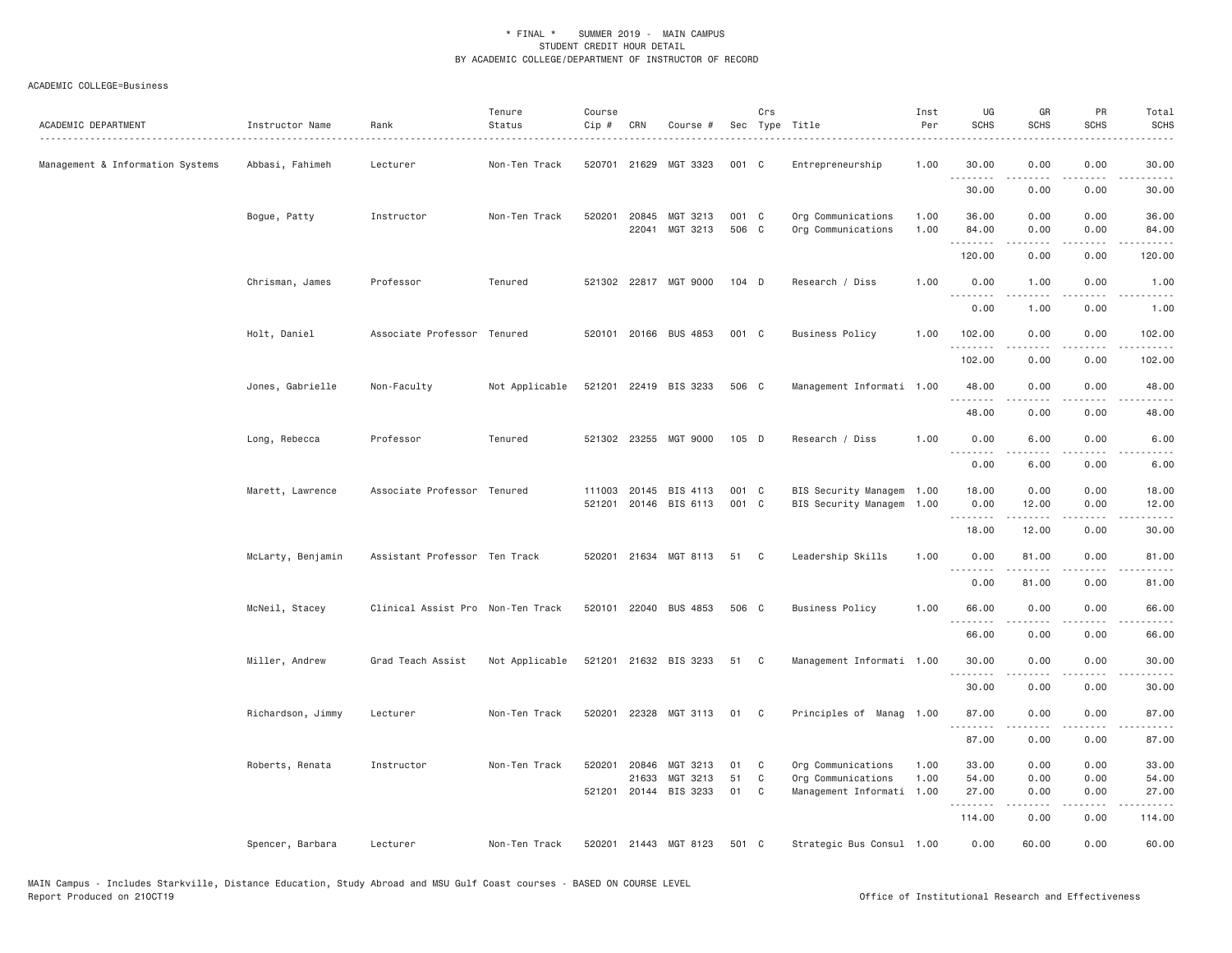| ACADEMIC DEPARTMENT              | Instructor Name    | Rank                        | Tenure<br>Status | Course<br>Cip #        | CRN                   | Course #                                            |                                | Crs<br>Sec Type Title |                                                                                     | Inst<br>Per          | UG<br><b>SCHS</b>           | GR<br><b>SCHS</b>      | PR<br><b>SCHS</b>      | Total<br><b>SCHS</b>      |
|----------------------------------|--------------------|-----------------------------|------------------|------------------------|-----------------------|-----------------------------------------------------|--------------------------------|-----------------------|-------------------------------------------------------------------------------------|----------------------|-----------------------------|------------------------|------------------------|---------------------------|
|                                  |                    |                             |                  |                        |                       |                                                     |                                |                       |                                                                                     |                      | 0.00                        | 60.00                  | 0.00                   | 60.00                     |
| Management & Information Systems | Taylor, Dona       | Non-Faculty                 | Not Applicable   |                        |                       | 520101 20167 BUS 4853                               | 01 C                           |                       | <b>Business Policy</b>                                                              | 1.00                 | 78.00                       | 0.00                   | 0.00                   | 78.00                     |
|                                  |                    |                             |                  |                        |                       |                                                     |                                |                       |                                                                                     |                      | <u>.</u><br>78.00           | 0.00                   | 0.00                   | 78.00                     |
|                                  | Templeton, Gary    | Associate Professor Tenured |                  | 521201                 | 22778                 | 21182 BIS 8113<br><b>BIS 7000</b><br>22779 BIS 7000 | 521 C<br>$101$ I<br>01 I       |                       | Mgt Info Tech and Sy 1.00<br>Directed Indiv Study 1.00<br>Directed Indiv Study 1.00 |                      | 0.00<br>0.00<br>0.00        | 69.00<br>3.00<br>3.00  | 0.00<br>0.00<br>0.00   | 69.00<br>3.00<br>3.00     |
|                                  |                    |                             |                  |                        |                       |                                                     |                                |                       |                                                                                     |                      | .<br>0.00                   | 75.00                  | 0.00                   | 75.00                     |
|                                  | Templeton, Laura   | Associate Professor Tenured |                  | 521001<br>521302 22719 | 20849                 | MGT 3513<br><b>MGT 9000</b><br>22773 MGT 7000       | 001 C<br>101 D<br>$101$ I      |                       | Intro Human Res Mgt<br>Research / Diss<br>Directed Indiv Study 1.00                 | 1.00<br>1.00         | 45.00<br>0.00<br>0.00       | 0.00<br>6.00<br>3.00   | 0.00<br>0.00<br>0.00   | 45.00<br>6.00<br>3.00     |
|                                  |                    |                             |                  |                        |                       |                                                     |                                |                       |                                                                                     |                      | .<br>45.00                  | 9.00                   | 0.00                   | 54.00                     |
|                                  | Vardaman, James    | Associate Professor Tenured |                  | 520201<br>521302 22644 | 21442<br>22767        | MGT 8113<br><b>MGT 7000</b><br>MGT 9000             | 521 C<br>$01 \quad I$<br>103 D |                       | Leadership Skills<br>Directed Indiv Study<br>Research / Diss                        | 1.00<br>1.00<br>1.00 | 0.00<br>0.00<br>0.00        | 111.00<br>3.00<br>8.00 | 0.00<br>0.00<br>0.00   | 111.00<br>3.00<br>8.00    |
|                                  |                    |                             |                  |                        |                       |                                                     |                                |                       |                                                                                     |                      | .<br>0.00                   | .<br>122.00            | 0.00                   | 122.00                    |
|                                  | Warkentin, Merrill | Professor                   | Tenured          | 521201                 | 22775<br>521302 22763 | <b>BIS 9000</b><br>MGT 9000                         | 101 D<br>$102$ D               |                       | Research / Diss<br>Research / Diss                                                  | 1.00<br>1.00         | 0.00<br>0.00                | 3.00<br>6.00           | 0.00<br>0.00           | 3.00<br>6.00              |
|                                  |                    |                             |                  |                        |                       |                                                     |                                |                       |                                                                                     |                      | .<br>0.00                   | 9.00                   | 0.00                   | 9.00                      |
| Management & Information Systems |                    |                             |                  |                        |                       |                                                     |                                |                       |                                                                                     |                      | $=$ = = = = = = =<br>738.00 | --------<br>375.00     | <b>EEEEEEE</b><br>0.00 | $=$ ==========<br>1113.00 |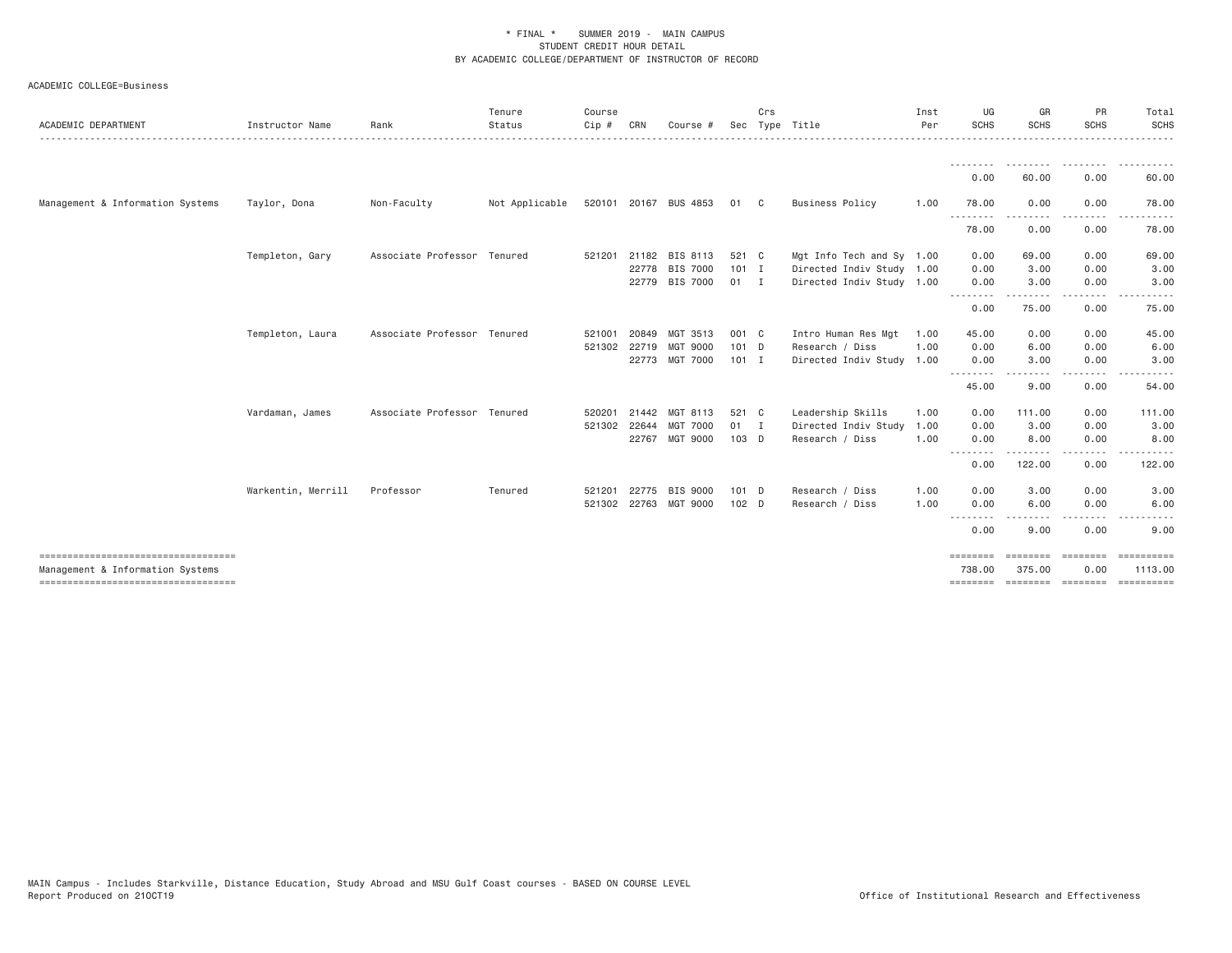| ACADEMIC DEPARTMENT                             | Instructor Name                | Rank                          | Tenure<br>Status | Course<br>Cip #            | CRN                                                       | Course #                                                                           |                                              | Crs              | Sec Type Title                                                                                                                            | Inst<br>Per<br>.                     | UG<br><b>SCHS</b>                              | GR<br><b>SCHS</b>                             | PR<br><b>SCHS</b>                            | Total<br><b>SCHS</b><br>.                           |
|-------------------------------------------------|--------------------------------|-------------------------------|------------------|----------------------------|-----------------------------------------------------------|------------------------------------------------------------------------------------|----------------------------------------------|------------------|-------------------------------------------------------------------------------------------------------------------------------------------|--------------------------------------|------------------------------------------------|-----------------------------------------------|----------------------------------------------|-----------------------------------------------------|
| Marketing, Quantitative Analysis & Ballard, Iva |                                | Instructor                    | Non-Ten Track    | 521302 20159               | 20160<br>21185                                            | BQA 3123<br>BQA 3123<br>BQA 8443                                                   | 001 C<br>01<br>501 C                         | $\mathbb C$      | Bus Stat Methods II<br>Bus Stat Methods II<br>Stat Analy Bus Dec                                                                          | 1.00<br>1.00<br>1.00                 | 63.00<br>93.00<br>0.00                         | 0.00<br>0.00<br>18.00                         | 0.00<br>0.00<br>0.00                         | 63.00<br>93.00<br>18.00                             |
|                                                 |                                |                               |                  |                            | 21761                                                     | BQA 3123                                                                           | 526 C                                        |                  | Bus Stat Methods II                                                                                                                       | 1.00                                 | 123.00<br><b><i><u></u></i></b><br>279.00      | 0.00<br>18.00                                 | 0.00<br>.<br>0.00                            | 123.00<br>.<br>297.00                               |
|                                                 | Barney, Christian              | Grad Teach Assist             | Not Applicable   |                            |                                                           | 521401 21637 MKT 4123                                                              | 01                                           | C                | Advertising                                                                                                                               | 1.00                                 | 81.00<br>.                                     | 0.00                                          | 0.00<br>$\frac{1}{2}$                        | 81.00<br>.                                          |
|                                                 |                                |                               |                  |                            |                                                           |                                                                                    |                                              |                  |                                                                                                                                           |                                      | 81.00                                          | 0.00                                          | 0.00                                         | 81.00                                               |
|                                                 | Breazeale, Michael             | Associate Professor Ten Track |                  | 089999<br>521401           | 23242<br>20863<br>22645<br>22791<br>23150<br>521403 22715 | MKT 8990<br>MKT 4423<br><b>MKT 9000</b><br><b>MKT 7000</b><br>MKT 4000<br>MKT 3933 | 01<br>01<br>101 D<br>801 I<br>801 I<br>801 A | C<br>C           | Special Topic In MKT 1.00<br>Strategic Brand Mana<br>Research / Diss<br>Directed Indiv Study<br>Directed Indiv Study<br>International Mkt | 1.00<br>1.00<br>1.00<br>1.00<br>0.50 | 0.00<br>57.00<br>0.00<br>0.00<br>3.00<br>46.50 | 18.00<br>0.00<br>6.00<br>6.00<br>0.00<br>0.00 | 0.00<br>0.00<br>0.00<br>0.00<br>0.00<br>0.00 | 18.00<br>57.00<br>6.00<br>6.00<br>3.00<br>46.50     |
|                                                 |                                |                               |                  |                            |                                                           |                                                                                    |                                              |                  |                                                                                                                                           |                                      | .<br>106.50                                    | <u>.</u><br>30.00                             | $- - - -$<br>0.00                            | .<br>136.50                                         |
|                                                 | Brown, Haley-Lavell Instructor |                               | Non-Ten Track    | 220207<br>229999<br>521501 | 20151<br>20153<br>20152                                   | BL 4263<br>BL 6263<br>BL 4333<br>20154 BL 6333                                     | 51<br>51<br>51<br>51                         | C<br>C<br>C<br>C | Environmental Law<br>Environmental Law<br>Real Estate Law<br>Real Estate Law                                                              | 1.00<br>1.00<br>1.00<br>1.00         | 15.00<br>0.00<br>48.00<br>0.00<br>.<br>63.00   | 0.00<br>48.00<br>0.00<br>9.00<br>.<br>57.00   | 0.00<br>0.00<br>0.00<br>0.00<br>.<br>0.00    | 15.00<br>48.00<br>48.00<br>9.00<br>22222.<br>120.00 |
|                                                 | Collier, Joel                  | Professor                     | Tenured          | 521401                     |                                                           | 22726 MKT 9000                                                                     | 102 D                                        |                  | Research / Diss                                                                                                                           | 1.00                                 | 0.00<br><b></b>                                | 6.00<br>.                                     | 0.00<br>$- - -$                              | 6.00<br>$- - - -$                                   |
|                                                 |                                |                               |                  |                            |                                                           |                                                                                    |                                              |                  |                                                                                                                                           |                                      | 0.00                                           | 6.00                                          | 0.00                                         | 6.00                                                |
|                                                 | Cook, Cecelia                  | Assistant Professor Ten Track |                  |                            |                                                           | 220205 20148 BL 2413<br>20150 BL 3223                                              | 01<br>01                                     | C<br>C           | Legal Envt Bus<br>Law Of Comm Trans                                                                                                       | 1.00<br>1.00                         | 30.00<br>33.00<br>.                            | 0.00<br>0.00<br>.                             | 0.00<br>0.00<br>.                            | 30.00<br>33.00<br>الداعات الدار                     |
|                                                 | Dunlap, Kali                   | Non-Faculty                   | Not Applicable   |                            |                                                           | 240102 21384 IDS 4111                                                              | 501 C                                        |                  | Professional Seminar 1.00                                                                                                                 |                                      | 63.00<br>14.00                                 | 0.00<br>0.00                                  | 0.00<br>0.00                                 | 63.00<br>14.00                                      |
|                                                 |                                |                               |                  |                            |                                                           |                                                                                    |                                              |                  |                                                                                                                                           |                                      | .<br>14.00                                     | 0.00                                          | $\sim$ $\sim$ $\sim$ $\sim$<br>0.00          | .<br>14.00                                          |
|                                                 | Hardman, Haley                 | Grad Teach Assist             | Not Applicable   |                            |                                                           | 521401 21638 MKT 4413                                                              | 51                                           | C                | Consumer Behavior                                                                                                                         | 1.00                                 | 51.00                                          | 0.00                                          | 0.00                                         | 51.00                                               |
|                                                 |                                |                               |                  |                            |                                                           |                                                                                    |                                              |                  |                                                                                                                                           |                                      | .<br>51.00                                     | .<br>0.00                                     | .<br>0.00                                    | .<br>51.00                                          |
|                                                 | Hawkins, Jonathan              | Non-Faculty                   | Not Applicable   |                            |                                                           | 240102 21386 IDS 4111                                                              | 503 C                                        |                  | Professional Seminar 1.00                                                                                                                 |                                      | 14.00<br>.                                     | 0.00<br>.                                     | 0.00<br>$\sim$ $\sim$ $\sim$ $\sim$          | 14.00<br>.                                          |
|                                                 | Lueg, Jason                    | Professor                     | Tenured          | 521401                     | 20865                                                     | MKT 4813                                                                           | 51                                           | C                | Marketing-Mgt                                                                                                                             | 1.00                                 | 14.00<br>30.00                                 | 0.00<br>0.00                                  | 0.00<br>0.00                                 | 14.00<br>30.00                                      |
|                                                 |                                |                               |                  |                            |                                                           | 521803 21636 MKT 3213                                                              | 51                                           | C                | Retailing                                                                                                                                 | 1.00                                 | 63.00<br><u>.</u>                              | 0.00                                          | 0.00                                         | 63.00                                               |
|                                                 |                                |                               |                  |                            |                                                           |                                                                                    |                                              |                  |                                                                                                                                           |                                      | 93.00                                          | 0.00                                          | 0.00                                         | 93.00                                               |
|                                                 | Lueg, Nicole                   | Professor                     | Tenured          |                            |                                                           | 521402 20864 MKT 4533                                                              | 01                                           | C                | Marketing Research                                                                                                                        | 1.00                                 | 69.00                                          | 0.00                                          | 0.00                                         | 69,00                                               |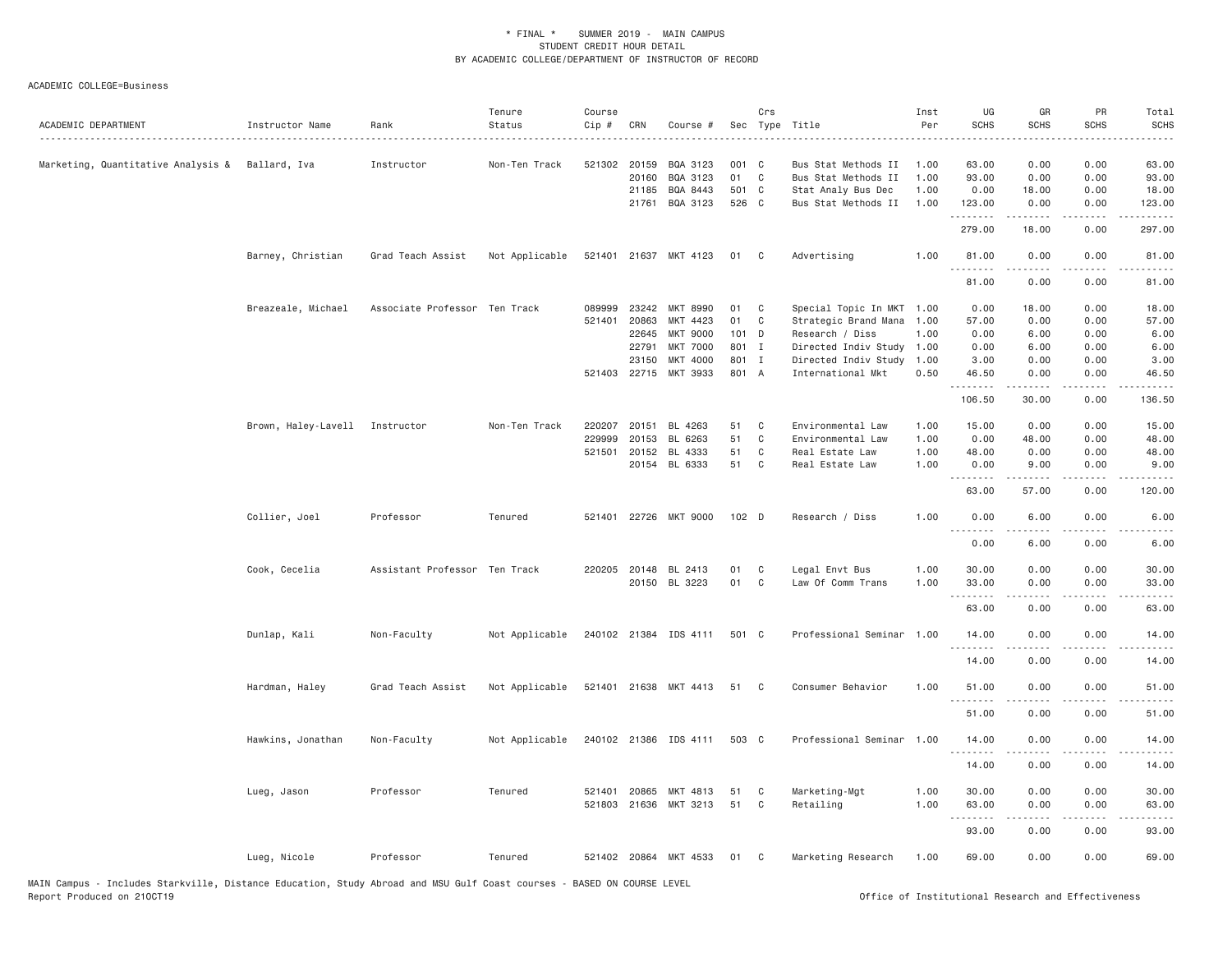ACADEMIC COLLEGE=Business

| ACADEMIC DEPARTMENT                                    | Instructor Name   | Rank                        | Tenure<br>Status | Course<br>Cip # | CRN   | Course #              |       | Crs | Sec Type Title       | Inst<br>Per | UG<br><b>SCHS</b>                | GR<br><b>SCHS</b>    | PR<br><b>SCHS</b> | Total<br><b>SCHS</b>                            |
|--------------------------------------------------------|-------------------|-----------------------------|------------------|-----------------|-------|-----------------------|-------|-----|----------------------|-------------|----------------------------------|----------------------|-------------------|-------------------------------------------------|
|                                                        |                   |                             |                  |                 |       |                       |       |     |                      |             | --------                         |                      |                   |                                                 |
|                                                        |                   |                             |                  |                 |       |                       |       |     |                      |             | 69.00                            | 0.00                 | 0.00              | 69.00                                           |
| Marketing, Quantitative Analysis & Mallette, Stephanie |                   | Instructor                  | Non-Ten Track    | 220205          | 22965 | BL 2413               | 551 C |     | Legal Envt Bus       | 1.00        | 15.00                            | 0.00                 | 0.00              | 15.00                                           |
|                                                        |                   |                             |                  |                 |       | 229999 21183 BL 8113  | 511 C |     | Law Ethics Disp Res  | 1.00        | 0.00<br>.                        | 66.00<br>-----       | 0.00              | 66.00                                           |
|                                                        |                   |                             |                  |                 |       |                       |       |     |                      |             | 15.00                            | 66.00                | 0.00              | 81.00                                           |
|                                                        | Moore, Robert     | Professor                   | Tenured          | 521302 20156    |       | BQA 2113              | 001 C |     | Bus Stat Methods I   | 1.00        | 18.00                            | 0.00                 | 0.00              | 18.00                                           |
|                                                        |                   |                             |                  |                 | 20157 | BQA 2113              | 01 C  |     | Bus Stat Methods I   | 1.00        | 51.00                            | 0.00                 | 0.00              | 51.00                                           |
|                                                        |                   |                             |                  | 521401 20855    |       | MKT 3013              | 01 C  |     | Principles Of Mkt    | 1.00        | 84.00                            | 0.00                 | 0.00              | 84.00                                           |
|                                                        |                   |                             |                  |                 | 21444 | MKT 3013              | 526 C |     | Principles Of Mkt    | 1.00        | 108.00                           | 0.00                 | 0.00              | 108.00                                          |
|                                                        |                   |                             |                  |                 | 22800 | <b>MKT 9000</b>       | 103 D |     | Research / Diss      | 1.00        | 0.00                             | 3.00                 | 0.00              | 3.00                                            |
|                                                        |                   |                             |                  |                 |       |                       |       |     |                      |             | 261.00                           | 3.00                 | 0.00              | 264.00                                          |
|                                                        | Nambisan, Kavitha | Grad Teach Assist           | Not Applicable   |                 |       | 521499 21640 MKT 4613 | 51 C  |     | Services Marketing   | 1.00        | 57.00                            | 0.00                 | 0.00              | 57.00                                           |
|                                                        |                   |                             |                  |                 |       |                       |       |     |                      |             | $\cdots$<br>57.00                | 0.00                 | 0.00              | 57.00                                           |
|                                                        | Shanahan, Kevin   | Associate Professor Tenured |                  | 521302 21184    |       | BQA 8233              | 501 C |     | Quant Analysis and B | 1.00        | 0.00                             | 81.00                | 0.00              | 81.00                                           |
|                                                        |                   |                             |                  | 521401 21445    |       | MKT 8153              | 511 C |     | Strategic Marketing  | 1.00        | 0.00                             | 114.00               | 0.00              | 114.00                                          |
|                                                        |                   |                             |                  | 521403 21639    |       | MKT 3933              | 01 C  |     | International Mkt    | 1.00        | 39.00                            | 0.00                 | 0.00              | 39.00                                           |
|                                                        |                   |                             |                  |                 |       | 22715 MKT 3933        | 801 A |     | International Mkt    | 0.50        | 46.50                            | 0.00                 | 0.00              | 46.50                                           |
|                                                        |                   |                             |                  |                 |       |                       |       |     |                      |             | <u>.</u><br>85.50                | .<br>195.00          | .<br>0.00         | .<br>280.50                                     |
|                                                        | Wen, Jutong       | Grad Teach Assist           | Not Applicable   |                 |       | 521401 20856 MKT 3013 | 51 C  |     | Principles Of Mkt    | 1.00        | 54.00                            | 0.00                 | 0.00              | 54.00                                           |
|                                                        |                   |                             |                  |                 |       |                       |       |     |                      |             | <u> - - - - - - - -</u><br>54.00 | . <u>. .</u><br>0.00 | .<br>0.00         | 54.00                                           |
|                                                        |                   |                             |                  |                 |       |                       |       |     |                      |             | $=$ =======                      | ========             | ========          | ==========                                      |
| Marketing, Quantitative Analysis &                     |                   |                             |                  |                 |       |                       |       |     |                      |             | 1306.00                          | 375.00               | 0.00              | 1681.00<br>======== ======== ======== ========= |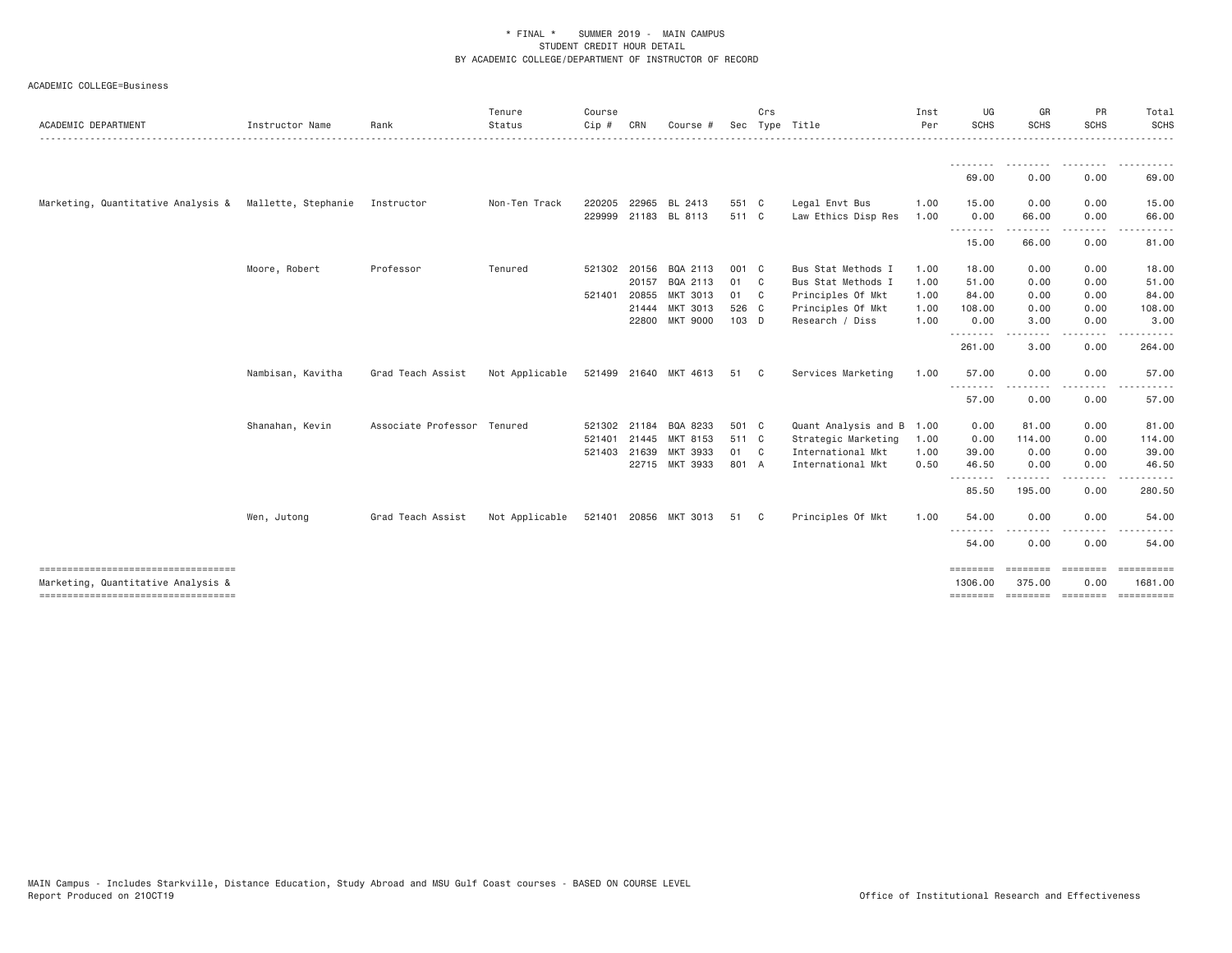ACADEMIC COLLEGE=Business

| ACADEMIC DEPARTMENT                                          | Instructor Name<br>. | Rank                              | Tenure<br>Status | Course<br>Cip # | CRN          | Course #              |       | Crs            | Sec Type Title            | Inst<br>Per | UG<br><b>SCHS</b>                                                                                                                                                                                                                                                                                                                                                                                                                                                                                | GR<br>SCHS            | PR<br>SCHS                                                                                                                                                                                                                                                                                                                                                                                                                                                                             | Total<br><b>SCHS</b>  |
|--------------------------------------------------------------|----------------------|-----------------------------------|------------------|-----------------|--------------|-----------------------|-------|----------------|---------------------------|-------------|--------------------------------------------------------------------------------------------------------------------------------------------------------------------------------------------------------------------------------------------------------------------------------------------------------------------------------------------------------------------------------------------------------------------------------------------------------------------------------------------------|-----------------------|----------------------------------------------------------------------------------------------------------------------------------------------------------------------------------------------------------------------------------------------------------------------------------------------------------------------------------------------------------------------------------------------------------------------------------------------------------------------------------------|-----------------------|
| School of Accountancy                                        |                      | Associate Professor Tenured       | .                |                 |              | 520301 20012 ACC 2023 | 01    | $\mathbf{C}$   | Prin Managerial Acct 1.00 |             | $\frac{1}{2} \left( \frac{1}{2} \right) \left( \frac{1}{2} \right) \left( \frac{1}{2} \right) \left( \frac{1}{2} \right) \left( \frac{1}{2} \right) \left( \frac{1}{2} \right)$                                                                                                                                                                                                                                                                                                                  | 0.00                  | 0.00                                                                                                                                                                                                                                                                                                                                                                                                                                                                                   | 60.00                 |
|                                                              | Addy, Noel           |                                   |                  |                 |              | 20016 ACC 3033        | 01    | C              | Intermediate Acc II 1.00  |             | 60.00<br>99.00                                                                                                                                                                                                                                                                                                                                                                                                                                                                                   | 0.00                  | 0.00                                                                                                                                                                                                                                                                                                                                                                                                                                                                                   | 99.00                 |
|                                                              |                      |                                   |                  |                 |              | 21151 ACC 8213        | 521 C |                | Fin and Acc Report A 1.00 |             | 0.00                                                                                                                                                                                                                                                                                                                                                                                                                                                                                             | 57.00                 | 0.00                                                                                                                                                                                                                                                                                                                                                                                                                                                                                   | 57.00                 |
|                                                              |                      |                                   |                  |                 |              |                       |       |                |                           |             | $\begin{array}{cccccccccccccc} \multicolumn{2}{c}{} & \multicolumn{2}{c}{} & \multicolumn{2}{c}{} & \multicolumn{2}{c}{} & \multicolumn{2}{c}{} & \multicolumn{2}{c}{} & \multicolumn{2}{c}{} & \multicolumn{2}{c}{} & \multicolumn{2}{c}{} & \multicolumn{2}{c}{} & \multicolumn{2}{c}{} & \multicolumn{2}{c}{} & \multicolumn{2}{c}{} & \multicolumn{2}{c}{} & \multicolumn{2}{c}{} & \multicolumn{2}{c}{} & \multicolumn{2}{c}{} & \multicolumn{2}{c}{} & \multicolumn{2}{c}{} & \$<br>159.00 | . <u>.</u> .<br>57.00 | .<br>0.00                                                                                                                                                                                                                                                                                                                                                                                                                                                                              | 216.00                |
|                                                              | Gardner, Virginia    | Non-Faculty                       | Not Applicable   |                 |              | 520301 21150 ACC 2203 | 501 C |                | Survey of Accounting 1.00 |             | 21.00                                                                                                                                                                                                                                                                                                                                                                                                                                                                                            | 0.00                  | 0.00                                                                                                                                                                                                                                                                                                                                                                                                                                                                                   | 21.00                 |
|                                                              |                      |                                   |                  |                 |              |                       |       |                |                           |             | 21.00                                                                                                                                                                                                                                                                                                                                                                                                                                                                                            | 0.00                  | .<br>0.00                                                                                                                                                                                                                                                                                                                                                                                                                                                                              | 21.00                 |
|                                                              | Herring, Clyde       | Clinical Assoc Prof Non-Ten Track |                  | 520301          | 20015        | ACC 3023              | 01    | $\mathbf{C}$   | Intermediate Acc I        | 1.00        | 36.00                                                                                                                                                                                                                                                                                                                                                                                                                                                                                            | 0.00                  | 0.00                                                                                                                                                                                                                                                                                                                                                                                                                                                                                   | 36.00                 |
|                                                              |                      |                                   |                  |                 | 20021        | ACC 8013              | 51    | C              | Sem-Fin Acc Theory        | 1.00        | 0.00                                                                                                                                                                                                                                                                                                                                                                                                                                                                                             | 78.00                 | 0.00                                                                                                                                                                                                                                                                                                                                                                                                                                                                                   | 78.00                 |
|                                                              |                      |                                   |                  |                 | 21624        | ACC 8213              | 01    | C <sub>1</sub> | Fin and Acc Report A 1.00 |             | 0.00                                                                                                                                                                                                                                                                                                                                                                                                                                                                                             | 81.00                 | 0.00                                                                                                                                                                                                                                                                                                                                                                                                                                                                                   | 81.00                 |
|                                                              |                      |                                   |                  |                 |              | 21625 ACC 3013        | 51 C  |                | Cost Accounting           | 1.00        | 138.00<br>.                                                                                                                                                                                                                                                                                                                                                                                                                                                                                      | 0.00                  | 0.00<br>.                                                                                                                                                                                                                                                                                                                                                                                                                                                                              | 138.00<br>.           |
|                                                              |                      |                                   |                  |                 |              |                       |       |                |                           |             | 174.00                                                                                                                                                                                                                                                                                                                                                                                                                                                                                           | 159.00                | 0.00                                                                                                                                                                                                                                                                                                                                                                                                                                                                                   | 333.00                |
|                                                              | Mauldin, Dana        | Professor                         | Tenured          |                 |              | 520301 20018 ACC 4200 | 101 E |                | Accounting Internshi 1.00 |             | 6.00                                                                                                                                                                                                                                                                                                                                                                                                                                                                                             | 0.00                  | 0.00                                                                                                                                                                                                                                                                                                                                                                                                                                                                                   | 6.00                  |
|                                                              |                      |                                   |                  |                 |              |                       |       |                |                           |             | 6.00                                                                                                                                                                                                                                                                                                                                                                                                                                                                                             | .<br>0.00             | .<br>0.00                                                                                                                                                                                                                                                                                                                                                                                                                                                                              | 6.00                  |
|                                                              | Pannell, Angela      | Instructor                        | Non-Ten Track    | 520301          | 20007        | ACC 2013              | 001 C |                | Prin Financial Acct 1.00  |             | 60.00                                                                                                                                                                                                                                                                                                                                                                                                                                                                                            | 0.00                  | 0.00                                                                                                                                                                                                                                                                                                                                                                                                                                                                                   | 60.00                 |
|                                                              |                      |                                   |                  |                 | 20013        | ACC 2023              | 51 C  |                | Prin Managerial Acct 1.00 |             | 114.00                                                                                                                                                                                                                                                                                                                                                                                                                                                                                           | 0.00                  | 0.00                                                                                                                                                                                                                                                                                                                                                                                                                                                                                   | 114.00                |
|                                                              |                      |                                   |                  |                 |              | 21149 ACC 2023        | 506 C |                | Prin Managerial Acct 1.00 |             | 105.00<br>. <b>.</b> .                                                                                                                                                                                                                                                                                                                                                                                                                                                                           | 0.00<br>.             | 0.00<br>.                                                                                                                                                                                                                                                                                                                                                                                                                                                                              | 105.00<br>------      |
|                                                              |                      |                                   |                  |                 |              |                       |       |                |                           |             | 279.00                                                                                                                                                                                                                                                                                                                                                                                                                                                                                           | 0.00                  | 0.00                                                                                                                                                                                                                                                                                                                                                                                                                                                                                   | 279.00                |
|                                                              | Rigsby, John         | Non-Employee                      | Not Applicable   |                 | 520301 20023 | ACC 8183              | 01    | $\mathbf{C}$   | International Accoun 1.00 |             | 0.00                                                                                                                                                                                                                                                                                                                                                                                                                                                                                             | 21.00                 | 0.00                                                                                                                                                                                                                                                                                                                                                                                                                                                                                   | 21.00                 |
|                                                              |                      |                                   |                  |                 |              | 21623 ACC 8033        | 01 C  |                | Assurance and Data A 1.00 |             | 0.00<br>.                                                                                                                                                                                                                                                                                                                                                                                                                                                                                        | 75.00<br><b></b>      | 0.00<br>$- - - - -$                                                                                                                                                                                                                                                                                                                                                                                                                                                                    | 75.00<br>.            |
|                                                              |                      |                                   |                  |                 |              |                       |       |                |                           |             | 0.00                                                                                                                                                                                                                                                                                                                                                                                                                                                                                             | 96.00                 | 0.00                                                                                                                                                                                                                                                                                                                                                                                                                                                                                   | 96.00                 |
|                                                              | Trinkle, Bradley     | Associate Professor Tenured       |                  |                 | 520301 20008 | ACC 2013              | 01 C  |                | Prin Financial Acct       | 1.00        | 60.00                                                                                                                                                                                                                                                                                                                                                                                                                                                                                            | 0.00                  | 0.00                                                                                                                                                                                                                                                                                                                                                                                                                                                                                   | 60.00                 |
|                                                              |                      |                                   |                  |                 |              | 20011 ACC 2023        | 001 C |                | Prin Managerial Acct 1.00 |             | 36.00                                                                                                                                                                                                                                                                                                                                                                                                                                                                                            | 0.00                  | 0.00                                                                                                                                                                                                                                                                                                                                                                                                                                                                                   | 36.00                 |
|                                                              |                      |                                   |                  |                 |              | 20022 ACC 8043        | 01 C  |                | Fraud Examination         | 1.00        | 0.00<br>.                                                                                                                                                                                                                                                                                                                                                                                                                                                                                        | 102.00                | 0.00                                                                                                                                                                                                                                                                                                                                                                                                                                                                                   | 102.00                |
|                                                              |                      |                                   |                  |                 |              |                       |       |                |                           |             | 96.00                                                                                                                                                                                                                                                                                                                                                                                                                                                                                            | 102.00                | 0.00                                                                                                                                                                                                                                                                                                                                                                                                                                                                                   | 198.00                |
|                                                              | Walker, Arthur       | Clinical Assist Pro Non-Ten Track |                  | 520301          | 20009        | ACC 2013              | 51    | $\mathbf{C}$   | Prin Financial Acct       | 1.00        | 39.00                                                                                                                                                                                                                                                                                                                                                                                                                                                                                            | 0.00                  | 0.00                                                                                                                                                                                                                                                                                                                                                                                                                                                                                   | 39.00                 |
|                                                              |                      |                                   |                  |                 |              | 20019 ACC 6063        | 51    | $\mathbf{C}$   | Income Tax II             | 1.00        | 0.00<br>.                                                                                                                                                                                                                                                                                                                                                                                                                                                                                        | 66.00<br>. <u>.</u> . | 0.00<br>.                                                                                                                                                                                                                                                                                                                                                                                                                                                                              | 66.00                 |
|                                                              |                      |                                   |                  |                 |              |                       |       |                |                           |             | 39.00                                                                                                                                                                                                                                                                                                                                                                                                                                                                                            | 66.00                 | 0.00                                                                                                                                                                                                                                                                                                                                                                                                                                                                                   | 105.00                |
| -----------------------------------                          |                      |                                   |                  |                 |              |                       |       |                |                           |             | ========                                                                                                                                                                                                                                                                                                                                                                                                                                                                                         | ========              | $\begin{array}{cccccccccc} \multicolumn{3}{c}{} & \multicolumn{3}{c}{} & \multicolumn{3}{c}{} & \multicolumn{3}{c}{} & \multicolumn{3}{c}{} & \multicolumn{3}{c}{} & \multicolumn{3}{c}{} & \multicolumn{3}{c}{} & \multicolumn{3}{c}{} & \multicolumn{3}{c}{} & \multicolumn{3}{c}{} & \multicolumn{3}{c}{} & \multicolumn{3}{c}{} & \multicolumn{3}{c}{} & \multicolumn{3}{c}{} & \multicolumn{3}{c}{} & \multicolumn{3}{c}{} & \multicolumn{3}{c}{} & \multicolumn{3}{c}{} & \mult$ | ==========            |
| School of Accountancy<br>----------------------------------- |                      |                                   |                  |                 |              |                       |       |                |                           |             | 774.00<br>========                                                                                                                                                                                                                                                                                                                                                                                                                                                                               | 480.00<br>========    | 0.00<br>========                                                                                                                                                                                                                                                                                                                                                                                                                                                                       | 1254.00<br>========== |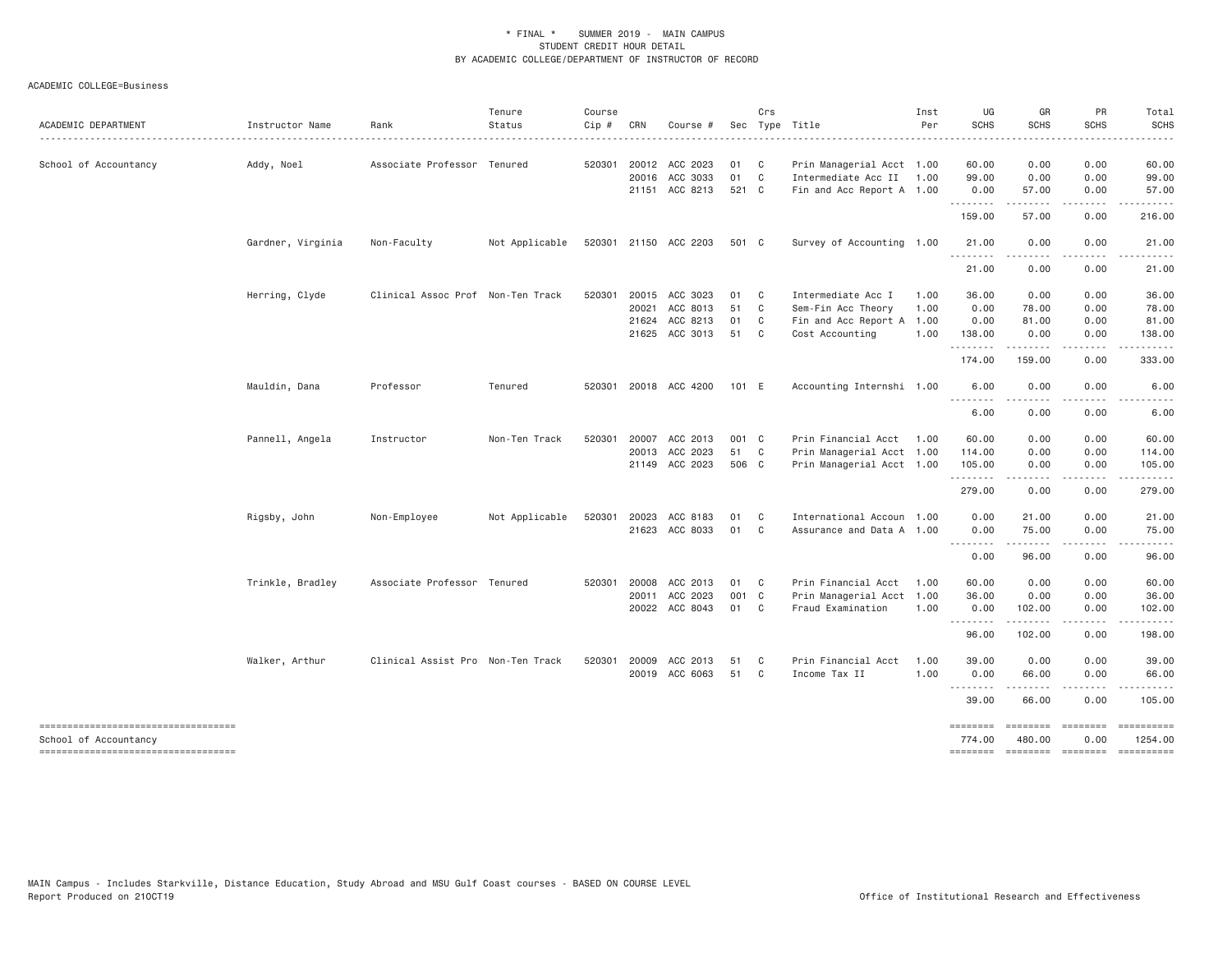| ACADEMIC DEPARTMENT                                  | Instructor Name   | Rank                              | Tenure<br>Status | Course<br>Cip # | CRN          | Course #              |                | Crs         | Sec Type Title                    | Inst<br>Per  | UG<br><b>SCHS</b>     | GR<br><b>SCHS</b> | PR<br><b>SCHS</b>                   | Total<br><b>SCHS</b>     |
|------------------------------------------------------|-------------------|-----------------------------------|------------------|-----------------|--------------|-----------------------|----------------|-------------|-----------------------------------|--------------|-----------------------|-------------------|-------------------------------------|--------------------------|
| Counseling, Educational Psychology, Abernathy, Larry |                   | Research Assoc Prof Non-Ten Track |                  |                 |              | 422806 21717 EPY 2513 | 51             | C           | Human Growth and Dev 1.00         |              | 33.00                 | 0.00              | 0.00                                | 33.00                    |
|                                                      |                   |                                   |                  |                 | 22728        | EPY 4990              | 801 A          |             | Special Topic In EPY 1.00         |              | 12.00                 | 0.00              | 0.00                                | 12.00                    |
|                                                      |                   |                                   |                  |                 | 429999 22730 | PSY 6990              | 801 A          |             | Special Topic In PSY 1.00         |              | 0.00                  | 3.00              | 0.00                                | 3.00                     |
|                                                      |                   |                                   |                  |                 | 22731        | PSY 4990              | 801 A          |             | Special Topic In PSY 1.00         |              | 60.00                 | 0.00              | 0.00                                | 60.00                    |
|                                                      |                   |                                   |                  |                 |              |                       |                |             |                                   |              | .<br>105.00           | .<br>3.00         | $\sim$ $\sim$ $\sim$ $\sim$<br>0.00 | .<br>108.00              |
|                                                      | Akins, Ericka     | Lecturer                          | Non-Ten Track    | 130499          |              | 21714 EPY 3063        | 01             | C           | Indiv Diff/Exception 1.00         |              | 30.00                 | 0.00              | 0.00                                | 30.00                    |
|                                                      |                   |                                   |                  | 131005          | 20504        | EPY 4073              | 01             | $\mathbb C$ | Personal and Motivat 1.00         |              | 51.00                 | 0.00              | 0.00                                | 51.00                    |
|                                                      |                   |                                   |                  |                 |              | 422806 21718 EPY 3503 | 51             | C           | Principles of Ed Psy 1.00         |              | 27.00                 | 0.00              | 0.00                                | 27.00                    |
|                                                      |                   |                                   |                  |                 |              |                       |                |             |                                   |              | 108.00                | .<br>0.00         | .<br>0.00                           | .<br>108.00              |
|                                                      | Boyles, Caragh    | Non-Faculty                       | Not Applicable   |                 |              | 350103 20535 EXL 0190 | 102 E          |             | Experiential Learnin 1.00         |              | 21.00                 | 0.00              | 0.00                                | 21.00                    |
|                                                      |                   |                                   |                  |                 |              |                       |                |             |                                   |              | .<br>21.00            | -----<br>0.00     | .<br>0.00                           | .<br>21.00               |
|                                                      | Chrestman, Angela | Non-Faculty                       | Not Applicable   | 350103          | 20282        | CP 2103               | 101 E          |             | First Work Sem                    | 1.00         | 216.00                | 0.00              | 0.00                                | 216.00                   |
|                                                      |                   |                                   |                  |                 | 20284        | CP 2203               | 101 E          |             | Second Work Sem                   | 1.00         | 294.00                | 0.00              | 0.00                                | 294.00                   |
|                                                      |                   |                                   |                  |                 | 20286        | CP 3303               | 101 E          |             | Third Work Sem                    | 1.00         | 219.00                | 0.00              | 0.00                                | 219.00                   |
|                                                      |                   |                                   |                  |                 | 20288        | CP 3403               | 101 E          |             | Fourth Work Sem                   | 1.00         | 66.00                 | 0.00              | 0.00                                | 66.00                    |
|                                                      |                   |                                   |                  |                 | 20290        | CP 4503               | 101 E          |             | Fifth Work Sem                    | 1.00         | 24.00                 | 0.00              | 0.00                                | 24.00                    |
|                                                      |                   |                                   |                  |                 | 20291        | CP 4603               | 101 E          |             | Sixth Work Sem                    | 1.00         | 12.00                 | 0.00              | 0.00                                | 12.00                    |
|                                                      |                   |                                   |                  |                 | 20534        | EXL 0190              | 101 E          |             | Experiential Learnin              | 1.00         | 45.00                 | 0.00              | 0.00                                | 45.00                    |
|                                                      |                   |                                   |                  |                 | 20537        | EXL 0190              | H01 E          |             | Honors Experiential               | 1.00         | 6.00                  | 0.00              | 0.00                                | 6.00                     |
|                                                      |                   |                                   |                  |                 | 20543        | EXL 3100              | 101 E          |             | CCPP Internship I                 | 1.00         | 138.00                | 0.00              | 0.00                                | 138.00                   |
|                                                      |                   |                                   |                  |                 | 20544        | EXL 3100              | H01 E          |             | Honors CCPP Internsh              | 1.00         | 12.00                 | 0.00              | 0.00                                | 12.00                    |
|                                                      |                   |                                   |                  |                 | 22876        | CP 2103               | 601 E          |             | First Work Sem                    | 1.00         | 6.00                  | 0.00              | 0.00                                | 6.00                     |
|                                                      |                   |                                   |                  |                 | 22878        | CP 3303               | 601 E          |             | Third Work Sem                    | 1.00         | 21.00                 | 0.00              | 0.00                                | 21.00                    |
|                                                      |                   |                                   |                  | 521001 20294    | 22879        | CP 2203<br>CP 8013    | 601 E<br>101 E |             | Second Work Sem<br>First Work Sem | 1.00<br>1.00 | 9.00<br>0.00          | 0.00<br>24.00     | 0.00<br>0.00                        | 9.00<br>24.00            |
|                                                      |                   |                                   |                  |                 | 20295        | CP 8023               | 101 E          |             | Second Work Sem                   | 1.00         | 0.00                  | 6.00              | 0.00                                | 6.00                     |
|                                                      |                   |                                   |                  |                 | 20296        | CP 8033               | 101 E          |             | Third Work Sem                    | 1.00         | 0.00                  | 3.00              | 0.00                                | 3.00                     |
|                                                      |                   |                                   |                  |                 |              | 20545 EXL 3200        | 101 E          |             | CCPP Internship I                 | 1.00         | 42.00                 | 0.00              | 0.00                                | 42.00                    |
|                                                      |                   |                                   |                  |                 |              |                       |                |             |                                   |              | .<br>1110.00          | .<br>33.00        | .<br>0.00                           | $- - - - - -$<br>1143.00 |
|                                                      | Dooley, Kathy     | Professor                         | Tenured          | 131101          | 20276        | COE 8183              | 01             | C           | Utilizing Art in Cou              | 1.00         | 0.00                  | 21.00             | 0.00                                | 21.00                    |
|                                                      |                   |                                   |                  |                 | 422703 21720 | COE 4903              | 01             | C           | Dev Coun/Men Health               | 1.00         | 12.00                 | 0.00              | 0.00                                | 12.00                    |
|                                                      |                   |                                   |                  |                 | 21721        | COE 6903              | 01             | C           | Dev Coun/Men Health               | 1.00         | 0.00                  | 12.00             | 0.00                                | 12.00                    |
|                                                      |                   |                                   |                  |                 | 422803 22572 | COE 9000              | 101 D          |             | Research / Diss                   | 1.00         | 0.00                  | 12.00             | 0.00                                | 12.00                    |
|                                                      |                   |                                   |                  |                 | 23270        | COE 7000              | $102$ I        |             | Directed Indiv Study              | 1.00         | 0.00                  | 3.00              | 0.00                                | 3.00                     |
|                                                      |                   |                                   |                  |                 |              | 511501 20279 COE 8783 | 51             | C           | Counsel Chem Dep Fam              | 1.00         | 0.00<br>.             | 15.00<br>-----    | 0.00                                | 15.00                    |
|                                                      |                   |                                   |                  |                 |              |                       |                |             |                                   |              | 12.00                 | 63.00             | 0.00                                | 75.00                    |
|                                                      | Elder, Anastasia  | Professor                         | Tenured          |                 |              | 429999 22590 EPY 9000 | $101$ D        |             | Research / Diss                   | 1.00         | 0.00<br>$  -$<br>---- | 9.00              | 0.00<br>$\frac{1}{2}$               | 9.00                     |
|                                                      |                   |                                   |                  |                 |              |                       |                |             |                                   |              | 0.00                  | 9.00              | 0.00                                | 9.00                     |
|                                                      | Gadke, Daniel     | Associate Professor Ten Track     |                  | 130603          | 20423        | EDF 9443              | 01             | C           | Sngl-Sbjt Res Des Ed              | 1.00         | 0.00                  | 15.00             | 0.00                                | 15.00                    |
|                                                      |                   |                                   |                  | 422801          | 20519        | EPY 8890              | 51             | Ε           | School PSY Practicu 1.00          |              | 0.00                  | 30.00             | 0.00                                | 30.00                    |
|                                                      |                   |                                   |                  |                 |              | 422805 20511 EPY 6123 | 51             | C           | App of School Psych 1.00          |              | 0.00                  | 36.00             | 0.00                                | 36.00                    |
|                                                      |                   |                                   |                  |                 | 20512        | EPY 6133              | 01             | C           | Data-Based Decisions 1.00         |              | 0.00                  | 24,00             | 0.00                                | 24.00                    |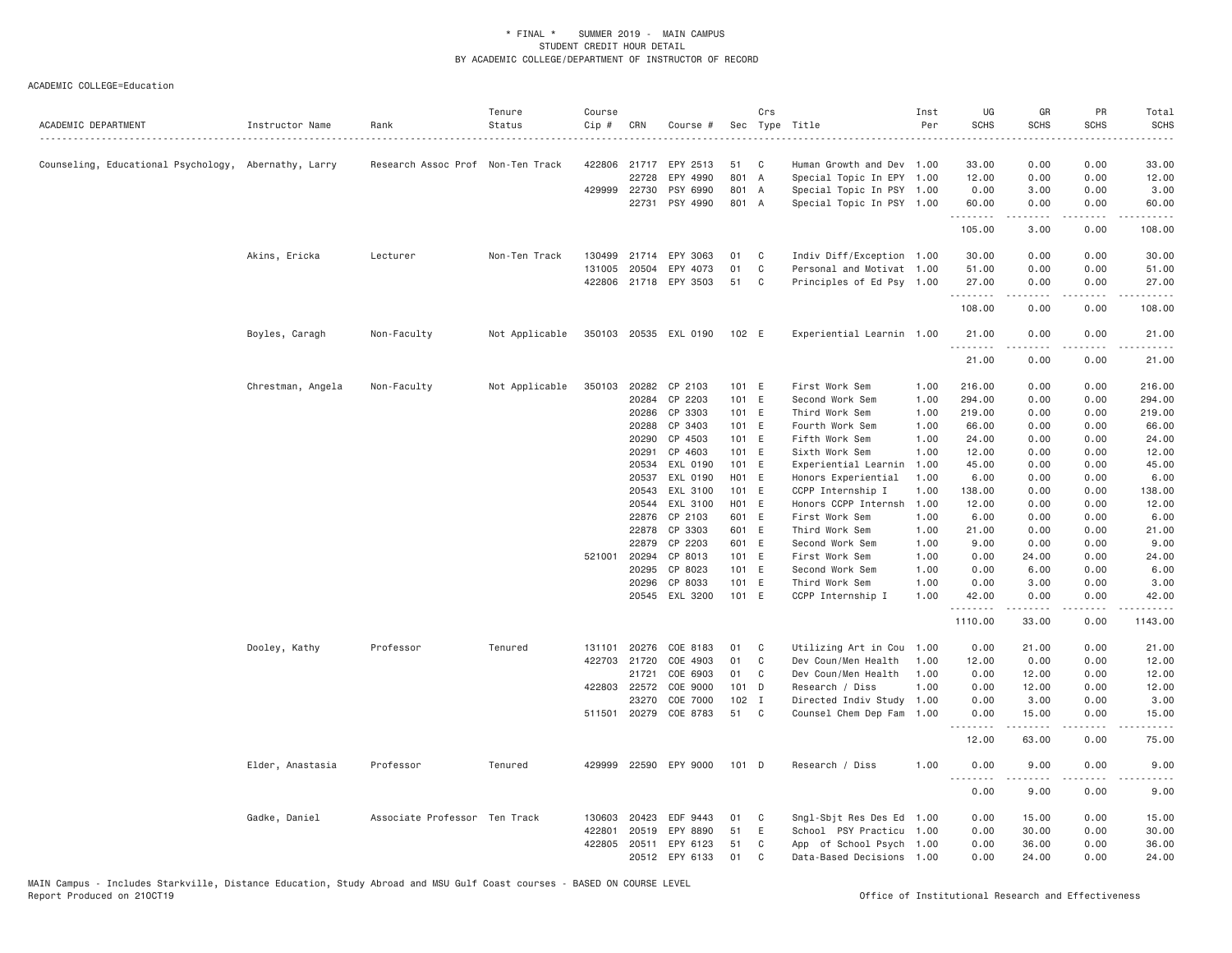| ACADEMIC DEPARTMENT                               | Instructor Name   | Rank                          | Tenure<br>Status | Course<br>Cip #  | CRN          | Course #                   | Sec           | Crs          | Type Title                              | Inst<br>Per  | UG<br><b>SCHS</b> | GR<br><b>SCHS</b> | PR<br><b>SCHS</b>                   | Total<br>SCHS<br>.                                                                                                                                            |
|---------------------------------------------------|-------------------|-------------------------------|------------------|------------------|--------------|----------------------------|---------------|--------------|-----------------------------------------|--------------|-------------------|-------------------|-------------------------------------|---------------------------------------------------------------------------------------------------------------------------------------------------------------|
| Counseling, Educational Psychology, Gadke, Daniel |                   | Associate Professor Ten Track |                  | 422805<br>429999 | 20522        | EPY 9443<br>22591 EPY 9000 | 01<br>$102$ D | C            | Single Subject Desig<br>Research / Diss | 1.00<br>1.00 | 0.00<br>0.00      | 33.00<br>4.00     | 0.00<br>0.00                        | 33.00<br>4.00                                                                                                                                                 |
|                                                   |                   |                               |                  |                  |              |                            |               |              |                                         |              | 0.00              | 142.00            | $\sim$ $\sim$ $\sim$<br>0.00        | 142.00                                                                                                                                                        |
|                                                   | Gainer, Donna     | Instructor                    | Non-Ten Track    | 130499           | 20507        | EPY 4313                   | 51            | C            | Measure and Eval                        | 1.00         | 42.00             | 0.00              | 0.00                                | 42.00                                                                                                                                                         |
|                                                   |                   |                               |                  | 130604           | 20497        | EPY 3253                   | 51            | C            | Evaluating Learning                     | 1.00         | 39.00<br>.        | 0.00              | 0.00<br>$\frac{1}{2}$               | 39.00<br>$- - - - -$                                                                                                                                          |
|                                                   |                   |                               |                  |                  |              |                            |               |              |                                         |              | 81.00             | 0.00              | 0.00                                | 81.00                                                                                                                                                         |
|                                                   | Goldberg, Rebecca | Associate Professor Tenured   |                  | 131102           | 20275        | COE 8143                   | 51            | C            | Grief Counseling                        | 1.00         | 0.00              | 15.00             | 0.00                                | 15.00                                                                                                                                                         |
|                                                   |                   |                               |                  | 422803           | 21815        | COE 8990                   | 51            | C            | Special Topic In COE                    | 1.00         | 0.00              | 27.00             | 0.00                                | 27.00                                                                                                                                                         |
|                                                   |                   |                               |                  |                  | 21816        | COE 8990                   | 01            | C            | Special Topic In COE                    | 1.00         | 0.00              | 21.00             | 0.00                                | 21.00                                                                                                                                                         |
|                                                   |                   |                               |                  |                  |              | 23293 COE 7000             | 103 I         |              | Directed Indiv Study 1.00               |              | 0.00<br>.         | 3.00<br>.         | 0.00<br>.                           | 3.00<br>.                                                                                                                                                     |
|                                                   |                   |                               |                  |                  |              |                            |               |              |                                         |              | 0.00              | 66.00             | 0.00                                | 66.00                                                                                                                                                         |
|                                                   | Justice, Cheryl   | Associate Professor Tenured   |                  | 131101           | 20280        | COE 8913                   | 01            | C            | Counseling Children                     | 1.00         | 0.00              | 15.00             | 0.00                                | 15.00                                                                                                                                                         |
|                                                   |                   |                               |                  | 422803           | 20269        | COE 8043                   | 001 C         |              | Group Tech and Proce                    | 1.00         | 0.00              | 27.00             | 0.00                                | 27.00                                                                                                                                                         |
|                                                   |                   |                               |                  |                  |              | 20270 COE 8043             | 01            | C            | Group Tech and Proce 1.00               |              | 0.00<br>.         | 24.00<br>.        | 0.00<br>.                           | 24.00<br>.                                                                                                                                                    |
|                                                   |                   |                               |                  |                  |              |                            |               |              |                                         |              | 0.00              | 66.00             | 0.00                                | 66.00                                                                                                                                                         |
|                                                   | LeJeune, Bonnie   | Non-Faculty                   | Not Applicable   | 131009           | 21239        | COE 6313                   | 501 C         |              | Resources Visual Imp 1.00               |              | 0.00              | 30.00             | 0.00                                | 30.00                                                                                                                                                         |
|                                                   |                   |                               |                  | 422803           |              | 21240 COE 8293             | 501 E         |              | Supervised Project                      | 1.00         | 0.00<br>.         | 30.00<br>.        | 0.00<br>.                           | 30.00<br>$\frac{1}{2} \left( \frac{1}{2} \right) \left( \frac{1}{2} \right) \left( \frac{1}{2} \right) \left( \frac{1}{2} \right) \left( \frac{1}{2} \right)$ |
|                                                   |                   |                               |                  |                  |              |                            |               |              |                                         |              | 0.00              | 60.00             | 0.00                                | 60.00                                                                                                                                                         |
|                                                   | Leach, Nicole     | Assistant Professor Ten Track |                  | 422807           |              | 22541 EPY 3543             | 501 C         |              | Psych Of Adoles                         | 1.00         | 21.00             | 0.00              | 0.00                                | 21.00                                                                                                                                                         |
|                                                   |                   |                               |                  |                  |              |                            |               |              |                                         |              | .<br>21.00        | .<br>0.00         | $- - - -$<br>0.00                   | $\frac{1}{2} \left( \frac{1}{2} \right) \left( \frac{1}{2} \right) \left( \frac{1}{2} \right) \left( \frac{1}{2} \right) \left( \frac{1}{2} \right)$<br>21.00 |
|                                                   | Looby, Eugenie    | Professor                     | Tenured          |                  | 131101 21719 | COE 8623                   | 01            | C            | Adv Law/Ethics in Co                    | 1.00         | 0.00              | 12.00             | 0.00                                | 12.00                                                                                                                                                         |
|                                                   |                   |                               |                  | 422707           | 20273        | COE 8073                   | 01            | $\mathsf{C}$ | Cultural Found/Couns                    | 1.00         | 0.00              | 18.00             | 0.00                                | 18.00                                                                                                                                                         |
|                                                   |                   |                               |                  | 422803           |              | 21713 COE 9023             | 101 C         |              | Adv Counsel Theory                      | 1.00         | 0.00              | 21.00             | 0.00                                | 21.00                                                                                                                                                         |
|                                                   |                   |                               |                  | 511508           |              | 21712 COE 8753             | 001 C         |              | Stress Management Co                    | 1.00         | 0.00<br><u>.</u>  | 18.00<br>.        | 0.00<br>.                           | 18.00<br>$- - - - -$                                                                                                                                          |
|                                                   |                   |                               |                  |                  |              |                            |               |              |                                         |              | 0.00              | 69.00             | 0.00                                | 69.00                                                                                                                                                         |
|                                                   | Mazahreh, Laith   | Assistant Professor Ten Track |                  |                  |              | 422803 21715 COE 8023      | 51            | C            | Counseling Theory                       | 1.00         | 0.00              | 15.00             | 0.00<br>.                           | 15.00                                                                                                                                                         |
|                                                   |                   |                               |                  |                  |              |                            |               |              |                                         |              | .<br>0.00         | .<br>15.00        | 0.00                                | .<br>15.00                                                                                                                                                    |
|                                                   | McCleon, Tawny    | Associate Professor Tenured   |                  |                  |              | 422803 20518 EPY 8263      | 51            | C            | Psy Test Ed Rel Set                     | 1.00         | 0.00              | 60.00             | 0.00                                | 60.00                                                                                                                                                         |
|                                                   |                   |                               |                  |                  | 21716        | COE 9083                   | 51            | C            | Adv Assessment Tech                     | 1.00         | 0.00              | 12.00             | 0.00                                | 12.00                                                                                                                                                         |
|                                                   |                   |                               |                  | 422806           | 20523        | EPY 9730                   | 101 E         |              | Doc Psy Internship                      | 1.00         | 0.00              | 18.00             | 0.00                                | 18.00                                                                                                                                                         |
|                                                   |                   |                               |                  | 429999           |              | 22593 EPY 9000             | 104 D         |              | Research / Diss                         | 1.00         | 0.00              | 13.00             | 0.00<br>$\sim$ $\sim$ $\sim$ $\sim$ | 13.00                                                                                                                                                         |
|                                                   |                   |                               |                  |                  |              |                            |               |              |                                         |              | 0.00              | 103.00            | 0.00                                | 103.00                                                                                                                                                        |
|                                                   | Palmer, Charles   | Associate Professor Tenured   |                  |                  |              | 422803 22899 COE 7000      | $101$ I       |              | Directed Indiv Study 1.00               |              | 0.00<br>.         | 3.00<br>.         | 0.00<br>$\sim$ $\sim$ $\sim$ $\sim$ | 3.00<br>$\frac{1}{2} \left( \frac{1}{2} \right) \left( \frac{1}{2} \right) \left( \frac{1}{2} \right) \left( \frac{1}{2} \right) \left( \frac{1}{2} \right)$  |
|                                                   |                   |                               |                  |                  |              |                            |               |              |                                         |              | 0.00              | 3,00              | 0.00                                | 3,00                                                                                                                                                          |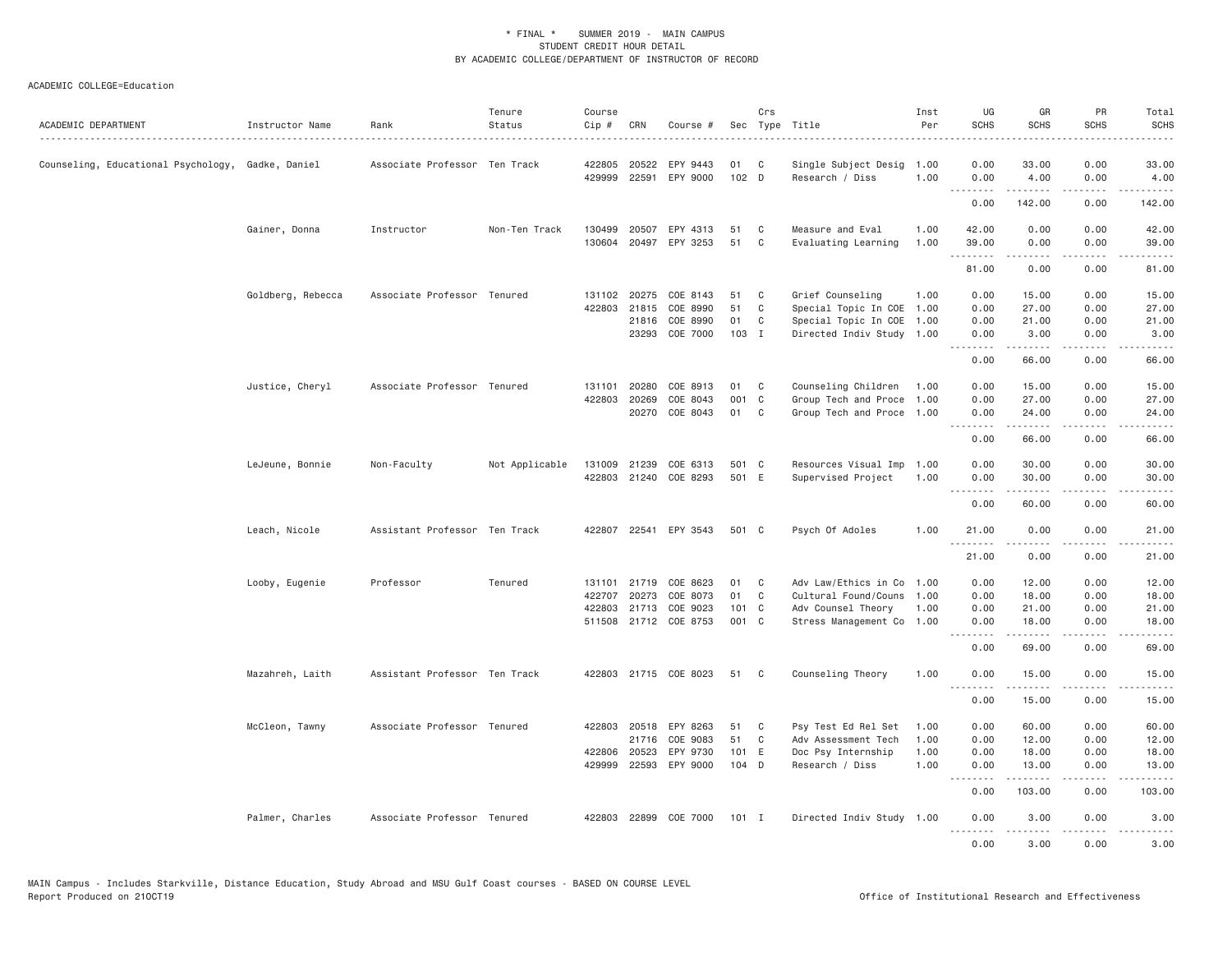| ACADEMIC DEPARTMENT                               | Instructor Name | Rank                                               | Tenure<br>Status | Course<br>$C$ ip # | CRN   | Course #       | Sec     | Crs          | Tvpe Title                | Inst<br>Per | UG<br><b>SCHS</b>       | GR<br><b>SCHS</b> | <b>PR</b><br><b>SCHS</b> | Total<br><b>SCHS</b>  |
|---------------------------------------------------|-----------------|----------------------------------------------------|------------------|--------------------|-------|----------------|---------|--------------|---------------------------|-------------|-------------------------|-------------------|--------------------------|-----------------------|
| Counseling, Educational Psychology, Seymour, Dana |                 | Lecturer                                           | Non-Ten Track    | 130604 21287       |       | EPY 8473       | 501 C   |              | Mid Level Assessment 1.00 |             | 0.00                    | 45.00             | 0.00<br>.                | 45.00                 |
|                                                   |                 |                                                    |                  |                    |       |                |         |              |                           |             | 0.00                    | 45.00             | 0.00                     | 45.00                 |
|                                                   |                 | Stratton-Gadke, Kase Assistant Professor Ten Track |                  | 422805             |       | 20516 EPY 8123 | 01      | $\mathbf{C}$ | Infant/Toddler Asses      | 1.00        | 0.00                    | 24.00             | 0.00                     | 24.00                 |
|                                                   |                 |                                                    |                  | 429999             | 22594 | EPY 9000       | $105$ D |              | Research / Diss           | 1.00        | 0.00                    | 12.00             | 0.00                     | 12.00                 |
|                                                   |                 |                                                    |                  |                    |       |                |         |              |                           |             | 0.00                    | 36.00             | 0.00                     | 36.00                 |
|                                                   | Wei, Tianlan    | Assistant Professor Ten Track                      |                  | 130499             | 22622 | EPY 7000       | 01      | - I          | Directed Indiv Study 1.00 |             | 0.00                    | 1.00              | 0.00                     | 1.00                  |
|                                                   |                 |                                                    |                  | 130603             | 21284 | EPY 6214       | 501 C   |              | Ed and Psy Statistic 1.00 |             | 0.00                    | 52.00             | 0.00                     | 52.00                 |
|                                                   |                 |                                                    |                  |                    |       | 21286 EPY 8214 | 551 B   |              | Int Ed and Psy Stat       | 1.00        | 0.00                    | 36,00             | 0.00<br>.                | 36.00                 |
|                                                   |                 |                                                    |                  |                    |       |                |         |              |                           |             | 0.00                    | 89.00             | 0.00                     | 89.00                 |
|                                                   | Wildmon, Mark   | Lecturer                                           | Non-Ten Track    | 422805             | 21723 | EPY 8113       | 51      |              | Systems and Theory        | 1.00        | 0.00                    | 36.00             | 0.00                     | 36.00                 |
|                                                   |                 |                                                    |                  |                    |       |                |         |              |                           |             | <u>--------</u><br>0.00 | 36.00             | 0.00                     | 36.00                 |
| =====================================             |                 |                                                    |                  |                    |       |                |         |              |                           |             | ========                |                   |                          | eeeeeeee              |
| Counseling, Educational Psychology,               |                 |                                                    |                  |                    |       |                |         |              |                           |             | 1458,00                 | 838,00            | 0.00                     | 2296.00               |
| ===================================               |                 |                                                    |                  |                    |       |                |         |              |                           |             |                         | --------          | eeeeeee                  | $=$ = = = = = = = = = |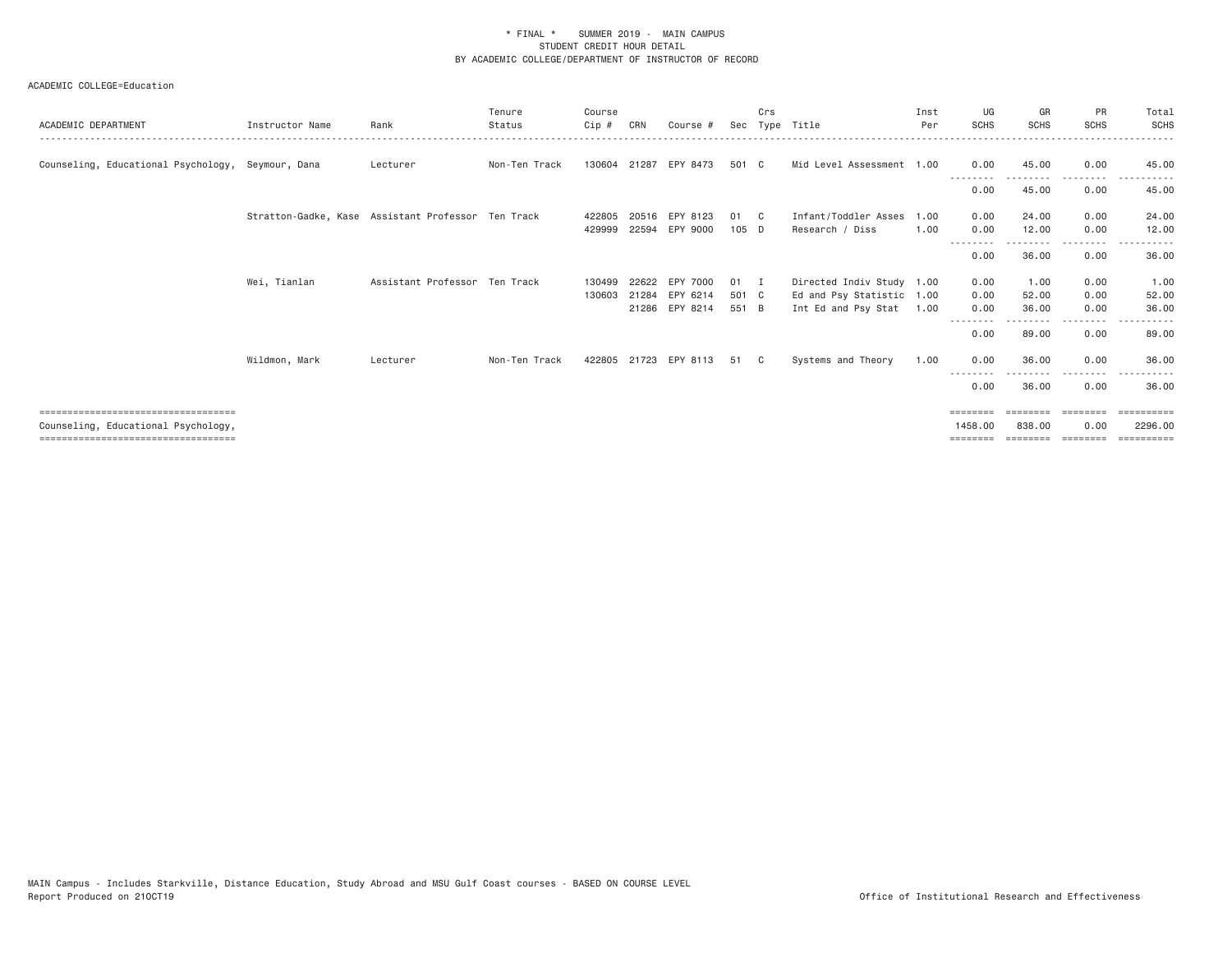| ACADEMIC DEPARTMENT                                 | Instructor Name   | Rank                              | Tenure<br>Status | Course<br>Cip #  | CRN          | Course #                     |         | Crs          | Sec Type Title                                   | Inst<br>Per | UG<br><b>SCHS</b> | GR<br>SCHS           | PR<br><b>SCHS</b>     | Total<br><b>SCHS</b>                                                                                                                                          |
|-----------------------------------------------------|-------------------|-----------------------------------|------------------|------------------|--------------|------------------------------|---------|--------------|--------------------------------------------------|-------------|-------------------|----------------------|-----------------------|---------------------------------------------------------------------------------------------------------------------------------------------------------------|
| Curriculum, Instruction & Special E Alley, Kathleen |                   | Assistant Professor Ten Track     |                  |                  | 131202 21251 | EDE 3343                     | 501 C   |              | Teach Adoles Lit                                 | 1.00        | 42.00             | 0.00                 | 0.00                  | 42.00                                                                                                                                                         |
|                                                     |                   |                                   |                  |                  | 21747        | EDE 8633                     | 001 B   |              | The Teaching of Writ 1.00                        |             | 0.00              | 6.00                 | 0.00                  | 6.00                                                                                                                                                          |
|                                                     |                   |                                   |                  |                  | 22801        | EDE 7000                     | $101$ I |              | Directed Indiv Study 1.00                        |             | 0.00              | 3.00                 | 0.00                  | 3.00                                                                                                                                                          |
|                                                     |                   |                                   |                  |                  | 131203 21468 | RDG 8123                     | 501 C   |              | Sup MidSch Lit Learn 1.00                        |             | 0.00<br>.         | 15.00<br>.           | 0.00<br>.             | 15.00<br>$\frac{1}{2} \left( \frac{1}{2} \right) \left( \frac{1}{2} \right) \left( \frac{1}{2} \right) \left( \frac{1}{2} \right) \left( \frac{1}{2} \right)$ |
|                                                     |                   |                                   |                  |                  |              |                              |         |              |                                                  |             | 42.00             | 24.00                | 0.00                  | 66.00                                                                                                                                                         |
|                                                     | Anthony, Kenneth  | Associate Professor Ten Track     |                  |                  |              | 131203 22423 EDE 8173        | 551 C   |              | Mid Sch Soc Studies                              | 1.00        | 0.00<br>.         | 15.00<br>$- - - - -$ | 0.00<br>$- - - -$     | 15.00<br>$- - - -$                                                                                                                                            |
|                                                     |                   |                                   |                  |                  |              |                              |         |              |                                                  |             | 0.00              | 15.00                | 0.00                  | 15.00                                                                                                                                                         |
|                                                     | Binford, Paul     | Assistant Professor Ten Track     |                  |                  |              | 131203 21271 EDS 8243        | 501 C   |              | Adv. Plan Manage Lea 1.00                        |             | 0.00<br>.         | 57.00                | 0.00<br>.             | 57.00<br>$- - - - -$                                                                                                                                          |
|                                                     |                   |                                   |                  |                  |              |                              |         |              |                                                  |             | 0.00              | 57.00                | 0.00                  | 57.00                                                                                                                                                         |
|                                                     | Brooks, Mary      | Lecturer                          | Non-Ten Track    |                  |              | 131099 20726 LSK 0003        | 102 C   |              | Development Reading                              | 1.00        | 9.00<br>.         | 0.00                 | 0.00                  | 9.00                                                                                                                                                          |
|                                                     |                   |                                   |                  |                  |              |                              |         |              |                                                  |             | 9.00              | 0.00                 | 0.00                  | 9.00                                                                                                                                                          |
|                                                     | Buss, Nikki       | Lecturer                          | Non-Ten Track    |                  |              | 131315 20984 RDG 3513        | 51      | C            | Rdg Strag Second Sch 1.00                        |             | 42.00             | 0.00                 | 0.00                  | 42.00                                                                                                                                                         |
|                                                     |                   |                                   |                  | 231303           |              | 20632 GE 3513                | 02      | C            | Technical Writing                                | 1.00        | 36.00             | 0.00                 | 0.00                  | 36.00                                                                                                                                                         |
|                                                     |                   |                                   |                  |                  |              |                              |         |              |                                                  |             | .<br>78.00        | .<br>0.00            | $\frac{1}{2}$<br>0.00 | $\frac{1}{2} \left( \frac{1}{2} \right) \left( \frac{1}{2} \right) \left( \frac{1}{2} \right) \left( \frac{1}{2} \right) \left( \frac{1}{2} \right)$<br>78.00 |
|                                                     | Campbell, Traci   | Non-Faculty                       | Not Applicable   |                  |              | 131101 23368 COE 4000        | $101$ I |              | Directed Indiv Study 1.00                        |             | 3.00              | 0.00                 | 0.00                  | 3.00                                                                                                                                                          |
|                                                     |                   |                                   |                  |                  |              |                              |         |              |                                                  |             | .<br>3.00         | 0.00                 | 0.00                  | 3.00                                                                                                                                                          |
|                                                     |                   | Professor                         | Tenured          |                  |              | 21276 EDX 6193               | 501 C   |              |                                                  |             | 0.00              | 84.00                | 0.00                  | 84.00                                                                                                                                                         |
|                                                     | Coffey, Kenneth   |                                   |                  | 131001<br>422806 |              | 20428 EDX 8103               | 01      | C            | Adv. Plan Special Ed 1.00<br>Adv Contingency Mgt | 1.00        | 0.00              | 12.00                | 0.00                  | 12.00                                                                                                                                                         |
|                                                     |                   |                                   |                  |                  |              |                              |         |              |                                                  |             | .                 | .                    | .                     | $\sim$ $\sim$ $\sim$ $\sim$                                                                                                                                   |
|                                                     |                   |                                   |                  |                  |              |                              |         |              |                                                  |             | 0.00              | 96.00                | 0.00                  | 96.00                                                                                                                                                         |
|                                                     | Collier, Matthew  | Non-Employee                      | Not Applicable   |                  |              | 131001 23218 EDX 8023        | 551 C   |              | Fundamentals of Teac 1.00                        |             | 0.00<br><u>.</u>  | 15.00                | 0.00                  | 15.00<br>$- - - - -$                                                                                                                                          |
|                                                     |                   |                                   |                  |                  |              |                              |         |              |                                                  |             | 0.00              | 15.00                | 0.00                  | 15.00                                                                                                                                                         |
|                                                     | Davis, Louise     | Extension Professor Non-Ten Track |                  |                  |              | 190701 22973 HDFS 9000 106 D |         |              | Research/Dissertatio 1.00                        |             | 0.00              | 3.00                 | 0.00<br>.             | 3.00                                                                                                                                                          |
|                                                     |                   |                                   |                  |                  |              |                              |         |              |                                                  |             | 0.00              | 3.00                 | 0.00                  | 3.00                                                                                                                                                          |
|                                                     | Devlin, Sandy     | Professor                         | Tenured          |                  | 131001 20429 | EDX 8123                     | 01      | C            | Org and Super Sp Ed                              | 1.00        | 0.00              | 15.00                | 0.00                  | 15.00                                                                                                                                                         |
|                                                     |                   |                                   |                  |                  | 20431        | EDX 8213                     | 51      | C            | Remediation Stdts w/                             | 1.00        | 0.00              | 15.00                | 0.00                  | 15.00                                                                                                                                                         |
|                                                     |                   |                                   |                  |                  | 22148        | EDX 8780                     | 01      | E            | Intern-Sp Ed                                     | 1.00        | 0.00              | 18.00                | 0.00                  | 18.00                                                                                                                                                         |
|                                                     |                   |                                   |                  |                  | 22325        | EDX 9000                     | 01      | D            | Research / Diss                                  | 1.00        | 0.00              | 3.00                 | 0.00                  | 3.00                                                                                                                                                          |
|                                                     |                   |                                   |                  |                  | 22326        | EDX 7000                     | 01      | $\mathbf{I}$ | Directed Indiv Study                             | 1.00        | 0.00              | 3.00                 | 0.00                  | 3.00                                                                                                                                                          |
|                                                     |                   |                                   |                  |                  | 22407        | EDX 9000                     | 101 D   |              | Research / Diss                                  | 1.00        | 0.00              | 21.00                | 0.00                  | 21.00                                                                                                                                                         |
|                                                     |                   |                                   |                  |                  |              | 22434 EDX 7000               | 02 I    |              | Directed Indiv Study 1.00                        |             | 0.00<br>.         | 3.00<br>.            | 0.00<br>.             | 3.00<br>د د د د د                                                                                                                                             |
|                                                     |                   |                                   |                  |                  |              |                              |         |              |                                                  |             | 0.00              | 78.00                | 0.00                  | 78.00                                                                                                                                                         |
|                                                     | Diffey, Stephanie | Non-Employee                      | Not Applicable   |                  |              | 131203 21254 EDE 8123        | 501 C   |              | Found Teach MidLev M 1.00                        |             | 0.00              | 51.00                | 0.00                  | 51.00                                                                                                                                                         |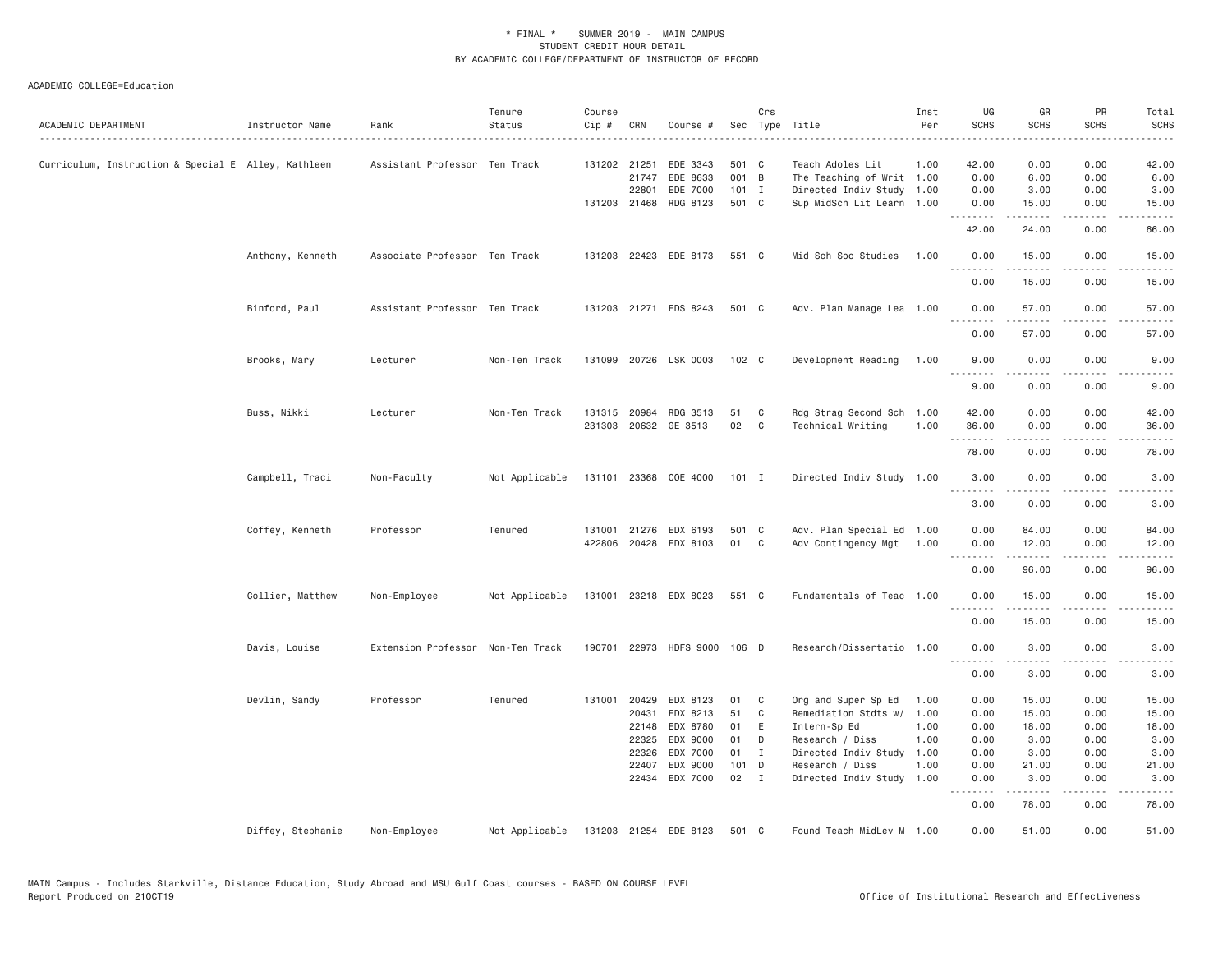| ACADEMIC DEPARTMENT                                   | Instructor Name   | Rank                              | Tenure<br>Status | Course<br>Cip # | CRN                          | Course #              |               | Crs            | Sec Type Title                               | Inst<br>Per | UG<br><b>SCHS</b>                                                                                                                 | GR<br>SCHS                                                                                                                           | PR<br>SCHS   | Total<br><b>SCHS</b> |
|-------------------------------------------------------|-------------------|-----------------------------------|------------------|-----------------|------------------------------|-----------------------|---------------|----------------|----------------------------------------------|-------------|-----------------------------------------------------------------------------------------------------------------------------------|--------------------------------------------------------------------------------------------------------------------------------------|--------------|----------------------|
|                                                       |                   |                                   |                  |                 |                              |                       |               |                |                                              |             | <u>.</u>                                                                                                                          |                                                                                                                                      |              |                      |
|                                                       |                   |                                   |                  |                 |                              |                       |               |                |                                              |             | 0.00                                                                                                                              | 51.00                                                                                                                                | 0.00         | 51.00                |
| Curriculum, Instruction & Special E Fondren, Patricia |                   | Instructor                        | Non-Ten Track    |                 | 131001 21277                 | EDX 6813              | 501 C         |                | Intro Assmt Spec Ed                          | 1.00        | 0.00                                                                                                                              | 87.00                                                                                                                                | 0.00         | 87.00                |
|                                                       |                   |                                   |                  |                 | 422814 20426                 | EDX 3203              | 01            | C <sub>1</sub> | Intro To Learn Disab 1.00                    |             | 33.00                                                                                                                             | 0.00                                                                                                                                 | 0.00         | 33.00                |
|                                                       |                   |                                   |                  |                 |                              | 22430 EDX 3213        | 502 C         |                | Indiv Inst Except Ch 1.00                    |             | 48.00<br>.                                                                                                                        | 0.00<br>.                                                                                                                            | 0.00<br>.    | 48.00                |
|                                                       |                   |                                   |                  |                 |                              |                       |               |                |                                              |             | 81.00                                                                                                                             | 87.00                                                                                                                                | 0.00         | 168.00               |
|                                                       | Franz, Dana       | Professor                         | Tenured          |                 |                              | 131205 22643 EDS 9000 | 51            | $\Box$         | Research / Diss                              | 1.00        | 0.00<br>$\frac{1}{2} \left( \frac{1}{2} \right) \left( \frac{1}{2} \right) \left( \frac{1}{2} \right) \left( \frac{1}{2} \right)$ | 4.00<br>.                                                                                                                            | 0.00<br>.    | 4.00                 |
|                                                       |                   |                                   |                  |                 |                              |                       |               |                |                                              |             | 0.00                                                                                                                              | 4.00                                                                                                                                 | 0.00         | 4.00                 |
|                                                       | Hopper, Peggy     | Professor                         | Tenured          |                 | 131205 21274                 | EDS 8623              | 501 C         |                | Effective Instructio 1.00                    |             | 0.00                                                                                                                              | 36.00                                                                                                                                | 0.00         | 36.00                |
|                                                       |                   |                                   |                  |                 | 131315 21470                 | RDG 8653              | 551 C         |                | Teach Read Sec Sch                           | 1.00        | 0.00                                                                                                                              | 51.00                                                                                                                                | 0.00         | 51.00                |
|                                                       |                   |                                   |                  |                 |                              |                       |               |                |                                              |             | .<br>0.00                                                                                                                         | .<br>87.00                                                                                                                           | .<br>0.00    | 87.00                |
|                                                       |                   |                                   |                  |                 |                              |                       |               |                |                                              |             |                                                                                                                                   |                                                                                                                                      |              |                      |
|                                                       | Javorsky, Kristin | Assistant Professor Ten Track     |                  |                 | 131202 23039<br>131315 20985 | EDE 9000<br>RDG 8713  | $101$ D<br>01 | E              | Research / Diss<br>Tch Struggling Reade 1.00 | 1.00        | 0.00<br>0.00                                                                                                                      | 1.00<br>6.00                                                                                                                         | 0.00<br>0.00 | 1.00<br>6.00         |
|                                                       |                   |                                   |                  |                 |                              | 21250 EDE 3233        | 501 C         |                | Teach Lit at Elem/Mi 1.00                    |             | 51.00                                                                                                                             | 0.00                                                                                                                                 | 0.00         | 51.00                |
|                                                       |                   |                                   |                  |                 |                              |                       |               |                |                                              |             | .<br>51.00                                                                                                                        | 7.00                                                                                                                                 | 0.00         | 58.00                |
|                                                       |                   |                                   |                  |                 |                              |                       |               |                |                                              |             |                                                                                                                                   |                                                                                                                                      |              |                      |
|                                                       | Lemley, Stephanie | Assistant Professor Ten Track     |                  |                 | 131202 22727<br>131316 21749 | EDE 3443<br>EDE 8733  | 503 C<br>51   | C              | Creat Arts Elem / Mid 1.00                   |             | 27.00                                                                                                                             | 0.00<br>9.00                                                                                                                         | 0.00<br>0.00 | 27.00<br>9.00        |
|                                                       |                   |                                   |                  |                 |                              |                       |               |                | Tchg Science in Emem 1.00                    |             | 0.00<br>.                                                                                                                         | $\mathcal{L}^{\mathcal{A}}\left( \mathcal{A}^{\mathcal{A}}\right) =\mathcal{L}^{\mathcal{A}}\left( \mathcal{A}^{\mathcal{A}}\right)$ | .            | $- - - - -$          |
|                                                       |                   |                                   |                  |                 |                              |                       |               |                |                                              |             | 27.00                                                                                                                             | 9.00                                                                                                                                 | 0.00         | 36.00                |
|                                                       | Lindsey, Gail     | Clinical Assist Pro Non-Ten Track |                  |                 | 131202 21252                 | EDE 3443              | 501 C         |                | Creat Arts Elem / Mid 1.00                   |             | 51.00                                                                                                                             | 0.00                                                                                                                                 | 0.00         | 51.00                |
|                                                       |                   |                                   |                  |                 |                              | 21253 EDE 3443        | 502 C         |                | Creat Arts Elem / Mid 1.00                   |             | 51.00                                                                                                                             | 0.00                                                                                                                                 | 0.00         | 51.00                |
|                                                       |                   |                                   |                  |                 |                              |                       |               |                |                                              |             | .<br>102.00                                                                                                                       | 0.00                                                                                                                                 | 0.00         | 102.00               |
|                                                       |                   |                                   |                  |                 |                              |                       |               |                |                                              |             |                                                                                                                                   |                                                                                                                                      |              |                      |
|                                                       | Mattox, Kimberly  | Instructor                        | Non-Ten Track    |                 |                              | 422814 20427 EDX 3213 | 51            | $\mathbf{C}$   | Indiv Inst Except Ch 1.00                    |             | 24.00                                                                                                                             | 0.00                                                                                                                                 | 0.00         | 24.00                |
|                                                       |                   |                                   |                  |                 |                              |                       |               |                |                                              |             | 24.00                                                                                                                             | 0.00                                                                                                                                 | 0.00         | 24.00                |
|                                                       | McGinnis, Brecken | Instructor                        | Non-Ten Track    |                 | 131001 21275                 | EDX 4113              | 501 C         |                | Mthds/Mats Erly Chil 1.00                    |             | 24.00                                                                                                                             | 0.00                                                                                                                                 | 0.00         | 24.00                |
|                                                       |                   |                                   |                  |                 | 21278                        | EDX 8013              | 501 C         |                | Fundamentals of Teac 1.00                    |             | 0.00                                                                                                                              | 21.00                                                                                                                                | 0.00         | 21.00                |
|                                                       |                   |                                   |                  |                 | 21281                        | EDX 8173              | 505 C         |                | Sp Ed In Reg Classrm 1.00                    |             | 0.00                                                                                                                              | 66.00                                                                                                                                | 0.00         | 66.00                |
|                                                       |                   |                                   |                  |                 | 22429                        | EDX 4103              | 01 C          |                | Intro to Intell/Dev                          | 1.00        | 33.00                                                                                                                             | 0.00                                                                                                                                 | 0.00         | 33.00                |
|                                                       |                   |                                   |                  |                 |                              |                       |               |                |                                              |             | 57.00                                                                                                                             | 87.00                                                                                                                                | 0.00         | 144.00               |
|                                                       | Parker, Sarah     | Instructor                        | Non-Ten Track    |                 |                              | 131202 22537 EDE 2521 | 501 C         |                | Intro to Elem Ed                             | 1.00        | 15.00                                                                                                                             | 0.00                                                                                                                                 | 0.00         | 15.00                |
|                                                       |                   |                                   |                  |                 |                              |                       |               |                |                                              |             | 15.00                                                                                                                             | 0.00                                                                                                                                 | 0.00         | 15.00                |
|                                                       | Pate, Laura       | Instructor                        | Non-Ten Track    |                 | 130301 20733                 | LSK 1033              | 02            | $\mathbf{C}$   | Fund of Achievement                          | 1.00        | 57.00                                                                                                                             | 0.00                                                                                                                                 | 0.00         | 57.00                |
|                                                       |                   |                                   |                  |                 |                              |                       |               |                |                                              |             | .<br>57.00                                                                                                                        | 0.00                                                                                                                                 | 0.00         | 57.00                |
|                                                       | Prater, Kathy     | Non-Faculty                       | Not Applicable   |                 |                              | 131315 20731 LSK 1023 | E51 C         |                | Col Read/Study Skill 1.00                    |             | 24.00                                                                                                                             | 0.00                                                                                                                                 | 0.00         | 24.00                |
|                                                       |                   |                                   |                  |                 |                              |                       |               |                |                                              |             |                                                                                                                                   |                                                                                                                                      |              |                      |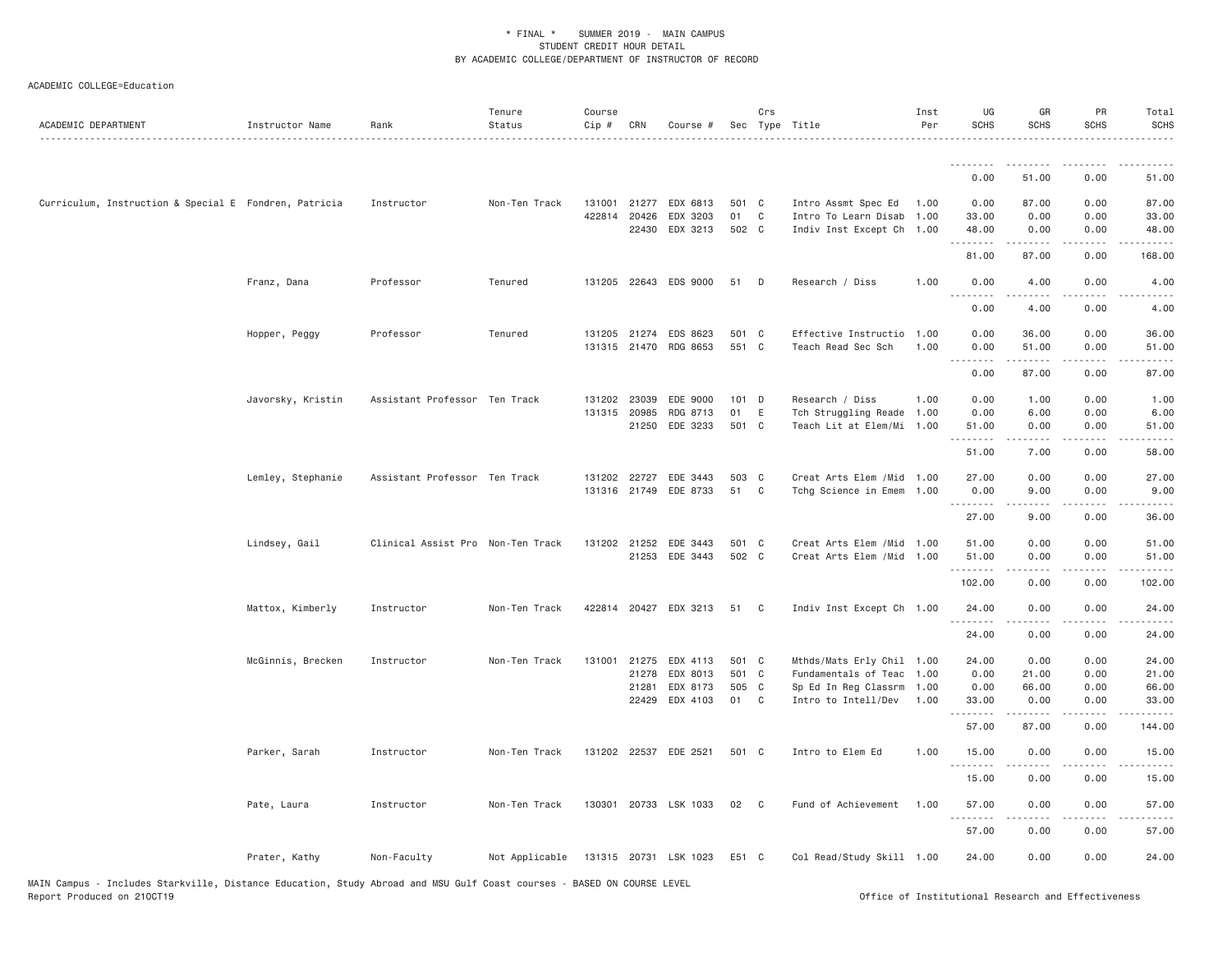| ACADEMIC DEPARTMENT                                                | Instructor Name                 | Rank                          | Tenure<br>Status | Course<br>Cip # | CRN   | Course #              |       | Crs          | Sec Type Title            | Inst<br>Per | UG<br>SCHS               | GR<br><b>SCHS</b> | PR<br><b>SCHS</b>                                                                                                                 | Total<br><b>SCHS</b> |
|--------------------------------------------------------------------|---------------------------------|-------------------------------|------------------|-----------------|-------|-----------------------|-------|--------------|---------------------------|-------------|--------------------------|-------------------|-----------------------------------------------------------------------------------------------------------------------------------|----------------------|
|                                                                    |                                 |                               |                  |                 |       |                       |       |              |                           |             |                          | .                 | .                                                                                                                                 | .                    |
|                                                                    |                                 |                               |                  |                 |       |                       |       |              |                           |             | 24.00                    | 0.00              | 0.00                                                                                                                              | 24.00                |
| Curriculum, Instruction & Special E Robichaux-Davis, Reb Professor |                                 |                               | Tenured          | 130301          | 20734 | LSK 1043              | 01    | $\mathbf{C}$ | Life Skills for Athl 1.00 |             | 60.00                    | 0.00              | 0.00                                                                                                                              | 60.00                |
|                                                                    |                                 |                               |                  |                 | 20735 | LSK 1043              | 51    | $\mathbf{C}$ | Life Skills for Athl 1.00 |             | 33.00                    | 0.00              | 0.00                                                                                                                              | 33.00                |
|                                                                    |                                 |                               |                  |                 |       | 131311 21748 EDE 8763 | 51 C  |              | Elem/Mid Math Educ        | 1.00        | 0.00                     | 9.00              | 0.00                                                                                                                              | 9.00                 |
|                                                                    |                                 |                               |                  |                 |       |                       |       |              |                           |             | - - - - - - - -<br>93.00 | 9.00              | 0.00                                                                                                                              | 102.00               |
|                                                                    | Vollenweider, Jennif Instructor |                               | Non-Ten Track    |                 |       | 150612 21039 TKI 3343 | 51    | $\mathbf{C}$ | CAD/CAM                   | 1.00        | 48.00                    | 0.00              | 0.00                                                                                                                              | 48.00                |
|                                                                    |                                 |                               |                  |                 |       | 21706 TKI 1203        | 01 C  |              | Industrial Communica      | 1.00        | 42.00                    | 0.00              | 0.00                                                                                                                              | 42.00                |
|                                                                    |                                 |                               |                  |                 | 21801 | TKI 3243              | 501 C |              | Industrial Metrology 1.00 |             | 48.00                    | 0.00              | 0.00                                                                                                                              | 48.00                |
|                                                                    |                                 |                               |                  |                 |       | 150613 22426 TKI 4343 | 101 C |              | CAD/CAM II                | 1.00        | 18.00                    | 0.00              | 0.00                                                                                                                              | 18.00                |
|                                                                    |                                 |                               |                  |                 |       |                       |       |              |                           |             | .<br>156.00              | 0.00              | $\frac{1}{2} \left( \frac{1}{2} \right) \left( \frac{1}{2} \right) \left( \frac{1}{2} \right) \left( \frac{1}{2} \right)$<br>0.00 | 156.00               |
|                                                                    | Walker, Ryan                    | Associate Professor Ten Track |                  | 130101          | 21269 | EDS 8103              | 501 C |              | Adv Meth in Mid/Sec       | 1.00        | 0.00                     | 36.00             | 0.00                                                                                                                              | 36.00                |
|                                                                    |                                 |                               |                  |                 |       | 131205 21273 EDS 8613 | 501 C |              | Mdle and Sec Sch Cur 1.00 |             | 0.00                     | 36.00             | 0.00                                                                                                                              | 36.00                |
|                                                                    |                                 |                               |                  |                 |       |                       |       |              |                           |             | - - - - - - - -<br>0.00  | 72.00             | 0.00                                                                                                                              | 72.00                |
|                                                                    | Wiley, Holly                    | Instructor                    | Non-Ten Track    |                 |       | 310501 22154 PE 1041  | 001 L |              | Aerobics                  | 1.00        | 6.00                     | 0.00              | 0.00                                                                                                                              | 6.00                 |
|                                                                    |                                 |                               |                  |                 |       |                       |       |              |                           |             | --------<br>6.00         | 0.00              | 0.00                                                                                                                              | 6.00                 |
| ------------------------------------                               |                                 |                               |                  |                 |       |                       |       |              |                           |             | ========                 |                   | $=$ =======                                                                                                                       | ==========           |
| Curriculum, Instruction & Special E                                |                                 |                               |                  |                 |       |                       |       |              |                           |             | 825,00                   | 701.00            | 0.00                                                                                                                              | 1526,00              |
| ====================================                               |                                 |                               |                  |                 |       |                       |       |              |                           |             | ========                 |                   |                                                                                                                                   |                      |
|                                                                    |                                 |                               |                  |                 |       |                       |       |              |                           |             |                          |                   |                                                                                                                                   |                      |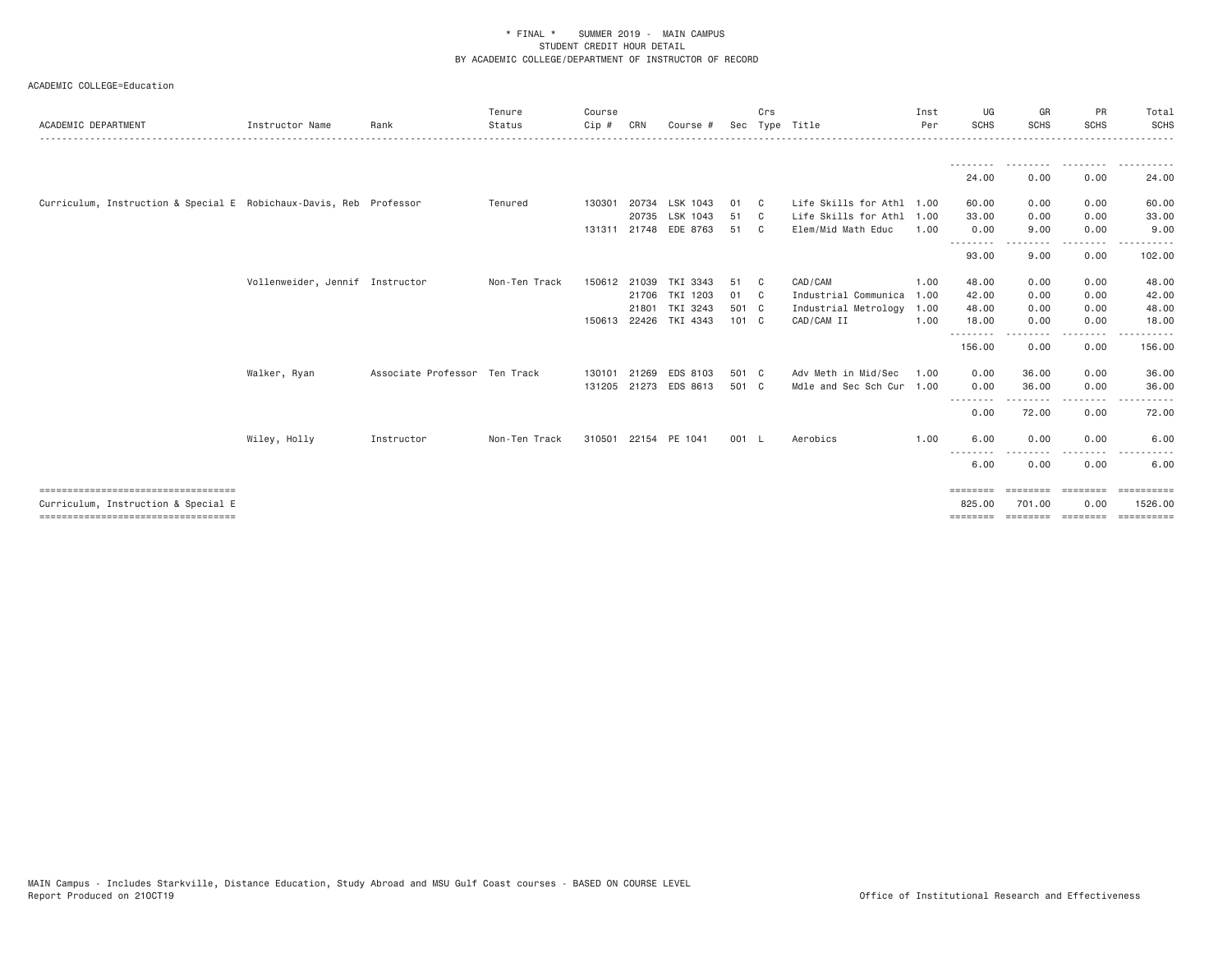| ACADEMIC DEPARTMENT    | Instructor Name                  | Rank                              | Tenure<br>Status | Course<br>Cip # | CRN          | Course #              |               | Crs | Sec Type Title            | Inst<br>Per | UG<br><b>SCHS</b> | GR<br><b>SCHS</b>                                                                                                                                            | PR<br><b>SCHS</b>                   | Total<br><b>SCHS</b>  |
|------------------------|----------------------------------|-----------------------------------|------------------|-----------------|--------------|-----------------------|---------------|-----|---------------------------|-------------|-------------------|--------------------------------------------------------------------------------------------------------------------------------------------------------------|-------------------------------------|-----------------------|
| Educational Leadership | Armstrong, Christoph Non-Faculty |                                   | Not Applicable   |                 |              | 130407 21189 CCL 8153 | 501 C         |     | Human Resources Admi 1.00 |             | 0.00<br><u>.</u>  | 42.00<br>.                                                                                                                                                   | 0.00<br>$- - - -$                   | 42.00<br>.            |
|                        |                                  |                                   |                  |                 |              |                       |               |     |                           |             | 0.00              | 42.00                                                                                                                                                        | 0.00                                | 42.00                 |
|                        | Campbell, Annika                 | Non-Faculty                       | Not Applicable   |                 |              | 309999 21608 ISE 4200 | 811 A         |     | Intl Stu Exch - Prov 1.00 |             | 203.00            | 0.00                                                                                                                                                         | 0.00                                | 203.00                |
|                        |                                  |                                   |                  |                 | 21610        | ISE 4200              | 820 A         |     | Intl Stu Exch - Prov      | 1.00        | 132.00            | 0.00                                                                                                                                                         | 0.00                                | 132.00                |
|                        |                                  |                                   |                  |                 |              | 21612 ISE 4200        | 829 A         |     | Intl Stu Exch - Prov 1.00 |             | 27.00             | 0.00                                                                                                                                                         | 0.00                                | 27.00                 |
|                        |                                  |                                   |                  |                 | 21613        | ISE 4200              | 835 A         |     | Intl Student Exchang 1.00 |             | 9.00              | 0.00                                                                                                                                                         | 0.00                                | 9.00                  |
|                        |                                  |                                   |                  |                 | 21644        | ISE 4200              | 821 A         |     | Intl Student Exchang 1.00 |             | 15.00             | 0.00                                                                                                                                                         | 0.00                                | 15.00                 |
|                        |                                  |                                   |                  |                 |              | 21645 ISE 4200        | 833 A         |     | Intl Student Exchang 1.00 |             | 6.00<br>.         | 0.00                                                                                                                                                         | 0.00<br>$- - - -$                   | 6.00<br>.             |
|                        |                                  |                                   |                  |                 |              |                       |               |     |                           |             | 392.00            | 0.00                                                                                                                                                         | 0.00                                | 392.00                |
|                        | Coats, Linda                     | Professor                         | Tenured          |                 |              | 130407 21186 CCL 8113 | 501 C         |     | Comm Col Hist/Philos 1.00 |             | 0.00              | 51.00                                                                                                                                                        | 0.00                                | 51.00                 |
|                        |                                  |                                   |                  |                 |              | 21190 CCL 8173        | 501 C         |     | Comm College Teachin 1.00 |             | 0.00              | 45.00                                                                                                                                                        | 0.00                                | 45.00                 |
|                        |                                  |                                   |                  |                 |              | 21195 CCL 9000        | 502 D         |     | Diss./Dissertation R 1.00 |             | 0.00              | 1.00<br>$\frac{1}{2} \left( \frac{1}{2} \right) \left( \frac{1}{2} \right) \left( \frac{1}{2} \right) \left( \frac{1}{2} \right) \left( \frac{1}{2} \right)$ | 0.00<br>.                           | 1.00<br>.             |
|                        |                                  |                                   |                  |                 |              |                       |               |     |                           |             | 0.00              | 97.00                                                                                                                                                        | 0.00                                | 97.00                 |
|                        | Cruse, Terry                     | Non-Faculty                       | Not Applicable   |                 |              | 130401 22542 HED 8653 | 501 C         |     | Finance and Higher E 1.00 |             | 0.00<br>.         | 15.00<br>.                                                                                                                                                   | 0.00<br>.                           | 15.00<br>.            |
|                        |                                  |                                   |                  |                 |              |                       |               |     |                           |             | 0.00              | 15.00                                                                                                                                                        | 0.00                                | 15.00                 |
|                        | Cutts, Qiana                     | Assistant Professor Ten Track     |                  | 130401          | 21261        | EDF 8443              | 551 C         |     | Eval of Sch Prog          | 1.00        | 0.00              | 15.00                                                                                                                                                        | 0.00                                | 15.00                 |
|                        |                                  |                                   |                  | 130901          | 21256        | EDF 3333              | 501 C         |     | Social Foundation Ed 1.00 |             | 57.00             | 0.00                                                                                                                                                         | 0.00                                | 57.00                 |
|                        |                                  |                                   |                  |                 | 231302 20418 | EDF 3413              | 01            | B   | Writing For Thinking      | 1.00        | 39.00             | 0.00                                                                                                                                                         | 0.00                                | 39.00                 |
|                        |                                  |                                   |                  |                 |              | 20419 EDF 3413        | 51            | C   | Writing For Thinking 1.00 |             | 24.00<br>.        | 0.00<br><u>.</u>                                                                                                                                             | 0.00<br>.                           | 24.00<br>.            |
|                        |                                  |                                   |                  |                 |              |                       |               |     |                           |             | 120.00            | 15.00                                                                                                                                                        | 0.00                                | 135.00                |
|                        | Fincher, Mark                    | Associate Professor Ten Track     |                  |                 | 130407 21191 | CCL 8193              | 501 S         |     | Sem Comm Coll Lead        | 1.00        | 0.00              | 42.00                                                                                                                                                        | 0.00                                | 42.00                 |
|                        |                                  |                                   |                  |                 | 21193        | CCL 8233              | 501 C         |     | Comm Col Legal Issue      | 1.00        | 0.00              | 36.00                                                                                                                                                        | 0.00                                | 36.00                 |
|                        |                                  |                                   |                  |                 |              | 21196 CCL 9000        | 503 D         |     | Diss./Dissertation R 1.00 |             | 0.00<br><u>.</u>  | 1.00<br>.                                                                                                                                                    | 0.00<br>.                           | 1.00<br>.             |
|                        |                                  |                                   |                  |                 |              |                       |               |     |                           |             | 0.00              | 79.00                                                                                                                                                        | 0.00                                | 79.00                 |
|                        | King, Stephanie                  | Associate Professor Tenured       |                  |                 |              | 130407 21194 CCL 9000 | 501 D         |     | Diss./Dissertation R 1.00 |             | 0.00<br>.         | 67.00<br>.                                                                                                                                                   | 0.00<br>.                           | 67.00<br>.            |
|                        |                                  |                                   |                  |                 |              |                       |               |     |                           |             | 0.00              | 67.00                                                                                                                                                        | 0.00                                | 67.00                 |
|                        | McMullan, Leigh                  | Clinical Assist Pro Non-Ten Track |                  | 130401          | 21265        | EDL 8433              | 551 C         |     | Data for Sch Impr         | 1.00        | 0.00              | 66.00                                                                                                                                                        | 0.00                                | 66.00                 |
|                        |                                  |                                   |                  |                 | 21267        | EDL 8713              | 501 C         |     | Sch Bus and Faciliti 1.00 |             | 0.00              | 27.00                                                                                                                                                        | 0.00                                | 27.00                 |
|                        |                                  |                                   |                  |                 |              | 23198 EDL 7000        | 501 I         |     | Directed Indiv Study 1.00 |             | 0.00<br>.         | 3.00<br>$\frac{1}{2} \left( \frac{1}{2} \right) \left( \frac{1}{2} \right) \left( \frac{1}{2} \right) \left( \frac{1}{2} \right) \left( \frac{1}{2} \right)$ | 0.00<br>$\sim$ $\sim$ $\sim$ $\sim$ | 3.00                  |
|                        |                                  |                                   |                  |                 |              |                       |               |     |                           |             | 0.00              | 96.00                                                                                                                                                        | 0.00                                | 96.00                 |
|                        | Molina, Danielle                 | Assistant Professor Ten Track     |                  |                 | 130401 20660 | HED 8583              | 001 C         |     | Admin Comp Budget/Su      | 1.00        | 0.00              | 18.00                                                                                                                                                        | 0.00                                | 18.00                 |
|                        |                                  |                                   |                  |                 | 21750        | HED 8553              | $101 \quad C$ |     | Student Aff/High Ed       | 1.00        | 0.00              | 27.00                                                                                                                                                        | 0.00                                | 27.00                 |
|                        |                                  |                                   |                  |                 | 130406 22647 | <b>HED 9000</b>       | 102 D         |     | Research / Diss           | 1.00        | 0.00              | 12.00                                                                                                                                                        | 0.00                                | 12.00                 |
|                        |                                  |                                   |                  |                 | 130407 22646 | <b>HED 7000</b>       | 01 I          |     | Directed Indiv Study 1.00 |             | 0.00              | 2.00                                                                                                                                                         | 0.00                                | 2.00                  |
|                        |                                  |                                   |                  |                 | 23159        | <b>HED 7000</b>       | $101$ I       |     | Directed Indiv Study 1.00 |             | 0.00<br>.         | 3.00<br>$\frac{1}{2}$                                                                                                                                        | 0.00<br>.                           | 3.00<br>الداعات الدار |
|                        |                                  |                                   |                  |                 |              |                       |               |     |                           |             | 0.00              | 62.00                                                                                                                                                        | 0.00                                | 62.00                 |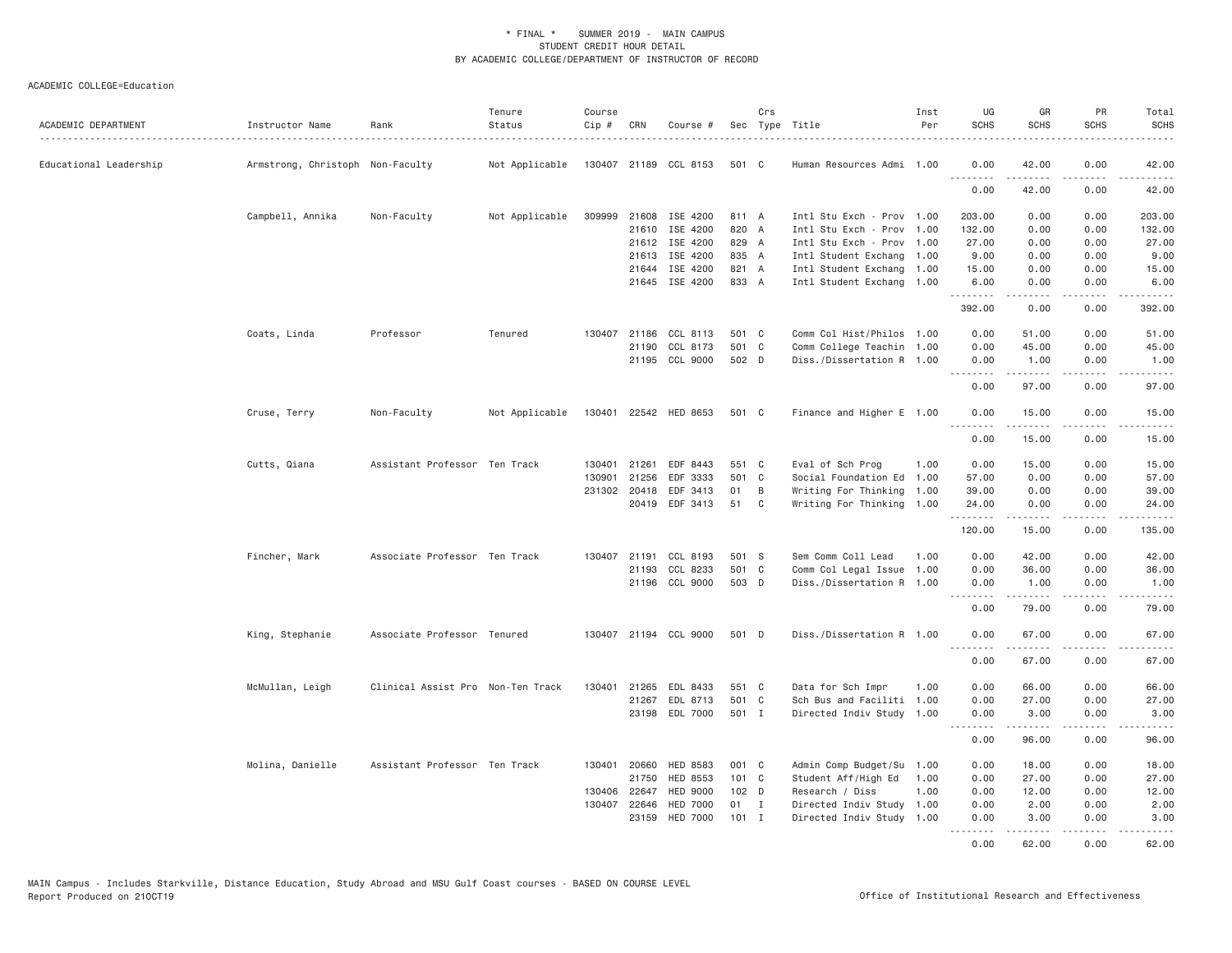| ACADEMIC DEPARTMENT                                          | Instructor Name   | Rank                              | Tenure<br>Status | Course<br>Cip # | CRN   | Course #                   |                | Crs | Sec Type Title                             | Inst<br>Per  | UG<br><b>SCHS</b>                       | GR<br><b>SCHS</b>            | PR<br>SCHS           | Total<br><b>SCHS</b> |
|--------------------------------------------------------------|-------------------|-----------------------------------|------------------|-----------------|-------|----------------------------|----------------|-----|--------------------------------------------|--------------|-----------------------------------------|------------------------------|----------------------|----------------------|
| Educational Leadership                                       | Moyen, Eric       | Associate Professor Tenured       |                  |                 |       | 130401 23311 EDL 7000      | 102 I          |     | Directed Indiv Study 1.00                  |              | 0.00                                    | 3.00                         | 0.00                 | 3.00                 |
|                                                              |                   |                                   |                  |                 |       |                            |                |     |                                            |              | $\sim$ $\sim$ $\sim$<br>د د د د<br>0.00 | 3.00                         | 0.00                 | 3.00                 |
|                                                              | Musser, Madhurima | Lecturer                          | Non-Ten Track    |                 |       | 130101 20420 EDF 4243      | S01 C          |     | Plan for Diverse Lea 1.00                  |              | 30.00                                   | 0.00                         | 0.00                 | 30.00                |
|                                                              |                   |                                   |                  |                 |       |                            |                |     |                                            |              | <u>.</u><br>30.00                       | 0.00                         | $\cdots$<br>0.00     | 30.00                |
|                                                              | Prince, Debra     | Associate Professor Tenured       |                  | 130401 21260    |       | EDF 8443                   | 501 C          |     | Eval of Sch Prog                           | 1.00         | 0.00                                    | 12.00                        | 0.00                 | 12.00                |
|                                                              |                   |                                   |                  | 130601          | 21259 | EDF 8363                   | 501 C          |     | Func and Met Res In                        | 1.00         | 0.00                                    | 21.00                        | 0.00                 | 21.00                |
|                                                              |                   |                                   |                  | 131202 21257    |       | EDF 3423<br>21258 EDF 3423 | 501 C<br>502 C |     | Exploring Diversity<br>Exploring Diversity | 1.00<br>1.00 | 72.00<br>36.00                          | 0.00<br>0.00                 | 0.00<br>0.00         | 72.00<br>36.00       |
|                                                              |                   |                                   |                  |                 |       |                            |                |     |                                            |              | .<br>108.00                             | .<br>33.00                   | .<br>0.00            | 141.00               |
|                                                              | Taylor, Leonard   | Assistant Professor Ten Track     |                  | 130401          | 20659 | <b>HED 8010</b>            | 101 E          |     | Practicum                                  | 1.00         | 0.00                                    | 42.00                        | 0.00                 | 42.00                |
|                                                              |                   |                                   |                  | 130406          | 22525 | <b>HED 9000</b>            | $101$ D        |     | Research / Diss                            | 1.00         | 0.00                                    | 4.00                         | 0.00                 | 4.00                 |
|                                                              |                   |                                   |                  | 130499 23166    |       | <b>HED 8990</b>            | 501 C          |     | Special Topic In HED                       | 1.00         | 0.00<br>.                               | 21.00<br>.                   | 0.00<br>. <u>.</u> . | 21.00                |
|                                                              |                   |                                   |                  |                 |       |                            |                |     |                                            |              | 0.00                                    | 67.00                        | 0.00                 | 67.00                |
|                                                              | Tharp, Paula      | Non-Employee                      | Not Applicable   | 130401          | 21263 | EDL 8413                   | 501 C          |     | Sch Legal and Ethic                        | 1.00         | 0.00                                    | 42.00                        | 0.00                 | 42.00                |
|                                                              |                   |                                   |                  |                 |       | 21264 EDL 8423             | 501 C          |     | School Leadership                          | 1.00         | 0.00                                    | 63.00                        | 0.00                 | 63.00                |
|                                                              |                   |                                   |                  |                 | 21266 | EDL 8633<br>21268 EDL 8723 | 551 C<br>501 C |     | HR Leadership<br>Positive Sch Culture 1.00 | 1.00         | 0.00<br>0.00                            | 33.00<br>27.00               | 0.00<br>0.00         | 33.00<br>27.00       |
|                                                              |                   |                                   |                  |                 |       |                            |                |     |                                            |              | .                                       |                              |                      |                      |
|                                                              |                   |                                   |                  |                 |       |                            |                |     |                                            |              | 0.00                                    | 165.00                       | 0.00                 | 165.00               |
|                                                              | Williams, Frankie | Visit Clinical Prof Non-Ten Track |                  |                 |       | 130401 22526 EDA 9000      | 101 D          |     | Research / Diss                            | 1.00         | 0.00<br>.                               | 22.00                        | 0.00                 | 22.00                |
|                                                              |                   |                                   |                  |                 |       |                            |                |     |                                            |              | 0.00                                    | 22.00                        | 0.00                 | 22.00                |
|                                                              | Xu, Jianzhong     | Professor                         | Tenured          |                 |       | 130603 20422 EDF 9373      | 51 C           |     | Ed Res Design                              | 1.00         | 0.00                                    | 21.00                        | 0.00                 | 21.00                |
|                                                              |                   |                                   |                  |                 |       |                            |                |     |                                            |              | .<br>0.00                               | 21.00                        | 0.00                 | 21.00                |
| ----------------------------------<br>Educational Leadership |                   |                                   |                  |                 |       |                            |                |     |                                            |              | ========<br>650.00                      | --------- --------<br>784,00 | 0.00                 | 1434.00              |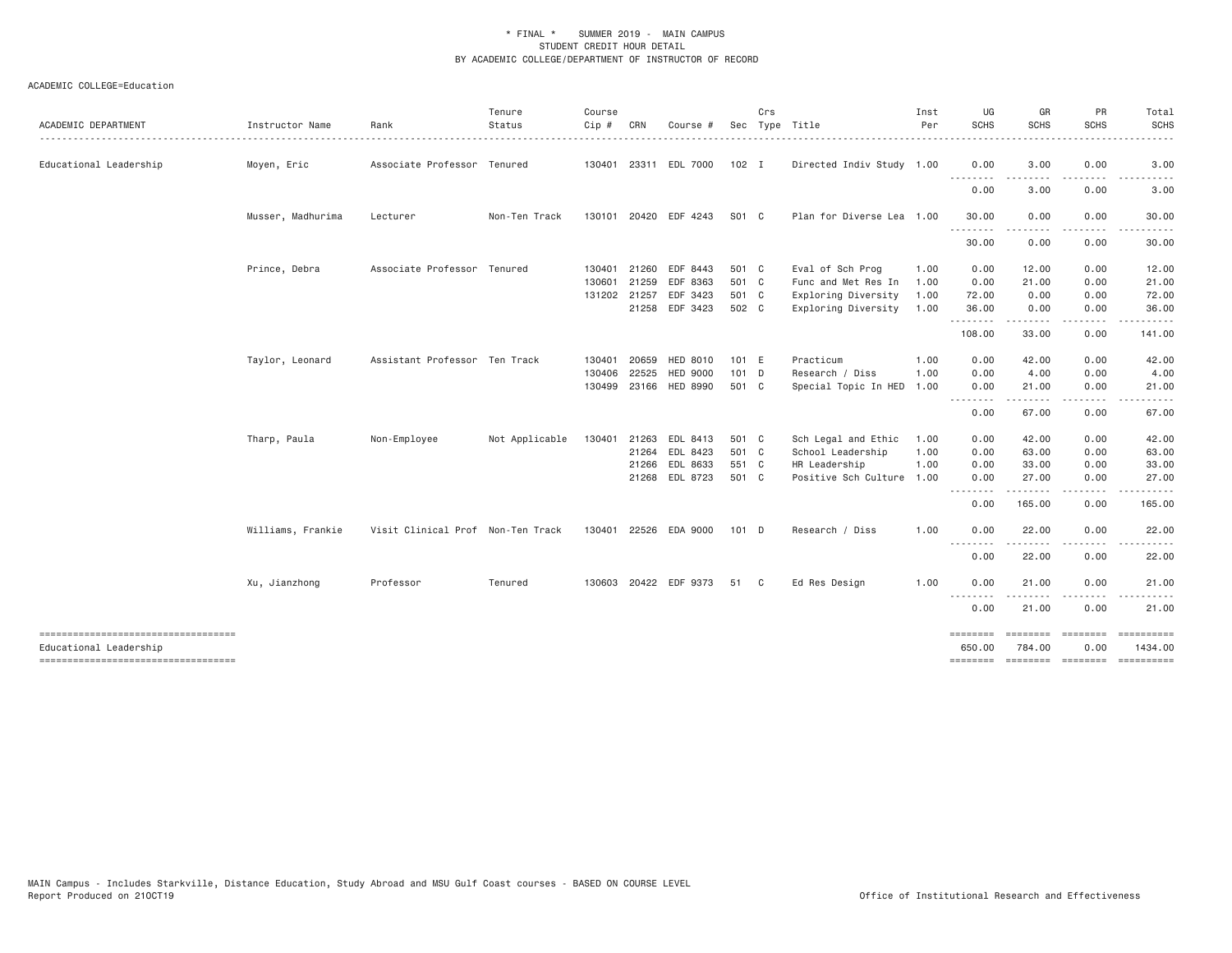| ACADEMIC DEPARTMENT                              | Instructor Name   | Rank                          | Tenure<br>Status | Course<br>Cip# | CRN          | Course #              | Sec   | Crs            | Type Title                | Inst<br>Per | UG<br><b>SCHS</b>              | GR<br><b>SCHS</b>    | PR<br><b>SCHS</b>                   | Total<br><b>SCHS</b><br>.                                                                                                                                     |
|--------------------------------------------------|-------------------|-------------------------------|------------------|----------------|--------------|-----------------------|-------|----------------|---------------------------|-------------|--------------------------------|----------------------|-------------------------------------|---------------------------------------------------------------------------------------------------------------------------------------------------------------|
| Instructional Systems & Workforce D Adams, James |                   | Professor                     | Tenured          | 131309         | 21049        | TKT 4143              | 01    | C              | His and Phil Career       | 1,00        | 6.00                           | 0.00                 | 0.00                                | 6.00                                                                                                                                                          |
|                                                  |                   |                               |                  |                | 21054        | <b>TKT</b><br>6143    | 01    | $\mathsf{C}$   | His and Phil Career       | 1.00        | 0.00                           | 21.00                | 0.00                                | 21.00                                                                                                                                                         |
|                                                  |                   |                               |                  |                | 131319 22913 | TKT 9000              | 101   | D              | Research / Diss           | 1.00        | 0.00                           | 6.00                 | 0.00                                | 6.00                                                                                                                                                          |
|                                                  |                   |                               |                  | 131399         | 21050        | TKT 4263              | 01    | C              | Diverse Wrk and Ed E      | 1.00        | 3.00                           | 0.00                 | 0.00                                | 3.00                                                                                                                                                          |
|                                                  |                   |                               |                  |                | 21055        | TKT 6263              | 01    | C              | Diverse Wrk and Ed E 1.00 |             | 0.00                           | 18.00                | 0.00                                | 18.00                                                                                                                                                         |
|                                                  |                   |                               |                  |                |              | 21056 TKT 6263        | 51    | C              | Diverse Wrk and Ed E 1.00 |             | 0.00<br><u>.</u>               | 21.00<br>$- - - - -$ | 0.00<br>.                           | 21.00<br>$\frac{1}{2} \left( \frac{1}{2} \right) \left( \frac{1}{2} \right) \left( \frac{1}{2} \right) \left( \frac{1}{2} \right)$                            |
|                                                  |                   |                               |                  |                |              |                       |       |                |                           |             | 9.00                           | 66.00                | 0.00                                | 75.00                                                                                                                                                         |
|                                                  | Bailey, Melinda   | Non-Faculty                   | Not Applicable   |                |              | 240102 21385 IDS 4111 | 502 C |                | Professional Seminar 1.00 |             | 14.00<br><u>.</u>              | 0.00<br>.            | 0.00<br>$- - - -$                   | 14.00<br>$    -$                                                                                                                                              |
|                                                  |                   |                               |                  |                |              |                       |       |                |                           |             | 14.00                          | 0.00                 | 0.00                                | 14.00                                                                                                                                                         |
|                                                  | Beriswill, Joanne | Associate Professor           | Tenured          | 110301         | 21486        | TKT 1273              | 501 C |                | Computer Application 1.00 |             | 66.00                          | 0.00                 | 0.00                                | 66.00                                                                                                                                                         |
|                                                  |                   |                               |                  | 110801         | 21027        | TKB 4583              | 52    | B              | Graphics and Web Des      | 1.00        | 24.00                          | 0.00                 | 0.00                                | 24.00                                                                                                                                                         |
|                                                  |                   |                               |                  | 131319         | 22914        | TKT 9000              | 102 D |                | Research / Diss           | 1.00        | 0.00                           | 6.00                 | 0.00                                | 6.00                                                                                                                                                          |
|                                                  |                   |                               |                  |                |              | 23134 TKT 7000        | 501 I |                | Directed Indiv Study 1.00 |             | 0.00<br><b></b>                | 1.00<br>-----        | 0.00<br>.                           | 1.00<br>$- - - - -$                                                                                                                                           |
|                                                  |                   |                               |                  |                |              |                       |       |                |                           |             | 90.00                          | 7.00                 | 0.00                                | 97.00                                                                                                                                                         |
|                                                  | Dale, Jonathan    | Instructor                    | Non-Ten Track    |                |              | 150613 21799 TKI 3813 | 501 C |                | Writing for Industry 1.00 |             | 39.00<br>.                     | 0.00                 | 0.00<br>$\sim$ $\sim$ $\sim$ $\sim$ | 39.00<br>$\frac{1}{2} \left( \frac{1}{2} \right) \left( \frac{1}{2} \right) \left( \frac{1}{2} \right) \left( \frac{1}{2} \right) \left( \frac{1}{2} \right)$ |
|                                                  |                   |                               |                  |                |              |                       |       |                |                           |             | 39.00                          | 0.00                 | 0.00                                | 39.00                                                                                                                                                         |
|                                                  | Giordano, Mickey  | Instructor                    | Non-Ten Track    | 131319         | 23265        | TKI 4000              |       | $101$ I        | Directed Indiv Study 1.00 |             | 3.00                           | 0.00                 | 0.00                                | 3.00                                                                                                                                                          |
|                                                  |                   |                               |                  |                | 23266        | TKI 4000              |       | $102$ I        | Directed Indiv Study 1.00 |             | 3.00                           | 0.00                 | 0.00                                | 3.00                                                                                                                                                          |
|                                                  |                   |                               |                  |                | 23287        | TKI 4000              | 103 I |                | Directed Indiv Study 1.00 |             | 4.00                           | 0.00                 | 0.00                                | 4.00                                                                                                                                                          |
|                                                  |                   |                               |                  | 150303         | 21029        | TKI 1814              | 01    | B              | Basic Indust Elec an      | 1.00        | 44.00                          | 0.00                 | 0.00                                | 44.00                                                                                                                                                         |
|                                                  |                   |                               |                  | 150405         | 21707        | TKI 4303              | 51    | B              | Industrial Robotics       | 1.00        | 57.00                          | 0.00                 | 0.00                                | 57.00                                                                                                                                                         |
|                                                  |                   |                               |                  |                | 150612 21043 | TKI 4103              | 01    | B              | Industrial Cntrl Sys      | 1.00        | 36.00                          | 0.00                 | 0.00                                | 36.00                                                                                                                                                         |
|                                                  |                   |                               |                  |                |              | 21044 TKI 4203        | 51    | B              | Automated Systems         | 1.00        | 48.00<br><u>.</u>              | 0.00<br>.            | 0.00<br>.                           | 48.00<br>.                                                                                                                                                    |
|                                                  |                   |                               |                  |                |              |                       |       |                |                           |             | 195.00                         | 0.00                 | 0.00                                | 195.00                                                                                                                                                        |
|                                                  | Keel, Vicki       | Instructor                    | Non-Ten Track    |                |              | 110301 21046 TKT 1273 | 001 C |                | Computer Application 1.00 |             | 27.00                          | 0.00                 | 0.00                                | 27.00                                                                                                                                                         |
|                                                  |                   |                               |                  |                | 21047        | TKT 1273              | 01    | C              | Computer Application 1.00 |             | 24.00                          | 0.00                 | 0.00                                | 24.00                                                                                                                                                         |
|                                                  |                   |                               |                  |                |              | 131303 21482 TKB 3133 | 501 C |                | Admin Management and 1.00 |             | 63.00                          | 0.00<br>.            | 0.00<br>.                           | 63.00<br>.                                                                                                                                                    |
|                                                  |                   |                               |                  |                |              |                       |       |                |                           |             | 114.00                         | 0.00                 | 0.00                                | 114.00                                                                                                                                                        |
|                                                  | Latham, Angela    | Instructor                    | Non-Ten Track    | 500799         | 21034        | TKI 2413              | 51    | C              | Hi and Appr Artcraft 1.00 |             | 33.00                          | 0.00                 | 0.00                                | 33.00                                                                                                                                                         |
|                                                  |                   |                               |                  |                | 21035        | TKI 2413              | 52    | $\mathbb C$    | Hi and Appr Artcraft 1.00 |             | 48.00                          | 0.00                 | 0.00                                | 48.00                                                                                                                                                         |
|                                                  |                   |                               |                  |                | 21704        | TKI 2413              | 01    | C              | Hi and Appr Artcraft 1.00 |             | 39.00<br><b><i><u></u></i></b> | 0.00<br>.            | 0.00<br>$\sim$ $\sim$ $\sim$ $\sim$ | 39.00<br>.                                                                                                                                                    |
|                                                  |                   |                               |                  |                |              |                       |       |                |                           |             | 120.00                         | 0.00                 | 0.00                                | 120.00                                                                                                                                                        |
|                                                  | Lee, Sang Joon    | Assistant Professor Ten Track |                  | 110801         | 21484        | TKB 4583              | 501   | B              | Graphics and Web Des 1.00 |             | 51.00                          | 0.00                 | 0.00                                | 51.00                                                                                                                                                         |
|                                                  |                   |                               |                  | 131303         | 21485        | TKB 6583              | 501   | $\overline{B}$ | Graphics and Web Des      | 1.00        | 0.00                           | 15.00                | 0.00                                | 15.00                                                                                                                                                         |
|                                                  |                   |                               |                  | 131309         |              | 21488 TKT 4343        | 501 C |                | Info Tech Project Mg 1.00 |             | 57.00<br>.                     | 0.00<br>.            | 0.00<br>.                           | 57.00<br>.                                                                                                                                                    |
|                                                  |                   |                               |                  |                |              |                       |       |                |                           |             | 108.00                         | 15.00                | 0.00                                | 123.00                                                                                                                                                        |
|                                                  | Okojie, Mabel     | Professor                     | Tenured          | 110901         | 21058        | TKT 6733              | 01    | C              | Mgn Multimedia Lrn E 1.00 |             | 0.00                           | 3.00                 | 0.00                                | 3.00                                                                                                                                                          |
|                                                  |                   |                               |                  | 130501         | 21053        | TKT 4733              | 01    | C              | Mgn Mutlimedia Lrn        | 1.00        | 3.00                           | 0.00                 | 0.00                                | 3.00                                                                                                                                                          |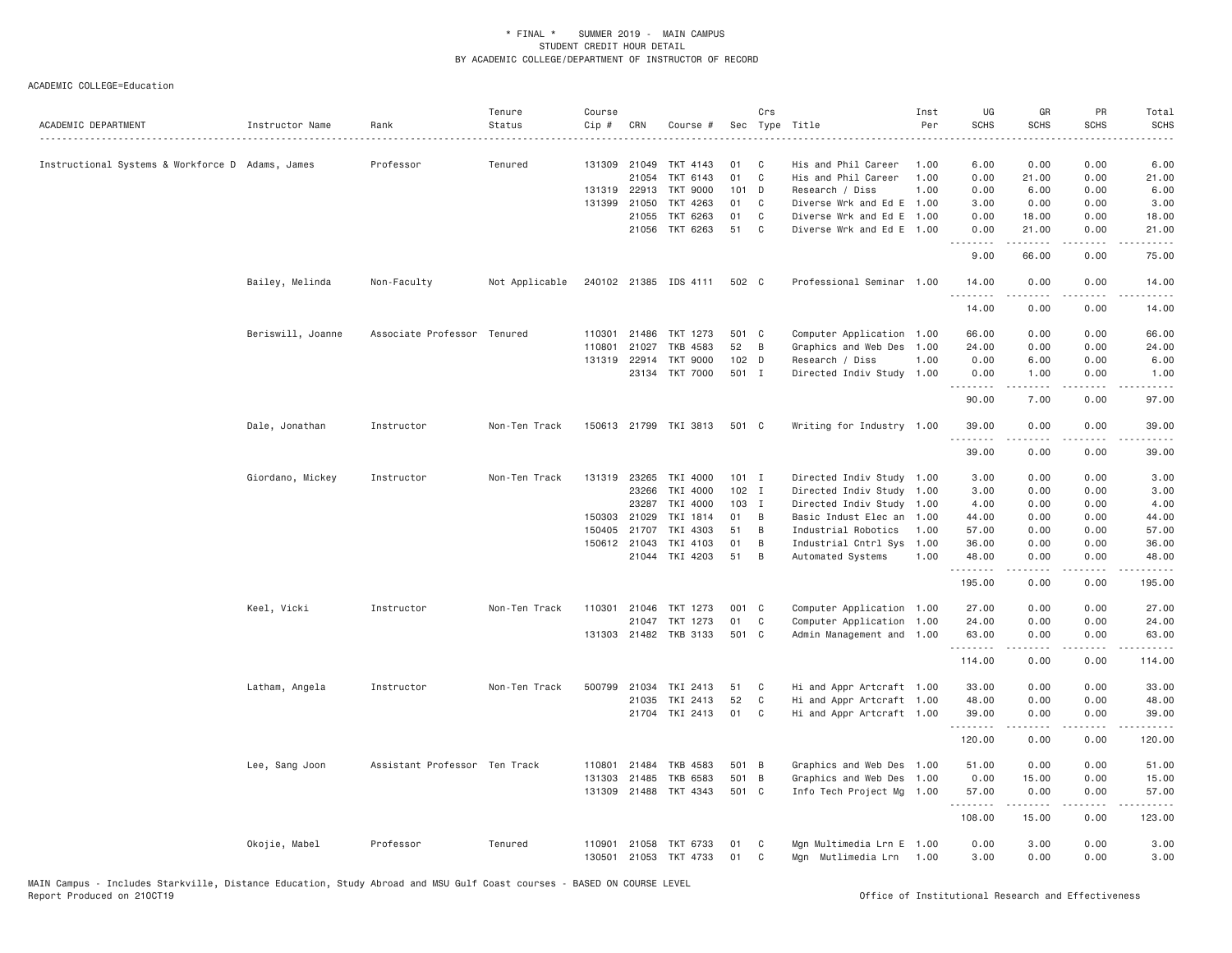| ACADEMIC DEPARTMENT                                                                                                 | Instructor Name | Rank                                               | Tenure<br>Status | Course<br>Cip #                  | CRN                          | Course #                                                                            |                                          | Crs               | Sec Type Title                                                                                                                 | Inst<br>Per  | UG<br><b>SCHS</b>                    | GR<br><b>SCHS</b>                                                                                                                                                                                                                                                                                                                             | PR<br><b>SCHS</b>                    | Total<br><b>SCHS</b><br>-----                                                                                                               |
|---------------------------------------------------------------------------------------------------------------------|-----------------|----------------------------------------------------|------------------|----------------------------------|------------------------------|-------------------------------------------------------------------------------------|------------------------------------------|-------------------|--------------------------------------------------------------------------------------------------------------------------------|--------------|--------------------------------------|-----------------------------------------------------------------------------------------------------------------------------------------------------------------------------------------------------------------------------------------------------------------------------------------------------------------------------------------------|--------------------------------------|---------------------------------------------------------------------------------------------------------------------------------------------|
| Instructional Systems & Workforce D Okojie, Mabel                                                                   |                 | Professor                                          | Tenured          |                                  | 131309 21059<br>131319 22916 | TKT 8233<br><b>TKT 9000</b>                                                         | 51<br>$104$ D                            | C <sub>c</sub>    | Anal and Survey Rese<br>Research / Diss                                                                                        | 1.00<br>1.00 | 0.00<br>0.00                         | 15.00<br>6.00                                                                                                                                                                                                                                                                                                                                 | 0.00<br>0.00                         | 15.00<br>6.00                                                                                                                               |
|                                                                                                                     |                 |                                                    |                  |                                  |                              |                                                                                     |                                          |                   |                                                                                                                                |              | .<br>3.00                            | <u>.</u><br>24.00                                                                                                                                                                                                                                                                                                                             | .<br>0.00                            | .<br>27.00                                                                                                                                  |
|                                                                                                                     |                 | Scott-Bracey, Pamela Assistant Professor Ten Track |                  | 131309                           | 21489<br>21491               | TKT 4473<br>TKT 6473                                                                | 501 C<br>501 C                           |                   | Methods of Teaching<br>Methods of Teaching                                                                                     | 1.00<br>1.00 | 12.00<br>0.00                        | 0.00<br>48.00                                                                                                                                                                                                                                                                                                                                 | 0.00<br>0.00                         | 12.00<br>48.00                                                                                                                              |
|                                                                                                                     |                 |                                                    |                  |                                  |                              |                                                                                     |                                          |                   |                                                                                                                                |              | .<br>12.00                           | .<br>48.00                                                                                                                                                                                                                                                                                                                                    | $- - - -$<br>0.00                    | 60.00                                                                                                                                       |
|                                                                                                                     | Sun, Yan        | Assistant Professor Ten Track                      |                  |                                  | 131309 21052<br>21057        | TKT 4483<br>TKT 6483                                                                | 51<br>51                                 | C<br>$\mathbf{C}$ | Methods of Teaching<br>Methods of Teaching                                                                                     | 1.00<br>1.00 | 6.00<br>0.00                         | 0.00<br>3.00                                                                                                                                                                                                                                                                                                                                  | 0.00<br>0.00                         | 6.00<br>3.00                                                                                                                                |
|                                                                                                                     |                 |                                                    |                  |                                  |                              | 150613 21492 TKT 8713                                                               | 551 C                                    |                   | Research in ISWD                                                                                                               | 1.00         | 0.00<br>.<br>6.00                    | 21,00<br>.<br>24.00                                                                                                                                                                                                                                                                                                                           | 0.00<br>$  -$<br>0.00                | 21.00<br>.<br>30.00                                                                                                                         |
|                                                                                                                     | Thomas, Lisa    | Lecturer                                           | Non-Ten Track    |                                  |                              | 110301 21483 TKB 4543                                                               | 551 C                                    |                   | Information Processi 1.00                                                                                                      |              | 54.00                                | 0.00                                                                                                                                                                                                                                                                                                                                          | 0.00                                 | 54.00                                                                                                                                       |
|                                                                                                                     |                 |                                                    |                  |                                  |                              |                                                                                     |                                          |                   |                                                                                                                                |              | <u>.</u><br>54.00                    | 0.00                                                                                                                                                                                                                                                                                                                                          | 0.00                                 | 54.00                                                                                                                                       |
|                                                                                                                     | Wyatt, John     | Associate Professor Tenured                        |                  | 150505 21800                     |                              | TKI 4213<br>150612 21802 TKI 4233                                                   | 501 C<br>501 C                           |                   | Energy Source and Po<br>Maintenance Mgt                                                                                        | 1.00<br>1.00 | 72.00<br>66.00                       | 0.00<br>0.00                                                                                                                                                                                                                                                                                                                                  | 0.00<br>0.00                         | 72.00<br>66.00                                                                                                                              |
|                                                                                                                     |                 |                                                    |                  |                                  |                              |                                                                                     |                                          |                   |                                                                                                                                |              | .<br>138.00                          | $\frac{1}{2} \left( \frac{1}{2} \right) \left( \frac{1}{2} \right) \left( \frac{1}{2} \right) \left( \frac{1}{2} \right) \left( \frac{1}{2} \right) \left( \frac{1}{2} \right)$<br>0.00                                                                                                                                                       | .<br>0.00                            | .<br>138.00                                                                                                                                 |
|                                                                                                                     | Yu, Chien       | Professor                                          | Tenured          | 130401<br>130501<br>131319 22724 | 21493<br>21061<br>22919      | TKT 8753<br>TKT 8523<br><b>TKT 7000</b><br><b>TKT 9000</b><br>131321 21063 TKT 8813 | 501 C<br>101 C<br>$101$ I<br>107 D<br>51 | $\mathbf{C}$      | Tech Issues School A 1.00<br>Proj.Mgt in Instr De<br>Directed Indiv Study 1.00<br>Research / Diss<br>Foundations of Dista 1.00 | 1.00<br>1.00 | 0.00<br>0.00<br>0.00<br>0.00<br>0.00 | 18.00<br>21.00<br>1.00<br>9.00<br>12.00                                                                                                                                                                                                                                                                                                       | 0.00<br>0.00<br>0.00<br>0.00<br>0.00 | 18.00<br>21.00<br>1.00<br>9.00<br>12.00                                                                                                     |
|                                                                                                                     |                 |                                                    |                  |                                  |                              |                                                                                     |                                          |                   |                                                                                                                                |              | .<br>0.00                            | $\frac{1}{2} \left( \begin{array}{ccc} 1 & 0 & 0 & 0 \\ 0 & 0 & 0 & 0 \\ 0 & 0 & 0 & 0 \\ 0 & 0 & 0 & 0 \\ 0 & 0 & 0 & 0 \\ 0 & 0 & 0 & 0 \\ 0 & 0 & 0 & 0 \\ 0 & 0 & 0 & 0 \\ 0 & 0 & 0 & 0 \\ 0 & 0 & 0 & 0 \\ 0 & 0 & 0 & 0 & 0 \\ 0 & 0 & 0 & 0 & 0 \\ 0 & 0 & 0 & 0 & 0 \\ 0 & 0 & 0 & 0 & 0 \\ 0 & 0 & 0 & 0 & 0 \\ 0 & 0 & 0$<br>61.00 | .<br>0.00                            | .<br>61.00                                                                                                                                  |
|                                                                                                                     | Yu, Wei-Chieh   | Assistant Professor Ten Track                      |                  | 110301<br>111001 21026           | 21487                        | TKT 1273<br>TKB 4563                                                                | 551 C<br>01                              | $\mathbf{C}$      | Computer Application 1.00<br>Intro to Data Networ 1.00                                                                         |              | 24.00<br>36.00<br>.                  | 0.00<br>0.00                                                                                                                                                                                                                                                                                                                                  | 0.00<br>0.00<br>$- - -$              | 24.00<br>36.00<br>$\frac{1}{2} \left( \frac{1}{2} \right) \left( \frac{1}{2} \right) \left( \frac{1}{2} \right) \left( \frac{1}{2} \right)$ |
|                                                                                                                     |                 |                                                    |                  |                                  |                              |                                                                                     |                                          |                   |                                                                                                                                |              | 60.00                                | 0.00                                                                                                                                                                                                                                                                                                                                          | 0.00                                 | 60.00                                                                                                                                       |
| -------------------------------------<br>Instructional Systems & Workforce D<br>----------------------------------- |                 |                                                    |                  |                                  |                              |                                                                                     |                                          |                   |                                                                                                                                |              | ========<br>962.00<br>========       | ========<br>245.00<br>--------- --------                                                                                                                                                                                                                                                                                                      | eeeeeee<br>0.00                      | 1207.00                                                                                                                                     |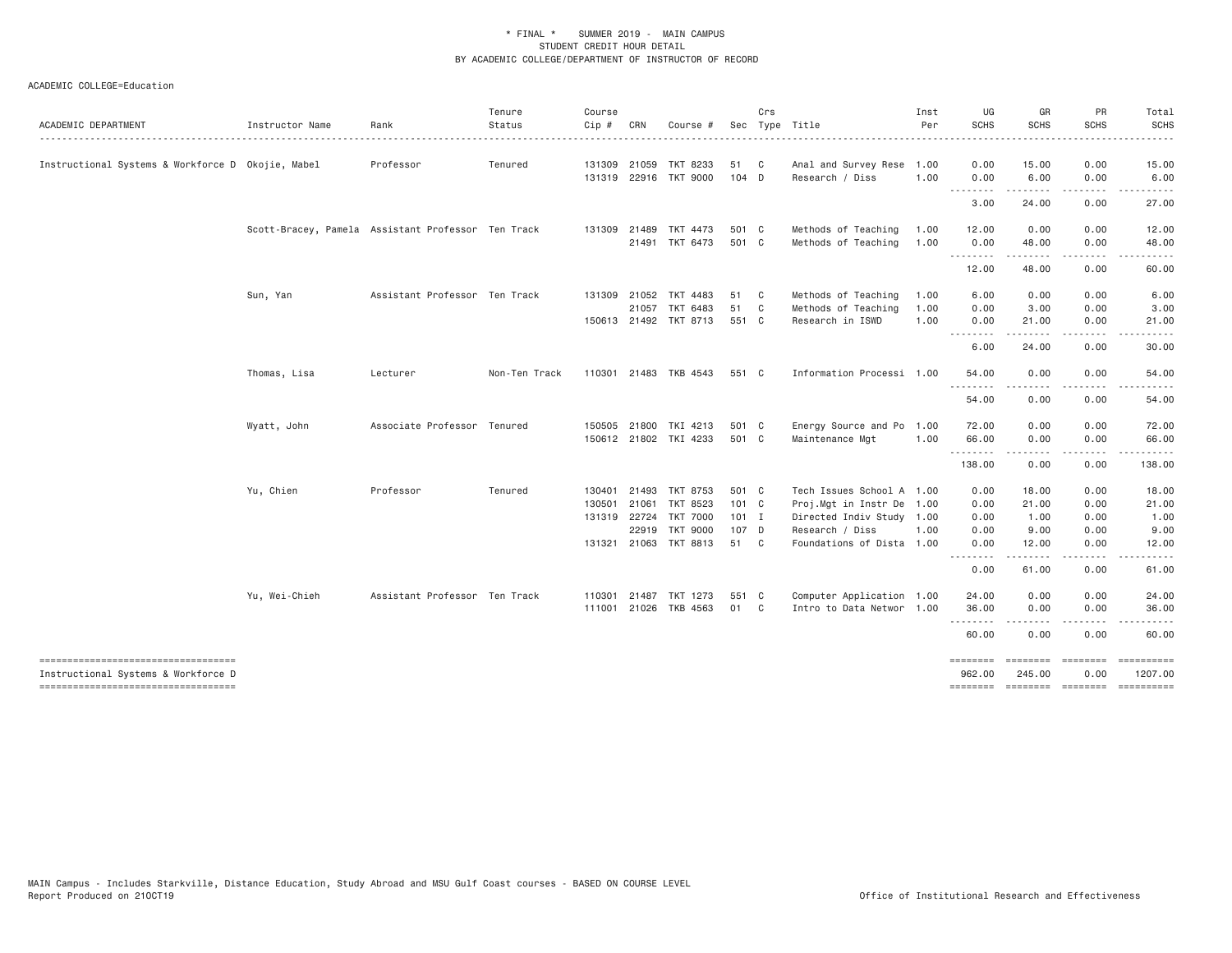| ACADEMIC DEPARTMENT | Instructor Name                                  | Rank                          | Tenure<br>Status | Course<br>Cip # | CRN   | Course #             |         | Crs<br>Sec Type Title |                           | Inst<br>Per | UG<br><b>SCHS</b>     | GR<br><b>SCHS</b> | PR<br><b>SCHS</b>                   | Total<br><b>SCHS</b>                                                                                                                                         |
|---------------------|--------------------------------------------------|-------------------------------|------------------|-----------------|-------|----------------------|---------|-----------------------|---------------------------|-------------|-----------------------|-------------------|-------------------------------------|--------------------------------------------------------------------------------------------------------------------------------------------------------------|
| Kinesiology         | Agiovlasitis, Stamat Associate Professor Tenured |                               |                  |                 |       | 260908 20489 EP 4133 | 001 C   |                       | Ex Prog Clinical Pop 1.00 |             | 30.00<br>.            | 0.00              | 0.00                                | 30.00<br>$\frac{1}{2} \frac{1}{2} \frac{1}{2} \frac{1}{2} \frac{1}{2} \frac{1}{2} \frac{1}{2}$                                                               |
|                     |                                                  |                               |                  |                 |       |                      |         |                       |                           |             | 30.00                 | 0.00              | 0.00                                | 30.00                                                                                                                                                        |
|                     | Booker, Robert                                   | Grad Teach Assist             | Not Applicable   | 260908          | 20480 | EP 3304              | 06      | К                     | Exercise Physiology       | 1.00        | 0.00                  | 0.00              | 0.00                                | 0.00                                                                                                                                                         |
|                     |                                                  |                               |                  |                 | 20482 | EP 3304              | 52      | К                     | Exercise Physiology       | 1.00        | 0.00                  | 0.00              | 0.00                                | 0.00                                                                                                                                                         |
|                     |                                                  |                               |                  |                 |       | 20483 EP 3304        | 53      | К                     | Exercise Physiology       | 1.00        | 0.00                  | 0.00<br>.         | 0.00<br>.                           | 0.00<br>$\frac{1}{2} \left( \frac{1}{2} \right) \left( \frac{1}{2} \right) \left( \frac{1}{2} \right) \left( \frac{1}{2} \right) \left( \frac{1}{2} \right)$ |
|                     |                                                  |                               |                  |                 |       |                      |         |                       |                           |             | 0.00                  | 0.00              | 0.00                                | 0.00                                                                                                                                                         |
|                     | Brown, Stanley                                   | Professor                     | Tenured          | 310505          |       | 20720 KI 8710        | 101 E   |                       | Internship                | 1.00        | 0.00<br>.             | 6.00<br>.         | 0.00<br>$\sim$ $\sim$ $\sim$ $\sim$ | 6.00<br>.                                                                                                                                                    |
|                     |                                                  |                               |                  |                 |       |                      |         |                       |                           |             | 0.00                  | 6.00              | 0.00                                | 6.00                                                                                                                                                         |
|                     | Chander, Harish                                  | Assistant Professor Ten Track |                  | 131314          | 21739 | EP 4504              | 51      | C                     | Mechanical Analysis       | 1.00        | 32.00                 | 0.00              | 0.00                                | 32.00                                                                                                                                                        |
|                     |                                                  |                               |                  | 260908          | 20485 | EP 3643              | 51      | $\mathbb C$           | Applied Anat and Pat      | 1.00        | 21.00                 | 0.00              | 0.00                                | 21.00                                                                                                                                                        |
|                     |                                                  |                               |                  | 310505          | 20899 | PE 4283              | 01      | $\mathbb C$           | Sport Biomechanics        | 1.00        | 36.00                 | 0.00              | 0.00                                | 36.00                                                                                                                                                        |
|                     |                                                  |                               |                  |                 | 23186 | KI 8000              | 103 D   |                       | Research/Thesis           | 1.00        | 0.00                  | 1.00<br>.         | 0.00<br>$\sim$ $\sim$ $\sim$ $\sim$ | 1.00<br>$\sim$ $\sim$ $\sim$ $\sim$                                                                                                                          |
|                     |                                                  |                               |                  |                 |       |                      |         |                       |                           |             | 89.00                 | 1.00              | 0.00                                | 90.00                                                                                                                                                        |
|                     | Chen, Chih Chia                                  | Assistant Professor Ten Track |                  | 131314          | 21793 | PE 3163              | 551 C   |                       | Sport Psychology          | 1.00        | 69.00                 | 0.00              | 0.00                                | 69.00                                                                                                                                                        |
|                     |                                                  |                               |                  | 260908          | 22408 | EP 4123              | 01      | C                     | Aging and Physical A      | 1.00        | 45.00                 | 0.00              | 0.00                                | 45.00                                                                                                                                                        |
|                     |                                                  |                               |                  | 310505          | 21817 | PE 4853              | 51      | C                     | Motor Lrng and Skill      | 1.00        | 24.00                 | 0.00              | 0.00                                | 24.00                                                                                                                                                        |
|                     |                                                  |                               |                  |                 | 22421 | PE 3223              | 502 C   |                       | Motor Dev and Moveme      | 1.00        | 48.00                 | 0.00              | 0.00                                | 48.00                                                                                                                                                        |
|                     |                                                  |                               |                  |                 |       | 22540 KI 9000        | 101 D   |                       | Research / Diss           | 1.00        | 0.00<br>.             | 6.00<br>.         | 0.00<br>$\sim$ $\sim$ $\sim$ $\sim$ | 6.00<br>$    -$                                                                                                                                              |
|                     |                                                  |                               |                  |                 |       |                      |         |                       |                           |             | 186.00                | 6.00              | 0.00                                | 192.00                                                                                                                                                       |
|                     | Fang, Qun                                        | Grad Teach Assist             | Not Applicable   |                 |       | 131314 21733 EP 4504 | 02      | K                     | Mechanical Analysis       | 1.00        | 0.00                  | 0.00              | 0.00                                | 0.00                                                                                                                                                         |
|                     |                                                  |                               |                  |                 |       |                      |         |                       |                           |             | $\frac{1}{2}$<br>0.00 | 0.00              | .<br>0.00                           | .<br>0.00                                                                                                                                                    |
|                     | Holmes, Megan                                    | Assistant Professor Ten Track |                  |                 |       | 260908 21726 EP 4603 | 001 C   |                       | Physical Activity Ep 1.00 |             | 18.00                 | 0.00              | 0.00                                | 18.00                                                                                                                                                        |
|                     |                                                  |                               |                  |                 |       |                      |         |                       |                           |             | 18.00                 | 0.00              | 0.00                                | 18.00                                                                                                                                                        |
|                     | Joe, Lee                                         | Instructor                    | Non-Ten Track    |                 |       | 260908 21730 EP 4814 | 101 H   |                       | Exercise Science Int 1.00 |             | 60.00                 | 0.00              | 0.00                                | 60.00                                                                                                                                                        |
|                     |                                                  |                               |                  |                 | 21731 | EP 4814              | 102 H   |                       | Exercise Science Int 1.00 |             | 60.00                 | 0.00              | 0.00                                | 60.00                                                                                                                                                        |
|                     |                                                  |                               |                  |                 | 21814 | EP 4814              | 103 H   |                       | Exercise Science Int      | 1.00        | 56.00                 | 0.00              | 0.00                                | 56.00                                                                                                                                                        |
|                     |                                                  |                               |                  | 310505          | 23123 | EP 4000              | $101$ I |                       | Directed Indiv Study      | 1.00        | 3.00                  | 0.00              | 0.00                                | 3.00                                                                                                                                                         |
|                     |                                                  |                               |                  |                 | 23124 | EP 4000              | $102$ I |                       | Directed Indiv Study 1.00 |             | 2.00                  | 0.00              | 0.00                                | 2.00                                                                                                                                                         |
|                     |                                                  |                               |                  |                 |       | 23126 EP 4000        | $104$ I |                       | Directed Indiv Study 1.00 |             | 2.00<br>.             | 0.00<br>.         | 0.00<br>$\sim$ $\sim$ $\sim$        | 2.00<br>$\sim$ $\sim$ $\sim$ $\sim$                                                                                                                          |
|                     |                                                  |                               |                  |                 |       |                      |         |                       |                           |             | 183.00                | 0.00              | 0.00                                | 183.00                                                                                                                                                       |
|                     | Johnson, Wesley                                  | Non-Employee                  | Not Applicable   |                 |       | 131304 20900 PE 4423 | 51      | C                     | Driver Ed Meth II         | 1.00        | 42.00                 | 0.00              | 0.00                                | 42.00                                                                                                                                                        |
|                     |                                                  |                               |                  |                 | 21737 | PE 4413              | 01      | C                     | Basic Driver Ed I         | 1.00        | 75.00                 | 0.00              | 0.00                                | 75.00                                                                                                                                                        |
|                     |                                                  |                               |                  | 512201 20894    |       | PE 3433              | 01      | $\mathbf{C}$          | Genl Safety Methods       | 1.00        | 57.00                 | 0.00              | 0.00                                | 57.00                                                                                                                                                        |
|                     |                                                  |                               |                  |                 |       | 20895 PE 3433        | 51      | C                     | Genl Safety Methods       | 1.00        | 36.00<br>. <i>.</i>   | 0.00<br>.         | 0.00<br>$- - - -$                   | 36.00<br>.                                                                                                                                                   |
|                     |                                                  |                               |                  |                 |       |                      |         |                       |                           |             | 210.00                | 0.00              | 0.00                                | 210.00                                                                                                                                                       |
|                     | Kim, Dae Eun                                     | Grad Teach Assist             | Not Applicable   |                 |       | 310501 20887 PE 1061 | 01 L    |                       | Fitness Walking/ Jog 1.00 |             | 11.00                 | 0.00              | 0.00                                | 11.00                                                                                                                                                        |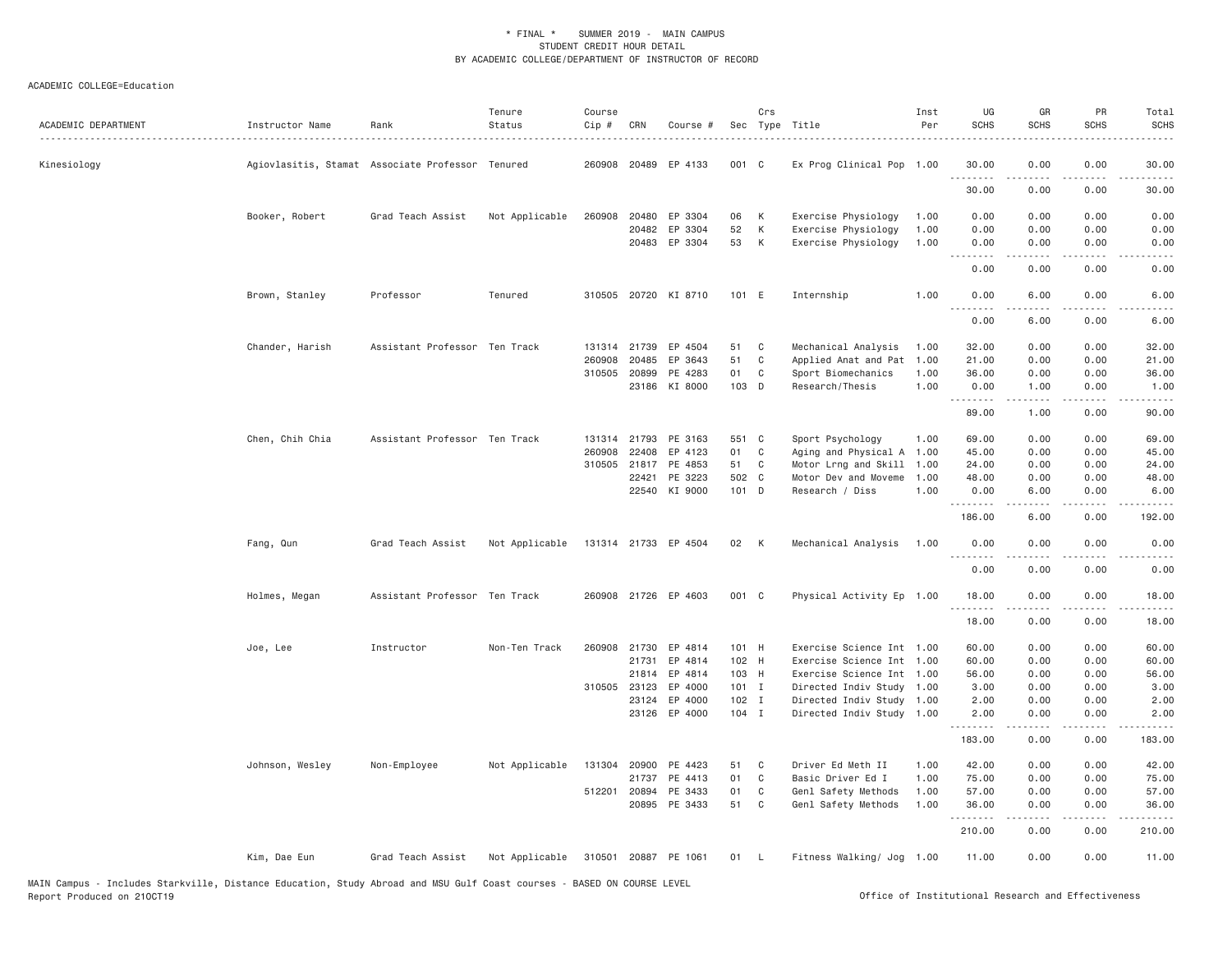| ACADEMIC DEPARTMENT | Instructor Name                        | Rank                                               | Tenure<br>Status | Course<br>$Cip$ # | CRN          | Course #              |         | Crs          | Sec Type Title            | Inst<br>Per | UG<br><b>SCHS</b> | GR<br><b>SCHS</b>     | PR<br><b>SCHS</b>                   | Total<br><b>SCHS</b>                                                                                                                                                                      |
|---------------------|----------------------------------------|----------------------------------------------------|------------------|-------------------|--------------|-----------------------|---------|--------------|---------------------------|-------------|-------------------|-----------------------|-------------------------------------|-------------------------------------------------------------------------------------------------------------------------------------------------------------------------------------------|
|                     |                                        |                                                    |                  |                   |              |                       |         |              |                           |             | .                 | ---------             |                                     |                                                                                                                                                                                           |
|                     |                                        |                                                    |                  |                   |              |                       |         |              |                           |             | 11.00             | 0.00                  | 0.00                                | 11.00                                                                                                                                                                                     |
| Kinesiology         | Knight, Adam                           | Associate Professor Tenured                        |                  |                   | 131314 21732 | EP 4504               | 01      | $\mathbf{C}$ | Mechanical Analysis       | 1.00        | 44.00             | 0.00                  | 0.00                                | 44.00                                                                                                                                                                                     |
|                     |                                        |                                                    |                  | 260908            | 21727        | EP 4703               | 001 C   |              | Neural Contl Human M      | 1.00        | 27.00             | 0.00                  | 0.00                                | 27.00                                                                                                                                                                                     |
|                     |                                        |                                                    |                  |                   | 310505 20719 | KI 8313               | 51 C    |              | Interpret Data Kines 1.00 |             | 0.00              | 30.00                 | 0.00                                | 30.00                                                                                                                                                                                     |
|                     |                                        |                                                    |                  |                   | 22761        | KI 7000               | $101$ I |              | Directed Indiv Study 1.00 |             | 0.00              | 3.00                  | 0.00                                | 3.00                                                                                                                                                                                      |
|                     |                                        |                                                    |                  |                   | 22765        | KI 8000               | $101$ D |              | Research/Thesis           | 1.00        | 0.00              | 6.00                  | 0.00                                | 6.00                                                                                                                                                                                      |
|                     |                                        |                                                    |                  |                   |              | 23187 KI 7000         | 102 I   |              | Directed Indiv Study 1.00 |             | 0.00<br>.         | 3.00<br>.             | 0.00<br>.                           | 3.00<br>$- - - - - -$                                                                                                                                                                     |
|                     |                                        |                                                    |                  |                   |              |                       |         |              |                           |             | 71.00             | 42.00                 | 0.00                                | 113.00                                                                                                                                                                                    |
|                     | Kodithuwakku Arachch Grad Teach Assist |                                                    | Not Applicable   |                   |              | 131099 20727 LSK 0023 | 101 L   |              | Dev Studies Lab           | 1.00        | 21.00<br>.        | 0.00<br>-----         | 0.00<br>$\sim$ $\sim$ $\sim$ $\sim$ | 21.00<br>د د د د د                                                                                                                                                                        |
|                     |                                        |                                                    |                  |                   |              |                       |         |              |                           |             | 21.00             | 0.00                  | 0.00                                | 21.00                                                                                                                                                                                     |
|                     | Lim, Soyoun                            | Assistant Professor Ten Track                      |                  |                   | 310504 22732 | SS 4990               | 801 A   |              | Special Topics Spor 1.00  |             | 30.00             | 0.00                  | 0.00                                | 30.00                                                                                                                                                                                     |
|                     |                                        |                                                    |                  |                   |              | 22733 SS 6990         | 801 A   |              | Special Topics Sport 1.00 |             | 0.00              | 9.00                  | 0.00                                | 9.00                                                                                                                                                                                      |
|                     |                                        |                                                    |                  |                   |              |                       |         |              |                           |             | .                 | $\omega$ is a set of  | .                                   | .                                                                                                                                                                                         |
|                     |                                        |                                                    |                  |                   |              |                       |         |              |                           |             | 30.00             | 9.00                  | 0.00                                | 39.00                                                                                                                                                                                     |
|                     | Pan, Zhujun                            | Assistant Professor Ten Track                      |                  |                   | 260908 20473 | EP 3183               | 01      | C            | Exercise Psychology       | 1.00        | 33.00             | 0.00                  | 0.00                                | 33.00                                                                                                                                                                                     |
|                     |                                        |                                                    |                  |                   | 20474        | EP 3183               | 51 C    |              | Exercise Psychology       | 1.00        | 45.00             | 0.00                  | 0.00                                | 45.00                                                                                                                                                                                     |
|                     |                                        |                                                    |                  |                   | 20493        | EP 4703               | 01      | $\mathbf C$  | Neural Contl Human M      | 1.00        | 24.00             | 0.00                  | 0.00                                | 24.00                                                                                                                                                                                     |
|                     |                                        |                                                    |                  |                   |              | 310505 23047 KI 9000  | 102 D   |              | Research / Diss           | 1.00        | 0.00<br>.         | 1.00<br>$- - - - -$   | 0.00<br>.                           | 1.00<br>.                                                                                                                                                                                 |
|                     |                                        |                                                    |                  |                   |              |                       |         |              |                           |             | 102.00            | 1.00                  | 0.00                                | 103.00                                                                                                                                                                                    |
|                     | Rye, David                             | Instructor                                         | Non-Ten Track    |                   |              | 310504 21001 SS 4396  | 101 E   |              | Sports Studies Inter 1.00 |             | 102.00<br>.       | 0.00<br>-----         | 0.00                                | 102.00<br>$\frac{1}{2} \left( \frac{1}{2} \right) \left( \frac{1}{2} \right) \left( \frac{1}{2} \right) \left( \frac{1}{2} \right) \left( \frac{1}{2} \right) \left( \frac{1}{2} \right)$ |
|                     |                                        |                                                    |                  |                   |              |                       |         |              |                           |             | 102.00            | 0.00                  | 0.00                                | 102.00                                                                                                                                                                                    |
|                     | Ryuh, Yonjoong                         | Lecturer                                           | Non-Ten Track    |                   |              | 310505 22422 KI 2213  | 51      | $\mathbf{C}$ | Emergency Health Car 1.00 |             | 30.00             | 0.00                  | 0.00                                | 30.00                                                                                                                                                                                     |
|                     |                                        |                                                    |                  |                   |              |                       |         |              |                           |             | .<br>30.00        | 0.00                  | 0.00                                | 30.00                                                                                                                                                                                     |
|                     | Shepherd, Brandon                      | Grad Teach Assist                                  | Not Applicable   |                   | 131314 21740 | EP 4504               | 52      | <b>K</b>     | Mechanical Analysis       | 1.00        | 0.00              | 0.00                  | 0.00                                | 0.00                                                                                                                                                                                      |
|                     |                                        |                                                    |                  | 260908            | 20479        | EP 3304               | 05      | K            | Exercise Physiology       | 1.00        | 0.00              | 0.00                  | 0.00                                | 0.00                                                                                                                                                                                      |
|                     |                                        |                                                    |                  |                   |              | 20481 EP 3304         | 51 C    |              | Exercise Physiology       | 1.00        | 76.00             | 0.00                  | 0.00                                | 76.00                                                                                                                                                                                     |
|                     |                                        |                                                    |                  |                   |              |                       |         |              |                           |             | <u>.</u><br>76.00 | 0.00                  | 0.00                                | 76.00                                                                                                                                                                                     |
|                     | Slater, Kelsey                         | Grad Teach Assist                                  | Not Applicable   |                   |              | 310501 21743 PE 1021  | 51      | - L          | Volleyball                | 1.00        | 10.00             | 0.00                  | 0.00                                | 10.00                                                                                                                                                                                     |
|                     |                                        |                                                    |                  |                   |              |                       |         |              |                           |             | .<br>10.00        | 0.00                  | 0.00                                | 10.00                                                                                                                                                                                     |
|                     |                                        |                                                    |                  |                   |              |                       |         |              |                           |             |                   |                       |                                     |                                                                                                                                                                                           |
|                     | Smith, JohnEric                        | Assistant Professor Ten Track                      |                  |                   |              | 260908 20478 EP 3304  | 04      | $\mathbf{C}$ | Exercise Physiology       | 1.00        | 64.00             | 0.00                  | 0.00                                | 64.00                                                                                                                                                                                     |
|                     |                                        |                                                    |                  |                   |              | 310501 21725 EP 4113  | 001 B   |              | Fitness Prog and Tes 1.00 |             | 36.00<br>.        | 0.00<br>$\frac{1}{2}$ | 0.00<br>.                           | 36.00<br>.                                                                                                                                                                                |
|                     |                                        |                                                    |                  |                   |              |                       |         |              |                           |             | 100.00            | 0.00                  | 0.00                                | 100.00                                                                                                                                                                                    |
|                     |                                        | Twietmeyer, Greggory Assistant Professor Ten Track |                  |                   | 131314 21002 | SS 4403               | 01      | C            | Gender and Sport          | 1.00        | 18.00             | 0.00                  | 0.00                                | 18.00                                                                                                                                                                                     |
|                     |                                        |                                                    |                  |                   | 21004        | SS 6403               | 01      | C            | Gender and Sport          | 1.00        | 0.00              | 18.00                 | 0.00                                | 18.00                                                                                                                                                                                     |
|                     |                                        |                                                    |                  | 310504            | 20999        | SS 4103               | 51      | C            | Ethics in Sports Mgm      | 1.00        | 36.00             | 0.00                  | 0.00                                | 36.00                                                                                                                                                                                     |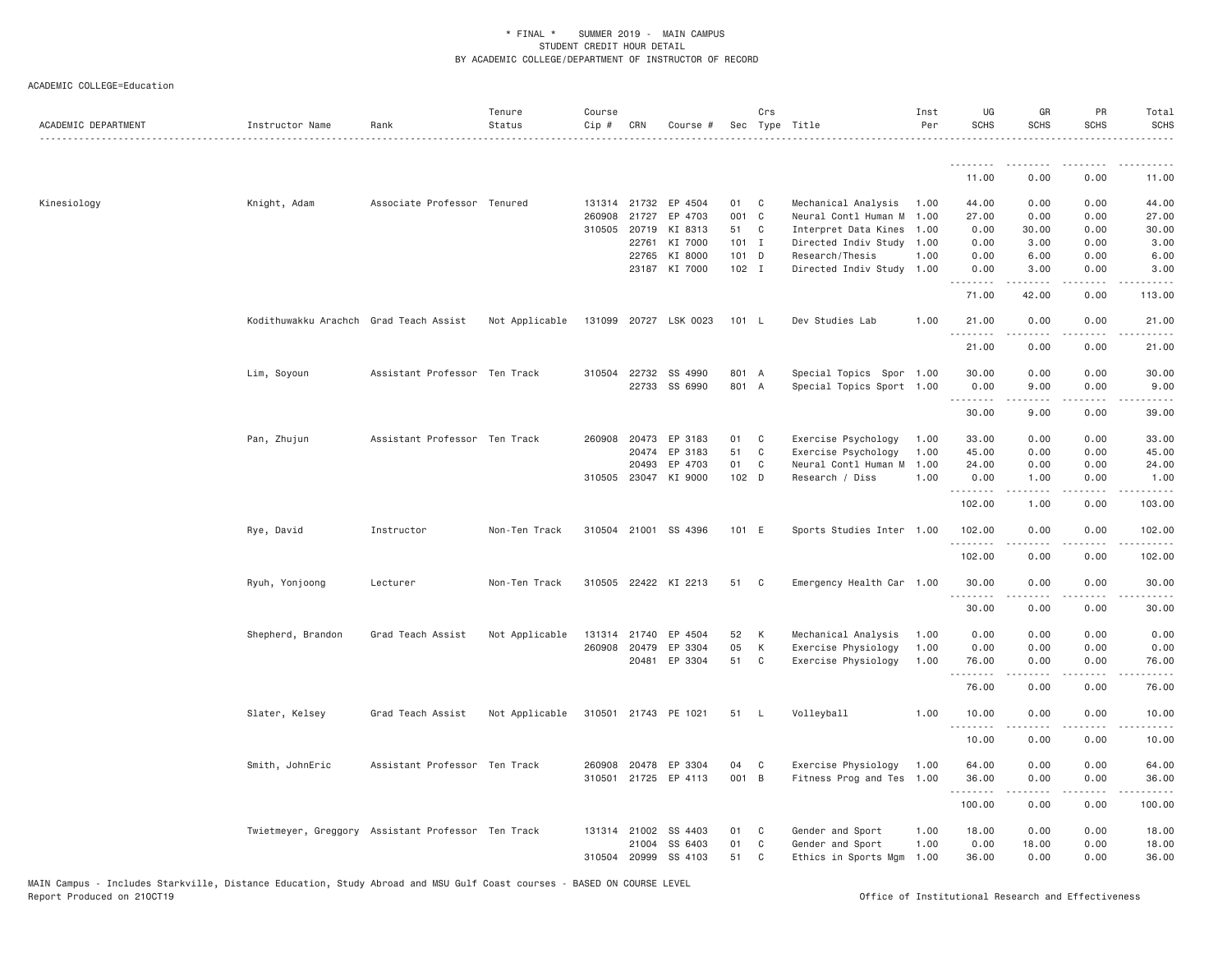| Rank       | Tenure<br>Status | Course<br>Cip#                                                                                                     | CRN | Course #       |                                                                                                                                                                                              | Crs            |                                                                                                     | Inst<br>Per    | UG<br><b>SCHS</b>                                 | GR<br><b>SCHS</b>                                                                                            | PR<br><b>SCHS</b>                                                                                                                 | Total<br><b>SCHS</b>                                                                                                                          |
|------------|------------------|--------------------------------------------------------------------------------------------------------------------|-----|----------------|----------------------------------------------------------------------------------------------------------------------------------------------------------------------------------------------|----------------|-----------------------------------------------------------------------------------------------------|----------------|---------------------------------------------------|--------------------------------------------------------------------------------------------------------------|-----------------------------------------------------------------------------------------------------------------------------------|-----------------------------------------------------------------------------------------------------------------------------------------------|
|            |                  |                                                                                                                    |     |                |                                                                                                                                                                                              |                | Research/Thesis                                                                                     | 1.00<br>1.00   | 0.00<br>0.00                                      | 24.00<br>1.00                                                                                                | 0.00<br>0.00                                                                                                                      | 24.00<br>1.00                                                                                                                                 |
|            |                  |                                                                                                                    |     |                |                                                                                                                                                                                              |                |                                                                                                     |                | --------<br>54.00                                 | --------<br>43.00                                                                                            | --------<br>0.00                                                                                                                  | 97.00                                                                                                                                         |
|            |                  | 131307                                                                                                             |     |                |                                                                                                                                                                                              |                |                                                                                                     |                | 6.00                                              | 0.00                                                                                                         | 0.00                                                                                                                              | 6.00                                                                                                                                          |
|            |                  |                                                                                                                    |     |                |                                                                                                                                                                                              |                |                                                                                                     |                | 1.00                                              | 0.00                                                                                                         | 0.00                                                                                                                              | 18.00<br>1.00                                                                                                                                 |
|            |                  |                                                                                                                    |     |                |                                                                                                                                                                                              |                |                                                                                                     |                | - - - -<br>7.00                                   | 18.00                                                                                                        | <u>.</u><br>0.00                                                                                                                  | ----------<br>25.00                                                                                                                           |
| Lecturer   | Non-Ten Track    | 260908                                                                                                             |     |                |                                                                                                                                                                                              |                | Exercise and Weight                                                                                 | 1.00           | 24.00<br>27.00                                    | 0.00<br>0.00                                                                                                 | 0.00<br>0.00                                                                                                                      | 24.00<br>27.00                                                                                                                                |
|            |                  |                                                                                                                    |     |                |                                                                                                                                                                                              |                |                                                                                                     |                | .<br>51.00                                        | -----<br>0.00                                                                                                | .<br>0.00                                                                                                                         | . <b>.</b> .<br>51.00                                                                                                                         |
| Instructor | Non-Ten Track    |                                                                                                                    |     |                | 51                                                                                                                                                                                           |                | Coaching Sports                                                                                     | 1.00           | 30.00                                             | 0.00                                                                                                         | 0.00                                                                                                                              | 30.00                                                                                                                                         |
|            |                  |                                                                                                                    |     |                |                                                                                                                                                                                              |                |                                                                                                     |                | 30.00                                             | 0.00                                                                                                         | $\frac{1}{2} \left( \frac{1}{2} \right) \left( \frac{1}{2} \right) \left( \frac{1}{2} \right) \left( \frac{1}{2} \right)$<br>0.00 | 30.00                                                                                                                                         |
|            |                  | 310504                                                                                                             |     | SS 4503        | 51<br>51                                                                                                                                                                                     | $\mathbf{C}$   | Sport Promotion and<br>Sport Promotion and                                                          | 1.00<br>1.00   | 33.00<br>0.00                                     | 0.00<br>9.00                                                                                                 | 0.00<br>0.00                                                                                                                      | 33.00<br>9.00                                                                                                                                 |
|            |                  |                                                                                                                    |     |                | 01                                                                                                                                                                                           | C <sub>c</sub> | Communicat Mgmt in                                                                                  | 1.00           | 30.00                                             | 0.00                                                                                                         | 0.00                                                                                                                              | 30.00                                                                                                                                         |
|            |                  |                                                                                                                    |     |                |                                                                                                                                                                                              |                |                                                                                                     |                | 63.00                                             | 9.00                                                                                                         | 0.00                                                                                                                              | 72.00                                                                                                                                         |
|            |                  |                                                                                                                    |     |                |                                                                                                                                                                                              |                |                                                                                                     |                | ========<br>1474.00                               | ========<br>135.00                                                                                           | ========<br>0.00                                                                                                                  | 1609,00                                                                                                                                       |
|            |                  | Twietmeyer, Greggory Assistant Professor Ten Track<br>Associate Professor Tenured<br>Assistant Professor Ten Track |     | 20902<br>21003 | 310505 20718 KI 8303<br>23028 KI 8000<br>20898 PE 4163<br>PE 6163<br>310505 23151 KI 4000<br>21812 EP 4183<br>310501 21813 EP 4153<br>131314 20897 PE 3533<br>21005 SS 6503<br>21735 SS 3303 |                | 101 C<br>$102$ D<br>001 C<br>001 C<br>$01 \quad I$<br>001 C<br>01 C<br>$\mathbf{C}$<br>$\mathbf{C}$ | Sec Type Title | Research in Kinesiol<br>Train Tech Exerc and 1.00 | Prin Meth of Sec Hth 1.00<br>Prin Meth of Sec Hth 1.00<br>0.00<br>Directed Indiv Study 1.00<br>.<br>======== | 18.00<br>========                                                                                                                 | 0.00<br>$\frac{1}{2} \left( \frac{1}{2} \right) \left( \frac{1}{2} \right) \left( \frac{1}{2} \right) \left( \frac{1}{2} \right)$<br>======== |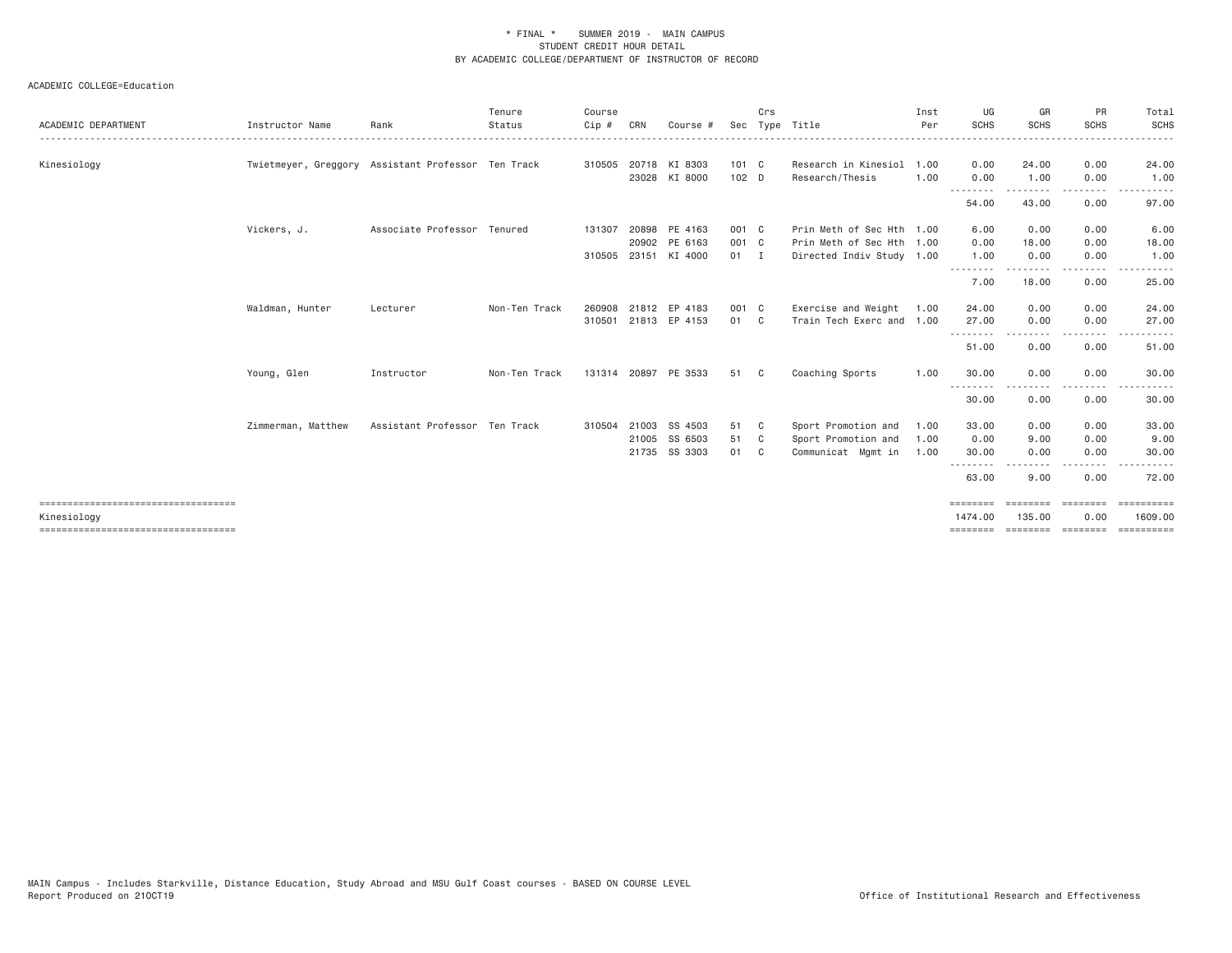| ACADEMIC DEPARTMENT                                                                   | Instructor Name                | Rank                          | Tenure<br>Status | Course<br>Cip # | CRN          | Course #                                       |                        | Crs | Sec Type Title                                   | Inst<br>Per  | UG<br><b>SCHS</b>                                                                                                                                                                                                                                                                                                                                                                                                                                                                                                 | GR<br><b>SCHS</b>                     | PR<br>SCHS                                                                                                                                                                                                                                                                                                                                                                                                                                                                                                                                                                                                                                                                                                                                                                                                                                                                                                                                                                               | Total<br><b>SCHS</b>                                                                                                                                                                    |
|---------------------------------------------------------------------------------------|--------------------------------|-------------------------------|------------------|-----------------|--------------|------------------------------------------------|------------------------|-----|--------------------------------------------------|--------------|-------------------------------------------------------------------------------------------------------------------------------------------------------------------------------------------------------------------------------------------------------------------------------------------------------------------------------------------------------------------------------------------------------------------------------------------------------------------------------------------------------------------|---------------------------------------|------------------------------------------------------------------------------------------------------------------------------------------------------------------------------------------------------------------------------------------------------------------------------------------------------------------------------------------------------------------------------------------------------------------------------------------------------------------------------------------------------------------------------------------------------------------------------------------------------------------------------------------------------------------------------------------------------------------------------------------------------------------------------------------------------------------------------------------------------------------------------------------------------------------------------------------------------------------------------------------|-----------------------------------------------------------------------------------------------------------------------------------------------------------------------------------------|
| Music                                                                                 | Baker, Jason                   | Associate Professor Tenured   |                  |                 | 500903 20880 | MUA 8440<br>22794 MUA 3610                     | 102 E<br>001 E         |     | Individual Studio In 1.00<br>Percussion          | 1.00         | 0.00<br>2.00                                                                                                                                                                                                                                                                                                                                                                                                                                                                                                      | 1.00<br>0.00                          | 0.00<br>0.00<br>-----                                                                                                                                                                                                                                                                                                                                                                                                                                                                                                                                                                                                                                                                                                                                                                                                                                                                                                                                                                    | 1.00<br>2.00                                                                                                                                                                            |
|                                                                                       |                                |                               |                  |                 |              |                                                |                        |     |                                                  |              | $\frac{1}{2} \left( \frac{1}{2} \right) \left( \frac{1}{2} \right) \left( \frac{1}{2} \right) \left( \frac{1}{2} \right) \left( \frac{1}{2} \right) \left( \frac{1}{2} \right) \left( \frac{1}{2} \right)$<br>$\sim$ $\sim$ $\sim$<br>2.00                                                                                                                                                                                                                                                                        | .<br>1.00                             | 0.00                                                                                                                                                                                                                                                                                                                                                                                                                                                                                                                                                                                                                                                                                                                                                                                                                                                                                                                                                                                     | $\frac{1}{2} \left( \frac{1}{2} \right) \left( \frac{1}{2} \right) \left( \frac{1}{2} \right) \left( \frac{1}{2} \right) \left( \frac{1}{2} \right) \left( \frac{1}{2} \right)$<br>3.00 |
|                                                                                       | Damm, Robert                   | Professor                     | Tenured          |                 |              | 500912 21754 MUE 8033                          | 01 C                   |     | Curr. Topics in Musi 1.00                        |              | 0.00                                                                                                                                                                                                                                                                                                                                                                                                                                                                                                              | 63.00                                 | 0.00                                                                                                                                                                                                                                                                                                                                                                                                                                                                                                                                                                                                                                                                                                                                                                                                                                                                                                                                                                                     | 63.00                                                                                                                                                                                   |
|                                                                                       |                                |                               |                  |                 |              |                                                |                        |     |                                                  |              | .<br>0.00                                                                                                                                                                                                                                                                                                                                                                                                                                                                                                         | 63.00                                 | 0.00                                                                                                                                                                                                                                                                                                                                                                                                                                                                                                                                                                                                                                                                                                                                                                                                                                                                                                                                                                                     | 63.00                                                                                                                                                                                   |
|                                                                                       | Davis, Daniel                  | Non-Faculty                   | Not Applicable   |                 |              | 380203 21876 REL 1213                          | 001 C                  |     | Intr To Old Test                                 | 1.00         | 33.00<br>.                                                                                                                                                                                                                                                                                                                                                                                                                                                                                                        | 0.00<br>.                             | 0.00                                                                                                                                                                                                                                                                                                                                                                                                                                                                                                                                                                                                                                                                                                                                                                                                                                                                                                                                                                                     | 33.00                                                                                                                                                                                   |
|                                                                                       |                                |                               |                  |                 |              |                                                |                        |     |                                                  |              | 33.00                                                                                                                                                                                                                                                                                                                                                                                                                                                                                                             | 0.00                                  | 0.00                                                                                                                                                                                                                                                                                                                                                                                                                                                                                                                                                                                                                                                                                                                                                                                                                                                                                                                                                                                     | 33.00                                                                                                                                                                                   |
|                                                                                       | Edwards-Henry, Jacqu Professor |                               | Tenured          |                 |              | 500907 20876 MU 8422                           | $101 \quad C$          |     | Keyboard Skills for                              | 1.00         | 0.00<br>$  -$<br>$- - - - -$                                                                                                                                                                                                                                                                                                                                                                                                                                                                                      | 4.00<br>.                             | 0.00<br>.                                                                                                                                                                                                                                                                                                                                                                                                                                                                                                                                                                                                                                                                                                                                                                                                                                                                                                                                                                                | 4.00<br>-----                                                                                                                                                                           |
|                                                                                       |                                |                               |                  |                 |              |                                                |                        |     |                                                  |              | 0.00                                                                                                                                                                                                                                                                                                                                                                                                                                                                                                              | 4.00                                  | 0.00                                                                                                                                                                                                                                                                                                                                                                                                                                                                                                                                                                                                                                                                                                                                                                                                                                                                                                                                                                                     | 4.00                                                                                                                                                                                    |
|                                                                                       | Haislip, Matthew               | Instructor                    | Non-Ten Track    |                 |              | 131312 21447 MU 1123<br>500901 21446 MU 1113   | 551 C<br>501 C         |     | American Music App.<br>His and Apprec Of Mu 1.00 | 1.00         | 36.00<br>42.00                                                                                                                                                                                                                                                                                                                                                                                                                                                                                                    | 0.00<br>0.00                          | 0.00<br>0.00                                                                                                                                                                                                                                                                                                                                                                                                                                                                                                                                                                                                                                                                                                                                                                                                                                                                                                                                                                             | 36.00<br>42.00                                                                                                                                                                          |
|                                                                                       |                                |                               |                  |                 |              |                                                |                        |     |                                                  |              | .<br>78.00                                                                                                                                                                                                                                                                                                                                                                                                                                                                                                        | 0.00                                  | 0.00                                                                                                                                                                                                                                                                                                                                                                                                                                                                                                                                                                                                                                                                                                                                                                                                                                                                                                                                                                                     | 78.00                                                                                                                                                                                   |
|                                                                                       | Hause, Barry                   | Lecturer                      | Non-Ten Track    |                 |              | 500902 21448 MU 1133<br>21449 MU 1133          | 501 C<br>551 C         |     | The History of Rock<br>The History of Rock       | 1.00<br>1.00 | 75.00<br>54.00                                                                                                                                                                                                                                                                                                                                                                                                                                                                                                    | 0.00<br>0.00                          | 0.00<br>0.00                                                                                                                                                                                                                                                                                                                                                                                                                                                                                                                                                                                                                                                                                                                                                                                                                                                                                                                                                                             | 75.00<br>54.00                                                                                                                                                                          |
|                                                                                       |                                |                               |                  |                 |              |                                                |                        |     |                                                  |              | .<br>129.00                                                                                                                                                                                                                                                                                                                                                                                                                                                                                                       | .<br>0.00                             | .<br>0.00                                                                                                                                                                                                                                                                                                                                                                                                                                                                                                                                                                                                                                                                                                                                                                                                                                                                                                                                                                                | 129.00                                                                                                                                                                                  |
|                                                                                       | Human, Richard                 | Associate Professor Tenured   |                  | 500901          |              | 20874 MU 1113                                  | 51 C                   |     | His and Apprec Of Mu 1.00                        |              | 45.00<br>.                                                                                                                                                                                                                                                                                                                                                                                                                                                                                                        | 0.00                                  | 0.00                                                                                                                                                                                                                                                                                                                                                                                                                                                                                                                                                                                                                                                                                                                                                                                                                                                                                                                                                                                     | 45.00                                                                                                                                                                                   |
|                                                                                       |                                |                               |                  |                 |              |                                                |                        |     |                                                  |              | 45.00                                                                                                                                                                                                                                                                                                                                                                                                                                                                                                             | 0.00                                  | 0.00                                                                                                                                                                                                                                                                                                                                                                                                                                                                                                                                                                                                                                                                                                                                                                                                                                                                                                                                                                                     | 45.00                                                                                                                                                                                   |
|                                                                                       | Lance, Elva                    | Instructor                    | Non-Ten Track    |                 |              | 500906 21756 MUE 8322<br>21759 MUA 8460        | 101 C<br>102 Q         |     | Wind Band Cond and R 1.00<br>Applied Conducting  | 1.00         | 0.00<br>0.00                                                                                                                                                                                                                                                                                                                                                                                                                                                                                                      | 16.00<br>8.00                         | 0.00<br>0.00<br>.                                                                                                                                                                                                                                                                                                                                                                                                                                                                                                                                                                                                                                                                                                                                                                                                                                                                                                                                                                        | 16.00<br>8.00<br>.                                                                                                                                                                      |
|                                                                                       |                                |                               |                  |                 |              |                                                |                        |     |                                                  |              | $\cdots \cdots \cdots \cdots$<br>0.00                                                                                                                                                                                                                                                                                                                                                                                                                                                                             | .<br>24,00                            | 0.00                                                                                                                                                                                                                                                                                                                                                                                                                                                                                                                                                                                                                                                                                                                                                                                                                                                                                                                                                                                     | 24.00                                                                                                                                                                                   |
|                                                                                       | Landis, Ryan                   | Instructor                    | Non-Ten Track    |                 |              | 500903 20879 MUA 8440                          | 101 E                  |     | Individual Studio In 1.00                        |              | 0.00                                                                                                                                                                                                                                                                                                                                                                                                                                                                                                              | 10.00<br>.                            | 0.00                                                                                                                                                                                                                                                                                                                                                                                                                                                                                                                                                                                                                                                                                                                                                                                                                                                                                                                                                                                     | 10.00                                                                                                                                                                                   |
|                                                                                       |                                |                               |                  |                 |              |                                                |                        |     |                                                  |              | 0.00                                                                                                                                                                                                                                                                                                                                                                                                                                                                                                              | 10.00                                 | 0.00                                                                                                                                                                                                                                                                                                                                                                                                                                                                                                                                                                                                                                                                                                                                                                                                                                                                                                                                                                                     | 10.00                                                                                                                                                                                   |
|                                                                                       | Packwood, Gary                 | Associate Professor Tenured   |                  |                 |              | 500903 21755 MUE 8112<br>500906 21752 MUA 8460 | 101 C<br>$101 \quad Q$ |     | Seminar in Choral Li 1.00<br>Applied Conducting  | 1.00         | 0.00<br>0.00<br><u>.</u>                                                                                                                                                                                                                                                                                                                                                                                                                                                                                          | 26.00<br>11.00<br>.                   | 0.00<br>0.00<br>.                                                                                                                                                                                                                                                                                                                                                                                                                                                                                                                                                                                                                                                                                                                                                                                                                                                                                                                                                                        | 26.00<br>11.00<br>.                                                                                                                                                                     |
|                                                                                       |                                |                               |                  |                 |              |                                                |                        |     |                                                  |              | 0.00                                                                                                                                                                                                                                                                                                                                                                                                                                                                                                              | 37.00                                 | 0.00                                                                                                                                                                                                                                                                                                                                                                                                                                                                                                                                                                                                                                                                                                                                                                                                                                                                                                                                                                                     | 37.00                                                                                                                                                                                   |
|                                                                                       | Ross, Ryan                     | Associate Professor Ten Track |                  |                 |              | 500905 21753 MU 8013                           | 01 S                   |     | Seminar in Mus His R 1.00                        |              | 0.00<br><u>.</u>                                                                                                                                                                                                                                                                                                                                                                                                                                                                                                  | 63.00                                 | 0.00                                                                                                                                                                                                                                                                                                                                                                                                                                                                                                                                                                                                                                                                                                                                                                                                                                                                                                                                                                                     | 63.00                                                                                                                                                                                   |
|                                                                                       |                                |                               |                  |                 |              |                                                |                        |     |                                                  |              | 0.00                                                                                                                                                                                                                                                                                                                                                                                                                                                                                                              | 63.00                                 | 0.00                                                                                                                                                                                                                                                                                                                                                                                                                                                                                                                                                                                                                                                                                                                                                                                                                                                                                                                                                                                     | 63.00                                                                                                                                                                                   |
| ----------------------------------<br>Music<br>====================================== |                                |                               |                  |                 |              |                                                |                        |     |                                                  |              | <b>EEEEEEEE</b><br>287.00<br>$\begin{array}{cccccc} \multicolumn{2}{c}{} & \multicolumn{2}{c}{} & \multicolumn{2}{c}{} & \multicolumn{2}{c}{} & \multicolumn{2}{c}{} & \multicolumn{2}{c}{} & \multicolumn{2}{c}{} & \multicolumn{2}{c}{} & \multicolumn{2}{c}{} & \multicolumn{2}{c}{} & \multicolumn{2}{c}{} & \multicolumn{2}{c}{} & \multicolumn{2}{c}{} & \multicolumn{2}{c}{} & \multicolumn{2}{c}{} & \multicolumn{2}{c}{} & \multicolumn{2}{c}{} & \multicolumn{2}{c}{} & \multicolumn{2}{c}{} & \multic$ | ========<br>202.00<br>$= 1.122222222$ | $\begin{array}{cccccccccc} \multicolumn{3}{c}{} & \multicolumn{3}{c}{} & \multicolumn{3}{c}{} & \multicolumn{3}{c}{} & \multicolumn{3}{c}{} & \multicolumn{3}{c}{} & \multicolumn{3}{c}{} & \multicolumn{3}{c}{} & \multicolumn{3}{c}{} & \multicolumn{3}{c}{} & \multicolumn{3}{c}{} & \multicolumn{3}{c}{} & \multicolumn{3}{c}{} & \multicolumn{3}{c}{} & \multicolumn{3}{c}{} & \multicolumn{3}{c}{} & \multicolumn{3}{c}{} & \multicolumn{3}{c}{} & \multicolumn{3}{c}{} & \mult$<br>0.00<br>$\begin{array}{cccccccccc} \multicolumn{2}{c}{} & \multicolumn{2}{c}{} & \multicolumn{2}{c}{} & \multicolumn{2}{c}{} & \multicolumn{2}{c}{} & \multicolumn{2}{c}{} & \multicolumn{2}{c}{} & \multicolumn{2}{c}{} & \multicolumn{2}{c}{} & \multicolumn{2}{c}{} & \multicolumn{2}{c}{} & \multicolumn{2}{c}{} & \multicolumn{2}{c}{} & \multicolumn{2}{c}{} & \multicolumn{2}{c}{} & \multicolumn{2}{c}{} & \multicolumn{2}{c}{} & \multicolumn{2}{c}{} & \multicolumn{2}{c}{} & \mult$ | ==========<br>489.00<br>==========                                                                                                                                                      |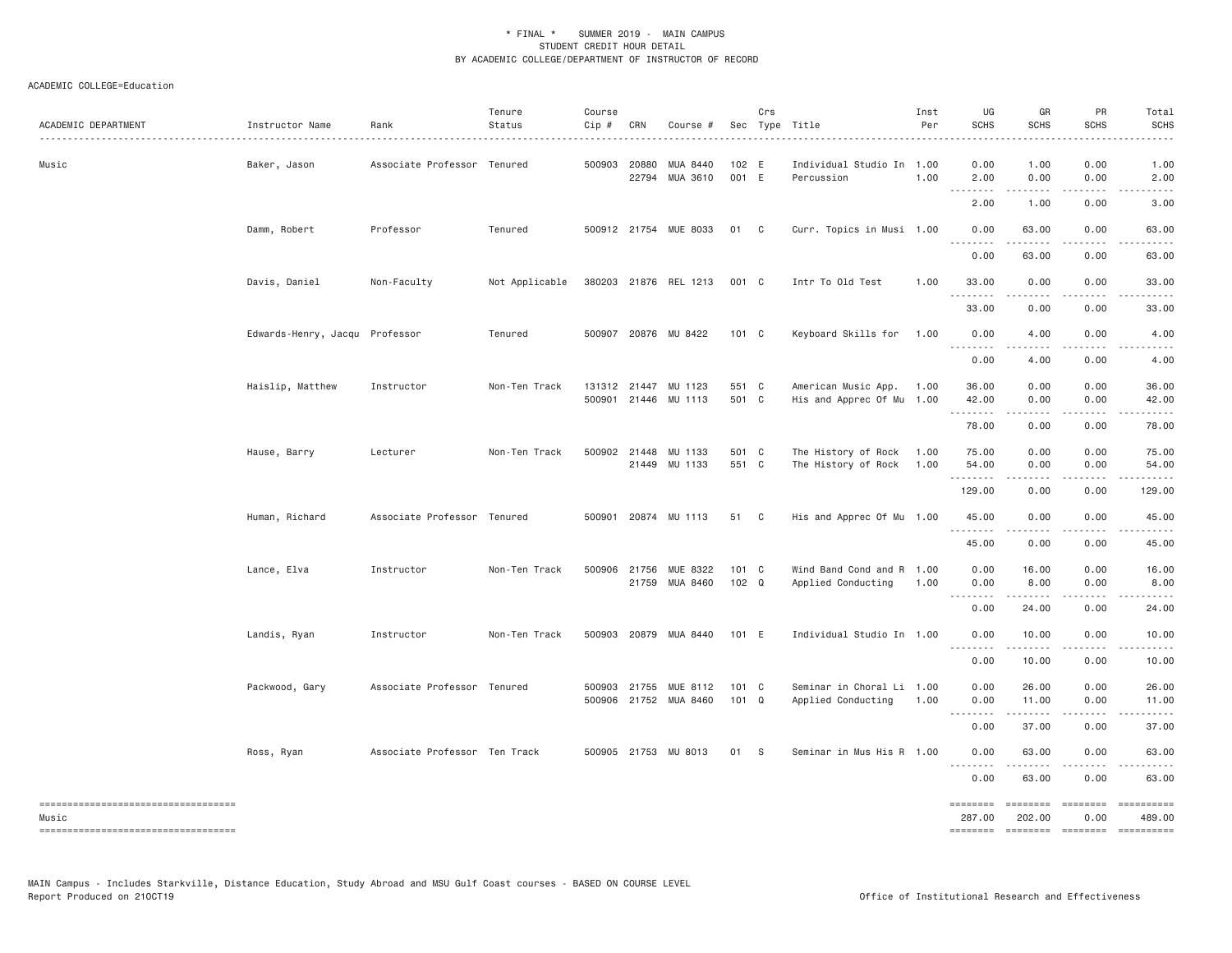| ACADEMIC DEPARTMENT   | Instructor Name<br><u>.</u> | Rank                          | Tenure<br>Status | Course<br>Cip # | CRN          | Course #              |         | Crs          | Sec Type Title            | Inst<br>Per | UG<br><b>SCHS</b>                                                                                                                 | GR<br><b>SCHS</b> | PR<br><b>SCHS</b>                   | Total<br><b>SCHS</b>                |
|-----------------------|-----------------------------|-------------------------------|------------------|-----------------|--------------|-----------------------|---------|--------------|---------------------------|-------------|-----------------------------------------------------------------------------------------------------------------------------------|-------------------|-------------------------------------|-------------------------------------|
| Aerospace Engineering | Belk, Davy                  | Professor                     | Ten Track        | 140201          |              | 22746 ASE 9000        | 01      | D            | Research/Diss             | 1.00        | 0.00                                                                                                                              | 6.00              | 0.00                                | 6.00                                |
|                       |                             |                               |                  |                 | 22931        | ASE 9000              | 106 D   |              | Research/Diss             | 1.00        | 0.00                                                                                                                              | 6.00              | 0.00                                | 6.00                                |
|                       |                             |                               |                  |                 | 22988        | ASE 8000              | $101$ D |              | Research / Thesis         | 1.00        | 0.00                                                                                                                              | 2.00              | 0.00                                | 2.00                                |
|                       |                             |                               |                  |                 | 141101 21697 | EM 8313               | 101 C   |              | Advanced Dynamics         | 1.00        | 0.00<br>.                                                                                                                         | 9.00<br>.         | 0.00<br>$- - - -$                   | 9.00<br>$- - - -$                   |
|                       |                             |                               |                  |                 |              |                       |         |              |                           |             | 0.00                                                                                                                              | 23.00             | 0.00                                | 23.00                               |
|                       | Bhatia, Manav               | Assistant Professor Ten Track |                  |                 | 309999 23139 | <b>CME 9000</b>       | 51      | D            | Research/Dis              | 1.00        | 0.00                                                                                                                              | 6.00              | 0.00                                | 6.00                                |
|                       |                             |                               |                  |                 | 23140        | <b>CME 9000</b>       | $101$ D |              | Research/Dis              | 1.00        | 0.00                                                                                                                              | 6.00              | 0.00                                | 6.00                                |
|                       |                             |                               |                  |                 | 23141        | <b>CME 8000</b>       | 101 D   |              | Research/Thesis           | 1.00        | 0.00                                                                                                                              | 6.00              | 0.00                                | 6.00                                |
|                       |                             |                               |                  |                 | 23281        | <b>CME 9000</b>       | 501 D   |              | Research/Dis              | 1.00        | 0.00                                                                                                                              | 1.00<br>-----     | 0.00<br>$\sim$ $\sim$ $\sim$ $\sim$ | 1.00<br>$\sim$ $\sim$ $\sim$ $\sim$ |
|                       |                             |                               |                  |                 |              |                       |         |              |                           |             | 0.00                                                                                                                              | 19.00             | 0.00                                | 19.00                               |
|                       | Kim, Donghoon               | Assistant Professor Ten Track |                  | 140201          |              | 22935 ASE 9000        | 110 D   |              | Research/Diss             | 1.00        | 0.00                                                                                                                              | 9.00              | 0.00                                | 9.00                                |
|                       |                             |                               |                  |                 |              |                       |         |              |                           |             | .<br>0.00                                                                                                                         | .<br>9.00         | 0.00                                | 9.00                                |
|                       | Koenig, Keith               | Professor                     | Tenured          | 140201          | 22751        | ASE 9000              | 06      | D            | Research/Diss             | 1.00        | 0.00                                                                                                                              | 3.00              | 0.00                                | 3.00                                |
|                       |                             |                               |                  |                 |              | 22936 ASE 9000        | 111 D   |              | Research/Diss             | 1.00        | 0.00                                                                                                                              | 13.00<br>.        | 0.00<br>.                           | 13.00<br>.                          |
|                       |                             |                               |                  |                 |              |                       |         |              |                           |             | 0.00                                                                                                                              | 16.00             | 0.00                                | 16.00                               |
|                       | Lv, Yu                      | Assistant Professor Ten Track |                  | 140201          |              | 22937 ASE 9000        | 112 D   |              | Research/Diss             | 1.00        | 0.00<br>$\frac{1}{2} \left( \frac{1}{2} \right) \left( \frac{1}{2} \right) \left( \frac{1}{2} \right) \left( \frac{1}{2} \right)$ | 6.00              | 0.00                                | 6.00                                |
|                       |                             |                               |                  |                 |              |                       |         |              |                           |             | 0.00                                                                                                                              | 6.00              | 0.00                                | 6.00                                |
|                       | Moore, Timothy              | Instructor                    | Non-Ten Track    | 141101          | 20440        | EM 3213               | 51      | C            | Mech Of Materials         | 1.00        | 39.00                                                                                                                             | 0.00              | 0.00                                | 39.00                               |
|                       |                             |                               |                  |                 |              | 21692 EM 2413         | 001 C   |              | Engineering Mech I        | 1.00        | 27.00                                                                                                                             | 0.00              | 0.00                                | 27.00                               |
|                       |                             |                               |                  |                 |              |                       |         |              |                           |             | .                                                                                                                                 | -----             | .                                   | .                                   |
|                       |                             |                               |                  |                 |              |                       |         |              |                           |             | 66.00                                                                                                                             | 0.00              | 0.00                                | 66.00                               |
|                       | Sescu, Adrian               | Associate Professor Ten Track |                  | 140201          | 22755        | ASE 9000              | 10      | D            | Research/Diss             | 1.00        | 0.00                                                                                                                              | 3.00              | 0.00                                | 3.00                                |
|                       |                             |                               |                  |                 | 22938        | ASE 9000              | 113 D   |              | Research/Diss             | 1.00        | 0.00                                                                                                                              | 9.00              | 0.00                                | 9.00                                |
|                       |                             |                               |                  |                 |              | 22995 ASE 8000        | 108 D   |              | Research / Thesis         | 1.00        | 0.00<br>.                                                                                                                         | 1.00<br>.         | 0.00<br>.                           | 1.00<br>.                           |
|                       |                             |                               |                  |                 |              |                       |         |              |                           |             | 0.00                                                                                                                              | 13.00             | 0.00                                | 13.00                               |
|                       | Sescu, Carmen               | Lecturer                      | Non-Ten Track    | 141101          | 20439        | EM 3213               | 01      | C            | Mech Of Materials         | 1.00        | 96.00                                                                                                                             | 0.00              | 0.00                                | 96.00                               |
|                       |                             |                               |                  |                 |              | 20442 EM 3313         | 51      | C            | Fluid Mechanics           | 1.00        | 39.00                                                                                                                             | 0.00              | 0.00                                | 39.00                               |
|                       |                             |                               |                  |                 |              |                       |         |              |                           |             | 135.00                                                                                                                            | 0.00              | 0.00                                | 135.00                              |
|                       | Sullivan, Rani              | Professor                     | Tenured          |                 |              | 140201 22741 ASE 9000 | 101 D   |              | Research/Diss             | 1.00        | 0.00                                                                                                                              | 3.00              | 0.00                                | 3.00                                |
|                       |                             |                               |                  |                 | 22925        | ASE 7000              | 02      | $\mathbf{I}$ | Directed Indiv Study      | 1.00        | 0.00                                                                                                                              | 3.00              | 0.00                                | 3.00                                |
|                       |                             |                               |                  |                 | 22996        | ASE 8000              | 109 D   |              | Research / Thesis         | 1.00        | 0.00<br>.                                                                                                                         | 3.00<br>.         | 0.00                                | 3.00                                |
|                       |                             |                               |                  |                 |              |                       |         |              |                           |             | 0.00                                                                                                                              | 9.00              | 0.00                                | 9.00                                |
|                       | Thompson, David             | Professor                     | Tenured          | 140201          | 20080        | ASE 6013              | 101 E   |              | Directed Project in       | 1.00        | 0.00                                                                                                                              | 3.00              | 0.00                                | 3.00                                |
|                       |                             |                               |                  |                 |              | 22742 ASE 9000        | $102$ D |              | Research/Diss             | 1.00        | 0.00                                                                                                                              | 28.00             | 0.00                                | 28.00                               |
|                       |                             |                               |                  |                 |              | 22816 ASE 7000        | 01      | $\mathbf{I}$ | Directed Indiv Study 1.00 |             | 0.00                                                                                                                              | 3.00              | 0.00                                | 3.00                                |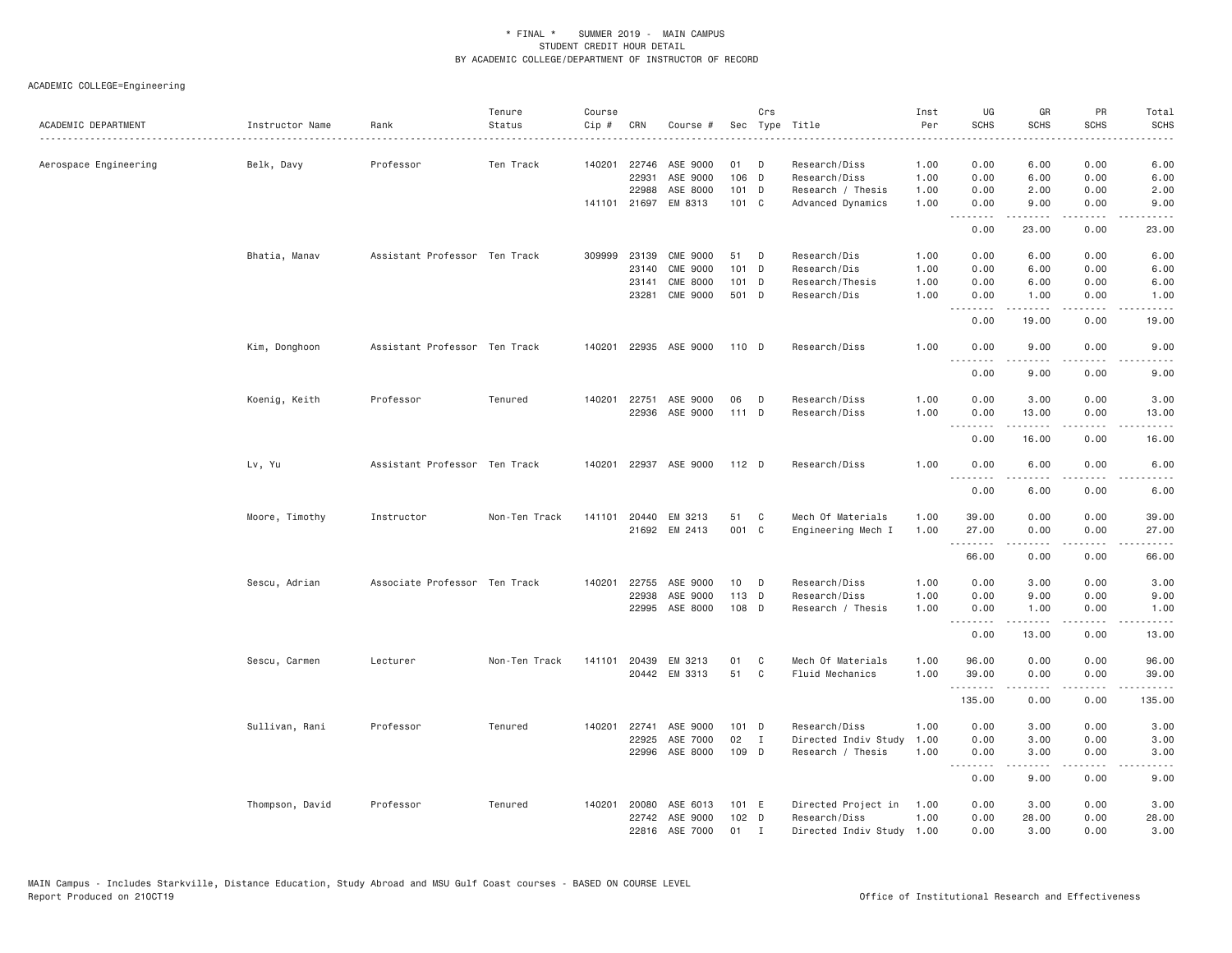| <b>ACADEMIC DEPARTMENT</b>           | Instructor Name  | Rank                              | Tenure<br>Status | Course<br>$Cip$ # | CRN   | Course #             |         | Crs            | Sec Type Title            | Inst<br>Per | UG<br><b>SCHS</b> | GR<br><b>SCHS</b> | PR<br><b>SCHS</b>      | Total<br>SCHS        |
|--------------------------------------|------------------|-----------------------------------|------------------|-------------------|-------|----------------------|---------|----------------|---------------------------|-------------|-------------------|-------------------|------------------------|----------------------|
|                                      |                  |                                   |                  |                   |       |                      |         |                |                           |             | 0.00              | .<br>34.00        | 0.00                   | 34.00                |
| Aerospace Engineering                | Walker, Calvin   | Instructor                        | Non-Ten Track    | 140201            | 21684 | ASE 4163             | 51      | C <sub>c</sub> | Intro to Flight Test 1.00 |             | 15.00             | 0.00              | 0.00                   | 15.00                |
|                                      |                  |                                   |                  |                   |       | 21685 ASE 6163       | 51 C    |                | Intro to Flight Test 1.00 |             | 0.00              | 30.00             | 0.00                   | 30.00                |
|                                      |                  |                                   |                  |                   | 23327 | ASE 6163             | 551 C   |                | Intro to Flight Test 1.00 |             | 0.00              | 9.00              | 0.00                   | 9.00                 |
|                                      |                  |                                   |                  |                   |       | 141101 20438 EM 2433 | 51 C    |                | Engineering Mech II 1.00  |             | 78.00             | 0.00              | 0.00                   | 78.00                |
|                                      |                  |                                   |                  |                   |       |                      |         |                |                           |             | .<br>93.00        | -----<br>39.00    | .<br>0.00              | 132.00               |
|                                      | Walters, Andrew  | Instructor                        | Non-Ten Track    | 141101            | 20433 | EM 2413              | 01      | $\mathbf{C}$   | Engineering Mech I        | 1.00        | 69.00             | 0.00              | 0.00                   | 69.00                |
|                                      |                  |                                   |                  |                   |       | 20436 EM 2433        | 01      | C              | Engineering Mech II       | 1.00        | 78.00             | 0.00              | 0.00                   | 78.00                |
|                                      |                  |                                   |                  |                   |       |                      |         |                |                           |             | .<br>147.00       | -----<br>0.00     | .<br>0.00              | .<br>147.00          |
|                                      | Wang, Yeqing     | Assistant Professor Ten Track     |                  | 140201            |       | 23269 ASE 8000       | $111$ D |                | Research / Thesis         | 1.00        | 0.00              | 1.00              | 0.00                   | 1.00                 |
|                                      |                  |                                   |                  |                   |       |                      |         |                |                           |             | .<br>0.00         | -----<br>1.00     | $\frac{1}{2}$<br>0.00  | 1.00                 |
|                                      | Weed, Richard    | Research Assoc Prof Non-Ten Track |                  | 140201            |       | 22744 ASE 9000       | $104$ D |                | Research/Diss             | 1.00        | 0.00              | 6.00              | 0.00                   | 6.00                 |
|                                      |                  |                                   |                  |                   |       |                      |         |                |                           |             | --------<br>0.00  | 6.00              | 0.00                   | 6.00                 |
|                                      | Wolz, Robert     | Instructor                        | Non-Ten Track    | 140201            | 23268 | ASE 4000             | 01      | I              | Directed Indiv Study 1.00 |             | 1.00              | 0.00              | 0.00                   | 1.00                 |
|                                      |                  |                                   |                  | 141101            |       | 20435 EM 2413        | 51      | C              | Engineering Mech I        | 1.00        | 42.00             | 0.00              | 0.00                   | 42.00                |
|                                      |                  |                                   |                  |                   |       |                      |         |                |                           |             | <u>.</u><br>43.00 | 0.00              | 0.00                   | 43.00                |
|                                      | Zangeneh, Sepehr | Grad Teach Assist                 | Not Applicable   |                   |       | 141101 21695 EM 3313 | 001 C   |                | Fluid Mechanics           | 1.00        | 39.00             | 0.00              | 0.00                   | 39.00                |
|                                      |                  |                                   |                  |                   |       |                      |         |                |                           |             | - - - -<br>39.00  | 0.00              | 0.00                   | 39.00                |
| Aerospace Engineering                |                  |                                   |                  |                   |       |                      |         |                |                           |             | 523,00            | 175.00            | <b>BEBEERE</b><br>0.00 | ==========<br>698,00 |
| ------------------------------------ |                  |                                   |                  |                   |       |                      |         |                |                           |             | ========          |                   | =================      |                      |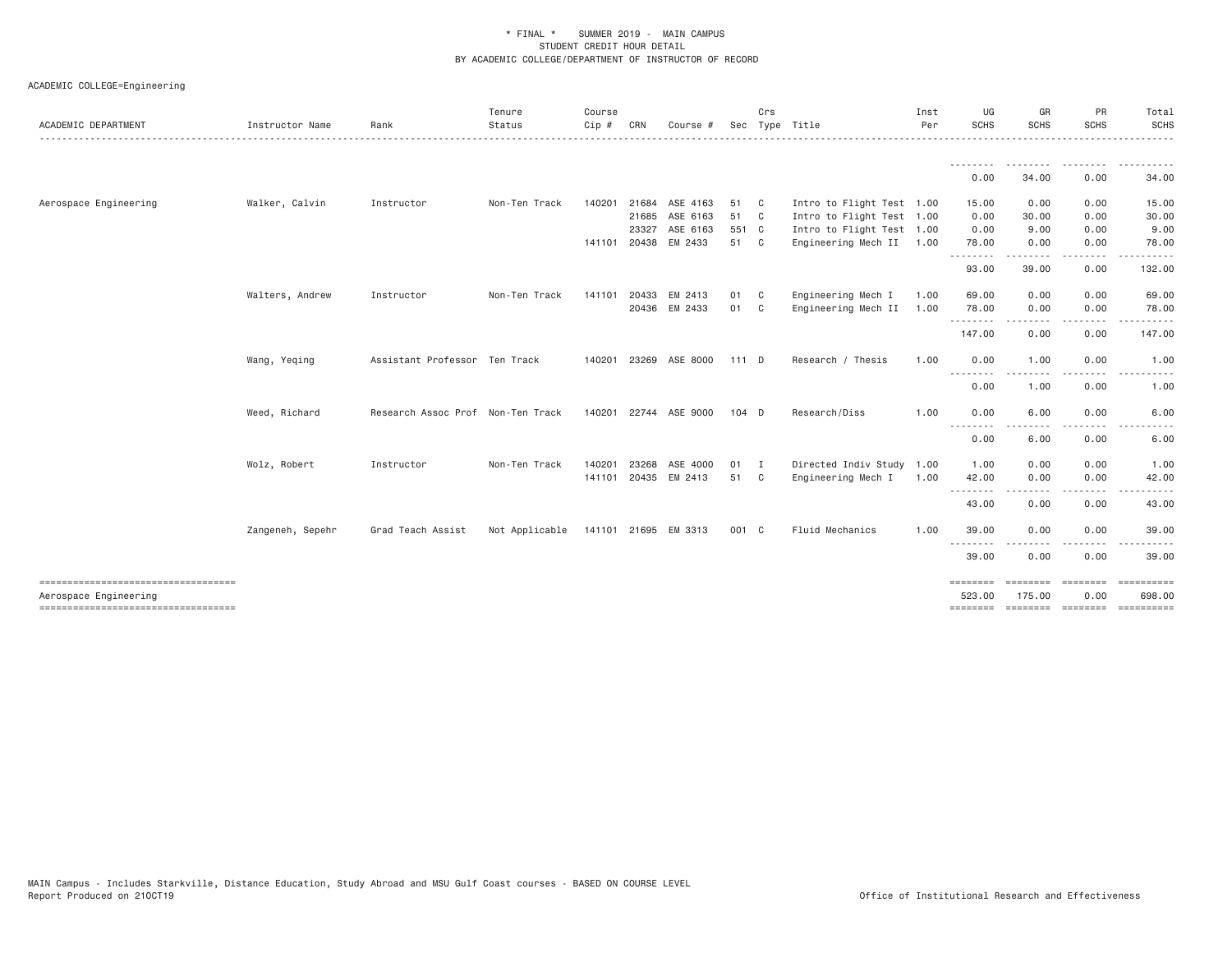| ACADEMIC DEPARTMENT                                                                                   | Instructor Name | Rank                          | Tenure<br>Status | Course<br>Cip # | CRN   | Course #       |         | Crs | Sec Type Title    | Inst<br>Per | UG<br><b>SCHS</b>            | GR<br>SCHS                    | PR<br>SCHS       | Total<br><b>SCHS</b><br>. <u>.</u> .         |
|-------------------------------------------------------------------------------------------------------|-----------------|-------------------------------|------------------|-----------------|-------|----------------|---------|-----|-------------------|-------------|------------------------------|-------------------------------|------------------|----------------------------------------------|
| Ag & Bio Engineering                                                                                  | Elder, Steven   | Professor                     | Tenured          | 140301          |       | 22942 ABE 8000 | 104 D   |     | Research / Thesis | 1.00        | 0.00                         | 1.00                          | 0.00             | 1.00                                         |
|                                                                                                       |                 |                               |                  |                 |       |                |         |     |                   |             | $\cdots$<br>0.00             | 1.00                          | 0.00             | 1.00                                         |
|                                                                                                       | Parajuli, Prem  | Associate Professor Tenured   |                  | 140301          | 22867 | ABE 9000       | $101$ D |     | Research / Diss   | 1.00        | 0.00                         | 6.00                          | 0.00             | 6.00                                         |
|                                                                                                       |                 |                               |                  |                 |       |                |         |     |                   |             | --------<br>0.00             | 6.00                          | -----<br>0.00    | 6.00                                         |
|                                                                                                       | Prabhu, Raj     | Assistant Professor Ten Track |                  | 140301          | 22946 | ABE 8000       | 108 D   |     | Research / Thesis | 1.00        | 0.00                         | 1.00                          | 0.00             | 1.00                                         |
|                                                                                                       |                 |                               |                  |                 |       | 22956 ABE 9000 | 107 D   |     | Research / Diss   | 1.00        | 0.00<br>--------             | 23.00                         | 0.00<br>.        | 23.00<br>.                                   |
|                                                                                                       |                 |                               |                  |                 |       |                |         |     |                   |             | 0.00                         | 24.00                         | 0.00             | 24.00                                        |
|                                                                                                       | To, Suminto     | Professor                     | Tenured          | 140301          |       | 22959 ABE 9000 | 110 D   |     | Research / Diss   | 1.00        | 0.00                         | 9.00                          | 0.00             | 9.00                                         |
|                                                                                                       |                 |                               |                  |                 |       |                |         |     |                   |             | 0.00                         | 9.00                          | 0.00             | 9.00                                         |
| ====================================<br>Ag & Bio Engineering<br>===================================== |                 |                               |                  |                 |       |                |         |     |                   |             | ========<br>0.00<br>======== | ========<br>40.00<br>======== | 0.00<br>======== | ==========<br>40.00<br>$=$ = = = = = = = = = |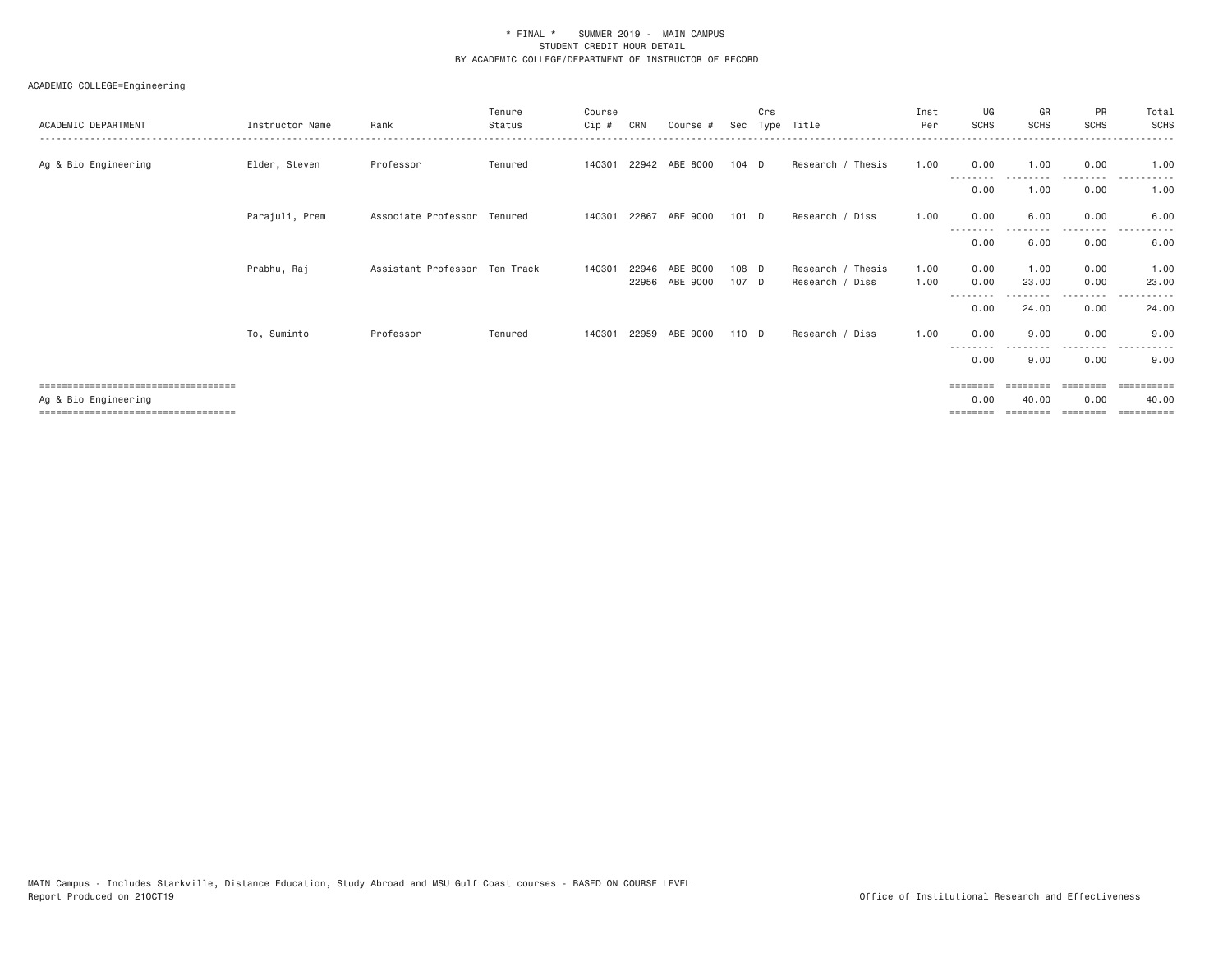| ACADEMIC DEPARTMENT               | Instructor Name                                   | Rank                          | Tenure<br>Status | Course<br>Cip# | CRN   | Course #                              |                        | Crs          | Sec Type Title                                         | Inst<br>Per  | UG<br><b>SCHS</b>             | GR<br><b>SCHS</b>                                                                                                                                            | PR<br><b>SCHS</b>                   | Total<br><b>SCHS</b><br>$- - - - -$                                                                                                                           |
|-----------------------------------|---------------------------------------------------|-------------------------------|------------------|----------------|-------|---------------------------------------|------------------------|--------------|--------------------------------------------------------|--------------|-------------------------------|--------------------------------------------------------------------------------------------------------------------------------------------------------------|-------------------------------------|---------------------------------------------------------------------------------------------------------------------------------------------------------------|
| Civil & Environmental Engineering | Ermagun, Alireza                                  | Assistant Professor Ten Track |                  |                |       | 140801 21218 CE 9000<br>22963 CE 4000 | 507 D<br>103 I         |              | Research / Diss<br>Directed Indiv Study 1.00           | 1.00         | 0.00<br>3.00                  | 3.00<br>0.00                                                                                                                                                 | 0.00<br>0.00                        | 3.00<br>3,00                                                                                                                                                  |
|                                   |                                                   |                               |                  |                |       |                                       |                        |              |                                                        |              | .                             | <u>.</u>                                                                                                                                                     | بالمحام                             | .                                                                                                                                                             |
|                                   |                                                   |                               |                  |                |       |                                       |                        |              |                                                        |              | 3.00                          | 3.00                                                                                                                                                         | 0.00                                | 6.00                                                                                                                                                          |
|                                   | Freyne, Seamus                                    | Associate Professor Tenured   |                  | 140801         | 21198 | CE 8000                               | 501 D                  |              | Research / Thesis                                      | 1.00         | 0.00                          | 1.00                                                                                                                                                         | 0.00                                | 1.00                                                                                                                                                          |
|                                   |                                                   |                               |                  |                |       | 141101 22324 EM 2413                  | 851 A                  |              | Engineering Mech I                                     | 1.00         | 48.00<br>.                    | 0.00<br>.                                                                                                                                                    | 0.00<br>.                           | 48.00<br>$    -$                                                                                                                                              |
|                                   |                                                   |                               |                  |                |       |                                       |                        |              |                                                        |              | 48.00                         | 1.00                                                                                                                                                         | 0.00                                | 49.00                                                                                                                                                         |
|                                   | Gude, Veera                                       | Associate Professor Ten Track |                  |                |       | 140801 21213 CE 9000                  | 502 D                  |              | Research / Diss                                        | 1.00         | 0.00                          | 1.00                                                                                                                                                         | 0.00                                | 1.00                                                                                                                                                          |
|                                   |                                                   |                               |                  |                |       | 23205 CE 7000                         | 503 I                  |              | Directed Indiv Study                                   | 1.00         | 0.00<br>.                     | 3.00<br>.                                                                                                                                                    | 0.00<br>.                           | 3.00<br>-----                                                                                                                                                 |
|                                   |                                                   |                               |                  |                |       |                                       |                        |              |                                                        |              | 0.00                          | 4.00                                                                                                                                                         | 0.00                                | 4.00                                                                                                                                                          |
|                                   | Gullett, Philip                                   | Associate Professor Tenured   |                  | 140801         |       | 20189 CE 4973                         | 01                     | C            | Concrete Structures                                    | 1.00         | 42.00                         | 0.00                                                                                                                                                         | 0.00                                | 42.00                                                                                                                                                         |
|                                   |                                                   |                               |                  |                | 21214 | CE 9000                               | 503 D                  |              | Research / Diss                                        | 1.00         | 0.00                          | 3.00                                                                                                                                                         | 0.00                                | 3.00                                                                                                                                                          |
|                                   |                                                   |                               |                  |                | 22770 | CE 6973                               | 01                     | C            | Concrete Structures                                    | 1.00         | 0.00                          | 3.00                                                                                                                                                         | 0.00                                | 3.00                                                                                                                                                          |
|                                   |                                                   |                               |                  |                |       | 140803 20186 CE 3603                  | 01                     | C            | Structural Mech                                        | 1.00         | 57.00<br>.                    | 0.00<br>.                                                                                                                                                    | 0.00<br>.                           | 57.00<br>.                                                                                                                                                    |
|                                   |                                                   |                               |                  |                |       |                                       |                        |              |                                                        |              | 99.00                         | 6.00                                                                                                                                                         | 0.00                                | 105.00                                                                                                                                                        |
|                                   | Howard, Isaac                                     | Professor                     | Tenured          | 140801         | 21201 | CE 8000                               | 504 D                  |              | Research / Thesis                                      | 1.00         | 0.00                          | 1.00                                                                                                                                                         | 0.00                                | 1.00                                                                                                                                                          |
|                                   |                                                   |                               |                  |                |       | 21215 CE 9000                         | 504 D                  |              | Research / Diss                                        | 1.00         | 0.00                          | 10.00                                                                                                                                                        | 0.00                                | 10.00                                                                                                                                                         |
|                                   |                                                   |                               |                  |                | 22552 | 22547 CE 8000                         | 105 D                  |              | Research / Thesis                                      | 1.00<br>1.00 | 0.00                          | 3.00                                                                                                                                                         | 0.00<br>0.00                        | 3.00<br>1.00                                                                                                                                                  |
|                                   |                                                   |                               |                  |                |       | CE 9000<br>22979 CE 7000              | 105 D<br>502 I         |              | Research / Diss<br>Directed Indiv Study                | 1.00         | 0.00<br>0.00                  | 1.00<br>3,00                                                                                                                                                 | 0.00                                | 3,00                                                                                                                                                          |
|                                   |                                                   |                               |                  |                |       |                                       |                        |              |                                                        |              | .<br>0.00                     | .<br>18.00                                                                                                                                                   | $\sim$ $\sim$ $\sim$ $\sim$<br>0.00 | $\frac{1}{2} \left( \frac{1}{2} \right) \left( \frac{1}{2} \right) \left( \frac{1}{2} \right) \left( \frac{1}{2} \right) \left( \frac{1}{2} \right)$<br>18.00 |
|                                   | Li, Pengfei                                       | Assistant Professor Ten Track |                  | 140801         |       | 22637 CE 7000                         | 01 I                   |              | Directed Indiv Study 1.00                              |              | 0.00                          | 3.00                                                                                                                                                         | 0.00                                | 3.00                                                                                                                                                          |
|                                   |                                                   |                               |                  |                | 22638 | CE 7000                               | 02                     | $\mathbf{I}$ | Directed Indiv Study 1.00                              |              | 0.00                          | 3.00                                                                                                                                                         | 0.00                                | 3.00                                                                                                                                                          |
|                                   |                                                   |                               |                  |                |       | 22639 CE 7000                         | 03                     | $\mathbf{I}$ | Directed Indiv Study 1.00                              |              | 0.00                          | 3.00                                                                                                                                                         | 0.00                                | 3.00                                                                                                                                                          |
|                                   |                                                   |                               |                  |                |       |                                       |                        |              |                                                        |              | .<br>0.00                     | 9.00                                                                                                                                                         | $\sim$ $\sim$ $\sim$ $\sim$<br>0.00 | 9.00                                                                                                                                                          |
|                                   | Magbanua, Benjamin                                | Associate Professor Tenured   |                  |                |       | 140801 20188 CE 3823                  | 01                     | $\mathbf{C}$ | Environmental Engr                                     | 1.00         | 36.00                         | 0.00                                                                                                                                                         | 0.00                                | 36.00                                                                                                                                                         |
|                                   |                                                   |                               |                  |                |       |                                       |                        |              |                                                        |              | <u>.</u><br>36.00             | .<br>0.00                                                                                                                                                    | $- - - -$<br>0.00                   | $- - - - -$<br>36.00                                                                                                                                          |
|                                   | Ortega Achury, Sandr Non-Faculty                  |                               | Not Applicable   |                |       | 140802 21686 CE 3501                  | 51                     | <b>L</b>     | Water Res. Engr Lab                                    | 1.00         | 9.00                          | 0.00                                                                                                                                                         | 0.00                                | 9.00                                                                                                                                                          |
|                                   |                                                   |                               |                  | 140805         |       | 20187 CE 3801                         | 51                     | $\mathsf{L}$ | Env./Wtr.Res.Engr.I                                    | 1.00         | 9.00                          | 0.00                                                                                                                                                         | 0.00                                | 9.00                                                                                                                                                          |
|                                   |                                                   |                               |                  |                |       |                                       |                        |              |                                                        |              | .<br>18.00                    | .<br>0.00                                                                                                                                                    | $   -$<br>0.00                      | -----<br>18.00                                                                                                                                                |
|                                   | Ramirez Avila, John Assistant Professor Ten Track |                               |                  |                |       | 140801 21219 CE 9000                  | 508 D                  |              | Research / Diss                                        | 1.00         | 0.00                          | 7.00                                                                                                                                                         | 0.00                                | 7.00                                                                                                                                                          |
|                                   |                                                   |                               |                  |                | 21687 | CE 3503                               | 51                     | C            | Water Resource Engr.                                   | 1.00         | 39.00                         | 0.00                                                                                                                                                         | 0.00                                | 39.00                                                                                                                                                         |
|                                   |                                                   |                               |                  |                |       | 22904 CE 4000                         | $101$ I                |              | Directed Indiv Study                                   | 1.00         | 3.00<br><b><i><u></u></i></b> | 0.00<br>$\frac{1}{2} \left( \frac{1}{2} \right) \left( \frac{1}{2} \right) \left( \frac{1}{2} \right) \left( \frac{1}{2} \right) \left( \frac{1}{2} \right)$ | 0.00<br>-----                       | 3.00<br>د د د د د                                                                                                                                             |
|                                   |                                                   |                               |                  |                |       |                                       |                        |              |                                                        |              | 42.00                         | 7.00                                                                                                                                                         | 0.00                                | 49.00                                                                                                                                                         |
|                                   | Smith, Matthew                                    | Non-Employee                  | Not Applicable   | 140801         |       | 21689 CE 8683<br>22039 CE 8683        | $101 \quad C$<br>501 C |              | Finite Element Analy 1.00<br>Finite Element Analy 1.00 |              | 0.00<br>0.00                  | 3.00<br>15.00                                                                                                                                                | 0.00<br>0.00                        | 3.00<br>15.00                                                                                                                                                 |
|                                   |                                                   |                               |                  |                |       |                                       |                        |              |                                                        |              |                               |                                                                                                                                                              |                                     |                                                                                                                                                               |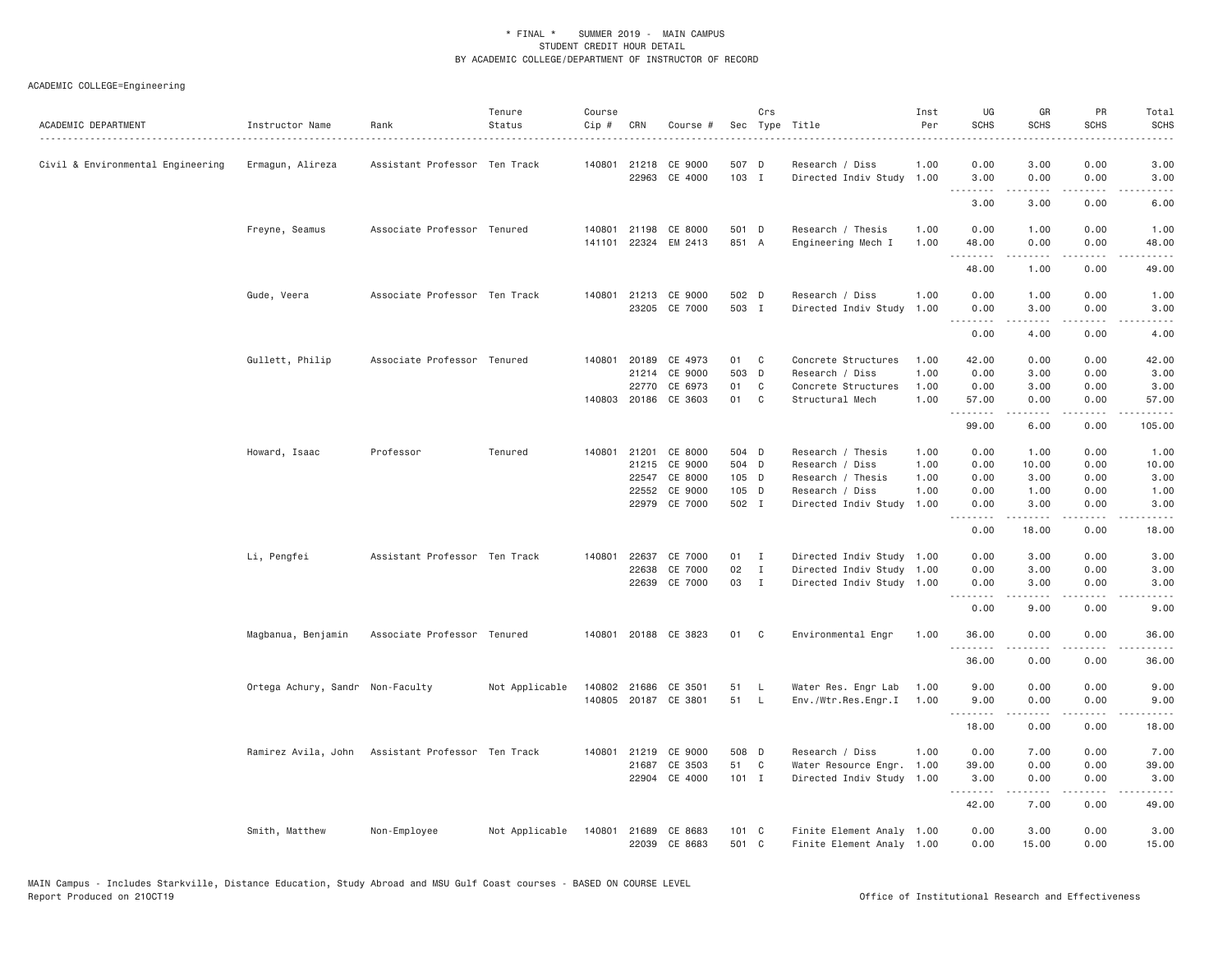| ACADEMIC DEPARTMENT                                                       | Instructor Name                   | Rank                          | Tenure<br>Status | Course<br>Cip # | CRN   | Course #             |         | Crs | Sec Type Title            | Inst<br>Per | UG<br><b>SCHS</b>  | GR<br><b>SCHS</b>              | PR<br><b>SCHS</b>  | Total<br><b>SCHS</b>  |
|---------------------------------------------------------------------------|-----------------------------------|-------------------------------|------------------|-----------------|-------|----------------------|---------|-----|---------------------------|-------------|--------------------|--------------------------------|--------------------|-----------------------|
|                                                                           |                                   |                               |                  |                 |       |                      |         |     |                           |             |                    | ---------                      | .                  | .                     |
|                                                                           |                                   |                               |                  |                 |       |                      |         |     |                           |             | 0.00               | 18,00                          | 0.00               | 18.00                 |
| Civil & Environmental Engineering                                         | Taylor, Oliver-Denzi Non-Employee |                               | Not Applicable   |                 |       | 140801 21899 CE 8433 | 551 C   |     | Advanced Foundations 1.00 |             | 0.00<br>.          | 30.00                          | 0.00               | 30.00                 |
|                                                                           |                                   |                               |                  |                 |       |                      |         |     |                           |             | 0.00               | 30.00                          | ----<br>0.00       | 30.00                 |
|                                                                           | Truax, Dennis                     | Professor                     | Tenured          | 140801          | 21220 | CE 9000              | 509 D   |     | Research / Diss           | 1,00        | 0.00               | 3.00                           | 0.00               | 3.00                  |
|                                                                           |                                   |                               |                  |                 |       | 23223 CE 4000        | $104$ I |     | Directed Indiv Study 1.00 |             | 3.00<br>---------  | 0.00<br>--------               | 0.00<br>. <b>.</b> | 3.00                  |
|                                                                           |                                   |                               |                  |                 |       |                      |         |     |                           |             | 3.00               | 3.00                           | 0.00               | 6.00                  |
|                                                                           | Vahedifard, Farshid               | Associate Professor Ten Track |                  | 140801          | 21221 | CE 9000              | 510 D   |     | Research / Diss           | 1.00        | 0.00               | 6.00                           | 0.00               | 6.00                  |
|                                                                           |                                   |                               |                  |                 |       | 22978 CE 7000        | 501 I   |     | Directed Indiv Study      | 1.00        | 0.00               | 3.00                           | 0.00               | 3.00                  |
|                                                                           |                                   |                               |                  |                 |       | 22982 CE 9000        | $111$ D |     | Research / Diss           | 1,00        | 0.00               | 16.00                          | 0.00               | 16.00                 |
|                                                                           |                                   |                               |                  |                 |       | 23326 CE 9000        | 51 D    |     | Research / Diss           | 1.00        | 0.00<br>--------   | 3.00<br>$\cdots \cdots \cdots$ | 0.00<br>.          | 3.00                  |
|                                                                           |                                   |                               |                  |                 |       |                      |         |     |                           |             | 0.00               | 28.00                          | 0.00               | 28.00                 |
|                                                                           | Wang, Jun                         | Assistant Professor Ten Track |                  | 140801          | 21820 | CE 9000              | 512 D   |     | Research / Diss           | 1.00        | 0.00               | 9.00                           | 0.00               | 9.00                  |
|                                                                           |                                   |                               |                  |                 | 22900 | CE 7000              | 04 I    |     | Directed Indiv Study      | 1.00        | 0.00               | 3.00                           | 0.00               | 3.00                  |
|                                                                           |                                   |                               |                  |                 |       | 22922 CE 9000        | 110 D   |     | Research / Diss           | 1.00        | 0.00               | 6.00                           | 0.00               | 6.00                  |
|                                                                           |                                   |                               |                  |                 |       |                      |         |     |                           |             | 0.00               | 18.00                          | 0.00               | 18.00                 |
| ====================================                                      |                                   |                               |                  |                 |       |                      |         |     |                           |             | ========           | <b>EBBERSE</b>                 | ========           | ==========            |
| Civil & Environmental Engineering<br>==================================== |                                   |                               |                  |                 |       |                      |         |     |                           |             | 249,00<br>======== | 145,00<br>esesses: concepts    | 0.00               | 394.00<br>----------- |
|                                                                           |                                   |                               |                  |                 |       |                      |         |     |                           |             |                    |                                |                    |                       |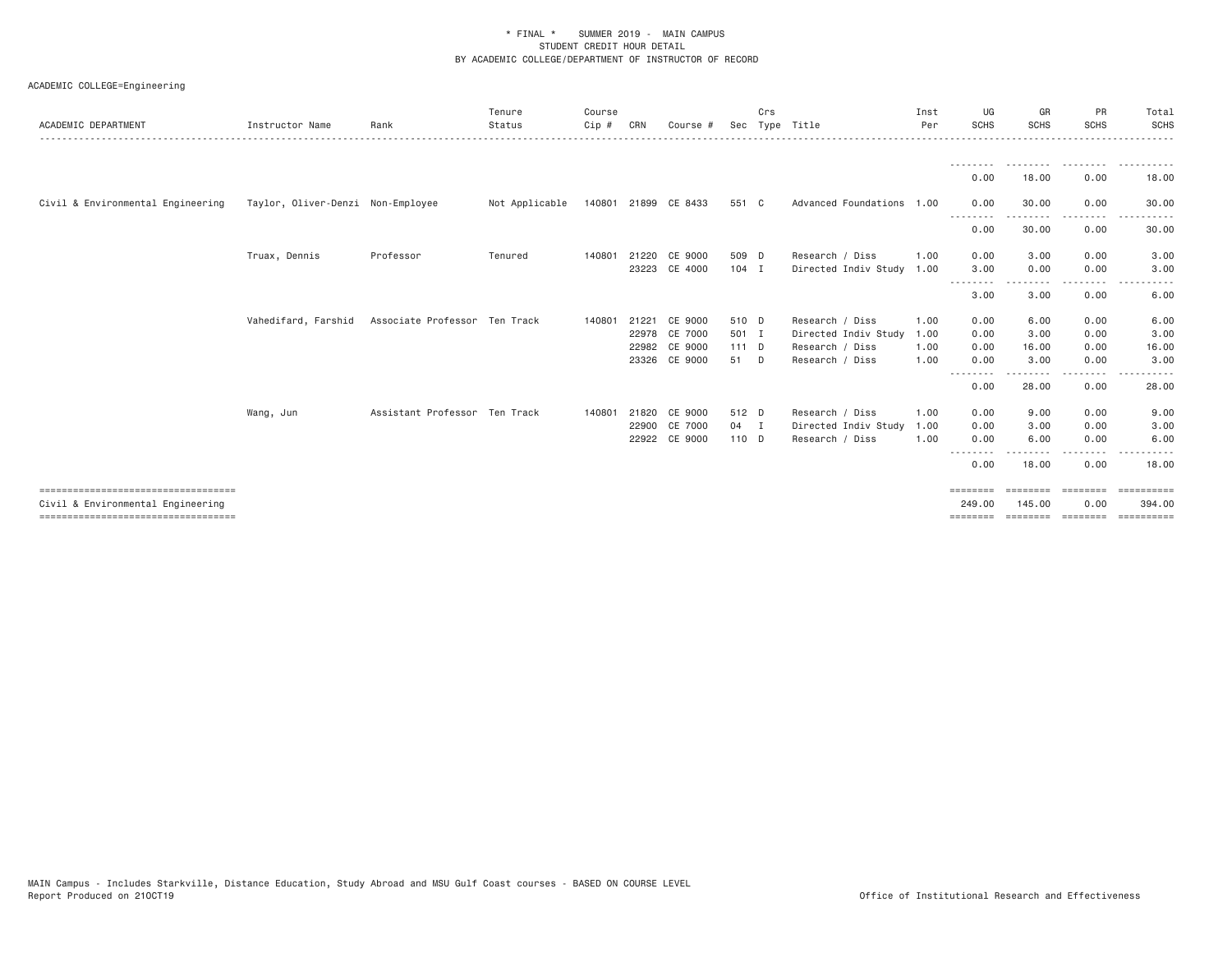| ACADEMIC DEPARTMENT            | Instructor Name                                    | Rank<br>.                         | Tenure<br>Status | Course<br>Cip #  | CRN                     | Course #                                      |                                     | Crs      | Sec Type Title                                                | Inst<br>Per          | UG<br><b>SCHS</b>                   | GR<br><b>SCHS</b>    | PR<br><b>SCHS</b>                           | Total<br><b>SCHS</b>                                                                                                                                          |
|--------------------------------|----------------------------------------------------|-----------------------------------|------------------|------------------|-------------------------|-----------------------------------------------|-------------------------------------|----------|---------------------------------------------------------------|----------------------|-------------------------------------|----------------------|---------------------------------------------|---------------------------------------------------------------------------------------------------------------------------------------------------------------|
| Computer Science & Engineering | Adhikari, Naresh                                   | Grad Teach Assist                 | Not Applicable   |                  |                         | 110201 23146 CSE 1233                         | 101 C                               |          | Cmptr Prog-C                                                  | 1.00                 | 15.00<br>.                          | 0.00<br>.            | 0.00                                        | 15.00<br>.                                                                                                                                                    |
|                                |                                                    |                                   |                  |                  |                         |                                               |                                     |          |                                                               |                      | 15.00                               | 0.00                 | 0.00                                        | 15.00                                                                                                                                                         |
|                                | Archibald, Christoph Assistant Professor Ten Track |                                   |                  |                  | 110101 22849            | CSE 9000<br>23168 CSE 7000                    | $101$ D<br>$102$ I                  |          | Research/Diss<br>Directed Indiv Study                         | 1.00<br>1.00         | 0.00<br>0.00                        | 12.00<br>3.00        | 0.00<br>0.00                                | 12.00<br>3.00                                                                                                                                                 |
|                                |                                                    |                                   |                  |                  |                         |                                               |                                     |          |                                                               |                      | 0.00                                | .<br>15.00           | .<br>0.00                                   | .<br>15.00                                                                                                                                                    |
|                                | Bethel, Cindy                                      | Associate Professor Tenured       |                  | 110101 20321     | 22834                   | CSE 8080<br>CSE 8000                          | $121$ I<br>103 D                    |          | Directed Project Cs<br>Research / Thesis                      | 1.00<br>1.00         | 0.00<br>0.00                        | 3.00<br>6.00         | 0.00<br>0.00                                | 3.00<br>6.00                                                                                                                                                  |
|                                |                                                    |                                   |                  |                  | 22851                   | CSE 9000                                      | 103 D                               |          | Research/Diss                                                 | 1.00                 | 0.00                                | 12.00<br>.           | 0.00<br>.                                   | 12.00<br>.                                                                                                                                                    |
|                                |                                                    |                                   |                  |                  |                         |                                               |                                     |          |                                                               |                      | 0.00                                | 21.00                | 0.00                                        | 21.00                                                                                                                                                         |
|                                | Bhowmik, Tanmay                                    | Assistant Professor Ten Track     |                  |                  | 110101 20325            | CSE 8080<br>22835 CSE 8000                    | 126 I<br>104 D                      |          | Directed Project Cs<br>Research / Thesis                      | 1.00<br>1.00         | 0.00<br>0.00                        | 1.00<br>12.00        | 0.00<br>0.00                                | 1.00<br>12.00                                                                                                                                                 |
|                                |                                                    |                                   |                  |                  |                         |                                               |                                     |          |                                                               |                      | .<br>0.00                           | .<br>13.00           | .<br>0.00                                   | .<br>13.00                                                                                                                                                    |
|                                | Crumpton, Joseph                                   | Clinical Assist Pro Non-Ten Track |                  | 110101           | 20324                   | CSE 8080<br>22787 CSE 7000                    | $125$ I<br>$101$ I                  |          | Directed Project Cs<br>Directed Indiv Study 1.00              | 1.00                 | 0.00<br>0.00                        | 3.00<br>3.00         | 0.00<br>0.00                                | 3.00<br>3.00                                                                                                                                                  |
|                                |                                                    |                                   |                  |                  |                         |                                               |                                     |          |                                                               |                      | .<br>0.00                           | -----<br>6.00        | . <u>. .</u><br>0.00                        | $\frac{1}{2} \left( \frac{1}{2} \right) \left( \frac{1}{2} \right) \left( \frac{1}{2} \right) \left( \frac{1}{2} \right) \left( \frac{1}{2} \right)$<br>6.00  |
|                                | Iannucci, Stefano                                  | Assistant Professor Ten Track     |                  |                  | 110101 20312            | CSE 8080<br>22839 CSE 8000                    | 106 I<br>108 D                      |          | Directed Project Cs<br>Research / Thesis                      | 1.00<br>1.00         | 0.00<br>0.00                        | 3.00<br>3.00         | 0.00<br>0.00                                | 3.00<br>3.00                                                                                                                                                  |
|                                |                                                    |                                   |                  |                  |                         |                                               |                                     |          |                                                               |                      | .<br>0.00                           | -----<br>6.00        | .<br>0.00                                   | $\frac{1}{2} \left( \frac{1}{2} \right) \left( \frac{1}{2} \right) \left( \frac{1}{2} \right) \left( \frac{1}{2} \right)$<br>6.00                             |
|                                | Jankun-Kelly, T.                                   | Associate Professor Tenured       |                  | 110101<br>110201 | 22856<br>20307<br>20308 | CSE 9000<br>CSE 2383<br>CSE 2383              | 108 D<br>101 C<br>H <sub>01</sub> C |          | Research/Diss<br>Data Struc and Anal<br>Honor Data Struc and  | 1.00<br>1.00<br>1.00 | 0.00<br>45.00<br>3.00               | 1.00<br>0.00<br>0.00 | 0.00<br>0.00<br>0.00                        | 1.00<br>45.00<br>3.00                                                                                                                                         |
|                                |                                                    |                                   |                  |                  |                         | 22406 CSE 2383                                | 501 C                               |          | Data Struc and Anal                                           | 1.00                 | 45.00<br>.                          | 0.00<br>.            | 0.00<br>.                                   | 45.00<br>$\frac{1}{2} \left( \frac{1}{2} \right) \left( \frac{1}{2} \right) \left( \frac{1}{2} \right) \left( \frac{1}{2} \right) \left( \frac{1}{2} \right)$ |
|                                |                                                    |                                   |                  |                  |                         |                                               |                                     |          |                                                               |                      | 93.00                               | 1.00                 | 0.00                                        | 94.00                                                                                                                                                         |
|                                | Knight, Aubrey                                     | Lecturer                          | Non-Ten Track    |                  |                         | 110201 22404 CSE 1384<br>22872 CSE 1384       | 501 B<br>$101$ B                    |          | Intermed Comp Prog<br>Intermed Comp Prog                      | 1.00<br>1.00         | 4.00<br>36.00<br>.                  | 0.00<br>0.00         | 0.00<br>0.00<br>$\frac{1}{2}$               | 4.00<br>36.00<br>$\frac{1}{2} \left( \frac{1}{2} \right) \left( \frac{1}{2} \right) \left( \frac{1}{2} \right) \left( \frac{1}{2} \right)$                    |
|                                |                                                    |                                   |                  |                  |                         |                                               |                                     |          |                                                               |                      | 40.00                               | 0.00                 | 0.00                                        | 40.00                                                                                                                                                         |
|                                | Lee, Sarah                                         | Clinical Assoc Prof Non-Ten Track |                  | 110101           | 22470                   | CSE 4000<br>22857 CSE 9000                    | $101$ I<br>109 D                    |          | Directed Indiv Study<br>Research/Diss                         | 1.00<br>1.00         | 3.00<br>0.00                        | 0.00<br>1.00         | 0.00<br>0.00                                | 3.00<br>1.00                                                                                                                                                  |
|                                |                                                    |                                   |                  |                  |                         |                                               |                                     |          |                                                               |                      | <b></b><br>3.00                     | .<br>1.00            | .<br>0.00                                   | $- - - - -$<br>4.00                                                                                                                                           |
|                                | Luke, Edward                                       | Professor                         | Tenured          |                  |                         | 140201 22752 ASE 9000                         | 07                                  | <b>D</b> | Research/Diss                                                 | 1.00                 | 0.00<br>$\sim$ $\sim$ $\sim$ $\sim$ | 1.00                 | 0.00<br>$\omega$ $\omega$ $\omega$ $\omega$ | 1.00                                                                                                                                                          |
|                                |                                                    |                                   |                  |                  |                         |                                               |                                     |          |                                                               |                      | 0.00                                | 1.00                 | 0.00                                        | 1.00                                                                                                                                                          |
|                                | Perkins, Andy                                      | Associate Professor Tenured       |                  |                  | 22193<br>22859          | 110101 20310 CSE 3813<br>CSE 3813<br>CSE 9000 | 101 C<br>501 C<br>111 D             |          | Intro to Formal Lang<br>Intro to Formal Lang<br>Research/Diss | 1.00<br>1.00<br>1.00 | 27.00<br>6.00<br>0.00               | 0.00<br>0.00<br>1.00 | 0.00<br>0.00<br>0.00                        | 27.00<br>6.00<br>1.00                                                                                                                                         |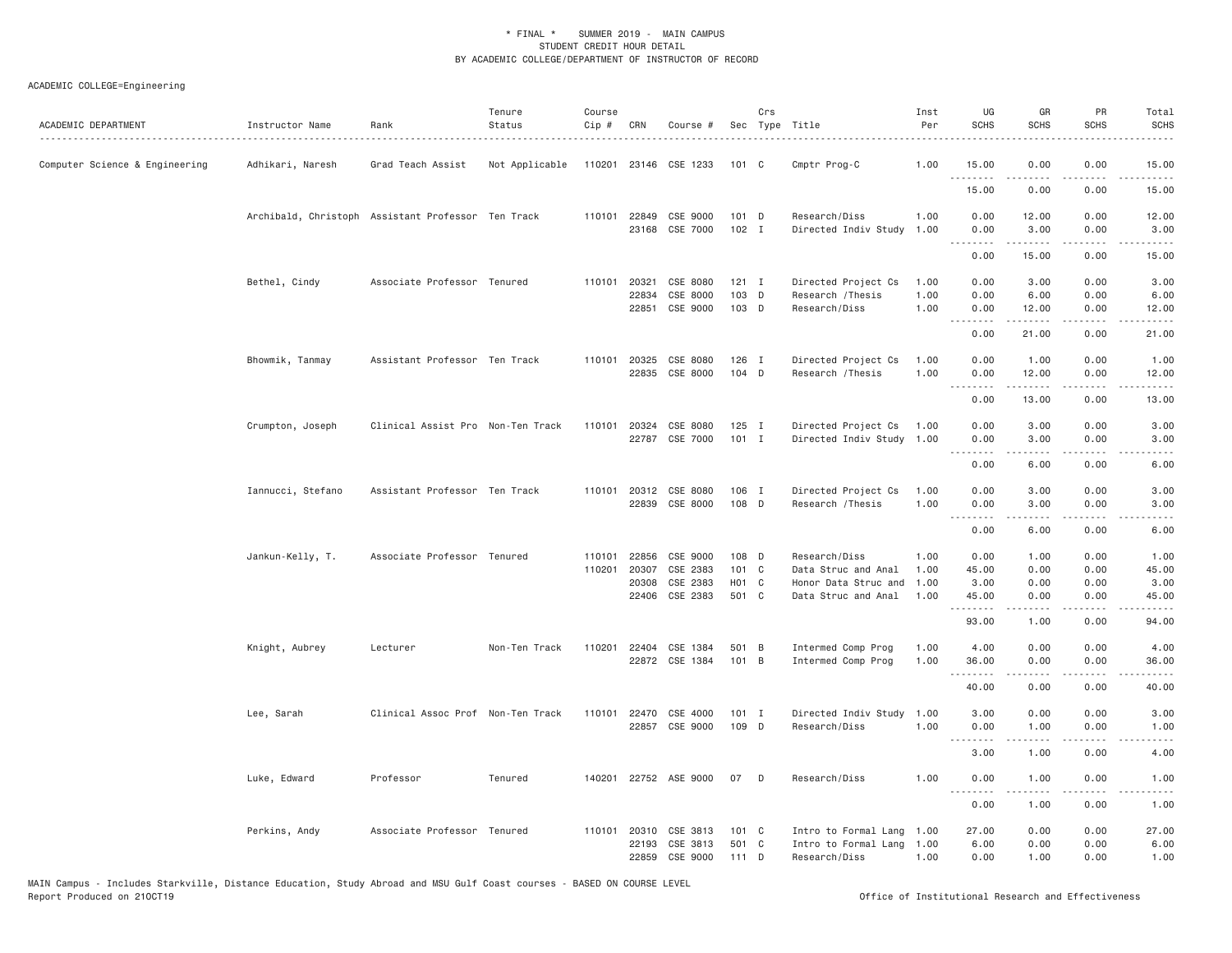| ACADEMIC DEPARTMENT                   | Instructor Name | Rank                                             | Tenure<br>Status | Course<br>$Cip$ # | CRN   | Course #              | Sec     | Crs | Type Title                | Inst<br>Per | UG<br>SCHS                       | GR<br><b>SCHS</b>    | <b>PR</b><br><b>SCHS</b> | Total<br><b>SCHS</b> |
|---------------------------------------|-----------------|--------------------------------------------------|------------------|-------------------|-------|-----------------------|---------|-----|---------------------------|-------------|----------------------------------|----------------------|--------------------------|----------------------|
| Computer Science & Engineering        | Perkins, Andy   | Associate Professor Tenured                      |                  |                   |       | 110101 23282 CSE 7000 | $104$ I |     | Directed Indiv Study 1.00 |             | 0.00                             | 3.00                 | 0.00                     | 3.00                 |
|                                       |                 |                                                  |                  |                   |       |                       |         |     |                           |             | 33.00                            | 4.00                 | $\cdots$<br>0.00         | 37.00                |
|                                       | Rahimi, Shahram | Professor                                        | Tenured          | 110101            | 22844 | CSE 8000              | 113 D   |     | Research / Thesis         | 1.00        | 0.00                             | 17.00                | 0.00                     | 17.00                |
|                                       |                 |                                                  |                  |                   | 22860 | CSE 9000              | $112$ D |     | Research/Diss             | 1,00        | 0.00                             | 9.00                 | 0.00                     | 9.00                 |
|                                       |                 |                                                  |                  |                   |       | 23276 CSE 7000        | $103$ I |     | Directed Indiv Study      | 1.00        | 0.00<br>--------                 | 3.00                 | 0.00<br>$- - - -$        | 3,00                 |
|                                       |                 |                                                  |                  |                   |       |                       |         |     |                           |             | 0.00                             | 29.00                | 0.00                     | 29.00                |
|                                       |                 | Ramkumar, Mahalingam Associate Professor Tenured |                  |                   |       | 110101 23120 CSE 9000 | 117 D   |     | Research/Diss             | 1.00        | 0.00                             | 10.00                | 0.00                     | 10.00                |
|                                       |                 |                                                  |                  |                   |       |                       |         |     |                           |             | --------<br>0.00                 | .<br>10.00           | $\frac{1}{2}$<br>0.00    | 10.00                |
|                                       | Swan, John      | Professor                                        | Tenured          | 110101            | 22846 | CSE 8000              | 115 D   |     | Research / Thesis         | 1.00        | 0.00                             | 6.00                 | 0.00                     | 6.00                 |
|                                       |                 |                                                  |                  |                   | 22861 | CSE 9000              | 113 D   |     | Research/Diss             | 1.00        | 0.00                             | 6.00                 | 0.00                     | 6.00                 |
|                                       |                 |                                                  |                  |                   |       |                       |         |     |                           |             | - - - - - - - - <b>-</b><br>0.00 | - - - - - -<br>12.00 | $- - - -$<br>0.00        | 12.00                |
|                                       | Young, Maxwell  | Assistant Professor Ten Track                    |                  | 110101            | 20313 | CSE 8080              | $107$ I |     | Directed Project Cs       | 1.00        | 0.00                             | 3.00                 | 0.00                     | 3.00                 |
|                                       |                 |                                                  |                  |                   | 22862 | CSE 9000              | 114 D   |     | Research/Diss             | 1.00        | 0.00                             | 12.00                | 0.00                     | 12.00                |
|                                       |                 |                                                  |                  |                   |       |                       |         |     |                           |             | 0.00                             | 15.00                | . <b>.</b><br>0.00       | .<br>15.00           |
| ===================================== |                 |                                                  |                  |                   |       |                       |         |     |                           |             | $=$ = = = = = = =                | ========             | ========                 | ==========           |
| Computer Science & Engineering        |                 |                                                  |                  |                   |       |                       |         |     |                           |             | 184,00                           | 134,00               | 0.00                     | 318,00               |
| ===================================== |                 |                                                  |                  |                   |       |                       |         |     |                           |             |                                  | $=$ = = = = = = =    | ========                 | ==========           |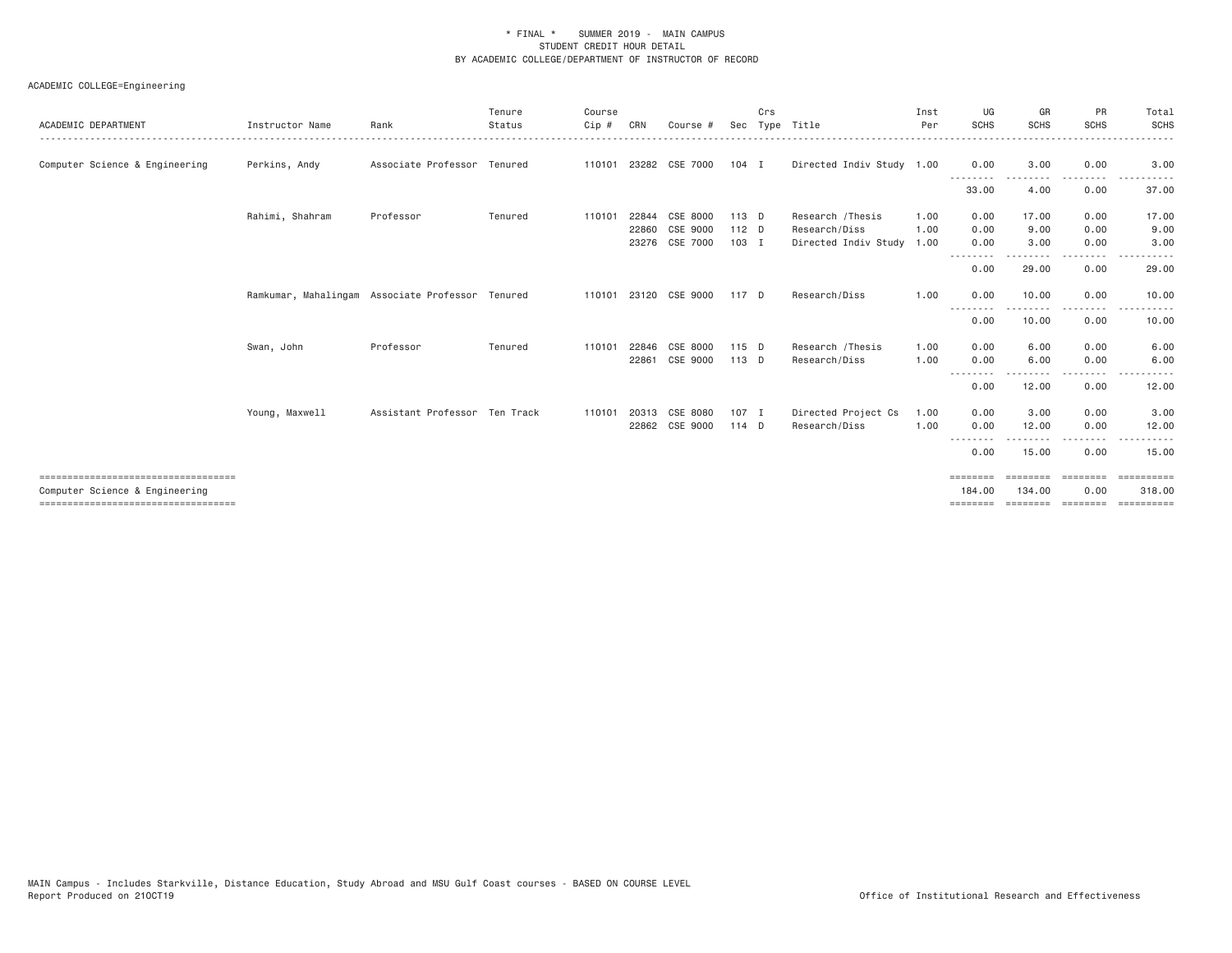| ACADEMIC DEPARTMENT               | Instructor Name<br>. | Rank                              | Tenure<br>Status | Course<br>Cip # | CRN                     | Course #                               |                      | Crs         | Sec Type Title                                                                 | Inst<br>Per          | UG<br><b>SCHS</b>                                                                                                                            | GR<br><b>SCHS</b>                                                                                                                                                                        | PR<br><b>SCHS</b>                   | Total<br><b>SCHS</b>                                                                                                               |
|-----------------------------------|----------------------|-----------------------------------|------------------|-----------------|-------------------------|----------------------------------------|----------------------|-------------|--------------------------------------------------------------------------------|----------------------|----------------------------------------------------------------------------------------------------------------------------------------------|------------------------------------------------------------------------------------------------------------------------------------------------------------------------------------------|-------------------------------------|------------------------------------------------------------------------------------------------------------------------------------|
| Electrical & Computer Engineering | Ball, John           | Assistant Professor Ten Track     |                  | 141001          | 22174                   | 22155 ECE 8000<br>ECE 9000             | $101$ D<br>$101$ D   |             | Research/Thesis<br>Research/Diss                                               | 1.00<br>1.00         | 0.00<br>0.00                                                                                                                                 | 33.00<br>25.00                                                                                                                                                                           | 0.00<br>0.00                        | 33.00<br>25.00                                                                                                                     |
|                                   |                      |                                   |                  |                 | 22896<br>22998          | ECE 7000<br>ECE 7000<br>23027 ECE 8000 | 103 I<br>501 I<br>51 | D           | Directed Indiv Study<br>Directed Indiv Study<br>Research/Thesis                | 1.00<br>1.00<br>1.00 | 0.00<br>0.00<br>0.00                                                                                                                         | 3.00<br>3.00<br>3.00                                                                                                                                                                     | 0.00<br>0.00<br>0.00                | 3.00<br>3.00<br>3.00                                                                                                               |
|                                   |                      |                                   |                  |                 |                         |                                        |                      |             |                                                                                |                      | المتمام<br>0.00                                                                                                                              | $\frac{1}{2} \left( \frac{1}{2} \right) \left( \frac{1}{2} \right) \left( \frac{1}{2} \right) \left( \frac{1}{2} \right) \left( \frac{1}{2} \right) \left( \frac{1}{2} \right)$<br>67.00 | $\sim$ $\sim$ $\sim$ $\sim$<br>0.00 | $\frac{1}{2} \left( \frac{1}{2} \right) \left( \frac{1}{2} \right) \left( \frac{1}{2} \right) \left( \frac{1}{2} \right)$<br>67.00 |
|                                   | Choi, Seungdeog      | Associate Professor Tenured       |                  | 141001          |                         | 22175 ECE 9000<br>23323 ECE 9000       | $102$ D<br>511 D     |             | Research/Diss<br>Research/Diss                                                 | 1.00<br>1.00         | 0.00<br>0.00                                                                                                                                 | 18.00<br>3.00                                                                                                                                                                            | 0.00<br>0.00                        | 18.00<br>3.00                                                                                                                      |
|                                   |                      |                                   |                  |                 |                         |                                        |                      |             |                                                                                |                      | <u>.</u><br>0.00                                                                                                                             | 21.00                                                                                                                                                                                    | 0.00                                | 21.00                                                                                                                              |
|                                   | Dabbiru, Lalitha     | Research Assist Pro Non-Ten Track |                  | 141001          | 20406<br>20407<br>20408 | ECE 3434<br>ECE 3434<br>ECE 3434       | 04<br>05<br>06       | C<br>К<br>К | Adv Electronic Circu 1.00<br>Adv Electronic Circu<br>Adv Electronic Circu 1.00 | 1.00                 | 56.00<br>0.00<br>0.00                                                                                                                        | 0.00<br>0.00<br>0.00                                                                                                                                                                     | 0.00<br>0.00<br>0.00                | 56.00<br>0.00<br>0.00                                                                                                              |
|                                   |                      |                                   |                  |                 |                         |                                        |                      |             |                                                                                |                      | .<br>56.00                                                                                                                                   | .<br>0.00                                                                                                                                                                                | $- - -$<br>0.00                     | ----<br>56.00                                                                                                                      |
|                                   | Donohoe, John        | Professor                         | Tenured          |                 |                         | 141001 22176 ECE 9000                  | 103 D                |             | Research/Diss                                                                  | 1.00                 | 0.00<br>$\frac{1}{2}$                                                                                                                        | 9.00                                                                                                                                                                                     | 0.00                                | 9.00                                                                                                                               |
|                                   |                      |                                   |                  |                 |                         |                                        |                      |             |                                                                                |                      | 0.00                                                                                                                                         | 9.00                                                                                                                                                                                     | 0.00                                | 9.00                                                                                                                               |
|                                   | Du, Qian             | Professor                         | Tenured          | 141001          |                         | 21247 ECE 9000                         | 503 D                |             | Research/Diss                                                                  | 1.00                 | 0.00                                                                                                                                         | 3.00                                                                                                                                                                                     | 0.00                                | 3.00                                                                                                                               |
|                                   |                      |                                   |                  |                 |                         | 22158 ECE 8000<br>22177 ECE 9000       | 104 D<br>104 D       |             | Research/Thesis<br>Research/Diss                                               | 1.00<br>1.00         | 0.00<br>0.00                                                                                                                                 | 6.00<br>6.00                                                                                                                                                                             | 0.00<br>0.00                        | 6.00<br>6.00                                                                                                                       |
|                                   |                      |                                   |                  |                 |                         |                                        |                      |             |                                                                                |                      | .<br>0.00                                                                                                                                    | 15.00                                                                                                                                                                                    | .<br>0.00                           | 15.00                                                                                                                              |
|                                   | Follett, Randolph    | Associate Professor Tenured       |                  |                 |                         | 141001 20402 ECE 3413                  | 51                   | C           | Intro to Electronic                                                            | 1.00                 | 54.00<br>. <b>.</b>                                                                                                                          | 0.00                                                                                                                                                                                     | 0.00                                | 54.00                                                                                                                              |
|                                   |                      |                                   |                  |                 |                         |                                        |                      |             |                                                                                |                      | 54.00                                                                                                                                        | 0.00                                                                                                                                                                                     | 0.00                                | 54.00                                                                                                                              |
|                                   | Fowler, James        | Professor                         | Tenured          |                 |                         | 141001 22160 ECE 8000                  | 106 D                |             | Research/Thesis                                                                | 1.00                 | 0.00<br>$- - -$<br>$\frac{1}{2} \left( \frac{1}{2} \right) \left( \frac{1}{2} \right) \left( \frac{1}{2} \right) \left( \frac{1}{2} \right)$ | 6.00                                                                                                                                                                                     | 0.00<br>- - - -                     | 6.00                                                                                                                               |
|                                   |                      |                                   |                  |                 |                         |                                        |                      |             |                                                                                |                      | 0.00                                                                                                                                         | 6.00                                                                                                                                                                                     | 0.00                                | 6.00                                                                                                                               |
|                                   | Fu, Yong             | Associate Professor Tenured       |                  | 141001          | 22161                   | ECE 8000                               | 107 D                |             | Research/Thesis                                                                | 1.00                 | 0.00                                                                                                                                         | 6.00                                                                                                                                                                                     | 0.00                                | 6.00                                                                                                                               |
|                                   |                      |                                   |                  |                 | 22180                   | ECE 9000<br>23216 ECE 9000             | 107<br>51            | D<br>D      | Research/Diss<br>Research/Diss                                                 | 1.00<br>1.00         | 0.00<br>0.00                                                                                                                                 | 18.00<br>6.00                                                                                                                                                                            | 0.00<br>0.00                        | 18.00<br>6.00                                                                                                                      |
|                                   |                      |                                   |                  |                 |                         |                                        |                      |             |                                                                                |                      | 0.00                                                                                                                                         | $\frac{1}{2} \left( \frac{1}{2} \right) \left( \frac{1}{2} \right) \left( \frac{1}{2} \right) \left( \frac{1}{2} \right) \left( \frac{1}{2} \right)$<br>30.00                            | .<br>0.00                           | .<br>30.00                                                                                                                         |
|                                   | Gurbuz, Ali          | Assistant Professor Ten Track     |                  | 141001          | 22162                   | ECE 8000                               | 108 D                |             | Research/Thesis                                                                | 1.00                 | 0.00                                                                                                                                         | 6.00                                                                                                                                                                                     | 0.00                                | 6.00                                                                                                                               |
|                                   |                      |                                   |                  |                 | 22181                   | ECE 9000                               | 108 D                |             | Research/Diss                                                                  | 1.00                 | 0.00                                                                                                                                         | 6.00                                                                                                                                                                                     | 0.00                                | 6.00                                                                                                                               |
|                                   |                      |                                   |                  |                 |                         | 22894 ECE 7000                         | $101$ I              |             | Directed Indiv Study                                                           | 1.00                 | 0.00<br>.                                                                                                                                    | 3.00<br>-----                                                                                                                                                                            | 0.00<br>.                           | 3.00<br>.                                                                                                                          |
|                                   |                      |                                   |                  |                 |                         |                                        |                      |             |                                                                                |                      | 0.00                                                                                                                                         | 15.00                                                                                                                                                                                    | 0.00                                | 15.00                                                                                                                              |
|                                   | Iqbal, Umar          | Clinical Assist Pro Non-Ten Track |                  | 141001          | 20399<br>20403          | ECE 3313<br>ECE 3424                   | 51<br>53             | C<br>C      | Electromagnetics I<br>Intm Electronic Circ                                     | 1,00<br>1.00         | 27.00<br>56.00                                                                                                                               | 0.00<br>0.00                                                                                                                                                                             | 0.00<br>0.00                        | 27.00<br>56.00                                                                                                                     |
|                                   |                      |                                   |                  |                 | 20404                   | ECE 3424                               | 54                   | К           | Intm Electronic Circ 1.00                                                      |                      | 0.00                                                                                                                                         | 0.00                                                                                                                                                                                     | 0.00                                | 0.00                                                                                                                               |
|                                   |                      |                                   |                  |                 | 20405                   | ECE 3424                               | 55                   | К           | Intm Electronic Circ 1.00                                                      |                      | 0.00                                                                                                                                         | 0.00                                                                                                                                                                                     | 0.00                                | 0.00                                                                                                                               |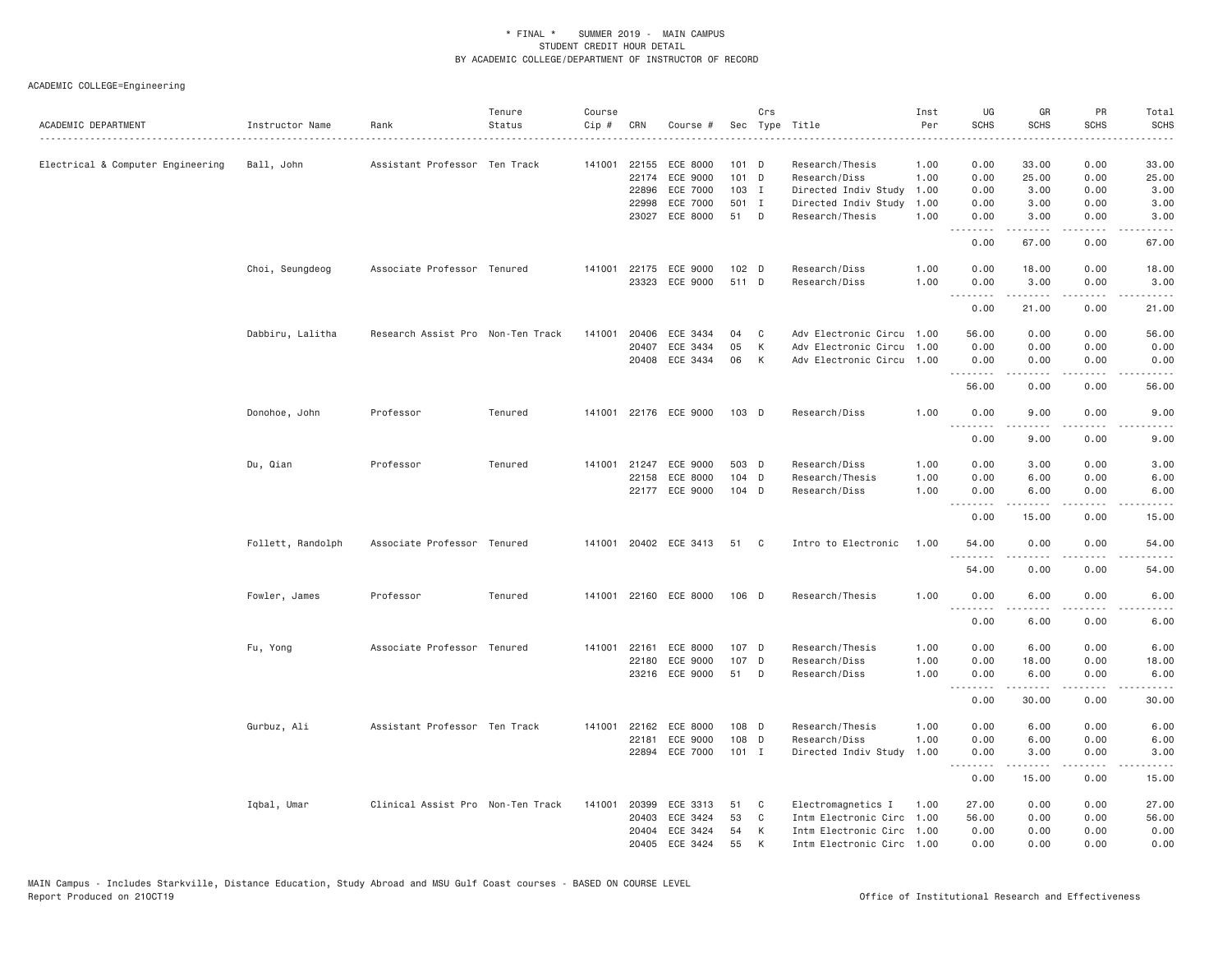| ACADEMIC DEPARTMENT               | Instructor Name   | Rank                                                   | Tenure<br>Status | Course<br>Cip # | CRN          | Course #                    |         | Crs          | Sec Type Title           | Inst<br>Per | UG<br><b>SCHS</b>  | GR<br><b>SCHS</b>   | PR<br><b>SCHS</b>            | Total<br><b>SCHS</b>                                                                                                                                         |
|-----------------------------------|-------------------|--------------------------------------------------------|------------------|-----------------|--------------|-----------------------------|---------|--------------|--------------------------|-------------|--------------------|---------------------|------------------------------|--------------------------------------------------------------------------------------------------------------------------------------------------------------|
|                                   |                   |                                                        |                  |                 |              |                             |         |              |                          |             | <u>.</u><br>83.00  | 0.00                | 0.00                         | 83.00                                                                                                                                                        |
|                                   |                   |                                                        |                  |                 |              |                             |         |              |                          |             |                    |                     |                              |                                                                                                                                                              |
| Electrical & Computer Engineering | Jones, Bryan      | Associate Professor Tenured                            |                  |                 |              | 141001 20412 ECE 3724       | 101 C   |              | Microprocessors          | 1.00        | 60.00              | 0.00                | 0.00                         | 60.00                                                                                                                                                        |
|                                   |                   |                                                        |                  |                 | 20413        | ECE 3724                    | 102 K   |              | Microprocessors          | 1.00        | 0.00               | 0.00                | 0.00                         | 0.00                                                                                                                                                         |
|                                   |                   |                                                        |                  |                 | 20414        | ECE 3724                    | 103 K   |              | Microprocessors          | 1.00        | 0.00               | 0.00                | 0.00                         | 0.00                                                                                                                                                         |
|                                   |                   |                                                        |                  |                 |              | 23157 ECE 4000              | 01 I    |              | Directed Indiv Study     | 1.00        | 3.00<br>. <i>.</i> | 0.00<br>$- - - - -$ | 0.00<br>$\frac{1}{2}$        | 3.00<br>$- - - - -$                                                                                                                                          |
|                                   |                   |                                                        |                  |                 |              |                             |         |              |                          |             | 63.00              | 0.00                | 0.00                         | 63.00                                                                                                                                                        |
|                                   |                   | Karimi-Ghartemani, M Associate Professor Ten Track     |                  |                 | 141001 22183 | ECE 9000                    | 110 D   |              | Research/Diss            | 1.00        | 0.00               | 30.00               | 0.00                         | 30.00                                                                                                                                                        |
|                                   |                   |                                                        |                  |                 | 22977        | ECE 9000                    | 508 D   |              | Research/Diss            | 1.00        | 0.00               | 1.00                | 0.00                         | 1.00                                                                                                                                                         |
|                                   |                   |                                                        |                  |                 |              |                             |         |              |                          |             | .<br>0.00          | 31.00               | 0.00                         | 31.00                                                                                                                                                        |
|                                   | Koshka, Yaroslav  | Professor                                              | Tenured          |                 |              | 141001 23149 ECE 9000       | 510 D   |              | Research/Diss            | 1.00        | 0.00<br>.          | 3.00                | 0.00                         | 3.00                                                                                                                                                         |
|                                   |                   |                                                        |                  |                 |              |                             |         |              |                          |             | 0.00               | .<br>3.00           | $\cdots$<br>0.00             | $\frac{1}{2} \left( \frac{1}{2} \right) \left( \frac{1}{2} \right) \left( \frac{1}{2} \right) \left( \frac{1}{2} \right) \left( \frac{1}{2} \right)$<br>3.00 |
|                                   | Kurum, Mehmet     | Assistant Professor Ten Track                          |                  |                 |              | 141001 22185 ECE 9000 112 D |         |              | Research/Diss            | 1.00        | 0.00<br>.          | 27.00<br>.          | 0.00<br>.                    | 27.00<br>.                                                                                                                                                   |
|                                   |                   |                                                        |                  |                 |              |                             |         |              |                          |             | 0.00               | 27.00               | 0.00                         | 27.00                                                                                                                                                        |
|                                   | Luo, Chaomin      | Associate Professor Tenured                            |                  |                 | 141001 22168 | ECE 8000                    | 114 D   |              | Research/Thesis          | 1.00        | 0.00<br>.          | 6.00<br>.           | 0.00<br>$- - -$              | 6.00<br>$- - - -$                                                                                                                                            |
|                                   |                   |                                                        |                  |                 |              |                             |         |              |                          |             | 0.00               | 6.00                | 0.00                         | 6.00                                                                                                                                                         |
|                                   | Melnychuk, Galyna | Non-Faculty                                            | Not Applicable   |                 |              | 143501 21601 IE 3913        | 801 A   |              | Engr Economy I           | 1.00        | 75.00<br>.         | 0.00<br>.           | 0.00                         | 75.00<br>.                                                                                                                                                   |
|                                   |                   |                                                        |                  |                 |              |                             |         |              |                          |             | 75.00              | 0.00                | 0.00                         | 75.00                                                                                                                                                        |
|                                   |                   | Mohammadi-Aragh, Mah Assistant Professor Ten Track     |                  | 141001          | 22190        | ECE 9000                    | 117 D   |              | Research/Diss            | 1.00        | 0.00               | 6.00                | 0.00                         | 6.00                                                                                                                                                         |
|                                   |                   |                                                        |                  | 149999          | 21698        | ENE 8003                    | 51      | C            | Foundations in Engin     | 1.00        | 0.00               | 15.00               | 0.00                         | 15.00                                                                                                                                                        |
|                                   |                   |                                                        |                  |                 | 21818        | ENE 8003                    | 551 C   |              | Foundations in Engin     | 1.00        | 0.00               | 21.00               | 0.00                         | 21.00                                                                                                                                                        |
|                                   |                   |                                                        |                  |                 |              | 23037 ENE 9000              | 102 D   |              | Research/Diss            | 1.00        | 0.00<br>.          | 12.00<br>.          | 0.00<br>$\sim$ $\sim$ $\sim$ | 12.00<br>.                                                                                                                                                   |
|                                   |                   |                                                        |                  |                 |              |                             |         |              |                          |             | 0.00               | 54.00               | 0.00                         | 54.00                                                                                                                                                        |
|                                   |                   | Shivakumaraiah, Loke Clinical Assist Pro Non-Ten Track |                  |                 | 141001 20401 | ECE 3413                    | 01      | C            | Intro to Electronic      | 1.00        | 75.00              | 0.00                | 0.00                         | 75.00                                                                                                                                                        |
|                                   |                   |                                                        |                  |                 | 22880        | ECE 3413                    | 651 C   |              | Intro to Electronic      | 1.00        | 39.00              | 0.00                | 0.00                         | 39.00                                                                                                                                                        |
|                                   |                   |                                                        |                  |                 |              |                             |         |              |                          |             | .<br>114.00        | -----<br>0.00       | 0.00                         | 114.00                                                                                                                                                       |
|                                   |                   | Assistant Professor Ten Track                          |                  |                 | 141001 22192 | ECE 9000                    | 119 D   |              | Research/Diss            | 1.00        | 0.00               | 12.00               | 0.00                         | 12.00                                                                                                                                                        |
|                                   | Tang, Bo          |                                                        |                  |                 | 22895        | ECE 7000                    | $102$ I |              | Directed Indiv Study     | 1.00        | 0.00               | 3.00                | 0.00                         | 3.00                                                                                                                                                         |
|                                   |                   |                                                        |                  |                 | 23345        | ECE 9000                    | 52      | D            | Research/Diss            | 1.00        | 0.00               | 6.00                | 0.00                         | 6.00                                                                                                                                                         |
|                                   |                   |                                                        |                  |                 |              |                             |         |              |                          |             | <u>.</u>           |                     |                              |                                                                                                                                                              |
|                                   |                   |                                                        |                  |                 |              |                             |         |              |                          |             | 0.00               | 21.00               | 0.00                         | 21.00                                                                                                                                                        |
|                                   | Wallace, David    | Non-Faculty                                            | Not Applicable   |                 |              | 141001 20400 ECE 3323       | 01      | $\mathbf{C}$ | Electromagnetics II 1.00 |             | 24.00              | 0.00                | 0.00                         | 24.00                                                                                                                                                        |
|                                   |                   |                                                        |                  |                 |              |                             |         |              |                          |             | .<br>24.00         | 0.00                | - - - -<br>0.00              | $\frac{1}{2} \left( \frac{1}{2} \right) \left( \frac{1}{2} \right) \left( \frac{1}{2} \right) \left( \frac{1}{2} \right)$<br>24.00                           |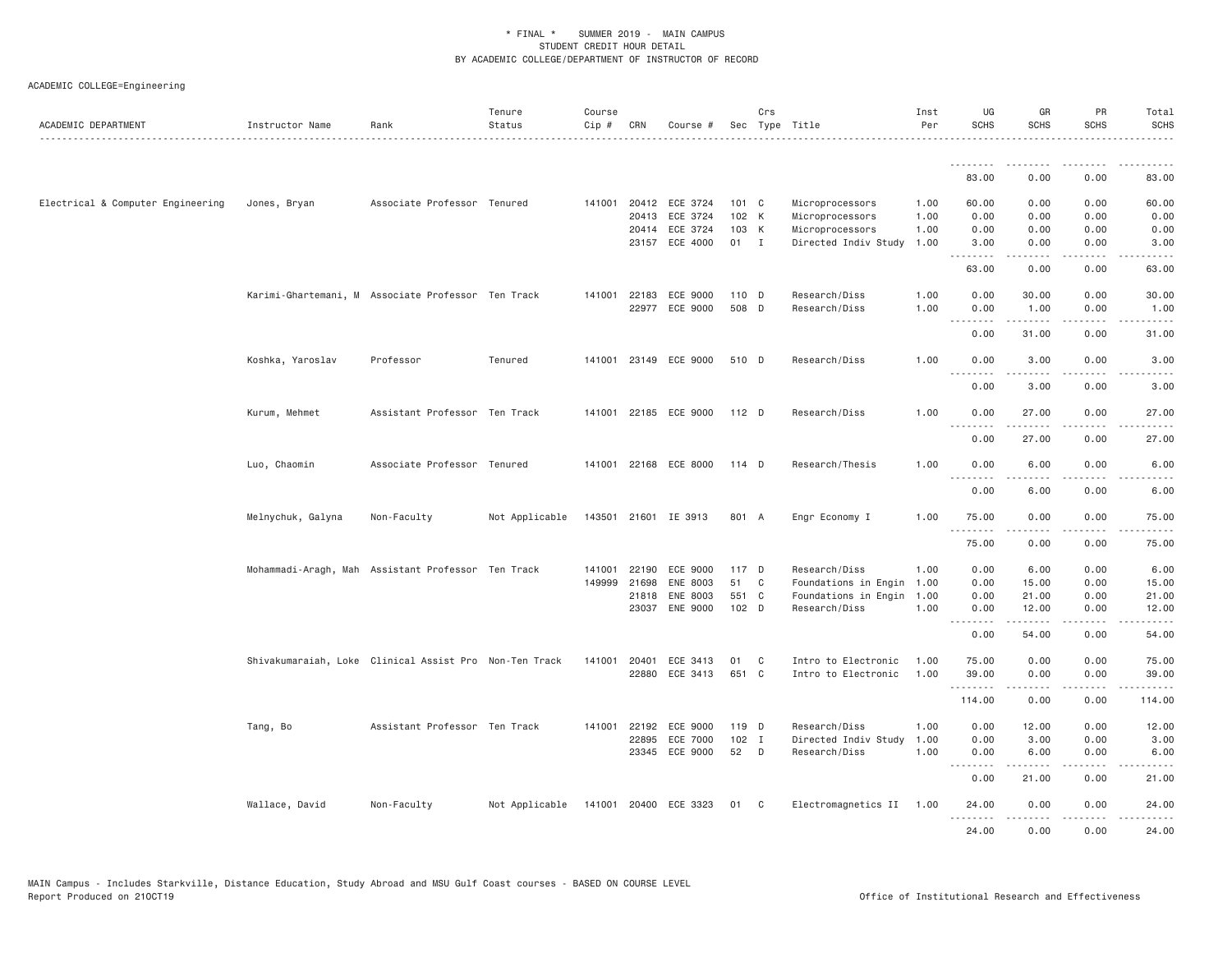### ACADEMIC COLLEGE=Engineering

|                                    |       | Tenure |            | me                                    | 1112 I     |      |                  | o ta.       |
|------------------------------------|-------|--------|------------|---------------------------------------|------------|------|------------------|-------------|
| <b>FPARTMEN</b><br><b>ACADEMTC</b> | . ank | Status | CRN<br>Cip | Title<br>Sec<br><b>TVDP</b><br>ourse: | <b>Dor</b> | SCH: | SCH <sub>®</sub> | <b>SCHS</b> |
|                                    |       |        |            |                                       |            |      |                  |             |

 =================================== ======== ======== ======== ========== Electrical & Computer Engineering 469.00 305.00 0.00 774.00 =================================== ======== ======== ======== ==========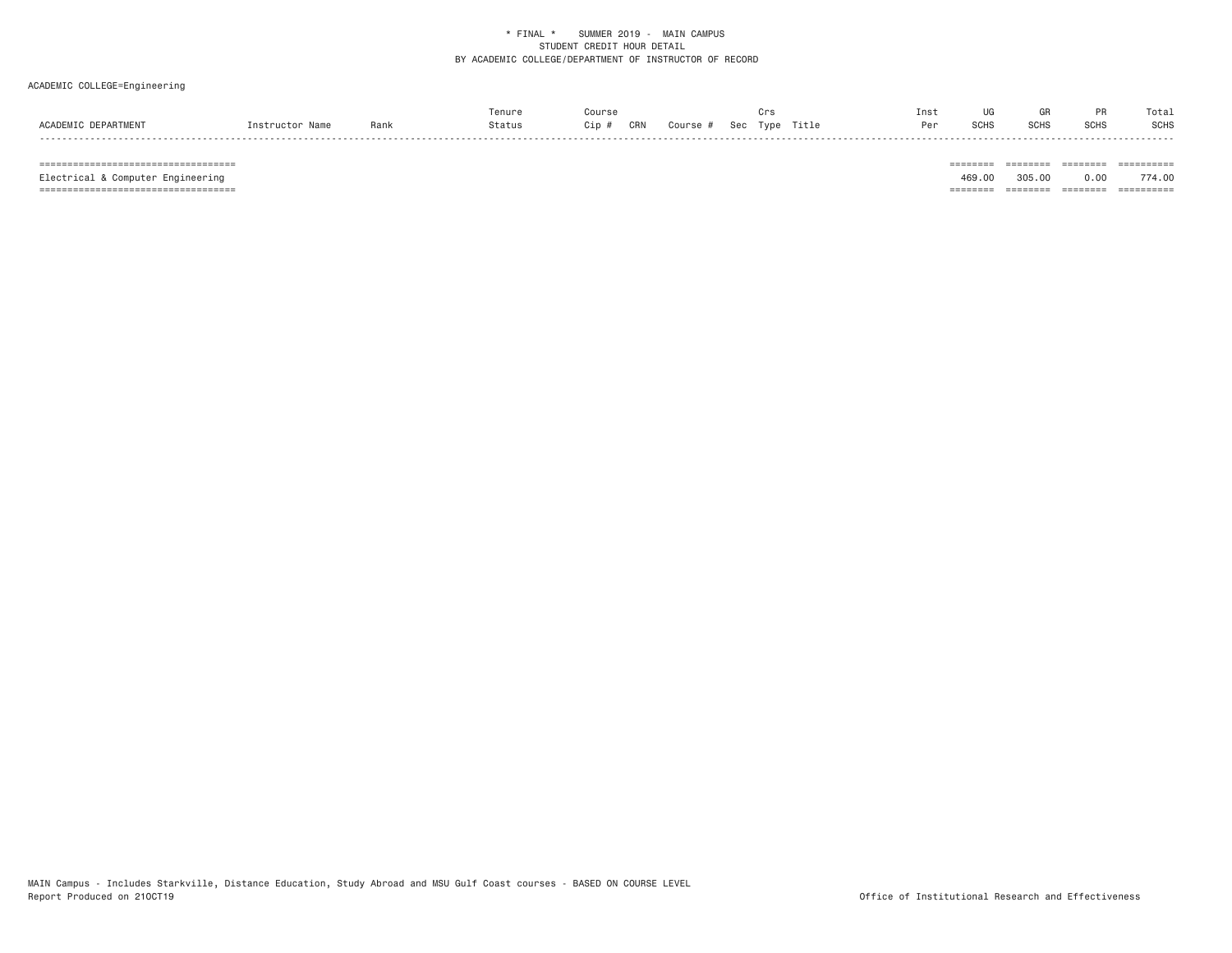| ACADEMIC DEPARTMENT              | Instructor Name     | Rank                               | Tenure<br>Status | Course<br>Cip # | CRN   | Course #                       |                | Crs          | Sec Type Title                 | Inst<br>Per  | UG<br><b>SCHS</b>          | GR<br><b>SCHS</b> | PR<br><b>SCHS</b>            | Total<br><b>SCHS</b> |
|----------------------------------|---------------------|------------------------------------|------------------|-----------------|-------|--------------------------------|----------------|--------------|--------------------------------|--------------|----------------------------|-------------------|------------------------------|----------------------|
| Industrial & Systems Engineering | Bian, Linkan        | Associate Professor Ten Track      |                  |                 |       | 143501 21406 IE 9000           | 501 D          |              | .<br>Research/DIss             | 1.00         | 0.00                       | 5.00              | 0.00                         | 5.00                 |
|                                  |                     |                                    |                  |                 |       | 21969 IE 9000                  | 101 D          |              | Research/DIss                  | 1.00         | 0.00                       | 12.00             | 0.00                         | 12.00                |
|                                  |                     |                                    |                  |                 |       |                                |                |              |                                |              | $- - -$<br>د د د د<br>0.00 | .<br>17.00        | $\sim$ $\sim$ $\sim$<br>0.00 | د د د د د<br>17.00   |
|                                  | Bullington, Stanley | Professor                          | Tenured          | 142701          |       | 20704 IE 4753                  | 01 C           |              | Systems Engr and Ana 1.00      |              | 15.00                      | 0.00              | 0.00                         | 15.00                |
|                                  |                     |                                    |                  |                 | 22868 | IE 4753                        | 501 C          |              | Systems Engr and Ana           | 1.00         | 3.00                       | 0.00              | 0.00                         | 3.00                 |
|                                  |                     |                                    |                  | 143501          | 20699 | IE 4333                        | 01             | C            | Prod Control Sys I             | 1.00         | 15.00                      | 0.00              | 0.00                         | 15.00                |
|                                  |                     |                                    |                  |                 | 20706 | IE 6333                        | 01             | $\mathbf{C}$ | Prod Control Sys I             | 1.00         | 0.00                       | 15.00             | 0.00                         | 15.00                |
|                                  |                     |                                    |                  |                 | 20711 | IE 6753                        | 01             | $\mathbf{C}$ | Systems Engr and Ana 1.00      |              | 0.00                       | 9.00              | 0.00                         | 9.00                 |
|                                  |                     |                                    |                  |                 | 21393 | IE 6753                        | 501 C          |              | Systems Engr and Ana           | 1.00         | 0.00                       | 18.00             | 0.00                         | 18.00                |
|                                  |                     |                                    |                  |                 | 21395 | IE 8000                        | 502 D          |              | Research / Thesis              | 1.00         | 0.00                       | 1.00              | 0.00                         | 1.00                 |
|                                  |                     |                                    |                  |                 | 21407 | IE 9000                        | 502 D          |              | Research/DIss                  | 1.00         | 0.00                       | 4.00              | 0.00                         | 4.00                 |
|                                  |                     |                                    |                  |                 | 21970 | IE 9000                        | 102 D          |              | Research/DIss                  | 1.00         | 0.00                       | 1.00              | 0.00                         | 1.00                 |
|                                  |                     |                                    |                  |                 | 22047 | IE 4543                        | 51             | $\mathbf{C}$ | Logistics Engineerin 1.00      |              | 3.00                       | 0.00              | 0.00                         | 3.00                 |
|                                  |                     |                                    |                  |                 | 22054 | IE 4653                        | 51             | $\mathbf{C}$ | Ind Qual Control I             | 1.00         | 30.00                      | 0.00              | 0.00                         | 30.00                |
|                                  |                     |                                    |                  |                 |       | 22114 IE 6543                  | 551 C          |              | Logistics Engineerin           | 1.00         | 0.00                       | 24.00             | 0.00                         | 24.00                |
|                                  |                     |                                    |                  |                 |       | 22762 IE 4333                  | 501 C          |              | Prod Control Sys I             | 1.00         | 12.00                      | 0.00              | 0.00                         | 12.00                |
|                                  |                     |                                    |                  |                 | 22871 | IE 4653                        | 551 C          |              | Ind Qual Control I             | 1.00         | 6.00                       | 0.00              | 0.00                         | 6.00                 |
|                                  |                     |                                    |                  |                 |       | 23013 IE 6653                  | 551 C          |              | Ind Qual Control I             | 1.00         | 0.00                       | 3.00              | 0.00                         | 3.00                 |
|                                  |                     |                                    |                  |                 |       |                                |                |              |                                |              | .<br>84.00                 | <b>.</b><br>75.00 | د د د د<br>0.00              | المستبدا<br>159.00   |
|                                  | Burch, Reuben       | Assistant Professor Ten Track      |                  | 143501          |       | 21408 IE 9000                  | 503 D          |              | Research/DIss                  | 1.00         | 0.00                       | 15.00             | 0.00                         | 15.00                |
|                                  |                     |                                    |                  |                 | 21959 | IE 8000                        | 103 D          |              | Research / Thesis              | 1.00         | 0.00                       | 12.00             | 0.00                         | 12.00                |
|                                  |                     |                                    |                  |                 | 21971 | IE 9000                        | 103 D          |              | Research/DIss                  | 1.00         | 0.00                       | 15.00             | 0.00                         | 15.00                |
|                                  |                     |                                    |                  |                 |       | 23260 IE 7000                  | 107 I          |              | Directed Indiv Study           | 1.00         | 0.00                       | 3.00              | 0.00                         | 3.00                 |
|                                  |                     |                                    |                  |                 |       |                                |                |              |                                |              | 0.00                       | 45.00             | 0.00                         | 45.00                |
|                                  | Green, Robert       | Non-Faculty                        | Not Applicable   |                 |       | 521003 20539 EXL 1191          | 101 E          |              | Leadership Internshi 1.00      |              | 2.00                       | 0.00              | 0.00                         | 2.00                 |
|                                  |                     |                                    |                  |                 |       |                                |                |              |                                |              | .<br>2.00                  | .<br>0.00         | .<br>0.00                    | 2.00                 |
|                                  | Jaradat, Raed       | Assistant Professor Ten Track      |                  |                 |       | 143501 21397 IE 8000           | 504 D          |              | Research / Thesis              | 1.00         | 0.00                       | 3.00              | 0.00                         | 3.00                 |
|                                  |                     |                                    |                  |                 | 21409 | IE 9000                        | 504 D          |              | Research/DIss                  | 1.00         | 0.00                       | 4.00              | 0.00                         | 4.00                 |
|                                  |                     |                                    |                  |                 | 21960 | IE 8000                        | 104 D          |              | Research / Thesis              | 1.00         | 0.00                       | 4.00              | 0.00                         | 4.00                 |
|                                  |                     |                                    |                  |                 | 21972 | IE 9000                        | 104 D          |              | Research/DIss                  | 1.00         | 0.00                       | 15.00             | 0.00                         | 15.00                |
|                                  |                     |                                    |                  |                 | 23014 | IE 7000                        | 501 I          |              | Directed Indiv Study           | 1.00         | 0.00                       | 3.00              | 0.00                         | 3.00                 |
|                                  |                     |                                    |                  |                 | 23148 | IE 7000                        | 502 I          |              | Directed Indiv Study 1.00      |              | 0.00                       | 3.00              | 0.00                         | 3.00                 |
|                                  |                     |                                    |                  |                 | 23272 | IE 7000                        | 108 I          |              | Directed Indiv Study 1.00      |              | 0.00                       | 3.00              | 0.00                         | 3.00                 |
|                                  |                     |                                    |                  |                 | 23291 | IE 9000                        | 51 D           |              | Research/DIss                  | 1.00         | 0.00                       | 12.00             | 0.00                         | 12.00                |
|                                  |                     |                                    |                  |                 | 23306 | IE 7000                        | 505 I          |              | Directed Indiv Study 1.00      |              | 0.00                       | 3.00              | 0.00                         | 3.00                 |
|                                  |                     |                                    |                  |                 |       | 23308 IE 7000                  | 503 I          |              | Directed Indiv Study 1.00      |              | 0.00                       | 3.00              | 0.00                         | 3.00                 |
|                                  |                     |                                    |                  |                 |       |                                |                |              |                                |              | 1.1.1.1.1.1.1<br>0.00      | .<br>53.00        | $- - - -$<br>0.00            | ----<br>53.00        |
|                                  | Joshi, Sayali       | Grad Research Assis Not Applicable |                  |                 |       | 143501 20697 IE 3913           | 01 C           |              | Engr Economy I                 | 1.00         | 57.00                      | 0.00              | 0.00                         | 57.00                |
|                                  |                     |                                    |                  |                 |       |                                |                |              |                                |              | .<br>57.00                 | .<br>0.00         | .<br>0.00                    | .<br>57.00           |
|                                  | Ma, Junfeng         | Assistant Professor Ten Track      |                  | 143501          |       | 21410 IE 9000<br>21973 IE 9000 | 505 D<br>105 D |              | Research/DIss<br>Research/DIss | 1.00<br>1.00 | 0.00<br>0.00               | 6.00<br>12.00     | 0.00<br>0.00                 | 6.00<br>12.00        |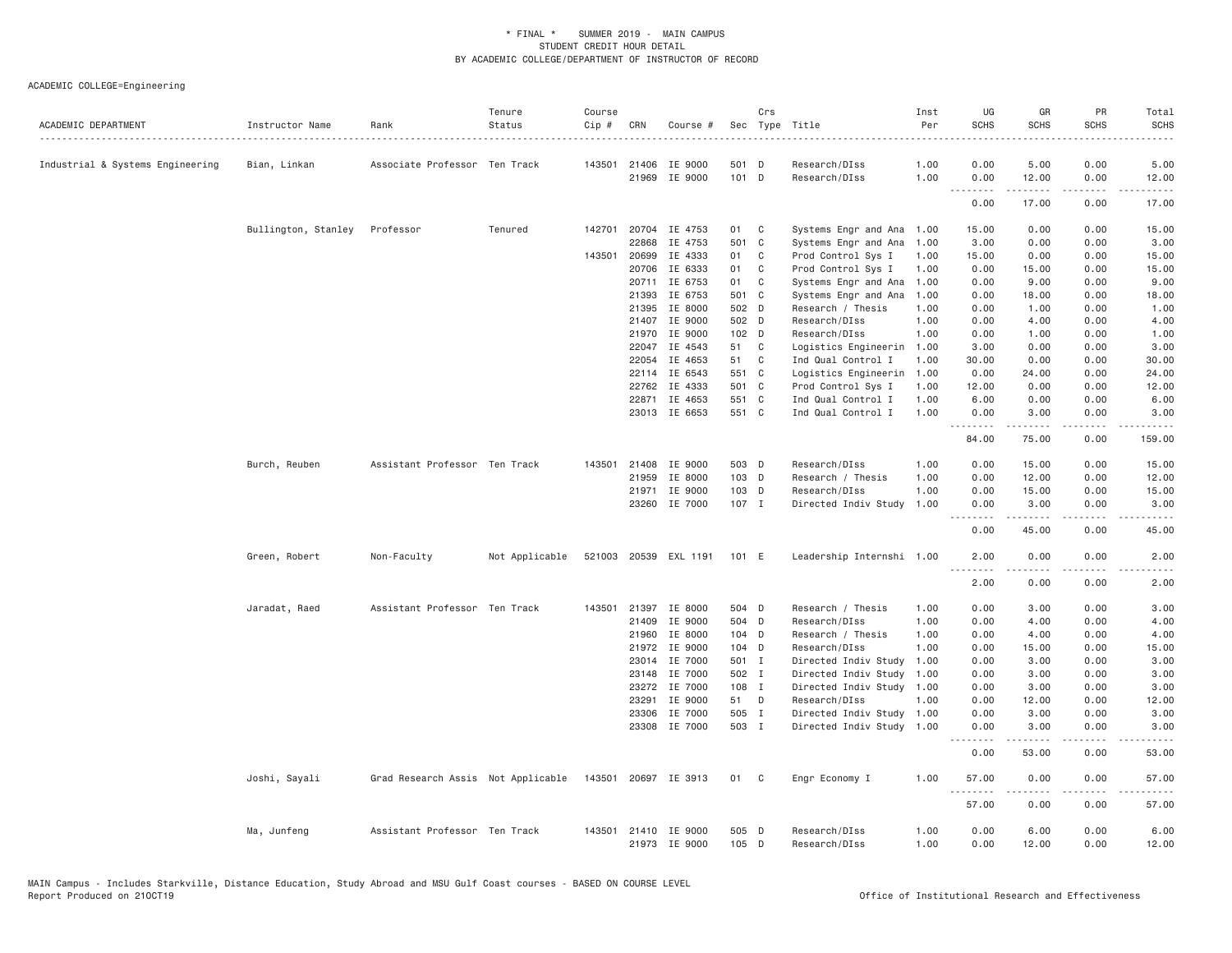| ACADEMIC DEPARTMENT              | Instructor Name     | Rank                                               | Tenure<br>Status | Course<br>Cip # | CRN          | Course #             |         | Crs          | Sec Type Title            | Inst<br>Per | UG<br><b>SCHS</b>  | GR<br><b>SCHS</b>                                                                                                                                            | PR<br><b>SCHS</b>                                                                             | Total<br><b>SCHS</b> |
|----------------------------------|---------------------|----------------------------------------------------|------------------|-----------------|--------------|----------------------|---------|--------------|---------------------------|-------------|--------------------|--------------------------------------------------------------------------------------------------------------------------------------------------------------|-----------------------------------------------------------------------------------------------|----------------------|
|                                  |                     |                                                    |                  |                 |              |                      |         |              |                           |             | .                  |                                                                                                                                                              |                                                                                               |                      |
|                                  |                     |                                                    |                  |                 |              |                      |         |              |                           |             | 0.00               | 18.00                                                                                                                                                        | 0.00                                                                                          | 18.00                |
| Industrial & Systems Engineering |                     | Marufuzzaman, Mohamm Assistant Professor Ten Track |                  |                 |              | 143501 21411 IE 9000 | 506 D   |              | Research/DIss             | 1.00        | 0.00               | 16.00                                                                                                                                                        | 0.00                                                                                          | 16.00                |
|                                  |                     |                                                    |                  |                 | 21962        | IE 8000              | 106 D   |              | Research / Thesis         | 1.00        | 0.00               | 3.00                                                                                                                                                         | 0.00                                                                                          | 3.00                 |
|                                  |                     |                                                    |                  |                 |              | 21974 IE 9000        | 106 D   |              | Research/DIss             | 1.00        | 0.00               | 18.00                                                                                                                                                        | 0.00                                                                                          | 18.00                |
|                                  |                     |                                                    |                  |                 | 22640        | IE 7000              | 101 I   |              | Directed Indiv Study 1.00 |             | 0.00               | 3.00                                                                                                                                                         | 0.00                                                                                          | 3.00                 |
|                                  |                     |                                                    |                  |                 | 22641        | IE 7000              | 102 I   |              | Directed Indiv Study 1.00 |             | 0.00<br>.          | 3.00<br>$\frac{1}{2} \left( \frac{1}{2} \right) \left( \frac{1}{2} \right) \left( \frac{1}{2} \right) \left( \frac{1}{2} \right) \left( \frac{1}{2} \right)$ | 0.00<br>$\frac{1}{2} \frac{1}{2} \frac{1}{2} \frac{1}{2} \frac{1}{2} \frac{1}{2} \frac{1}{2}$ | 3.00                 |
|                                  |                     |                                                    |                  |                 |              |                      |         |              |                           |             | 0.00               | 43.00                                                                                                                                                        | 0.00                                                                                          | 43.00                |
|                                  | Reeves, Kari        | Professor                                          | Tenured          | 140101          | 21323        | GE 8003              | 501 C   |              | MENG Capstone             | 0.50        | 0.00               | 3.00                                                                                                                                                         | 0.00                                                                                          | 3.00                 |
|                                  |                     |                                                    |                  | 143501          | 23212        | IE 7000              | 104 I   |              | Directed Indiv Study 1.00 |             | 0.00               | 3.00                                                                                                                                                         | 0.00                                                                                          | 3.00                 |
|                                  |                     |                                                    |                  |                 | 23213        | IE 7000              | 105 I   |              | Directed Indiv Study 1.00 |             | 0.00               | 3.00                                                                                                                                                         | 0.00                                                                                          | 3.00                 |
|                                  |                     |                                                    |                  |                 | 23214        | IE 7000              | 106 I   |              | Directed Indiv Study 1.00 |             | 0.00               | 3.00                                                                                                                                                         | 0.00                                                                                          | 3.00                 |
|                                  |                     |                                                    |                  |                 | 23300        | IE 7000              | 109 I   |              | Directed Indiv Study 1.00 |             | 0.00<br>.          | 3.00                                                                                                                                                         | 0.00                                                                                          | 3.00                 |
|                                  |                     |                                                    |                  |                 |              |                      |         |              |                           |             | 0.00               | 15.00                                                                                                                                                        | 0.00                                                                                          | 15.00                |
|                                  | Shahvari, Omid      | Visiting Assist Pro Non-Ten Track                  |                  | 143501          | 20698        | IE 3913              | 51      | $\mathbf{C}$ | Engr Economy I            | 1.00        | 54.00              | 0.00                                                                                                                                                         | 0.00                                                                                          | 54.00                |
|                                  |                     |                                                    |                  |                 | 22196        | IE 3913              | 551 C   |              | Engr Economy I            | 1.00        | 21.00              | 0.00                                                                                                                                                         | 0.00                                                                                          | 21.00                |
|                                  |                     |                                                    |                  |                 | 22294        | IE 3913              | 651 C   |              | Engr Economy I            | 1.00        | 12.00              | 0.00                                                                                                                                                         | 0.00                                                                                          | 12.00                |
|                                  |                     |                                                    |                  |                 | 270101 22052 | IE 4733              | 51      | $\mathbf{C}$ | Linear Programming I 1.00 |             | 33.00              | 0.00                                                                                                                                                         | 0.00                                                                                          | 33.00                |
|                                  |                     |                                                    |                  |                 |              | 22053 IE 6733        | 51 C    |              | Linear Programming I 1.00 |             | 0.00<br>.          | 18.00<br>$\frac{1}{2}$                                                                                                                                       | 0.00                                                                                          | 18.00<br>.           |
|                                  |                     |                                                    |                  |                 |              |                      |         |              |                           |             | 120.00             | 18.00                                                                                                                                                        | 0.00                                                                                          | 138.00               |
|                                  | Smith, Brian        | Assistant Professor Ten Track                      |                  | 143501          |              | 21413 IE 9000        | 509 D   |              | Research/DIss             | 1.00        | 0.00               | 4.00                                                                                                                                                         | 0.00                                                                                          | 4.00                 |
|                                  |                     |                                                    |                  |                 | 21965        | IE 8000              | 109 D   |              | Research / Thesis         | 1.00        | 0.00               | 3.00                                                                                                                                                         | 0.00                                                                                          | 3.00                 |
|                                  |                     |                                                    |                  |                 | 21977        | IE 9000              | 109 D   |              | Research/DIss             | 1.00        | 0.00               | 12.00                                                                                                                                                        | 0.00                                                                                          | 12.00                |
|                                  |                     |                                                    |                  |                 | 22889        | IE 7000              | 103 I   |              | Directed Indiv Study      | 1.00        | 0.00<br>.          | 6.00<br>.                                                                                                                                                    | 0.00<br>$\sim$ $\sim$ $\sim$ $\sim$                                                           | 6.00                 |
|                                  |                     |                                                    |                  |                 |              |                      |         |              |                           |             | 0.00               | 25.00                                                                                                                                                        | 0.00                                                                                          | 25.00                |
|                                  | Strawderman, Lesley | Professor                                          | Tenured          |                 | 143501 21414 | IE 9000              | 510 D   |              | Research/DIss             | 1.00        | 0.00               | 5.00                                                                                                                                                         | 0.00                                                                                          | 5.00                 |
|                                  |                     |                                                    |                  |                 | 21966        | IE 8000              | 110 D   |              | Research / Thesis         | 1.00        | 0.00               | 1.00                                                                                                                                                         | 0.00                                                                                          | 1.00                 |
|                                  |                     |                                                    |                  |                 | 21978        | IE 9000              | 110 D   |              | Research/DIss             | 1.00        | 0.00               | 6.00                                                                                                                                                         | 0.00                                                                                          | 6.00                 |
|                                  |                     |                                                    |                  |                 | 270301 20701 | IE 4613              | 01 C    |              | Eng Statistics I          | 1.00        | 102.00             | 0.00                                                                                                                                                         | 0.00                                                                                          | 102.00               |
|                                  |                     |                                                    |                  |                 | 20708        | IE 6613              | 01 C    |              | Eng Statistics I          | 1.00        | 0.00               | 15.00                                                                                                                                                        | 0.00                                                                                          | 15.00                |
|                                  |                     |                                                    |                  |                 | 21392        | IE 6613              | 501 C   |              | Eng Statistics I          | 1.00        | 0.00               | 33.00                                                                                                                                                        | 0.00                                                                                          | 33.00                |
|                                  |                     |                                                    |                  |                 | 22296        | IE 4613              | 601 C   |              | Eng Statistics I          | 1.00        | 18.00              | 0.00                                                                                                                                                         | 0.00                                                                                          | 18.00                |
|                                  |                     |                                                    |                  |                 | 22764        | IE 4613              | 501 C   |              | Eng Statistics I          | 1.00        | 18.00<br>.         | 0.00<br>$\frac{1}{2} \left( \frac{1}{2} \right) \left( \frac{1}{2} \right) \left( \frac{1}{2} \right) \left( \frac{1}{2} \right) \left( \frac{1}{2} \right)$ | 0.00<br>.                                                                                     | 18.00<br>.           |
|                                  |                     |                                                    |                  |                 |              |                      |         |              |                           |             | 138.00             | 60.00                                                                                                                                                        | 0.00                                                                                          | 198.00               |
|                                  | Tian, Wenmeng       | Assistant Professor Ten Track                      |                  |                 |              | 143501 21979 IE 9000 | 111 D   |              | Research/DIss             | 1.00        | 0.00<br>. <b>.</b> | 6.00<br>.                                                                                                                                                    | 0.00<br>$\sim$ $\sim$ $\sim$ $\sim$                                                           | 6.00                 |
|                                  |                     |                                                    |                  |                 |              |                      |         |              |                           |             | 0.00               | 6.00                                                                                                                                                         | 0.00                                                                                          | 6.00                 |
|                                  | Usher, John         | Professor                                          | Tenured          |                 |              | 143501 21980 IE 9000 | $112$ D |              | Research/DIss             | 1.00        | 0.00<br>.          | 1.00<br>.                                                                                                                                                    | 0.00                                                                                          | 1.00                 |
|                                  |                     |                                                    |                  |                 |              |                      |         |              |                           |             | 0.00               | 1.00                                                                                                                                                         | 0.00                                                                                          | 1.00                 |
|                                  | Walden, Clayton     | Research Professor                                 | Non-Ten Track    |                 |              | 140701 20705 IE 4923 | 01 B    |              | Six Sigma Project         | 1.00        | 6.00               | 0.00                                                                                                                                                         | 0.00                                                                                          | 6.00                 |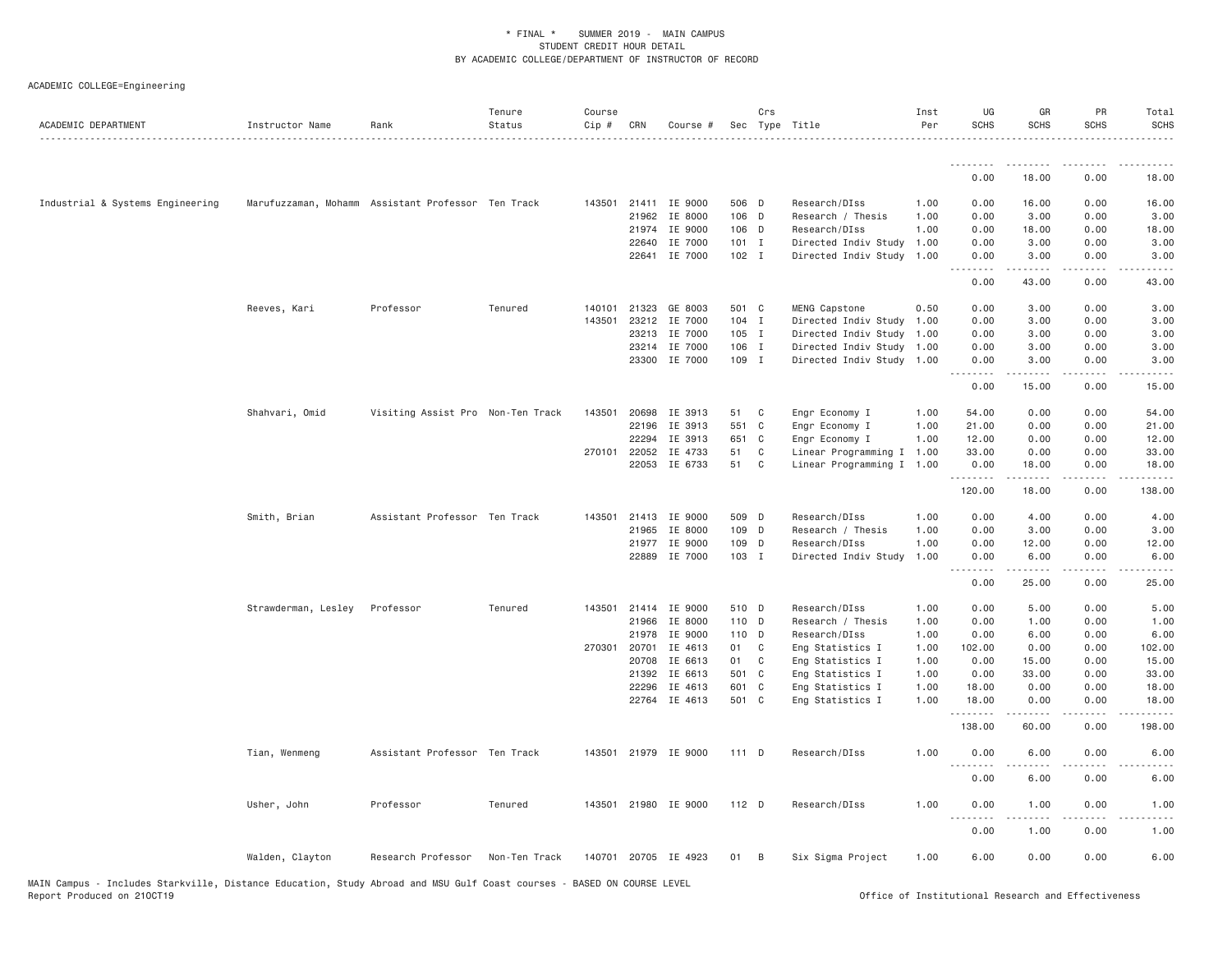| ACADEMIC DEPARTMENT                    | Instructor Name | Rank               | Tenure<br>Status | Course<br>Cip # | CRN | Course #      | Sec  | Crs | Type Title        | Inst<br>Per | UG<br><b>SCHS</b> | GR<br><b>SCHS</b>    | PR<br>SCHS                          | Total<br>SCHS      |
|----------------------------------------|-----------------|--------------------|------------------|-----------------|-----|---------------|------|-----|-------------------|-------------|-------------------|----------------------|-------------------------------------|--------------------|
| Industrial & Systems Engineering       | Walden, Clayton | Research Professor | Non-Ten Track    | 140701          |     | 20712 IE 6923 | 01 B |     | Six Sigma Project | 1.00        | 0.00<br>--------- | 9,00                 | 0.00<br>--------                    | 9,00<br>---------- |
|                                        |                 |                    |                  |                 |     |               |      |     |                   |             | 6,00              | 9.00                 | 0.00                                | 15.00              |
| ====================================== |                 |                    |                  |                 |     |               |      |     |                   |             | ========          | --------<br>-------- | ========                            | $=$ ==========     |
| Industrial & Systems Engineering       |                 |                    |                  |                 |     |               |      |     |                   |             | 407.00            | 385,00               | 0.00                                | 792.00             |
| =====================================  |                 |                    |                  |                 |     |               |      |     |                   |             | =====             |                      | $=$ $=$ $=$ $=$ $=$ $=$ $=$ $=$ $=$ | ==========         |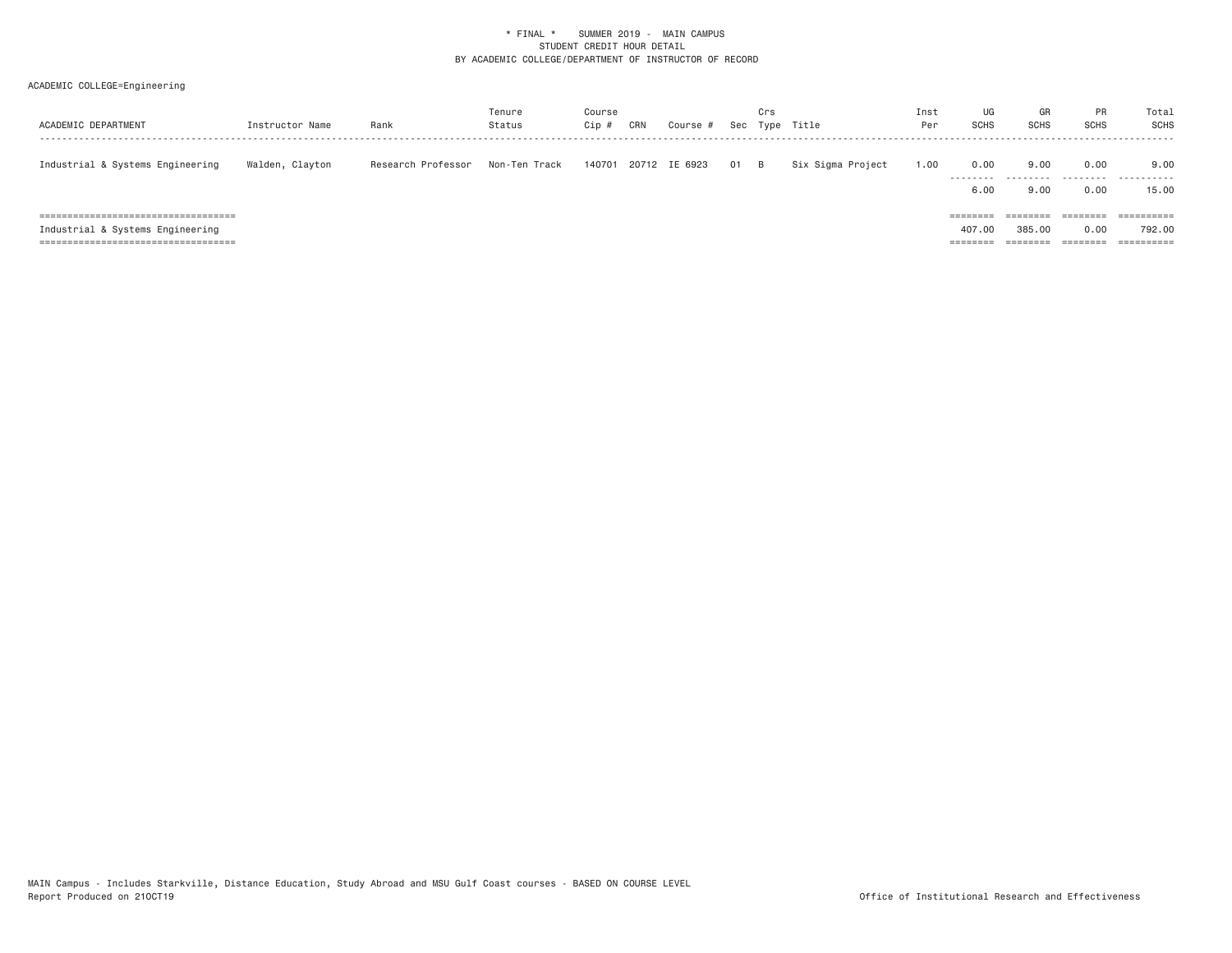| ACADEMIC DEPARTMENT    | Instructor Name                                    | Rank                              | Tenure<br>Status | Course<br>Cip # | CRN   | Course #                 |                | Crs          | Sec Type Title                            | Inst<br>Per  | UG<br><b>SCHS</b>                                                                                                                                                                                                                                                                                                                                                                                                                                                                              | GR<br><b>SCHS</b>                                                                                                                                            | PR<br><b>SCHS</b> | Total<br><b>SCHS</b><br>.                                                                                                         |
|------------------------|----------------------------------------------------|-----------------------------------|------------------|-----------------|-------|--------------------------|----------------|--------------|-------------------------------------------|--------------|------------------------------------------------------------------------------------------------------------------------------------------------------------------------------------------------------------------------------------------------------------------------------------------------------------------------------------------------------------------------------------------------------------------------------------------------------------------------------------------------|--------------------------------------------------------------------------------------------------------------------------------------------------------------|-------------------|-----------------------------------------------------------------------------------------------------------------------------------|
| Mechanical Engineering | Askari, Omid                                       | Assistant Professor Ten Track     |                  |                 |       | 141901 22452 ME 9000     | $101$ D        |              | Research / Diss                           | 1.00         | 0.00<br>.                                                                                                                                                                                                                                                                                                                                                                                                                                                                                      | 12.00<br>المستمرين                                                                                                                                           | 0.00<br>.         | 12.00<br>.                                                                                                                        |
|                        |                                                    |                                   |                  |                 |       |                          |                |              |                                           |              | 0.00                                                                                                                                                                                                                                                                                                                                                                                                                                                                                           | 12.00                                                                                                                                                        | 0.00              | 12.00                                                                                                                             |
|                        | Barrett, Christopher Assistant Professor Ten Track |                                   |                  |                 |       | 141901 22197 ME 9000     | 503 D          |              | Research / Diss                           | 1.00         | 0.00                                                                                                                                                                                                                                                                                                                                                                                                                                                                                           | 2.00                                                                                                                                                         | 0.00              | 2.00                                                                                                                              |
|                        |                                                    |                                   |                  |                 | 22437 | ME 8000<br>22454 ME 9000 | 103 D<br>103 D |              | Research / Thesis<br>Research / Diss      | 1.00<br>1.00 | 0.00<br>0.00                                                                                                                                                                                                                                                                                                                                                                                                                                                                                   | 6.00<br>6.00                                                                                                                                                 | 0.00<br>0.00      | 6.00<br>6.00                                                                                                                      |
|                        |                                                    |                                   |                  |                 |       |                          |                |              |                                           |              | 0.00                                                                                                                                                                                                                                                                                                                                                                                                                                                                                           | -----<br>14.00                                                                                                                                               | .<br>0.00         | .<br>14.00                                                                                                                        |
|                        | Bhushan, Shanti                                    | Assistant Professor Ten Track     |                  |                 |       | 141901 22438 ME 8000     | 104 D          |              | Research / Thesis                         | 1.00         | 0.00                                                                                                                                                                                                                                                                                                                                                                                                                                                                                           | 12.00                                                                                                                                                        | 0.00              | 12.00                                                                                                                             |
|                        |                                                    |                                   |                  |                 |       | 22455 ME 9000            | 104 D          |              | Research / Diss                           | 1.00         | 0.00<br>$\begin{array}{cccccccccccccc} \multicolumn{2}{c}{} & \multicolumn{2}{c}{} & \multicolumn{2}{c}{} & \multicolumn{2}{c}{} & \multicolumn{2}{c}{} & \multicolumn{2}{c}{} & \multicolumn{2}{c}{} & \multicolumn{2}{c}{} & \multicolumn{2}{c}{} & \multicolumn{2}{c}{} & \multicolumn{2}{c}{} & \multicolumn{2}{c}{} & \multicolumn{2}{c}{} & \multicolumn{2}{c}{} & \multicolumn{2}{c}{} & \multicolumn{2}{c}{} & \multicolumn{2}{c}{} & \multicolumn{2}{c}{} & \multicolumn{2}{c}{} & \$ | 18.00<br>.                                                                                                                                                   | 0.00<br>.         | 18.00<br>.                                                                                                                        |
|                        |                                                    |                                   |                  |                 |       |                          |                |              |                                           |              | 0.00                                                                                                                                                                                                                                                                                                                                                                                                                                                                                           | 30.00                                                                                                                                                        | 0.00              | 30.00                                                                                                                             |
|                        | Chen, Lei                                          | Assistant Professor Ten Track     |                  | 141901          |       | 22456 ME 9000            | 105 D          |              | Research / Diss                           | 1.00         | 0.00                                                                                                                                                                                                                                                                                                                                                                                                                                                                                           | 21.00                                                                                                                                                        | 0.00              | 21.00                                                                                                                             |
|                        |                                                    |                                   |                  |                 |       | 22976 ME 7000            | $101$ I        |              | Directed Indiv Study                      | 1.00         | 0.00<br>.                                                                                                                                                                                                                                                                                                                                                                                                                                                                                      | 3.00                                                                                                                                                         | 0.00<br>.         | 3.00<br>.                                                                                                                         |
|                        |                                                    |                                   |                  |                 |       |                          |                |              |                                           |              | 0.00                                                                                                                                                                                                                                                                                                                                                                                                                                                                                           | 24.00                                                                                                                                                        | 0.00              | 24.00                                                                                                                             |
|                        | Cho, HeeJin                                        | Associate Professor Ten Track     |                  | 141901          |       | 21434 ME 9000            | 501 D          |              | Research / Diss                           | 1.00         | 0.00                                                                                                                                                                                                                                                                                                                                                                                                                                                                                           | 3.00                                                                                                                                                         | 0.00              | 3.00                                                                                                                              |
|                        |                                                    |                                   |                  |                 | 22440 | ME 8000                  | 106 D          |              | Research / Thesis                         | 1.00         | 0.00                                                                                                                                                                                                                                                                                                                                                                                                                                                                                           | 6.00                                                                                                                                                         | 0.00              | 6.00                                                                                                                              |
|                        |                                                    |                                   |                  |                 | 22457 | ME 9000                  | 106 D          |              | Research / Diss                           | 1.00         | 0.00                                                                                                                                                                                                                                                                                                                                                                                                                                                                                           | 19.00                                                                                                                                                        | 0.00              | 19.00                                                                                                                             |
|                        |                                                    |                                   |                  |                 | 23200 | <b>ME 7000</b>           | 103 I          |              | Directed Indiv Study                      | 1.00         | 0.00                                                                                                                                                                                                                                                                                                                                                                                                                                                                                           | 3.00                                                                                                                                                         | 0.00              | 3.00                                                                                                                              |
|                        |                                                    |                                   |                  |                 | 23201 | ME 7000                  | $104$ I        |              | Directed Indiv Study 1.00                 |              | 0.00                                                                                                                                                                                                                                                                                                                                                                                                                                                                                           | 3.00                                                                                                                                                         | 0.00              | 3.00                                                                                                                              |
|                        |                                                    |                                   |                  |                 | 23202 | ME 7000                  | 105 I          |              | Directed Indiv Study 1.00                 |              | 0.00<br>.                                                                                                                                                                                                                                                                                                                                                                                                                                                                                      | 3.00<br>.                                                                                                                                                    | 0.00<br>.         | 3.00<br>.                                                                                                                         |
|                        |                                                    |                                   |                  |                 |       |                          |                |              |                                           |              | 0.00                                                                                                                                                                                                                                                                                                                                                                                                                                                                                           | 37.00                                                                                                                                                        | 0.00              | 37.00                                                                                                                             |
|                        | Doude, Haley                                       | Research Assist Pro Non-Ten Track |                  |                 |       | 141901 22441 ME 8000     | 107 D          |              | Research / Thesis                         | 1.00         | 0.00                                                                                                                                                                                                                                                                                                                                                                                                                                                                                           | 12.00                                                                                                                                                        | 0.00              | 12.00                                                                                                                             |
|                        |                                                    |                                   |                  |                 |       | 22458 ME 9000            | 107 D          |              | Research / Diss                           | 1.00         | 0.00<br>$\sim$ $\sim$ $\sim$ $\sim$                                                                                                                                                                                                                                                                                                                                                                                                                                                            | 6.00<br>$\frac{1}{2} \left( \frac{1}{2} \right) \left( \frac{1}{2} \right) \left( \frac{1}{2} \right) \left( \frac{1}{2} \right) \left( \frac{1}{2} \right)$ | 0.00<br>.         | 6.00<br>$\frac{1}{2} \left( \frac{1}{2} \right) \left( \frac{1}{2} \right) \left( \frac{1}{2} \right) \left( \frac{1}{2} \right)$ |
|                        |                                                    |                                   |                  |                 |       |                          |                |              |                                           |              | 0.00                                                                                                                                                                                                                                                                                                                                                                                                                                                                                           | 18,00                                                                                                                                                        | 0.00              | 18.00                                                                                                                             |
|                        | El Kadiri, Haitham                                 | Associate Professor Tenured       |                  |                 |       | 141901 22459 ME 9000     | 108 D          |              | Research / Diss                           | 1.00         | 0.00<br>.                                                                                                                                                                                                                                                                                                                                                                                                                                                                                      | 18.00<br>.                                                                                                                                                   | 0.00<br>.         | 18.00<br>.                                                                                                                        |
|                        |                                                    |                                   |                  |                 |       |                          |                |              |                                           |              | 0.00                                                                                                                                                                                                                                                                                                                                                                                                                                                                                           | 18.00                                                                                                                                                        | 0.00              | 18.00                                                                                                                             |
|                        | Hammi, Youssef                                     | Research Assoc Prof Non-Ten Track |                  | 140201          | 23046 | ASE 9000                 | 114 D          |              | Research/Diss                             | 1.00         | 0.00                                                                                                                                                                                                                                                                                                                                                                                                                                                                                           | 6.00                                                                                                                                                         | 0.00              | 6.00                                                                                                                              |
|                        |                                                    |                                   |                  | 141901          | 22892 | ME 7000<br>23227 ME 8000 | 501 I<br>503 D |              | Directed Indiv Study<br>Research / Thesis | 1.00<br>1.00 | 0.00<br>0.00                                                                                                                                                                                                                                                                                                                                                                                                                                                                                   | 3.00<br>3.00                                                                                                                                                 | 0.00<br>0.00      | 3.00<br>3.00                                                                                                                      |
|                        |                                                    |                                   |                  |                 |       |                          |                |              |                                           |              | .<br>0.00                                                                                                                                                                                                                                                                                                                                                                                                                                                                                      | -----<br>12.00                                                                                                                                               | د د د د<br>0.00   | 12.00                                                                                                                             |
|                        | Jones, Elborn                                      | Lecturer                          | Non-Ten Track    | 141901          | 20840 | ME 4443                  | $101 \quad C$  |              | Mech Systems Design                       | 1.00         | 63.00                                                                                                                                                                                                                                                                                                                                                                                                                                                                                          | 0.00                                                                                                                                                         | 0.00              | 63.00                                                                                                                             |
|                        |                                                    |                                   |                  |                 | 20841 | ME 4643                  | 51             | $\mathbf{C}$ | Intro Vibration/Cont 1.00                 |              | 144.00                                                                                                                                                                                                                                                                                                                                                                                                                                                                                         | 0.00                                                                                                                                                         | 0.00              | 144.00                                                                                                                            |
|                        |                                                    |                                   |                  |                 | 20842 | ME 6443                  | 101 C          |              | Mech Systems Design                       | 1.00         | 0.00                                                                                                                                                                                                                                                                                                                                                                                                                                                                                           | 9.00                                                                                                                                                         | 0.00              | 9.00                                                                                                                              |
|                        |                                                    |                                   |                  |                 | 20843 | ME 6643                  | 51 C           |              | Intro Vibration/Cont 1.00                 |              | 0.00                                                                                                                                                                                                                                                                                                                                                                                                                                                                                           | 6.00                                                                                                                                                         | 0.00              | 6.00                                                                                                                              |
|                        |                                                    |                                   |                  |                 | 21429 | ME 6443                  | 501 C          |              | Mech Systems Design                       | 1.00         | 0.00                                                                                                                                                                                                                                                                                                                                                                                                                                                                                           | 15.00                                                                                                                                                        | 0.00              | 15.00                                                                                                                             |
|                        |                                                    |                                   |                  |                 |       |                          |                |              |                                           |              | .<br>207.00                                                                                                                                                                                                                                                                                                                                                                                                                                                                                    | 30.00                                                                                                                                                        | د د د د<br>0.00   | .<br>237.00                                                                                                                       |
|                        | Kim, Dongsu                                        | Grad Teach Assist                 | Not Applicable   |                 |       | 141901 20833 ME 3313     | 101 C          |              | Heat Transfer                             | 1.00         | 57.00                                                                                                                                                                                                                                                                                                                                                                                                                                                                                          | 0.00                                                                                                                                                         | 0.00              | 57.00                                                                                                                             |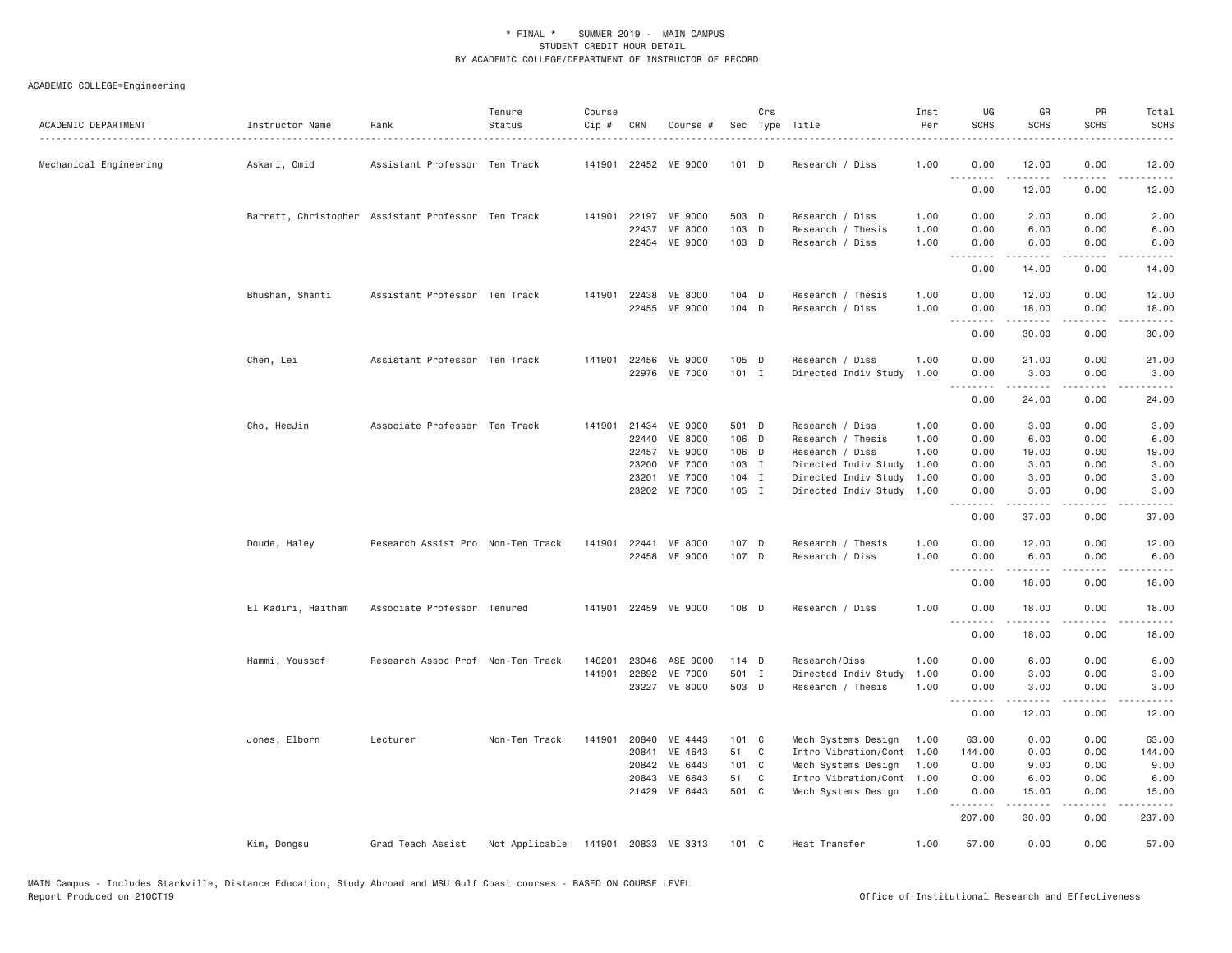| ACADEMIC DEPARTMENT    | Instructor Name  | Rank                                               | Tenure<br>Status<br>. | Course<br>Cip # | CRN            | Course #             |               | Crs          | Sec Type Title                               | Inst<br>Per  | UG<br><b>SCHS</b>             | GR<br><b>SCHS</b>                                                                                                                                            | PR<br><b>SCHS</b>                   | Total<br><b>SCHS</b><br>. <u>.</u> . |
|------------------------|------------------|----------------------------------------------------|-----------------------|-----------------|----------------|----------------------|---------------|--------------|----------------------------------------------|--------------|-------------------------------|--------------------------------------------------------------------------------------------------------------------------------------------------------------|-------------------------------------|--------------------------------------|
|                        |                  |                                                    |                       |                 |                |                      |               |              |                                              |              |                               | .                                                                                                                                                            |                                     |                                      |
|                        |                  |                                                    |                       |                 |                |                      |               |              |                                              |              | 57.00                         | 0.00                                                                                                                                                         | 0.00                                | 57.00                                |
| Mechanical Engineering | Knizley, Alta    | Clinical Assist Pro Non-Ten Track                  |                       |                 | 141901 22460   | ME 9000              | 109 D         |              | Research / Diss                              | 1.00         | 0.00                          | 12.00                                                                                                                                                        | 0.00                                | 12.00                                |
|                        |                  |                                                    |                       |                 | 23203          | ME 4000              | $101$ I       |              | Directed Indiv Study                         | 1.00         | 3.00                          | 0.00                                                                                                                                                         | 0.00                                | 3.00                                 |
|                        |                  |                                                    |                       |                 |                | 23313 ME 4000        | 51 I          |              | Directed Indiv Study                         | 1.00         | 3.00<br>.                     | 0.00<br>$\frac{1}{2} \left( \frac{1}{2} \right) \left( \frac{1}{2} \right) \left( \frac{1}{2} \right) \left( \frac{1}{2} \right) \left( \frac{1}{2} \right)$ | 0.00<br>.                           | 3.00<br>.                            |
|                        |                  |                                                    |                       |                 |                |                      |               |              |                                              |              | 6.00                          | 12.00                                                                                                                                                        | 0.00                                | 18.00                                |
|                        | Li, Like         | Assistant Professor Ten Track                      |                       |                 |                | 141901 22461 ME 9000 | 110 D         |              | Research / Diss                              | 1,00         | 0.00<br><u>.</u>              | 6.00<br>.                                                                                                                                                    | 0.00<br>$\sim$ $\sim$ $\sim$        | 6.00<br>-----                        |
|                        |                  |                                                    |                       |                 |                |                      |               |              |                                              |              | 0.00                          | 6.00                                                                                                                                                         | 0.00                                | 6.00                                 |
|                        | Liu, Yucheng     | Associate Professor Ten Track                      |                       |                 |                | 141901 22445 ME 8000 | $111$ D       |              | Research / Thesis                            | 1.00         | 0.00                          | 1.00                                                                                                                                                         | 0.00                                | 1.00                                 |
|                        |                  |                                                    |                       |                 |                | 22462 ME 9000        | 111 D         |              | Research / Diss                              | 1.00         | 0.00                          | 12.00                                                                                                                                                        | 0.00                                | 12.00                                |
|                        |                  |                                                    |                       |                 |                |                      |               |              |                                              |              | <b><i><u><u>.</u></u></i></b> | .                                                                                                                                                            | .                                   | .                                    |
|                        |                  |                                                    |                       |                 |                |                      |               |              |                                              |              | 0.00                          | 13.00                                                                                                                                                        | 0.00                                | 13.00                                |
|                        | Mago, Pedro      | Professor                                          | Tenured               |                 |                | 141901 22446 ME 8000 | 112 D         |              | Research / Thesis                            | 1.00         | 0.00<br>.                     | 6.00                                                                                                                                                         | 0.00                                | 6.00                                 |
|                        |                  |                                                    |                       |                 |                |                      |               |              |                                              |              | 0.00                          | 6.00                                                                                                                                                         | 0.00                                | 6.00                                 |
|                        | Paliwal, Bhasker | Non-Faculty                                        | Not Applicable        |                 |                | 141901 20839 ME 4403 | $101 \quad C$ |              | Machine Design                               | 1.00         | 45.00                         | 0.00                                                                                                                                                         | 0.00                                | 45.00                                |
|                        |                  |                                                    |                       |                 |                |                      |               |              |                                              |              | .<br>45.00                    | .<br>0.00                                                                                                                                                    | $\sim$ $\sim$ $\sim$ $\sim$<br>0.00 | .<br>45.00                           |
|                        | Priddy, Matthew  | Assistant Professor Ten Track                      |                       | 140201          |                | 22745 ASE 9000       | 105 D         |              | Research/Diss                                | 1.00         | 0.00                          | 18.00                                                                                                                                                        | 0.00                                | 18.00                                |
|                        |                  |                                                    |                       | 141901          | 22448          | ME 8000              | 114 D         |              | Research / Thesis                            | 1.00         | 0.00                          | 12.00                                                                                                                                                        | 0.00                                | 12.00                                |
|                        |                  |                                                    |                       |                 | 22465          | ME 9000              | 114 D         |              | Research / Diss                              | 1.00         | 0.00                          | 9.00                                                                                                                                                         | 0.00                                | 9.00                                 |
|                        |                  |                                                    |                       |                 | 23263          | ME 7000              | 106 I         |              | Directed Indiv Study                         | 1.00         | 0.00<br>.                     | 3.00                                                                                                                                                         | 0.00<br>.                           | 3.00                                 |
|                        |                  |                                                    |                       |                 |                |                      |               |              |                                              |              | 0.00                          | 42.00                                                                                                                                                        | 0.00                                | 42.00                                |
|                        | Rhee, Hongjoo    | Associate Professor Ten Track                      |                       |                 | 141901 22449   | ME 8000              | 115 D         |              | Research / Thesis                            | 1.00         | 0.00                          | 12.00                                                                                                                                                        | 0.00                                | 12.00                                |
|                        |                  |                                                    |                       |                 |                | 22466 ME 9000        | 115 D         |              | Research / Diss                              | 1.00         | 0.00<br>.                     | 6.00<br>-----                                                                                                                                                | 0.00<br>$\sim$ $\sim$ $\sim$        | 6.00<br>المتماما                     |
|                        |                  |                                                    |                       |                 |                |                      |               |              |                                              |              | 0.00                          | 18.00                                                                                                                                                        | 0.00                                | 18.00                                |
|                        | Roy, Shrabanti   | Grad Research Assis Not Applicable                 |                       |                 |                | 141901 20835 ME 3513 | 01 C          |              | Thermodynamics I                             | 1.00         | 63.00                         | 0.00                                                                                                                                                         | 0.00                                | 63.00                                |
|                        |                  |                                                    |                       |                 |                |                      |               |              |                                              |              | 63.00                         | 0.00                                                                                                                                                         | 0.00                                | 63.00                                |
|                        | Stone, Tonya     | Associate Professor Tenured                        |                       |                 | 141901 22450   | ME 8000              | 116 D         |              | Research / Thesis                            | 1.00         | 0.00                          | 1.00                                                                                                                                                         | 0.00                                | 1.00                                 |
|                        |                  |                                                    |                       |                 |                | 22467 ME 9000        | 116 D         |              | Research / Diss                              | 1.00         | 0.00                          | 11.00                                                                                                                                                        | 0.00                                | 11.00                                |
|                        |                  |                                                    |                       |                 |                |                      |               |              |                                              |              | .<br>0.00                     | .<br>12.00                                                                                                                                                   | .<br>0.00                           | .<br>12.00                           |
|                        |                  |                                                    |                       |                 |                |                      |               |              |                                              |              |                               |                                                                                                                                                              |                                     |                                      |
|                        |                  | Whittington, Wilburn Assistant Professor Ten Track |                       | 141901          | 22451          | ME 8000              | 117 D         |              | Research / Thesis                            | 1.00         | 0.00                          | 6.00                                                                                                                                                         | 0.00                                | 6.00                                 |
|                        |                  |                                                    |                       |                 | 22468          | ME 9000              | 117 D         |              | Research / Diss                              | 1.00         | 0.00                          | 3.00                                                                                                                                                         | 0.00                                | 3.00                                 |
|                        |                  |                                                    |                       |                 | 23021<br>23050 | ME 7000<br>ME 7000   | 01 I<br>02 I  |              | Directed Indiv Study<br>Directed Indiv Study | 1.00<br>1.00 | 0.00<br>0.00                  | 3.00<br>3.00                                                                                                                                                 | 0.00<br>0.00                        | 3.00<br>3.00                         |
|                        |                  |                                                    |                       |                 | 23051          | ME 7000              | 51 I          |              | Directed Indiv Study 1.00                    |              | 0.00                          | 3.00                                                                                                                                                         | 0.00                                | 3.00                                 |
|                        |                  |                                                    |                       |                 |                | 23314 ME 4000        | 103           | $\mathbf{I}$ | Directed Indiv Study 1.00                    |              | 3,00                          | 0.00                                                                                                                                                         | 0.00                                | 3,00                                 |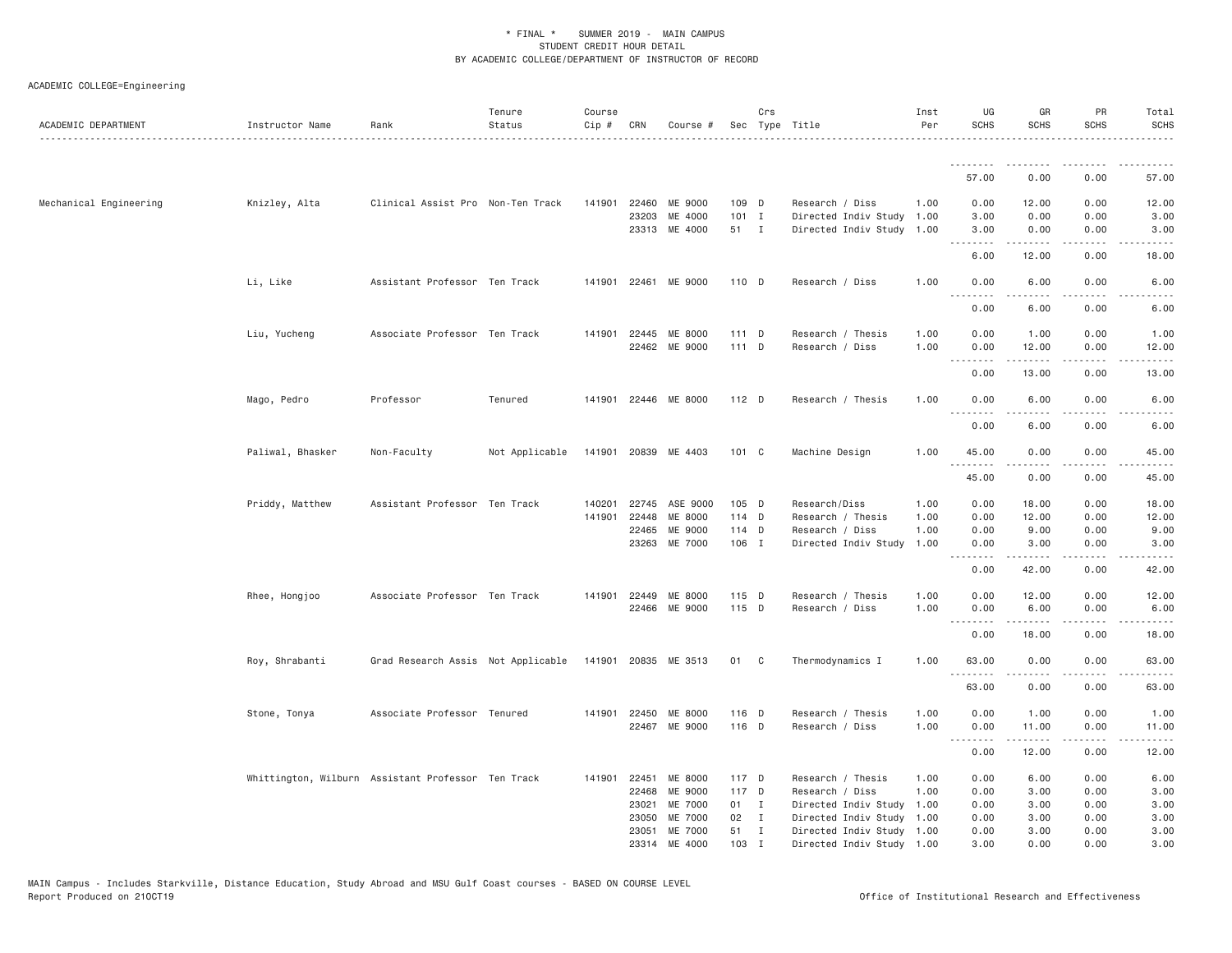| ACADEMIC DEPARTMENT                   | Instructor Name | Rank                              | Tenure<br>Status | Course<br>$Cip \#$ | CRN   | Course #      |      | Crs | Sec Type Title    | Inst<br>Per | UG<br>SCHS | GR<br>SCHS | PR<br><b>SCHS</b> | Total<br>SCHS  |
|---------------------------------------|-----------------|-----------------------------------|------------------|--------------------|-------|---------------|------|-----|-------------------|-------------|------------|------------|-------------------|----------------|
|                                       |                 |                                   |                  |                    |       |               |      |     |                   |             |            |            |                   |                |
|                                       |                 |                                   |                  |                    |       |               |      |     |                   |             | ---------  | ---------  |                   |                |
|                                       |                 |                                   |                  |                    |       |               |      |     |                   |             | 3.00       | 18.00      | 0.00              | 21.00          |
|                                       |                 |                                   |                  |                    |       |               |      |     |                   |             |            |            |                   |                |
| Mechanical Engineering                | Zhang, Jian     | Visiting Assist Pro Non-Ten Track |                  | 141901             | 20837 | ME 3523       | 51 C |     | Thermodynamics II | 1.00        | 69.00      | 0.00       | 0.00              | 69.00          |
|                                       |                 |                                   |                  | 142701             |       | 20838 ME 3613 | 01 C |     | System Dynamics   | 1.00        | 93.00      | 0.00       | 0.00              | 93.00          |
|                                       |                 |                                   |                  |                    |       |               |      |     |                   |             | ---------  | ---------  | .                 | .              |
|                                       |                 |                                   |                  |                    |       |               |      |     |                   |             | 162.00     | 0.00       | 0.00              | 162,00         |
|                                       |                 |                                   |                  |                    |       |               |      |     |                   |             |            |            |                   |                |
| ===================================== |                 |                                   |                  |                    |       |               |      |     |                   |             |            | ========   | ========          |                |
| Mechanical Engineering                |                 |                                   |                  |                    |       |               |      |     |                   |             | 543,00     | 322,00     | 0.00              | 865,00         |
| ====================================  |                 |                                   |                  |                    |       |               |      |     |                   |             |            | ========   | ========          | $=$ ========== |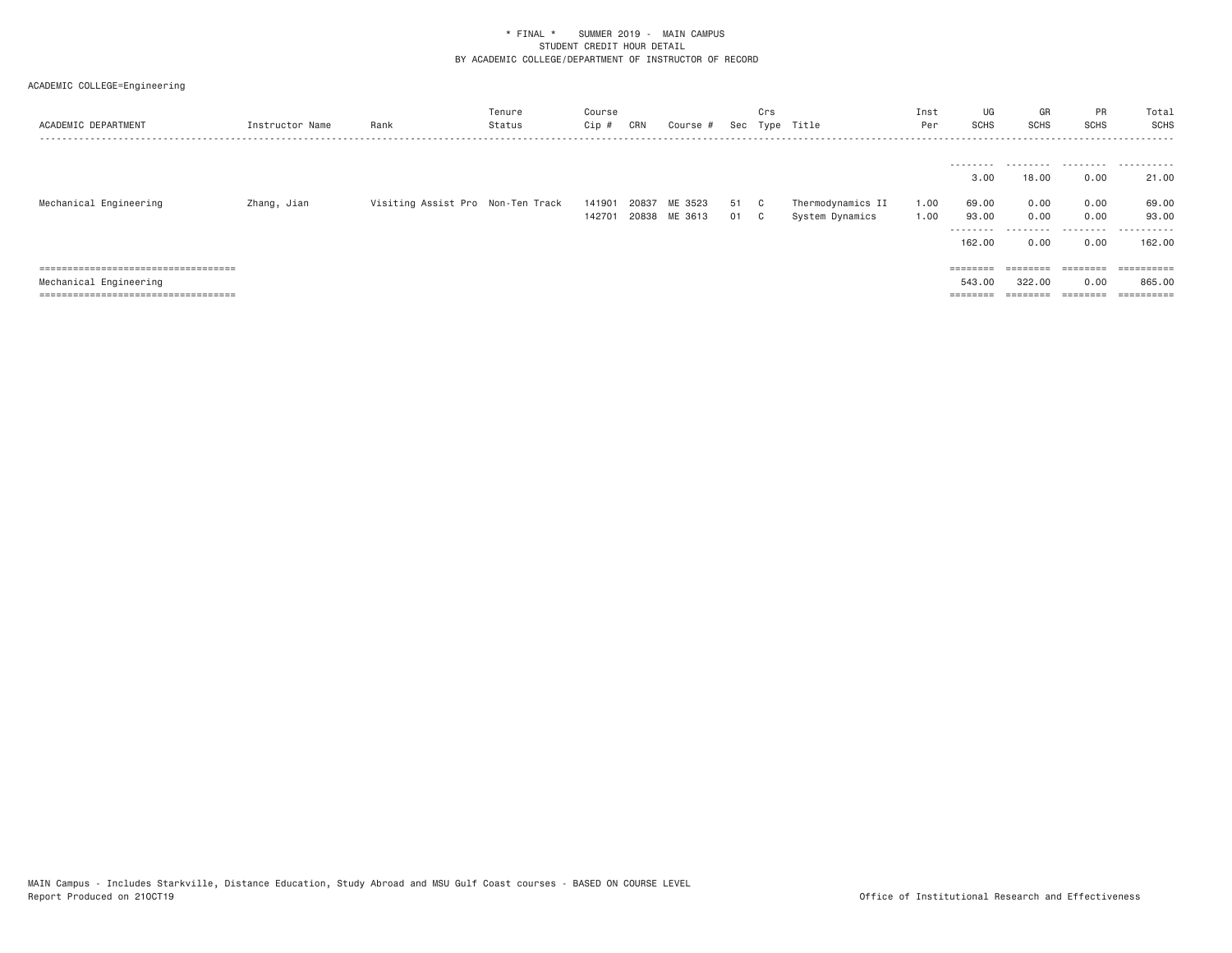## ACADEMIC COLLEGE=Engineering

| ACADEMIC DEPARTMENT                                                   | Instructor Name  | Rank                                               | Tenure<br>Status | Course<br>Cip # | CRN            | Course #              |               | Crs            | Sec Type Title            | Inst<br>Per | UG<br><b>SCHS</b>                 | GR<br><b>SCHS</b>     | <b>PR</b><br><b>SCHS</b> | Total<br><b>SCHS</b>                                                                                                                                                                                                                                                                                                                                                                                                             |
|-----------------------------------------------------------------------|------------------|----------------------------------------------------|------------------|-----------------|----------------|-----------------------|---------------|----------------|---------------------------|-------------|-----------------------------------|-----------------------|--------------------------|----------------------------------------------------------------------------------------------------------------------------------------------------------------------------------------------------------------------------------------------------------------------------------------------------------------------------------------------------------------------------------------------------------------------------------|
| School of Chemical Engineering                                        | Amirlatifi, Amin | Assistant Professor Ten Track                      |                  |                 |                | 140701 22623 CHE 8000 | 101 D         |                | Research / Thesis         | 1.00        | 0.00                              | 3.00                  | 0.00                     | 3.00                                                                                                                                                                                                                                                                                                                                                                                                                             |
|                                                                       |                  |                                                    |                  |                 |                |                       |               |                |                           |             | 0.00                              | 3.00                  | 0.00                     | 3.00                                                                                                                                                                                                                                                                                                                                                                                                                             |
|                                                                       | Bricka, Ray      | Associate Professor Tenured                        |                  |                 | 140701 20236   | CHE 4423              | 01            | C <sub>c</sub> | Fun Of Ind Corrosion 1.00 |             | 36.00                             | 0.00                  | 0.00                     | 36,00                                                                                                                                                                                                                                                                                                                                                                                                                            |
|                                                                       |                  |                                                    |                  |                 | 20237<br>23298 | CHE 6423<br>CHE 4000  | 01<br>$104$ I | C              | Fun Of Ind Corrosion 1.00 |             | 0.00                              | 3.00                  | 0.00<br>0.00             | 3.00                                                                                                                                                                                                                                                                                                                                                                                                                             |
|                                                                       |                  |                                                    |                  |                 |                |                       |               |                | Directed Indiv Study 1.00 |             | 3.00<br>.                         | 0.00<br>-----         | .                        | 3.00<br>.                                                                                                                                                                                                                                                                                                                                                                                                                        |
|                                                                       |                  |                                                    |                  |                 |                |                       |               |                |                           |             | 39.00                             | 3.00                  | 0.00                     | 42.00                                                                                                                                                                                                                                                                                                                                                                                                                            |
|                                                                       | Elmore, Billy    | Associate Professor Tenured                        |                  | 140701          | 22613          | CHE 4000              | $102$ I       |                | Directed Indiv Study 1.00 |             | 3.00                              | 0.00                  | 0.00                     | 3.00                                                                                                                                                                                                                                                                                                                                                                                                                             |
|                                                                       |                  |                                                    |                  |                 | 22620          | CHE 4000              | $103$ I       |                | Directed Indiv Study 1.00 |             | 4.00                              | 0.00                  | 0.00                     | 4.00                                                                                                                                                                                                                                                                                                                                                                                                                             |
|                                                                       |                  |                                                    |                  |                 |                | 23022 CHE 4000        | $01 \quad I$  |                | Directed Indiv Study 1.00 |             | 2.00<br>.                         | 0.00<br>$- - - - -$   | 0.00<br>.                | 2.00<br>$\frac{1}{2}$                                                                                                                                                                                                                                                                                                                                                                                                            |
|                                                                       |                  |                                                    |                  |                 |                |                       |               |                |                           |             | 9.00                              | 0.00                  | 0.00                     | 9.00                                                                                                                                                                                                                                                                                                                                                                                                                             |
|                                                                       | French, William  | Professor                                          | Tenured          | 140701          | 20238          | CHE 8713              | 51            | C              | Sci Proposal Inst/De 1.00 |             | 0.00                              | 33.00                 | 0.00                     | 33.00                                                                                                                                                                                                                                                                                                                                                                                                                            |
|                                                                       |                  |                                                    |                  |                 | 21227          | CHE 8713              | 551 C         |                | Sci Proposal Inst/De 1.00 |             | 0.00<br>.                         | 6.00                  | 0.00                     | 6.00                                                                                                                                                                                                                                                                                                                                                                                                                             |
|                                                                       |                  |                                                    |                  |                 |                |                       |               |                |                           |             | 0.00                              | 39,00                 | 0.00                     | 39,00                                                                                                                                                                                                                                                                                                                                                                                                                            |
|                                                                       | Kundu, Santanu   | Associate Professor Ten Track                      |                  |                 | 140701 22625   | CHE 8000              | $103$ D       |                | Research / Thesis         | 1.00        | 0.00                              | 9.00                  | 0.00                     | 9.00                                                                                                                                                                                                                                                                                                                                                                                                                             |
|                                                                       |                  |                                                    |                  |                 |                | 22632 CHE 9000        | 102 D         |                | Research/Diss             | 1.00        | 0.00                              | 42.00                 | 0.00                     | 42.00                                                                                                                                                                                                                                                                                                                                                                                                                            |
|                                                                       |                  |                                                    |                  |                 |                |                       |               |                |                           |             | .<br>0.00                         | <u>.</u><br>51.00     | $\frac{1}{2}$<br>0.00    | 51.00                                                                                                                                                                                                                                                                                                                                                                                                                            |
|                                                                       | Meng, Dong       | Assistant Professor Ten Track                      |                  |                 |                | 140701 22633 CHE 9000 | 103 D         |                | Research/Diss             | 1.00        | 0.00                              | 9.00                  | 0.00                     | 9,00                                                                                                                                                                                                                                                                                                                                                                                                                             |
|                                                                       |                  |                                                    |                  |                 |                |                       |               |                |                           |             | .                                 |                       |                          |                                                                                                                                                                                                                                                                                                                                                                                                                                  |
|                                                                       |                  |                                                    |                  |                 |                |                       |               |                |                           |             | 0.00                              | 9.00                  | 0.00                     | 9.00                                                                                                                                                                                                                                                                                                                                                                                                                             |
|                                                                       |                  | Mirabolghasemi, Mary Assistant Professor Ten Track |                  |                 |                | 140701 22634 CHE 9000 | $104$ D       |                | Research/Diss             | 1.00        | 0.00<br>.                         | 9.00<br>$\frac{1}{2}$ | 0.00<br>.                | 9.00                                                                                                                                                                                                                                                                                                                                                                                                                             |
|                                                                       |                  |                                                    |                  |                 |                |                       |               |                |                           |             | 0.00                              | 9.00                  | 0.00                     | 9.00                                                                                                                                                                                                                                                                                                                                                                                                                             |
|                                                                       | Pearson, Larry   | Instructor                                         | Non-Ten Track    | 140701          | 20231          | CHE 3123              | 01            | C              | Chem En Thermo II         | 1.00        | 72.00                             | 0.00                  | 0.00                     | 72.00                                                                                                                                                                                                                                                                                                                                                                                                                            |
|                                                                       |                  |                                                    |                  |                 | 20232          | CHE 3203              | 01            | C              | Fluid Flow Op             | 1.00        | 39.00                             | 0.00                  | 0.00                     | 39.00                                                                                                                                                                                                                                                                                                                                                                                                                            |
|                                                                       |                  |                                                    |                  |                 | 20233          | CHE 3213              | 51            | C              | Heat Transfer Op          | 1.00        | 93.00                             | 0.00                  | 0.00                     | 93.00                                                                                                                                                                                                                                                                                                                                                                                                                            |
|                                                                       |                  |                                                    |                  |                 | 20234          | CHE 3223              | 51            | C              | Separation Processes      | 1.00        | 90.00                             | 0.00                  | 0.00                     | 90.00                                                                                                                                                                                                                                                                                                                                                                                                                            |
|                                                                       |                  |                                                    |                  |                 | 21703          | CHE 3113              | 001 C         |                | Chem En Thermo I          | 1.00        | 27.00<br>.                        | 0.00                  | 0.00<br>$\frac{1}{2}$    | 27.00                                                                                                                                                                                                                                                                                                                                                                                                                            |
|                                                                       |                  |                                                    |                  |                 |                |                       |               |                |                           |             | 321.00                            | 0.00                  | 0.00                     | 321.00                                                                                                                                                                                                                                                                                                                                                                                                                           |
|                                                                       | Rai, Neeraj      | Assistant Professor Ten Track                      |                  | 140701          | 22635          | CHE 9000              | $105$ D       |                | Research/Diss             | 1.00        | 0.00                              | 21.00                 | 0.00                     | 21.00                                                                                                                                                                                                                                                                                                                                                                                                                            |
|                                                                       |                  |                                                    |                  | 240101          |                | 23324 HON 4000        | 01            | $\mathbf{I}$   | Directed Individual       | 1.00        | 3.00<br>.                         | 0.00<br>.             | 0.00<br>$\frac{1}{2}$    | 3.00<br>.                                                                                                                                                                                                                                                                                                                                                                                                                        |
|                                                                       |                  |                                                    |                  |                 |                |                       |               |                |                           |             | 3.00                              | 21.00                 | 0.00                     | 24.00                                                                                                                                                                                                                                                                                                                                                                                                                            |
|                                                                       | Xiang, Yizhi     | Assistant Professor Ten Track                      |                  | 140701          |                | 22636 CHE 9000        | 106 D         |                | Research/Diss             | 1.00        | 0.00                              | 12.00                 | 0.00                     | 12.00                                                                                                                                                                                                                                                                                                                                                                                                                            |
|                                                                       |                  |                                                    |                  |                 |                |                       |               |                |                           |             | $\sim$ $\sim$ $\sim$<br>.<br>0.00 | 12.00                 | 0.00                     | 12.00                                                                                                                                                                                                                                                                                                                                                                                                                            |
| ----------------------------------                                    |                  |                                                    |                  |                 |                |                       |               |                |                           |             | ========                          | <b>ESSESSE</b>        | $= 222222222$            | $\begin{minipage}{0.9\linewidth} \hspace*{-0.2cm} \textbf{1} & \textbf{1} & \textbf{1} & \textbf{1} & \textbf{1} & \textbf{1} & \textbf{1} & \textbf{1} & \textbf{1} & \textbf{1} & \textbf{1} & \textbf{1} & \textbf{1} & \textbf{1} & \textbf{1} & \textbf{1} & \textbf{1} & \textbf{1} & \textbf{1} & \textbf{1} & \textbf{1} & \textbf{1} & \textbf{1} & \textbf{1} & \textbf{1} & \textbf{1} & \textbf{1} & \textbf{1} & \$ |
| School of Chemical Engineering<br>----------------------------------- |                  |                                                    |                  |                 |                |                       |               |                |                           |             | 372.00                            | 147.00                | 0.00                     | 519.00                                                                                                                                                                                                                                                                                                                                                                                                                           |
|                                                                       |                  |                                                    |                  |                 |                |                       |               |                |                           |             | ========                          | $=$ ========          | $= 222222222$            |                                                                                                                                                                                                                                                                                                                                                                                                                                  |

MAIN Campus - Includes Starkville, Distance Education, Study Abroad and MSU Gulf Coast courses - BASED ON COURSE LEVEL<br>Report Produced on 210CT19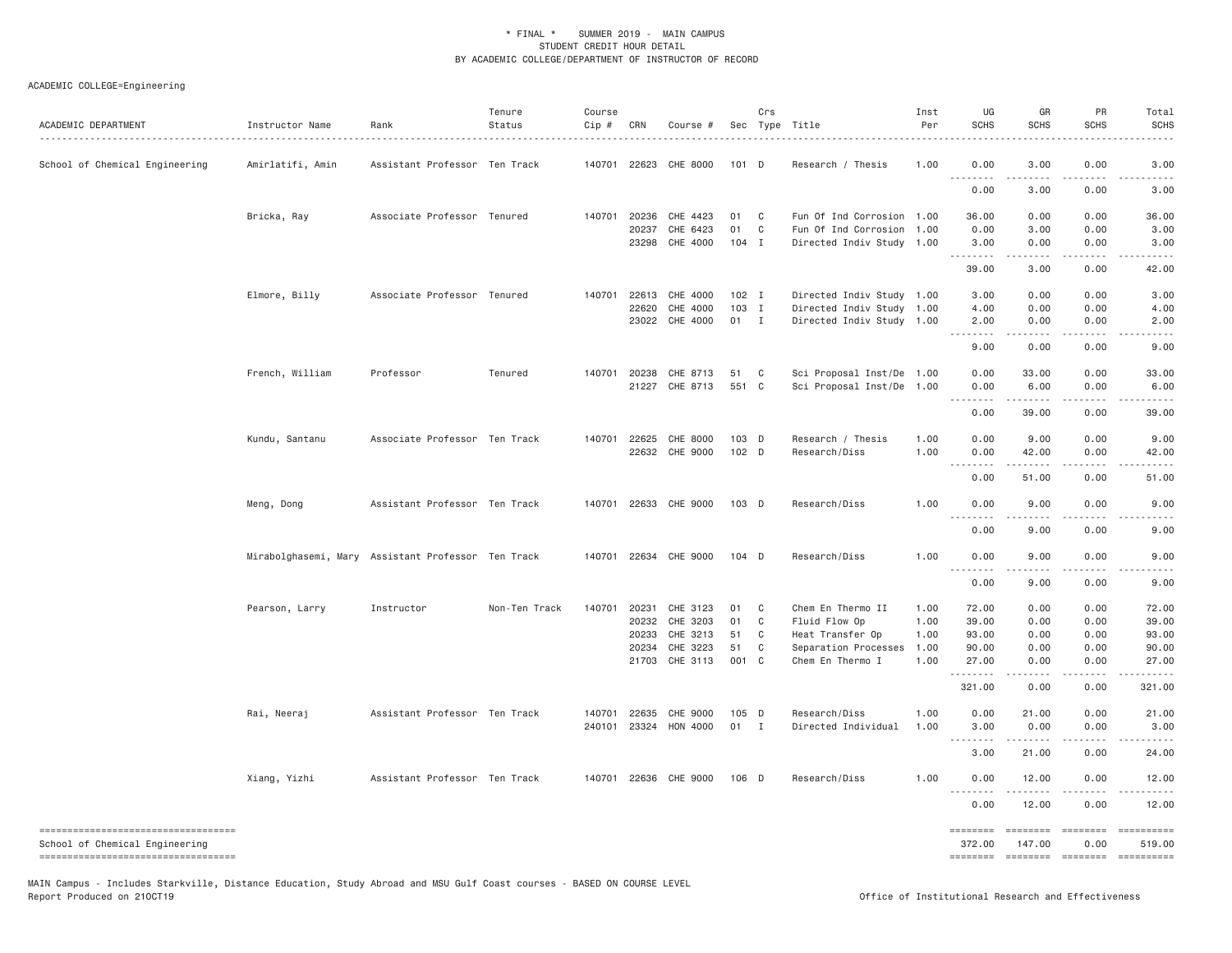### ACADEMIC COLLEGE=Forest Resources

| ACADEMIC DEPARTMENT                               | Instructor Name    | Rank                              | Tenure<br>Status | Course<br>$Cip \#$ | CRN          | Course #             |         | Crs | Sec Type Title<br>.       | Inst<br>Per | UG<br><b>SCHS</b>                                                                                                                                                                                                                                                                                                                                                                                                                                                                              | GR<br><b>SCHS</b>                                                                                                                                            | PR<br><b>SCHS</b>                                                                                                                                                                                                                                                                                                                                                                                                                                                                      | Total<br><b>SCHS</b> |
|---------------------------------------------------|--------------------|-----------------------------------|------------------|--------------------|--------------|----------------------|---------|-----|---------------------------|-------------|------------------------------------------------------------------------------------------------------------------------------------------------------------------------------------------------------------------------------------------------------------------------------------------------------------------------------------------------------------------------------------------------------------------------------------------------------------------------------------------------|--------------------------------------------------------------------------------------------------------------------------------------------------------------|----------------------------------------------------------------------------------------------------------------------------------------------------------------------------------------------------------------------------------------------------------------------------------------------------------------------------------------------------------------------------------------------------------------------------------------------------------------------------------------|----------------------|
| Forestry                                          | Alexander, Heather | Assistant Professor Ten Track     |                  |                    |              | 030501 22231 F0 8000 | 101 D   |     | Research / Thesis         | 1.00        | 0.00                                                                                                                                                                                                                                                                                                                                                                                                                                                                                           | 6.00<br><b></b>                                                                                                                                              | 0.00<br>.                                                                                                                                                                                                                                                                                                                                                                                                                                                                              | 6.00                 |
|                                                   |                    |                                   |                  |                    |              |                      |         |     |                           |             | 0.00                                                                                                                                                                                                                                                                                                                                                                                                                                                                                           | 6.00                                                                                                                                                         | 0.00                                                                                                                                                                                                                                                                                                                                                                                                                                                                                   | 6.00                 |
|                                                   | Auel, John         | Extension Assist Pr Non-Ten Track |                  |                    |              | 030501 22482 F0 4231 | WO1 L   |     | Intro to Wood Supply 1.00 |             | 44.00                                                                                                                                                                                                                                                                                                                                                                                                                                                                                          | 0.00<br>.                                                                                                                                                    | 0.00<br>.                                                                                                                                                                                                                                                                                                                                                                                                                                                                              | 44.00                |
|                                                   |                    |                                   |                  |                    |              |                      |         |     |                           |             | .<br>44.00                                                                                                                                                                                                                                                                                                                                                                                                                                                                                     | 0.00                                                                                                                                                         | 0.00                                                                                                                                                                                                                                                                                                                                                                                                                                                                                   | 44.00                |
|                                                   | Frey, Brent        | Assistant Professor Ten Track     |                  |                    |              | 030501 21318 F0 8000 | 502 D   |     | Research / Thesis         | 1.00        | 0.00                                                                                                                                                                                                                                                                                                                                                                                                                                                                                           | 1.00                                                                                                                                                         | 0.00                                                                                                                                                                                                                                                                                                                                                                                                                                                                                   | 1.00                 |
|                                                   |                    |                                   |                  |                    |              |                      |         |     |                           |             | .<br>0.00                                                                                                                                                                                                                                                                                                                                                                                                                                                                                      | 1.00                                                                                                                                                         | 0.00                                                                                                                                                                                                                                                                                                                                                                                                                                                                                   | 1.00                 |
|                                                   | Grado, Stephen     | Professor                         | Tenured          |                    |              | 030501 22244 F0 9000 | 101 D   |     | Research / Diss           | 1.00        | 0.00<br><u>.</u>                                                                                                                                                                                                                                                                                                                                                                                                                                                                               | 6.00<br><u>.</u>                                                                                                                                             | 0.00<br>.                                                                                                                                                                                                                                                                                                                                                                                                                                                                              | 6.00                 |
|                                                   |                    |                                   |                  |                    |              |                      |         |     |                           |             | 0.00                                                                                                                                                                                                                                                                                                                                                                                                                                                                                           | 6.00                                                                                                                                                         | 0.00                                                                                                                                                                                                                                                                                                                                                                                                                                                                                   | 6.00                 |
|                                                   | Grala, Robert      | Professor                         | Tenured          |                    |              | 030501 22245 F0 9000 | $102$ D |     | Research / Diss           | 1.00        | 0.00<br>$- - - - -$                                                                                                                                                                                                                                                                                                                                                                                                                                                                            | 12.00<br>.                                                                                                                                                   | 0.00<br>.                                                                                                                                                                                                                                                                                                                                                                                                                                                                              | 12.00                |
|                                                   |                    |                                   |                  |                    |              |                      |         |     |                           |             | $- - -$<br>0.00                                                                                                                                                                                                                                                                                                                                                                                                                                                                                | 12.00                                                                                                                                                        | 0.00                                                                                                                                                                                                                                                                                                                                                                                                                                                                                   | .<br>12.00           |
|                                                   | Granger, Joshua    | Assistant Professor Ten Track     |                  |                    |              | 030501 22484 F0 3015 | WO1 C   |     | For Desc and Analysi 1.00 |             | 220.00                                                                                                                                                                                                                                                                                                                                                                                                                                                                                         | 0.00                                                                                                                                                         | 0.00                                                                                                                                                                                                                                                                                                                                                                                                                                                                                   | 220.00               |
|                                                   |                    |                                   |                  |                    |              | 23190 F0 4000        | $101$ I |     | Directed Indiv Study 1.00 |             | 3.00                                                                                                                                                                                                                                                                                                                                                                                                                                                                                           | 0.00                                                                                                                                                         | 0.00                                                                                                                                                                                                                                                                                                                                                                                                                                                                                   | 3.00                 |
|                                                   |                    |                                   |                  |                    |              |                      |         |     |                           |             | 223.00                                                                                                                                                                                                                                                                                                                                                                                                                                                                                         | .<br>0.00                                                                                                                                                    | .<br>0.00                                                                                                                                                                                                                                                                                                                                                                                                                                                                              | 223.00               |
|                                                   | Grebner, Donald    | Professor                         | Tenured          |                    |              | 030501 22235 F0 8000 | 105 D   |     | Research / Thesis         | 1.00        | 0.00                                                                                                                                                                                                                                                                                                                                                                                                                                                                                           | 6.00                                                                                                                                                         | 0.00                                                                                                                                                                                                                                                                                                                                                                                                                                                                                   | 6.00                 |
|                                                   |                    |                                   |                  |                    |              |                      |         |     |                           |             | .<br>0.00                                                                                                                                                                                                                                                                                                                                                                                                                                                                                      | .<br>6.00                                                                                                                                                    | .<br>0.00                                                                                                                                                                                                                                                                                                                                                                                                                                                                              | -----<br>6.00        |
|                                                   |                    | Professor                         | Tenured          |                    | 030506 20628 | F0 3003              | 101 F   |     | Internship in Forest 1.00 |             | 3.00                                                                                                                                                                                                                                                                                                                                                                                                                                                                                           | 0.00                                                                                                                                                         | 0.00                                                                                                                                                                                                                                                                                                                                                                                                                                                                                   | 3.00                 |
|                                                   | Munn, Ian          |                                   |                  | 030599             | 20629        | FO 4513              | 101 B   |     | Forestry Conservatio 1.00 |             | 15.00                                                                                                                                                                                                                                                                                                                                                                                                                                                                                          | 0.00                                                                                                                                                         | 0.00                                                                                                                                                                                                                                                                                                                                                                                                                                                                                   | 15.00                |
|                                                   |                    |                                   |                  |                    |              |                      |         |     |                           |             | .<br>18.00                                                                                                                                                                                                                                                                                                                                                                                                                                                                                     | $\frac{1}{2} \left( \frac{1}{2} \right) \left( \frac{1}{2} \right) \left( \frac{1}{2} \right) \left( \frac{1}{2} \right) \left( \frac{1}{2} \right)$<br>0.00 | 0.00                                                                                                                                                                                                                                                                                                                                                                                                                                                                                   | 18.00                |
|                                                   | Renninger, Heidi   | Assistant Professor Ten Track     |                  |                    | 030501 22238 | F0 8000              | 108 D   |     | Research / Thesis         | 1.00        | 0.00                                                                                                                                                                                                                                                                                                                                                                                                                                                                                           | 24.00                                                                                                                                                        | 0.00                                                                                                                                                                                                                                                                                                                                                                                                                                                                                   | 24.00                |
|                                                   |                    |                                   |                  |                    |              | 22246 F0 9000        | 103 D   |     | Research / Diss           | 1.00        | 0.00                                                                                                                                                                                                                                                                                                                                                                                                                                                                                           | 4.00                                                                                                                                                         | 0.00                                                                                                                                                                                                                                                                                                                                                                                                                                                                                   | 4.00                 |
|                                                   |                    |                                   |                  |                    |              |                      |         |     |                           |             | 0.00                                                                                                                                                                                                                                                                                                                                                                                                                                                                                           | .<br>28.00                                                                                                                                                   | .<br>0.00                                                                                                                                                                                                                                                                                                                                                                                                                                                                              | .<br>28.00           |
|                                                   | Siegert, Courtney  | Assistant Professor Ten Track     |                  |                    | 030501 22240 | F0 8000              | 110 D   |     | Research / Thesis         | 1.00        | 0.00                                                                                                                                                                                                                                                                                                                                                                                                                                                                                           | 12.00                                                                                                                                                        | 0.00                                                                                                                                                                                                                                                                                                                                                                                                                                                                                   | 12.00                |
|                                                   |                    |                                   |                  |                    | 22481        | F0 3012              | WO1 L   |     | Int Forest Communiti      | 1.00        | 96.00                                                                                                                                                                                                                                                                                                                                                                                                                                                                                          | 0.00                                                                                                                                                         | 0.00                                                                                                                                                                                                                                                                                                                                                                                                                                                                                   | 96.00                |
|                                                   |                    |                                   |                  |                    |              | 22865 FO 9000        | 105 D   |     | Research / Diss           | 1.00        | 0.00<br>.                                                                                                                                                                                                                                                                                                                                                                                                                                                                                      | 3.00<br>.                                                                                                                                                    | 0.00<br>.                                                                                                                                                                                                                                                                                                                                                                                                                                                                              | 3.00<br><u>.</u>     |
|                                                   |                    |                                   |                  |                    |              |                      |         |     |                           |             | 96.00                                                                                                                                                                                                                                                                                                                                                                                                                                                                                          | 15.00                                                                                                                                                        | 0.00                                                                                                                                                                                                                                                                                                                                                                                                                                                                                   | 111.00               |
|                                                   | Sun, Changyou      | Professor                         | Tenured          |                    |              | 030501 22241 F0 8000 | 111 D   |     | Research / Thesis         | 1.00        | 0.00<br>$\begin{array}{cccccccccccccc} \multicolumn{2}{c}{} & \multicolumn{2}{c}{} & \multicolumn{2}{c}{} & \multicolumn{2}{c}{} & \multicolumn{2}{c}{} & \multicolumn{2}{c}{} & \multicolumn{2}{c}{} & \multicolumn{2}{c}{} & \multicolumn{2}{c}{} & \multicolumn{2}{c}{} & \multicolumn{2}{c}{} & \multicolumn{2}{c}{} & \multicolumn{2}{c}{} & \multicolumn{2}{c}{} & \multicolumn{2}{c}{} & \multicolumn{2}{c}{} & \multicolumn{2}{c}{} & \multicolumn{2}{c}{} & \multicolumn{2}{c}{} & \$ | 12.00                                                                                                                                                        | 0.00                                                                                                                                                                                                                                                                                                                                                                                                                                                                                   | 12.00                |
|                                                   |                    |                                   |                  |                    |              |                      |         |     |                           |             | 0.00                                                                                                                                                                                                                                                                                                                                                                                                                                                                                           | 12.00                                                                                                                                                        | 0.00                                                                                                                                                                                                                                                                                                                                                                                                                                                                                   | 12.00                |
| =====================================<br>Forestry |                    |                                   |                  |                    |              |                      |         |     |                           |             | ========<br>381.00                                                                                                                                                                                                                                                                                                                                                                                                                                                                             | ========<br>86.00                                                                                                                                            | ========<br>0.00                                                                                                                                                                                                                                                                                                                                                                                                                                                                       | ==========<br>467.00 |
| -----------------------------------               |                    |                                   |                  |                    |              |                      |         |     |                           |             | $\begin{array}{cccccc} \multicolumn{2}{c}{} & \multicolumn{2}{c}{} & \multicolumn{2}{c}{} & \multicolumn{2}{c}{} & \multicolumn{2}{c}{} & \multicolumn{2}{c}{} & \multicolumn{2}{c}{} & \multicolumn{2}{c}{} & \multicolumn{2}{c}{} & \multicolumn{2}{c}{} & \multicolumn{2}{c}{} & \multicolumn{2}{c}{} & \multicolumn{2}{c}{} & \multicolumn{2}{c}{} & \multicolumn{2}{c}{} & \multicolumn{2}{c}{} & \multicolumn{2}{c}{} & \multicolumn{2}{c}{} & \multicolumn{2}{c}{} & \multic$           | <b>EDESSEES</b>                                                                                                                                              | $\begin{array}{cccccccccc} \multicolumn{2}{c}{} & \multicolumn{2}{c}{} & \multicolumn{2}{c}{} & \multicolumn{2}{c}{} & \multicolumn{2}{c}{} & \multicolumn{2}{c}{} & \multicolumn{2}{c}{} & \multicolumn{2}{c}{} & \multicolumn{2}{c}{} & \multicolumn{2}{c}{} & \multicolumn{2}{c}{} & \multicolumn{2}{c}{} & \multicolumn{2}{c}{} & \multicolumn{2}{c}{} & \multicolumn{2}{c}{} & \multicolumn{2}{c}{} & \multicolumn{2}{c}{} & \multicolumn{2}{c}{} & \multicolumn{2}{c}{} & \mult$ | ==========           |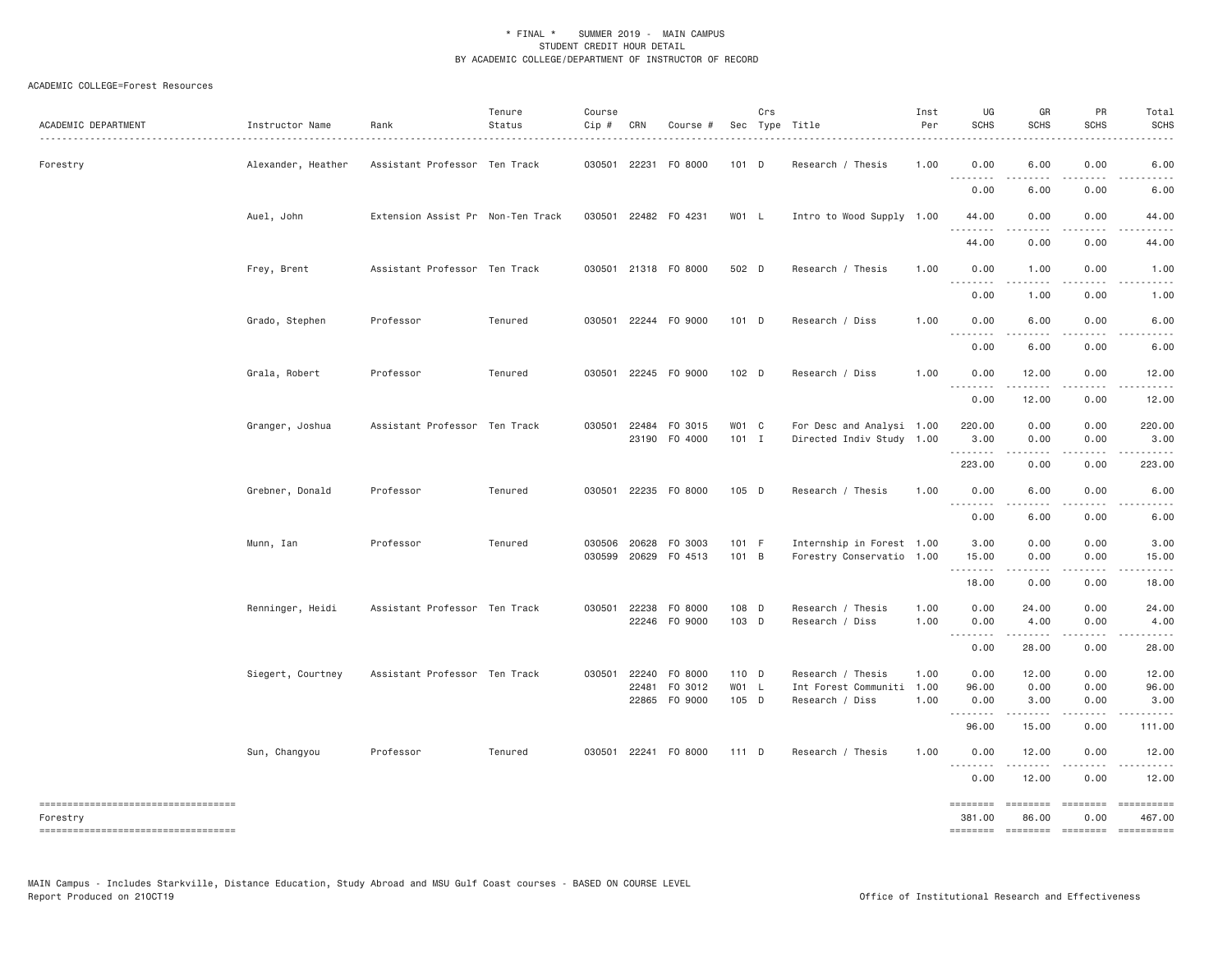### ACADEMIC COLLEGE=Forest Resources

| Sustainable Bioproducts<br>Barnes, H. Michael<br>Professor<br>Tenured<br>030501 22127 SBP 9000<br>103 D<br>Research / Diss<br>1.00<br>0.00<br>6.00<br>0.00<br>.<br>0.00<br>6.00<br>0.00<br>Hassan, El Barbary<br>Associate Professor Tenured<br>030501 22125 SBP 9000<br>101 D<br>Research / Diss<br>1,00<br>0.00<br>12.00<br>0.00<br>.<br>0.00<br>12.00<br>0.00<br>Kim, Yun Sang<br>Assistant Professor Ten Track<br>030501 22117 SBP 8000<br>101 D<br>Research / Thesis<br>1.00<br>0.00<br>3.00<br>0.00<br>22123 SBP 9000<br>01 D<br>Research / Diss<br>0.00<br>3.00<br>0.00<br>1.00<br>.<br>0.00<br>6.00<br>0.00<br>Assistant Professor Ten Track<br>030101 22771<br>SBP 7000<br>52<br>Directed Indiv Study 1.00<br>Lim, Hyungsuk<br>$\blacksquare$<br>0.00<br>3.00<br>0.00<br>22772<br>SBP 7000<br>53<br>0.00<br>$\blacksquare$<br>Directed Indiv Study<br>1.00<br>3.00<br>0.00<br>030501 22118<br>SBP 8000<br>102 D<br>Research / Thesis<br>0.00<br>6.00<br>0.00<br>1.00<br>22128<br>SBP 9000<br>$104$ D<br>Research / Diss<br>1.00<br>0.00<br>3.00<br>0.00<br>22819 SBP 8000<br>03<br>$\Box$<br>Research / Thesis<br>1.00<br>0.00<br>6.00<br>0.00<br>--------<br>.<br>.<br>0.00<br>21.00<br>0.00<br>Research Assist Pro Non-Ten Track<br>030501 22129 SBP 9000<br>0.00<br>0.00<br>Owens, Frank<br>105 D<br>Research / Diss<br>1.00<br>6.00<br>$  -$<br>$- - - -$<br>0.00<br>6.00<br>0.00<br>Professor<br>030501 22119<br>SBP 8000<br>103 D<br>Research / Thesis<br>0.00<br>12.00<br>0.00<br>Seale, Roy<br>Tenured<br>1.00<br>22130<br>SBP 9000<br>106 D<br>0.00<br>Research / Diss<br>1.00<br>6.00<br>0.00<br>22433<br>SBP 8000<br>51 D<br>3.00<br>0.00<br>Research / Thesis<br>1.00<br>0.00<br>.<br>0.00<br>21.00<br>0.00<br>Shmulsky, Rubin<br>Tenured<br>030501 22126 SBP 9000<br>102 <sub>D</sub><br>0.00<br>0.00<br>Professor<br>Research / Diss<br>1.00<br>6.00<br>المتمامين<br>.<br>0.00<br>6.00<br>0.00<br>Stokes, Carrlet<br>Assistant Professor Ten Track<br>030501 22122<br>SBP 8000<br>02<br>$\Box$<br>Research / Thesis<br>1.00<br>0.00<br>6.00<br>0.00<br>107 D<br>1.00<br>22131 SBP 9000<br>Research / Diss<br>0.00<br>12.00<br>0.00<br>$- - - -$<br>.<br>.<br>$\cdots$<br>18.00<br>0.00<br>0.00<br>Assistant Professor Ten Track<br>8.00<br>Street, Jason<br>030101 20989<br>SBP 2012<br>001 B<br>Intro to Bioproduct<br>0.00<br>0.00<br>1.00<br>22432 SBP 7000<br>$01$ I<br>Directed Indiv Study 1.00<br>3.00<br>0.00<br>0.00<br>3.00<br>8.00<br>0.00 | ACADEMIC DEPARTMENT | Instructor Name | Rank | Tenure<br>Status | Course<br>Cip # | CRN | Course # | Crs | Sec Type Title | Inst<br>Per | UG<br><b>SCHS</b> | GR<br>SCHS | PR<br><b>SCHS</b> | Total<br><b>SCHS</b>                      |
|------------------------------------------------------------------------------------------------------------------------------------------------------------------------------------------------------------------------------------------------------------------------------------------------------------------------------------------------------------------------------------------------------------------------------------------------------------------------------------------------------------------------------------------------------------------------------------------------------------------------------------------------------------------------------------------------------------------------------------------------------------------------------------------------------------------------------------------------------------------------------------------------------------------------------------------------------------------------------------------------------------------------------------------------------------------------------------------------------------------------------------------------------------------------------------------------------------------------------------------------------------------------------------------------------------------------------------------------------------------------------------------------------------------------------------------------------------------------------------------------------------------------------------------------------------------------------------------------------------------------------------------------------------------------------------------------------------------------------------------------------------------------------------------------------------------------------------------------------------------------------------------------------------------------------------------------------------------------------------------------------------------------------------------------------------------------------------------------------------------------------------------------------------------------------------------------------------------------------------------------------------------------------------------------------------------------------------------------------------------------------------------------------------------------------------------------------------------------------|---------------------|-----------------|------|------------------|-----------------|-----|----------|-----|----------------|-------------|-------------------|------------|-------------------|-------------------------------------------|
|                                                                                                                                                                                                                                                                                                                                                                                                                                                                                                                                                                                                                                                                                                                                                                                                                                                                                                                                                                                                                                                                                                                                                                                                                                                                                                                                                                                                                                                                                                                                                                                                                                                                                                                                                                                                                                                                                                                                                                                                                                                                                                                                                                                                                                                                                                                                                                                                                                                                              |                     |                 |      |                  |                 |     |          |     |                |             |                   |            |                   | 6.00                                      |
|                                                                                                                                                                                                                                                                                                                                                                                                                                                                                                                                                                                                                                                                                                                                                                                                                                                                                                                                                                                                                                                                                                                                                                                                                                                                                                                                                                                                                                                                                                                                                                                                                                                                                                                                                                                                                                                                                                                                                                                                                                                                                                                                                                                                                                                                                                                                                                                                                                                                              |                     |                 |      |                  |                 |     |          |     |                |             |                   |            |                   | 6.00                                      |
|                                                                                                                                                                                                                                                                                                                                                                                                                                                                                                                                                                                                                                                                                                                                                                                                                                                                                                                                                                                                                                                                                                                                                                                                                                                                                                                                                                                                                                                                                                                                                                                                                                                                                                                                                                                                                                                                                                                                                                                                                                                                                                                                                                                                                                                                                                                                                                                                                                                                              |                     |                 |      |                  |                 |     |          |     |                |             |                   |            |                   | 12.00                                     |
|                                                                                                                                                                                                                                                                                                                                                                                                                                                                                                                                                                                                                                                                                                                                                                                                                                                                                                                                                                                                                                                                                                                                                                                                                                                                                                                                                                                                                                                                                                                                                                                                                                                                                                                                                                                                                                                                                                                                                                                                                                                                                                                                                                                                                                                                                                                                                                                                                                                                              |                     |                 |      |                  |                 |     |          |     |                |             |                   |            |                   | 12.00                                     |
|                                                                                                                                                                                                                                                                                                                                                                                                                                                                                                                                                                                                                                                                                                                                                                                                                                                                                                                                                                                                                                                                                                                                                                                                                                                                                                                                                                                                                                                                                                                                                                                                                                                                                                                                                                                                                                                                                                                                                                                                                                                                                                                                                                                                                                                                                                                                                                                                                                                                              |                     |                 |      |                  |                 |     |          |     |                |             |                   |            |                   | 3.00<br>3.00                              |
|                                                                                                                                                                                                                                                                                                                                                                                                                                                                                                                                                                                                                                                                                                                                                                                                                                                                                                                                                                                                                                                                                                                                                                                                                                                                                                                                                                                                                                                                                                                                                                                                                                                                                                                                                                                                                                                                                                                                                                                                                                                                                                                                                                                                                                                                                                                                                                                                                                                                              |                     |                 |      |                  |                 |     |          |     |                |             |                   |            |                   | 6.00                                      |
|                                                                                                                                                                                                                                                                                                                                                                                                                                                                                                                                                                                                                                                                                                                                                                                                                                                                                                                                                                                                                                                                                                                                                                                                                                                                                                                                                                                                                                                                                                                                                                                                                                                                                                                                                                                                                                                                                                                                                                                                                                                                                                                                                                                                                                                                                                                                                                                                                                                                              |                     |                 |      |                  |                 |     |          |     |                |             |                   |            |                   | 3.00<br>3.00<br>6.00<br>3.00<br>6.00<br>. |
|                                                                                                                                                                                                                                                                                                                                                                                                                                                                                                                                                                                                                                                                                                                                                                                                                                                                                                                                                                                                                                                                                                                                                                                                                                                                                                                                                                                                                                                                                                                                                                                                                                                                                                                                                                                                                                                                                                                                                                                                                                                                                                                                                                                                                                                                                                                                                                                                                                                                              |                     |                 |      |                  |                 |     |          |     |                |             |                   |            |                   | 21.00                                     |
|                                                                                                                                                                                                                                                                                                                                                                                                                                                                                                                                                                                                                                                                                                                                                                                                                                                                                                                                                                                                                                                                                                                                                                                                                                                                                                                                                                                                                                                                                                                                                                                                                                                                                                                                                                                                                                                                                                                                                                                                                                                                                                                                                                                                                                                                                                                                                                                                                                                                              |                     |                 |      |                  |                 |     |          |     |                |             |                   |            |                   | 6.00                                      |
|                                                                                                                                                                                                                                                                                                                                                                                                                                                                                                                                                                                                                                                                                                                                                                                                                                                                                                                                                                                                                                                                                                                                                                                                                                                                                                                                                                                                                                                                                                                                                                                                                                                                                                                                                                                                                                                                                                                                                                                                                                                                                                                                                                                                                                                                                                                                                                                                                                                                              |                     |                 |      |                  |                 |     |          |     |                |             |                   |            |                   | 6.00                                      |
|                                                                                                                                                                                                                                                                                                                                                                                                                                                                                                                                                                                                                                                                                                                                                                                                                                                                                                                                                                                                                                                                                                                                                                                                                                                                                                                                                                                                                                                                                                                                                                                                                                                                                                                                                                                                                                                                                                                                                                                                                                                                                                                                                                                                                                                                                                                                                                                                                                                                              |                     |                 |      |                  |                 |     |          |     |                |             |                   |            |                   | 12.00                                     |
|                                                                                                                                                                                                                                                                                                                                                                                                                                                                                                                                                                                                                                                                                                                                                                                                                                                                                                                                                                                                                                                                                                                                                                                                                                                                                                                                                                                                                                                                                                                                                                                                                                                                                                                                                                                                                                                                                                                                                                                                                                                                                                                                                                                                                                                                                                                                                                                                                                                                              |                     |                 |      |                  |                 |     |          |     |                |             |                   |            |                   | 6.00                                      |
|                                                                                                                                                                                                                                                                                                                                                                                                                                                                                                                                                                                                                                                                                                                                                                                                                                                                                                                                                                                                                                                                                                                                                                                                                                                                                                                                                                                                                                                                                                                                                                                                                                                                                                                                                                                                                                                                                                                                                                                                                                                                                                                                                                                                                                                                                                                                                                                                                                                                              |                     |                 |      |                  |                 |     |          |     |                |             |                   |            |                   | 3.00                                      |
|                                                                                                                                                                                                                                                                                                                                                                                                                                                                                                                                                                                                                                                                                                                                                                                                                                                                                                                                                                                                                                                                                                                                                                                                                                                                                                                                                                                                                                                                                                                                                                                                                                                                                                                                                                                                                                                                                                                                                                                                                                                                                                                                                                                                                                                                                                                                                                                                                                                                              |                     |                 |      |                  |                 |     |          |     |                |             |                   |            |                   | 21.00                                     |
|                                                                                                                                                                                                                                                                                                                                                                                                                                                                                                                                                                                                                                                                                                                                                                                                                                                                                                                                                                                                                                                                                                                                                                                                                                                                                                                                                                                                                                                                                                                                                                                                                                                                                                                                                                                                                                                                                                                                                                                                                                                                                                                                                                                                                                                                                                                                                                                                                                                                              |                     |                 |      |                  |                 |     |          |     |                |             |                   |            |                   | 6.00                                      |
|                                                                                                                                                                                                                                                                                                                                                                                                                                                                                                                                                                                                                                                                                                                                                                                                                                                                                                                                                                                                                                                                                                                                                                                                                                                                                                                                                                                                                                                                                                                                                                                                                                                                                                                                                                                                                                                                                                                                                                                                                                                                                                                                                                                                                                                                                                                                                                                                                                                                              |                     |                 |      |                  |                 |     |          |     |                |             |                   |            |                   | 6.00                                      |
|                                                                                                                                                                                                                                                                                                                                                                                                                                                                                                                                                                                                                                                                                                                                                                                                                                                                                                                                                                                                                                                                                                                                                                                                                                                                                                                                                                                                                                                                                                                                                                                                                                                                                                                                                                                                                                                                                                                                                                                                                                                                                                                                                                                                                                                                                                                                                                                                                                                                              |                     |                 |      |                  |                 |     |          |     |                |             |                   |            |                   | 6.00                                      |
|                                                                                                                                                                                                                                                                                                                                                                                                                                                                                                                                                                                                                                                                                                                                                                                                                                                                                                                                                                                                                                                                                                                                                                                                                                                                                                                                                                                                                                                                                                                                                                                                                                                                                                                                                                                                                                                                                                                                                                                                                                                                                                                                                                                                                                                                                                                                                                                                                                                                              |                     |                 |      |                  |                 |     |          |     |                |             |                   |            |                   | 12.00                                     |
|                                                                                                                                                                                                                                                                                                                                                                                                                                                                                                                                                                                                                                                                                                                                                                                                                                                                                                                                                                                                                                                                                                                                                                                                                                                                                                                                                                                                                                                                                                                                                                                                                                                                                                                                                                                                                                                                                                                                                                                                                                                                                                                                                                                                                                                                                                                                                                                                                                                                              |                     |                 |      |                  |                 |     |          |     |                |             |                   |            |                   | .<br>18.00                                |
|                                                                                                                                                                                                                                                                                                                                                                                                                                                                                                                                                                                                                                                                                                                                                                                                                                                                                                                                                                                                                                                                                                                                                                                                                                                                                                                                                                                                                                                                                                                                                                                                                                                                                                                                                                                                                                                                                                                                                                                                                                                                                                                                                                                                                                                                                                                                                                                                                                                                              |                     |                 |      |                  |                 |     |          |     |                |             |                   |            |                   | 8.00                                      |
|                                                                                                                                                                                                                                                                                                                                                                                                                                                                                                                                                                                                                                                                                                                                                                                                                                                                                                                                                                                                                                                                                                                                                                                                                                                                                                                                                                                                                                                                                                                                                                                                                                                                                                                                                                                                                                                                                                                                                                                                                                                                                                                                                                                                                                                                                                                                                                                                                                                                              |                     |                 |      |                  |                 |     |          |     |                |             |                   |            |                   | 3.00                                      |
|                                                                                                                                                                                                                                                                                                                                                                                                                                                                                                                                                                                                                                                                                                                                                                                                                                                                                                                                                                                                                                                                                                                                                                                                                                                                                                                                                                                                                                                                                                                                                                                                                                                                                                                                                                                                                                                                                                                                                                                                                                                                                                                                                                                                                                                                                                                                                                                                                                                                              |                     |                 |      |                  |                 |     |          |     |                |             |                   |            |                   | 11.00                                     |
| ----------------------------------<br><b>EDESSEE</b><br>8.00<br>99.00<br>0.00<br>Sustainable Bioproducts<br>=====================================<br>========<br>========<br>========                                                                                                                                                                                                                                                                                                                                                                                                                                                                                                                                                                                                                                                                                                                                                                                                                                                                                                                                                                                                                                                                                                                                                                                                                                                                                                                                                                                                                                                                                                                                                                                                                                                                                                                                                                                                                                                                                                                                                                                                                                                                                                                                                                                                                                                                                        |                     |                 |      |                  |                 |     |          |     |                |             |                   |            |                   | ==========<br>107.00<br>==========        |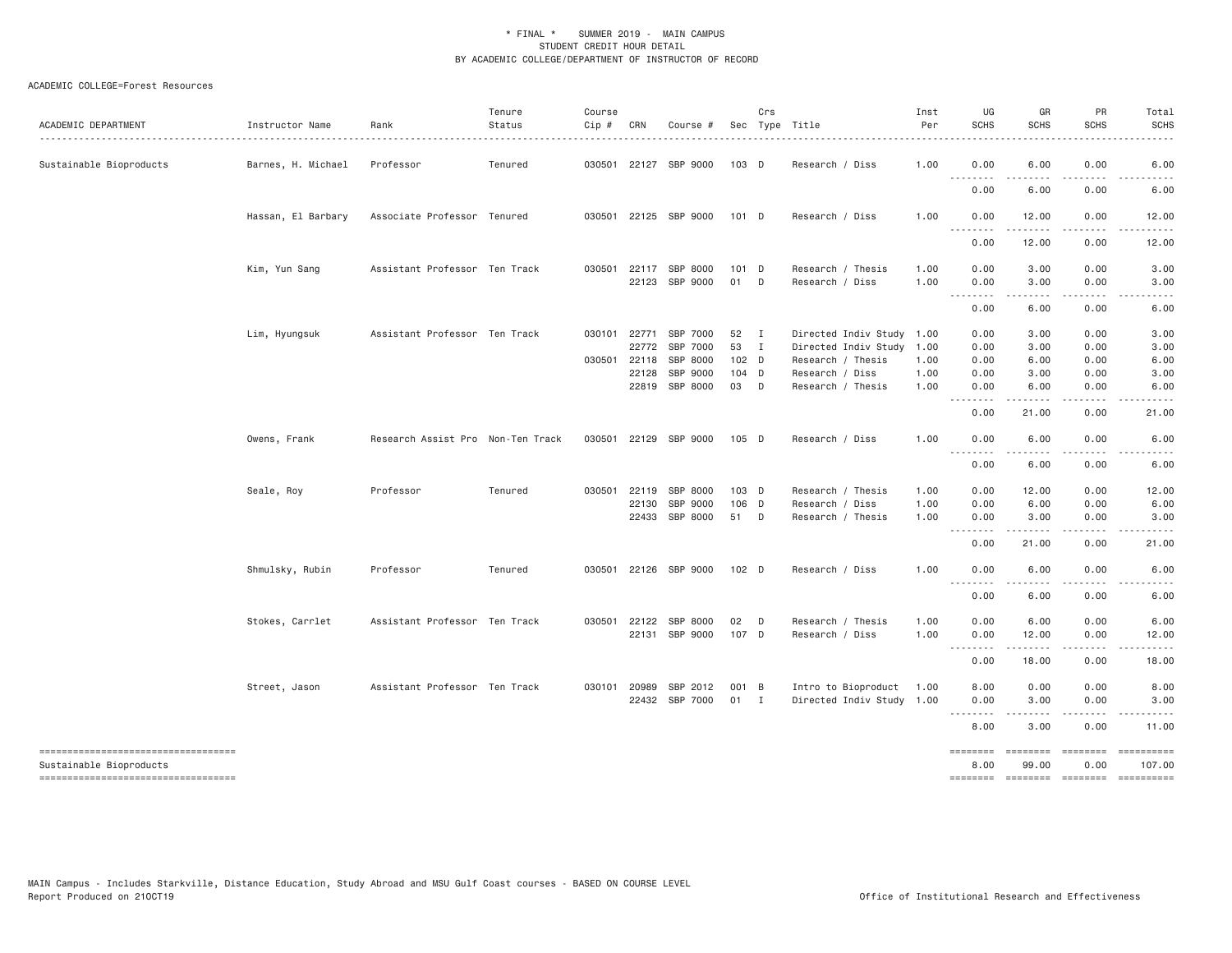### ACADEMIC COLLEGE=Forest Resources

| Instructor Name     | Rank       | Tenure<br>Status | Course<br>Cip #                                                                                                                                                                                                                                                                                               | CRN   | Course #                                       |                                                                                                                                                                                                                                                                                                                                                                                                                          | Crs | <u>.</u>                                                                                                                                                                                      | Inst<br>Per                                            | UG<br><b>SCHS</b>                         | GR<br><b>SCHS</b>                                                                                                                                                                        | PR<br><b>SCHS</b>                                                                                                                                                                                                                                            | Total<br><b>SCHS</b>                                   |
|---------------------|------------|------------------|---------------------------------------------------------------------------------------------------------------------------------------------------------------------------------------------------------------------------------------------------------------------------------------------------------------|-------|------------------------------------------------|--------------------------------------------------------------------------------------------------------------------------------------------------------------------------------------------------------------------------------------------------------------------------------------------------------------------------------------------------------------------------------------------------------------------------|-----|-----------------------------------------------------------------------------------------------------------------------------------------------------------------------------------------------|--------------------------------------------------------|-------------------------------------------|------------------------------------------------------------------------------------------------------------------------------------------------------------------------------------------|--------------------------------------------------------------------------------------------------------------------------------------------------------------------------------------------------------------------------------------------------------------|--------------------------------------------------------|
| Allen, Peter        |            |                  |                                                                                                                                                                                                                                                                                                               |       |                                                |                                                                                                                                                                                                                                                                                                                                                                                                                          |     | Research / Thesis                                                                                                                                                                             | 1.00                                                   | 0.00                                      | 6.00                                                                                                                                                                                     | 0.00                                                                                                                                                                                                                                                         | 6.00                                                   |
|                     |            |                  |                                                                                                                                                                                                                                                                                                               |       |                                                |                                                                                                                                                                                                                                                                                                                                                                                                                          |     |                                                                                                                                                                                               |                                                        | 0.00                                      | 6.00                                                                                                                                                                                     | 0.00                                                                                                                                                                                                                                                         | 6.00                                                   |
| Ayers, Christopher  | Instructor | Non-Ten Track    |                                                                                                                                                                                                                                                                                                               |       |                                                |                                                                                                                                                                                                                                                                                                                                                                                                                          |     | Mammalogy<br>Mammalogy                                                                                                                                                                        | 1.00<br>1.00                                           | 33.00<br>0.00                             | 0.00<br>0.00                                                                                                                                                                             | 0.00<br>0.00                                                                                                                                                                                                                                                 | 33.00<br>0.00                                          |
|                     |            |                  |                                                                                                                                                                                                                                                                                                               |       |                                                |                                                                                                                                                                                                                                                                                                                                                                                                                          |     |                                                                                                                                                                                               |                                                        | 33.00                                     | 0.00                                                                                                                                                                                     | 0.00                                                                                                                                                                                                                                                         | .<br>33.00                                             |
| Baker, Beth         |            |                  |                                                                                                                                                                                                                                                                                                               |       |                                                |                                                                                                                                                                                                                                                                                                                                                                                                                          |     | Research / Diss                                                                                                                                                                               | 1.00                                                   | 0.00                                      | 6.00                                                                                                                                                                                     | 0.00                                                                                                                                                                                                                                                         | 6.00<br>$- - - -$                                      |
|                     |            |                  |                                                                                                                                                                                                                                                                                                               |       |                                                |                                                                                                                                                                                                                                                                                                                                                                                                                          |     |                                                                                                                                                                                               |                                                        | 0.00                                      | 6.00                                                                                                                                                                                     | 0.00                                                                                                                                                                                                                                                         | 6.00                                                   |
| Burger, Leslie      |            |                  |                                                                                                                                                                                                                                                                                                               |       |                                                |                                                                                                                                                                                                                                                                                                                                                                                                                          |     | Research / Thesis                                                                                                                                                                             | 1.00                                                   | 0.00<br>.                                 | 6.00<br>.                                                                                                                                                                                | 0.00<br>$- - - -$                                                                                                                                                                                                                                            | 6.00                                                   |
|                     |            |                  |                                                                                                                                                                                                                                                                                                               |       |                                                |                                                                                                                                                                                                                                                                                                                                                                                                                          |     |                                                                                                                                                                                               |                                                        | 0.00                                      | 6.00                                                                                                                                                                                     | 0.00                                                                                                                                                                                                                                                         | 6.00                                                   |
| Colvin, Michael     |            |                  |                                                                                                                                                                                                                                                                                                               |       |                                                |                                                                                                                                                                                                                                                                                                                                                                                                                          |     | Research / Thesis<br>Research / Diss                                                                                                                                                          | 1.00<br>1.00                                           | 0.00<br>0.00                              | 6.00<br>6.00                                                                                                                                                                             | 0.00<br>0.00                                                                                                                                                                                                                                                 | 6.00<br>6.00                                           |
|                     |            |                  |                                                                                                                                                                                                                                                                                                               |       |                                                |                                                                                                                                                                                                                                                                                                                                                                                                                          |     |                                                                                                                                                                                               |                                                        | 0.00                                      | 12.00                                                                                                                                                                                    | 0.00                                                                                                                                                                                                                                                         | .<br>12.00                                             |
| Correa, Sandra      |            |                  |                                                                                                                                                                                                                                                                                                               |       |                                                |                                                                                                                                                                                                                                                                                                                                                                                                                          |     | Research / Thesis                                                                                                                                                                             | 1.00                                                   | 0.00                                      | 6.00                                                                                                                                                                                     | 0.00                                                                                                                                                                                                                                                         | 6.00                                                   |
|                     |            |                  |                                                                                                                                                                                                                                                                                                               |       |                                                |                                                                                                                                                                                                                                                                                                                                                                                                                          |     |                                                                                                                                                                                               |                                                        | 0.00                                      | 6.00                                                                                                                                                                                     | 0.00                                                                                                                                                                                                                                                         | 6.00                                                   |
| Davis, John         |            |                  |                                                                                                                                                                                                                                                                                                               |       |                                                |                                                                                                                                                                                                                                                                                                                                                                                                                          |     | Research / Thesis<br>Research / Diss                                                                                                                                                          | 1.00<br>1.00                                           | 0.00<br>0.00                              | 3.00<br>6.00                                                                                                                                                                             | 0.00<br>0.00                                                                                                                                                                                                                                                 | 3.00<br>6.00                                           |
|                     |            |                  |                                                                                                                                                                                                                                                                                                               |       |                                                |                                                                                                                                                                                                                                                                                                                                                                                                                          |     |                                                                                                                                                                                               |                                                        | 0.00                                      | 9.00                                                                                                                                                                                     | 0.00                                                                                                                                                                                                                                                         | $    -$<br>9.00                                        |
| Demarais, Stephen   | Professor  | Tenured          |                                                                                                                                                                                                                                                                                                               |       | <b>WFA 3031</b>                                |                                                                                                                                                                                                                                                                                                                                                                                                                          |     | Intro Wild/Fish Prac                                                                                                                                                                          | 1.00                                                   | 46.00                                     | 0.00                                                                                                                                                                                     | 0.00                                                                                                                                                                                                                                                         | 46.00<br>20.00                                         |
|                     |            |                  |                                                                                                                                                                                                                                                                                                               |       |                                                |                                                                                                                                                                                                                                                                                                                                                                                                                          |     |                                                                                                                                                                                               |                                                        | 0.00                                      | 1.00                                                                                                                                                                                     | 0.00                                                                                                                                                                                                                                                         | 1.00<br>.                                              |
|                     |            |                  |                                                                                                                                                                                                                                                                                                               |       |                                                |                                                                                                                                                                                                                                                                                                                                                                                                                          |     |                                                                                                                                                                                               |                                                        | 46.00                                     | 21.00                                                                                                                                                                                    | 0.00                                                                                                                                                                                                                                                         | 67.00                                                  |
| Evans, Kristine     |            |                  |                                                                                                                                                                                                                                                                                                               |       |                                                |                                                                                                                                                                                                                                                                                                                                                                                                                          |     | Research / Thesis<br>Research / Diss                                                                                                                                                          | 1.00<br>1,00                                           | 0.00<br>0.00                              | 12.00<br>6.00                                                                                                                                                                            | 0.00<br>0.00                                                                                                                                                                                                                                                 | 12.00<br>6.00                                          |
|                     |            |                  |                                                                                                                                                                                                                                                                                                               |       |                                                |                                                                                                                                                                                                                                                                                                                                                                                                                          |     |                                                                                                                                                                                               |                                                        | 0.00                                      | $\frac{1}{2} \left( \frac{1}{2} \right) \left( \frac{1}{2} \right) \left( \frac{1}{2} \right) \left( \frac{1}{2} \right) \left( \frac{1}{2} \right) \left( \frac{1}{2} \right)$<br>18.00 | .<br>0.00                                                                                                                                                                                                                                                    | .<br>18.00                                             |
| Hunt, Kevin         | Professor  | Tenured          |                                                                                                                                                                                                                                                                                                               |       |                                                |                                                                                                                                                                                                                                                                                                                                                                                                                          |     | Research / Diss                                                                                                                                                                               | 1.00                                                   | 0.00                                      | 6.00                                                                                                                                                                                     | 0.00                                                                                                                                                                                                                                                         | 6.00                                                   |
|                     |            |                  |                                                                                                                                                                                                                                                                                                               |       |                                                |                                                                                                                                                                                                                                                                                                                                                                                                                          |     |                                                                                                                                                                                               |                                                        | 0.00                                      | 6.00                                                                                                                                                                                     | 0.00                                                                                                                                                                                                                                                         | 6.00                                                   |
| Karunakaran, Ganesh |            |                  |                                                                                                                                                                                                                                                                                                               |       |                                                |                                                                                                                                                                                                                                                                                                                                                                                                                          |     | Research / Diss                                                                                                                                                                               | 1.00                                                   | 0.00                                      | 6.00<br>$\frac{1}{2} \left( \frac{1}{2} \right) \left( \frac{1}{2} \right) \left( \frac{1}{2} \right) \left( \frac{1}{2} \right) \left( \frac{1}{2} \right)$                             | 0.00                                                                                                                                                                                                                                                         | 6.00<br>-----                                          |
|                     |            |                  |                                                                                                                                                                                                                                                                                                               |       |                                                |                                                                                                                                                                                                                                                                                                                                                                                                                          |     |                                                                                                                                                                                               |                                                        | 0.00                                      | 6.00                                                                                                                                                                                     | 0.00                                                                                                                                                                                                                                                         | 6.00                                                   |
| Lashley, Marcus     |            |                  |                                                                                                                                                                                                                                                                                                               | 21070 | WFA 4223<br><b>WFA 6223</b><br><b>WFA 8000</b> |                                                                                                                                                                                                                                                                                                                                                                                                                          |     | Wildlife Plant ID<br>Wildife Plant ID<br>Research / Thesis                                                                                                                                    | 1.00<br>1.00<br>1.00                                   | 30.00<br>0.00<br>0.00                     | 0.00<br>3.00<br>21.00                                                                                                                                                                    | 0.00<br>0.00<br>0.00                                                                                                                                                                                                                                         | 30.00<br>3.00<br>21.00<br>13.00                        |
|                     |            |                  | Associate Professor Tenured<br>Extension Assist Pr Non-Ten Track<br>Extension Assist Pr Non-Ten Track<br>Assistant Professor Ten Track<br>Assistant Professor Ten Track<br>Associate Professor Tenured<br>Assistant Professor Ten Track<br>Research Assist Pro Non-Ten Track<br>Assistant Professor Ten Track |       | 030201<br>22663<br>22691                       | 030601 22649 WFA 8000<br>030201 21068 WFA 4433<br>21069 WFA 4433<br>030601 22678 WFA 9000<br>030601 22651 WFA 8000<br>030601 22652 WFA 8000<br>22680 WFA 9000<br>030601 22653 WFA 8000<br>030601 22654 WFA 8000<br>22682 WFA 9000<br>22480<br>030601 22655<br>WFA 8000<br>23252 WFA 7000<br>030601 22657 WFA 8000<br>22685 WFA 9000<br>030601 22686 WFA 9000<br>030601 22689 WFA 9000<br>030601 21067<br><b>WFA 9000</b> |     | 102 D<br>001 C<br>002 K<br>$103$ D<br>$104$ D<br>105 D<br>105 D<br>106 D<br>107 D<br>107 D<br>W01 H<br>108 D<br>103 I<br>110 D<br>110 D<br>111 D<br>114 D<br>001 B<br>001 B<br>116 D<br>116 D | Sec Type Title<br>Research / Thesis<br>Research / Diss | 1.00<br>Directed Indiv Study 1.00<br>1.00 | .<br>. <b>.</b><br>.<br>0.00<br>.<br>.<br><u>.</u><br>.<br>0.00                                                                                                                          | .<br>المتمالين<br>.<br>.<br>$\frac{1}{2} \left( \frac{1}{2} \right) \left( \frac{1}{2} \right) \left( \frac{1}{2} \right) \left( \frac{1}{2} \right) \left( \frac{1}{2} \right) \left( \frac{1}{2} \right)$<br>$2 - 2 - 2 - 2$<br>20.00<br><u>.</u><br>13,00 | .<br>$\frac{1}{2}$<br>.<br>.<br>.<br>0.00<br>.<br>0.00 |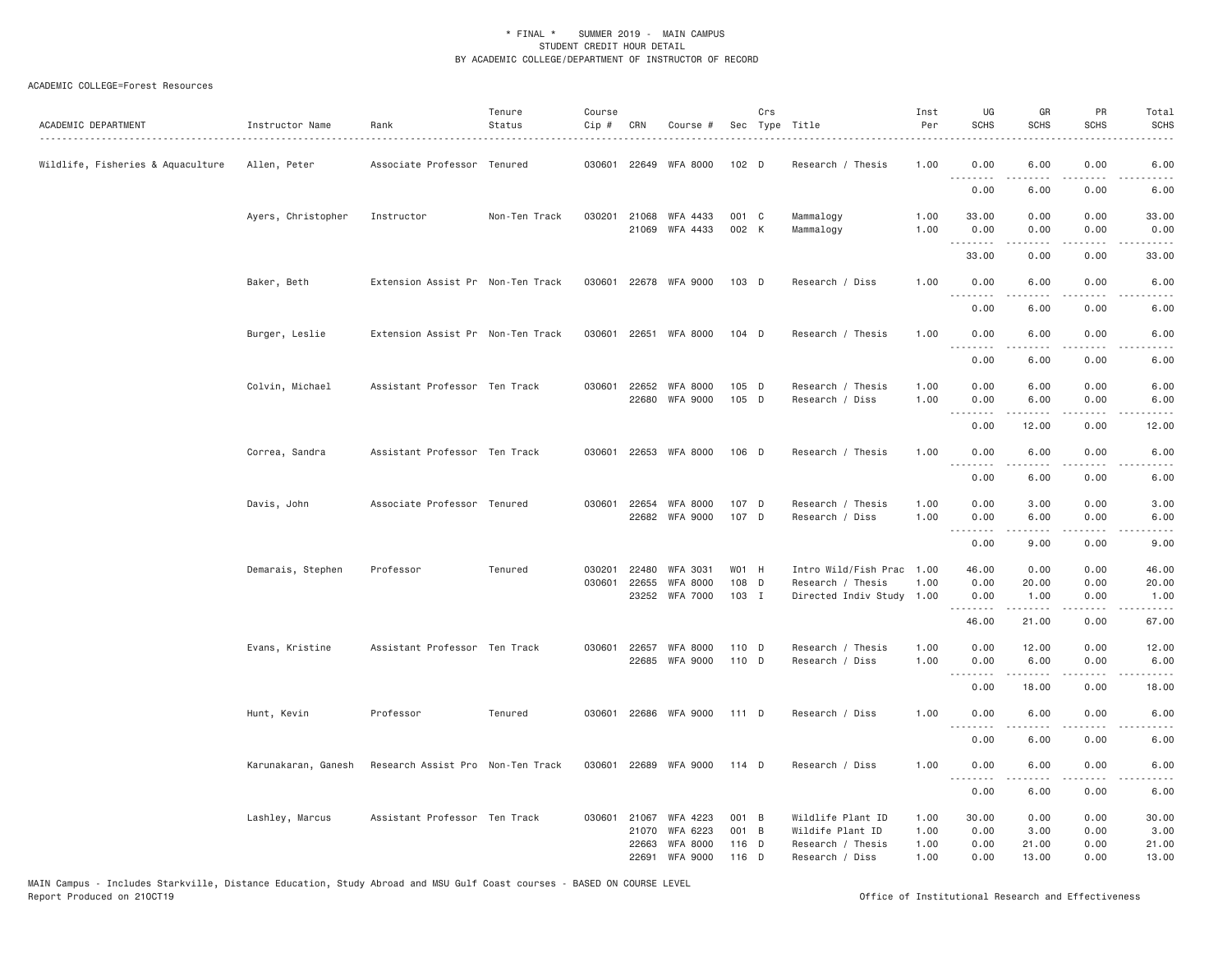ACADEMIC COLLEGE=Forest Resources

| ACADEMIC DEPARTMENT                                                        | Instructor Name     | Rank                              | Tenure<br>Status | Course<br>$Cip \#$ | CRN          | Course #                    |                    | Crs | Sec Type Title                                         | Inst<br>Per | UG<br><b>SCHS</b>                                    | GR<br><b>SCHS</b>     | PR<br>SCHS        | Total<br><b>SCHS</b>                                                                                                                                                                                                                                                                                                                                                                                                                |
|----------------------------------------------------------------------------|---------------------|-----------------------------------|------------------|--------------------|--------------|-----------------------------|--------------------|-----|--------------------------------------------------------|-------------|------------------------------------------------------|-----------------------|-------------------|-------------------------------------------------------------------------------------------------------------------------------------------------------------------------------------------------------------------------------------------------------------------------------------------------------------------------------------------------------------------------------------------------------------------------------------|
|                                                                            |                     |                                   |                  |                    |              |                             |                    |     |                                                        |             | <u>.</u>                                             |                       |                   |                                                                                                                                                                                                                                                                                                                                                                                                                                     |
|                                                                            |                     |                                   |                  |                    |              |                             |                    |     |                                                        |             | 30.00                                                | 37,00                 | 0.00              | 67.00                                                                                                                                                                                                                                                                                                                                                                                                                               |
| Wildlife, Fisheries & Aquaculture                                          | McConnell, Mark     | Non-Employee                      | Not Applicable   |                    |              | 030601 22664 WFA 8000 117 D |                    |     | Research / Thesis                                      | 1.00        | 0.00<br>$\sim$ $\sim$ $\sim$<br>$- - - -$            | 3.00<br>$\frac{1}{2}$ | 0.00              | 3.00                                                                                                                                                                                                                                                                                                                                                                                                                                |
|                                                                            |                     |                                   |                  |                    |              |                             |                    |     |                                                        |             | 0.00                                                 | 3.00                  | 0.00              | 3.00                                                                                                                                                                                                                                                                                                                                                                                                                                |
|                                                                            | Miranda, Leandro    | Non-Employee                      | Not Applicable   |                    | 030601 22665 | WFA 8000                    | 118 D              |     | Research / Thesis                                      | 1.00        | 0.00                                                 | 6.00                  | 0.00              | 6.00                                                                                                                                                                                                                                                                                                                                                                                                                                |
|                                                                            |                     |                                   |                  |                    | 22693        | WFA 9000                    | 118 D              |     | Research / Diss                                        | 1.00        | 0.00<br>$\frac{1}{2}$<br>$\sim$ $\sim$ $\sim$        | 6.00<br>.             | 0.00<br>$- - - -$ | 6.00                                                                                                                                                                                                                                                                                                                                                                                                                                |
|                                                                            |                     |                                   |                  |                    |              |                             |                    |     |                                                        |             | 0.00                                                 | 12.00                 | 0.00              | 12.00                                                                                                                                                                                                                                                                                                                                                                                                                               |
|                                                                            | Neal, Jason         | Research Professor                | Non-Ten Track    |                    |              | 030601 22667 WFA 8000       | 120 D              |     | Research / Thesis                                      | 1.00        | 0.00<br>$- -$                                        | 1.00                  | 0.00              | 1.00                                                                                                                                                                                                                                                                                                                                                                                                                                |
|                                                                            |                     |                                   |                  |                    |              |                             |                    |     |                                                        |             | 0.00                                                 | 1.00                  | 0.00              | 1.00                                                                                                                                                                                                                                                                                                                                                                                                                                |
|                                                                            | Rush, Scott         | Associate Professor Ten Track     |                  |                    | 030601 22669 | <b>WFA 8000</b>             | $122$ D            |     | Research / Thesis                                      | 1.00        | 0.00                                                 | 4.00                  | 0.00              | 4.00                                                                                                                                                                                                                                                                                                                                                                                                                                |
|                                                                            |                     |                                   |                  |                    |              | 22697 WFA 9000              | 122 D              |     | Research / Diss                                        | 1.00        | 0.00<br>$\omega$ is a set of<br>$\sim$ $\sim$ $\sim$ | 12.00<br>. <b>.</b>   | 0.00<br>.         | 12.00<br>.                                                                                                                                                                                                                                                                                                                                                                                                                          |
|                                                                            |                     |                                   |                  |                    |              |                             |                    |     |                                                        |             | 0.00                                                 | 16.00                 | 0.00              | 16.00                                                                                                                                                                                                                                                                                                                                                                                                                               |
|                                                                            | Sparks, Eric        | Extension Assist Pr Non-Ten Track |                  | 030601             | 22670        | <b>WFA 8000</b>             | $123$ D<br>$101$ I |     | Research / Thesis                                      | 1.00        | 0.00                                                 | 10.00                 | 0.00              | 10.00                                                                                                                                                                                                                                                                                                                                                                                                                               |
|                                                                            |                     |                                   |                  |                    | 22781        | WFA 7000<br>22782 WFA 7000  | $102$ I            |     | Directed Indiv Study 1.00<br>Directed Indiv Study 1.00 |             | 0.00<br>0.00                                         | 3.00<br>3.00          | 0.00<br>0.00      | 3.00<br>3.00                                                                                                                                                                                                                                                                                                                                                                                                                        |
|                                                                            |                     |                                   |                  |                    |              |                             |                    |     |                                                        |             | $\sim$ $\sim$ $\sim$<br>.<br>0.00                    | .<br>16.00            | 0.00              | 16.00                                                                                                                                                                                                                                                                                                                                                                                                                               |
|                                                                            | Street, Garrett     | Assistant Professor Ten Track     |                  |                    |              | 030601 22671 WFA 8000       | $124$ D            |     | Research / Thesis                                      | 1.00        | 0.00                                                 | 3.00                  | 0.00              | 3.00                                                                                                                                                                                                                                                                                                                                                                                                                                |
|                                                                            |                     |                                   |                  |                    | 22699        | <b>WFA 9000</b>             | 124 D              |     | Research / Diss                                        | 1.00        | 0.00<br>$\sim$ $\sim$<br>.                           | 6.00                  | 0.00              | 6.00                                                                                                                                                                                                                                                                                                                                                                                                                                |
|                                                                            |                     |                                   |                  |                    |              |                             |                    |     |                                                        |             | 0.00                                                 | 9.00                  | 0.00              | 9.00                                                                                                                                                                                                                                                                                                                                                                                                                                |
|                                                                            | Strickland, Bronson | Extension Professor Non-Ten Track |                  |                    |              | 030601 22672 WFA 8000       | 125 D              |     | Research / Thesis                                      | 1.00        | 0.00                                                 | 3.00                  | 0.00              | 3.00                                                                                                                                                                                                                                                                                                                                                                                                                                |
|                                                                            |                     |                                   |                  |                    |              | 22700 WFA 9000              | 125 D              |     | Research / Diss                                        | 1.00        | 0.00<br>$\sim$ $\sim$ .<br>$\sim$ $\sim$ $\sim$      | 7.00                  | 0.00              | 7.00                                                                                                                                                                                                                                                                                                                                                                                                                                |
|                                                                            |                     |                                   |                  |                    |              |                             |                    |     |                                                        |             | 0.00                                                 | 10.00                 | 0.00              | 10.00                                                                                                                                                                                                                                                                                                                                                                                                                               |
|                                                                            | Vilella, Francisco  | Non-Employee                      | Not Applicable   |                    |              | 030601 22701 WFA 9000       | 126 D              |     | Research / Diss                                        | 1.00        | 0.00<br>$\sim$ $\sim$ $\sim$<br>.                    | 6.00<br>د د د د د     | 0.00<br>.         | 6.00                                                                                                                                                                                                                                                                                                                                                                                                                                |
|                                                                            |                     |                                   |                  |                    |              |                             |                    |     |                                                        |             | 0.00                                                 | 6.00                  | 0.00              | 6.00                                                                                                                                                                                                                                                                                                                                                                                                                                |
|                                                                            | Wang, Guiming       | Professor                         | Tenured          |                    |              | 030601 22675 WFA 8000       | 127 D              |     | Research / Thesis                                      | 1.00        | 0.00                                                 | 6.00                  | 0.00              | 6.00                                                                                                                                                                                                                                                                                                                                                                                                                                |
|                                                                            |                     |                                   |                  |                    |              | 22702 WFA 9000              | 127 D              |     | Research / Diss                                        | 1.00        | 0.00<br>$\sim$ $\sim$                                | 6.00                  | 0.00              | 6.00                                                                                                                                                                                                                                                                                                                                                                                                                                |
|                                                                            |                     |                                   |                  |                    |              |                             |                    |     |                                                        |             | 0.00                                                 | 12.00                 | 0.00              | 12.00                                                                                                                                                                                                                                                                                                                                                                                                                               |
|                                                                            | Wise, David         | Research Professor                | Non-Ten Track    |                    |              | 030601 22703 WFA 9000       | 128 D              |     | Research / Diss                                        | 1.00        | 0.00<br>1.1.1.1.1.1.1                                | 5.00<br>-----         | 0.00              | 5.00                                                                                                                                                                                                                                                                                                                                                                                                                                |
|                                                                            |                     |                                   |                  |                    |              |                             |                    |     |                                                        |             | 0.00                                                 | 5.00                  | 0.00              | 5.00                                                                                                                                                                                                                                                                                                                                                                                                                                |
| =====================================<br>Wildlife, Fisheries & Aquaculture |                     |                                   |                  |                    |              |                             |                    |     |                                                        |             | ========<br>109.00                                   | ========<br>223.00    | ========<br>0.00  | ==========<br>332.00                                                                                                                                                                                                                                                                                                                                                                                                                |
| ----------------------------------                                         |                     |                                   |                  |                    |              |                             |                    |     |                                                        |             | ========                                             |                       | --------- ------- | $\begin{minipage}{0.9\linewidth} \hspace*{-0.2cm} \textbf{1} & \textbf{2} & \textbf{3} & \textbf{5} & \textbf{6} & \textbf{7} & \textbf{8} \\ \textbf{5} & \textbf{6} & \textbf{7} & \textbf{8} & \textbf{8} & \textbf{8} & \textbf{8} & \textbf{8} \\ \textbf{6} & \textbf{8} & \textbf{8} & \textbf{8} & \textbf{8} & \textbf{8} & \textbf{8} & \textbf{8} \\ \textbf{7} & \textbf{8} & \textbf{8} & \textbf{8} & \textbf{8} & \$ |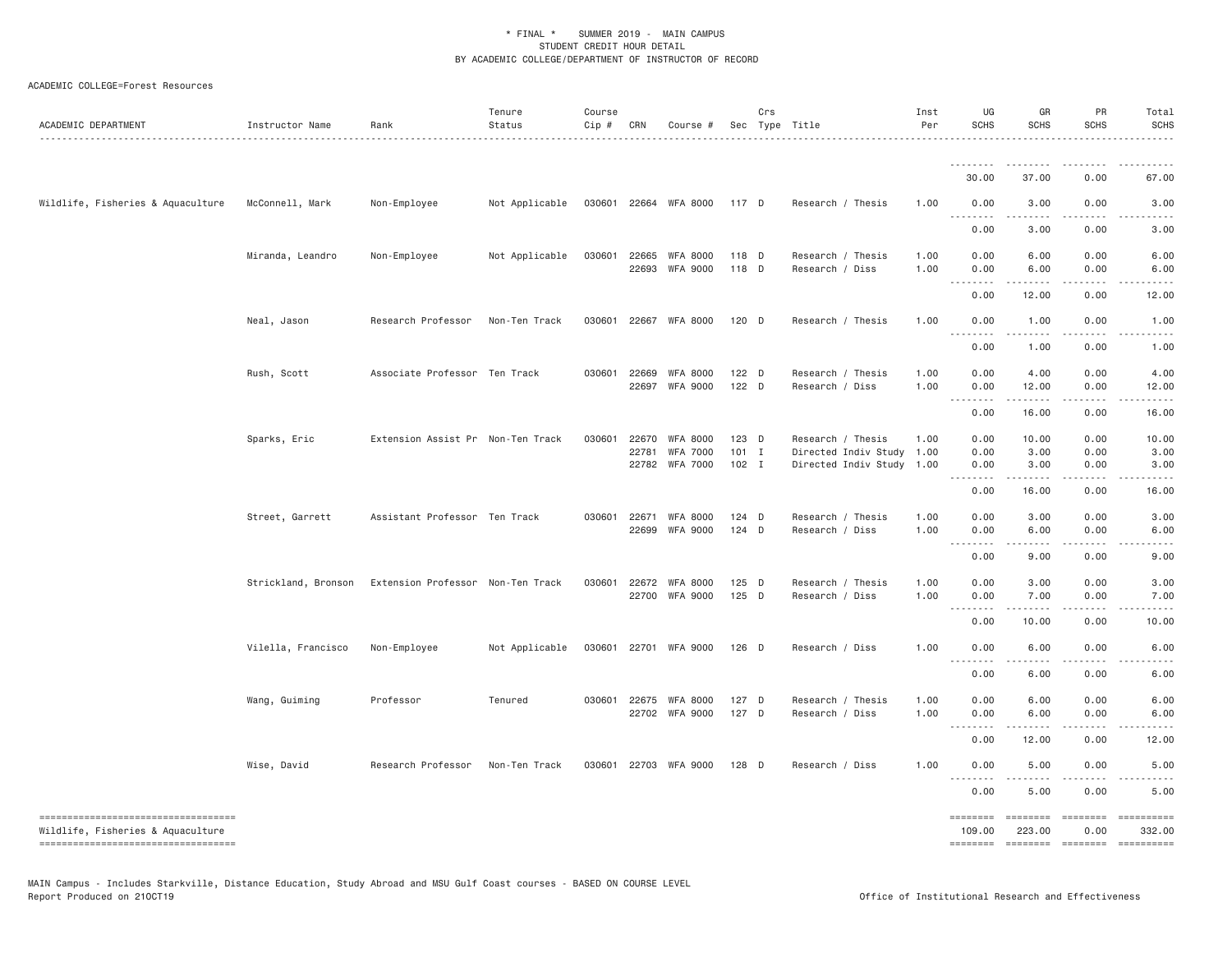| ACADEMIC DEPARTMENT | Instructor Name                                    | Rank                              | Tenure<br>Status | Course<br>Cip # | CRN            | Course #                         | Sec            | Crs | Type Title                                  | Inst<br>Per  | UG<br><b>SCHS</b>  | GR<br><b>SCHS</b> | PR<br><b>SCHS</b>  | Total<br>SCHS                                                                                                                                                |
|---------------------|----------------------------------------------------|-----------------------------------|------------------|-----------------|----------------|----------------------------------|----------------|-----|---------------------------------------------|--------------|--------------------|-------------------|--------------------|--------------------------------------------------------------------------------------------------------------------------------------------------------------|
| Veterinary Medicine | Archer, Todd                                       | Associate Professor Tenured       |                  | 512401          | 20347<br>20369 | CVM 5380<br>CVM 5580             | 101 E<br>103 E |     | Small Anim Int Med<br>Adv Clin Rot 3        | 1.00<br>1.00 | 132.00<br>4.00     | 0.00<br>0.00      | 132.00<br>4.00     | 264.00<br>8.00                                                                                                                                               |
|                     |                                                    |                                   |                  |                 | 512501 22485   | CVM 8000                         | 101 D          |     | Research / Thesis                           | 1.00         | 0.00               | 3.00              | 0.00               | 3.00                                                                                                                                                         |
|                     |                                                    |                                   |                  |                 | 23193          | CVM 8081                         | 101 C          |     | Clin Sci Journal Rev                        | 1.00         | 0.00<br>.          | 3.00<br>.         | 0.00<br>.          | 3.00<br>.                                                                                                                                                    |
|                     |                                                    |                                   |                  |                 |                |                                  |                |     |                                             |              | 136.00             | 6.00              | 136.00             | 278.00                                                                                                                                                       |
|                     | Baughman, Brittany                                 | Clinical Assoc Prof Non-Ten Track |                  | 512401          | 20334          | CVM 5214                         | 101 E          |     | Lab Services                                | 1.00         | 84.00              | 0.00              | 84.00              | 168.00                                                                                                                                                       |
|                     |                                                    |                                   |                  |                 |                | 20361 CVM 5560                   | 102 E          |     | Adv Clin Rot 1                              | 1.00         | 10.00<br><u>.</u>  | 0.00<br>.         | 10.00<br>.         | 20.00<br>.                                                                                                                                                   |
|                     |                                                    |                                   |                  |                 |                |                                  |                |     |                                             |              | 94.00              | 0.00              | 94.00              | 188.00                                                                                                                                                       |
|                     | Beasley, Michaela                                  | Clinical Assoc Prof Non-Ten Track |                  |                 |                | 512401 20346 CVM 5364            | 101 H          |     | VSC Clinical Rotatio 0.50                   |              | 40.00              | 0.00              | 40.00              | 80.00                                                                                                                                                        |
|                     |                                                    |                                   |                  |                 |                |                                  |                |     |                                             |              | 40.00              | 0.00              | 40.00              | 80.00                                                                                                                                                        |
|                     | Brinkman, Erin                                     | Clinical Assoc Prof Non-Ten Track |                  |                 | 512401 20336   | CVM 5224                         | 101 E          |     | Radiology                                   | 1.00         | 80.00              | 0.00              | 80.00              | 160.00                                                                                                                                                       |
|                     |                                                    |                                   |                  |                 | 23343          | CVM 5000                         | 109 I          |     | Directed Indiv Study                        | 1.00         | 4.00               | 0.00              | 4.00               | 8.00                                                                                                                                                         |
|                     |                                                    |                                   |                  |                 |                | 23344 CVM 5000                   | 110 I          |     | Directed Indiv Study 1.00                   |              | 4.00<br>.          | 0.00<br><u>.</u>  | 4.00<br>22222      | 8.00<br>.                                                                                                                                                    |
|                     |                                                    |                                   |                  |                 |                |                                  |                |     |                                             |              | 88.00              | 0.00              | 88.00              | 176.00                                                                                                                                                       |
|                     | Bulla, Camillo                                     | Associate Professor Tenured       |                  |                 |                | 512401 20348 CVM 5382            | 101 C          |     | Cytology Elective                           | 1.00         | 8.00<br>. <i>.</i> | 0.00<br>.         | 8.00<br>.          | 16.00<br>.                                                                                                                                                   |
|                     |                                                    |                                   |                  |                 |                |                                  |                |     |                                             |              | 8.00               | 0.00              | 8.00               | 16.00                                                                                                                                                        |
|                     | Butler, James                                      | Associate Professor Ten Track     |                  |                 | 512401 20351   | CVM 5452                         | 101 H          |     | Small Animal Rehab                          | 1.00         | 8.00               | 0.00              | 8.00               | 16.00                                                                                                                                                        |
|                     |                                                    |                                   |                  |                 | 20367          | CVM 5570                         | 104 E          |     | Adv Clin Rot 2                              | 1.00         | 6.00               | 0.00              | 6.00               | 12.00                                                                                                                                                        |
|                     |                                                    |                                   |                  |                 | 20373          | CVM 5754                         | 101 B          |     | Adv Sm Anim Surgery                         | 1.00         | 40.00              | 0.00              | 40.00              | 80.00                                                                                                                                                        |
|                     |                                                    |                                   |                  |                 | 512501 20339   | CVM 5256                         | 101 E          |     | Small Animal Surgery 1.00                   |              | 132.00             | 0.00              | 132.00             | 264.00                                                                                                                                                       |
|                     |                                                    |                                   |                  |                 |                | 23044 CVM 7000                   | 103 I          |     | Directed Indiv Study 1.00                   |              | 0.00<br><u>.</u>   | 2.00<br>.         | 0.00<br>. <u>.</u> | 2.00<br>.                                                                                                                                                    |
|                     |                                                    |                                   |                  |                 |                |                                  |                |     |                                             |              | 186.00             | 2.00              | 186.00             | 374.00                                                                                                                                                       |
|                     | Chambers, Janice                                   | Professor                         | Tenured          | 512501          |                | 22506 CVM 9000                   | $103$ D        |     | Research / Diss                             | 1.00         | 0.00<br>.          | 7.00<br>.         | 0.00<br>د د د د    | 7.00<br>$\frac{1}{2} \left( \frac{1}{2} \right) \left( \frac{1}{2} \right) \left( \frac{1}{2} \right) \left( \frac{1}{2} \right) \left( \frac{1}{2} \right)$ |
|                     |                                                    |                                   |                  |                 |                |                                  |                |     |                                             |              | 0.00               | 7.00              | 0.00               | 7.00                                                                                                                                                         |
|                     | Christiansen, David                                | Clinical Assist Pro Non-Ten Track |                  | 512401          | 20371          | CVM 5580                         | 105 E          |     | Adv Clin Rot 3                              | 1.00         | 4.00               | 0.00              | 4.00               | 8.00                                                                                                                                                         |
|                     |                                                    |                                   |                  | 512501          |                | 20343 CVM 5282                   | 101 E          |     | Lg Animal/Ambulatory                        | 1.00         | 46.00              | 0.00              | 46.00              | 92.00                                                                                                                                                        |
|                     |                                                    |                                   |                  |                 |                |                                  |                |     |                                             |              | 50.00              | 0.00              | 50.00              | 100.00                                                                                                                                                       |
|                     | Correa Natalini, Cla Associate Professor Ten Track |                                   |                  |                 |                | 512501 22489 CVM 8000            | 105 D          |     | Research / Thesis                           | 1.00         | 0.00               | 2.00              | 0.00               | 2.00                                                                                                                                                         |
|                     |                                                    |                                   |                  |                 |                | 22507 CVM 9000                   | 104 D          |     | Research / Diss                             | 1.00         | 0.00               | 13.00             | 0.00               | 13.00                                                                                                                                                        |
|                     |                                                    |                                   |                  |                 |                |                                  |                |     |                                             |              | <u>.</u><br>0.00   | .<br>15.00        | .<br>0.00          | $- - - -$<br>15.00                                                                                                                                           |
|                     | Daniel, Aimee                                      | Clinical Instructor Non-Ten Track |                  |                 |                | 512401 20345 CVM 5310            | 101 E          |     | SM Critical Care Med 0.10                   |              | 7.60               | 0.00              | 7.60               | 15.20                                                                                                                                                        |
|                     |                                                    |                                   |                  |                 |                |                                  |                |     |                                             |              | .<br>7.60          | .<br>0.00         | .<br>7.60          | .<br>15.20                                                                                                                                                   |
|                     |                                                    |                                   |                  |                 |                |                                  |                |     |                                             |              |                    |                   |                    |                                                                                                                                                              |
|                     | Eubanks, Diana                                     | Clinical Professor                | Non-Ten Track    | 512401          |                | 20338 CVM 5246<br>20365 CVM 5570 | 101 E<br>102 E |     | Community Veterinary 1.00<br>Adv Clin Rot 2 | 1.00         | 132.00<br>12.00    | 0.00<br>0.00      | 132.00<br>12.00    | 264.00<br>24.00                                                                                                                                              |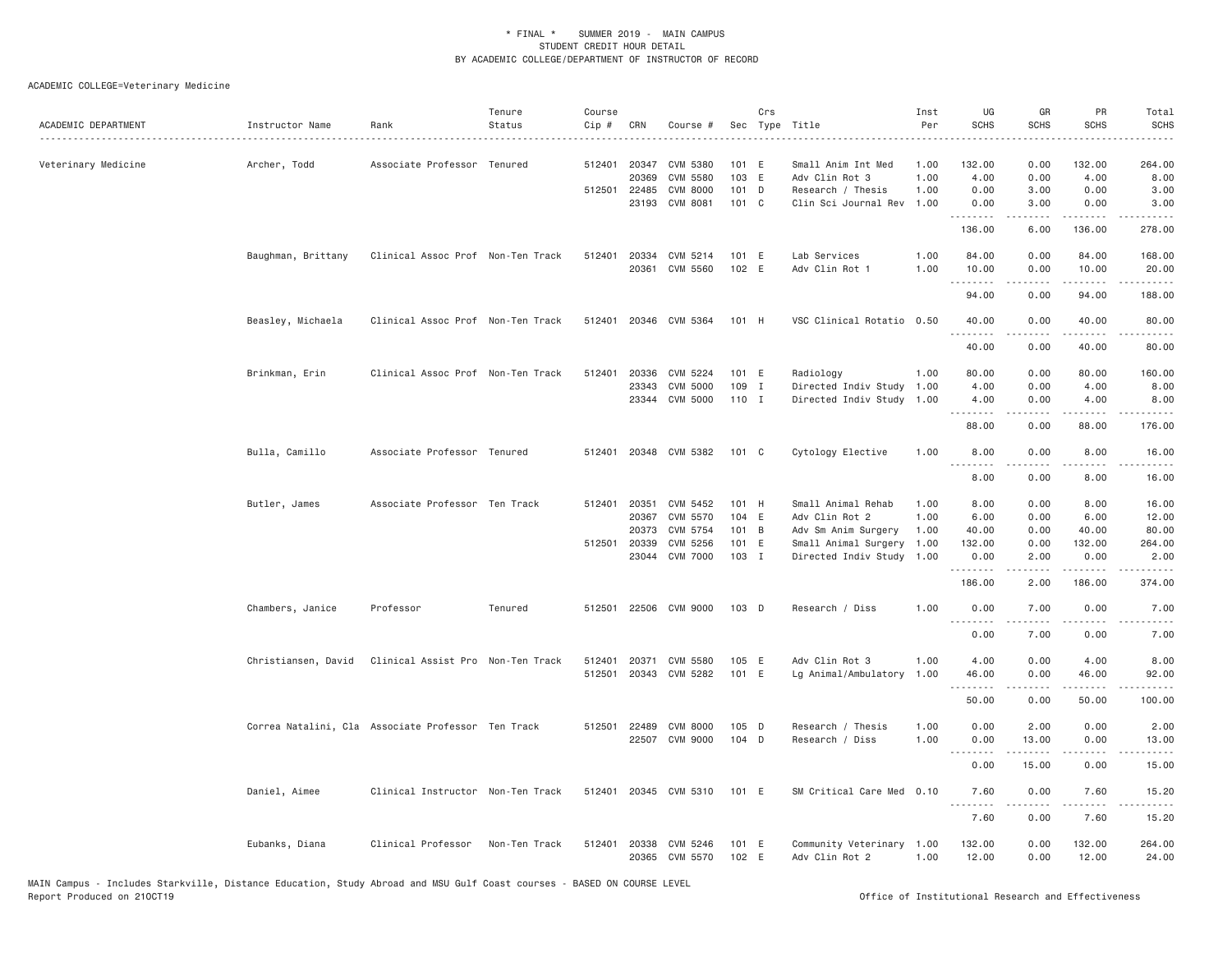| 144.00<br>0.00                                                                                                                                                                           | 144.00<br>288.00                     |
|------------------------------------------------------------------------------------------------------------------------------------------------------------------------------------------|--------------------------------------|
|                                                                                                                                                                                          |                                      |
| Veterinary Medicine<br>Fleming, Sherrill<br>Associate Professor Tenured<br>512401 20342 CVM 5276<br>Food Animal Practice 0.50<br>101 C<br>57.00<br>0.00                                  | 57.00<br>114.00                      |
| 57.00<br>0.00                                                                                                                                                                            | 57.00<br>114.00                      |
| 106 D<br>1.00<br>Fontenot, Robin<br>Clinical Assist Pro Non-Ten Track<br>512501<br>22490<br><b>CVM 8000</b><br>Research / Thesis<br>0.00<br>1.00                                         | 0.00<br>1.00                         |
| 23325 CVM 8081<br>102 C<br>1.00<br>0.00<br>Clin Sci Journal Rev<br>1.00<br>.<br>.                                                                                                        | 0.00<br>1.00<br>د د د د<br>$- - - -$ |
| 0.00<br>2.00                                                                                                                                                                             | 0.00<br>2.00                         |
| Grace, Sharon<br>Clinical Professor<br>20330<br>CVM 4102<br>Non-Ten Track<br>510808<br>01<br>C<br>Prof Develop for Vet 1.00<br>62.00<br>0.00                                             | 62.00<br>0.00                        |
| 512401<br>22524<br><b>CVM 5000</b><br>$101$ I<br>Directed Indiv Study 1.00<br>2.00<br>0.00                                                                                               | 2.00<br>4.00                         |
| 22705<br><b>CVM 5000</b><br>$102$ I<br>Directed Indiv Study<br>1.00<br>4.00<br>0.00                                                                                                      | 4.00<br>8.00                         |
| CVM 5000<br>103 I<br>22881<br>Directed Indiv Study 1.00<br>3.00<br>0.00                                                                                                                  | 3.00<br>6.00                         |
| CVM 5000<br>104 I<br>23005<br>Directed Indiv Study 1.00<br>2.00<br>0.00                                                                                                                  | 2.00<br>4.00                         |
| 23054<br>CVM 5000<br>$105$ I<br>Directed Indiv Study 1.00<br>3.00<br>0.00                                                                                                                | 3.00<br>6.00                         |
| 106 I<br>23158<br><b>CVM 5000</b><br>Directed Indiv Study<br>1.00<br>2.00<br>0.00                                                                                                        | 2.00<br>4.00                         |
| CVM 5000<br>107 I<br>2.00<br>23243<br>Directed Indiv Study 1.00<br>0.00                                                                                                                  | 2.00<br>4.00                         |
| 108 I<br>23329 CVM 5000<br>Directed Indiv Study 1.00<br>2.00<br>0.00<br>$\sim$ $\sim$ $\sim$ $\sim$                                                                                      | 2.00<br>4.00                         |
| 82.00<br>0.00                                                                                                                                                                            | 20.00<br>102.00                      |
| Griffin, Matthew<br>Research Assoc Prof Non-Ten Track<br>512501<br>23238<br>CVM 9000<br>122 D<br>Research / Diss<br>1,00<br>0.00<br>5.00                                                 | 0.00<br>5.00                         |
| 23254<br><b>CVM 7000</b><br>108 I<br>Directed Indiv Study<br>1.00<br>0.00<br>1.00                                                                                                        | 0.00<br>1.00                         |
| <b>CVM 7000</b><br>109 I<br>23258<br>Directed Indiv Study<br>1.00<br>0.00<br>1.00                                                                                                        | 0.00<br>1.00                         |
| <b>CVM 7000</b><br>110 I<br>0.00<br>23259<br>Directed Indiv Study<br>1.00<br>2.00                                                                                                        | 0.00<br>2.00                         |
| 23299 CVM 7000<br>$112$ I<br>Directed Indiv Study 1.00<br>0.00<br>2.00<br>.<br>-----                                                                                                     | 0.00<br>2.00<br>.<br>$\frac{1}{2}$   |
| 0.00<br>11.00                                                                                                                                                                            | 0.00<br>11.00                        |
| 512401 20362 CVM 5560<br>Gunter, Miriam<br>Clinical Assist Pro Non-Ten Track<br>103 E<br>Adv Clin Rot 1<br>1.00<br>2.00<br>0.00<br>.<br><u>.</u>                                         | 2.00<br>4.00<br>.                    |
| 2.00<br>0.00                                                                                                                                                                             | 2.00<br>4.00                         |
| Professor<br>22508 CVM 9000<br>$105$ D<br>1.00<br>9.00<br>Hanson, Larry<br>Tenured<br>512501<br>Research / Diss<br>0.00                                                                  | 0.00<br>9.00                         |
| .<br>.<br>0.00<br>9.00                                                                                                                                                                   | .<br>0.00<br>9.00                    |
| 101 C<br>0.50<br>57.00                                                                                                                                                                   |                                      |
| 0.00<br>Hardwick, Gretchen<br>Clinical Assist Pro Non-Ten Track<br>512401<br>20342 CVM 5276<br>Food Animal Practice<br>20366 CVM 5570<br>103 E<br>Adv Clin Rot 2<br>1.00<br>4.00<br>0.00 | 57.00<br>114.00<br>4.00<br>8.00      |
| .                                                                                                                                                                                        |                                      |
| 61.00<br>0.00                                                                                                                                                                            | 61.00<br>122.00                      |
| Hinz, Simone<br>Clinical Assist Pro Non-Ten Track<br>512401<br>20337 CVM 5234<br>101 E<br>Anesthesiolgy<br>0.50<br>44.00<br>0.00                                                         | 44.00<br>88.00                       |
| 44.00<br>0.00                                                                                                                                                                            | 44.00<br>88.00                       |
| Assistant Professor Ten Track<br>22509 CVM 9000<br>1,00<br>6.00<br>Howell, George<br>512501<br>106 D<br>Research / Diss<br>0.00                                                          | 0.00<br>6.00                         |
| $\sim$ $\sim$ $\sim$<br>0.00<br>6.00                                                                                                                                                     | 0.00<br>6.00                         |
| 512401 20332 CVM 5182<br>38.00<br>0.00<br>Huston, Carla<br>Associate Professor Tenured<br>101 C<br>Vet Disaster Managem 1.00                                                             | 38.00<br>76.00                       |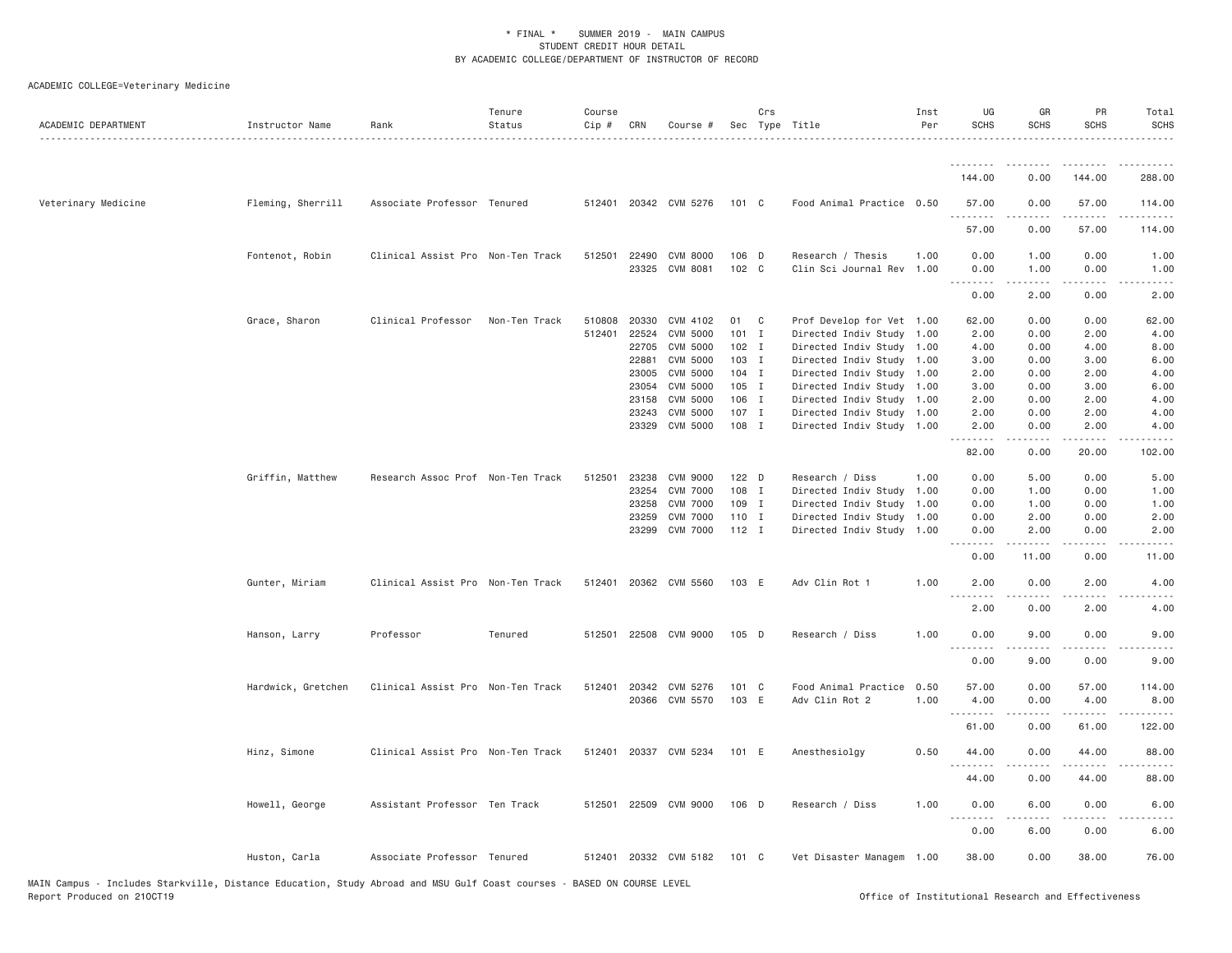# ACADEMIC COLLEGE=Veterinary Medicine

| ACADEMIC DEPARTMENT | Instructor Name    | Rank                              | Tenure<br>Status | Course<br>Cip #  | CRN            | Course #                   |                | Crs               | Sec Type Title                                         | Inst<br>Per  | UG<br><b>SCHS</b>           | GR<br><b>SCHS</b>    | PR<br><b>SCHS</b>                   | Total<br><b>SCHS</b>  |
|---------------------|--------------------|-----------------------------------|------------------|------------------|----------------|----------------------------|----------------|-------------------|--------------------------------------------------------|--------------|-----------------------------|----------------------|-------------------------------------|-----------------------|
| Veterinary Medicine | Huston, Carla      | Associate Professor Tenured       |                  |                  |                | 512401 20377 CVM 6180      | 101 C          |                   | Emerg Prep Animal He 1.00                              |              | 0.00<br><u>.</u>            | 5.00                 | 0.00                                | 5.00<br>$\frac{1}{2}$ |
|                     |                    |                                   |                  |                  |                |                            |                |                   |                                                        |              | 38.00                       | 5.00                 | 38.00                               | 81.00                 |
|                     | Ivy, Caroline      | Clinical Assoc Prof Non-Ten Track |                  | 512401<br>512501 | 20346<br>22491 | CVM 5364<br>CVM 8000       | 101 H<br>107 D |                   | VSC Clinical Rotatio<br>Research / Thesis              | 0.50<br>1.00 | 40.00<br>0.00               | 0.00<br>2.00         | 40.00<br>0.00                       | 80.00<br>2.00         |
|                     |                    |                                   |                  |                  |                |                            |                |                   |                                                        |              | 40.00                       | 2.00                 | 40.00                               | 82.00                 |
|                     | Jackson, Elizabeth | Clinical Instructor Non-Ten Track |                  |                  |                | 510808 20329 CVM 3222      | 51             | $\mathbf{C}$      | Sur Skls and Nurs. V 1.00                              |              | 62.00<br>.                  | 0.00                 | 0.00<br>.                           | 62.00<br>.            |
|                     |                    |                                   |                  |                  |                |                            |                |                   |                                                        |              | 62.00                       | 0.00                 | 0.00                                | 62.00                 |
|                     | Kaplan, Barbara    | Assistant Professor Ten Track     |                  | 512501           |                | 22510 CVM 9000             | 107 D          |                   | Research / Diss                                        | 1.00         | 0.00<br>.                   | 16.00<br>$- - - - -$ | 0.00<br>.                           | 16.00<br>.            |
|                     |                    |                                   |                  |                  |                |                            |                |                   |                                                        |              | 0.00                        | 16.00                | 0.00                                | 16.00                 |
|                     | Karsi, Attila      | Associate Professor Ten Track     |                  | 512501           |                | 22511 CVM 9000             | 108 D          |                   | Research / Diss                                        | 1.00         | 0.00<br>.                   | 6.00<br>.            | 0.00<br>$\sim$ $\sim$ $\sim$        | 6.00<br>----          |
|                     |                    |                                   |                  |                  |                |                            |                |                   |                                                        |              | 0.00                        | 6.00                 | 0.00                                | 6.00                  |
|                     | Khaitsa, Margaret  | Professor                         | Tenured          |                  |                | 340199 21512 CVM 4906      | 801 A          |                   | Tropical Vet Med and 1.00                              |              | 24.00<br>.                  | 0.00<br>.            | 0.00<br>.                           | 24.00<br>.            |
|                     |                    |                                   |                  |                  |                |                            |                |                   |                                                        |              | 24.00                       | 0.00                 | 0.00                                | 24.00                 |
|                     | King, Elmer        | Clinical Assoc Prof Non-Ten Track |                  | 512401           | 20374          | CVM 5764                   | 101 C          |                   | Adv Equine Repro                                       | 0.50         | 12.00                       | 0.00                 | 12.00                               | 24.00                 |
|                     |                    |                                   |                  |                  |                | 20376 CVM 5840             | 101 H          |                   | Vet Student Research                                   | 0.33         | 1.98<br>.                   | 0.00<br>-----        | 1.98<br>د د د د د                   | 3.96<br>.             |
|                     |                    |                                   |                  |                  |                |                            |                |                   |                                                        |              | 13.98                       | 0.00                 | 13.98                               | 27.96                 |
|                     | Kohler, Amanda     | Clinical Instructor Non-Ten Track |                  | 510808           | 20326<br>20327 | CVM 3051<br>CVM 3061       | 01<br>01       | C<br>$\mathsf{L}$ | Lab Anim Health Mgt<br>Lab Anim Tech Skills            | 0.80         | 24.80<br>24.80              | 0.00<br>0.00         | 0.00<br>0.00                        | 24.80<br>24.80        |
|                     |                    |                                   |                  |                  | 20328          | CVM 3221                   | 51             | L                 | Sur Nrs/Anes Mgt Lab                                   | 0.80<br>1.00 | 31.00                       | 0.00                 | 0.00                                | 31.00                 |
|                     |                    |                                   |                  |                  |                |                            |                |                   |                                                        |              | .<br>80.60                  | .<br>0.00            | $\sim$ $\sim$ $\sim$ $\sim$<br>0.00 | المستبدا<br>80.60     |
|                     | Langston, Vernon   | Professor                         | Tenured          | 512401           |                | 22759 CVM 5990             | $101 \quad C$  |                   | Special Topics in CV 1.00                              |              | 52.00                       | 0.00                 | 52.00                               | 104.00                |
|                     |                    |                                   |                  |                  |                |                            |                |                   |                                                        |              | 52.00                       | 0.00                 | 52.00                               | 104.00                |
|                     | Lawrence, Mark     | Professor                         | Tenured          | 512501           |                | 22493 CVM 8000             | 109 D          |                   | Research / Thesis                                      | 1.00         | 0.00<br>$\frac{1}{2}$       | 6.00                 | 0.00                                | 6.00                  |
|                     |                    |                                   |                  |                  |                |                            |                |                   |                                                        |              | 0.00                        | 6.00                 | 0.00                                | 6.00                  |
|                     | Lee, Alison        | Assistant Professor Ten Track     |                  | 512401<br>512501 | 20349          | CVM 5420<br>23239 CVM 7000 | 101 E<br>107 I |                   | Adv Rot in Radiology 1.00<br>Directed Indiv Study 1.00 |              | 2.00<br>0.00                | 0.00<br>1.00         | 2.00<br>0.00                        | 4.00<br>1.00          |
|                     |                    |                                   |                  |                  |                |                            |                |                   |                                                        |              | $\sim$ $\sim$ $\sim$ $\sim$ |                      | .                                   |                       |
|                     |                    |                                   |                  |                  |                |                            |                |                   |                                                        |              | 2.00                        | 1.00                 | 2.00                                | 5.00                  |
|                     | Linford, Robert    | Professor                         | Tenured          |                  |                | 512501 22513 CVM 9000      | 110 D          |                   | Research / Diss                                        | 1.00         | 0.00<br>.                   | 6.00<br>.            | 0.00<br>.                           | 6.00<br>----          |
|                     |                    |                                   |                  |                  |                |                            |                |                   |                                                        |              | 0.00                        | 6.00                 | 0.00                                | 6.00                  |
|                     | Mackin, Andrew     | Professor                         | Tenured          |                  |                | 512501 22495 CVM 8000      | 111 D          |                   | Research / Thesis                                      | 1.00         | 0.00                        | 2.00                 | 0.00                                | 2.00                  |

MAIN Campus - Includes Starkville, Distance Education, Study Abroad and MSU Gulf Coast courses - BASED ON COURSE LEVEL<br>Report Produced on 210CT19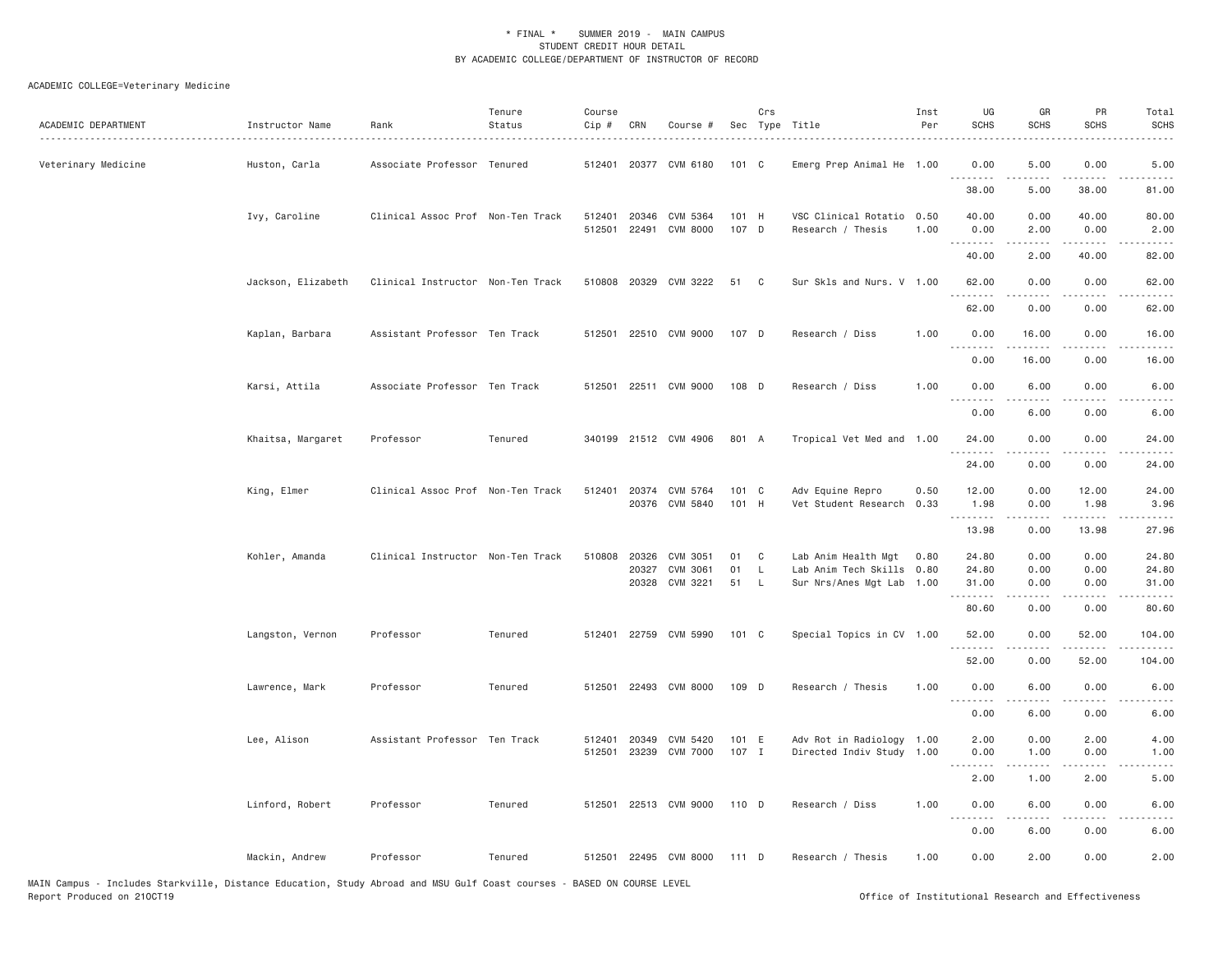| ACADEMIC DEPARTMENT | Instructor Name    | Rank                                                   | Tenure<br>Status | Course<br>$Cip$ # | CRN            | Course #                         |                | Crs | Sec Type Title                                 | Inst<br>Per  | UG<br><b>SCHS</b> | GR<br><b>SCHS</b> | PR<br><b>SCHS</b>                   | Total<br><b>SCHS</b> |
|---------------------|--------------------|--------------------------------------------------------|------------------|-------------------|----------------|----------------------------------|----------------|-----|------------------------------------------------|--------------|-------------------|-------------------|-------------------------------------|----------------------|
|                     |                    |                                                        |                  |                   |                |                                  |                |     |                                                |              |                   |                   |                                     |                      |
|                     |                    |                                                        |                  |                   |                |                                  |                |     |                                                |              | 0.00              | 2.00              | 0.00                                | 2.00                 |
| Veterinary Medicine | Meyer, Robert      | Professor                                              | Tenured          |                   |                | 512401 20337 CVM 5234            | 101 E          |     | Anesthesiolgy                                  | 0.50         | 44.00<br>.        | 0.00              | 44.00                               | 88.00                |
|                     |                    |                                                        |                  |                   |                |                                  |                |     |                                                |              | 44.00             | 0.00              | 44.00                               | 88.00                |
|                     | Mochal, Cathleen   | Clinical Assoc Prof Non-Ten Track                      |                  |                   |                | 512401 20340 CVM 5266            | 101 C          |     | Equine Med and Surg                            | 1.00         | 138.00            | 0.00              | 138.00<br>- - - -                   | 276.00               |
|                     |                    |                                                        |                  |                   |                |                                  |                |     |                                                |              | 138.00            | 0.00              | 138.00                              | 276.00               |
|                     |                    | Nanduri, Bindumadhav Associate Professor Tenured       |                  |                   |                | 512501 22515 CVM 9000            | 112 D          |     | Research / Diss                                | 1.00         | 0.00<br>.         | 12.00<br>.        | 0.00<br>-----                       | 12.00<br>.           |
|                     |                    |                                                        |                  |                   |                |                                  |                |     |                                                |              | 0.00              | 12.00             | 0.00                                | 12.00                |
|                     |                    | Petrie-Hanson, Lora Associate Professor Tenured        |                  | 512501            |                | 20382 CVM 8190<br>22516 CVM 9000 | 102 E<br>113 D |     | Aquatic Diagn<br>Research / Diss               | 1.00<br>1.00 | 0.00<br>0.00      | 7.00<br>2.00      | 0.00<br>0.00                        | 7.00<br>2.00         |
|                     |                    |                                                        |                  |                   |                |                                  |                |     |                                                |              | .<br>0.00         | 9.00              | .<br>0.00                           | $- - - -$<br>9.00    |
|                     |                    | Pulido Landinez, Mar Clinical Assoc Prof Non-Ten Track |                  | 512501            | 20380<br>20383 | CVM 8105<br>CVM 8790             | 101 E<br>101 L |     | Avian Extern Ship<br>Laboratory Diagnosti 1.00 | 1.00         | 0.00<br>0.00      | 5.00<br>4.00      | 0.00<br>0.00                        | 5.00<br>4.00         |
|                     |                    |                                                        |                  |                   | 23049          | <b>CVM 7000</b>                  | $104$ I        |     | Directed Indiv Study                           | 1.00         | 0.00<br>.         | 3.00<br>.         | 0.00<br>$\sim$ $\sim$ $\sim$ $\sim$ | 3.00<br>$- - - -$    |
|                     |                    |                                                        |                  |                   |                |                                  |                |     |                                                |              | 0.00              | 12.00             | 0.00                                | 12.00                |
|                     | Seo, Keun Seok     | Assistant Professor Ten Track                          |                  | 512501            |                | 22518 CVM 9000                   | 115 D          |     | Research / Diss                                | 1.00         | 0.00<br><u>.</u>  | 6.00              | 0.00                                | 6.00                 |
|                     |                    |                                                        |                  |                   |                |                                  |                |     |                                                |              | 0.00              | 6.00              | 0.00                                | 6.00                 |
|                     | Smith, David       | Professor                                              | Tenured          | 010903<br>512501  | 20341<br>22497 | CVM 5273<br><b>CVM 8000</b>      | 101 B<br>113 D |     | Population Medicine<br>Research / Thesis       | 0.50<br>1.00 | 36.00<br>0.00     | 0.00<br>4.00      | 36.00<br>0.00                       | 72.00<br>4.00        |
|                     |                    |                                                        |                  |                   | 22519          | CVM 9000                         | 116 D          |     | Research / Diss                                | 1.00         | 0.00              | 6.00              | 0.00                                | 6.00                 |
|                     |                    |                                                        |                  |                   |                |                                  |                |     |                                                |              | <u>.</u><br>36.00 | .<br>10.00        | $- - -$<br>36.00                    | 82.00                |
|                     | Smith, Jack        | Associate Professor Tenured                            |                  | 512401            | 20331          | CVM 5106                         | 51             | C   | First Year CVM Medic                           | 1.00         | 576.00            | 0.00              | 576.00                              | 1152.00              |
|                     |                    |                                                        |                  |                   | 20333          | <b>CVM 5206</b>                  | 51             | C   | Second Year Vet. Med                           | 1.00         | 588.00            | 0.00              | 588.00                              | 1176.00              |
|                     |                    |                                                        |                  |                   | 20335          | CVM 5222                         | 101 C          |     | Small Animal Clinica                           | 1.00         | 24.00             | 0.00              | 24.00                               | 48.00                |
|                     |                    |                                                        |                  |                   | 20344          | CVM 5292                         | 101 E          |     | Flowood/MVRDL Extern                           | 1.00         | 44.00             | 0.00              | 44.00                               | 88.00                |
|                     |                    |                                                        |                  |                   | 20354          | CVM 5510                         | 101 E          |     | Vm An Externship 1                             | 1.00         | 122.00            | 0.00              | 122.00                              | 244.00               |
|                     |                    |                                                        |                  |                   | 20355<br>20356 | CVM 5520<br>CVM 5530             | 101 E<br>101 E |     | Vm An Externship 2<br>Vm An Externship 3       | 1.00<br>1.00 | 46.00<br>4.00     | 0.00<br>0.00      | 46.00<br>4.00                       | 92.00<br>8.00        |
|                     |                    |                                                        |                  |                   | 20357          | CVM 5540                         | 101 E          |     | Vm An Externship 4                             | 1.00         | 2.00              | 0.00              | 2.00                                | 4.00                 |
|                     |                    |                                                        |                  |                   |                | 20360 CVM 5560                   | 101 E          |     | Adv Clin Rot 1                                 | 1.00         | 10.00<br>.        | 0.00              | 10.00                               | 20.00                |
|                     |                    |                                                        |                  |                   |                |                                  |                |     |                                                |              | 1416.00           | 0.00              | 1416.00                             | 2832.00              |
|                     | Sullivant, Alyssa  | Assistant Professor Ten Track                          |                  |                   |                | 600519 21890 CVM 5882            | 101 C          |     | Small Animal Gastroe 1.00                      |              | 44.00             | 0.00<br>.         | 44.00<br>.                          | 88.00<br>.           |
|                     |                    |                                                        |                  |                   |                |                                  |                |     |                                                |              | 44.00             | 0.00              | 44.00                               | 88.00                |
|                     | Swanson, Elizabeth | Assistant Professor Ten Track                          |                  | 512501            |                | 22617 CVM 9000                   | $121$ D        |     | Research / Diss                                | 1.00         | 0.00              | 6.00              | 0.00                                | 6.00                 |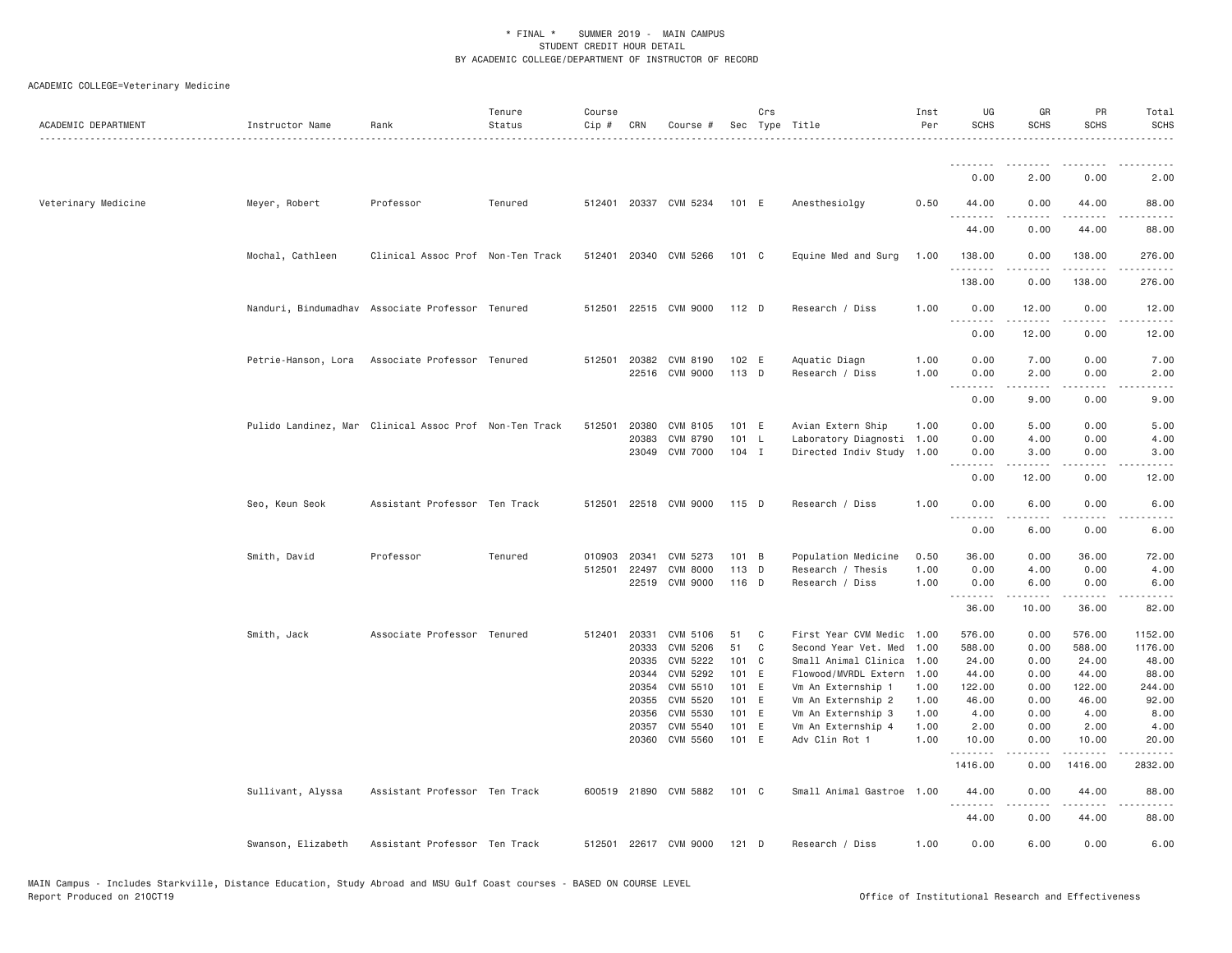| ACADEMIC DEPARTMENT | Instructor Name    | Rank                                             | Tenure<br>Status | Course<br>Cip # | CRN          | Course #                          |                  | Crs | Sec Type Title                                         | Inst<br>Per  | UG<br><b>SCHS</b> | GR<br><b>SCHS</b>              | PR<br><b>SCHS</b>                                                                                                                                             | Total<br><b>SCHS</b>                                                                                                              |
|---------------------|--------------------|--------------------------------------------------|------------------|-----------------|--------------|-----------------------------------|------------------|-----|--------------------------------------------------------|--------------|-------------------|--------------------------------|---------------------------------------------------------------------------------------------------------------------------------------------------------------|-----------------------------------------------------------------------------------------------------------------------------------|
|                     |                    |                                                  |                  |                 |              |                                   |                  |     |                                                        |              | <u>.</u>          | .                              | ----                                                                                                                                                          |                                                                                                                                   |
|                     |                    |                                                  |                  |                 |              |                                   |                  |     |                                                        |              | 0.00              | 6.00                           | 0.00                                                                                                                                                          | 6.00                                                                                                                              |
| Veterinary Medicine |                    | Swiderski, Cyprianna Associate Professor Tenured |                  | 512501 22520    |              | CVM 9000<br>23224 CVM 7000        | 117 D<br>106 I   |     | Research / Diss<br>Directed Indiv Study                | 1.00<br>1.00 | 0.00<br>0.00<br>. | 10.00<br>3.00                  | 0.00<br>0.00<br>.                                                                                                                                             | 10.00<br>3.00<br>.                                                                                                                |
|                     |                    |                                                  |                  |                 |              |                                   |                  |     |                                                        |              | 0.00              | 13.00                          | 0.00                                                                                                                                                          | 13.00                                                                                                                             |
|                     | Thomason, John     | Associate Professor Ten Track                    |                  | 512401          | 20345        | CVM 5310                          | 101 E            |     | SM Critical Care Med                                   | 0.90         | 68.40             | 0.00                           | 68.40                                                                                                                                                         | 136.80                                                                                                                            |
|                     |                    |                                                  |                  | 512501 22500    | 20376        | CVM 5840<br><b>CVM 8000</b>       | 101 H<br>116 D   |     | Vet Student Research<br>Research / Thesis              | 0.34<br>1.00 | 2.04<br>0.00      | 0.00<br>6.00                   | 2.04<br>0.00                                                                                                                                                  | 4.08<br>6.00                                                                                                                      |
|                     |                    |                                                  |                  |                 | 512508 20378 | CVM 8071                          | 101 C            |     | Small Animal In Med                                    | 1.00         | 0.00<br>.         | 1.00                           | 0.00<br>$- - - - -$                                                                                                                                           | 1.00<br>$\begin{array}{cccccccccccccc} \bullet & \bullet & \bullet & \bullet & \bullet & \bullet & \bullet & \bullet \end{array}$ |
|                     |                    |                                                  |                  |                 |              |                                   |                  |     |                                                        |              | 70.44             | 7.00                           | 70.44                                                                                                                                                         | 147.88                                                                                                                            |
|                     |                    | Varela-Stokes, Andre Associate Professor Tenured |                  |                 |              | 512401 20376 CVM 5840             | 101 H            |     | Vet Student Research 0.33                              |              | 1.98<br>.         | 0.00                           | 1.98                                                                                                                                                          | 3.96<br>$\sim$ $\sim$ $\sim$ $\sim$                                                                                               |
|                     |                    |                                                  |                  |                 |              |                                   |                  |     |                                                        |              | 1.98              | 0.00                           | 1.98                                                                                                                                                          | 3.96                                                                                                                              |
|                     | Walters, Kevin     | Clinical Assist Pro Non-Ten Track                |                  |                 |              | 512401 20374 CVM 5764             | 101 C            |     | Adv Equine Repro                                       | 0.50         | 12.00<br>.        | 0.00                           | 12.00<br>$\frac{1}{2} \left( \frac{1}{2} \right) \left( \frac{1}{2} \right) \left( \frac{1}{2} \right) \left( \frac{1}{2} \right) \left( \frac{1}{2} \right)$ | 24.00<br>.                                                                                                                        |
|                     |                    |                                                  |                  |                 |              |                                   |                  |     |                                                        |              | 12.00             | 0.00                           | 12.00                                                                                                                                                         | 24.00                                                                                                                             |
|                     | Wan, Xiufeng       | Professor                                        | Tenured          | 512501          |              | 22521 CVM 9000                    | 118 D            |     | Research / Diss                                        | 1.00         | 0.00<br><u>.</u>  | 18.00<br>.                     | 0.00<br>.                                                                                                                                                     | 18.00<br>$    -$                                                                                                                  |
|                     |                    |                                                  |                  |                 |              |                                   |                  |     |                                                        |              | 0.00              | 18.00                          | 0.00                                                                                                                                                          | 18.00                                                                                                                             |
|                     | Wang, Chinling     | Associate Professor Tenured                      |                  |                 |              | 512501 22522 CVM 9000             | 119 D            |     | Research / Diss                                        | 1.00         | 0.00              | 6.00                           | 0.00                                                                                                                                                          | 6.00                                                                                                                              |
|                     |                    |                                                  |                  |                 |              |                                   |                  |     |                                                        |              | 0.00              | 6.00                           | 0.00                                                                                                                                                          | 6.00                                                                                                                              |
|                     | Willeford, Bridget | Non-Faculty                                      | Not Applicable   |                 |              | 510808 20326 CVM 3051             | 01               | C   | Lab Anim Health Mgt                                    | 0.20         | 6.20              | 0.00                           | 0.00                                                                                                                                                          | 6.20                                                                                                                              |
|                     |                    |                                                  |                  |                 | 20327        | CVM 3061                          | 01               | L.  | Lab Anim Tech Skills 0.20                              |              | 6.20<br>.         | 0.00<br>-----                  | 0.00<br>$\frac{1}{2} \left( \frac{1}{2} \right) \left( \frac{1}{2} \right) \left( \frac{1}{2} \right) \left( \frac{1}{2} \right) \left( \frac{1}{2} \right)$  | 6.20<br>$\sim$ $\sim$ $\sim$ $\sim$                                                                                               |
|                     |                    |                                                  |                  |                 |              |                                   |                  |     |                                                        |              | 12.40             | 0.00                           | 0.00                                                                                                                                                          | 12.40                                                                                                                             |
|                     | Williams, Matthew  | Non-Employee                                     | Not Applicable   | 512501          | 23197        | <b>CVM 7000</b>                   | $105$ I          |     | Directed Indiv Study 1.00                              |              | 0.00              | 1.00                           | 0.00                                                                                                                                                          | 1.00                                                                                                                              |
|                     |                    |                                                  |                  |                 | 23271        | <b>CVM 7000</b><br>23304 CVM 7000 | $111$ I<br>113 I |     | Directed Indiv Study 1.00<br>Directed Indiv Study 1.00 |              | 0.00<br>0.00      | 2.00<br>2.00                   | 0.00<br>0.00                                                                                                                                                  | 2.00<br>2.00                                                                                                                      |
|                     |                    |                                                  |                  |                 |              |                                   |                  |     |                                                        |              | .<br>0.00         | .<br>5.00                      | $\sim$ $\sim$ $\sim$<br>0.00                                                                                                                                  | .<br>5.00                                                                                                                         |
|                     | Wills, Robert      | Professor                                        | Tenured          |                 |              | 512501 22971 CVM 7000             | $101$ I          |     | Directed Indiv Study 1.00                              |              | 0.00              | 2.00                           | 0.00                                                                                                                                                          | 2.00                                                                                                                              |
|                     |                    |                                                  |                  |                 |              | 22972 CVM 7000                    | $102$ I          |     | Directed Indiv Study 1.00                              |              | 0.00<br>.         | 2.00<br><b><i><u>.</u></i></b> | 0.00<br>$\sim$ $\sim$ $\sim$ $\sim$                                                                                                                           | 2.00<br>$\sim$ $\sim$ $\sim$ $\sim$ $\sim$                                                                                        |
|                     |                    |                                                  |                  |                 |              |                                   |                  |     |                                                        |              | 0.00              | 4.00                           | 0.00                                                                                                                                                          | 4.00                                                                                                                              |
|                     | Woodruff, Kimberly | Clinical Assist Pro Non-Ten Track                |                  | 010903          | 20341        | CVM 5273                          | 101 B            |     | Population Medicine                                    | 0.50         | 36.00             | 0.00                           | 36.00                                                                                                                                                         | 72.00                                                                                                                             |
|                     |                    |                                                  |                  | 512401          | 20372        | CVM 5640                          | 101 H            |     | Shelter Medicine                                       | 1.00         | 36.00             | 0.00                           | 36.00                                                                                                                                                         | 72.00                                                                                                                             |
|                     |                    |                                                  |                  | 512501          |              | 22502 CVM 8000                    | 118 D            |     | Research / Thesis                                      | 1.00         | 0.00<br><u>.</u>  | 4.00<br>.                      | 0.00<br>$- - - - -$                                                                                                                                           | 4.00<br>.                                                                                                                         |
|                     |                    |                                                  |                  |                 |              |                                   |                  |     |                                                        |              | 72.00             | 4.00                           | 72.00                                                                                                                                                         | 148.00                                                                                                                            |
|                     | Woolums, Amelia    | Professor                                        | Tenured          |                 |              | 512501 22523 CVM 9000             | 120 D            |     | Research / Diss                                        | 1.00         | 0.00              | 9.00                           | 0.00                                                                                                                                                          | 9.00                                                                                                                              |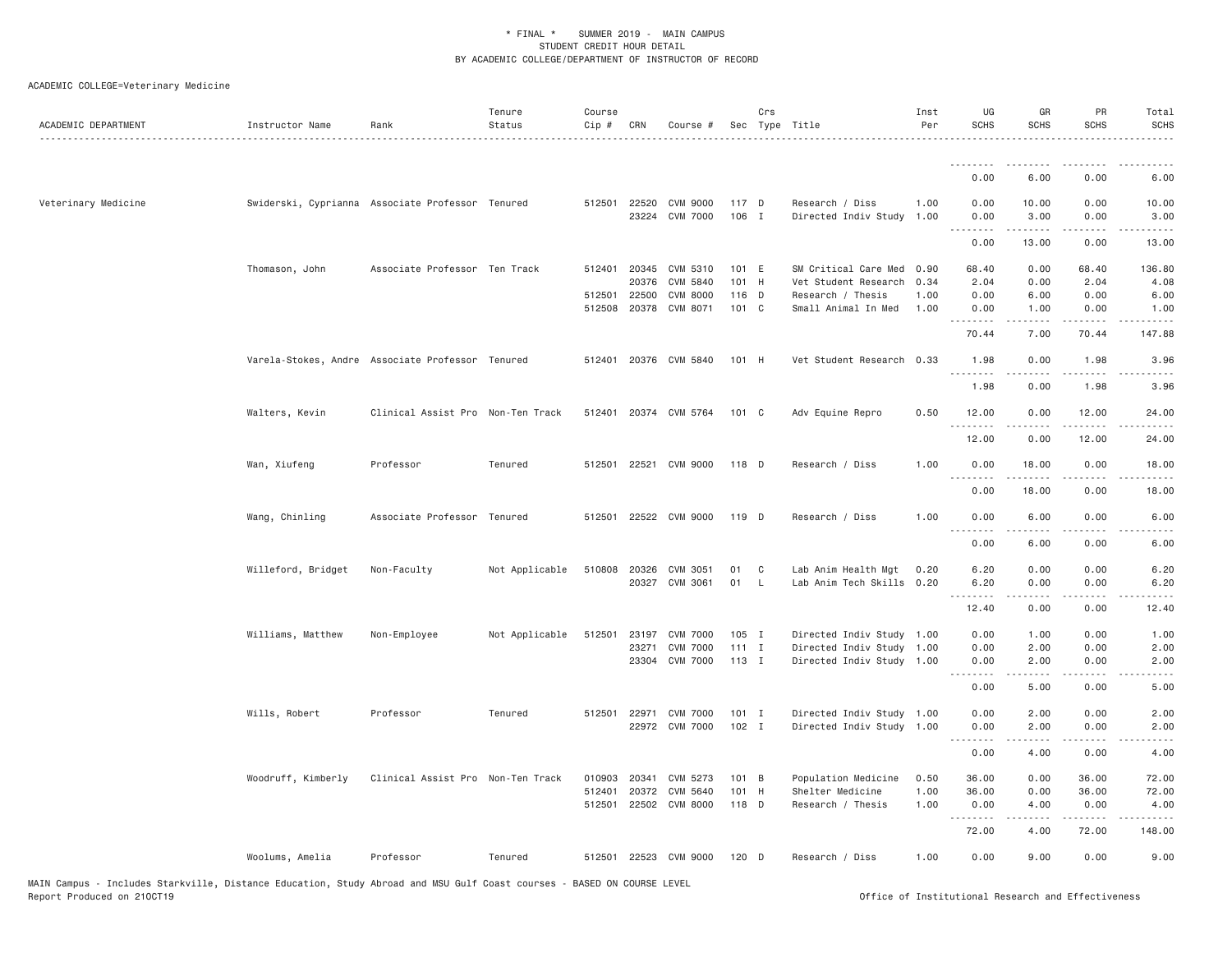# ACADEMIC COLLEGE=Veterinary Medicine

|                                                                   |        | renur |                 |               |  | Inst |     |      |      | υια   |
|-------------------------------------------------------------------|--------|-------|-----------------|---------------|--|------|-----|------|------|-------|
| $\Lambda$ $\Lambda$ $\Gamma$ $\Gamma$ $\Lambda$ $\Gamma$ $\Gamma$ | ۱۵۱۱۴. |       | CR <sub>N</sub> | $\sim$ $\sim$ |  |      | וטכ | יחטכ | ווטט | COLIC |
| - - - -                                                           |        |       |                 |               |  |      |     |      |      |       |

|                     | -------- | -------- | .         | - - - - - - - - - - |
|---------------------|----------|----------|-----------|---------------------|
|                     | 0.00     | 9.00     | 0.00      | 9.00                |
|                     |          |          |           |                     |
|                     |          |          |           |                     |
|                     |          | ======== | --------- | ==========          |
| Veterinary Medicine | 3159.00  | 223.00   | 2918,00   | 6300,00             |

MAIN Campus - Includes Starkville, Distance Education, Study Abroad and MSU Gulf Coast courses - BASED ON COURSE LEVEL<br>Report Produced on 210CT19